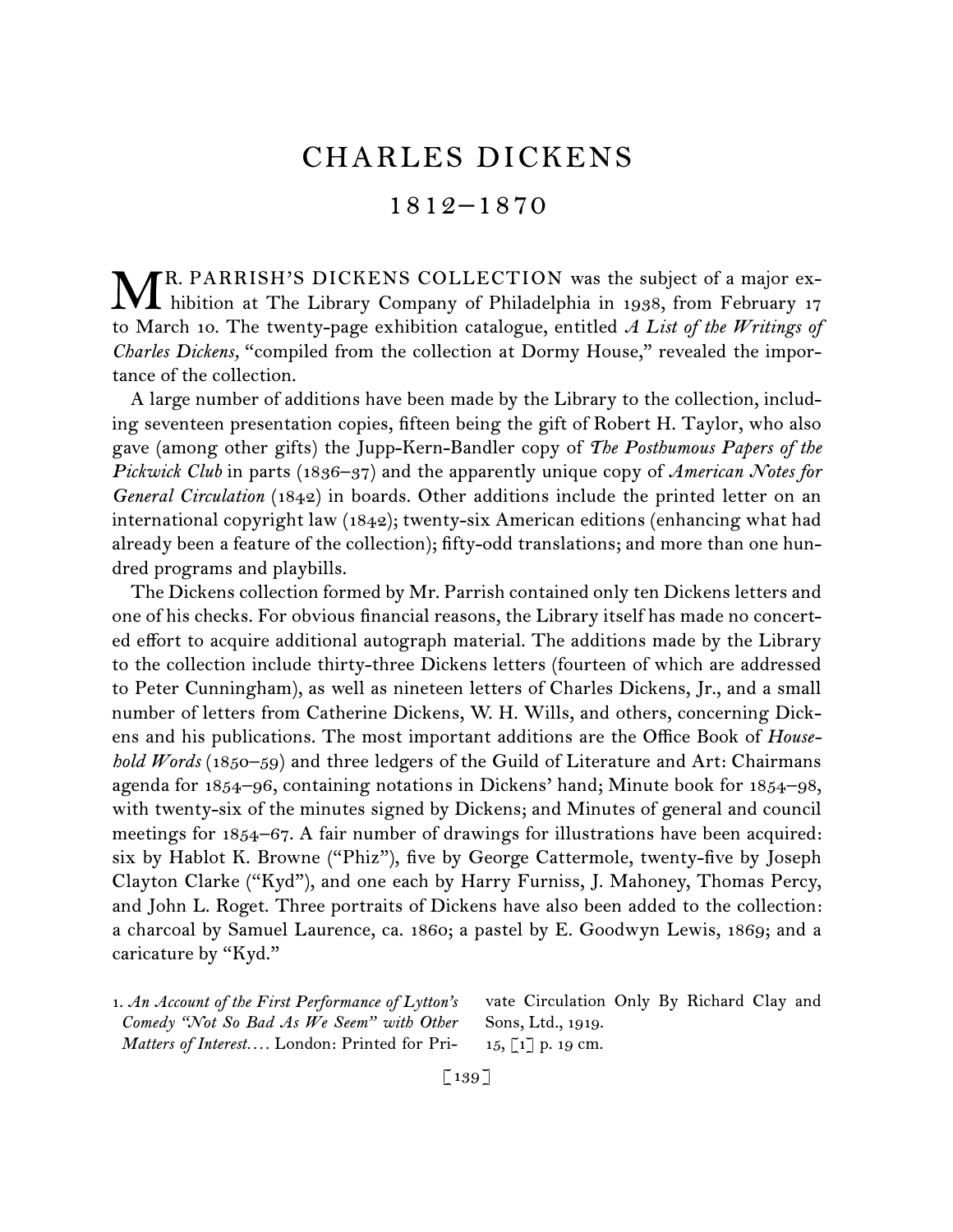"Printed for Thomas J. Wise*. . . .* Edition limited to Thirty Copies."

A letter by Dickens, with postscript by W. H. Wills, to Richard Henry Horne, dated Second March, 1853.

Light orange yellow wrappers.

2.  *Address Delivered at the Birmingham and Midland Institute, on the 27th September, 1869.* By Charles Dickens, Esquire, President. [Birmingham: Printed by Josiah Allen, jun.],  $[1869.7]$ 

15 p. 21.5 cm.

Pale green wrappers.

3.  … *Address of the President, Charles Dickens, Esq., on the Occasion of the Annual Festival, at the Freemasons' Tavern, on Tuesday, May 9th, 1865.* [London, 1865.]

Page  $\lceil 1 \rceil$ , title; p.  $\lceil 2-3 \rceil$ , text; p.  $\lceil 4 \rceil$ , blank. 21.5 cm.

At head of title: Newsvenders' Benevolent & Provident Institution. Unbound.

4.  *All the Year Round.*

In *Household Words. A Weekly Journal.* Conducted by Charles Dickens. Vol. 19, No. 479, May 28, 1859. London: Published at the Office.

Page [601]. 24.5 cm.

Unsigned.

No wrappers; unstitched.

In collins collection [wc  $55$ ].

5.  *An American Note Never Intended for General Circulation Although Issued At the Seat of Government In March 1842. . . .* [Cambridge, Massachusetts, 1924.]

 $\lceil 15 \rceil$  p. 16 cm.

Cover title.

Colophon: This letter has been put into type on the eighty-second anniversary of the great novelist's first trip across the Atlantic[.] At the Sign of The George.

An introduction without heading or signature, p.  $\lceil 3-7 \rceil$ . A letter from Dickens to Charles Sumner, headed Washington Thirteenth March 1842, p.  $\lceil 9^{-14} \rceil$ .

The original letter is in a collection of papers left by Charles Sumner, abolitionist, to the Harvard College Library. Unbound; unstitched.

6.  *American Notes for General Circulation. . . .* London: Chapman and Hall, 1842.

2 vols. 20.5 cm.

First edition, first issue, with xvi as the first page number in Vol. i.

Grayish yellowish brown boards. Paper label on spine.

An apparently unique copy in a trial binding, the McGeorge-Edgar copy. See Eckel, p. 108–109. The first section title, "Going Away, and the Passage Out," and the leaf advertising a "New Work by Mr. Charles Dickens," are bound in at the back of Vol. i. A second halftitle (or flytitle) is bound in following the dedication leaf in Vol. i.

"Works Published," [6] p. at back of Vol. II.

## 7.  Copy 2.

Grayish reddish brown vertical rib cloth, covers and spine blocked in blind.

The leaf advertising a "New Work" precedes the halftitle of Vol. i, and the section title "Going Away, and the Passage Out" is in its proper place preceding the text.

Adverts. as above.

Signature (?) of Lord Beauvale on pastedown front endpaper in each volume.

8. COPY 3.

As Copy 2.

Inscribed by Dickens on halftitle of Vol. i: Washington Alston [*sic* ] From his friend Charles Dickens Nineteenth October 1842.

Signature of the recipient on halftitle of Vol. II: Washington Allston.

9.  ———*. . . .* New-York: Harper & Brothers, 1842.

92 p. 24 cm.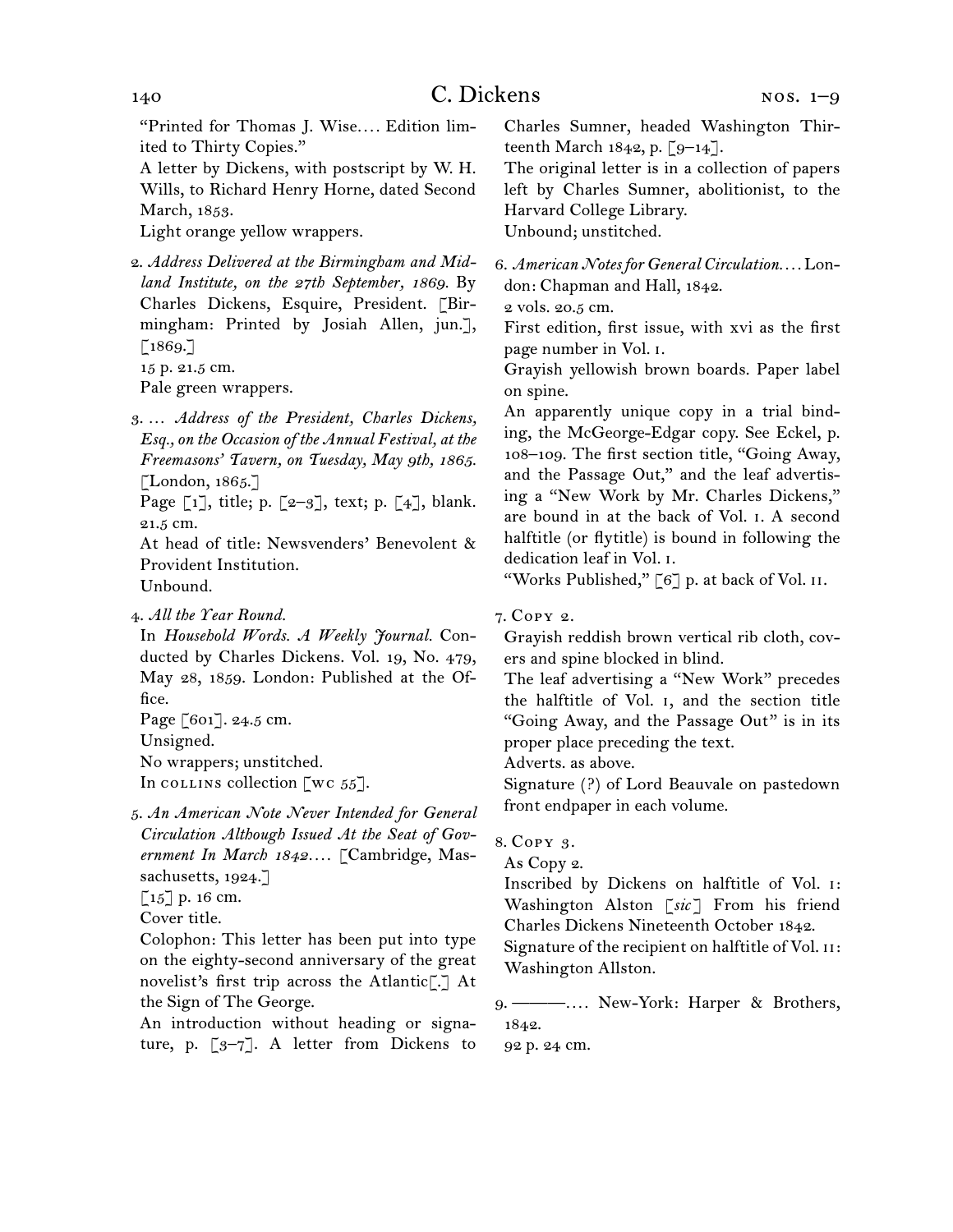nos. 9–17

Light brown decorated wrappers. Adverts. on inside front and inside and outside back wrappers, dated Nov. 2, 1842 on inside back wrapper.

Adverts., Nov. 2, 1842, [1] p., and "Books Published," 3 p., at back.

10.  *American Notes For General Circulation. . . .* First American Edition. New-York: Wilson & Company, November 7, 1842.

45 p. 31 cm.

Caption title.

At head of p. [1]: Brother Jonathan. Extra Number.

Brilliant yellow decorated wrappers, with an unsigned illustration on outside back wrapper.

Miscellaneous items on p. 46. Advert. on p.  $[48]$ .

11.  *American Notes for General Circulation. . . .* With a Frontispiece by C. Stanfield, R. A. London: Chapman and Hall, 1850.

xiii p., 1 leaf, 175, [1] p. Front. 19.5 cm.

On p. [ii]: Cheap Edition of the Works of Mr. Charles Dickens.

"Preface to the Cheap Edition," 22nd June, 1850, p. [ix]–x.

Moderate olive green vertical fine rib cloth, covers blocked in blind, spine blocked in gold. Blocked in blind in center of both covers: The Works of Charles Dickens.

Bookplate of Thomas Bradbury.

12.  Copy 2.

T.p. dated 1855.

Binding as Copy 1, but without "The Works of Charles Dickens" on covers. Bookplate of Edmund A. Mench.

#### *American Notes for General Circulation. German*

13.  *Amerika.* Von Boz (Dickens). Aus dem Englischen von E. A. Moriarty*. . . .* Leipzig: Verlag von J. J. Weber, 1843. 3 vols. in 1. 15.5 cm.

On halftitles: Boz' Sämmtliche Werke. Vierzigster [Einundvierzigster] [Zweiundvierzigster] Theil.

Vol. 1 lacks p.  $\lceil 1-11 \rceil$ . "Inhalt" for Vol. 2 follows t.p. of Vol. 3.

Dark green pebble cloth, blocked in blind. Multicolored nonpareil marbled edges.

14.  *American Notes and Pictures from Italy. . . .* With Eighteen Illustrations by A. B. Frost and Gordon Thomson. London: Chapman and Hall [n.d.].

[6], 210 p. Front., plate, illus. 25.5 cm.

On front cover: New York, D. Appleton & Co. Dark yellowish green flexible sand cloth, front cover blocked in black with four Dickens characters blocked in gold, back cover blocked in blind, spine blocked in gold. On front cover: The Works of Charles Dickens. Household Edition.

15.  *Among the Potteries. A Story by Charles Dickens.* In *Farmer's Almanac, for the Year of Our Lord 1865,* No. 40. Newark, N. J.: Benjamin Olds' Son.

Pages [19]–26. 18 cm. No wrappers; stitched.

16.  *The Amusements of the People.*

In *Household Words. A Weekly Journal.* Conducted by Charles Dickens. Vol. 1, No. 1, March 30, 1850. London: Published at the Office. Pages 13–15. 24 cm. Published anonymously. No wrappers; unstitched.

17.  *Barnaby Rudge; A Tale of the Riots of 'Eighty. . . .* With Illustrations by George Cattermole and Hablot K. Browne. Complete in One Volume. London: Chapman and Hall, 1841.

vi, [229]–306, [1]–420 p. Illus. 26 cm.

"This Tale is now reprinted … from the stereotype plates of 'Master Humphrey's Clock'*. . . .* As it began to appear in the second volume of that publication, the numbering of the pages in the present Edition will occasionally be found to be defective."—"Advertisement," p. [iii].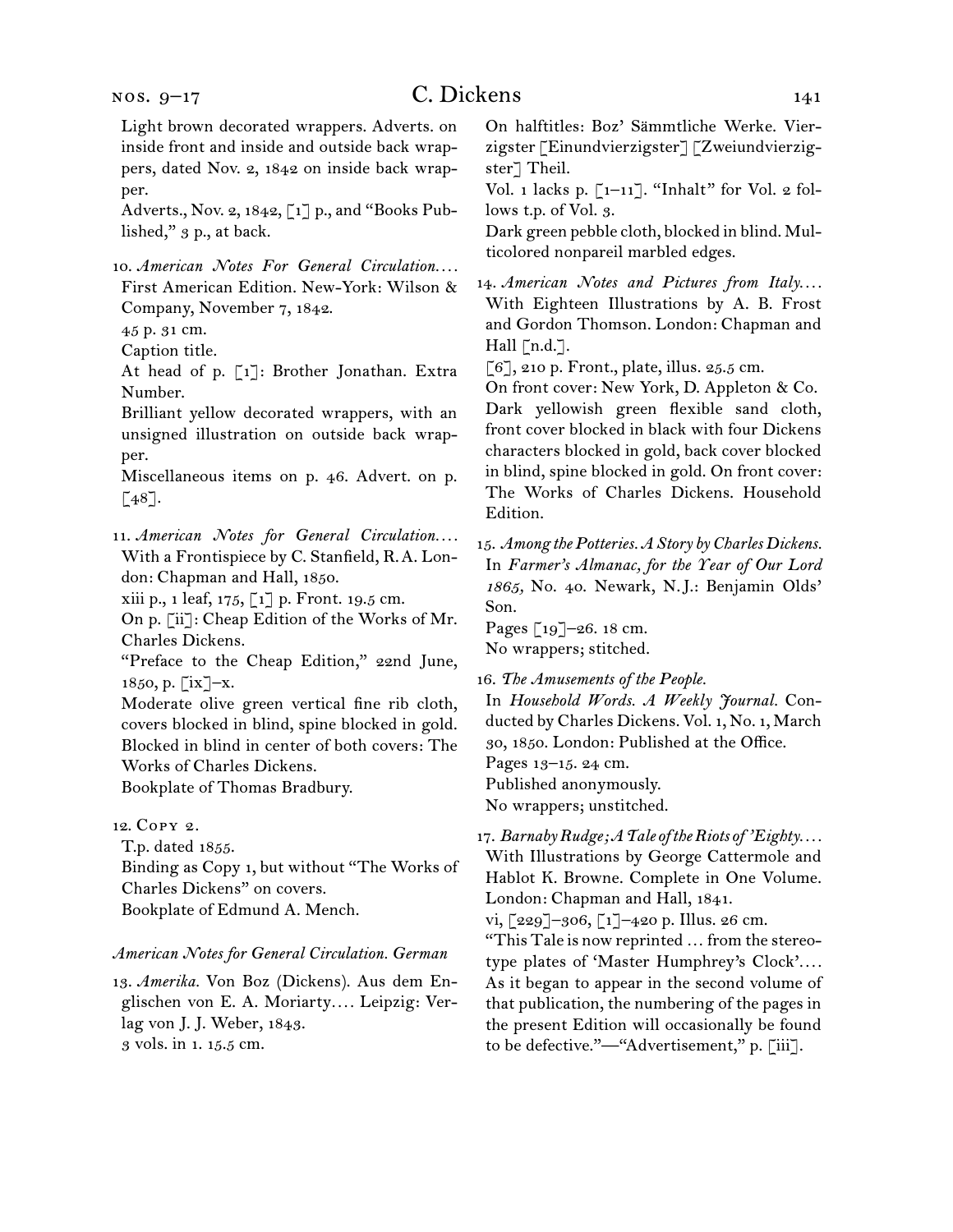"Preface to Barnaby Rudge," p. [v]-vi.

Dark grayish red diaper cloth, covers and spine blocked in blind. Very deep red, very dark green, and deep blue hair-vein marbled edges and endpapers.

Advertisement slip for *The Chronicles of Crime,*  by Camden Pelham, "London, Printed for Thomas Tegg," printed on both sides, 22 cm., tipped in on p. 216.

Bookplate of James Francis Anderton.

#### 18.  Copy 2.

27 cm.

Lacks "Preface to Barnaby Rudge," p. [v]-vi. Moderate olive green diaper cloth, different blocking in blind.

Plain edges and endpapers.

No advertisement slip.

#### 19.  *Barnaby Rudge. A Tale of the Riots of 'Eighty. . . .*

With a Frontispiece Drawn by Hablot Knight Browne, and Engraved by W. T. Green. London: Chapman and Hall, 1849.

[2], iv, 380 p. Front. 19.5 cm.

"Preface," March, 1849, p. [i]–iv.

Moderate olive green vertical fine rib cloth, covers blocked in blind, spine blocked in gold. Blocked in blind in center of both covers: The Works of Charles Dickens.

263 p. Front., plates, illus. 25.5 cm.

Dark yellowish green sand cloth, front cover blocked in black, with four Dickens characters blocked in gold, back cover blocked in black, spine blocked in gold. On front cover: The Works of Charles Dickens. Household Edition.

"A Complete List of Novels," 7 p., and "Harper's Catalogue," [1] p., at back.

21.  *Dolly Varden, the Little Coquette from the Barnaby Rudge of Charles Dickens.*Illustrated by Darley. New York: Clark & Maynard [n.d.].

147 p. Front. 17 cm.

Series halftitle: Dickens' Little Folks. [XII.] Bound with *Florence Dombey from the Dombey*  and Son of Charles Dickens, New York [n.d.] (See No. 193).

Vivid purplish blue diagonal fine rib cloth, front cover blocked in black, back cover in blind, spine blocked in gold.

22.  ———. New York: Redfield [n.d.]. 147 p. Front. 16 cm. Series halftitle: Dickens' Little Folks. [XII.] The frontispiece is by F.O.C. Darley.

Moderate orange vertical cord cloth, covers blocked in blind, spine blocked in gold.

#### *Barnaby Rudge. French*

23.  *Barnabé Rudge. . . .* Roman Anglais Traduit avec l'Autorisation de l'Auteur sous la Direction de P. Lorain*. . . .* Publication de Ch. Lahure et Cie Imprimeurs à Paris. Paris: Librairie de L. Hachette et Cie, 1858.

2 vols. 18.5 cm.

"Volume traduit en français par M. Bonnomet."

"L'Auteur Anglais au Public Français," Vol. i, p. [v]–vi, and "Address of the English Author to the French Public," Vol. i, p. [vii]–viii, both signed Charles Dickens.

Light grayish blue wrappers. On outside front wrapper: Bibliothèque des Meilleurs Romans Étrangers. Advert. on outside back wrapper. Edges uncut.

#### *Barnaby Rudge. German*

24.  *Barnaby Rudge.* Von Boz. Aus dem Englischen von E. A. Moriarty. Mit Federzeichnungen nach Cattermole und Browne*. . . .* Leipzig: Verlag von J. J. Weber, 1841.

8 vols. in 2. Fronts. 14.5 cm.

Deep yellowish brown mottled boards and leather spine, spine tooled in gold. Brilliant yellow glazed edges.

Bookplate of Alain de Suzannet.

<sup>20.</sup>*Barnaby Rudge. . . .* With Forty-four Illustrations by J. Barnard. New York: Harper & Brothers, 1874.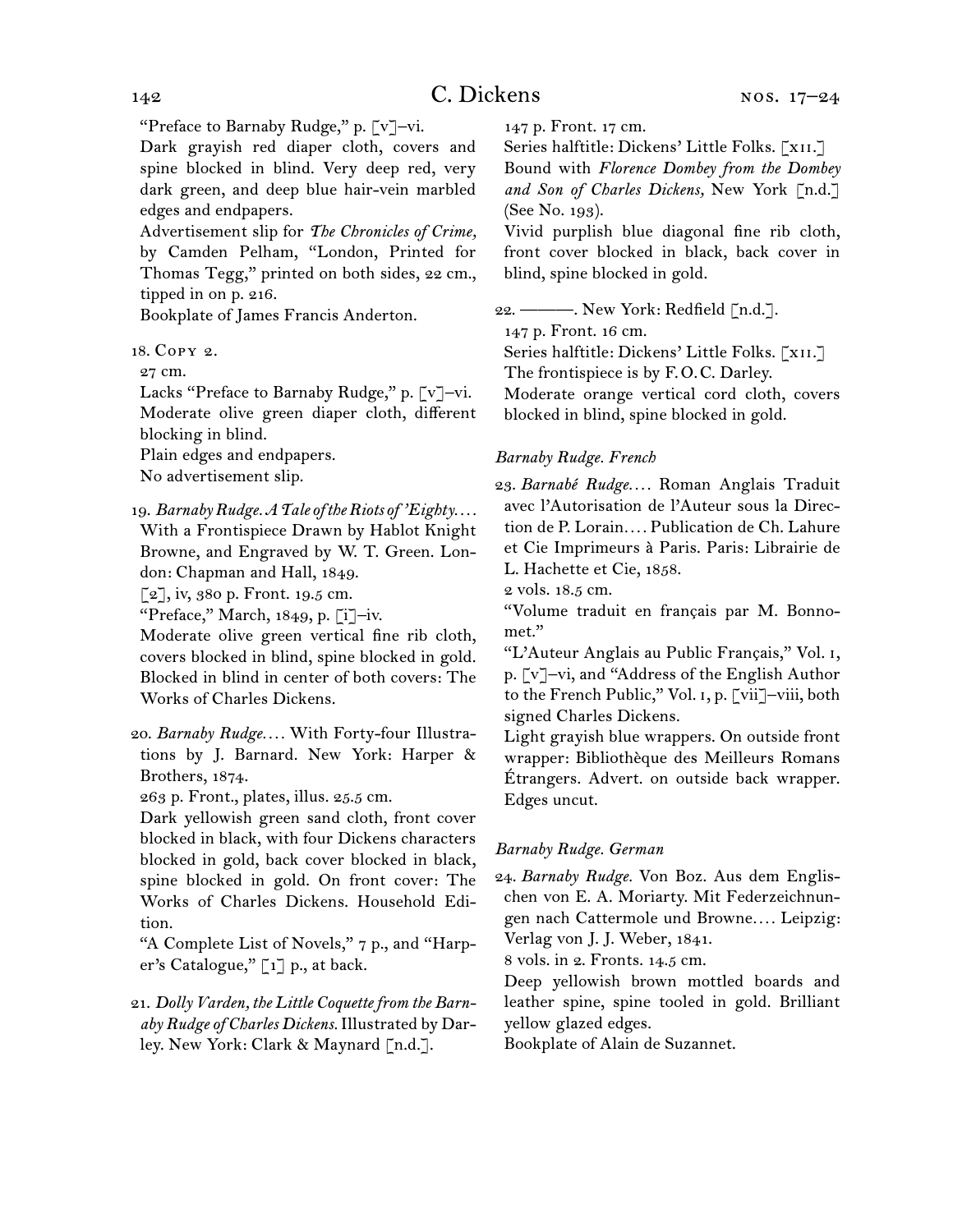nos. 25–34

25.  *Barnaby Rudge. . . .* Öfversättning. Stockholm: Tryckt Hos L. J. Hjerta, 1845.

253 p. 27.5 cm.

The name of the translator is not given.

White plain wrappers (supplied), lettered in brown ink on outside front wrapper: Barnaby Rudge av Charles Dickens[.]

With a brown circular stamp at the foot of 16 apparently random pages: 1rst Tidnings Bevillning.

26.  *The Battle of Life. A Love Story. . . .* London: Bradbury & Evans, 1846.

 $[7]$ , 175,  $[1]$  p. Front., illus. 17 cm.

Added t.p., engraved.

The illustrations are by Daniel Maclise, Richard Doyle, Clarkson Stanfield, and John Leech.

Deep red vertical rib cloth, front cover blocked in blind, with a cut of fairies blocked in gold, back cover blocked in blind, spine blocked in gold. A.e.g.

Adverts., [2] p. at back.

State b.

Bookplate of John T. Beer.

For a description of states, see William B. Todd, "Dickens's *Battle of Life*: Round Six," *The Book Collector,* Vol. 15, No. 1, Spring 1966, p. 48–54.

27.  Copy 2. State c2.

28.  Copy 3. State <sub>D</sub>.

29.  Copy 4.

Horizontal rib cloth, otherwise as above. State E<sub>1</sub>.

Armorial bookplate with the motto: Amicitia permanens et incorrupta.

30.  ———*. . . .* New York: Harper & Brothers, 1847.

31 p. 24 cm.

Moderate brown decorated wrappers. Adverts. on inside front and inside and outside back wrappers.

Advert., Jan. 1847, verso of p. 31.

31.  ———*. . . .* New York: A. S. Barnes & Co.; Cincinnati: H. W. Derby & Co., 1850.

87 p. 18.5 cm.

Deep yellowish brown wrappers. Adverts. on outside back wrapper.

"A. S. Barnes & Company's Publications," [6] p. at back.

32.  ———*. . . .* New York: H. S. Nichols  $\lceil$  c1914 $\rceil$ .

xi, [7], 175, [3] p. Plates, illus. 17 cm.

"Indorsement. This is a genuine copy of my fac-simile edition of the excessively rare and almost unobtainable earliest issue of the original edition, to which has been prefixed an introduction and bibliographical data. H. S. Nichols."—p. [ii].

"Introduction," p. v–xi.

Deep red vertical fine rib cloth, blocked in blind and gold as the original English edition. A.e.g.

*The Battle of Life. German*

33.  *Der Kampf des Lebens. Eine Liebesgeschichte*  vonBoz (Dickens).Aus demEnglischen von Julius Seybt. Mit Federzeichnungen von D. Maclise und J. Leech. Leipzig: Verlag von Carl B. Lorck, 1847.

125, [1] p. Front., plates. 16 cm.

On halftitle:Boz' SämmtlicheWerke.Achtundsechzigster Theil.

Moderate brown diagonal wave cloth, blocked in blind. All edges marbled.

34.  *Bleak House. . . .* With Illustrations by H. K. Browne. London: Bradbury and Evans [1852]-53.

20 parts in 19 (xvi, 624 p.). Front., plates. 22.5 cm.

Added t.p., engraved, dated 1853.

Monthly numbers, March 1852-Sept. 1853.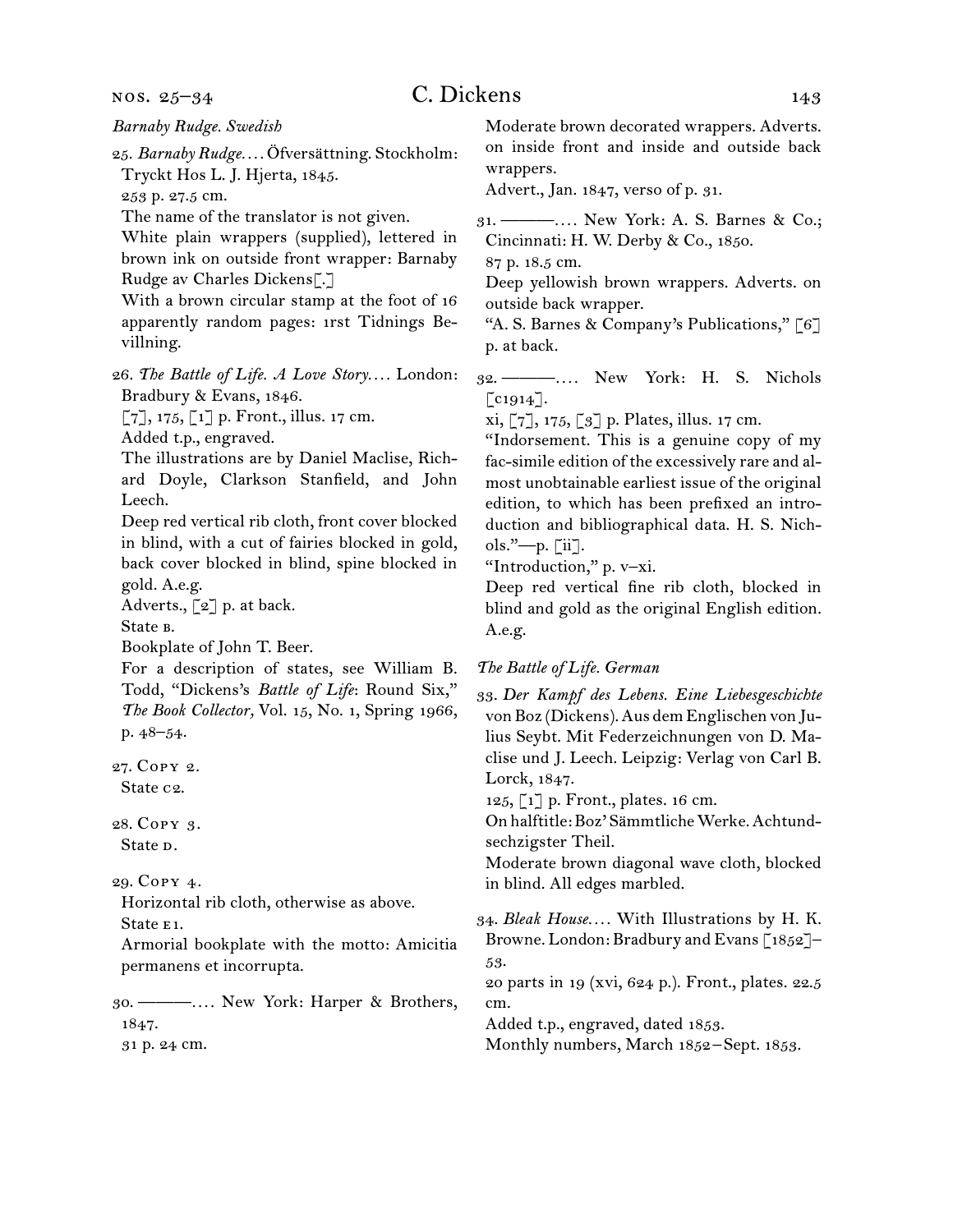Pale bluish green illustrated (by H. K. Browne) wrappers. Adverts. on inside front and inside and outside back wrappers.

For inserted adverts., there are a number of differences from Hatton and Cleaver. No. i is a made-up copy which must have been substituted at some time for the original Parrish copy: the back wrapper is from a copy of *David*  Copperfield, No. xiv; p. 5–8 of the "Advertiser" have been torn out; "W. Mott" and "Norton's Camomile Pills" are lacking. No. iii lacks the *Household Words* slip to follow plates, while "Crochet Cotton for the Million" (variant 1) precedes (not follows) "Waterlow & Sons." In No. IV "June" is not printed at head of outside front wrapper, the slip to follow "Advertiser" is lacking, the *Household Words* slip precedes (not follows) plates, and "Darton's Publications" is lacking. In No. v the *Household Words*  slip (Issue No. 1) precedes (not follows) plates, while a slip not called for, "Cheap Edition of the Works of Mr. Charles Dickens," follows plates. No. vi lacks the *Household Words* slip to follow plates and the "Crochet Cotton" slip. In Nos. vii and viii the *Household Words* slip precedes (not follows) plates. In No. x a slip not called for, *Household Words* (Issue No. 3), follows "Advertiser," "New Sporting Newspaper" precedes (not follows) "Waterlow & Sons," while the verso of the "Crochet Cotton" slip differs from that in No. VIII, with a different specimen design and a slightly different text. No. xi lacks the *Household Words* slip to follow plates, while the "Crochet Cotton" slip is in duplicate. No. xii lacks the *Household Words* slip to follow plates. In No. xiii the inside back wrapper is headed "The Closing of the Story" instead of "March Gales" (although the wrapper itself appears to be integral), while the *Household Words* slip to follow plates is lacking. In No. xiv the advert. to follow "Advertiser" follows text, the *Household Words* slip precedes(notfollows) plates, advert. 4 precedes 3, while adverts. 2, 6, and 7 are lacking. In No.

xv the *Household Words* slip precedes (not follows) plates. In No. xvi the *Household Words*  slip precedes (not follows) plates, while "Grace Aguilar's Works" is lacking. In No. xvii the *Household Words* slip (Issue No. 4 instead of 5) precedes (not follows) plates. No. xviii lacks the *Household Words* slip. In Nos. xix & xx advert. 4 precedes 3.

In No. vi the Charles Lever slip is on pink paper. In No. vii the Charles Lever slip is on pale yellow paper. In No. xiv "Ali Ahmed's Treasures of the Desert" is on dark green paper.

#### 35.  Copy 2.

For inserted adverts., there are quite a number of differences from Hatton and Cleaver. No. i lacks the "Advertiser" and has in its place the 8-page David Bogue catalogue; it also lacks "W. Mott" and "Norton's Camomile Pills," while inserted in the back is the slip "Ford's Eureka Shirts" on yellow paper (which is not called for). No. ii lacks the David Bogue catalogue, "Waterlow & Sons," and the slip "Ford's Eureka Shirts." No. iii lacks the slip to follow plates, while "Crochet Cotton for the Million" (variant 4) precedes (not follows) "Waterlow & Sons." In No. v the "Advertiser" lacks p. 9– 12, while "Edward Lloyd's Announcements" is lacking. In No. vi the "Advertiser" lacks p. 5–8, the *Household Words* slip precedes (not follows) plates, and "W. Mott" is lacking. In No. x "New Sporting Newspaper" precedes (not follows) "Waterlow & Sons." In No. xi the "Griffin Crochet Cotton" slip is in duplicate, appearing before the "Advertiser" as well as in the back. In No. XIII "Waterlow & Sons" is in duplicate. No. xiv lacks "New Geographical and Educational Works," while advert. 4 precedes 3 and 7 precedes 6. The "Advertiser" in No. xv lacks p. 3–12. No. xvi lacks "Grace Aguilar's Works." In Nos. xix & xx the slip to precede "Advertiser" is lacking.

In No. v the *Household Words* slip is issue No. 1. In No. vi the Charles Lever slip is on light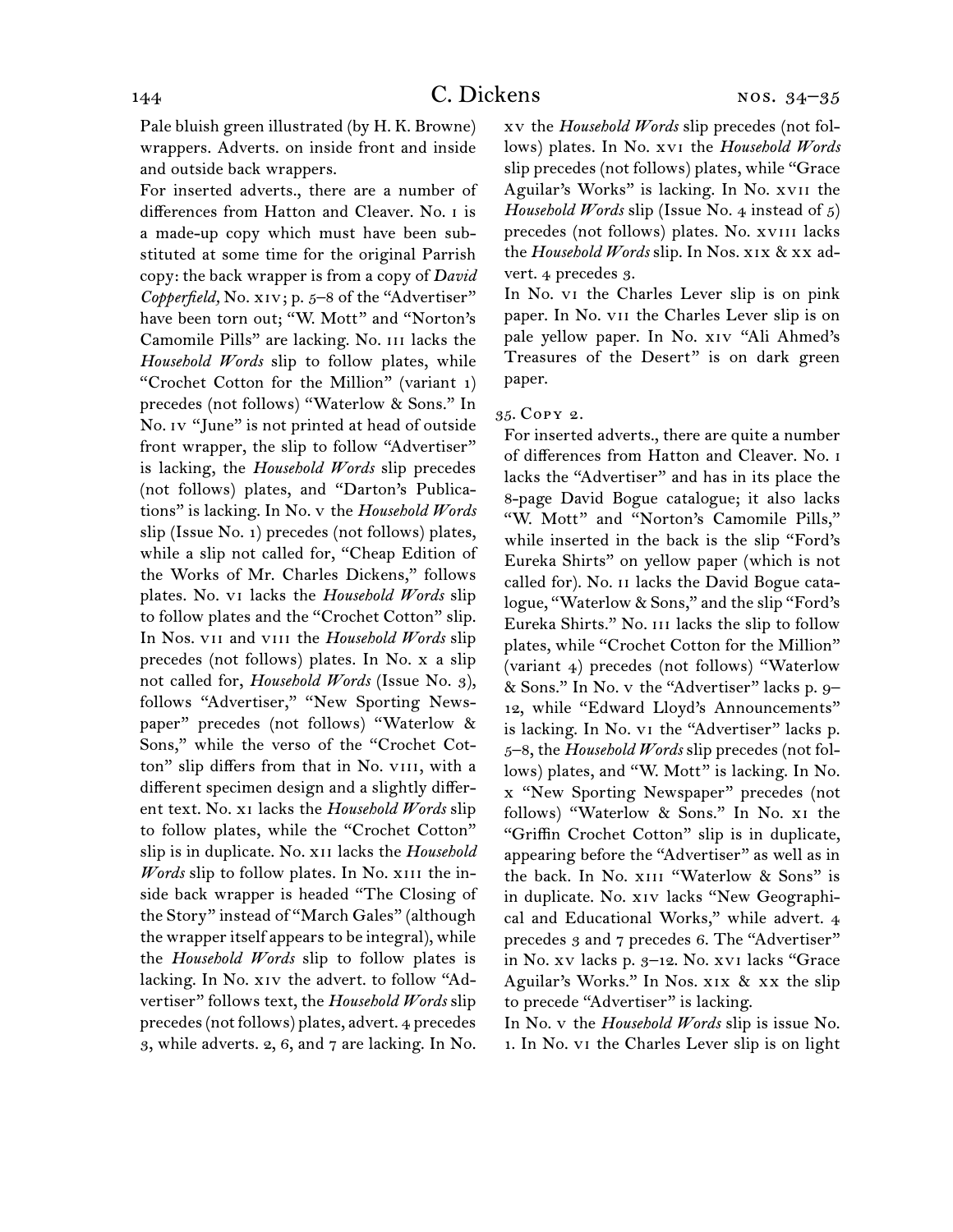## C. Dickens 145

brown paper. In No. vii the Charles Lever slip is on reddish brown paper. In No. xiv "Ali Ahmed's Treasures of the Desert" is on dark green paper.

36.  ———*. . . .* With Illustrations by H. K. Browne. London: Bradbury and Evans, 1853. xvi, 624 p. Front., plates. 23 cm. Added t.p., engraved.

Moderate olive green diaper cloth, covers and spine blocked in blind.

At foot of spine: Sydney W. R. Piddington[.] "A List of Books," 8 p. at back.

37.  Copy 2.

At foot of spine: MDCCCLIII[.] No adverts.

## 38.  Copy 3.

The undated imprint of the re-etched added t.p. is that of Chapman & Hall.

Dark green vertical dot and line cloth, with a plain triple rule border blocked in blind on both covers, spine blocked in blind.

At foot of spine: 40 Illustrations by H. K. Brown [*sic* ].

No adverts.

Bookplate of Phyllis Robbins.

39.  Copy 4.

22 cm.

Contemporary dark purplish blue morocco, covers and spine blocked in gold. A.e.g.

No adverts.

Inscribed by Dickens on dedication leaf: Miss Burdett Coutts From Charles Dickens Fifth February 1854.

Bookplate of Barton Currie.

40.  ———*. . . .* With Illustrations by H. K. Browne*. . . .* New York: Harper & Brothers  $\lceil 1852 \rceil - 53.$ 

20 parts in 19 ( $\lbrack v \rbrack - xvi$ , 936 p.). Front., plates. 20 cm.

The parts are not dated.

There are separate title pages for Vols. i and ii, but chapter numbering and pagination are

continuous, and there is only one list of contents and one of illustrations for the entire work. All preliminary leaves follow the conclusion of the text in Nos. 19/20.

The illustrations are engraved on wood by the New York firm of Lossing and Barritt.

Pale orange yellow wrappers. Adverts. on outside back wrapper. Adverts. on wrapper of Nos. 1–2 dated April 1852. Adverts. on wrapper of Nos. 8–10 entitled "New Books for November."

"Choice Works for Libraries," 6 p., and "Valuable Standard Publications," 2 p., at back of Nos. 19/20.

Due to the poor circulation of the novel, wrappers from earlier parts were used for Nos. 12– 17; the part numbering has been accordingly altered by hand. Also, the wrapper of the last part, a double number, was printed simply as "No. 19."; it has been altered in pen and ink to read "Nos. 19 & 20."

41.  Copy 2 of part No. 2.

Pale yellowish pink wrappers. With a line, appearing on this copy only, at foot of outside front wrapper: The Illustrations for this No. will be given with the Next. The two illustrations, however, have been inserted.

42.  ———*. . . .* With Illustrations by H. K. Browne*. . . .* New York: Harper & Brothers, 1854.

2 vols. (xvi, 480 p.; 1 leaf, [481]–936 p.). Front. in Vol. i, plates. 19 cm.

Deep purplish blue diagonal cord cloth, covers blocked in blind, spine blocked in gold.

43.  *Dame Durden, Little Woman from the Bleak House of Charles Dickens.* Illustrated by Darley. New York: Clark & Maynard [n.d.].

175 p. Front. 17 cm.

Series halftitle and added series halftitle, engraved: Dickens' Little Folks. [xi.]

Bound with *The Two Daughters from the Martin Chuzzlewit of Charles Dickens,* New York [n.d.] (See No. 284).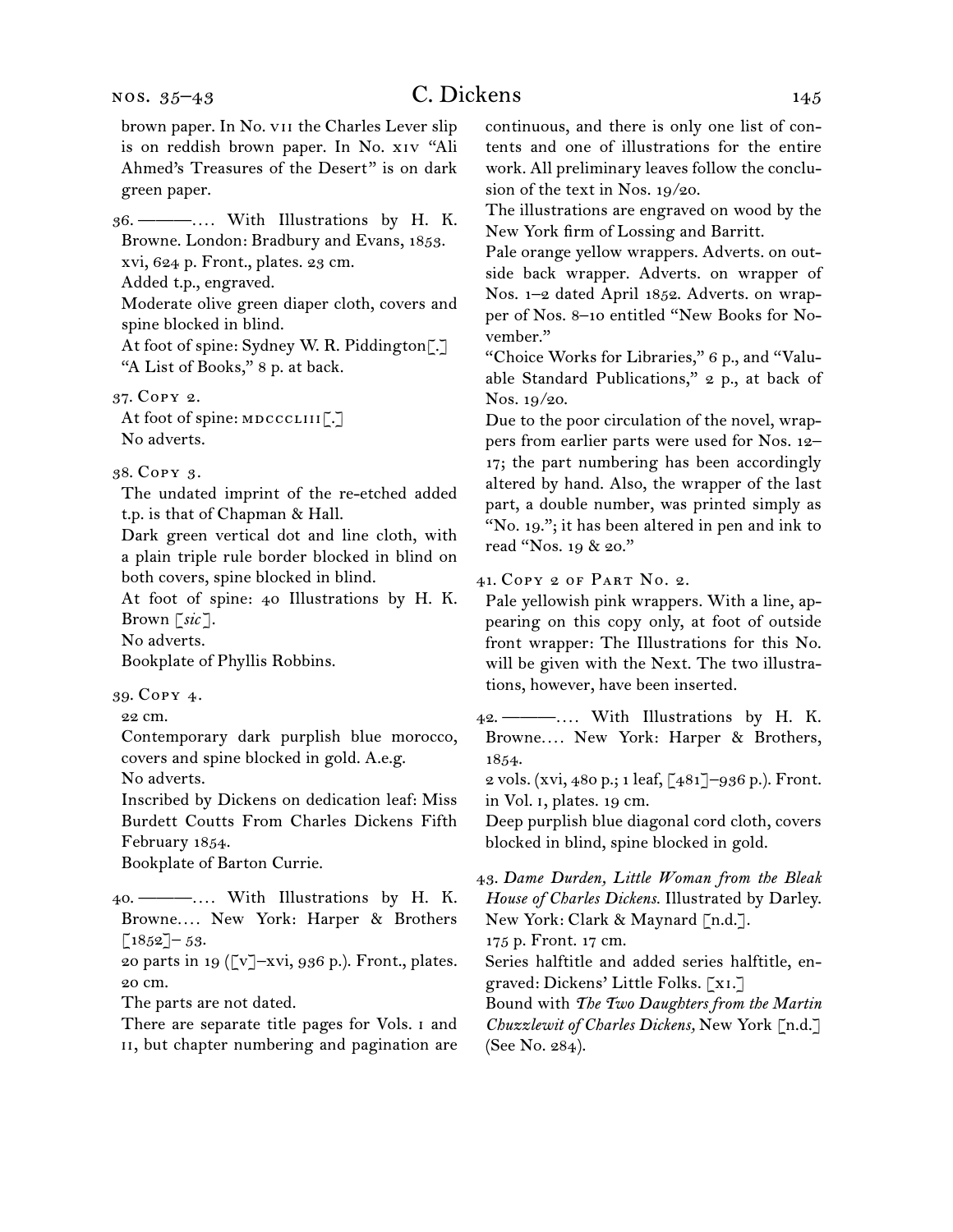Vivid purplish blue diagonal fine rib cloth, front cover blocked in black, back cover in blind, spine blocked in gold.

## *Bleak House. French*

44.  *Bleak-House. . . .* Roman Anglais Traduit avec l'Autorisation de l'Auteur sous la Direction de P. Lorain*. . . .* Edition de Ch. Lahure Imprimeur à Paris. Paris: Chez L. Hachette et Cie  $[1857]$ .

"Ce roman a été traduit en français par Mme H. Loreau*. . . .*"

"L'Auteur Anglais au Public Français," p. [v]–vi, and "Address of the English Author to the French Public," p. [vii]–viii, both signed Charles Dickens, 17.5 cm., bound in before halftitle of Vol. i.

Light grayish blue wrappers. On outside front wrapper: Bibliothèque des Meilleurs Romans Étrangers. Advert. on outside back wrapper. Edges untrimmed.

#### *Bleak House. German*

45.  *Bleakhaus.* Von Boz (Dickens). Aus dem Englischen von J. Seybt. Mit Illustrationen von Hablot K. Browne*. . . .* Leipzig: Verlag von J. J. Weber, 1852–53.

10 vols. in 5. Front. in Vol. 1, plates. 15.5 cm. Added t.p., engraved, in Vol. 1.

On the halftitles: Boz (Dickens) Sämmtliche Werke. Achtzigster [-Neunundachtzigster] Band.

Dark green pebble cloth, blocked in blind. All edges marbled.

46.  *The Bloomsbury Christening.*

In *The Albion,* New Series, Vol. 2, No. 19, May 10, 1834. New-York.

Pages 147–148. 47 cm.

Published anonymously.

- No wrappers; stitched.
- 47.  *The Boarding House.* In *The Albion,* New Series, Vol. 2, No. 26, June 28, 1834. New-York.

Pages [201]–202. 47 cm. Published anonymously. No wrappers; stitched.

48.  *The Boarding-House.—II.* Resumed from the Albion of June 28. In *The Albion,* New Series, Vol. 2, No. 41, Oct. 11, 1834. New-York. Pages 323–324. 47 cm.

Signed Boz. No wrappers; stitched.

49.  *Boots at the Holly-Tree Inn.* By Charles Dickens as Condensed by Himself, for His Readings. Boston: Ticknor and Fields, 1868.

18 p. 16 cm.

Issued with *A Christmas Carol,* Boston, 1868 (See No. 115).

Pale blue wrappers. Adverts. on inside front and inside and outside back wrappers.

Cover title: The Readings of Mr. Charles Dickens, as Condensed by Himself. A Christmas Carol and Boots at the Holly-Tree Inn. Illustrated Copyright Edition.

## 50.  Copy 2.

16.5 cm.

Issued with *Nicholas Nickleby at the Yorkshire School,* Boston, 1868 (See No. 330).

Wrappers as above, except for cover title: The Readings of Mr. Charles Dickens, as Condensed by Himself. Nicholas Nickleby (at Mr. Squeers's School) and Boots at the Holly-Tree Inn. Illustrated Copyright Edition.

51.  *Boz on America: Being the Observations and Comment of Charles Dickens, Esq., on His Visit to the United States in the Year 1842.* Selected from Mr. Dickens' Letters and His 'American Notes,' and Privately Reprinted by Dr. C. Charles Burlingame, New York and Hartford, 1942.

30 p., 1 leaf. Front., illus. 22.5 cm.

"Greetings!," signed C.C.B., p.  $5-6$ .

"Printed by William E. Rudge's Sons."

Grayish greenish yellow boards, with the title page illustration from the first edition of

<sup>2</sup> vols. 18.5 cm.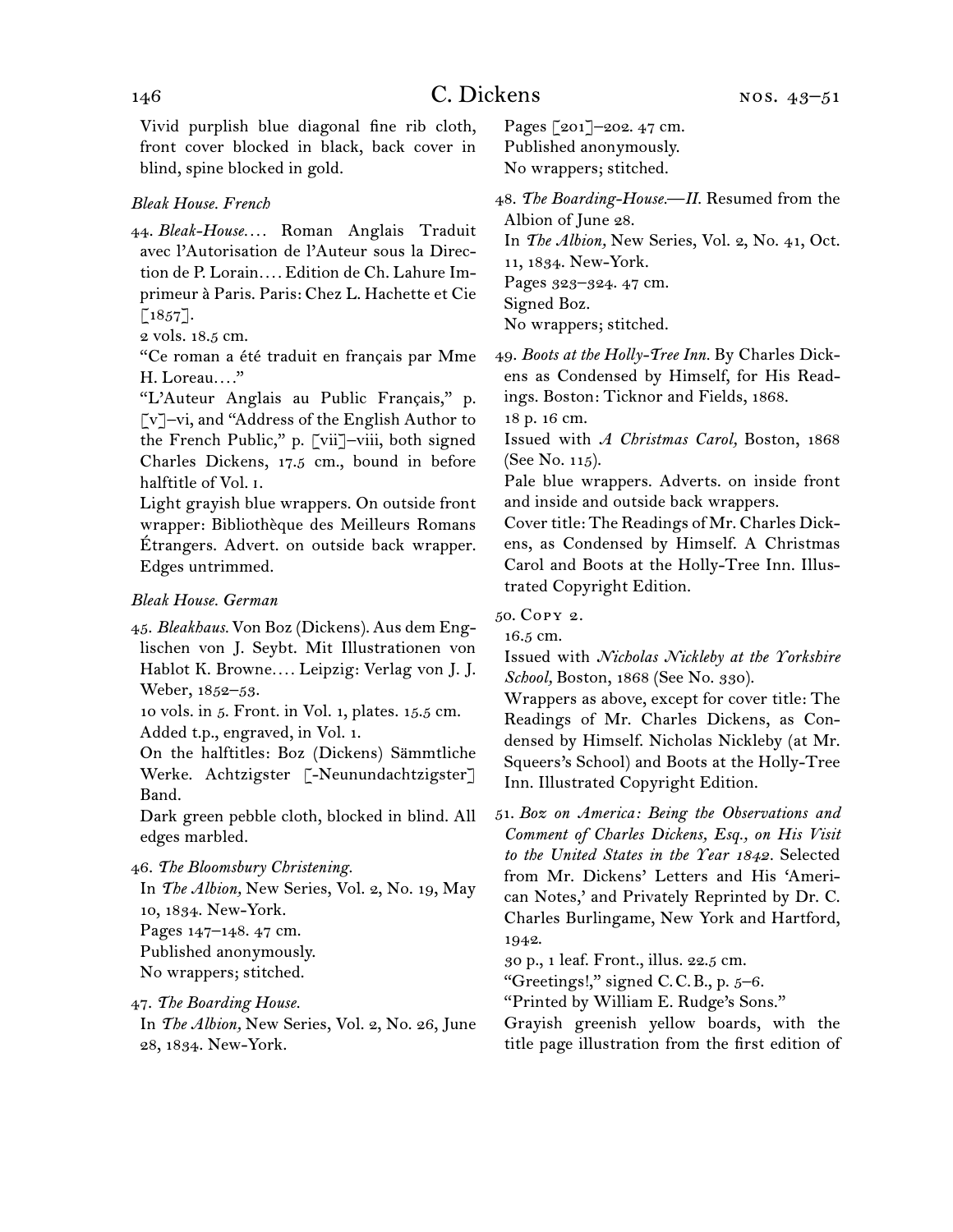52.  *A Bundle of Emigrants' Letters.* [By Charles Dickens and Caroline Chisholm.] In *Household Words. A Weekly Journal.* Conducted by Charles Dickens. Vol. 1, No. 1, March 30, 1850. London: Published at the Office. Pages 19–24. 24 cm. Published anonymously.

No wrappers; unstitched.

- 53.  *Charles Dickens and His Jewish Characters.*  With an Introduction by Cumberland Clark. London: Printed at the Chiswick Press, 1918. 38, [2] p. 23 cm. "Introduction," p. 5–14.
- Correspondence between Dickens and Eliza Davis, p.  $\lceil 15 \rceil - 36$ . Bright red buckram.
- 54.  *Charles Dickens and Maria Beadnell: Private Correspondence.* Edited by George Pierce Baker*. . . .* Boston: Printed for Members Only, The Bibliophile Society, 1908.
- xxx,  $152$ ,  $\lceil 5 \rceil$  p. Front., plates (some colored), facsims. 24 cm.

Engraved t.p.

- Halftitle: Charles Dickens and Maria Beadnell ("Dora").
- "Preface," by Henry H. Harper, p. ix–xxx.

"This edition is limited to 493 copies printed for members only."

Light gray boards. Vellum spine and corners. Deckle edges.

In a double slip-in cardboard case.

55.  *Charles Dickens and Maria Beadnell* (*"Dora"* )*. Private Correspondence between Charles Dickens and Mrs. Henry Winter* (*née Maria Beadnell*)*, the Original of Dora Spenlow in "David Copperfield" and Flora Finching in "Little Dorrit."* Edited by Professor George Pierce Baker*. . . .* Saint Louis, Mo.: Privately Printed For William K. Bixby, 1908.

xxx, 152, [5] p. Front., plates (some colored). 24 cm.

T.p. printed in black and reddish brown.

- "Preface," by Henry H. Harper, p. ix–xxx.
- "After the Dickens-Dora papers came into my possession I agreed to allow The Bibliophile Society all the rights to print same that I possessed, with the understanding that, after the edition had been printed by them for the members, I should, omitting their titlepage, print two hundred and fifty copies as a second edition for my own use*. . . .* W. K. B."—"Preface to Second Edition," p. [vii].

Numbered and signed in manuscript on p.  $\lceil \overline{\text{vii}} \rceil$ : #189 WKB.

Moderate brown boards. Vellum spine and corners. Deckle edges.

Inscribed on free front endpaper: Elmer Adler with regards of W. K. Bixby Bolton Landing N. Y. July 4th 1914.

Book label: From The Printing Collection of Elmer Adler.

In a double slip-in cardboard case.

56.  *Charles Dickens as Editor: Being Letters Written by Him to William Henry Wills, His Sub-Editor.* Selected and Edited by R. C. Lehmann. With Portraits. London: Smith, Elder & Co., 1912.

xvi p., 2 leaves, 404 p. Front., plates. 23 cm.

"Preface," signed R.C.L., p. [v]-xvi.

Dark red linen.

With a few manuscript corrections.

Dickens Centenary label.

57.  ———. Selected and Edited by R. C. Lehmann. With Portraits. New York: Sturgis & Walton Company, 1912.

xvi p., 2 leaves, 404 p. Front., plates. 22.5 cm. "Preface," signed R. C. L., p. [v]–xvi.

Light brownish gray linen, with Dickens' signa-

- ture blocked in gold on front cover. T.e.g.
- 58.  *Charles Dickens' Book of Memoranda.* A Photographic and Typographic Facsimile of the Notebook Begun in January 1855. Transcribed and Annotated by Fred Kaplan From the Original Manuscript in the Berg Collection of Eng-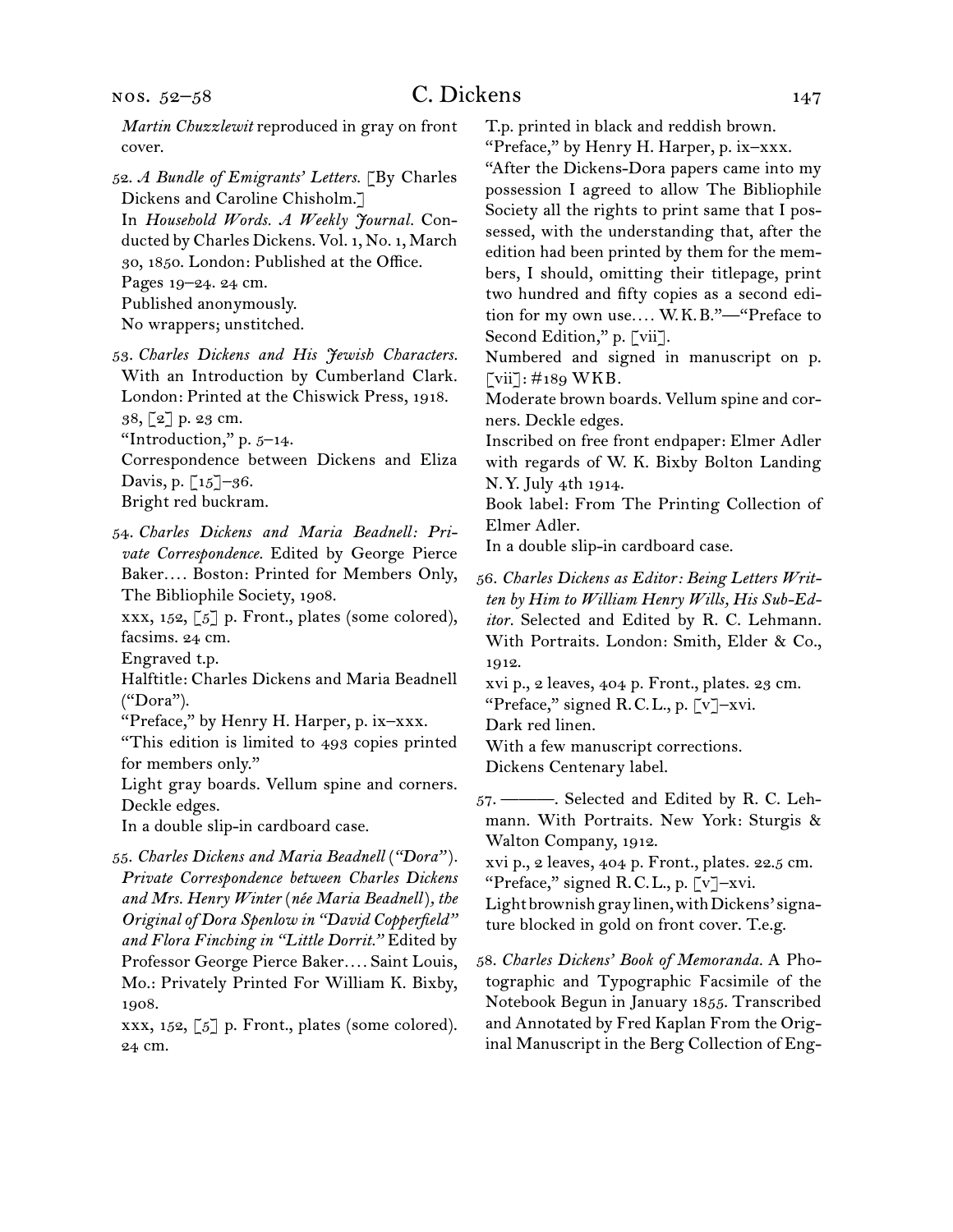lish and American Literature. [New York]: The New York Public Library, Astor, Lenox and Tilden Foundations [c1981]. x, 107 p. 23 cm. "Introduction," p. 1–10.

"The Harcourt Brace Jovanovich Fund.... Publication Number Two."

"First Edition."

Bright red smooth cloth.

59.  *The Charles Dickens Calendar: A Quotation from the Works of Charles Dickens for Every Day in the Year.* Compiled by B. W. Matz*. . . .* London: Cecil Palmer [c1920].

126 p. Front. 17.5 cm.

Cover title: The Dickens Calendar.

[Introduction], by B. W. Matz, p.  $[5]-[6]$ . "First edition."

Pale yellow wrappers, with on front cover a border of holly and mistletoe in black, green, and red framing the title. Adverts., p. 124–126.

60.  *Charles Dickens, 1812–1870: An Anthology.*  Chosen and annotated by Lola L. Szladits from materials in the Berg Collection of English and American Literature in commemoration of the centennial of Dickens's death. [New York]: The New York Public Library; Arno Press  $\lceil$  c1970].

 $[6]$ , 165,  $[1]$  p. Front., illus., facsims. 24.5 cm. "Introduction," p.  $[5-6]$ , preceding text. Yellowish orange illustrated wrappers.

61.  *Charles Dickens, Esq., on the Late Execution.*  $\lceil 1849. \rceil$ 

Single sheet, printed on one side. 17.5 cm.

Letter from Dickens "To the Editor of the Times," dated Tuesday, Nov. 13, and printed here as a handbill. The leaf is occasionally found among the adverts. in the December 1849 number of *The Quarterly Review.* This copy has stab holes.

62.  *Charles Dickens' Original Autograph Copy of His Letter to Henry Colburn upon the Controversy Occasioned by the Contribution of Walter Savage* 

*Landor to Pic Nic Papers, Together with a Note to Forster on the Subject, April 1st, 1841.* London: Printed at the Chiswick Press for Cumberland Clark, 1918.

15 p. Folded facsim. 26 cm.

[Introduction], by Cumberland Clark, p. 9– 12.

Moderate red boards. White smooth cloth spine. Deckle edges.

63.  *Charles Dickens: The Public Readings* edited by Philip Collins. Oxford: Clarendon Press, 1975.

lxix, 486 p. Front., plates. 22 cm.

"Introduction," p. [xvii]–lxix.

Dark gray fine bead cloth, spine blocked in gold.

64.  *Charles Dickens to John Leech: Correspondence Now First Published.* One of Twenty Copies Privately Printed by Walter Dexter December, 1938.

45 p. Illus. 24 cm.

Light green wrappers.

Inscribed on t.p.: To M. L. Parrish with Best Wishes from Walter Dexter.

65.  *Charles Dickens' Uncollected Writings from Household Words 1850–1859.* Edited with an Introduction and Notes by Harry Stone. With One Hundred and Thirty-Two Illustrations from Contemporary Sources Assembled and Annotated by the Editor. Bloomington & London: Indiana University Press [c1968].

2 vols. (xx, 359 p.; xii p., 1 leaf, 361–716 p.). Illus. 24 cm.

"Introduction," Vol. i, p. 3–68.

Greenish blue buckram.

66.  *The Uncollected Writings of Charles Dickens. Household Words 1850–1859. . . .* Edited with an Introduction and Notes by Harry Stone. [London]: Allen Lane The Penguin Press [1969]. 2 vols. (xx, 359 p.; xii p., 1 leaf, 361–716 p.). Illus. 24 cm.

Halftitle: Charles Dickens' Uncollected Writings from *Household Words* 1850–1859.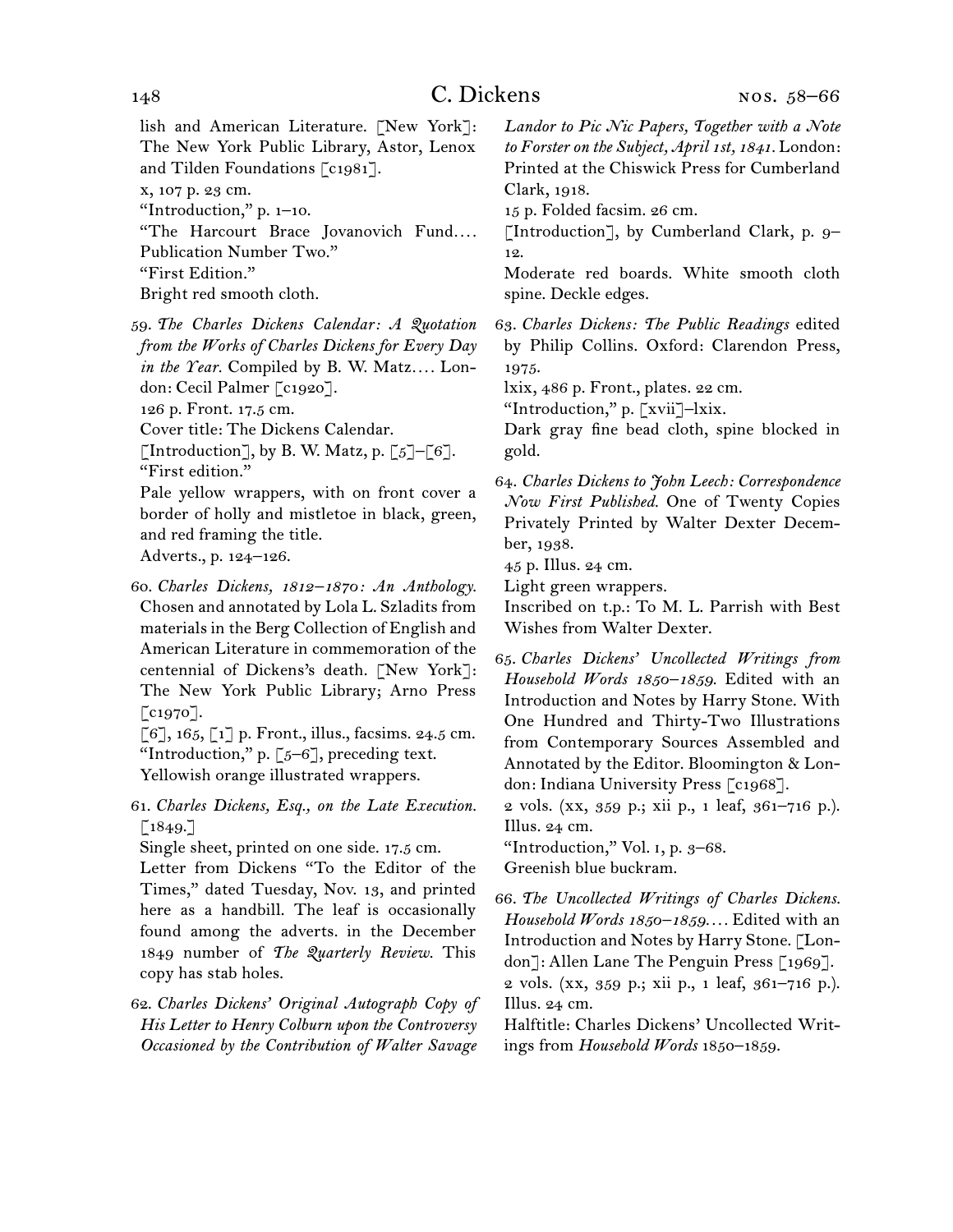#### nos. 66–74

"Introduction," Vol. i, p. 3–68.

"FirstpublishedbyIndianaUniversityPress*. . . .* Printed in the United States of America."

Bright red smooth cloth, spine blocked in gold.

In a cardboard slip-in case.

67.  *Charles Dickens's Letters to Charles Lever.* Edited by Flora V. Livingston with an Introduction by Hyder E. Rollins. Cambridge: Harvard University Press, 1933. xvii, 65 p. 20 cm.

"Introduction," p. [v]–xvii.

Reddish brown smooth cloth, covers and spine blocked in gold. T.e.g.

68.  *Cheap Edition of the Works of Mr. Charles Dickens.* On Saturday, the 27th of March, will commence, In Weekly Numbers … And in Monthly Parts … A New Edition of the Works of Mr. Charles Dickens. [London: Chapman & Hall; Edinburgh: John Menzies; Dublin: Cumming & Ferguson],  $\lceil 1847 \rceil$ 

3, [1] p. 19 cm.

Caption title.

"Address," signed Charles Dickens, p.  $\lceil 1 \rceil - 3$ . On p.  $\lceil 4 \rceil$  of the leaflet is reprinted a sample page of text, numbered 20, from *The Pickwick Papers,* Chap. xiii.

Unbound; with stab holes.

69.  Copy 2.

Unbound; with stab holes.

Laid in case with *The Posthumous Papers of the Pickwick Club,* London, 1847 (See No. 397).

70.  Copy 3.

Inserted in W. M. Thackeray, *Vanity Fair,* London, 1847–48, Copy 2, No. iii. In THACKERAY collection [WMT 244].

71.  ———. Now publishing, In Weekly Numbers … And in Monthly Parts … A Cheap Edition of The Works of Mr. Charles Dickens. [London: Chapman & Hall; Edinburgh: John Menzies; Dublin: Cumming & Ferguson; Glasgow: James Macleod], [1847.]

3, [1] p. 19 cm.

Caption title.

Contents as above. Slight changes in the text of the "Address," altering the tense from future to past or present.

Copies 1 and 2 inserted in Charles Lever, *The Knight of Gwynne,* London, 1846–47, one in No. x, the other in No. xv.

In LEVER collection  $\lceil$  cL 50].

Copies 3 and 4 inserted in W. M. Thackeray, *Vanity Fair,* London, 1847–48, Copy 3, No. iii, and Copy 4, No. iv, respectively. In THACKERAY collection.

72.  *Les Chefs-d'Oeuvre de Ch. Dickens.* Traduits de l'Anglais par Amédée Pichot. La Cloche du Tocsin. Laura Brigdman [i.e. Bridgman]. L'Enfant de mon Père [i.e. Frère]. L'Épée Brisée. Nelly. Paris: Librairie d'Amyot, 1847.

[3], 268 p., 1 leaf. 18.5 cm.

A variety of gray shell marbled boards. Blackish purple leather spine and corners. Moderate greenish blue curl marbled endpapers. Original light yellow illustrated (by Ach. Genot) wrappers, with adverts. on outside back wrapper, bound in.

Adverts.,  $\lceil 1 \rceil$  p. at back.

Bookplates of Evg. Richtenberger and Alain de Suzannet.

73.  *Child-Pictures from Dickens.* With Illustrations by S. Eytinge, Jr. Boston: Ticknor and Fields, 1868.

 $\lbrack 7 \rbrack, 241$  p. Front., plates. 17.5 cm.

"… this compilation is made for American children with my free consent. Charles Dickens. Boston, November, 1867."—leaf following t.p. Dark green sand cloth, with a cut of Bob Cratchit and Tiny Tim blocked in gold on front cover.

Various ownership marks of members of the McChesney family, Troy, N.Y.

74.  *A Child's Dream of a Star. . . .* With Illustrations by Hammatt Billings. Boston: Fields, Osgood, & Co., 1871.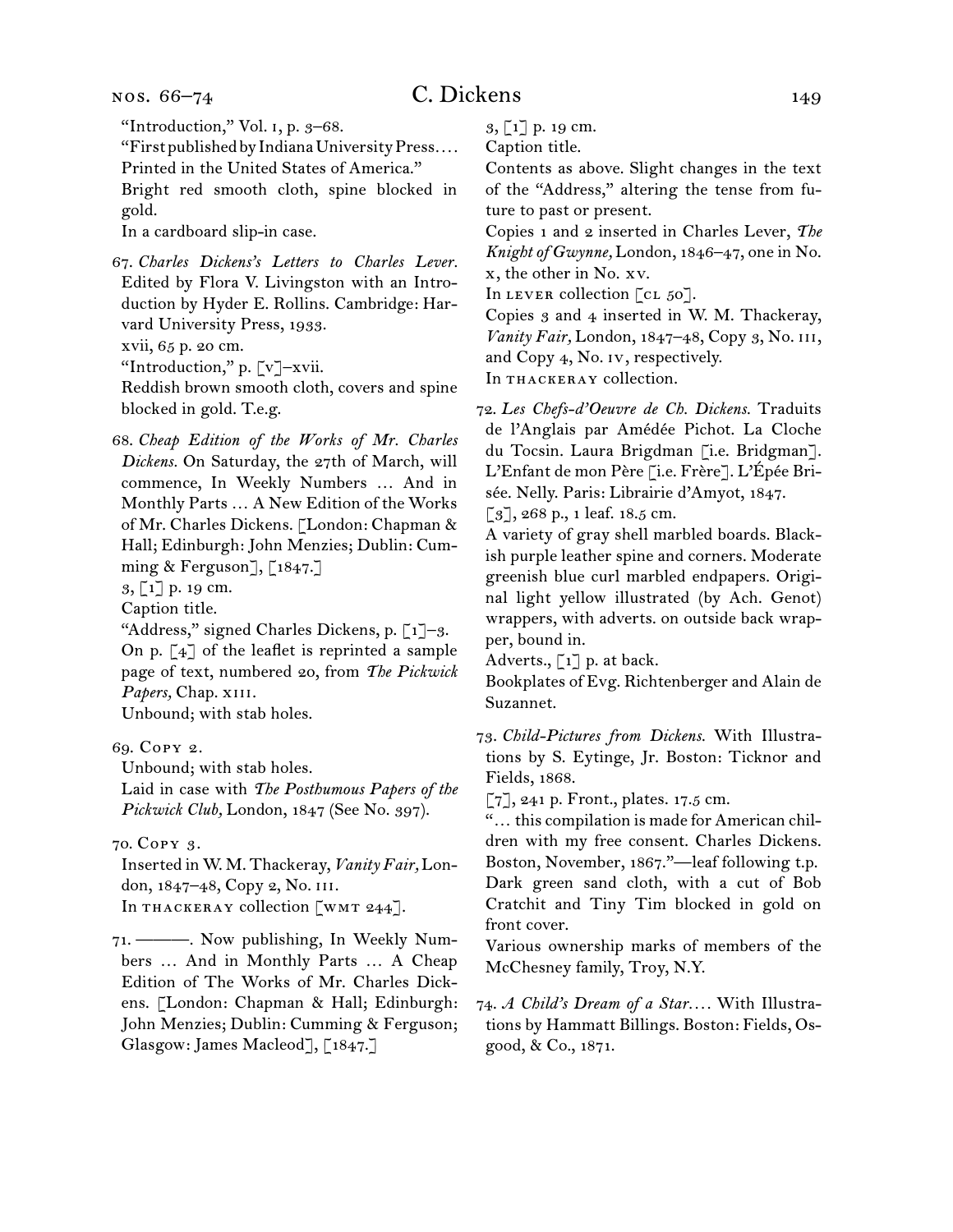$\lbrack 5 \rbrack$  p., leaves numbered 5–15.  $\lbrack 11 \rbrack$  plates. 19.5 cm.

Each page of text (except verso of t.p.) is framed by a single red rule.

Dark yellowish green sand cloth, front cover blocked in black, with a cut of a sleeping child and a star blocked in gold, spine blocked in gold. Bevelled boards. A.e.g.

## 75.  Copy 2.

Defective: leaves 6 and 7 of text duplicated, leaves 8 and 9 missing. Order of leaves: 5, 6, 7, 7, 6, 10, 11, 12, 13, 14, 15. The plates are all present and in correct order.

Moderate reddish brown horizontal dottedline cloth, blocked as above. Bevelled boards. A.e.g.

Bookplate of Samuel Henry Austin on verso of free front endpaper.

## 76.  Copy 3.

Moderate brown morocco, covers blocked in brownish black, with a design of four interlocking circles in center, four separate leaves blocked in brownish black on spine. Bevelled boards. A.e.g. Very deep red nonpareil marbled endpapers, with the marbling combed into a regular wave pattern.

## 77.  Copy 4.

Dark grayish brown morocco, covers blocked in black, with a lozenge-shaped design in center, four separate lozenge-shaped designs blocked in black on spine. Bevelled boards. A.e.g. Very deep red nonpareil marbled endpapers.

78.  *A Child's History of England. . . .* With a Frontispiece by F. W. Topham*. . . .* London: Bradbury & Evans, 1852–54.

3 vols. Fronts. 16 cm.

Dark red vertical rib cloth, both covers blocked in blind, with an illustration blocked in gold on front cover, spine blocked in gold. Dark blue hair-vein marbled edges and endpapers. Adverts., [1] p. at back of each vol.

79.  ———*. . . .* Boston: Jenks, Hickling, and Swan, 1854.

2 vols. 17.5 cm.

Black vertical rib cloth, covers blocked in blind, spine blocked in gold.

Inscribed on free front endpaper of each vol.: S. Lawrence French January 1855.

- 80.  ———*. . . .* New York: Harper & Brothers, 1854.
- 2 vols. 17.5 cm.

A thick-and-thin variety of horizontal ripple cloth, moderate red, covers blocked in blind, spine blocked in gold.

Stamped in red on flyleaf of each vol.: E. W. Smith, Newark, New York.

81.  ———*. . . .* Boston: Swan, Brewer and Tileston, 1861.

2 vols. in 1. 17.5 cm.

Dark purplish red vertical dot and line cloth, covers blocked in blind, spine blocked in gold.

82.  ———*. . . .* With Illustrations by Marcus Stone. New Edition, in One Volume. London: Chapman and Hall, 1863.

x p., 1 leaf, 431, [1] p. Front., plates. 19.5 cm. Moderate red vertical wave cloth, both covers blocked in blind, with a cut of the signing of the "Magna Charta" blocked in gold on front cover, spine blocked in gold.

Inscribed on verso of halftitle: Richard Bentley from his father George Bentley February 1864.

83.  *The Chimes: A Goblin Story of Some Bells That Rang an Old Year Out and a New Year In....* London: Chapman and Hall, 1845.

 $[7]$ , 175,  $[1]$  p. Front., illus. 17 cm.

Added t.p., engraved.

The illustrations are by Daniel Maclise, Richard Doyle, John Leech, and Clarkson Stanfield.

"Chapman & Hall" engraved above the names of artist and engraver on the plate for t.p.

"In this Copy of the *Original Edition* of 'THE CHIMES' will be found inserted, at Page 125,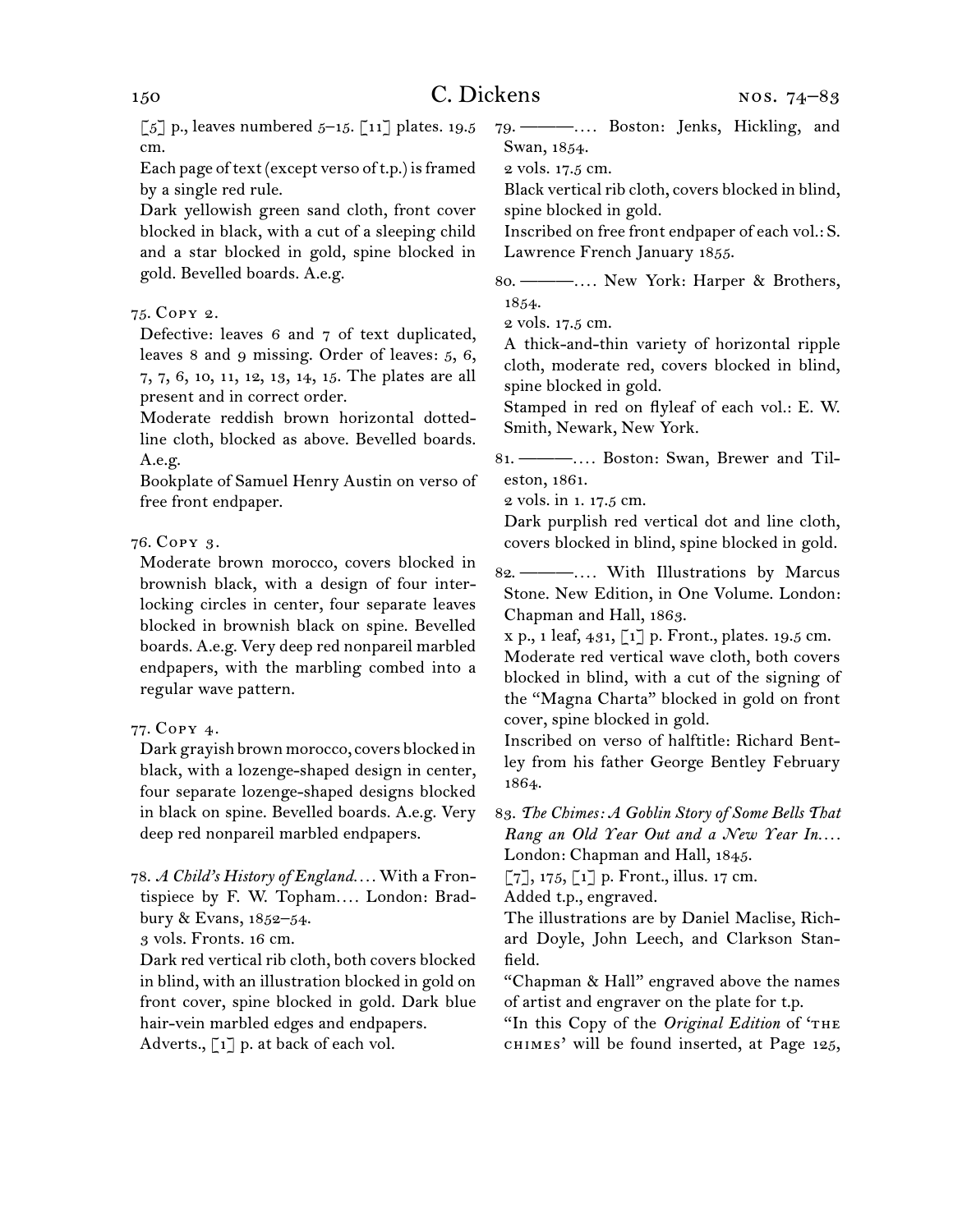#### nos. 83–90

a photographed Facsimile of the woodcut as originally wrongly designed by Leech referred to by C. P. Johnson at Page 23 of his 'Hints to Collectors' of Dickens's Works, London, 1885." This printed note appears on a separate leaf bound in at front.

Deep red horizontal rib cloth, front cover blocked in blind with a cut of bells and goblins blocked in gold, back cover blocked in blind, spine blocked in gold. A.e.g.

Armorial bookplate with the motto: Amicitia permanens et incorrupta. The initials A. S in a circle stamped in black on free front endpaper.

#### 84.  Copy 2.

"Chapman & Hall" engraved below the names of artist and engraver on the plate for t.p.

Without the separate leaf at front and the facsimile.

An extra set of endpapers bound in at front.

85.  *The Chimes. A Goblin Story of Some Bells that Rang an Old Year out and a New Year in....* New-York: Harper & Brothers, 1845.

31 p. 25 cm.

Pale yellow green illustrated wrappers. Adverts., on inside front wrapper dated Feb. 1845, on inside back wrapper dated Dec. 1844, and on outside back wrapper. Below first word of title on outside front wrapper: Bookhout, Sc.

#### 86.  Copy 2.

24 cm.

Wrappers as above, but without the designation of the engraver.

Inscribed on outside front wrapper: Samuel May Jr.

87.  *The Chimes: A Goblin Story of Some Bells that Rang an Old Year Out, and a New Year In....* New-York: E. Winchester, New World Press  $\lceil n.d.\rceil$ .

32 p. Illus. 23.5 cm.

Cover title.

The single illustration is unsigned.

Yellowish white decorated wrappers. "New Volume for 1845" on inside back wrapper. "Magnificent Attractions for 1845!" on outside back wrapper.

88.  *The Chimes: A Goblin Story of Some Bells That Rang an Old Year Out and a New Year In....* With Illustrations. Philadelphia: Lea and Blanchard, 1845.

96 p. Front., plates. 17 cm.

Added t.p., lithographed.

The illustrations are lithographic copies of the English originals, but do not include "Will Fern's Cottage," by C. Stanfield. The added t.p. is signed: T. Sinclair Lith.

Dark grayish blue horizontal rib cloth, blocked in blind (differently from the English edition), with the same illustration as on the English edition blocked in gold on front cover and same blocking in gold on spine. Flyleaf and six additional blank leaves at front and back.

#### *The Chimes. Dutch*

89.  *De Nieuwjaars-Klokken. . . . Eene Geestverschijning.* Met Platen. Naar het Engelsch. Door den Vertaler van het Kersgeschene*. . . .* Nieuwe Diep: C. Bakker, 1845.

1 prel. leaf, iv, [2], 160 p. Front., plates. 20 cm.

The frontispiece and the three plates (all of which are lithographed by Desguerrois & Co.) and the vignette on t.p. (repeated on front cover) are copies of the English originals.

Light brown flexible decorated boards. Slightly darker brown paper spine.

90.  *De Torenklokken. Eene Vertelling, hoe Wonderbaar de Klokken van Zekeren Kerktoren eens het Oude Jaar in het Nieuwe Luidden. . . .* Met Platen. Amsterdam: Hendrik Frijlink, 1845.

 $[6]$ , 175 p. Front., plates, illus. 19 cm.

Lithographed t.p.

The frontispiece, the vignette on the t.p., and the three plates (all of which are lithographed by H. J. Backer), the vignette on the front cover, and the two illustrations in the text are copies of the English originals.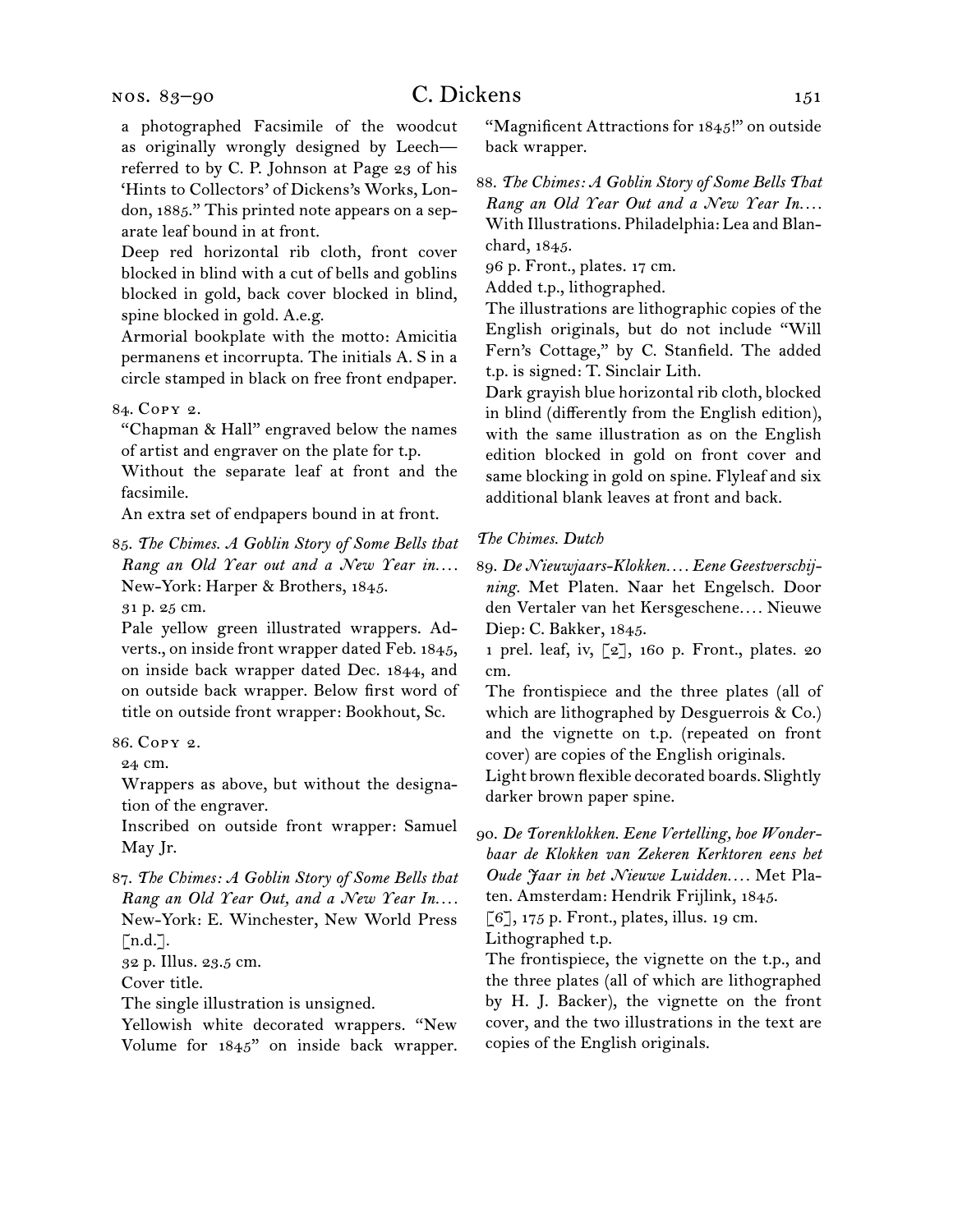Very pale green illustrated boards. Spine mostly missing. Pastedown endpapers only. Bookplate of H. Boekenoogen.

#### *The Chimes. German*

91.  *Die Sylvester-Glocken. Eine Geistergeschichte* von Boz (Dickens). Aus dem Englischen von E. A. Moriarty. Mit 4 Federzeichnungen von J. C. Leech. Leipzig: Verlag von Carl B. Lorck, 1847.

1 prel. leaf, 134 p. Front., plates. 15.5 cm.

On halftitle: Boz' Sämmtliche Werke. Vierundfunfzigster Theil.

Bound with *Der Verwünschte,* Leipzig, 1849 (See No. 233).

Dark green pebble cloth, blocked in blind. All edges marbled.

#### 92.  *Chops the Dwarf. . . .*

In *The Atlantic Almanac 1870.* Boston: Fields, Osgood, & Co., Office of the Atlantic Monthly, 1869.

Pages 33, 35–37. 28.5 cm.

First published under the title "Going into Society," part of *A House to Let,* the Extra Christmas Number of *Household Words,* 1858.

Grayish yellowish brown illustrated wrappers, printed in color.

In THACKERAY collection [WMT 163].

## 93.  *Christmas Books. . . .* With Illustrations by Sir Edwin Landseer, R. A., Maclise, R. A., Stanfield, R. A., F. Stone, Doyle, Leech, and Tenniel. London: Chapman & Hall, 1869.

[10], 465 p. Front., plates, illus. 21.5 cm.

Moderate reddish brown sand cloth, front cover blocked in blind, with a small circular illustration from each story blocked in gold, back cover blocked in blind, spine elaborately blocked in gold and blind. Bevelled boards. A.e.g.

Adverts.,  $\left[\begin{smallmatrix} 4 \end{smallmatrix}\right]$  p. at back.

Inscription on halftitle dated X'mas 1869.

94.  *A Christmas Carol. In Prose. Being A Ghost Story of Christmas. . . .* With Illustrations by John Leech. London: Chapman & Hall, 1843.

[7], 166 p. Colored front., colored plates, illus. 17 cm.

Moderate reddish brown vertical rib cloth, front cover blocked in gold and blind, back cover in blind, spine blocked in gold. A.e.g. Adverts.,  $\lceil 2 \rceil$  p. at back.

For analysis of priority of issue, see Philo Calhoun and Howell J. Heaney, "Dickens' *Christmas Carol* After a Hundred Years: A Study in Bibliographical Evidence," *The Papers of the Bibliographical Society of America,* Vol. 39, Fourth Quarter, 1945, p. 271–317.

First edition. Uncorrected text.

First issue. Stave i as the first chapter heading.

Copy 1

First state. Red and blue t.p. dated 1843, with yellow endpapers.

#### 95.  Copy 2.

First state. Red and blue t.p. dated 1843, with yellow endpapers.

Inscribed by Dickens on halftitle: Mrs. Macready with best regards. From Charles Dickens Seventeenth December 1843.

#### 96.  Copies 3 and 4.

Second state. Red and blue t.p. dated 1843, with green endpapers.

## 97.  Copy 5.

Third state. Red and green t.p. dated 1844, with green endpapers.

### 98.  Copy 6.

Fourth state. Red and green t.p. dated 1844, with yellow endpapers.

99.  Second issue. Stave One as the first chapter heading.

Copies 1 and 2

Red and blue t.p. dated 1843, with yellow endpapers.

#### 100.  Copy 3.

Variant. Red and green t.p. dated 1844, with yellow endpapers.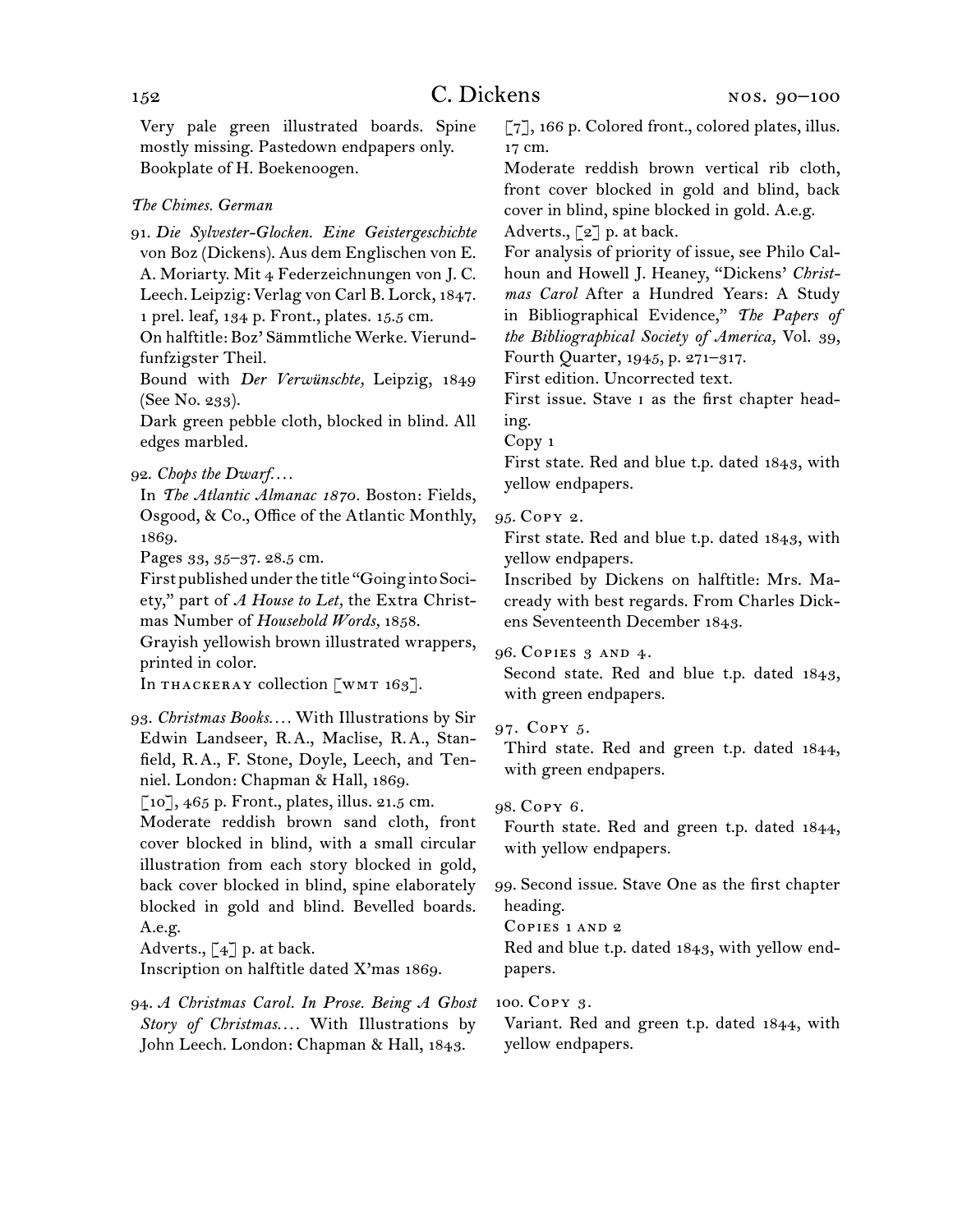#### nos. 100–110

## C. Dickens 153

SignatureofH[enry].S[ewell].Stokes,schoolfellow of Dickens at Chatham, on pastedown front endpaper.

Dickens Centenary label.

101.  Second edition. Corrected text.

Copy 1

First state. Red and blue t.p. dated 1843; Stave One, with yellow endpapers.

102.  Copy 2.

Variant. Red and blue t.p. dated 1843; Stave i, signature B uncorrected, remainder of text corrected, with yellow endpapers.

Bookplate of Purnell Bransby Purnell.

103.  Sophisticated copy.

Red and green t.p. dated 1844; Stave i, with yellow endpapers. Pages 2, 17, and 21 uncorrected, the remainder of text corrected, with text changes on p. 7, 9, and 131 printed in ninth edition. The signature on p. 99 is correctly printed as h 2.

Bookplate of Barton Currie.

104.  *A Christmas Carol in Prose. Being a Ghost Story of Christmas. . . .* With a Coloured Etching. Copyright Edition. Leipzig: Bernhard Tauchnitz, 1843.

 $[6]$ , 78 p. Colored front. 15 cm.

On halftitle: Collection of British Authors.

The frontispiece ("Marley's Ghost") is a rather crude version of Leech's plate.

Grayish blue boards. Brilliant yellow blank glazed paper label on spine and extending onto covers. Pastedown endpapers only.

105.  ———*. . . .*CopyrightEdition.Leipzig:Bern-hard Tauchnitz, 1843.

112 p. 16 cm.

On halftitle: Tauchnitz Edition.

Moderate brown diagonal fine rib cloth, front cover blocked in blind and gold, back cover blocked in blind. Purple hair-vein marbled edges. Patterned endpapers, dark brown on dark yellowish brown.

Book label of Amy M. Young.

106.  *A Christmas Carol. In Prose. Being A Ghost Story of Christmas. . . .* New-York: Harper & Brothers, 1844.

[3]-31 p. 24.5 cm.

Yellowish white wrappers. Adverts. on inside front and inside and outside back wrappers. Adverts., p. [1] at front.

107.  Copy 2.

24 cm.

Light bluish green wrappers. Different adverts. on inside front and inside back wrappers, same adverts. on outside back wrapper. Adverts., p. [1] at front, as above.

108.  ———*. . . .* With Illustrations by John Leech. Philadelphia: Carey & Hart, 1844.

[7], 158 p. Colored front., plates (some colored). 16.5 cm.

T.p. printed in red and blue.

Halftitle printed in blue.

The colored plates are lithographed by P. S. Duval.

"Marley's Ghost" as frontispiece; no plate at p. 25; "Mr. Fezziwig's Ball" facing p. 59.

Blackish blue vertical rib cloth, covers blocked in blind, spine blocked in gold.

109.  Copy 2.

"Mr. Fezziwig's Ball" as frontispiece; "Marley's Ghost" facing p. 25; no plate at p. 59. The other plates appear at the same places in both copies.

Pages 89–90 are out of order and follow p. 92. Grayish blue vertical rib cloth, different blocking, in gold on front cover, in blind on back cover, in gold on spine. Blocked in blind at foot of both covers: J. C. Russell Binder.

110.  ———*. . . .* With Illustrations by John Leech. Eleventh Edition. London: Printed and Published for the Author, by Bradbury and Evans, 1846.

[7], 166 p. Colored front., colored plates, illus. 17 cm.

T.p. printed in blue and red.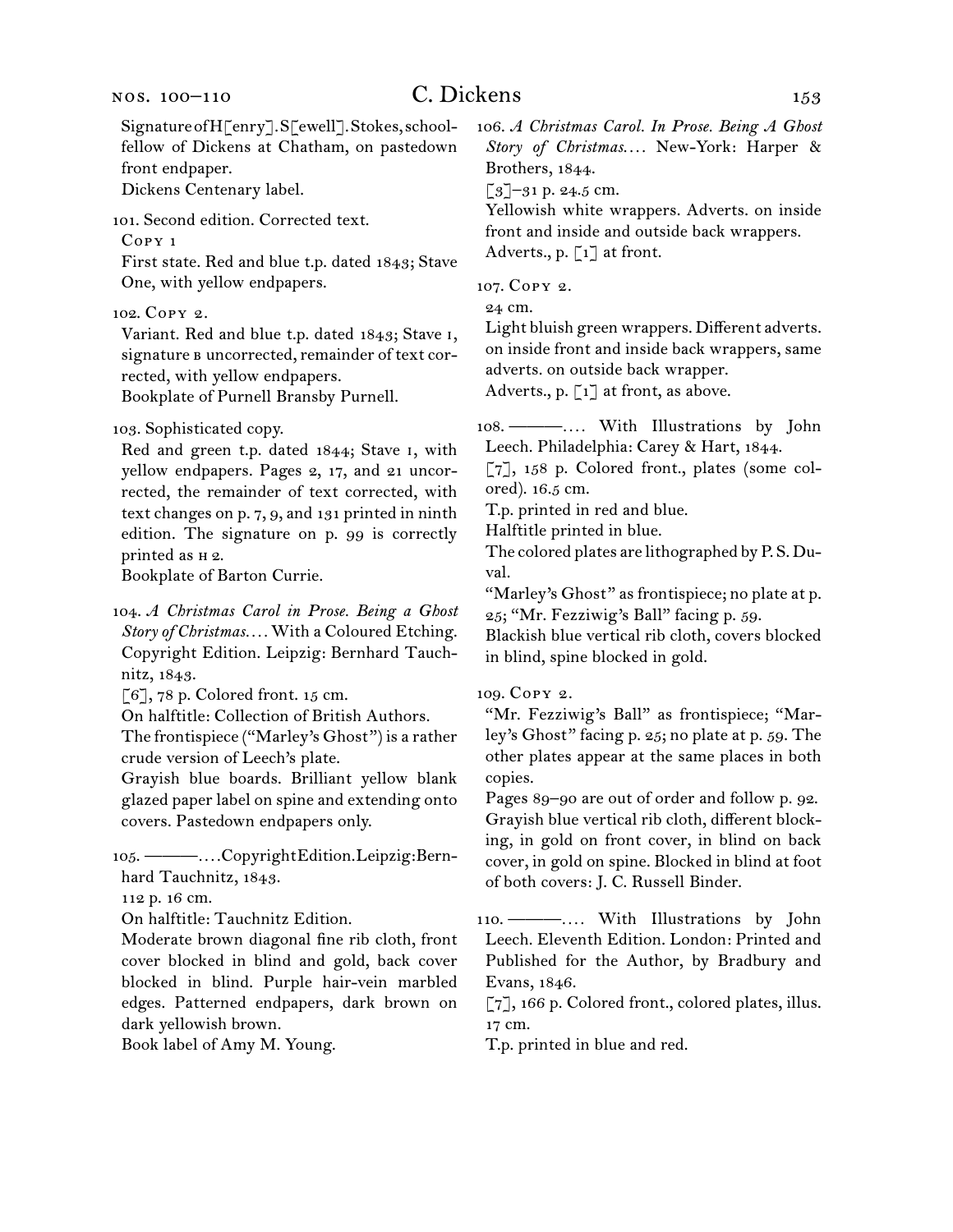Bright red vertical rib cloth, front cover blocked in gold and blind, back cover in blind, spine blocked in gold. A.e.g.

Adverts.,  $\lceil 2 \rceil$  p. at back.

111.  ———*. . . .* London: Bradbury & Evans, 1858.

[7], 100 p. 17 cm.

In the series "Cheap and Uniform Editions of Mr. Dickens's Christmas Books."

Moderate yellowish green illustrated wrappers. Adverts. on outside back wrapper. Pastedown endpapers.

112.  Copy 2.

Price on outside front wrapper in larger type.

113.  Copy 3.

Price as in Copy 1.

A stylized drawing of a wreath, and no adverts., on outside back wrapper.

114.  *A Christmas Carol.* By Charles Dickens. As Condensed by Himself, for His Readings. With an Illustration by S. Eytinge, Jr. Boston: Ticknor and Fields, 1867 [cover 1868].

53 p. Front. 16.5 cm.

Issued with *Bardell and Pickwick,* Boston, 1868 (See No. 398).

Pale blue wrappers. Adverts. on inside front and inside and outside back wrappers.

Cover title: The Readings of Mr. Charles Dickens, as Condensed by Himself. A Christmas Carol and the Trial from Pickwick. Illustrated Copyright Edition.

Inscribed in pencil on t.p.: Boston Dec 2nd 1867.

115.  ———. By Charles Dickens. As Condensed by Himself, for His Readings. With an Illustration by S. Eytinge, Jr. Boston: Ticknor and Fields, 1868.

53 p. Front. 16 cm.

Issued with *Boots at the Holly-Tree Inn,* Boston, 1868 (See No. 49).

Pale blue wrappers. Adverts. on inside front and inside and outside back wrappers.

Cover title: The Readings of Mr. Charles Dickens, as Condensed by Himself. A Christmas Carol and Boots at the Holly-Tree Inn. Illustrated Copyright Edition.

116.  *A Christmas Carol in Prose. Being a Ghost Story of Christmas. . . .* With Illustrations. Boston: Fields, Osgood, & Co., Successors to Ticknor and Fields, 1869.

111, [1] p. Front., plates, illus. 21.5 cm.

The illustrations are by S. Eytinge, Jr.

Rebound in strong yellowish brown calf. A.e.g. White, pink, and blue modern marbled endpapers. Original covers bound in at back: dark yellowish green diagonal fine rib cloth, front cover blocked in gold, back cover in blind, spine blocked in gold.

117.  ———*. . . .* Für den Schulgebrauch Erklärt von Dr. L. Riechelmann*. . . .* Zweite Auflage. Leipzig: B. G. Teubner, 1873.

vii,  $\lceil 1 \rceil$ , 106 p. 21 cm.

Introductory material and notes in German; text in English.

Dark grayish brown paste boards. Black pebble cloth spine and corners. Paper label on spine.

118.  *Their Christmas Dinner. . . .* New-York: Geo. R. Lockwood & Son [c1884].

13 p. 12 cm.

Excerpt from *A Christmas Carol.* 

Yellowish white parchment paper wrappers, with on front cover a sprig of mistletoe embossed in green, copper, and gold; folded over plain wrappers of text paper. Fastened with a violetribbon drawn through two holes punched along the fold and tied into a bow.

Presented to Mr. Parrish by I. R. Brussel, Xmas 1942 (card laid in).

119.  *The Christmas Carol. . . .* A Facsimile Reproduction of the Author's Original MS. With an Introduction by F. G. Kitton.... London: Elliot Stock, 1890.

1 leaf, viii p., facsim.: [68] leaves. 29 cm.

"Introduction," p. [iii]–viii.

Dark grayish yellowish glazed boards, sprin-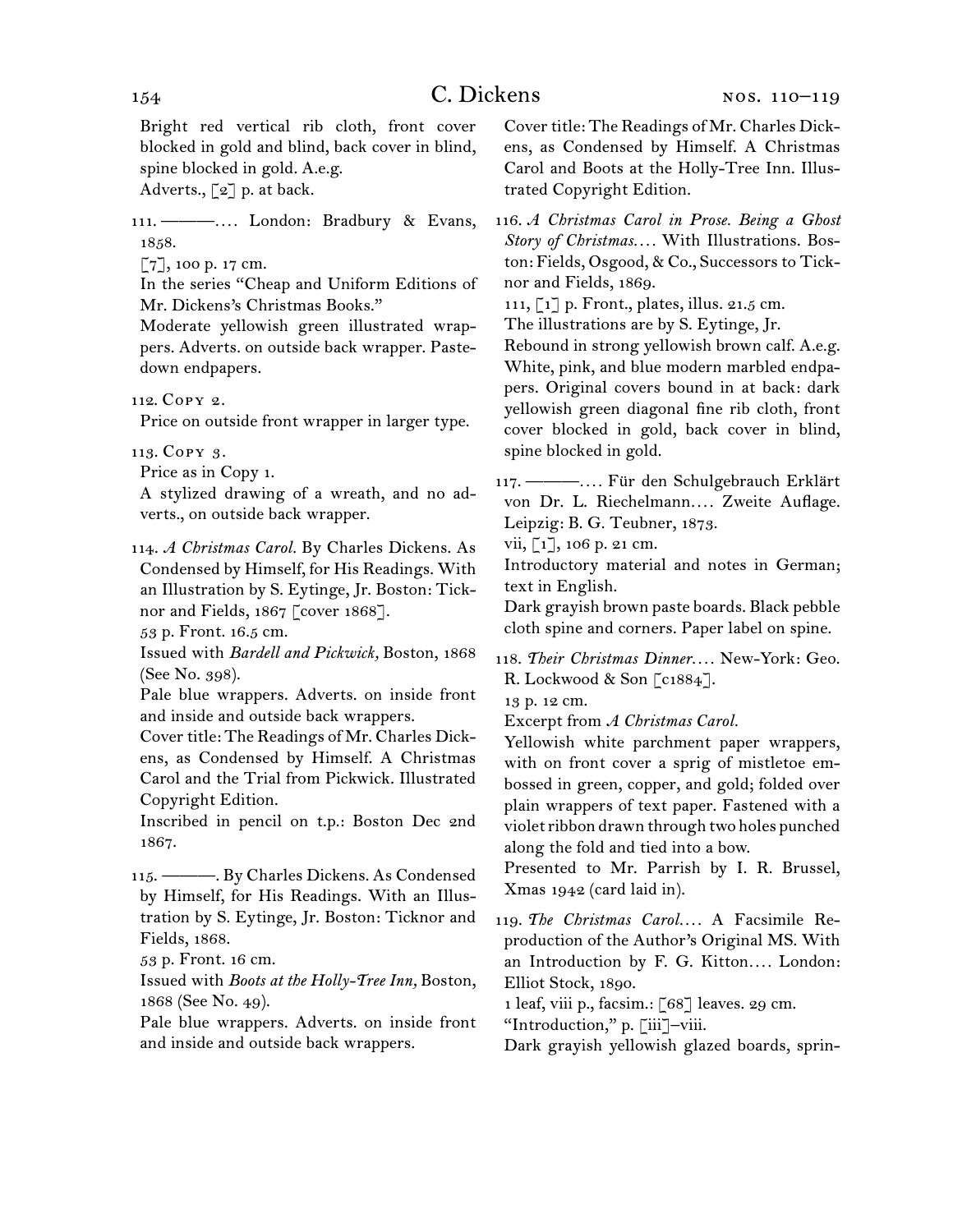nos. 119–127

kled with black, front cover blocked in gold. Vellum spine. T.e.g.

Book label: From The Printing Collection of Elmer Adler.

120.  *The Little Carol being A Christmas Carol in Prose. . . .* abridged and edited by Philo Calhoun for reading aloud at Christmas time. Waterville, Maine: Colby College Press, 1954. xxiii p., 1 leaf, 50 p. Front., plates. 20 cm.

T.p. printed in black and red.

"Introduction," signed P.C., p. ix-xxii. Bright red smooth cloth.

Inscribed on recto of free front endpaper: For Alexander Wainwright with gratitude and warm regards—Philo Calhoun 1 November 1954.

121.  *A Christmas Carol. . . .* a facsimile of the manuscript in The Pierpont Morgan Library, with the illustrations of John Leech and the text from the first edition. [New York]: James H. Heineman, Inc. [1967].

xi, 142, [2] p., 1 leaf. Mounted colored plates. 27.5 cm.

"Preface," by Frederick B. Adams, Jr., p. v–vii. "Introduction," by Monica Dickens, p. ix–xi. "First printing."

Vivid red smooth cloth, spine blocked in gold.

122.  … *A Christmas Carol.* The Public Reading Version. A Facsimile of the Author's Prompt-Copy. Introduction and Notes by Philip Collins. [New York]: The New York Public Library, 1971.

xxvi, [10], 206 p. 24 cm.

"Introduction," p. ix–xxiii.

"Judge and Mrs. Samuel D. Levy Memorial Publication Fund*. . . .* Publication Number Three."

Brilliant red buckram. Bright red marbled endpapers.

#### *A Christmas Carol. German*

123.  *Der Weihnachtsabend. Eine Geistergeschichte* von Boz (Dickens). Aus dem Englischen. Von

E. A. Moriarty. Mit 8 Federzeichnungen von J. C. Leech. Leipzig: Carl B. Lorck, 1847.

122 p. Front., plates. 15.5 cm.

Black vertical fine rib cloth, covers blocked in blind, spine blocked in gold.

124.  ——— von Boz (Dikens [*sic* ].) Aus dem Englischen von E. A. Moriarty. Mit 8 Federzeichnungen von J. C. Leech. Zweite Auflage. Leipzig: Verlag von J. J. Weber, 1854. 127 p. Front., plates. 15.5 cm.

On halftitle: Boz (Dickens) Sämmtliche Werke. Dreiundfunfzigster Band.

Bound with *Das Heimchen auf dem Heerde,* Leipzig, 1854 (See No. 142).

Dark green pebble cloth, blocked in blind. Multicolored nonpareil marbled edges.

125.  *Christmas Stories. . . .* With Original Illustrations by E. A. Abbey. New York: Harper & Brothers, 1876.

293 p. Front., illus. 25.5 cm.

Dark yellowish green sand cloth, front cover blocked in black, with four Dickens characters blocked in gold, back cover blocked in black, spine blocked in gold. On front cover: The Works of Charles Dickens. Household Edition.

Adverts., 2 p. at back.

126.  *Christmas Stories. Containing A Christmas Carol. The Chimes. Cricket on the Hearth. Battle of Life. The Haunted Man, and Pictures from Italy.* By Charles Dickens. ("Boz.") T. B. Peterson's Uniform Edition of Charles Dickens' Works*. . . .* Philadelphia: T. B. Peterson [n.d.]. 228 p. 23.5 cm.

Each work has a separate t.p.

Black vertical rib cloth, covers blocked in blind, spine blocked in gold.

*Christmas Stories. Danish*

127.  *Juleeventyr. . . .* Oversatte fra Engelsk ved L. Moltke. Kjøbenhavn: Paa F. H. Eibes Forlag, 1853.

1 prel. leaf, [5]–96, 96, 100, 104 p. 14.5 cm.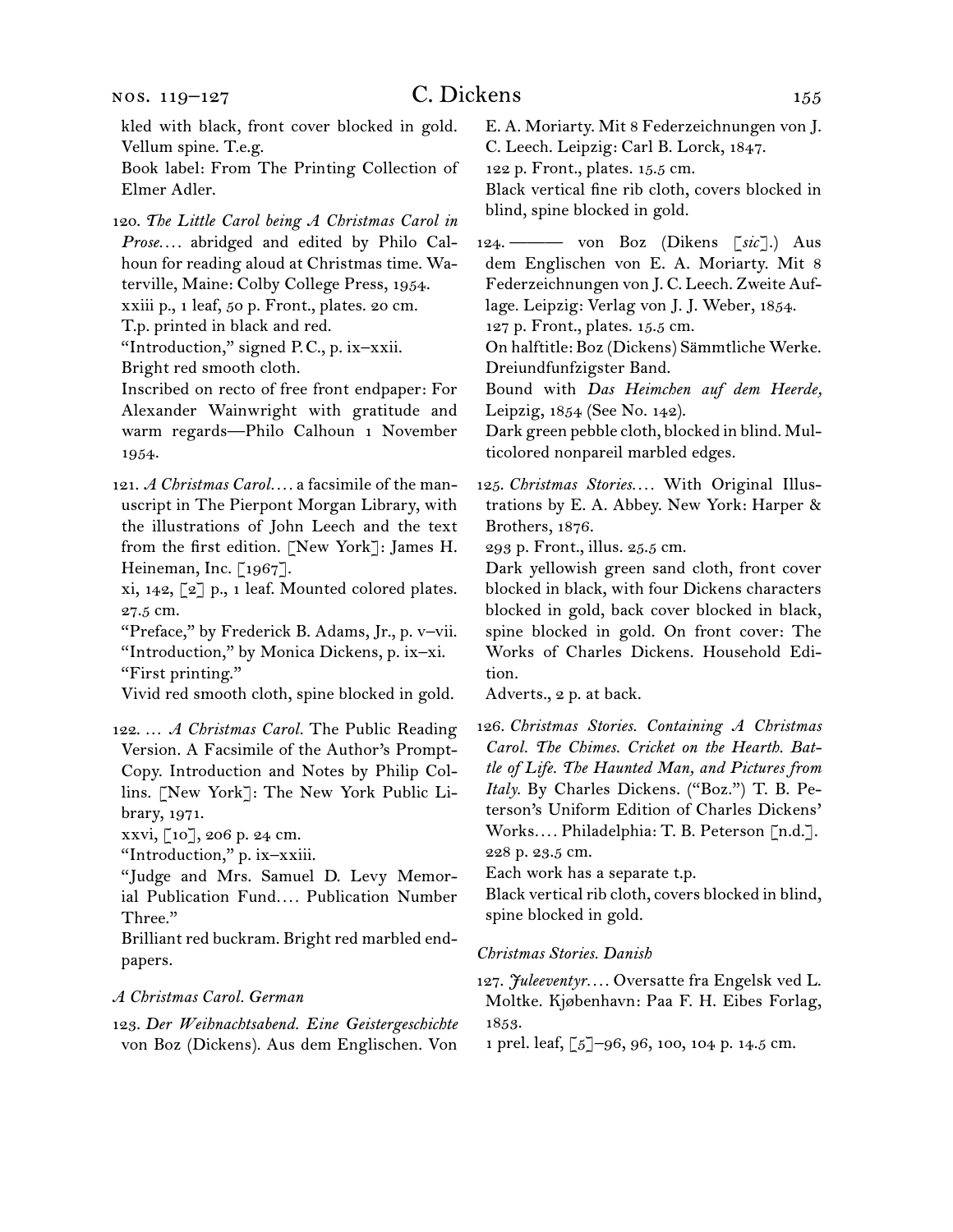"Trykt hos Louis Klein."

Consists of four stories, each with its own t.p., the first two dated  $1853$ , the last two dated  $1854$ : *Et Juleqvad i Prosa, Klokkeslagene, et Nisseeventyr, Faarekyllingen ved Arnen,* and *En Julephantasi.*

Brown and yellow spot marbled boards. Unlettered dark olive brown buckram spine.

Lower outer corner of p. 17–18 in *Et Juleqvad* torn off, with some loss of text, and rather crudely repaired.

## *Christmas Stories. French*

128.  *Contes de Noël. . . .* Traduits de l'Anglais avec l'Autorisation de l'Auteur sous la Direction de P. Lorain. Le Chant de Noël—Les Carillons. Le Grillon du foyer—La Bataille de la vie. Le Possédé*. . . .* Publication de Ch. Lahure Imprimeur à Paris. Paris: Librairie de L. Hachette et Cie [1857].

[iii]–viii, 434 p. 18 cm.

"L'Auteur Anglais au Public Français," p. [v]–vi, and "Address of the English Author to the French Public," p. [vii]–viii, both signed Charles Dickens.

*The Battle of Life, The Cricket on the Hearth,* and *The Haunted Man* were translated by André de Goy, *A Christmas Carol* and *The Chimes* by Mlle de Saint-Romain.

Dark gray vertical cord cloth. Black leather spine and corners. Green leather label on spine. Red, blue, and brown nonpareil marbled endpapers and edges.

#### 129.  *A Christmas Tree.*

In *Household Words. A Weekly Journal.* Conducted by Charles Dickens. Vol. 2, No. 39, Dec. 21, 1850, The Christmas Number. London: Published at the Office.

Pages [289]–295. 24.5 cm. Published anonymously.

No wrappers; stitched.

130.  … *Collected Papers. . . .* Bloomsbury: The Nonesuch Press, 1937. 2 vols. 26 cm.

At head of title: The Nonesuch Dickens.

"Introduction," signed A. W. [Arthur Waugh] H. W. [Hugh Walpole] W. D. [Walter Dexter]

T. H. [Thomas Hatton], Vol. i, p. v–vi.

One of 877 copies.

Grayish yellow buckram. Leather label on spine. Untrimmed edges; t.e.g.

131.  *Les Contes de Ch. Dickens.* Traduits de l'Anglais et Précédés d'une Notice Biographique sur l'Auteur par Amédée Pichot*. . . .* Paris: Librairie d'Amyot, 1847–53.

3 vols. 17.5 cm.

Vol. 1: Première Série, 1847. Vol. 2: Deuxième Série, 1847. Vol. 3: Troisième Série, 1853.

The phrase "et Précédés d'une Notice Biographique sur l'Auteur" appears on the t.p. of Vol. 1 only. The typography of each t.p. varies somewhat one from the others.

"Charles Dickens," Vol. 1, p. [i]–xxiii.

Greenish black German marbled boards. Blackish green leather spine. Sprinkled edges. Grayish olive shell marbled endpapers.

Adverts., [1] p. at back of Vol. 2.

Bookplate of Alain de Suzannet.

132.  *Copy of Letter* [*to Sir Edwin Landseer*].  $[n.p., n.d.]$ 

Single sheet, printed on one side. 25 cm.

The letter is headed "49, Champs Elysées, Paris. Thursday, 10th Jan., 1856," and signed "Charles Dickens." It begins: Dear Landseer, I will not fail to report myself*. . . .*

With a printed slip, 8 by 13.5 cm., headed "Envelope," with the lines of text laid out to duplicate the spacing on the original envelope addressed to Landseer.

133.  *The Cricket on the Hearth. A Fairy Tale of Home. . . .* London: Printed and Published for the Author, by Bradbury and Evans, 1846.

[7], 174 p. Front., illus. 17 cm.

Added t.p., engraved.

The illustrations are by Daniel Maclise, Richard Doyle, Clarkson Stanfield, John Leech, and Edwin Landseer.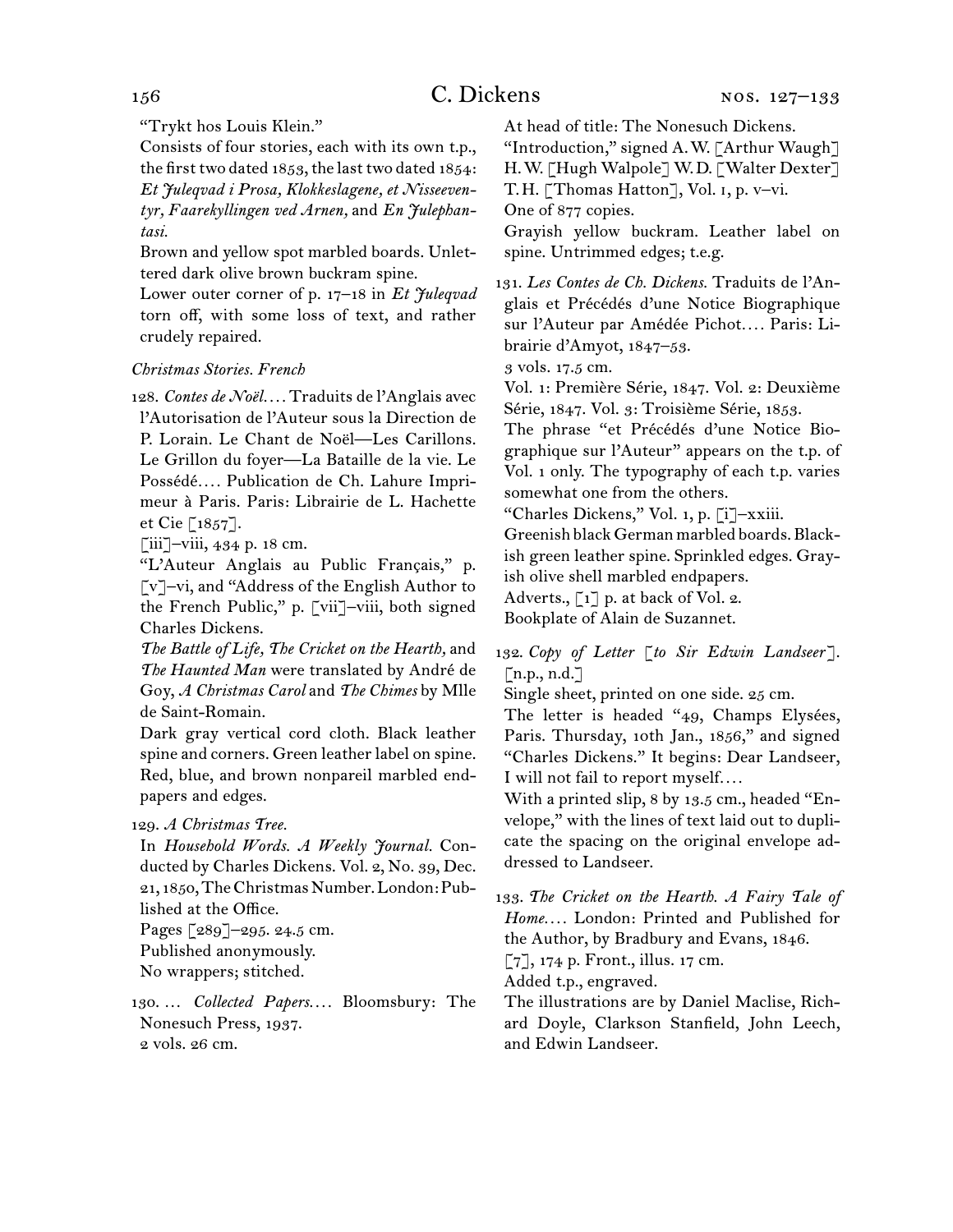Deep red horizontal rib cloth, front cover blocked in blind, with a cut of the hearth (with cricket) blocked in gold, back cover blocked in blind, spine blocked in gold. A.e.g.

Adverts., [2] p. at back. Second state.

Armorial bookplate with the motto: Amicitia permanens et incorrupta.

134.  Copy 2.

Vertical rib cloth; otherwise as Copy 1.

Inscribed by Dickens on t.p.: W. C. Macready From his friend Charles Dickens 18th. December 1845.

Bookplates of A. Edward Newton and Walter Chrysler.

135.  ———*. . . .* New-York: Harper & Brothers, 1846.

32 p. 24.5. cm.

Moderate brown wrappers. Adverts. on inside front and inside and outside back wrappers. Adverts.,  $\lceil 16 \rceil$  p. in various pagings, at back.

136.  Copy 2.

"Catalogue of Books," 16 p. at back.

137.  Copy 3.

No adverts.

138.  ———*. . . .* New-York: Wiley & Putnam, 1846.

3 prel. leaves, 97 p. 19.5 cm.

On halftitle: Wiley & Putnam's Library of Choice Reading. [No. 55.]

Grayish yellowish brown wrappers. Adverts. on inside front and inside and outside back wrappers.

139.  ———*. . . .* London: Bradbury & Evans, 1858.

[3], 108 p. 17.5 cm.

Moderate yellowish green illustrated wrappers. Adverts. on outside back wrapper.

140.  ———*. . . .* New York:John W. Lovell Company [1883].

 $\lceil 157 \rceil$ –236 p. 18 cm.

Dark grayish yellow illustrated wrappers, printed in black and red. On outside front wrapper: Lovell's Library. Vol. 4, No. 140, July 18, 1883. Adverts. on inside front and inside and outside back wrappers.

Adverts., [4] p. at front. Adverts., [1] p., and "Lovell's Library," 10, [1] p., at back.

141.  ———*. . . .* Guildford: Genesis Publications, 1981.

21, [4] p., 70 numbered and 4 unnumbered partial leaves, [1] p. Colored front. (mounted), illus. (some colored and mounted). 28 cm.

A facsimile of the manuscript in The Pierpont Morgan Library, with an "Introduction," by Andrew Sanders, p. 11–17, and "A Note on the Manuscript," by Verlyn Klinkenborg, p. 19.

"This edition is limited to two hundred and fifty copies signed by Monica Dickens Copy number [in manuscript:] 62 Monica Dickens."

Purplish red leather, covers blocked in gold and blind, spine blocked in gold. Red and blue marbled endpapers. A.e.g.

In a red smooth cloth slip-in case.

#### *The Cricket on the Hearth. German*

142.  *Das Heimchen auf dem Heerde. Eine Elfengeschichte* von Boz (Dikens [*sic* ]). Aus dem Englischen von Julius Seybt. Mit vier Federzeichnungen von J. C. Leech. Dritte Auflage. Leipzig: Verlag von J. J. Weber, 1854.

142 p. Front., plates. 15.5 cm.

On halftitle: Boz (Dickens) Sämmtliche Werke. Fünfundfunfzigster Band.

Bound with *Der Weihnachtsabend,* Leipzig, 1854 See No. 124).

Dark green pebble cloth, blocked in blind. Multicolored nonpareil marbled edges.

#### *The Cricket on the Hearth. Swedish*

143.  *Syrsan vid Spiseln. . . .* Stockholm: Hos C. A. Bagge [1847].

1 prel. leaf, 148 p. 18.5 cm.

"Stockholm, Tryckt hos L. J. Hjerta, 1847."

Lithographed t.p. (by J. F. Meyer & Co., Stockholm). The design is a rather feeble adaptation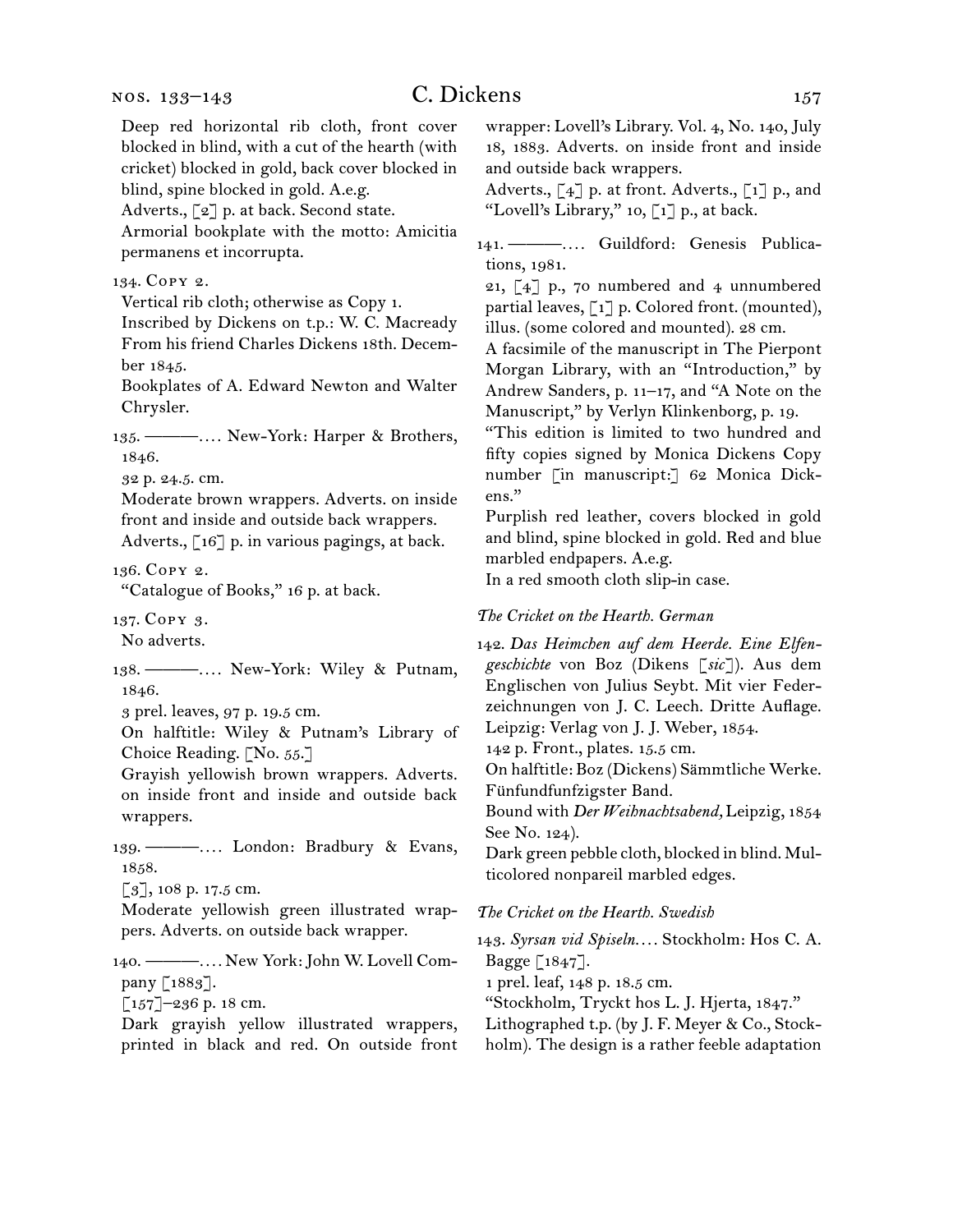of Daniel Maclise's drawing for the engraved t.p. of the English edition.

Deep red boards, embossed with a sand grain pattern. Brilliant red leather spine, blocked and lettered in gold. All edges marbled.

144.  *A Curious Dance Round a Curious Tree.* By Charles Dickens. [London: St. Luke's Hospital, 1860.]

19, [1] p. 18 cm.

Cover title.

"1852. A Curious Dance Round a Curious Tree," p. [1]–12. "1860. Ball at St. Luke's Hospital. ('Times.')," p. [13]–16. "Contrast Between 1852 and 1860," p. [17]–19.

The entire pamphlet has been attributed to W. H. Wills, but the discovery of the original manuscript, containing more than half of the lines of the first sketch in Dickens' handwriting, proves he wrote at least the greater part of it.

First issue, with the period after "Tree" in the cover title, and the appeal for funds (last six lines on p. 19) in regular type. See Eckel, p. 188–191.

Wrappers, faded to purplish pink.Advert.soliciting donations to the hospital on inside back wrapper.

145.  ———, by Charles Dickens. [London: St. Luke's Hospital, 1860.]

19, [1] p. 18 cm.

Cover title.

Second issue, with the comma after "Tree" in the cover title, and the appeal for funds on p. 19 in boldface type in seven lines.

Light pink wrappers. The frame on outside front wrapper differs from that on first issue. Advert. soliciting donations to the hospital on inside back wrapper.

146.  ———. By Charles Dickens. [London: St. Luke's Hospital, 1883.] 15, [1] p. 16 cm.

Cover title.

"1852.ACuriousDanceRound aCuriousTree,"

p. [1]–12. "Contrast Between 1852 and 1883," p.  $\lceil 13 \rceil - 15$ .

A printed revision of the text on the lower half of p. [16] has been pasted over the original.

Light greenish blue wrappers. Advert. soliciting donations to the hospital on inside back wrapper.

## *David Copperfield*

147.  *The Personal History of David Copperfield. . . .* With Illustrations by H. K. Browne. London: Bradbury & Evans [1849]–50.

20 parts in 19 (xiv p., 1 leaf, 624 p.). Front., plates. 22 cm.

Added t.p., engraved, dated 1850.

Monthly numbers, May 1849 – Nov. 1850.

Errata leaf follows p. xiv.

Pale bluish green illustrated (by H. K. Browne) wrappers. Title on outside front wrapper: The Personal History, Adventures, Experience, & Observation of David Copperfield the Younger of Blunderstone Rookery. Adverts. on inside front and inside and outside back wrappers.

For inserted and other adverts., there are only a few differences from Hatton and Cleaver. In No. viii there are two adverts. on green paper following the "Advertiser": "New Weekly Illustrated Periodical for Ladies," 2 p., and "New Illustrated Work by John Leech," [2] p.; and "Lett's Diaries for 1850" includes 9 specimen leaves. The inside front wrapper of Nos. x, xii, and xiv has 3h lines of small type below the heading. No. xii includes the adverts. headed "The Working Man's Library," 8 unnumbered pages. In No. xv the adverts. for "Household Words" and "Illustrated Weekly Journal for Ladies" are on green paper. In No. xvii the Waterlow advert. is on yellow paper. In No. xviii the advert. for "Eliza Cook's Journal" is on pink paper.

148.  Copy 2.

In No. viii the two adverts. on green paper are as in Copy 1, but "Lett's Diaries for 1850" is lacking. The inside front wrapper of Nos. x,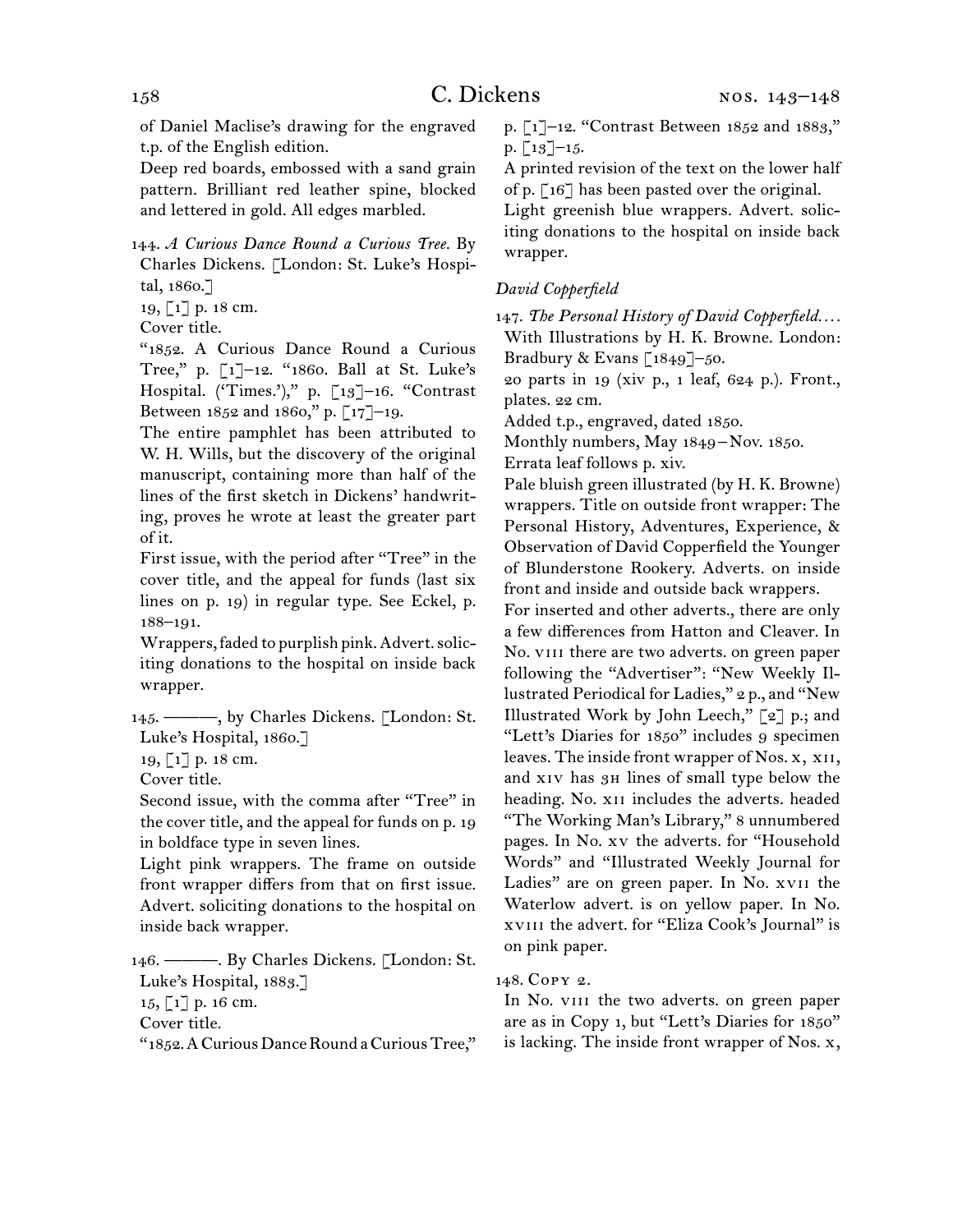xii, and xiv as in Copy 1. No. xi lacks slip to follow plates. No. XII includes the alternative adverts. headed "The Working Man's Library," 4 unnumbered pages. In No. xv the adverts. for "Household Words" and "Illustrated Weekly Journal for Ladies" are on pink paper. In No. xvii the Waterlow advert. is on yellow paper. In No. xviii the advert. for "Eliza Cook's Journal" is on yellow paper. Nos. xix & xx lacks slips to follow "Advertiser" and plates as well as all adverts. at back.

With a printed leaf announcing the publication of the First Number of *David Copperfield*  "On the First of May" (London: Bradbury & Evans, 1849), verso blank, 17 cm.

149.  ———*. . . .* With Illustrations by H. K. Browne. London: Bradbury & Evans, 1850. xiv p., 1 leaf, 624 p. Front., plates. 23 cm. Added t.p., engraved, dated 1850. Errata leaf precedes p. [1]. Moderate olive green fine diaper cloth, covers and spine blocked in blind. Dickens Centenary label.

150.  Copy 2.

22 cm.

Errata leaf at back.

Very dark green morocco, blocked in gold, by Hayday. A.e.g.

Inscribed by Dickens on dedication leaf: Miss Burdett Coutts From Charles Dickens First January 1851.

Bookplate of Barton Currie.

151.  *The Personal History and Experience of David Copperfield, the Younger. . . .* With Forty Illustrations Engraved on Wood by J. W. Orr, from Designs by H. K. Browne*. . . .* New York: John Wiley [1849-50].

20 parts in 19 (2 vols.). Plates. 19.5 cm.

The parts to constitute two volumes, with separate halftitle, title page, Contents, List of Illustrations, and pagination for each vol.

Dated on outside front wrapper: Nos. 1–9,

1849; Nos. 11–18, 1850; Nos. 10 and 19/20 not dated. On Nos. 11–18 the publisher is given as G. P. Putnam.

"This Edition is re-printed from proof sheets received by special arrangement from the London Publishers."—Outside front wrapper of Nos. 1 and 2.

Pale orange yellow decorated wrappers. Adverts. on inside front and inside and outside back wrappers, except for Nos. 19/20, which has adverts. on outside back wrapper only, these dated Nov. 1850.

152.  *David Copperfield.* By Charles Dickens. As Condensed by Himself, for His Readings. With an Illustration by S. Eytinge, Jr. Boston: Ticknor and Fields, 1868.

59 p. Front. 16.5 cm.

Issued with *Mr. Bob Sawyer's Party,* Boston, 1868 (See No. 401).

Pale blue wrappers. Adverts. on inside front and inside and outside back wrappers.

Cover title: The Readings of Mr. Charles Dickens, as Condensed by Himself. David Copperfield and Mr. Bob Sawyer's Party (From Pickwick). Illustrated Copyright Edition.

Inscription in pencil on t.p.: Boston Dec. 3d. 1867.

153.  *Copperfield's Golden Rules.*

In *Oliver Optic's Magazine. Our Boys and Girls,* Vol. 9, No. 210, Jan. 1871. Boston: Lee & Shepard.

Page 54. 25 cm.

Four paragraphs from *David Copperfield.* This selection appears in a column entitled "The Orator," which presents poetry and prose selections "suitable for declamation" by boys and girls.

Strong orange illustrated wrappers, printed in black and red.

154.  *The Child-Wife from the David Copperfield of Charles Dickens.* Illustrated by Darley. New York: Clark & Maynard [n.d.]. 170 p. Front. 17 cm.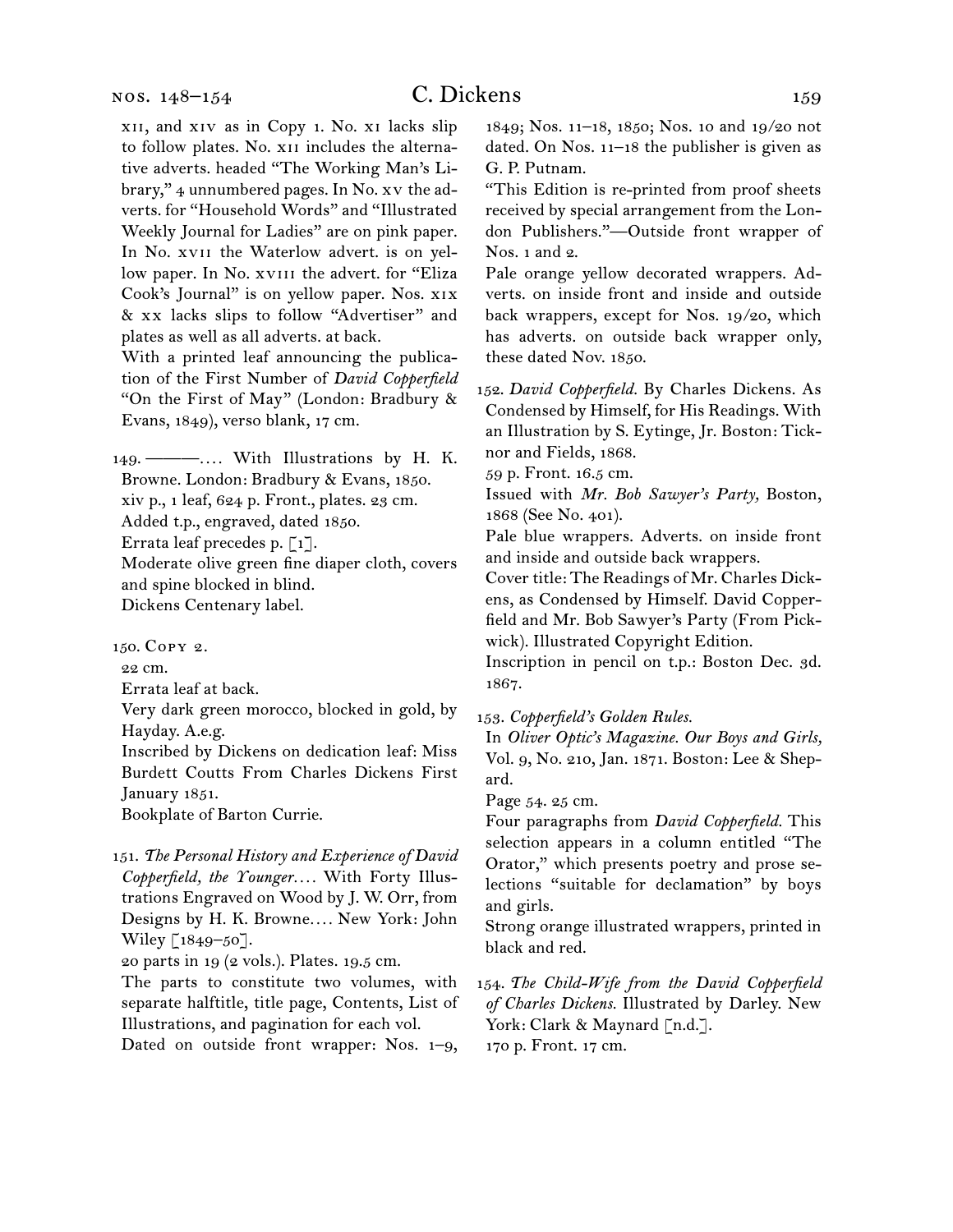Series halftitle and added series halftitle, engraved: Dickens' Little Folks. [iii.]

Bound with *Little Nell from The Old Curiosity-Shop of Charles Dickens,* New York [n.d.] (See No. 345).

Vivid purplish blue diagonal fine rib cloth, front cover blocked in black, back cover in blind, spine blocked in gold.

155.  ———. New York: Redfield [n.d.].

170 p. Front. 16 cm.

Series halftitle: Dickens' Little Folks. [III.] The frontispiece is by F. O. C. Darley.

Dark grayish green vertical rib cloth, covers blocked in blind, spine blocked in gold.

Adverts., [2] p. at back.

Inscription in pencil on free front endpaper dated 1856.

## *David Copperfield. French*

156.  *Le Neveu de Ma Tante. Histoire Personnelle de David Copperfield. . . .* Précédée d'une notice biographique et littéraire par Amédée Pichot*. . . .* 3e Edition plus complète que les précédentes. Paris: Aux Bureaux de la Revue Britannique, 1851.

3 vols. 21.5 cm.

"Charles Dickens," Vol. i, p. [v]–xx.

Dark green German marbled boards. Greenish black leather spine. Sprinkled edges. Moderate brown shell marbled endpapers.

157.  ———*. . . .* Traduite et Précédée d'une Notice Biographique et Littéraire par Amédée Pichot*. . . .* Paris: Michel Lévy Frères, 1859. 2 vols. 18.5 cm.

On halftitles: Collection Michel Lévy.

"Charles Dickens," Vol. i, p. [vii]–xvi.

A variety of gray shell marbled boards. Blackish purple leather spine and corners. Moderate greenish blue curl marbled endpapers. Original wrappers, very light green, with adverts. on outside back wrapper, bound in. On outside front wrapper: Nouvelle Édition.

Bookplates of Evg. Richtenberger and Alain de Suzannet.

158.  *Souvenirs de David Copperfield De Blunderstone-Rookery. . . .* Traduit de l'Anglais*. . . .* Bruxelles, Rue des douze Apôtres, 13 [n.d.]. 6 vols. in 2. 14.5 cm.

Vols. 2, 3, and 6 have error on t.p.: "Rooker" for "Rookery."

Strong reddish brown pebble-embossed boards. Deep red leather spine. Sprinkled edges. Yellowish brown shell marbled endpapers.

Stamped on halftitle of each vol.: Belgique. France. Convention du 22 aout 1852.

Bookplate of Alain de Suzannet.

## *David Copperfield. German*

159.  *Lebensgeschichte und Erfahrungen David Copperfield's des Jüngern von Boz* (Dickens). Aus dem Englischen von Julius Seybt. Mit Federzeichnungen von Hablot K. Browne.... Leipzig: Verlag von Carl B. Lorck, 1849–1850.

10 vols. in 5. Plates. 15.5 cm.

On halftitles: Boz' Sämmtliche Werke. Siebzigster [-Neunundsiebzigster] Theil. Zweiundsiebzigster is misdesignated Einundsiebzigster.

Dark green pebble cloth, blocked in blind. All edges marbled.

#### *David Copperfield. Italian*

160.  *Memorie di Davide Copperfield. . . .* Prima Versione Italiana di G. A. Piucco*. . . .* Milano: Per Francesco Sanvito, Successore a Borroni e Scotti, 1859.

6 vols. in 1. Fronts. 15.5 cm.

On halftitles: Florilegio Romantico Serie Decimaquarta. Halftitle lacking in Vol. Primo.

The frontispieces of the first two and the last vols. are signed with the initials S M; the other frontispieces are unsigned.

Deep yellowish brown embossed boards. Dark brown leather spine. Edges sprinkled, red.

## *David Copperfield. Swedish*

161.  *David Copperfield den Yngres, från Blunderstone Rookery, Lefverneshistoria, Äfventyr, Hogkomster och Iakttagelser. . . .*Öfversättning afGus-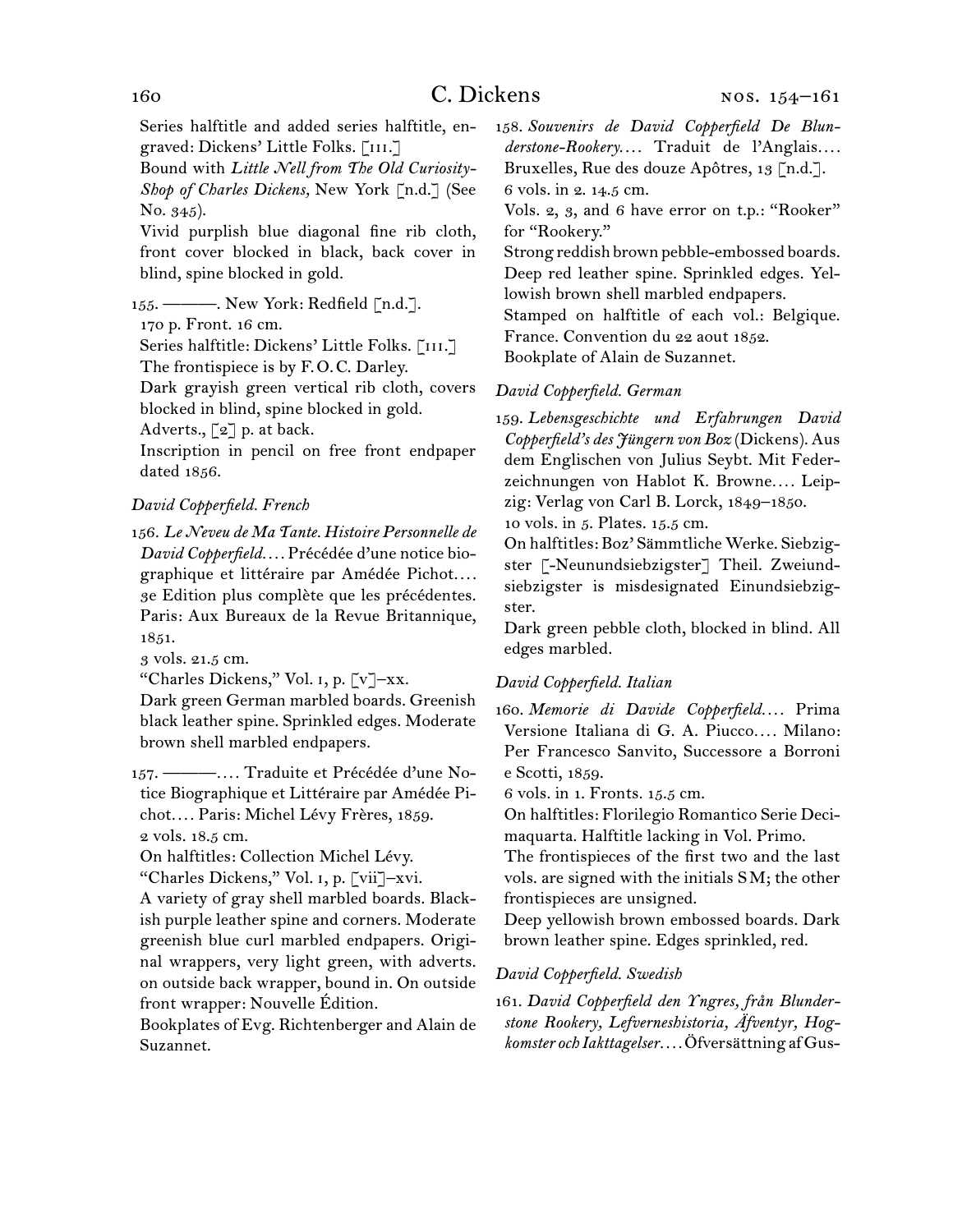taf Thomée*. . . .* Stockholm: Albert Bonniers Förlag [1852].

3 vols. 17.5 cm.

Grayish green Spanish marbled boards. Deep brown leather spine, blocked in gold. All edges marbled.

162.  *The Demeanour of Murderers.*

In *Household Words. A Weekly Journal.* Conducted by Charles Dickens. Vol. 13, No. 325, June 14, 1856. London: Published at the Office.

Pages [505]–507. 23.5 cm.

Published anonymously.

Disbound.

In collection  $\lceil$  wc 116].

163.  *Dickens and America: Some Unpublished Letters.*

In *The Pennsylvania Magazine of History and Biography,* Vol. 73, No. 3, July 1949. Philadelphia: The Historical Society of Pennsylvania.

Pages 326–336. 25 cm.

Edited and annotated by Richard D. Altick. White wrappers.

164.  *Dickens and the Carpenter.* Six letters from Charles Dickens to John A. Overs now in the collection of William M. Elkins, Esq., of Philadelphia. A souvenir of an exhibition of the Elkins Collection held at The Free Library of Philadelphia during the summer of 1946. Philadelphia, 1947.

22 p. Front., facsims. 21 cm.

[Introduction], unsigned, p.  $5-13$ .

A Research Bulletin of The Free Library of Philadelphia.

Grayish yellow green wrappers, printed in dark green.

165.  *The Dickens-Collins Christmas Stories Comprising No Thoroughfare and The Two Idle Apprentices.* By Charles Dickens and Wilkie Collins. Boston: William F Gill & Company, 1876.

[2], 288 p. Front. for each story. 19.5 cm. "Copyright, William F. Gill & Co. 1875."

Each story has separate t.p.; that for "The Lazy Tour of Two Idle Apprentices" ascribes authorship to Dickens and fails to credit Collins as co-author.

The frontispieces are by William L. Sheppard. Very dark green pebble cloth, authors' signatures within a wreath blocked in gold on front cover, spine blocked in gold.

Another copy is in collection  $\lceil wc \rceil$ 273].

166.  ———. By Charles Dickens and Wilkie Collins. New York: John Wurtele Lovell  $\lceil \cos 75 \rceil$ .

288 p. 19.5 cm.

"Copyright, William F. Gill & Co. 1875."

"The Lazy Tour of Two Idle Apprentices" has separate t.p., which ascribes authorship to Dickens and fails to credit Collins as coauthor.

Moderate reddish brown diagonal fine rib cloth, with leaf patterns blocked in black on front cover and on spine, spine also blocked in gold.

167.  *A Dickens Friendship Told in His Own Letters.* With Notes by W. M. [Privately Printed, 1931.]

1 prel. leaf, 66 p., 1 leaf. 26 cm.

"Of these Letters 75 copies have been printed privately for Wilfrid Meynell's family. January 1931."

Mostly letters to T. J. Thompson.

Light yellowish brown parchment paper wrappers. Paper label on outside front wrapper.

Inscribed on flyleaf: To Philip Hagreen from his friend Wilfrid Meynell Sept. 1932.

168.  *Dickens in Italy: A Letter to Thomas Mitton written in 1844 and now published for the first time.* New York: The Pierpont Morgan Library, 1956.

16 p. Folding facsim. 28.5 cm.

"Introduction," by Edgar Johnson, p. 5.

The original letter was the gift of Robert H. Taylor to the Morgan Library.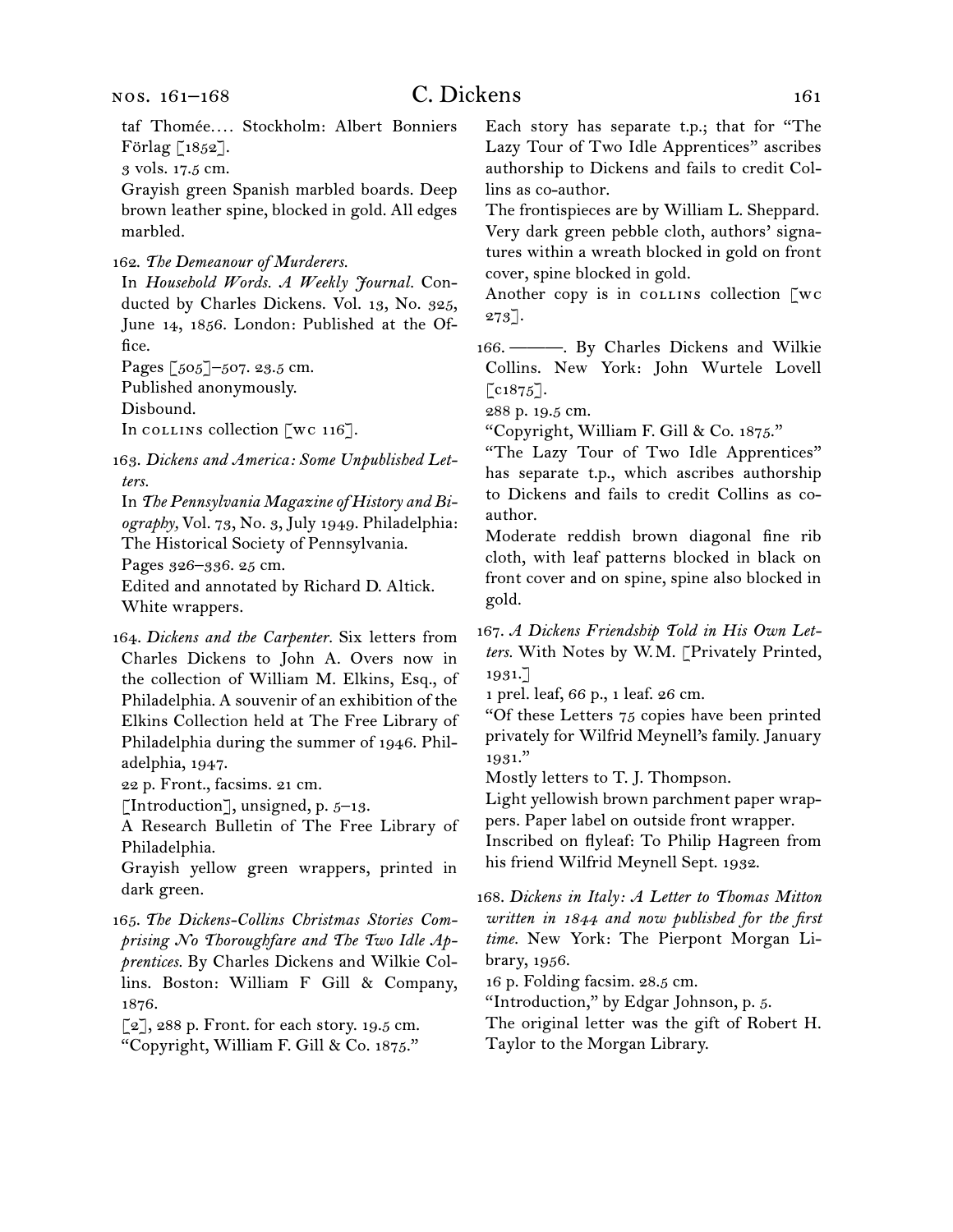400 copies printed at the Cummington Press for the Fellows of the Pierpont Morgan Library. Grayish yellow wrappers. Deckle edges.

169.  *The Dickens-Kolle Letters.* Edited by Harry B. Smith*. . . .* Supplemental to the Letters from Charles Dickens to Maria Beadnell. Boston: Printed for Members Only, The Bibliophile Society, 1910.

xi, 90 p. Front., plates, facsims. 24 cm.

Engraved t.p.

"Introductory Note," by Henry H. Harper, p. v–xi.

"This edition is limited to 483 copies printed for members only."

Dark yellowish brown boards. Vellum spine and corners. Deckle edges.

In a double slip-in cardboard case.

170.  … *The Dickens Reader. Character Readings from the Stories of Charles Dickens.* Selected, Adapted, and Arranged By Nathan Sheppard. With Numerous Illustrations. New York: Harper & Brothers, c1881.

83 p. Illus. 28 cm.

At head of title: Harper's Franklin Square Library. No. 222. Dec. 30, 1881.

The illustrations are by Frederick Barnard and others.

No wrappers; stapled.

Advert., verso of p. 83.

171.  *The Dickens Reciter, Consisting of Recitations, Character-Sketches, Impersonations & Dialogues.* Adapted and edited by Mrs. Laurence Clay. London: George Routledge & Sons Limited; New York: E. P. Dutton & Co. [1913].

viii, 447, [1] p. 21 cm.

"… the Character Sketches and the single 'Impersonations' … have, where necessary and advantageous, been composed from various parts of the actual text*. . . .* The alterations have been of the slightest."-"Preface," signed L. C., p. iii.

Dark reddish purple vertical rib cloth, with a morocco texture stamped into the rib cloth on the spine and extending  $1\frac{1}{2}$  inches onto front and back covers. Sprinkled edges.

172.  *Dickens' Short Stories.* Containing Thirtyone Stories never before Published in This Country.ByCharlesDickens.("Boz.")*. . . .*Philadelphia: T. B. Peterson and Brothers [1859].  $\lceil 17 \rceil$ –298 p. 19 cm.

Black vertical rib cloth, covers blocked in blind, spine blocked in gold. Also blocked in blind on both covers: Peterson's Uniform Duodecimo Edition of the Complete Works of Charles Dickens "Boz".

"List of Publications" and other Peterson adverts.,  $\lceil 38 \rceil$  p. at back.

173.  *Dickens to His Oldest Friend: The Letters of a Lifetime from Charles Dickens to Thomas Beard.* Edited by Walter Dexter. London & New York: Putnam [1932].

xxiii, 295, [1] p. Facsims. 22.5 cm.

"Introduction," p. xiii–xx.

"First edition, limited to 500 copies, published March 1932."

Dark grayish blue buckram. T.e.g.

Inscribed on halftitle: This book belongs to that great Dickens scholar Dr. Howard Duffield for whom I inscribe it with much respect & best regards. Walter Dexter. 4th July 1932.

174.  *Dickens' Working Notes for His Novels.* Edited with an Introduction and Notes by Harry Stone*. . . .* Chicago and London: The University of Chicago Press [c1987].

xxxv, 393 p., 1 leaf. Front., illus., facsims. 31 by 31 cm.

"Introduction," p. xi–xxxiv.

Each sheet of the notes is reproduced in fullsize photographic facsimile and is transcribed on the facing page in typographic facsimile.

Deep red linen, front cover and spine blocked in aluminum.

175.  *Dickens's First Publisher. Correspondence with John Macrone.* [n.p.]: One of Fifty Copies Privately Printed by Walter Dexter, 1934. 28 p. Facsim. 25.5 cm.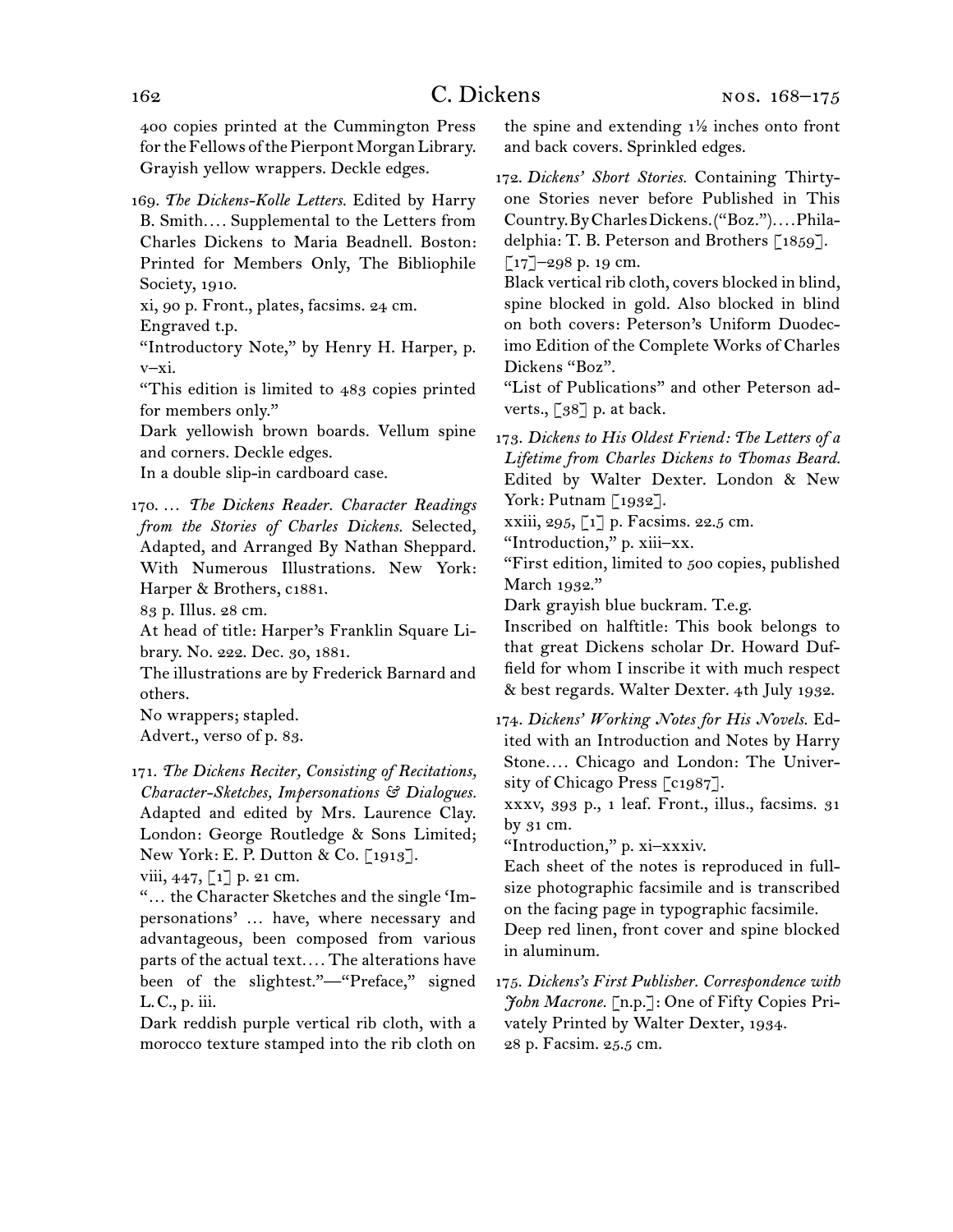[Introduction], unsigned but by Walter Dexter, p. 3. Stamped on verso of t.p.: 38.

Yellowish brown stiff wrappers.

In *The Albion,* New Series, Vol. 2, No. 14, April 5, 1834. New-York. Pages 106–107. 47 cm. Published anonymously.

No wrappers; stitched.

177.  ———. By Charles Dickens. Being His First Effusion, "in All the Glory of Print." Reproduced in facsimile from The Monthly Magazine, December, 1833. One of Fifty Copies Printed by Walter Dexter for His Friends. January 1933.

 $[4]$  p.,  $[5]$  plates,  $[617]$ –624 p. 22 cm.

"This story was afterwards included in *Sketches by Boz.* under the title of 'Mr. Minns and his Cousin."

Moderate yellowish green plain wrappers.

178.  *Doctor Marigold.* By Charles Dickens. As Condensed by Himself, for His Readings. With an Illustration by S. Eytinge, Jr. Boston: Ticknor and Fields, 1868.

37 p. Front. 15.5 cm.

Issued with *Mrs. Gamp,* Boston, 1868 (See No. 282).

Pale blue wrappers. Adverts. on inside front and inside and outside back wrappers.

Cover title: The Readings of Mr. Charles Dickens, as Condensed by Himself. Doctor Marigold and Mrs. Gamp. Illustrated Copyright Edition.

179.  Copy 2.

16.5 cm.

Issued with *Bardell and Pickwick,* Boston, 1868 (See No. 400).

Wrappers as above, except for cover title: The Readings of Mr. Charles Dickens, as Condensed by Himself. Doctor Marigold and The Trial from Pickwick. Illustrated Copyright Edition.

180.  … *Doctor Marigold's Prescriptions. A Christmas Story. . . .* Presented by F. A. Hoyt & Bro*. . . .* Phila.: D. Scattergood, Engraver & Printer  $\lceil$ n.d.].

24 p. Illus. 19.5 cm.

Cover title. At head of title: "Our" Holiday Annual.

"Illustrations Engraved on Wood by [David] Scattergood."

Excerpts from *Doctor Marigold's Prescriptions,*  by various authors, first published as the Extra Christmas Number of *All the Year Round,* 1865. The sections included here, "To Be Taken Immediately" and "To Be Taken for Life," were written by Dickens. The latter chapter is presented in slightly abridged form.

Pale orange yellow illustrated wrappers, printed in light bluish green and dark blue. Advert. for F. A. Hoyt & Bro.'s clothing on outside back wrapper.

181.  *Dombey and Son. . . .* With Illustrations by H. K. Browne. London: Bradbury and Evans  $[1846]$ –48.

20 parts in 19 (xvi, 624 p.). Front., plates. 22.5 cm.

Added t.p., engraved: Dealings with the Firm of Dombey and Son, Wholesale, Retail and for Exportation.

Monthly numbers, Oct. 1846-April 1848.

The Errata, p. [i], is in 8 lines. Page 324 has the error "Capatin." Errata slip inserted before plates in No. v.

Pale greenish blue illustrated (by H.K. Browne) wrappers. Adverts. on inside front and inside and outside back wrappers.

For inserted and other adverts., there are only minor differences from Hatton and Cleaver. In No. III "Chapman and Hall's New Publications" is printed on white paper, while "Richards's Universal Daily Remembrancer" is printed in black ink. In No. iv the "Prospectus" is on pink paper. In No. vi "Valuable Educational Works" is on white paper, while "Portrait of a Horse" is on light green paper. In

<sup>176.</sup>*A Dinner at Poplar Walk.*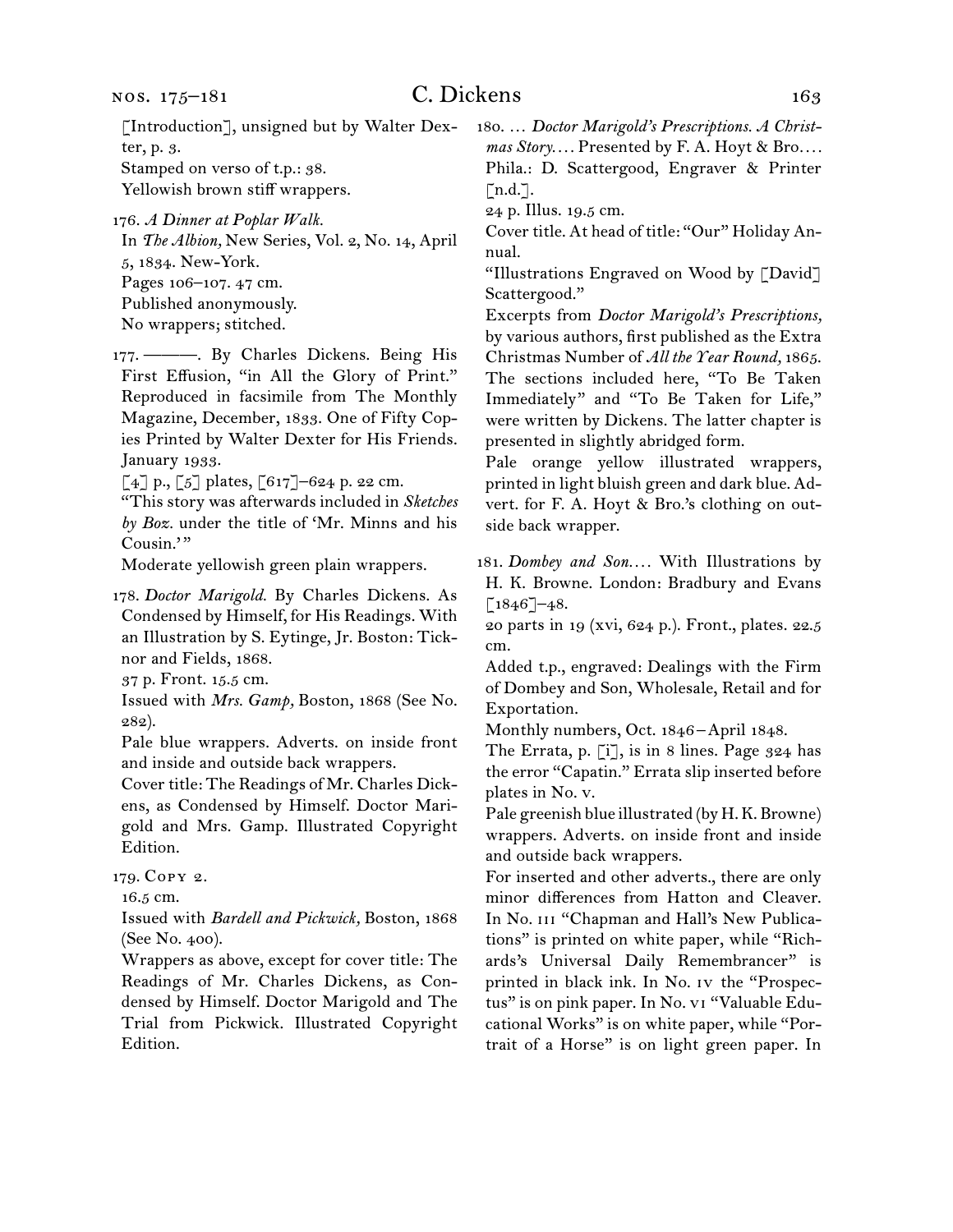No. VIII page 5 of the "Advertiser" is headed "Portrait of Douglas Jerrold." In No. xiii the date on first page of the "Advertiser" is in broken state ("Octo 1847"). In No. xv the "Advertiser" is in duplicate and the Letts, Son & Steer advert. has 12 specimens of Diary leaves. In No. xvii "Mechi's Catalogue" is in blue wrappers. Laid in No. xvIII is an advert. for "The 'Nonconformist' Newspaper," 2 pages numbered.

The Errata, p. [i], is in 2 lines. Page 324 has the error "Capatin." Errata slip inserted before plates in No. V.

In No. III "Chapman and Hall's New Publications" is printed on white paper, while "Richards's Universal Daily Remembrancer" is lacking. No. Iv lacks the "Prospectus" and "The Man in the Moon" slip. In No. vi "Valuable Educational Works" is on white paper, while "Portrait of a Horse" is on light green paper. In No. ix the James Gilbert advert. is headed "Now Ready." In No. XIII the date on the first page of the "Advertiser" is in broken state ("Octo 1847"). No. xv lacks the Douglas Jerrold slip, while the Letts, Son & Steer advert. has 15 specimens of Diary leaves. No. xvi lacks slip to follow plates. In No. xvii "Mechi's Catalogue" is in blue wrappers. In Nos. xix & xx Chapman and Hall's list of "New Works" is dated March, 1848.

183.  ———*. . . .* With Illustrations by H. K. Browne. London: Bradbury and Evans, 1848. xvi, 624 p., 1 leaf. Front., plates. 23 cm.

Added t.p., engraved: Dealings with the Firm of Dombey and Son, Wholesale, Retail and for Exportation.

Page 494, "downstairs" in the first line of text.

The Errata leaf follows p. 624.

Deep olive green fine diaper cloth, covers and spine blocked in blind. "C. Dickens." on spine, and "London 1848" at foot of spine.

184.  Copy 2.

Page 494, "above-stairs" in the first line of text.

The Errata leaf precedes p.  $\lceil 1 \rceil$ ; an additional slip of Errata, 12 lines, is tipped in on the leaf. Moderate olive green fine diaper cloth, different blocking in blind on covers and spine. "Charles Dickens." on spine, but no imprint at foot of spine.

Dickens Centenary label on pastedown back endpaper.

185.  Copy 3.

22.5 cm.

Page 494, "downstairs" in the first line of text. Errata leaf and the additional slip precede p.  $\lceil 1 \rceil$ , as in Copy 2.

Deep red morocco, gilt, by Riviere & Son. T.e.g.

Front wrapper of No. I and Nos. XIX & XX bound in at back.

Inserted facing p. 508 is the original pencil drawing by H. K. Browne, "Mr. Dombey and the World."

The ALS from Charles Dickens to Thomas Mitton, Twenty Fifth September 1846, formerly inserted in this copy, is now in the Parrish Collection's manuscript file.

186.  ———*. . . .* With Illustrations by H. K. Browne. New York: John Wiley (Of Late Firm of "Wiley and Putnam") [1846]–48.

20 parts in 19  $(x, [4], 939 \text{ p.})$ . Plates. 19.5 cm. On halftitle: Library of Choice Reading.

In addition to the usual title page in Nos. xix/ xx, there is a title page at the front of No. i, as follows: *Dealings with the Firm of Dombey and Son, Wholesale, Retail, and for Exportation. . . .* New York: Wiley and Putnam, 1846. The full title is also given on the front wrapper of each part.

Nos. i–xvii published by Wiley and Putnam; Nos. xviii and xix/xx by John Wiley. Nos. i–iii dated 1846; Nos. iv–xvi, 1847; Nos. xvii–xix/xx, 1848.

<sup>182.</sup>Copy 2.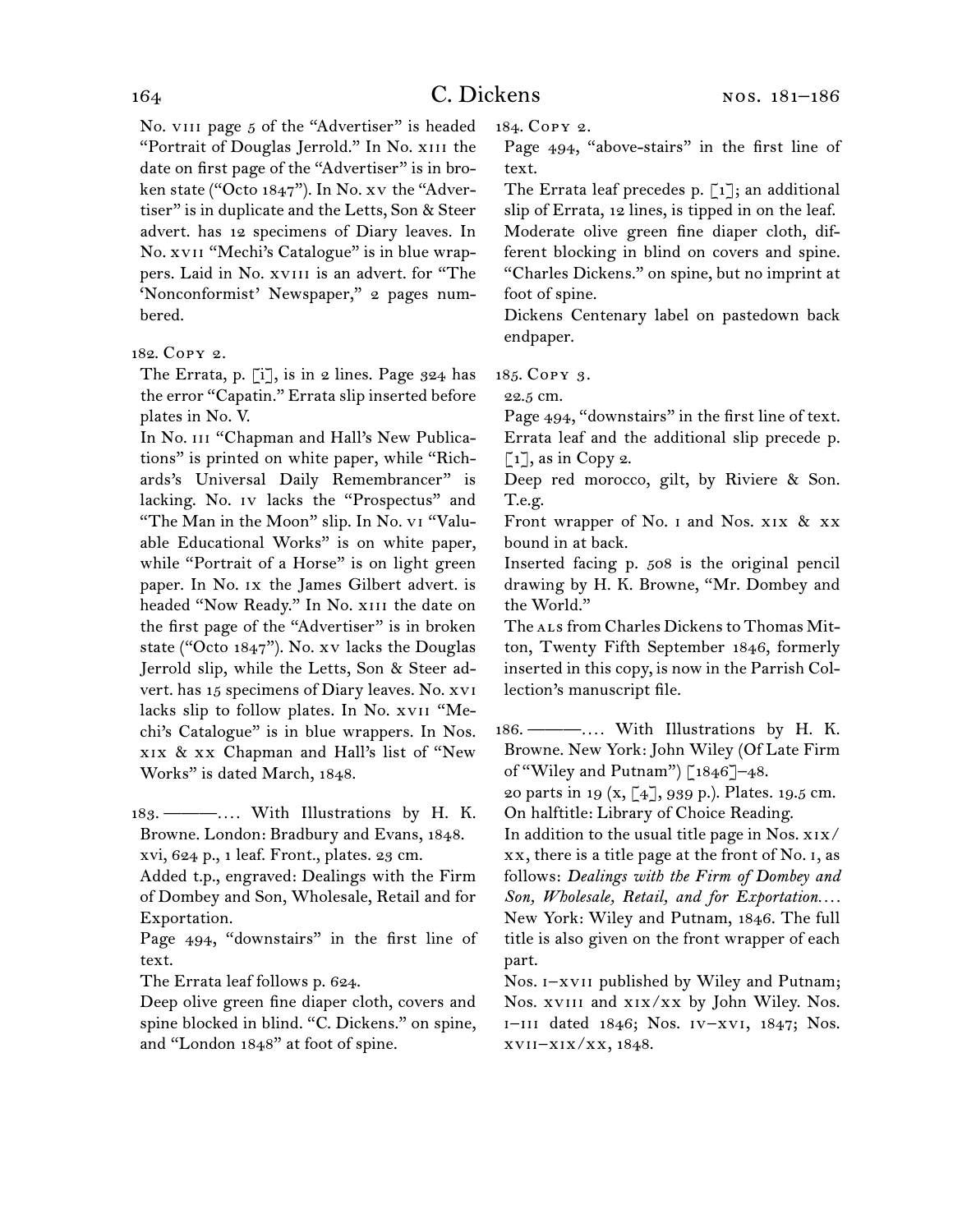nos. 186–194

The illustrations corresponding to the text of each issue appear in the following issue. No. i has no plates, and Nos. xix/xx has notice on outside front wrapper: The Illustrations for these Numbers will be ready on the 15th of May*. . . .* (These last plates are not included with this set.)

Light grayish yellowish brown wrappers. Adverts. on inside front and inside and outside back wrappers.

187.  *Dealings with the Firm of Dombey and Son, Wholesale, Retail, and for Exportation. . . .* Copyright Edition*. . . .* Leipzig: Bernh. Tauchnitz Jun., 1847–48.

3 vols. 16 cm.

On halftitles: Collection of British Authors. Vol. 119 [120] [121].

Deep purplish blue bead cloth, blocked in blind. Two leather labels on spine. Sprinkled edges, red.

Signature of Amy K. Gardiner on free front endpaper of Vol. i.

188.  ———*. . . .* New York: John Wiley (Old Stand of "Wiley and Putnam"), and London, 1848.

2 vols. Fronts. 19.5 cm.

Added t.p., engraved, in Vol. i.

The frontispieces are after H. K. Browne.

Dark violet vertical rib cloth, blocked in blind.

Patterned endpapers, blue on white.

Signature of Jonathan H. Mann on pastedown front endpaper and flyleaf of each vol.

189.  ———*. . . .* With Illustrationsfrom Designs by H. K. Browne*. . . .* Philadelphia: Jesper Harding, 1848.

2 vols. in 1. Fronts.; plates in Vol. i. 18.5 cm.

Dark blue diagonal straight-grain morocco cloth, covers blocked in blind, spine blocked in gold.

190.  *Dombey and Son. . . .* With Frontispiece by H. K. Browne. London: Bradbury and Evans, 1858.

viii, 524 p. Front. 19.5 cm.

"Preface," London, April, 1858, p. [v]–vi. Moderate olive green vertical rib cloth, covers blocked in blind, spine blocked in gold.

191.  *The Story of Little Dombey. . . .* London: Bradbury & Evans, 1858.

 $[4]$ , 121 p. 16.5 cm.

On front cover: London: Chapman & Hall.

Abridged edition of *Dombey and Son,* arranged by the author for his public readings.

Moderate yellowish green illustrated wrappers. Adverts. on outside back wrapper.

Adverts. for Chapman and Hall and Bradbury and Evans combined,  $\lceil 1 \rceil$  p. at back.

192.  ———. By Charles Dickens. As Condensed by Himself, for His Readings. With an Illustration by S. Eytinge, Jr. Boston: Ticknor and Fields, 1868.

45 p. Front. 16.5 cm.

Issued with *Bardell and Pickwick,* Boston, 1868 (See No. 399).

Pale blue wrappers. Adverts. on inside front and inside and outside back wrappers.

Cover title: The Readings of Mr. Charles Dickens, as Condensed by Himself. The Story of Little Dombey and The Trial from Pickwick. Illustrated Copyright Edition.

Inscription in pencil on t.p.: N.J. Dec 13th 1867.

193.  *Florence Dombey from the Dombey and Son of Charles Dickens.* Illustrated by Darley. New York: Clark & Maynard [n.d.].

176 p. Front. 17 cm.

Series halftitle and added series halftitle, engraved: Dickens' Little Folks. [v.]

Bound with *Dolly Varden, the Little Coquette from the Barnaby Rudge of Charles Dickens,* New York [n.d.] (See No. 21).

Vivid purplish blue diagonal fine rib cloth, front cover blocked in black, back cover in blind, spine blocked in gold.

194.  ———. New York: Redfield [n.d.]. 176 p. Front. 16 cm.

Series halftitle: Dickens' Little Folks. [v.]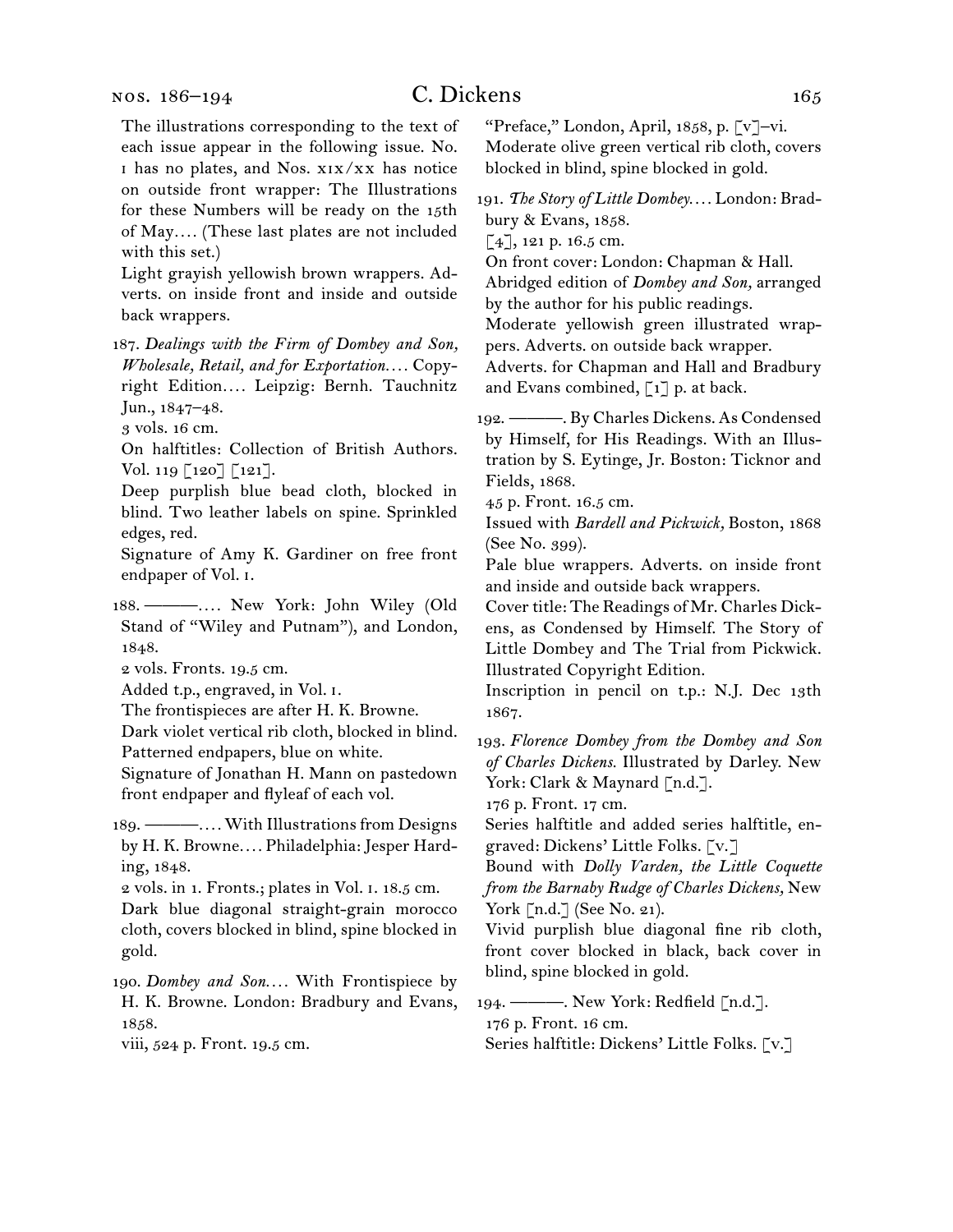The frontispiece is by F.O.C. Darley.

Dark grayish brown diagonal cord cloth, covers blocked in blind, spine blocked in gold. Adverts., [2] p. at back.

## 195.  *Little Paul from the Dombey and Son of Charles Dickens.*Illustrated by Darley. New York: Clark & Maynard [n.d.].

175 p. Front. 17 cm.

Series halftitle: Dickens' Little Folks. [vi.] Bound with *Smike from the Nicholas Nickleby of Charles Dickens,* New York [n.d.] (See No. 331).

Vivid purplish blue diagonal fine rib cloth, front cover blocked in black, back cover in blind, spine blocked in gold.

196.  ———. New York: Redfield [n.d.].

175 p. Front. 16 cm.

Series halftitle: Dickens' Little Folks. [vi.] The frontispiece is by F.O.C. Darley. Dark grayish green vertical rib cloth, covers blocked in blind, spine blocked in gold. Adverts., [2] p. at back.

## *Dombey and Son. Dutch*

197.  *De Firma Dombey en Zoon, Handelaars in 't Groot en Klein*, Naar het Engelsch van Charles Dickens, door Boudewijn.... 's Gravenhage, Haarlem en Rotterdam: J. L. van der Vliet, A. C. Kruseman & H. Nijgh, 1847–48. 3 vols. in 1. Plates. 23.5 cm. The illustrations, which are lithographs, are based on those of Hablot K. Browne.

Dark brown German marbled boards. Dark olive brown vertical rib cloth spine.

## *Dombey And Son. German*

198.  *Dombey und Sohn von Boz*(Dickens).Ausdem Englischen von Julius Seybt. Mit Federzeichnungen von Hablot K. Browne*. . . .* Leipzig: Verlag von Carl B. Lorck, 1847–48.

10 vols. in 3. Fronts., plates. 16 cm.

Onhalftitles:Boz'SämmtlicheWerke.Achtundfunfzigster [-Siebenundsechzigster] Theil.

Moderate brown diagonal wave cloth, covers blocked in blind, spine blocked in gold. All edges marbled.

199.  *Editor's Address on the Completion of the First Volume.*

In *Bentley's Miscellany,* edited by Boz, No. 6, June 1, 1837. London: Richard Bentley; Edinburgh: Bell and Bradfute; Dublin: John Cumming.

Pages [iii]-iv. 23.5 cm.

Signed: "Boz."

Yellowish white illustrated wrappers.

200.  *Extraordinary Gazette. Speech of His Mightiness on Opening the Second Number of Bentley's Miscellany, Edited by "Boz."* [London: Printed by Samuel Bentley], [1837.]

8 p. Illus. 17 cm.

Caption title.

The illustration is a vignette at head of title, by "Phiz."

"Speech," [by Dickens], p.  $2-4$ . Adverts., p. 4–8.

A leaflet originally inserted among the adverts. of the third number of the *Miscellany.* See Kitton, *Minor Writings,* p. 78–79. Unbound; stitched.

201.  ———. [London: Printed by Samuel Bentley, 1837.]

4 p. Illus. 22.5 cm.

Caption title.

Same illustration.

The "Speech," without the adverts. and without the imprint which appears at the foot of p. 8 of the preceding item. The typeface and layout also vary.

Disbound (with stab holes).

Another copy is inserted in wrappered copy of *Bentley's Miscellany,* Vol. 1, No. 3, March 1837 [See No. 528].

202.  *Familiar Characters from the Works of Charles Dickens.* Illustrated by H. Reynolds. London: Hildesheimer & Faulkner; New York: Geo. C. Whitney [n.d.].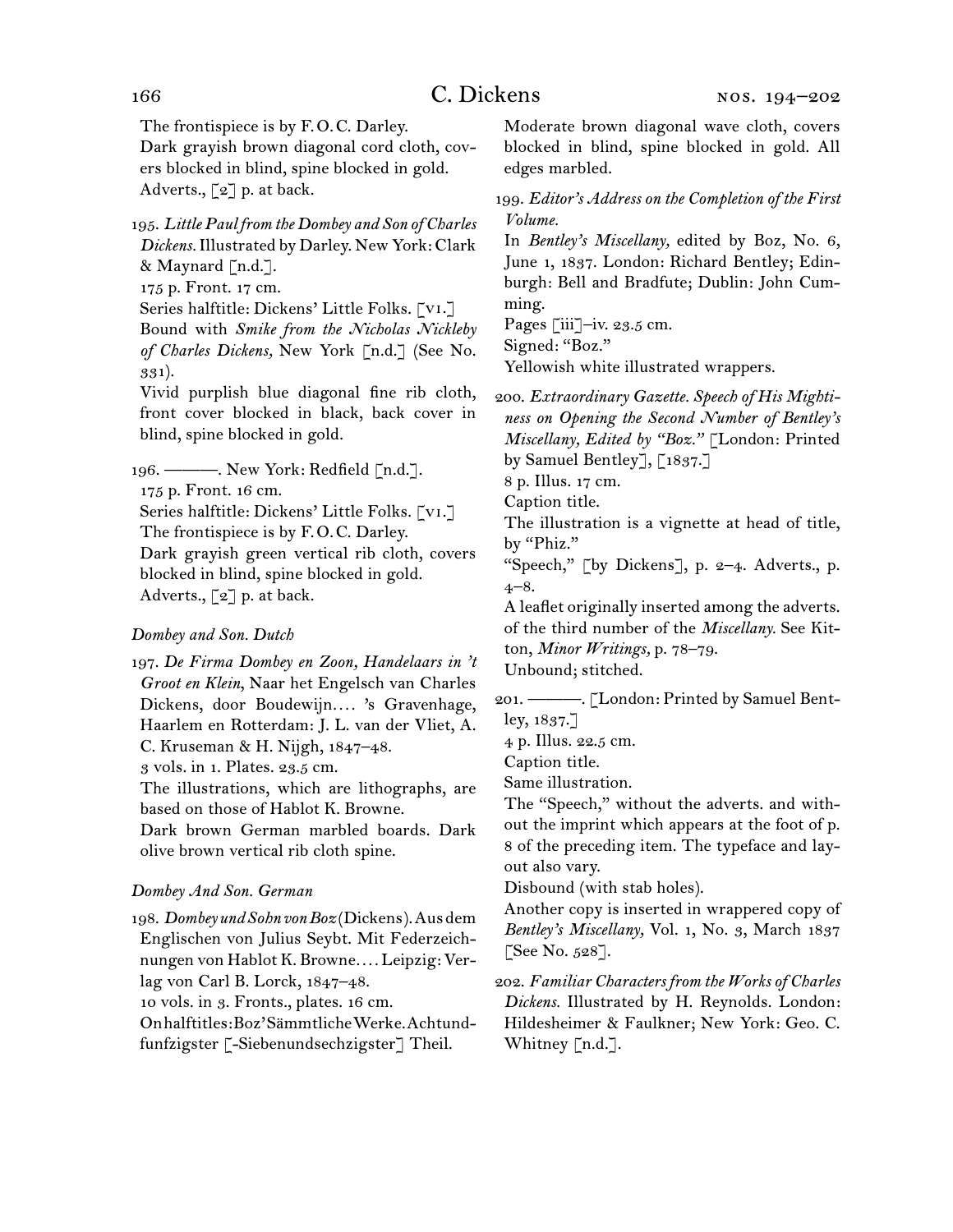#### nos. 202–210

## C. Dickens 167

[19] p. Portraits. 11.5 cm.

Portraits of the characters with quotations from the novels.

Yellowish white stiff illustrated wrappers. Fastened with very light greenish blue ribbon drawn through two holes punched along the fold and tied into a bow. A.e.g.

203.  *Familiar Epistle from a Parent to a Child, Aged Two Years and Two Months.*

In *Bentley's Miscellany,* edited by W. Harrison Ainsworth, Vol. 5, No. 27, March 1, 1839. London: Richard Bentley; Edinburgh: Bell and Bradfute; Dublin: John Cumming.

Pages 219–220. 24 cm.

Signed: Boz.

Incorrectly listed in Contents as "Familiar Epistle to the Editor."

Pale orange yellow illustrated wrappers.

204.  *George Silverman's Explanation.*

In *The Atlantic Monthly,* Vol. 21, Nos. 123– 125, Jan. – March 1868. Boston: Ticknor and Fields.

Pages 118–123, 145–149, 277–283. 25 cm. Published anonymously.

Light yellowish pink wrappers.

205.  ———*. . . .* Brighton and London: The Southern Publishing Company, Limited  $\left[1878\right]$ . 53 p. 13.5 cm.

Pale yellowish pink wrappers.

206.  *Gone Astray. . . .* With Illustrations by Ruth Cobb, from Old Prints, and from Photographs by T. W. Tyrrell, and an Introduction by B. W. Matz. London: Chapman & Hall Limited, 1912.

viii, 55 p. Front., illus. 19 cm.

"Introduction," p. v–vi.

"This story or sketch originally appeared in Household Words on August 13, 1853*. . . .*"— "Introduction," p. v.

Pale green buckram, front cover blocked in black.

207.  *Great Expectations. . . .* London: Chapman and Hall, 1861.

3 vols. 20.5 cm.

Vol. i, first impression; Vols. ii and iii, second impression.

Moderate violet vertical wave cloth, covers blocked in blind, spine blocked in gold.

"A Catalogue of Books," May 1861, 32 p. at back of Vol. III.

208.  Copy 2.

Vols.  $I$ -III, first impression.

Binding and adverts. as in Copy 1.

Inscribed by Dickens on dedication page in Vol. i: Lady Olliffe With truest and best regards From Charles Dickens July, 1861.

209.  ———. By Charles Dickens. ("Boz.") Printed from the Manuscript and Early Proof-Sheets Purchased from the Author, for which Charles Dickens has been Paid in Cash, the Sum of One Thousand Pounds Sterling. Petersons' Uniform Edition of Dickens' Works*. . . .* Philadelphia: T. B. Peterson & Brothers [c1861]. 168 p. Front. 25.5 cm.

The frontispiece is a portrait of Charles Dickens, "From a late Photograph," engraved by Bobbett-Hooper.

Light brown illustrated (by John McLenan) wrappers. Adverts. on inside front and inside and outside back wrappers. Bound in reddish orange buckram.

Adverts., [8] p. at back.

210.  ———. By Charles Dickens. ("Boz.") Mobile: S. H. Goetzel & Co., 1863.

383 p. 19.5 cm.

Outside front wrapper has added imprint: J. Y. Thompson, Printer.

Wallpaper wrappers, with a pattern in gray and two horizontal stripes in deep pink. Text on outside front wrapper enclosed by an elaborate frame. On outside back wrapper: S. H. Goetzel & Co's List of Publications. The list consists of 13 titles, the first of which is *A Strange Story,* by Sir E. Bulwer Lytton. Bound in three-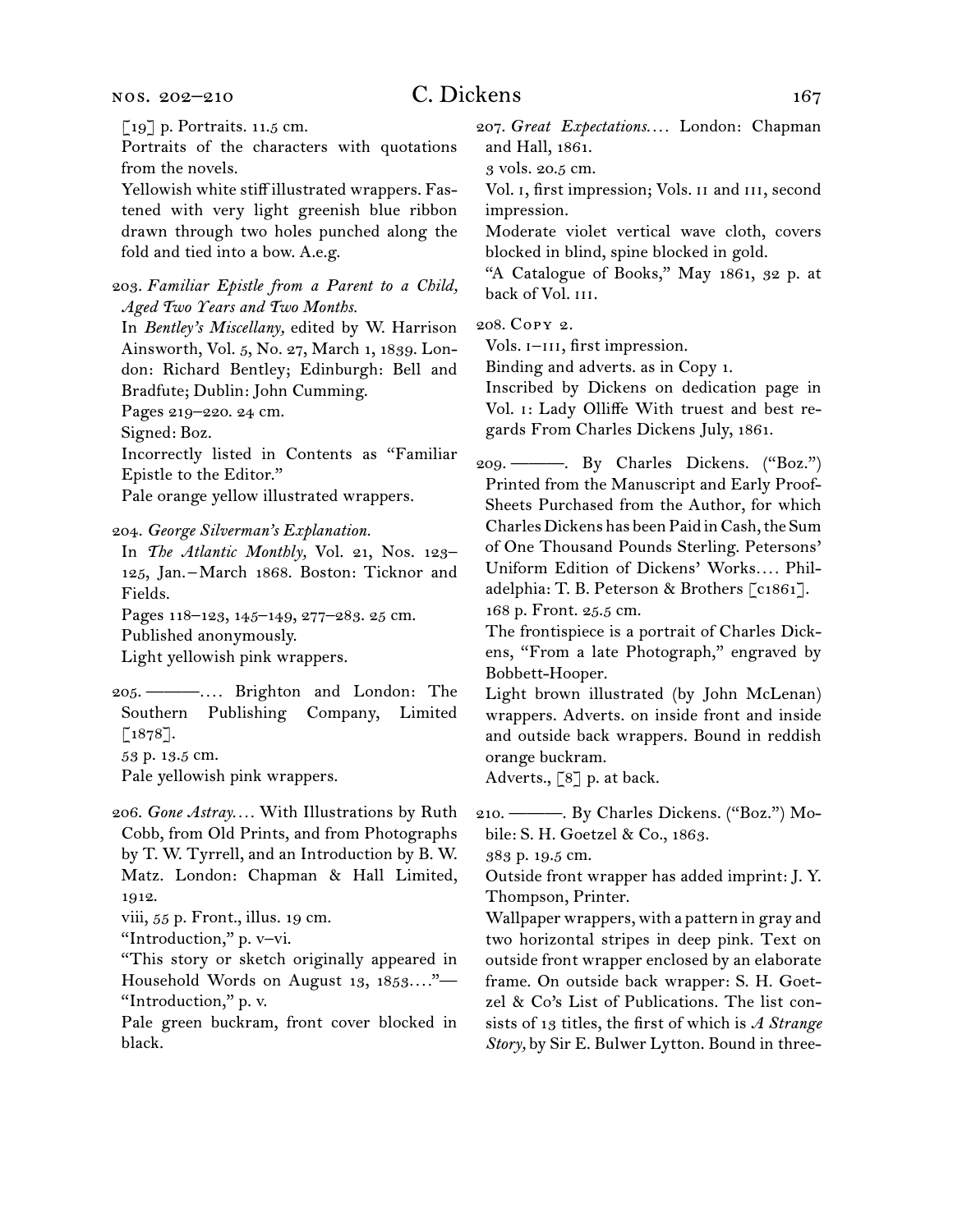## 168 C. Dickens

quarters brown leather, spine gilt, dark and light brown antique spot marbled boards. Edges stained brownish red.

Inscribed in pencil on t.p.: T. D. Griffin Jr  $[?]$ Virginia April 28 1863.

211.  ———*. . . .* With a Frontispiece, from a Painting by Marcus Stone. London: Chapman and Hall, 1864.

[3], 268 p. Front. 20 cm.

Moderate olive green vertical rib cloth, covers blocked in blind, spine blocked in gold.

"A Catalogue of Books," Nov. 1863, 32 p. at back.

212.  ———*. . . .* With a New Preface by Bernard Shaw and Illustrations by Gordon Ross. Edinburgh: Printed for the Members of the Limited Editions Club by R. & R. Clark Limited, 1937. xxviii, 488, [1] p., 1 leaf. Front., plates. 25.5 cm.

"Preface by Bernard Shaw," p. v–xxii.

"Editor's Postscript," signed G. B. S., p. xxiii– xxvi.

"This edition of Great Expectations reprints the novel by Charles Dickens with the ending which he originally wrote and which has not previously appeared in book form. It consists of fifteen hundred copies … the illustrations are by Gordon Ross who here signs [in manuscript:] Gordon Ross [printed:] This copy number [in manuscript:] 1491."

Brilliant bluish green smooth cloth, spine blocked in black and gold. Bevelled boards. T.e.g.Illustrated endpapers, in shades of green. Inscription on recto of second front flyleaf: March [crossed out, and corrected to:] Feb. 17th 1938. To Morris. L. Parrish Lover of Dickens Friend of The Library Company from [and signed by five members of the Library Co. of Philadelphia].

Tipped in is a typed letter of presentation from Austin K. Gray, Librarian of the Company, to Mr. Parrish, March 23, 1938.

In a slip-in cardboard case.

#### *Great Expectations. German*

213.  *Grosse Erwartungen.*VonBoz (CharlesDickens). Mit Zwölf Illustrationen von Karl Reinhardt. Aus dem Englischen von Marie Scott*. . . .* Leipzig: Verlagsbuchhandlung von J. J. Weber, 1862.

6 vols. in 3. [12] plates. 15.5 cm.

On halftitles: Boz (Dickens) Sämmtliche Werke. Hundertundsiebenter [-Hundertundzwölfter] Band.

Deep brown, brilliant red, and pale yellow Stormont marbled boards. Moderate brown sand cloth spine, gilt, and corners. Blue, red, and yellow antique spot marbled edges.

#### *Great Expectations. Italian*

214.  *Le Grandi Speranze. . . .* (Traduzione dall'Inglese)*. . . .* Napoli: Stabilimento Tipografico, 1864.

2 vols. in 1. 17.5 cm.

Strong reddish brown shell marbled boards. Dark brown leather spine, tooled in gold. Sprinkled edges.

Bookplate: Ex Libris Cyri de Sortis.

#### *Great Expectations. Swedish*

215.  *Lysande Utsigter eller Pip Pirrips märkvärdiga lefnadsöden. . . .* Öfversättning af C. J. Backman*. . . .* Stockholm: J. L. Brudins Förlag  $[1861]$ .

2 vols. 16 cm.

Brown and yellow Stormont marbled boards. Reddish brown leather spine, blocked in blind and gold, and corners.

Bookplate of A. V. och A. M. B. Romare.

216.  *The Great International Walking-Match Of February 29, 1868.* [Boston, 1868.]

Broadside. 52.5 by 58.5 cm.

Printed in black and red, bordered in gold, and sealed with a 5-cent revenue stamp.

Signed by George Dolby, James R. Osgood, James T. Fields, Charles Dickens, and A. V. S. Anthony.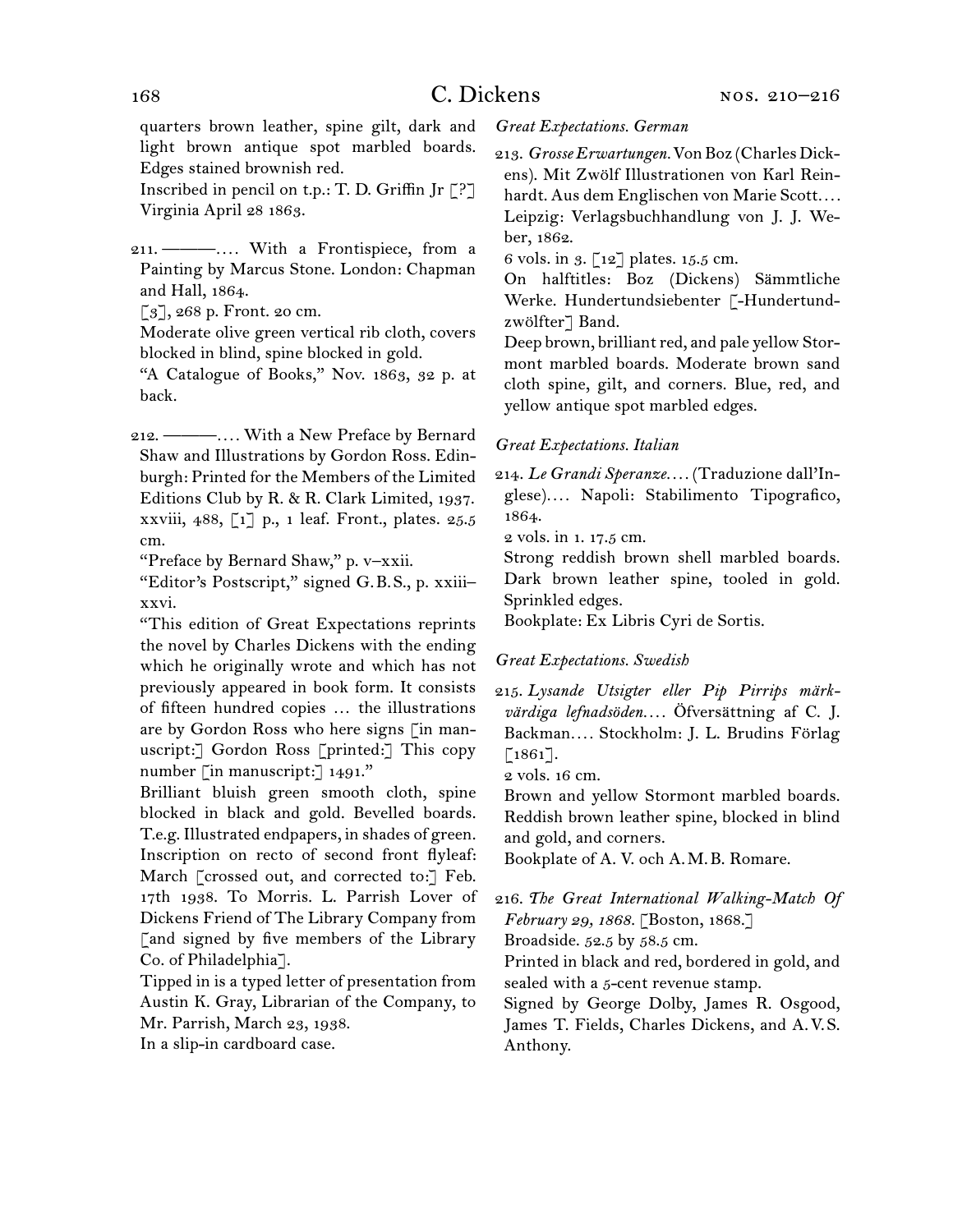Framed (in what may be the original gold frame) and glazed.

217.  *Hard Times. For These Times. . . .* London: Bradbury & Evans, 1854.

viii, 352 p. 19.5 cm.

Moderate olive green horizontal fine rib cloth, covers and spine blocked in blind, with price at foot of spine. The cloth has a few jagged, lightning-like lines through it, created by warping the ribs slightly—somewhat similar to moiré. Tipped in is an ALS, Dickens to the Reverend William Harness, Nineteenth August 1854, presenting a copy of the book, which had been sent separately.

#### 218.  Copy 2.

Dark olive vertical rib cloth, blocked in blind as Copy 1, with price at foot of spine.

Bookplates of William Menzies and Raymond J. Schweizer.

219.  Copy 3.

Dark yellowish green diagonal fine rib cloth, different blocking in blind, with Chapman & Hall imprint at foot of spine.

220.  *Hard Times. A Novel. . . .* New York: Harper & Brothers, 1854.

101 p. 24.5 cm.

Light brown wrappers. On outside front wrapper: No. 192. Library of Select Novels. Adverts. on inside front and inside and outside back wrappers.

221.  *Hard Times. . . .* From Dickens' "Household Words"*. . . .* New-York: T. L. McElrath & Co., 1854.

1 prel. leaf, 108 p. 23.5 cm.

Imprint on outside front wrapper: Boston: Fetridge & Company, 1854.

Light grayish yellowish brown wrappers. Advert. on outside back wrapper.

222.  ———*. . . .*With Twenty Illustrations by H. French. London: Chapman and Hall [1879]. 3 prel. leaves, 134 p. Front., illus. 25.5 cm. Dark yellowish green sand cloth, front cover blocked in black, with four Dickens characters blocked in gold, back cover blocked in blind, spine blocked in gold. On front cover: The Works of Charles Dickens. Household Edition.

Inscription on recto of frontispiece leaf dated 1879.

223.  Copy 2.

Ten loose signatures. Frontispiece not included. The leaf listing illustrations is at the end rather than following the Contents at front as in the bound copy.

224.  *Sissy Jupe from the Hard Times of Charles Dickens.* Illustrated by Darley. New York: Clark & Maynard [n.d.].

185 p. Front. 17 cm.

Series halftitle and added series halftitle, engraved: Dickens' Little Folks. [viii.]

Bound with *Tiny Tim* [*and*] *Dot and the Fairy Cricket from the Christmas Stories of Charles Dickens,* New York [n.d.] (See No. 499).

Vivid purplish blue diagonal fine rib cloth, front cover blocked in black, back cover in blind, spine blocked in gold.

225.  ———. New York: Redfield [n.d.].

185 p. Front. 16 cm.

Series halftitle: Dickens' Little Folks. [VIII.]

The frontispiece is by F. O. C. Darley.

Light brown vertical cord cloth, covers blocked in blind, spine blocked in gold.

#### *Hard Times. French*

226. *Les Temps Difficiles. . . .* Roman Anglais Traduit avec l'Autorisation de l'Auteur sous la Direction de P. Lorain. Publication de Ch. Lahure Imprimeur à Paris. Paris: Librairie de L. Hachette et Cie [n.d.].

[3], 330 p., 1 leaf. 18.5 cm.

"Ce roman a été traduit en français par M. William L. Hughes."

A variety of gray shell marbled boards. Blackish purple leather spine and corners. Moderate greenish blue curl marbled endpapers. Original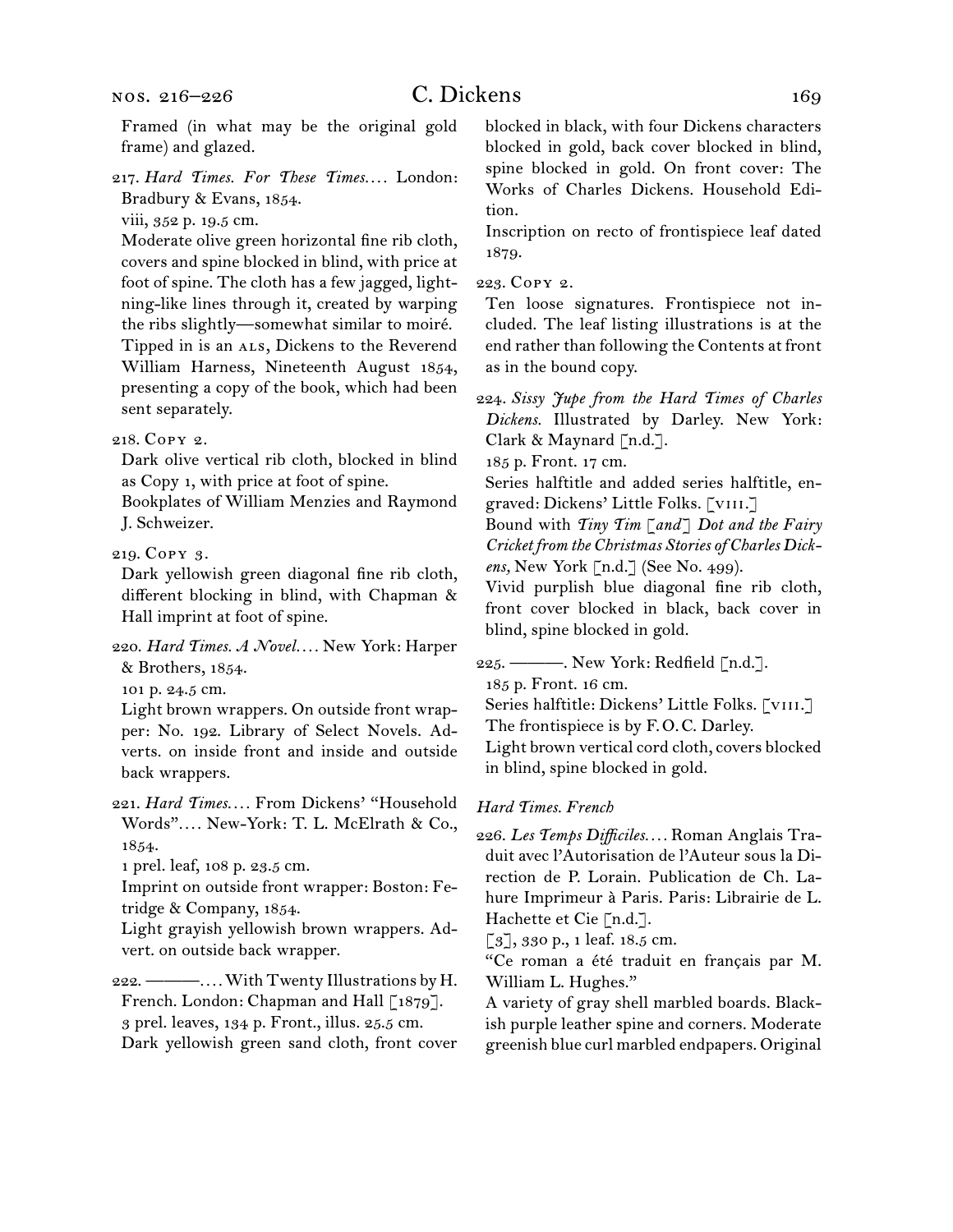wrappers, very pale blue, with adverts. on outside back wrapper, bound in. On outside front wrapper: Bibliothèque des Meilleurs Romans Étrangers.

Stamped on halftitle: Ministère de l'Interieur. Sureté Générale. Préfecture de Police. Colportage.

Bookplates of Evg. Richtenberger and Alain de Suzannet.

## *Hard Times. German*

227.  *Harte Zeiten.* Von Boz (Dickens). Aus dem Englischen von J. Seybt. Mit Illustrationen von Ludwig Löffler*. . . .* Leipzig: Verlag von J. J. Weber, 1854.

3 vols. in 1. [12] plates. 15.5 cm.

Onhalftitles:Boz(Dickens)SämmtlicheWerke. Neunzigster [Einundneunzigster] [Zweiundneunzigster] Band.

Dark green pebble cloth, blocked in blind. Multicolored nonpareil marbled edges.

## *Hard Times. Hungarian*

228.  *Nehéz Idök. A Mostani Idök Számára*, irta Dickens Károly. Az Angol Eredetiböl Forditotta Dr. Récsi Emil*. . . .* Pest: Heckenast Gusztáv Tulajdona, 1855.

3 vols. in 1. 15 cm.

Bluish green Spanish marbled boards. Deep red vertical rib cloth spine, blocked in gold, and corners.

229.  *The Haunted Man and the Ghost's Bargain. A Fancy for Christmas-Time. . . .* London: Bradbury & Evans, 1848.

 $\lceil 5 \rceil$ , 188 p. Front., illus., 17 cm.

Added t.p., engraved.

Numeral "1" broken in page number 166.

The illustrations are by John Tenniel, Clarkson Stanfield, Frank Stone, and John Leech. Deep red vertical rib cloth, front cover blocked in blind, with a wreath of mistletoe blocked in gold, back cover blocked in blind,spine blocked

in gold. A.e.g.

Adverts., [2] p. at front.

Armorial bookplate with the motto: Amicitia permanens et incorrupta.

## 230.  Copy 2.

Inscribed by Dickens on flytitle: Walter Savage Landor From his friend Charles Dickens Christmas Day 1848. Bookplate removed.

231.  Copy 3.

17.5 cm.

Proof copy, without printed t.p., list of illustrations, and wood engraving on last page.

Numeral "1" in page number 166 not broken.

Moderate reddish brown nonpareil marbled boards. Black leather spine and corners. Dark greenish blue Gloster marbled edges. No adverts.

232.  ———*. . . .* New York: Harper & Brothers  $[1848$ ?].

34 p. 24.5 cm.

Light brown wrappers. Adverts. on inside front and inside and outside back wrappers.

Adverts., [2] p. at back.

Stamped on outside front wrapper and on t.p.: Boston Atheneum. "Cancelled" stamped over in both places.

## *The Haunted Man. German*

233.  *Der Verwünschte. Ein Märchen* von Boz (Dickens). Aus dem Englischen von Julius Seybt. Mit Illustrationen von Stanfield und Leech. Leipzig: Verlag von Carl B. Lorck, 1849.

142 p., 1 leaf. Front., plates. 15.5 cm.

Onhalftitle:Boz'SämmtlicheWerke.Neunundsechzigster Theil.

Bound with *Die Sylvester-Glocken,* Leipzig, 1847 (See No. 91).

Dark green pebble cloth, blocked in blind. All edges marbled.

234.  *The Heart of Charles Dickens as Revealed in His Letters to Angela Burdett-Coutts*, Selected and Edited from the Collection in the Pierpont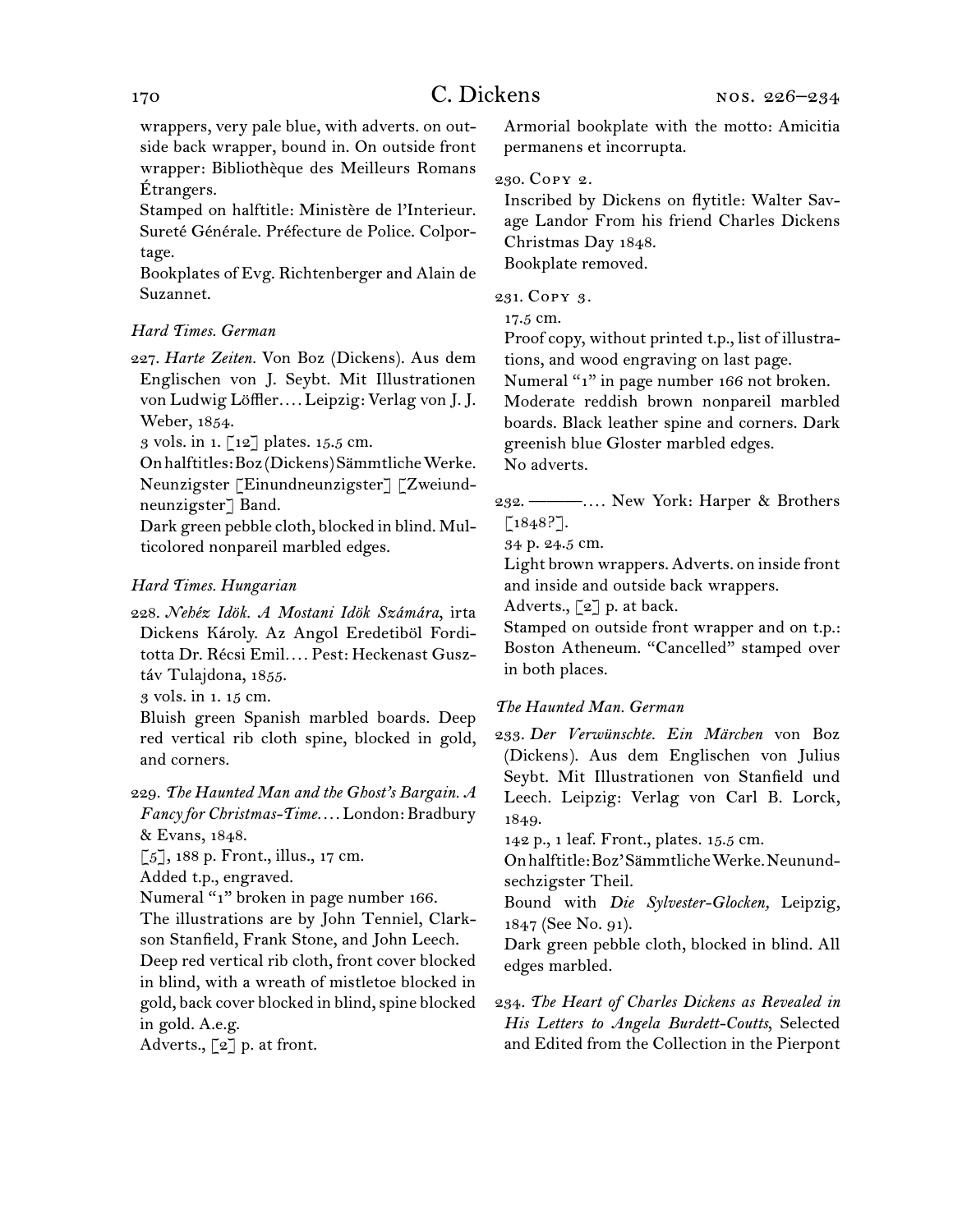Morgan Library, with a Critical and Biographical Introduction by Edgar Johnson. New York: Duell, Sloan and Pearce; Boston: Little, Brown and Company [c1952].

xiv p., 1 leaf, 415 p. Front., plate. 22.5 cm.

"Introduction," p. [3]–24.

"First Edition."

Strong bluish green smooth cloth, spine blocked in blind. Top edges hair-vein marbled, yellowish brown and yellowish green.

235.  Copy 2.

Leaf bound in after title leaf: Two hundred and seventy-five copies of this edition … have been printed for distribution to the Fellows of the Pierpont Morgan Library*. . . .*

Bookplate of Bernhard K. Schaefer.

236.  *Holiday Romance.*

In *Our Young Folks,* Nos. 37, 39–41 (Vol. 4, Nos. 1, 3–5), Jan., March – May 1868. Boston: Ticknor and Fields.

Pages [1]–7, [129]–136, [193]–200, [257]– 263. Fronts., illus. 22.5 cm.

The illustrations are by John Gilbert, G. G. White, and S. Eytinge, Jr.

Moderate orange decorated wrappers.

A yellow announcement slip advertising the story, printed on both sides, 8.5 by 13.5 cm., laid in case.

237.  … *The Household Narrative of Current Events. Being A Monthly Supplement to "Household Words," Conducted by Charles Dickens.* [London: Bradbury & Evans, Printers, 1850.]

Pages [3]–4. 15.5 cm.

A single leaf of yellowish green paper, printed on both sides.

Caption title. At head of title: Office, 16, Wellington Street, North. April 12, 1850.

Unsigned. According to the *Household Words*  Office Book, this announcement was written by Charles Dickens. It was published also, with a few minor textual changes, in *Household Words*, Vol. 1, No. 3, April 13, 1850, p. [49]. Unbound.

238.  *The Humour and Pathos of Charles Dickens. With Illustrations of His Mastery of the Terrible and the Picturesque.* Selected by Charles Kent*. . . .* London: Chapman and Hall, Limited, 1884. viii, 467 p. Front. 19.5 cm.

The frontispiece is an engraved portrait of Charles Dickens by J. Brown, after a photograph by J. Watkins.

Dark olive green diagonal fine rib cloth, front cover and spine blocked in black and gold, back cover blocked in black.

Adverts., [4] p. at back.

Bookplates of Clara B. and Edward C. Daoust and Barton Currie.

239.  *Hunted Down: A Story. . . .* With Some Account of Thomas Griffiths Wainewright, the Poisoner*. . . .* London: John Camden Hotten  $\lceil 1870 \rceil$ .

89, [1] p. 16.5 cm.

Light yellowish green illustrated wrappers. Advert. on outside back wrapper. Pastedown endpapers, with adverts.

Adverts., [2] p. at front. "Very Important New Books. Special List for  $1871$ ," [ $16$ ] p. at back.

240.  *Immortelles from Charles Dickens.* By Ich [pseud.]. London: John Moxon, 1856. [4], 195 p. 19.5 cm.

"To group together some of the rarer beauties that we find so profusely scattered in the pages of our author … to preserve a pleasure which the younger mind shall not outgrow, will be the purpose of the following pages."—p. 7.

Dark blue diagonal wave cloth, front cover blocked in gold and blind, back cover in blind, spine blocked in gold.

#### 241.  *In Memoriam. . . .*

In *The Cornhill Magazine,* Vol. 9, No. 50, Feb. 1864. London: Smith, Elder and Co.

Pages [129]–132. Illus. 23 cm.

The illustration is an unsigned "Sketch of Mr.

Thackeray's Library."

In memory of W. M. Thackeray.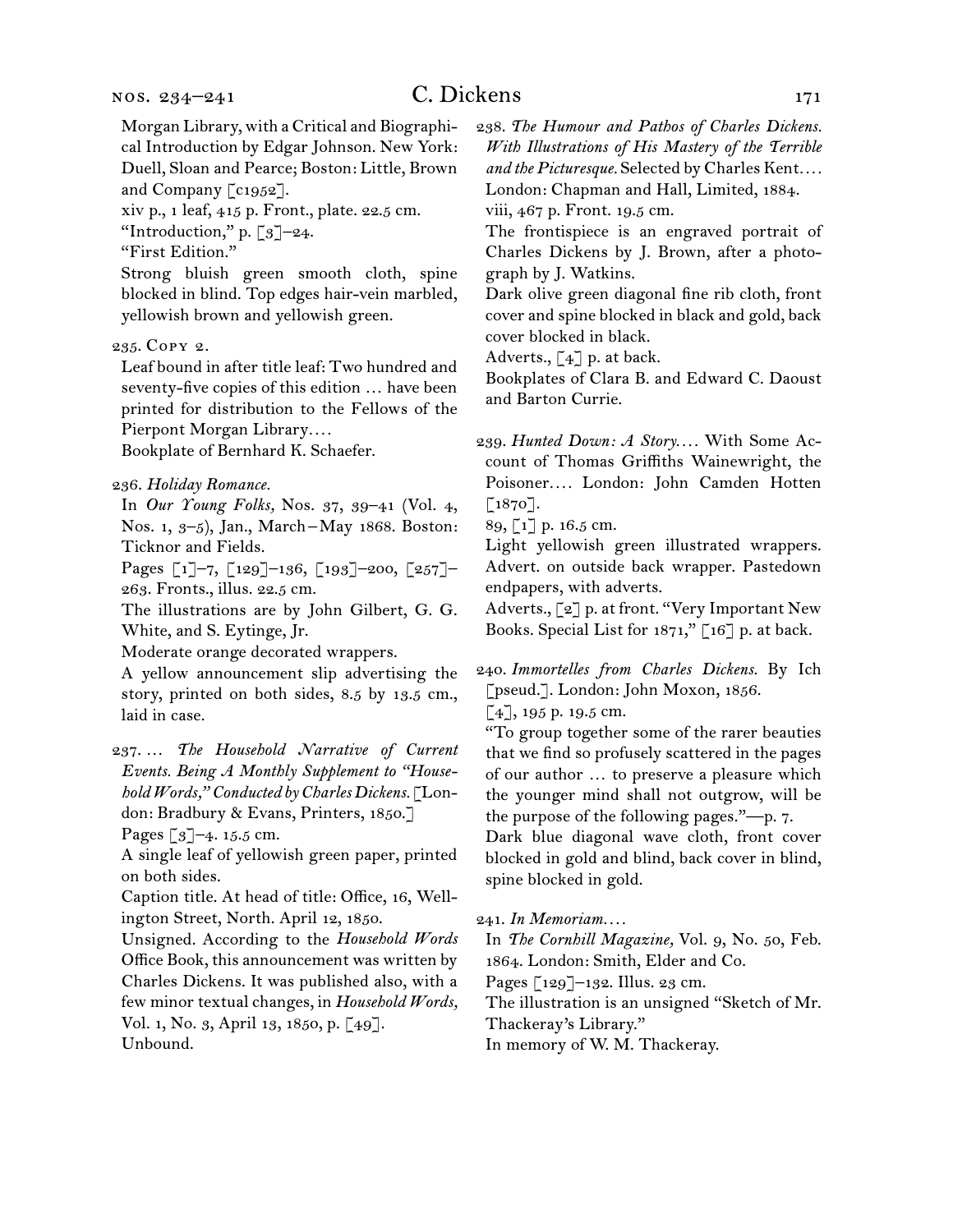Strong orange yellow illustrated wrappers. In ANTHONY TROLLOPE collection [AT 395].

In *The Bibelot,* Vol. 7, No. 12, Dec. 1901. Portland, Maine: Thomas B. Mosher.

Pages 391–398. 15.5 cm.

Pale blue wrappers, printed in black and red. In THACKERAY collection.

243.  *Is She His Wife? or, Something Singular. A Comic Burletta in One Act. . . .* Boston: James R. Osgood and Company, Late Ticknor & Fields, and Fields, Osgood, & Co., 1877.

80 p. Illus. 12.5 cm.

The 2 illustrations are unsigned.

Moderate reddish brown smooth cloth, front cover blocked in black, back cover in blind, spine blocked in black. On pastedown front endpaper: Vest-Pocket Series of Standard and Popular Authors. Adverts. on endpapers, printed in red.

244.  Copy 2.

Dark yellowish green smooth cloth, blocking and endpapers as Copy 1.

245.  *The Ivy Green.* Durham: Walker, Printer  $\lceil n.d.\rceil$ .

Single sheet, printed on one side, numbered "<1>" at bottom and with imprint "Walker, Printer, Durham" at bottom right. 24.5 cm.

Poem, unsigned, from Chapter 6 of the *Pickwick Papers.*

Also on the sheet is "Woodman Spare that Tree," poem [by George Pope Morris].

With an unsigned woodcut illustration above each poem.

Unbound.

246.  *The Lamplighter: A Farce. . . .* (1838). Now First Printed from a Manuscript in the Forster Collection at the South Kensington Museum. London, 1879.

45 p. 18 cm.

No. 213 of 250 copies. Light gray wrappers.

247.  *The Lamplighter's Story; Hunted Down; The Detective Police; and Other Nouvellettes. . . .* Philadelphia: T. B. Peterson and Brothers [c1861].  $\lceil 9 \rceil$ –467 p. Front., plates, illus. 19 cm.

Added t.p., with vignette. The added t.p., frontispiece, and plates are on lightweight paper.

Includes *The Haunted House,* p. 335–467, originally published as the Extra Christmas Number of *All the Year Round,* 1859, and only partially written by Dickens. "The Mortals in the House," p. 335–353, "The Ghost in Master B.'s Room," p. 408-418, and "The Ghost in the Corner Room," p. 465–467, by Charles Dickens. The illustrations, which are unsigned, are for "Hunted Down" only, p. 30–56.

Black vertical rib cloth, blocked in blind. Also blocked in blind on both covers: Peterson's Uniform Duodecimo Edition of the Complete Works of Charles Dickens "Boz". The spine is blocked in bronze, in the third panel is the word "Illustrated," and the publisher's imprint at the foot ends with a period.

White shield-shaped book label with the monogram JTH [?] in red intertwined letters.

#### 248.  Copy 2.

The added t.p., frontispiece, and plates are on text paper.

Dark brown vertical rib cloth. Covers blocked as above. The spine is blocked in gold, in the third panel are the words "Complete in One Volume," and there is no period after the publisher's imprint, which is in letters taller than those on Copy 1.

In GASKELL collection  $[EG 61]$ .

#### 249.  Copy 3.

The added t.p., frontispiece, and plates are on lightweight paper.

Dark yellowish green diagonal fine rib cloth, both covers blocked in black, with a cut of the lamplighter and a child blocked in gold on front cover. The cut is repeated in gold on the spine. No edition statement on covers.

 $242. -$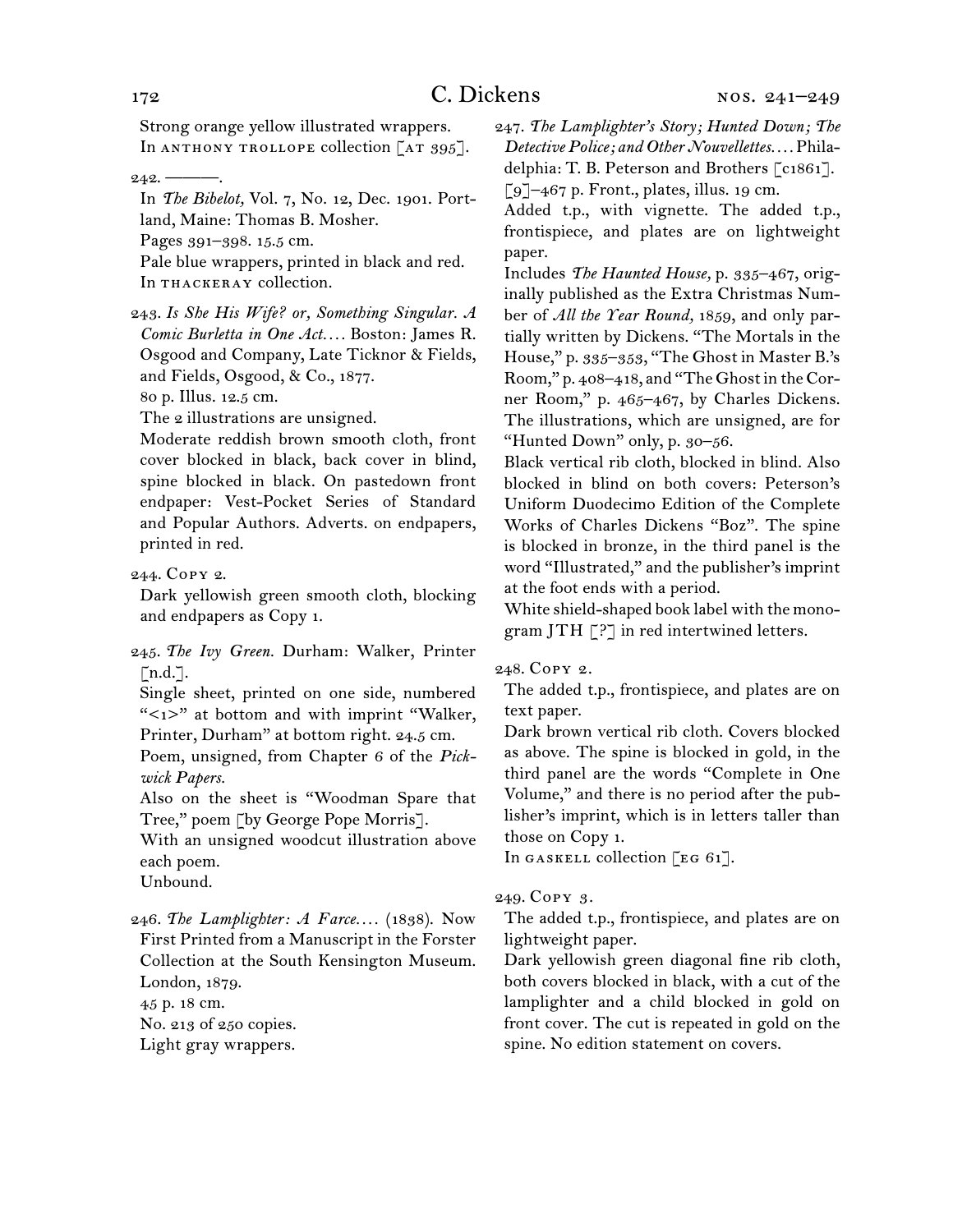250.  ———. By Charles Dickens. ("Boz.") Petersons' Uniform Edition of Dickens' Works*. . . .* Philadelphia: T. B. Peterson & Brothers [c1861].

[9]–245 p. Front., plate, illus. 23.5 cm.

Added t.p., with vignette.

Includes *The Haunted House,* p. 177–245 (see note for preceding edition). "The Mortals in the House," p. 177–186, "The Ghost in Master B.'s Room," p. 214–220, and "The Ghost in the Corner Room," p. 244–245, by Charles Dickens.

The illustrations, for "Hunted Down" only, p. 21–34, are the same as those in the preceding edition.

Black vertical rib cloth, with a portrait of Dickens and other decoration blocked in blind on both covers, spine blocked in gold.

## 251.  Copy 2.

Printed on thinner paper.

Different blocking in blind, with a diamondshaped design in place of the portrait, spine blocked as Copy 1.

Adverts., [2] p. at back.

With an inscription in pencil on free front endpaper dated Jan/62.

#### 252.  *A Last Household Word.*

In *Household Words. A Weekly Journal.* Conducted by Charles Dickens. Vol. 19, No. 479, May 28, 1859. London: Published at the Office.

Page 620. 24.5 cm. Unsigned. No wrappers; unstitched.

In collins collection  $\lbrack \text{wc } 55 \rbrack$ .

*The Lazy Tour of Two Idle Apprentices*

253.  *Extracts from Household Words, a Weekly Journal, Conducted by Charles Dickens. From Nos. 395 & 396 of the October Part, 1857.* [Lancaster: Printed by G. C. Clark, Gazette Office],  $\lceil 186 - ? \rceil$ 7, [1] p. 24 cm. Caption title.

On outside front wrapper: Extracts from Household Words, Relating to Mr. Charles Dickens's Visit to Lancaster.

"Presented by J. Sly, King's Arms Hotel, Lancaster."

Consists of a brief introductory paragraph followed by the Bridal Chamber episode from "The Lazy Tour of Two Idle Apprentices," by Charles Dickens and Wilkie Collins.

"The Royal Marriage, March 10, 1863" [advert.], p. [8].

Grayish reddish purple illustrated wrappers. Adverts. on outside back wrapper.

254.  *The Lazy Tour of Two Idle Apprentices. No Thoroughfare. The Perils of Certain English Prisoners.* By Charles Dickens and Wilkie Collins. With Illustrations. London: Chapman and Hall, Limited, 1890.

vi p., 1 leaf, 327 p. Front., plates. 21.5 cm.

The eight illustrations are by Arthur Layard.

"These Stories, which originally appeared in 'Household Words,' are now reprinted in a complete form for the first time."—"Note," p. [ii]. Dark bluish green diaper cloth, covers and spine blocked in black.

Another copy is in collection [wc 280].

255.  *The Bride's Chamber. . . .* Edited with an Introduction and Notes by Harry Stone. With thirty-four Illustrations by Kathryn Jacobi. [Santa Monica, California]: Waxwing Editions, 1996.

1 leaf, vii, [1], 154 p., 1 leaf. Illus. 36.5 cm.

"Introduction: The Tangled Web," p. 1-53.

"Some Notes on The Bride's Chamber," p. 55– 65.

"The Bride's Chamber," p. 67–154.

"*The Bride's Chamber,* the fourth part of the five-part travel series, *The Lazy Tour of Two Idle Apprentices,* appeared in Dickens' weekly magazine, *Household Words,* on 24 October 1857*. . . .* it is easy to demonstrate that Dickens, in addition to writing other specific segments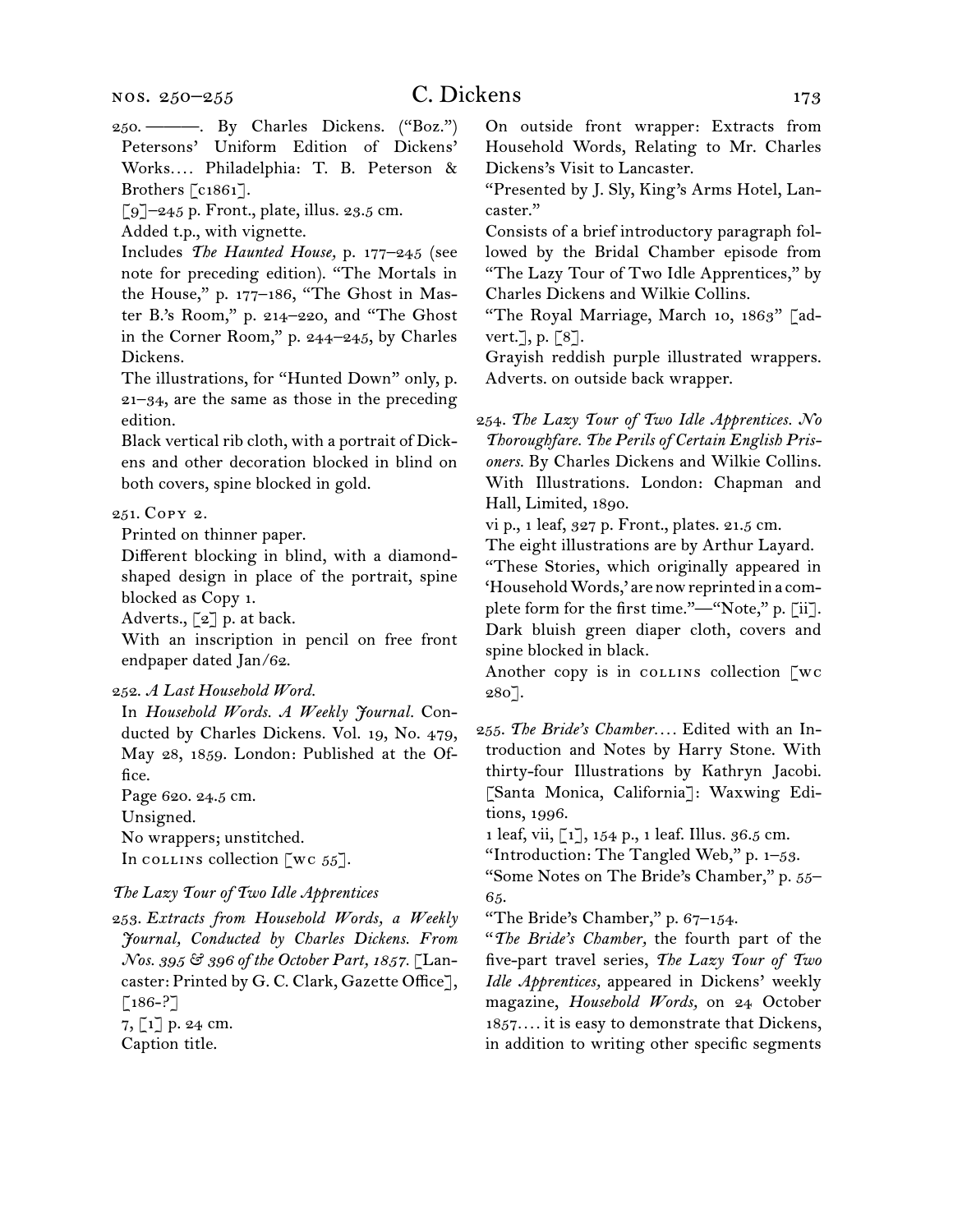of *The Lazy Tour,* was the author of the entire fourth part*. . . .*"—p. 55.

"This book has been produced in an edition of 375 copies. Each copy is numbered and is signed by the editor and the artist. This is copy number [in manuscript:] 88 Harry Stone Kathryn Jacobi."

Dark blue smooth cloth, front cover blocked in gold. Illustrated endpapers, light grayish blue on white.

256.  [*Letter on an international copyright law.*] Pages [1]-2, 1 leaf. 22.5 cm.

Printed letter, signed Charles Dickens, dated 1, Devonshire Terrace, York Gate, Regent's Park, Seventh July, 1842.

Addressed in ink by Dickens to C. Cowden Clarke and postmarked Jy 13 1842.

Unbound.

In a case with the bookplate of Alain de Suzannet.

257.  *The Letters of Charles Dickens.* Edited by His Sister-in-Law and His Eldest Daughter.... London: Chapman and Hall, 1880–82.

3 vols. 22.5 cm.

"Preface," signed by Mamie Dickens and Georgina Hogarth, Vol. i, p. [vii]–ix; Vol. iii, p.  $\lceil v \rceil$ .

T.p. of Vols. i and ii, published in 1880, states "In Two Volumes." Vol. III, published in 1882, containsletters not available when the first two volumes were published. It has imprint Chapman and Hall, Limited, and the publisher's address has changed from Piccadilly to Covent Garden.

Errata slip inserted in each volume.

Deep reddish brown sand cloth, covers blocked in black, spine blocked in black and gold.

"Catalogue of Books," Nov. 1881, 32 p. at back of Vol. iii.

258.  … ———. Edited by Walter Dexter*. . . .* Blooomsbury: The Nonesuch Press, 1938. 3 vols. 26 cm.

At head of title: The Nonesuch Dickens.

"Introduction," byWalterDexter,Vol.i, p. v–x. The final volumes of set Number 763 of the Nonesuch Dickens, designed by Francis Meynell, limited to 877 sets.

Reddish orange buckram. Leather label on spine. Untrimmed edges; t.e.g.

259.  … ———*. . . .* Edited by Madeline House & Graham Storey. Associate editors, W. J. Carlton, Philip Collins, K. J. Fielding, Kathleen Tillotson. Oxford: The Clarendon Press, 1965–98.

Vols. 1–10. Fronts., illus., facsims. 24 cm.

At head of title, Vols. 1–7: The Pilgrim Edition; Vol. 8: The British Academy. The Pilgrim Edition; Vols. 9 and 10: The British Academy. Pilgrim Edition.

Imprint varies, Vols. 2–10: Oxford: Clarendon Press.

In process of publication.

Vol. 2: Associate editor, Kathleen Tillotson. 1969. Vol. 3: Edited by Madeline House, Graham Storey, Kathleen Tillotson. Associate editor, Noel C. Peyrouton. 1974. Vol. 4: Edited by Kathleen Tillotson. Associate editor, Nina Burgis. 1977. Vol. 5: Edited by Graham Storey and K. J. Fielding. Associate editor, Anthony Laude. 1981. Vol. 6: Edited by Graham Storey, Kathleen Tillotson and Nina Burgis. 1988. Vol. 7: Edited by Graham Storey, Kathleen Tillotson and Angus Easson. 1993. Vol. 8: Edited by Graham Storey and Kathleen Tillotson. 1995. Vol. 9: Edited by Graham Storey. Assistant Editor, Margaret Brown. Consultant, Kathleen Tillotson. 1997. Vol. 10: Edited by Graham Storey. Assistant Editor, Margaret Brown. Consultant, Kathleen Tillotson. 1998. Strong red smooth cloth (shade and texture varying), spine blocked in gold and light bluish gray.

260.  *Letters of Charles Dickens to Wilkie Collins.* Edited by Laurence Hutton. With Portraits and Fac-Similes. New York: Harper & Brothers, 1892.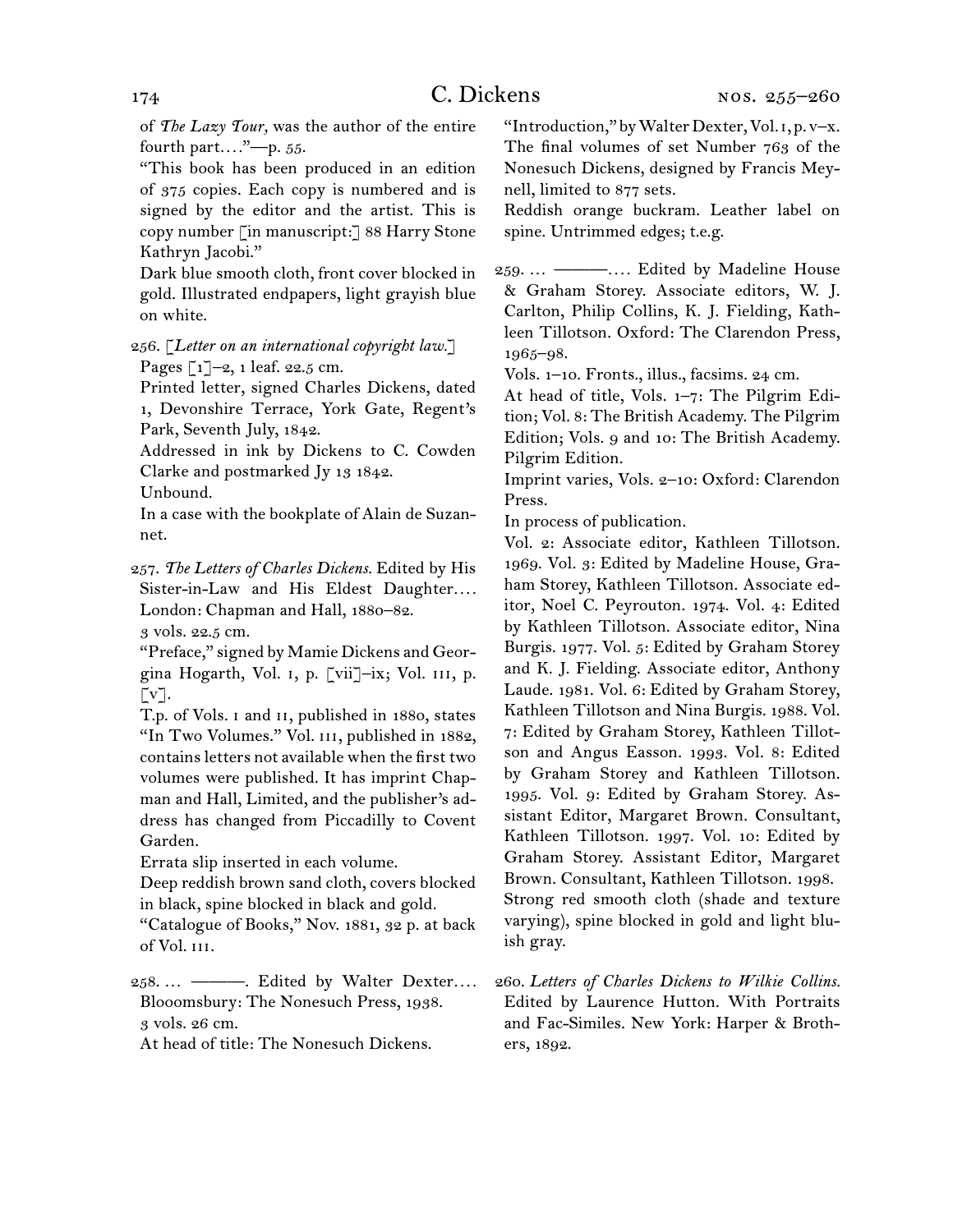nos. 260–267

# C. Dickens 175

171 p. Front., plates. 18 cm.

Moderate greenish blue diagonal fine rib cloth, front cover blocked in dark blue, white, and gold, spine blocked in dark blue and gold. T.e.g.

Adverts., [2] p. at back.

261.  *Letters to Mark Lemon. . . .* London: Printed for Private Circulation Only, 1917.

13 p., 1 leaf. 23 cm.

"Preface," signed T.J.W., p.  $5-6$ .

"Printed for Thomas J. Wise*. . . .* Edition limited to Thirty Copies."

Dark purple wrappers. Deckle edges. Pastedown endpapers.

262.  *"The Life of Our Lord."* Written by Charles Dickens For His Children 1849 And Kept as a Precious Family Secret for Eighty-Five Years. Taken from the Proofs of the First Publication Anywhere in the World Courtesy of The Philadelphia Evening Bulletin. Publication Began Monday, March 5th, 1934. Presented to Richard Gimbel and His Friends. [Philadelphia: Printed by The Philadelphia Evening Bulletin, 1934.]

15 leaves and 1 blank leaf. Illus., facsims. 62 by 44.5 cm.

The leaves vary in length and width.

Numbered in ink below title: No. 26.

Unbound; the leaves fastened together with a bright red buckram hinge. In a bright red buckram portfolio, with a black leather label on front cover lettered in gold: The Life of Our Lord by Charles Dickens 1849. Special Proofs for the Friends of Richard Gimbel March 1934.

263.  … *The Life of Our Lord.* Written by Charles Dickens For His Children 1849 And Kept as a Precious Family Secret for Eighty-Five Years*. . . .* New York: United Feature Syndicate, 1934.

[60] leaves in various numberings. 28 cm.

"First publication anywhere in world. First

release starting Monday, March 5, 1934. One time publication only—All rights reserved." Fourteen stapled sections of mimeographed

sheets; unbound. Laid in is a TLs, Ethel Dickens to Miss Leon-

ard, June 10th, 1932, referring to a copy of the *Life* made by Miss Hogarth and stating: "The little work will never be published—of that my Uncle is absolutely determined."

Also laid in is an undated letterhead of the London Office of Doubleday, Doran and Company on which has been typed: With Miss Leonard's compliments.

264.  ———. Written Expressly for His Children by Charles Dickens. London: Associated Newspapers Ltd., 1934.

127 p. Front., plates. 24 cm.

Dark blue very fine straight-grain morocco, with author's signature blocked in gold on front cover. T.e.g. Very light greenish blue modern marbled endpapers.

265.  ———. Written Expressly for His Children by Charles Dickens. London: Associated Newspapers Ltd., 1934.

128 p. Front., plates. 24 cm.

Very deep red smooth cloth. Top edges stained very deep red.

266.  ———. Written for His Children during the Years 1846 to 1849 by Charles Dickens and now First Published. New York: Simon and Schuster, 1934.

128 p. Front. 19.5 cm.

"First Edition."

Moderate green smooth cloth, with author's signature blocked in gold on front cover, spine blocked in gold and red. Glazed edges, black. Star-patterned endpapers, gold on pale orange yellow.

267.  ———. Written during the Years 1846– 1849 By Charles Dickens for His Children And now first published. New York: Simon and Schuster, 1934.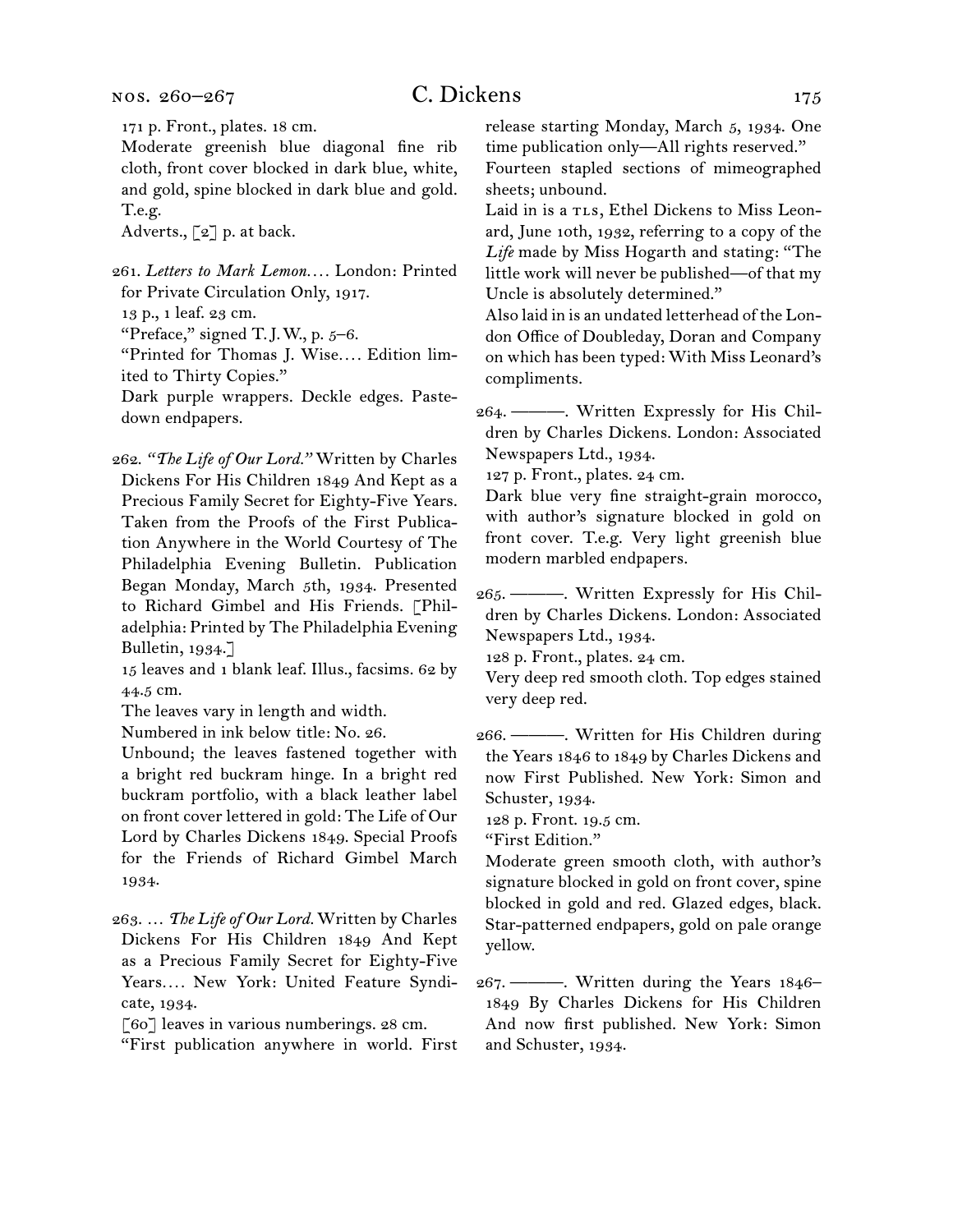x, [1], 128 p., 1 leaf. Facsim. 20.5 cm.

T.p. printed in black and red. Initial letters in red throughout.

"Foreword," signed The Publishers, p. v–  $\lceil x_i \rceil$ .

"This edition is specially designed by D. B. Updike, The Merrymount Press, Boston, and is limited to 2387 numbered copies, which are published simultaneously with the regular first trade edition. This copy is Number [in manuscript: 763."

Yellowish white parchment paper boards, covers and spine blocked in blind. T.e.g.

In a slip-in cardboard case, with paper label on spine.

268.  *Little Dorrit. . . .* With Illustrations by H. K. Browne. London: Bradbury and Evans [1855]-57.

20 parts in 19 (xiv, 625 p.). Front., plates. 22 cm.

Added t.p., engraved, dated 1857.

Monthly numbers, Dec. 1855 – June 1857.

With the name "Rigaud" instead of "Blandois" in No. xv and the correction slip in No. xvi.

Pale greenish blue illustrated (by H.K.Browne) wrappers. Adverts. on inside front and inside and outside back wrappers.

For inserted adverts., there are some differences from Hatton and Cleaver. In No. i the "Theatre Royal, Covent Garden" advert. is on orange (instead of yellow) paper. No. vii lacks the advert. for "The Morisonian Monument." On p. 10 of the "Advertiser" in No. IX the cruet stand appears at the left of the text instead of at the right. In the "Advertiser" in No. x the advert. on p. 7 is for the Granby (not Grand) Hotel, while the last advert. on p. 10 is "The Caspiato," not "The Capiato." In No. x "Dr. De Jongh's" advert., which is on pink paper, differs typographically from the advert. in No. VIII. In No. XI the final seven pages of the third advert. at back differ. In No. xiv "Dr. De Jongh's" has a frame that differs from that in Nos. x and xii, and a line of text ("Knight of the Order of Leopold of Belgium,") has been added. In No. xv "Norton's Camomile Pills" is the same as that in No.  $III$ . In Nos.  $XIX$  & xx the advert. on p. 3 of the "Advertiser" has no lines of text outside the frame, whereas the advert. in No. xvi has two lines of text outside all sides of the frame.

In No. ii "The Desk Directory" is on blue paper, while "Pictures and Statues" is on pink paper. In No. v the Cassell's slip is on blue paper. In No. vi "The Morisonian Monument" is on green paper. In No. xii "Dr. De Jongh's" is on pink paper. In No. xiii the slip for *The Wreck of the Golden Mary* is on pink paper. In No. xiv the slip for "Letts's Diaries" is on orange paper. In No. xvi "Dr. De Jongh's," which is on pink paper, is the same as that in No. xiv, while "Popular Atlases" is on green paper. In No. xvIII "Dr. De Jongh's," which is on yellow paper, is the same as that in Nos. xiv and xvi.

Inscribed at head of outside front wrapper of No. x: Mrs James Parker.

269.  ———*. . . .* With Illustrations by H. K. Browne. London: Bradbury and Evans, 1857. xiv, 625 p. Front., plates. 23 cm.

Added t.p., engraved, dated 1857.

Moderate olive green diaper cloth, covers and spine blocked in blind.

270.  Copy 2.

22 cm.

Bound in 2 vols. Dark purplish blue diagonal cord cloth, covers blocked in gold and blind, spine blocked in gold. A.e.g.

271.  ———. By Charles Dickens. (Boz.) With Forty Illustrations. From Designs by Phiz and Cruikshank*. . . .* Philadelphia: T. B. Peterson  $[1857?].$ 

2 vols. ([25]–511; [6], [513]–954 p.). Fronts., plates. 19 cm.

Added t.p., engraved.

Black vertical rib cloth, covers blocked in blind, spine blocked in gold. Also blocked in blind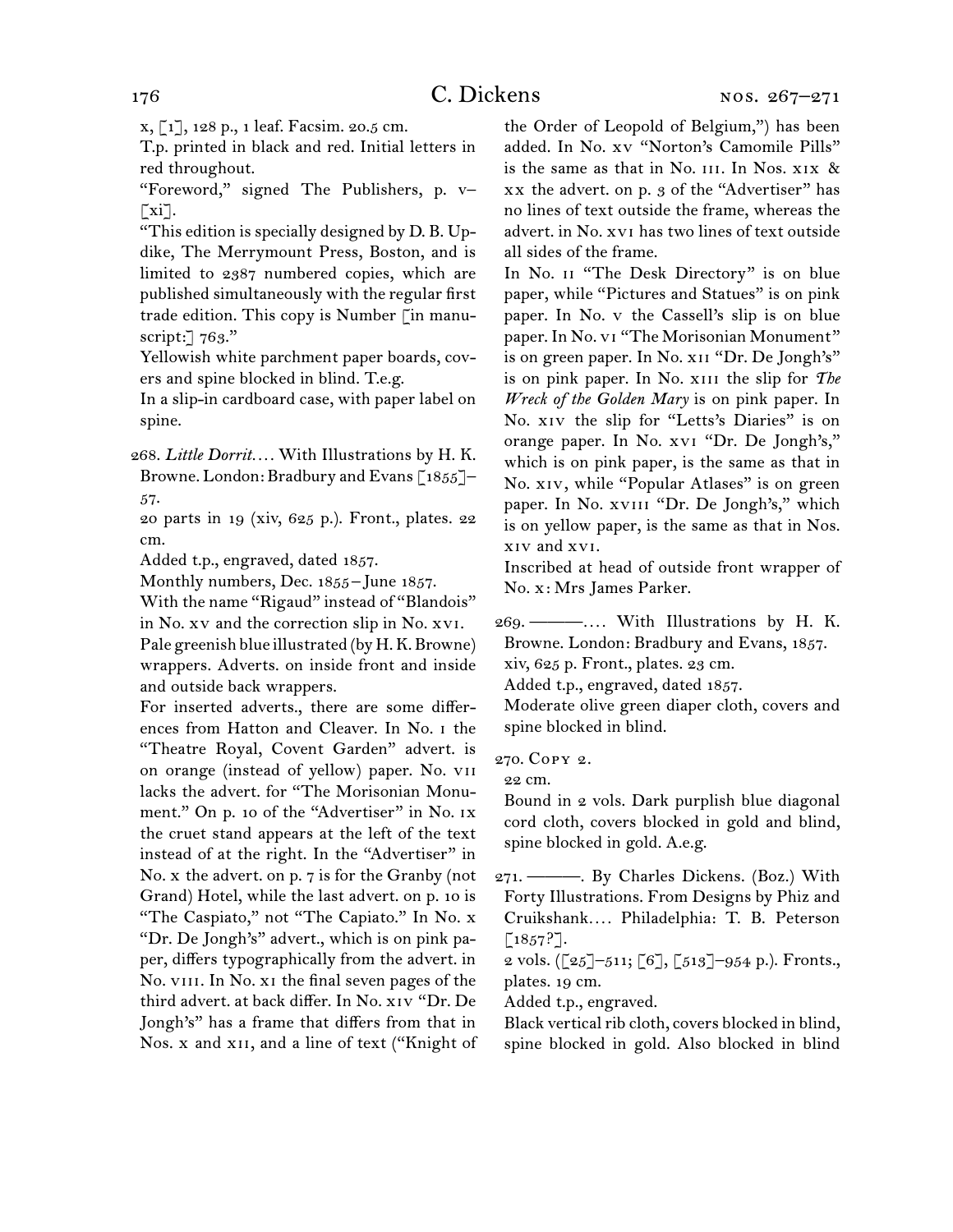Adverts., [2] p. at front of Vol. I.

Laid in Vol.  $i: [4]$  p. flyer from the publisher "To the Editor," sending a copy of the book for review.

#### *Little Dorrit. French*

272.  *La Petite Dorrit. . . .* Roman Anglais Traduit avec l'Autorisation de l'Auteur sous la Direction de P. Lorain*. . . .* Publication de Ch. Lahure Imprimeur à Paris. Paris: Librairie de L. Hachette et Cie, 1858.

3 vols. 18.5 cm.

"Ce roman a été traduit en français par M. William L. Hughes."

"L'Auteur Anglais au Public Français," Vol. i, p. [v]–vi, and "Address of the English Author to the French Public," Vol. i, p. [vii]–viii, both signed Charles Dickens.

Light grayish blue wrappers. On outside front wrapper: Bibliothèque des Meilleurs Romans Étrangers. Advert. on outside back wrapper. Edges uncut.

Adverts., [2] p. at back of Vol. II.

#### *Little Dorrit. German*

273.  *Klein Dorrit.* Roman von (Charles Dickens) Boz. In zwei Büchern. Aus dem Englischen von Moritz Busch. Mit Vierzig Illustrationen von Hablot K. Browne*. . . .* Leipzig: J. J. Weber, 1856–57.

10 vols. in 5. Front. in Vol. 9/10, plates. 15.5 cm.

Added t.p., engraved, dated 1857, in Vol. 9/10. Halftitle in each vol. except Vol. 3. On halftitles: Boz (Dickens) Sämmtliche Werke. Dreiundneunzigster [-Hundertundzweiter] Band. Vol. 9, Hundertunderster Band, is misnumbered Hundertster Band.

Vol. 4 has no p. 83–84, but no text is missing. Dark gray paste boards. Deep brown leather spine and corners. Brilliant greenish yellow glazed paper label on spine, hand-numbered 97–101. Sprinkled edges, dark greenish blue. Adverts., [2] p. at back of Vols. 5 and 8. Bookplate of Alain de Suzannet.

### *Martin Chuzzlewit*

274.  *The Life and Adventures of Martin Chuzzlewit. . . .* With Illustrations by Phiz [pseud.]. London: Chapman and Hall [1843]-44.

20 parts in 19 (xiv p., 1 leaf, 624 p.). Front., plates. 22.5 cm.

Added t.p., engraved (with reversed "100 $\mathcal{L}$ " on signpost).

Monthly numbers, Jan. 1843 – July 1844.

The Errata is set in 14 lines.

Pale greenish blue illustrated (by Phiz) wrappers. Adverts. on inside front and inside and outside back wrappers.

For inserted adverts., there are only a few differences from Hatton and Cleaver. Nos. i and xvIII: at front, "Cumberland's British and Minor Theatre,"  $\left[\right.4\right]$  p., 15.5 cm., not mentioned by Hatton and Cleaver. No. II: "Maryle-Bone Iron Works" is on yellow paper. No. v: "The Old Sailor's Jolly Boat" is in duplicate. No. vi: at front, "James A. B. Punton, Army & Navy Bookseller & Stationer," [4] p., not mentioned by Hatton and Cleaver. No. vii lacks slip to follow front wrapper. No. xvi: "The Temple of Fashion" is in blue wrappers. Nos. xix & xx: inside back wrapper includes two lines of text beginning "A few copies in splendid scarlet binding*. . . .*"

#### 275.  Copy 2.

According to a slip laid in, "Every number has been skilfully repaired."

For inserted adverts., there are a number of differences from Hatton and Cleaver. No. ii lacks "Mary-le-Bone Iron Works." No. v lacks "The Old Sailor's Jolly Boat" and "Prospectus." No. vi: "The National Art-Union" lacks final two pages. No. vii lacks slip to follow front wrapper. No. ix lacks "The Eighth Wonder of the World." No. xii lacks "The Winter Season"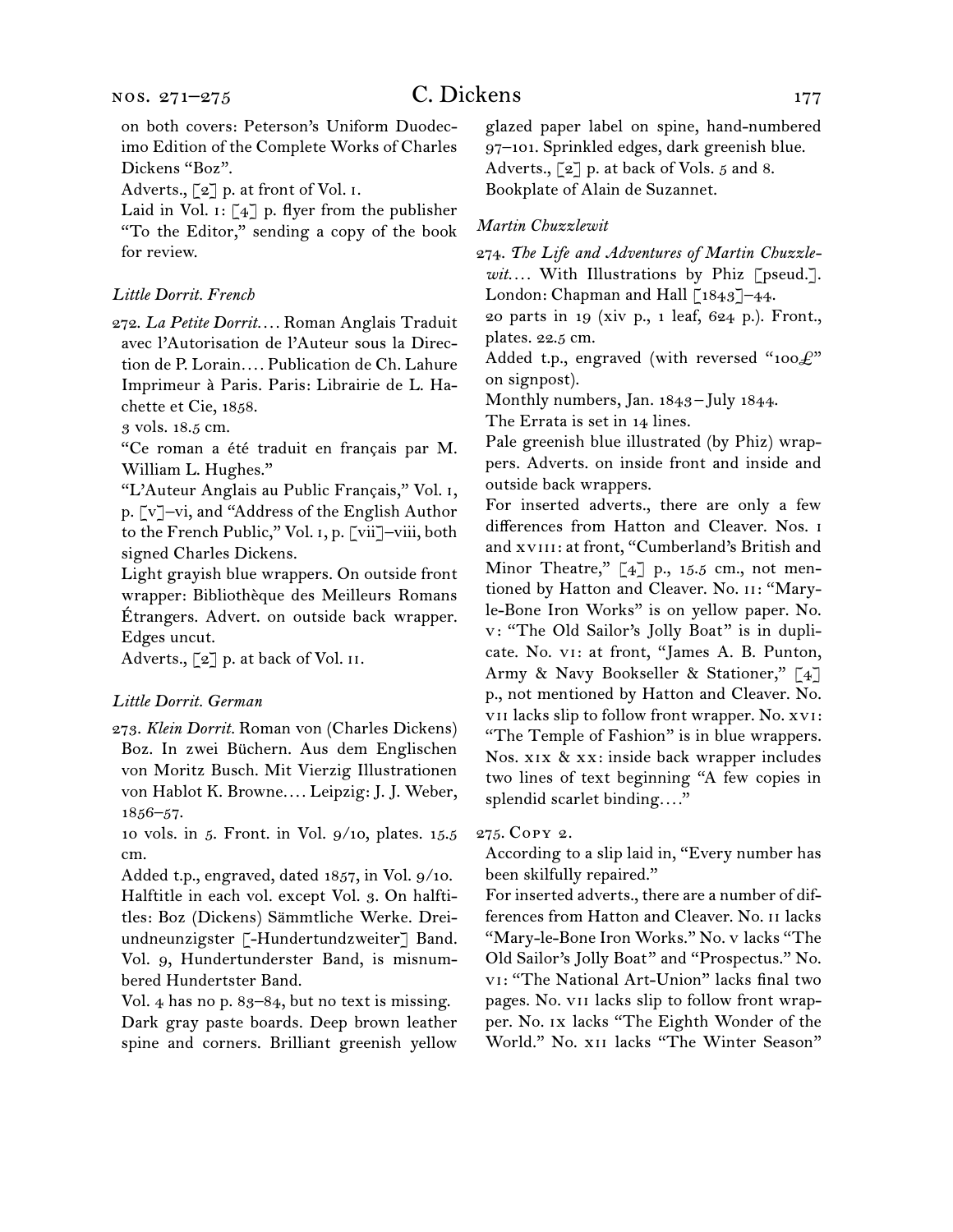and "The League Fund." No. XIII: "Eagle Life Assurance Company" is in duplicate. No. xiv: "Advertiser" lacks p. 13–14. No. xvi: "The Temple of Fashion" is in yellow wrappers. No. xvii lacks "Public Opinion." No. xviii lacks "London and Paris." Nos. xix & xx: inside back wrapper includes two lines of text beginning "A few copies in splendid scarlet binding*. . . .*"

The back wrapper of No. XI is supplied from a copy of No. xvii, while the back wrapper of No. xviii (Doudney/Mechi, New Years' Gifts) is supplied from another copy.

276.  ———*. . . .* With Illustrations by Phiz [pseud.]. London: Chapman and Hall, 1844. xiv p., 1 leaf, 624 p. Front., plates. 23 cm.

Added t.p., engraved (with reversed "100 $\mathcal{L}$ " on signpost).

The Errata is set in 14 lines.

Grayish blue diagonal rib cloth, covers and spine blocked in blind.

277.  ———*. . . .* With Illustrations by Phiz [pseud.]. New-York: Harper & Brothers  $[1843]$ –44.

7 parts ([6], 312 p.). Plates. 24 cm.

Illustrated wrappers, ranging from light greenish blue to yellowish gray. Adverts. on inside front and inside and outside back wrappers. Adverts. dated: March 1843, inside front wrapper, Part i; Sept. 1843, outside back wrapper, Part III; March 1844, outside back wrapper, Part v; July 1844, outside back wrapper, Parts vi and vii.

Adverts., [2] p. between end of text and preliminary leaves in Part vii.

278.  *The Life and Adventures of Martin Chuzzlewit. His Relatives, Friends, and Enemies. Comprising All His Wills and His Ways: with a Historical Record of What He Did, and What He Didn't: Showing Moreover, Who Inherited the Family Plate, Who Came in for the Silver Spoons, and Who for the Wooden Ladles, the Whole Forming a Complete Key to the House of Chuzzlewit. . . .*

New-York: J. Winchester, New World Press  $[1843 - 44]$ .

2 prel. leaves, p.  $\lceil 1 \rceil - 8$ ,  $\lceil 33 \rceil - 40$ ,  $\lceil 65 \rceil - 72$ ,  $\lceil 97 \rceil$ –104, 142–149, 193–200, 212–219,  $\lceil 253 \rceil$ – 261,294–302,[313]–320,[345]–353,400–407,  $\lceil 425\rceil$ –432,  $\lceil 439\rceil$ –446,  $\lceil 147\rceil$ –154,  $\lceil 155\rceil$ – 162, [163]–170 [misnumbered 179], [171]– 178, [179]–190. 28.5 cm.

Forms part of *Monthly Serial Supplement to The New World,* Vol. 1, Nos. 1–19, Jan. 1843 – July 1844, with a separate t.p. (as above) and "Preface." Title of Nos. 1 and 2 of the periodical varies: *Supplement to The New World.*

Page 253 is misnumbered 243, while p. 447– 490 are misnumbered 147–190.

Lacks wrappers; spines of the issues backed with a paper strip, Nos. 1–12 separately, Nos. 13–19 together.

279.  ———*. . . .* New-York: J. Winchester, New World Press [n.d.].

2 prel. leaves, 150 p. 30.5 cm.

Running title: The New World.

No wrappers; stitched.

Advert.,  $\begin{bmatrix} 1 \end{bmatrix}$  p. at back.

280.  *The Life and Adventures of Martin Chuzzlewitt. . . .* With a Frontispiece, From a Drawing by Frank Stone. London: Chapman and Hall, 1850 [i.e. 1849].

8 parts (xvi, 496 p.). Front. 19 cm.

May 1, 1849 – Nov. 1, 1849; monthly except for two parts on June 1.

Part i contains: 1) the conclusion of *Barnaby Rudge* (London: Chapman and Hall, 1849), consisting of p. 369–380, frontispiece, title, and a 4-page preface; 2) p. 1–48 of *Martin Chuzzle*wit. Parts II-VIII consist of 64 p. each, with the text breaking off in mid-sentence at the end of Parts ii, iv, and v. The novel itself is concluded in Part vIII, but the halftitle, frontispiece, title, dedication, preface, and table of contents of *Martin Chuzzlewit* appear at the front of *Oliver Twist,* Part i, Dec. 1, 1849 (Part xxxvi of the Cheap Edition).

Light bluish green decorated wrappers. On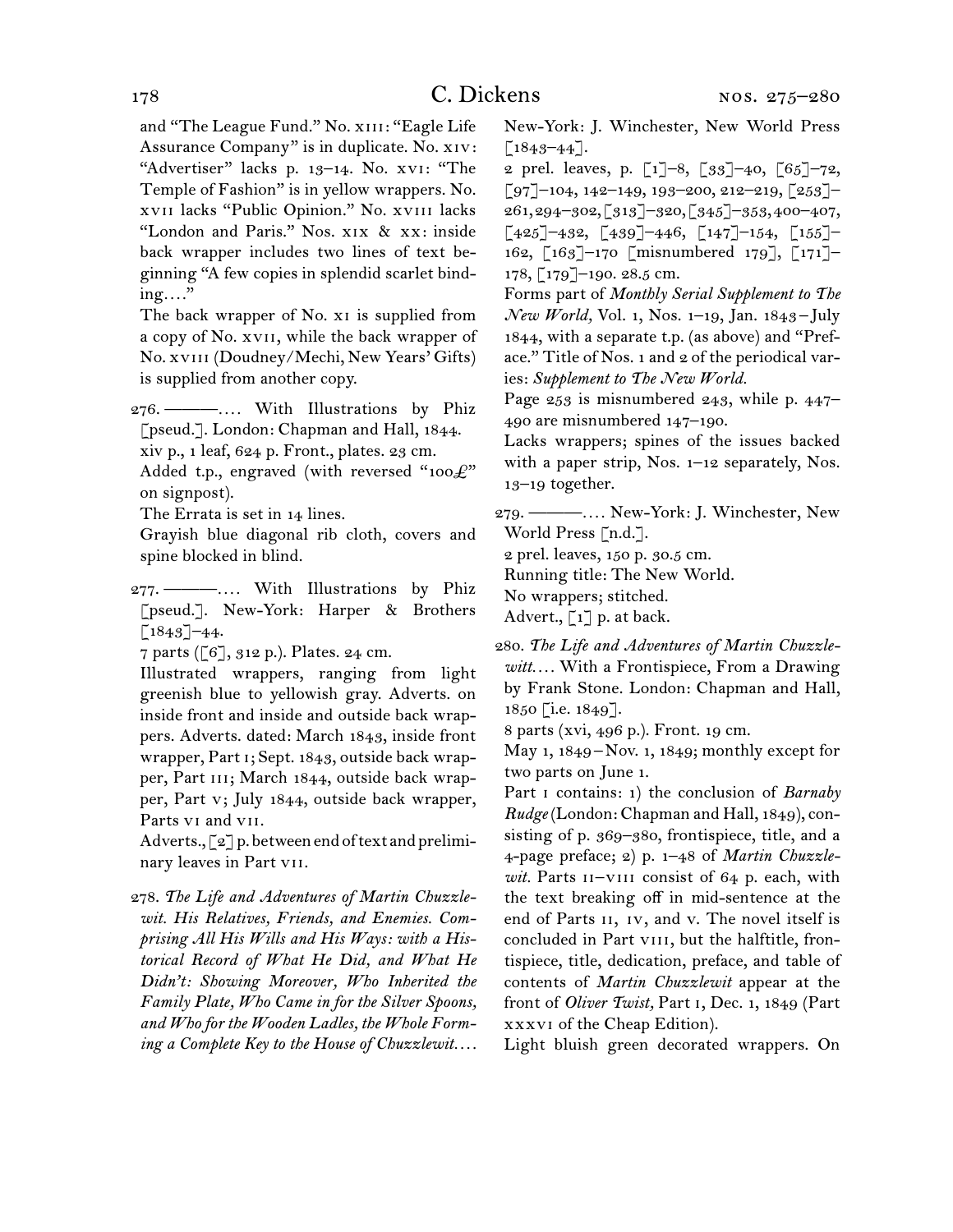outside front wrapper: Cheap Edition of the Works of Mr. Charles Dickens. Part xxviii [–xxxv]. Adverts. on inside front and inside and outside back wrappers.

Part viii unopened.

Inscribed at head of outside front wrapper of Part II: Mr Lea; of Part VIII: Mr Lea. Brass Founder.

281.  ———*. . . .* With a Frontispiece, From a Drawing by Frank Stone. London: Chapman and Hall, 1850.

xvi, 496 p. Front. 19.5 cm.

"Preface to the Present Edition," London, November, 1849, p. [vii]–x.

Dark olive green vertical rib cloth, covers blocked in blind, including in a center ornament the words: The Works of Charles Dickens; spine blocked in gold.

282.  *Mrs. Gamp.* By Charles Dickens. As Condensed by Himself, for His Readings. With an Illustration by S. Eytinge, Jr. Boston: Ticknor and Fields, 1868.

18 p. Front. 15.5 cm.

Adapted from *Martin Chuzzlewit.*

Issued with *Doctor Marigold,* Boston, 1868 (See No. 178).

Pale blue wrappers. Adverts. on inside front and inside and outside back wrappers.

Cover title: The Readings of Mr. Charles Dickens, as Condensed by Himself. Doctor Marigold and Mrs. Gamp. Illustrated Copyright Edition.

283.  ———*. . . .* A Facsimile of the Author's Prompt Copy. Foreword by Monica Dickens. Introduction and Notes by John D. Gordan. [New York]: The New York Public Library, 1956.

xvii,120 p.(p.21–80,facsim.), 1 leaf.Front.27cm. "Foreword," p. [ix]–xvii.

"Introduction," p.  $\lbrack 1 \rbrack - 18$ .

"Judge and Mrs. Samuel D. Levy Memorial Publication Fund*. . . .* Publication Number One."

Designed by T. M. Cleland.

One of 500 copies.

Moderate brown buckram. Yellowish white buckram spine.

284.  *The Two Daughters from the Martin Chuzzlewit of Charles Dickens.* Illustrated by Darley. New York: Clark & Maynard [n.d.].

190 p. Front. 17 cm.

Series halftitle: Dickens' Little Folks. [IX.]

Bound with *Dame Durden, Little Woman from the Bleak House of Charles Dickens,* New York [n.d.] (See No. 43).

Vivid purplish blue diagonal fine rib cloth, front cover blocked in black, back cover in blind, spine blocked in gold.

#### *Martin Chuzzlewit. Dutch*

285.  *Leven en Lotgevallen van Maarten Chuzzlewit, zijne Bloedverwanten, Vrienden en Vijanden.* Naar het Engelsch*. . . .* Met Platen*. . . .* Amsterdam: Hendrik Frijlink, 1843–44.

3 vols. Fronts., plates. 22 cm.

The illustrations, which are lithographs by H. J. Backer, are based on those of Hablot K. Browne (Phiz).

Pale green illustrated boards. Sprinkled edges.

Inscribed on pastedown front endpaper of each vol.: e libris J. S. F. Moquette.

#### *Martin Chuzzlewit. French*

286.  *Vie et Aventures de Martin Chuzzlewit. . . .* Roman Anglais Traduit avec l'Autorisation de l'Auteur sous la Direction de P. Lorain*. . . .* Publication de Ch. Lahure et Cie Imprimeurs à Paris. Paris: Librairie de L. Hachette et Cie, 1858.

2 vols. 18.5 cm.

"Ce roman a été traduit en français par M. Alfred Des Essarts."

"L'Auteur Anglais au Public Français," Vol. i, p. [v]–vi, and "Address of the English Author to the French Public," Vol. i, p. [vii]–viii, both signed Charles Dickens.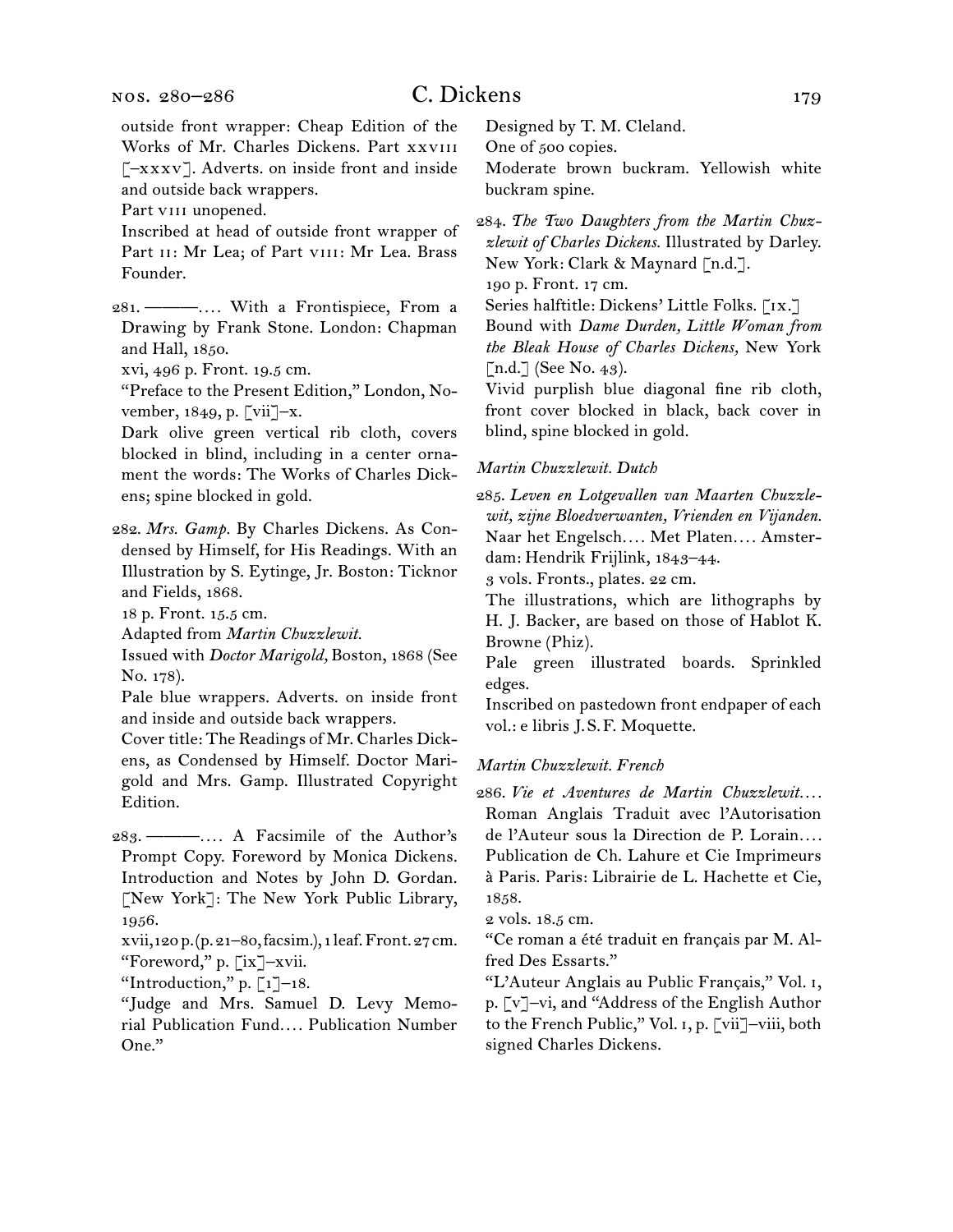Dark grayish yellowish brown German marbled boards. Moderate yellowish brown leather spine. Sprinkled edges. Grayish yellow green shell marbled endpapers.

Bookplate of Alain de Suzannet.

- 287.  *Master Humphrey's Clock. . . .* With Illustrations by George Cattermole and Hablot Browne*. . . .* London: Chapman and Hall, 1840– 41.
	- 88 parts (3 vols.). Fronts., illus. 26.5 cm.
	- Weekly numbers, April 4, 1840-Nov. 27, 1841.

Yellowish white illustrated (by George Cattermole) wrappers. Adverts. on inside front and inside and outside back wrappers, with the following exceptions: the back wrapper of No. 26 is the dedication leaf, printed on inside, blank on outside; the inside front wrappers of Nos. 80–83 have an address from the author to the readers; the inside front wrapper of No. 87 has the same address, reset in smaller type, and below, a "Postscript." Unstitched.

Advertisement slip for *Chambers's London Journal* tipped in on inside front wrapper of No. 84.

288.  ———*. . . .* With Illustrations by George Cattermole and Hablot Browne*. . . .* London: Chapman and Hall, 1840–41.

20 parts (3 vols.). Fronts., illus. 26.5 cm.

Monthly numbers, April 1840-Nov. 1841.

In Part 6 the frontispiece and p. [i]–iv of Vol. i are between p. 300 and 301, while the dedication leaf follows p. 306. In Part 20 p. [v]–vi and  $[i-iv]$  (in that order) of Vol. III are between p. 420 and 421.

Light bluish green illustrated (by George Cattermole) wrappers. Adverts. on inside front and inside and outside back wrappers, with one exception: the inside front wrapper of Part 19 has an address from the author to the readers. For inserted adverts., there are only a few differences from Hatton and Cleaver. In Part 1 the adverts. are at the front instead of at the back.

Part 4 lacks the adverts. In Part 6 the specimen plate is that of "Quilp and his Motherin-law." Part 8 lacks the advert. for "The National Advertiser." Part 18 lacks "John Bett's announcement."

289.  ———*. . . .* With Illustrations by George Cattermole and Hablot Browne*. . . .* London: Chapman and Hall, 1840–41.

3 vols. Fronts., illus. 26.5 cm.

Dark grayish red vertical rib cloth, with floral decoration blocked in blind on front and back covers, and the clock, with hands pointing to i, ii, and iii corresponding to the volume numbering, blocked in gold at center of front cover, spine elaborately blocked in gold. Plain edges and white endpapers suggest that this is one of the first copies bound; subsequent copies have marbled edges and endpapers. See Eckel, p. 68–69.

Dickens Centenary label.

290.  Copy 2.

27.5 cm.

Blackish green horizontal rib cloth, blocked in blind and gold on front cover, in blind on back cover; both the decoration in blind and the clock in gold differ from Copy 1, and the hands of the clock are set at 12 minutes before i on each vol., spine less elaborately blocked in gold. Plain edges. Pale yellow endpapers.

Plates from *Illustrations of Master Humphrey's Clock, in Seventy Plates, Designed and Etched on Steel,* by Thomas Sibson, published in 1842 by Robert Tyas, London, bound in throughout the three volumes. T.p. and List of Illustrations for the set, 8 p. in all, bound in at back of Vol. iii.

291.  Copy 3.

1841.

Title on spine: Barnaby Rudge.

Second half of the work only, consisting of "Preface to Barnaby Rudge," p. [v]–vi, followed by the last section of Vol. 11, from the beginning of *Barnaby Rudge,* and all of Vol.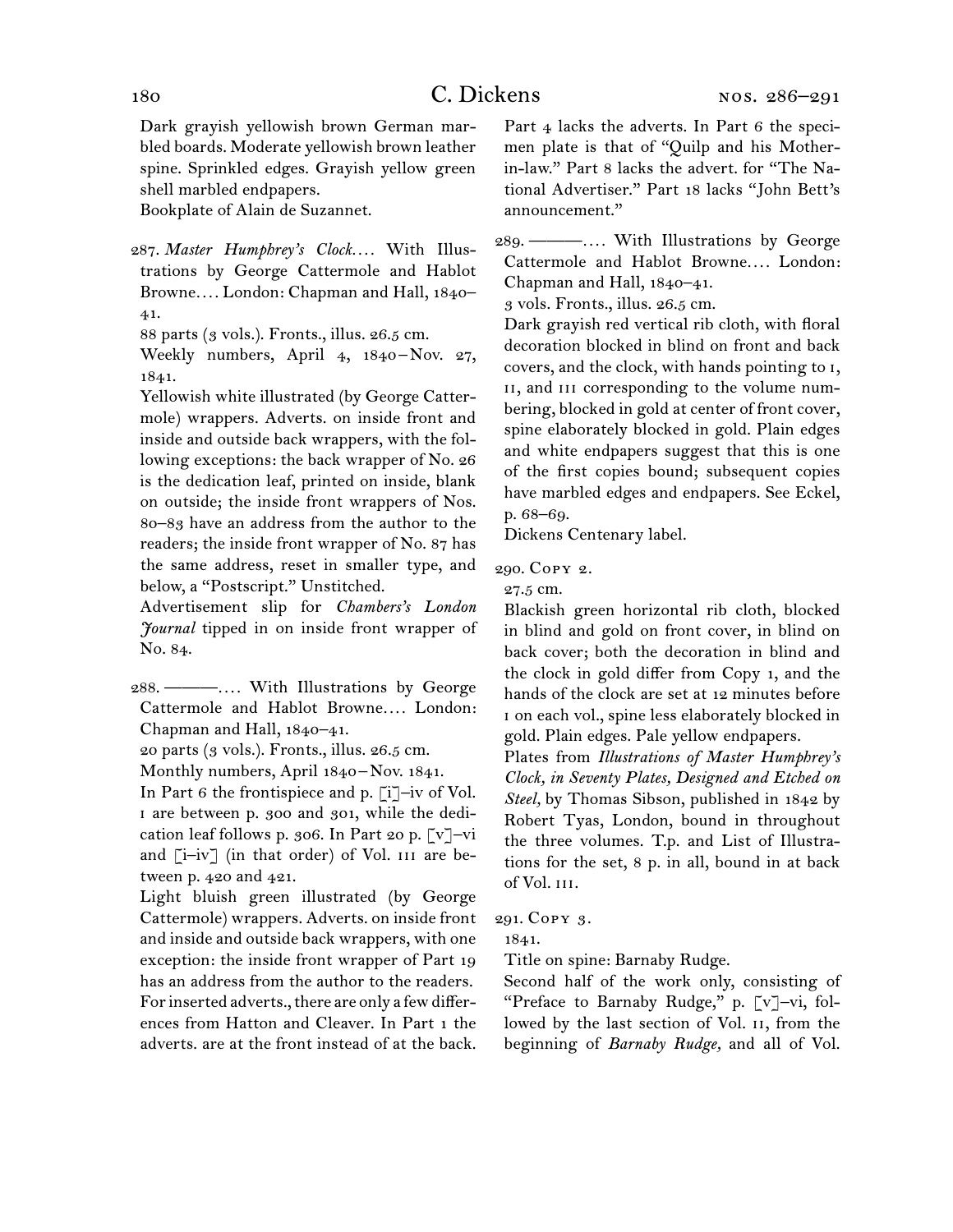# C. Dickens 181

Very dark yellowish green morocco, by H. Wood. A.e.g. Red, yellow, green, and blue Dutch marbled endpapers.

Bound in following flyleaves is a sheet of heavy, stiff paper, on which is pasted a smaller sheet of nonpareil marbled paper, which in turn forms a framing mat for an als, Dickens to Mrs. Smithson, dated New Year's night 1842, presenting the book to her.

Dickens Centenary label.

Bookplates of Henry William Poor and Barton Currie.

In a case with *The Old Curiosity Shop,* London, 1841, Copy 3 (See No. 344).

292.  ———. Edited by "Boz."

Parts 19–22.

In *Brother Jonathan* [weekly newspaper], Vol. 2, No. 12, Sept. 19, 1840. New York: Wilson & Company.

Pages [1–2]. 83.5 cm.

Unbound.

293.  ———*. . . .* New York: Wiliam H. Colyer, 1841.

2 vols. 19 cm.

Light green boards. Dark gray horizontal rib cloth spine. Paper label on spine.

Adverts., March 15, 1841, [2] p. at back of Vol. ii.

Printed slip pasted on pastedown front endpaper of Vol. II: Conditions of the Quincy Circulating Library.

#### *Master Humphrey's Clock*

294.  *The Old Curiosity Shop, and Other Tales. . . .* With Numerous Illustrations by Cattermole, Browne, and Sibson. Philadelphia: Lea and Blanchard, 1841.

vi, 9–362 p. Front., plates, illus. 25.5 cm.

Added t.p.: Master Humphrey's Clock. By Charles Dickens, (Boz.) With Over One Hundred Illustrations, by George Cattermole, Hablot Browne, and J. Sibson. Philadelphia: Lea and Blanchard, 1841.

Caption and running title: Master Humphrey's Clock.

Added t.p., engraved, for *The Old Curiosity Shop.*

"The Old Curiosity Shop," p. 33–359. Within the framework of *Master Humphrey's Clock,*  which includes the introductory and intercalary material (the "other tales" referred to in the title of this edition) cancelled by Dickens in other editions.

With some of the plates by Sibson.

The plates (except for one engraved by R. S. Gilbert) are engraved by J. Yeager; the illustrations are engraved by Gilbert, J. H. Brightly, and others.

Black vertical rib cloth, covers blocked in blind, spine blocked in gold.

295.  ———*. . . .* With Numerous Illustrations by Cattermole, Browne, and Sibson. Philadelphia: Lea and Blanchard, 1841.

iv, 9–362 p. Illus. 24 cm.

See notes for the preceding edition. This edition differs in that: there is no List of Illustrations because the plates by Sibson and the plate by Gilbert are not included; there are no added title pages.

Moderate yellowish brown boards. Dark reddish brown smooth cloth spine. Paper label on spine.

Stamped in red in center of t.p.: Stephen Abrams.

Bookplates of Walter Thomas Wallace and George Barr McCutcheon.

296.  *A Message from the Sea; and The Uncommercial Traveler.* By Charles Dickens. (Boz.)*. . . .* Philadelphia: T. B. Peterson and Brothers [n.d.]. [17]–330 p. 19 cm.

*A Message from the Sea* was originally published as the Extra Christmas Number of *All the Year Round,* 1860, and is only partially written by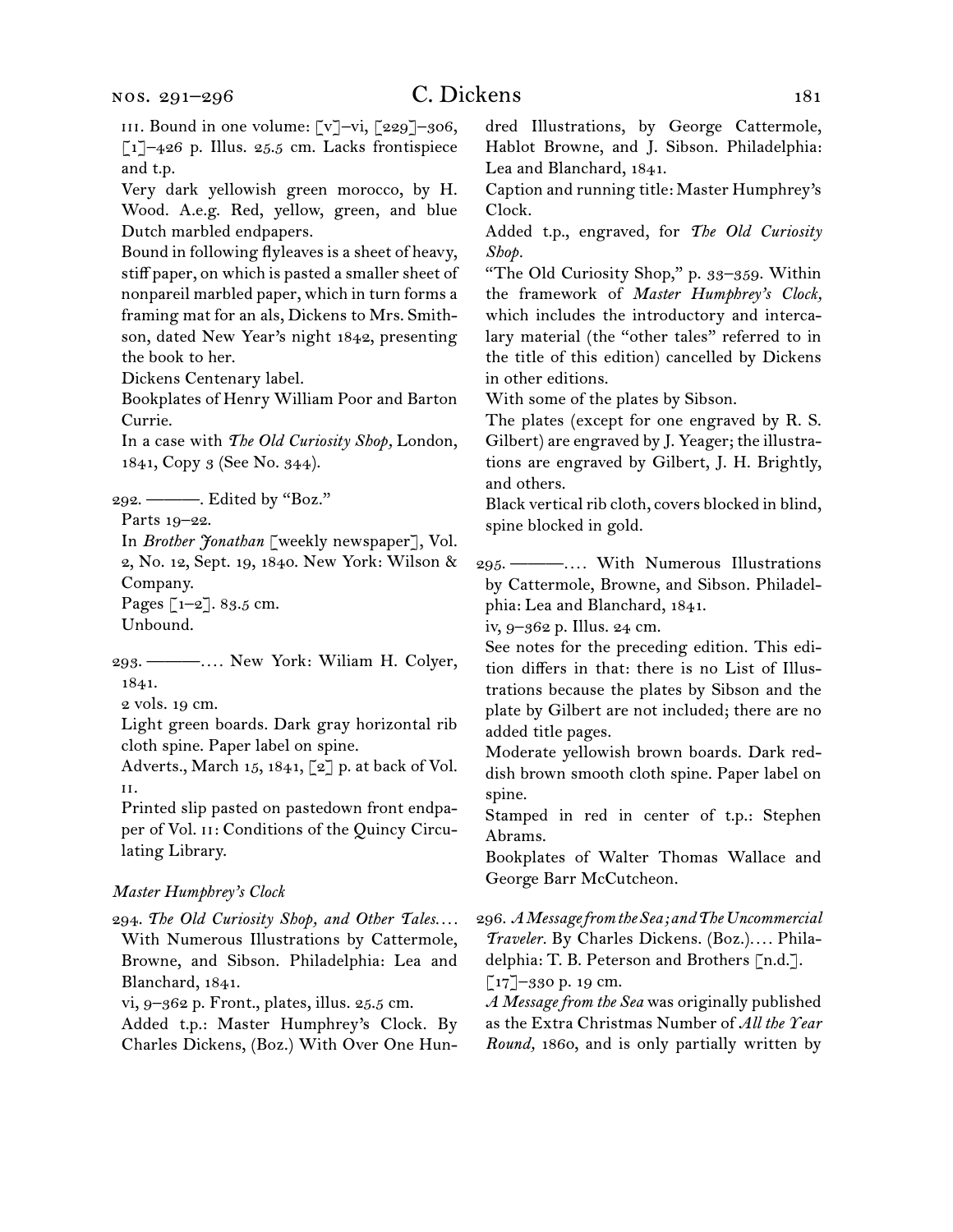Dickens. For sections written by him, see title under Contributions (No. 591).

Black vertical rib cloth, covers blocked in blind, spine blocked in gold. Also blocked in blind on both covers: Peterson's Uniform Duodecimo Edition of the Complete Works of Charles Dickens "Boz".

297.  *Miscellaneous Papers from 'The Morning Chronicle,' 'The Daily News,' 'The Examiner,' 'Household Words,' 'All the Year Round,' etc. and Plays and Poems. . . .* With Twenty Illustrations*. . . .* London: Chapman & Hall, Ld.; New York: Charles Scribner's Sons [1908].

2 vols. Fronts., plates. 20.5 cm.

T.p. printed in black and red.

On halftitles: Gadshill Edition. The Works of Charles Dickens. Additional Volumes. Vol. xxxv [xxxvi].

"Introduction," by B. W. Matz, Vol. i, p. v– xiii.

Deep red vertical rib cloth, front cover blocked in gold. At foot of spine: Scribners. T.e.g.

298.  *Mr. & Mrs. Charles Dickens: His Letters to*  Her with a Foreword by their daughter Kate Perugini and Notes, Appendices, etc., by Walter Dexter. London: Constable & Co Ltd, 1935.

xvii p., 1 leaf, 298, [1] p. Double frontispiece. 20.5 cm.

"Editor's Introductory Note," p. ix–x.

"Foreword," p. xi–xii.

Pale purple smooth cloth. Top edges stained light yellow green.

299.  *Mr. Nightingale's Diary: A Farce in One Act. . . .* Boston: James R. Osgood and Company, Late Ticknor & Fields, and Fields, Osgood, & Co., 1877.

96 p. 12.5 cm.

Originally written by Mark Lemon, but greatly altered by Dickens.

Moderate reddish brown smooth cloth, front cover blocked in black, back cover in blind, spine blocked in black. On pastedown front endpaper: Vest-Pocket Series of Standard and Popular Authors. Adverts. on endpapers, printed in red.

300.  *Mrs. Gamp with the Strolling Players. An Unfinished Sketch. . . .* New York: Privately Printed, 1899.

ix, [1], 20, [2] p. Front., [2] plates. 23 cm. "Note," unsigned, p.  $v-[x]$ .

The plates are by F. W. Pailthorpe.

"Printed for Mr. Lowell M. Palmer from the original manuscript now in his possession." "Eighty-five copies printed."

Yellowish white parchment paper boards,

printed in gold. Deckle edges.

301.  *Mrs. Joseph Porter, 'Over the Way.'* 

In *The Albion*, New Series, Vol. 2, No. 13, March 29, 1834. New-York.

Page 104. 47 cm.

Published anonymously.

No wrappers; stitched.

302.  *. . .* ———.

In *Waldie's Select Circulating Library,* Part 2, No. 9, Aug. 26, 1834. Philadelphia: Adam Waldie.

Pages 136–138. 32 cm.

At head of title: From the London Monthly Magazine.

Published anonymously.

No wrappers, but the outer sheet is larger than the inner section and is tinted strong yellowish brown. This sheet is entitled "The Journal of Belles Lettres"; printed on all 4 pages, but not paginated, and the text is entirely independent of the inner section. Stitched.

303.  *The Mudfog Papers, Etc. . . .* Now First Collected. London: Richard Bentley and Son, Publishers in Ordinary to Her Majesty the Queen, 1880.

iv, 198 p. 18 cm.

Vivid red diagonal fine rib cloth, covers and spine blocked in black.

Adverts., [6] p. at back.

304.  … *The Mudfog Papers Etc. . . .* Now First Collected. New York: Henry Holt and Company, 1880.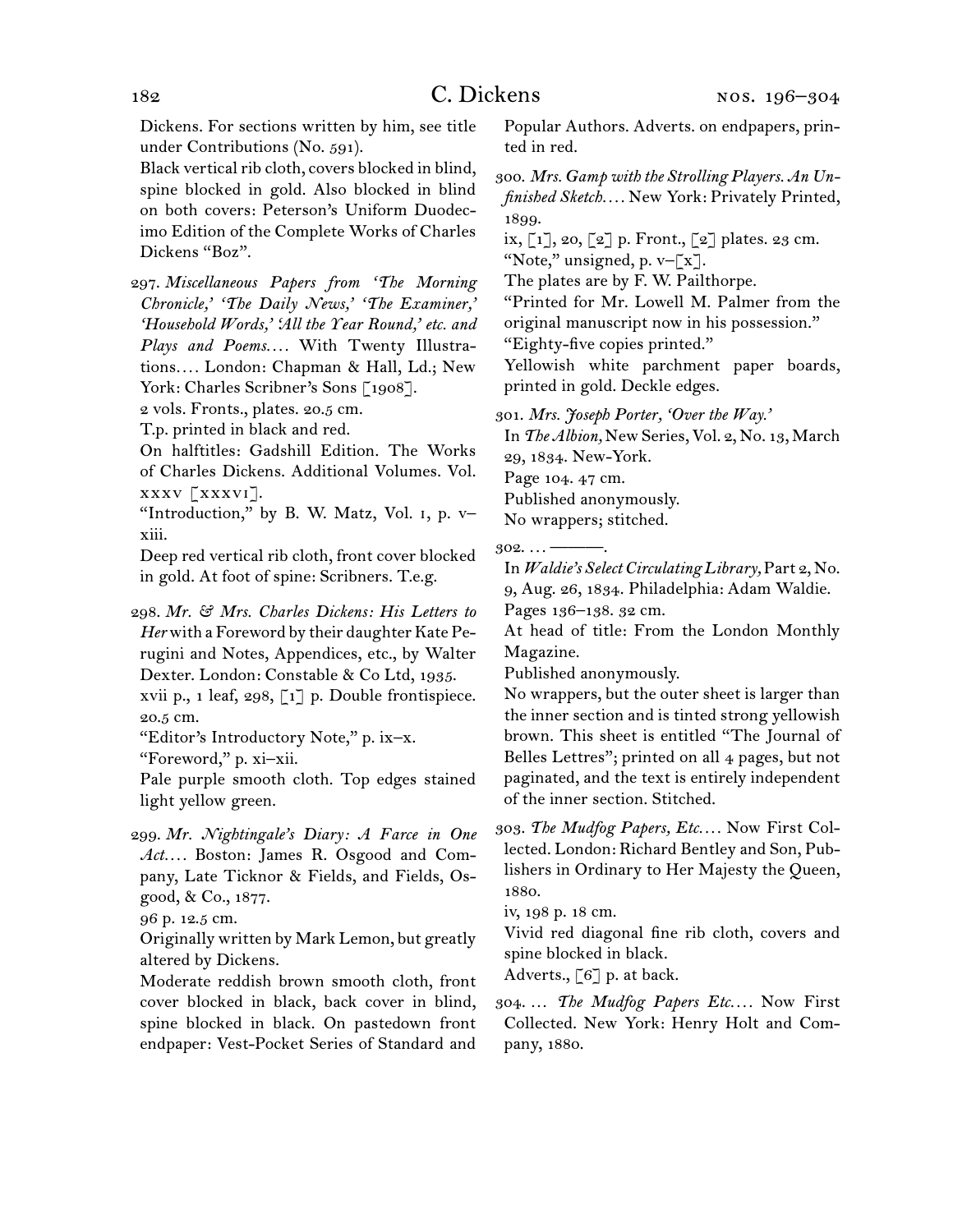249 p. 17 cm.

At head of title: Leisure Hour Series.—No. 114. "Authorized Edition."

White smooth cloth, with a spider's web and other decorations blocked in black on both covers, spine blocked in black. Adverts. on endpapers, printed in red.

Adverts., [6] p. at back.

#### 305.  *My Ravens. . . .*

In *The Atlantic Almanac 1868.* Boston: Ticknor and Fields, Office of the Atlantic Monthly.

Pages 45, 47. 29 cm.

Grayish yellowish brown illustrated wrappers, printed in color.

306.  *The Mystery of Edwin Drood. . . .* With Twelve Illustrations by S. L. Fildes, and a Portrait. London: Chapman and Hall, 1870.

6 parts (vii, [1], 190 p.). Front., plates. 22.5 cm. Added t.p., engraved, without publisher's imprint.

Monthly numbers, April – Sept. 1870.

Left unfinished on Dickens' death, June 9, 1870.

Pale greenish blue illustrated (by Charles A. Collins) wrappers. Adverts. on inside front and inside and outside back wrappers. Printed slip, "Price Eighteenpence," pasted on outside front wrapper of No. vi.

"Charles Dickens's Works," [2] p., following p. 190.

For inserted adverts., No. i agrees with Hatton and Cleaver, but the other numbers all have certain differences. No. II: the "Cork Hats" advert. is lacking, but a copy of it (attached to a copy of the Willcox & Gibbs advert.) is laid in. No. iii: "Dr. De Jongh's" advert. is in duplicate. No. iv contains the 8-page "Chapman & Hall's Recent Publications." No. v lacks the 8-page "Chapman & Hall's Recent Publications." No. vi: at front, the "Edwin Drood Advertiser" (consisting of the first 16 pages of the July "Advertiser" and p. 17–36 of the April "Advertiser"), the Willcox & Gibbs advert.

("To Whom it may Concern!"), "A High-class Weekly Journal," and "Chapman & Co's Entire Wheat Flour," August 1, 1870; at back, 5 adverts. as at back of No. i.

307.  Copy 2.

Added t.p., engraved, with publisher's imprint. Agrees with Hatton and Cleaver, except that No. v lacks "A High-class Weekly Journal" and the 8-page "Chapman & Hall's Recent Publications," while No. vi includes at the back "Mr. S. O. Beeton's Announcements for Christmas & the New Year," [4] p., on yellow paper. In No. vi the Willcox & Gibbs advert. is headed "A New World at Home for Busy People."

Inscribed on back of plate "In the Court" in No. i: To Howard Duffield Esq 25th. [i.e. 20 5th.] Avenue New York City. Dear Sir, With much pleasure we accede to your request that we shall add our autographs to this book as witness our signatures Henry F Dickens April 26. 1927 London. [and, in a different hand:] Kate Perugini.

308.  ———*. . . .* With Illustrations. [London]: Chapman and Hall [1870].

32 p. Plates. 22 cm.

Cover title.

A salesman's dummy, consisting of the text of part No. i, with inserted adverts. as in Hatton and Cleaver. The lower corner of the Cassell advert. has been torn away, with loss of text.

Greenish blue illustrated wrappers, as above, except that outside and inside ("Mr. Charles Dickens's Works") front wrapper are repeated as outside and inside back wrapper. At head of outside front and outside back wrapper: Mr. Dickens's New Work. At foot of outside front and outside back wrapper: Part i. will be ready on March 31, price One Shilling. To be completed in Twelve Monthly Parts.

With a pale greenish blue slip announcing the publication on March 31st of Part One of *The Mystery of Edwin Drood,* printed on both sides, 12 by 15 cm.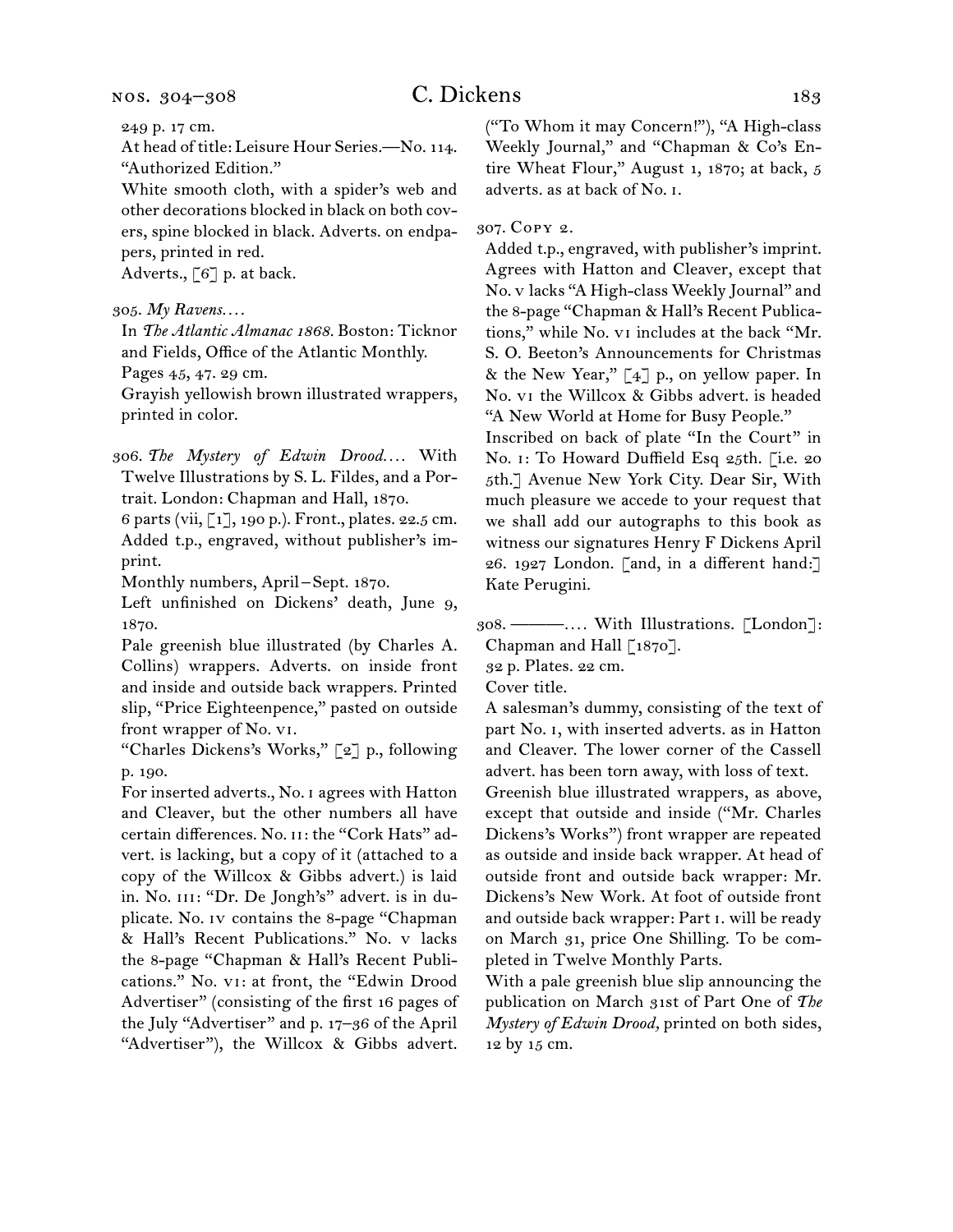309.  ———*. . . .* With Twelve Illustrations by S. L. Fildes, and a Portrait. London: Chapman and Hall, 1870.

vii, [1], 190 p. Front., plates. 22.5 cm.

Added t.p., engraved, with publisher's imprint.

"Charles Dickens's Works," [2] p. at back. This leaf of adverts., which had appeared in No. vi of the part-issue, follows the text in each of the five Parrish copies.

Carter a.

Bound from the parts.

Deep yellowish green fine diaper cloth, blocked in black and gold on front cover and on spine, with a sawtooth border in black on front cover. Four-rule border and a shield containing a floral design blocked in black on back cover. Pale greenish yellow endpapers.

"A Catalogue of Books Published by Chapman and Hall," Aug. 31, 1870, 32 p. at back.

310.  Copy 2.

Carter a.

With publisher's imprint on engraved t.p.

Binding as Copy 1, except that the horizontal two-rule border on front cover extends to fore edge, cutting off the vertical two-rule border, while the four-rule border on back cover is blocked very close to fore edge. Sprinkled edges, reddish orange. Yellowish orange endpapers.

No catalogue.

311.  Copy 3.

Carter b.

With publisher's imprint on engraved t.p.

Bound from the parts.

Dark yellowish green fine diaper cloth, front cover and spine blocked as Copy 1, but without sawtooth border on front cover. Two-rule border and an ornament blocked in blind on back cover. Greenish yellow endpapers.

"Catalogue of New and Second-Hand Books … W. H. Smith & Son," May 1872, [2], 30 p., and miscellaneous adverts., [8] p., at back. Bookplate of John P. Ellames.

312.  Copy 4.

Carter c.

23 cm.

No publisher's imprint on engraved t.p. In this copy only the engraved t.p. appears in frontispiece position facing the printed t.p., while the frontispiece precedes both, facing the blank recto of the engraved title leaf.

Moderate olive green diaper cloth, with an ornamental frame within a three-rule border blocked in blind on both covers, and with a large center ornament blocked in blind on front cover, spine blocked in blind.

No catalogue.

Bookplate of Chauncey Brewster Tinker.

313.  Copy 5.

22 cm.

With publisher's imprint on engraved t.p.

Bound from the parts.

Very dark green pebble cloth, with a nine-section panel blocked in blind on both covers, spine blocked in gold. A.e.g.

No catalogue.

Bookplate of Lieut. Colonel Charles Hope Willis.

314.  ———*. . . .* New York: D. Appleton and Company, 1870.

103 p. 19 cm.

Light orange illustrated wrappers, printed in brown. Adverts. on inside front and inside and outside back wrappers.

Adverts., [2] p. at back.

315.  ———*. . . .* New York: Harper & Brothers, 1870.

 $\lceil 3 \rceil$ –104 p. Front., illus. 23.5 cm.

The illustrations are by S. L. Fildes.

Pale orange yellow illustrated wrappers. Adverts. on inside front and inside and outside back wrappers.

"Harper's Library of Select Novels," p.  $\lceil 1 \rceil$ -2 at front. "List of New Books," Oct. 1870, 4 p., and "Valuable Standard Works," 4 p., at back.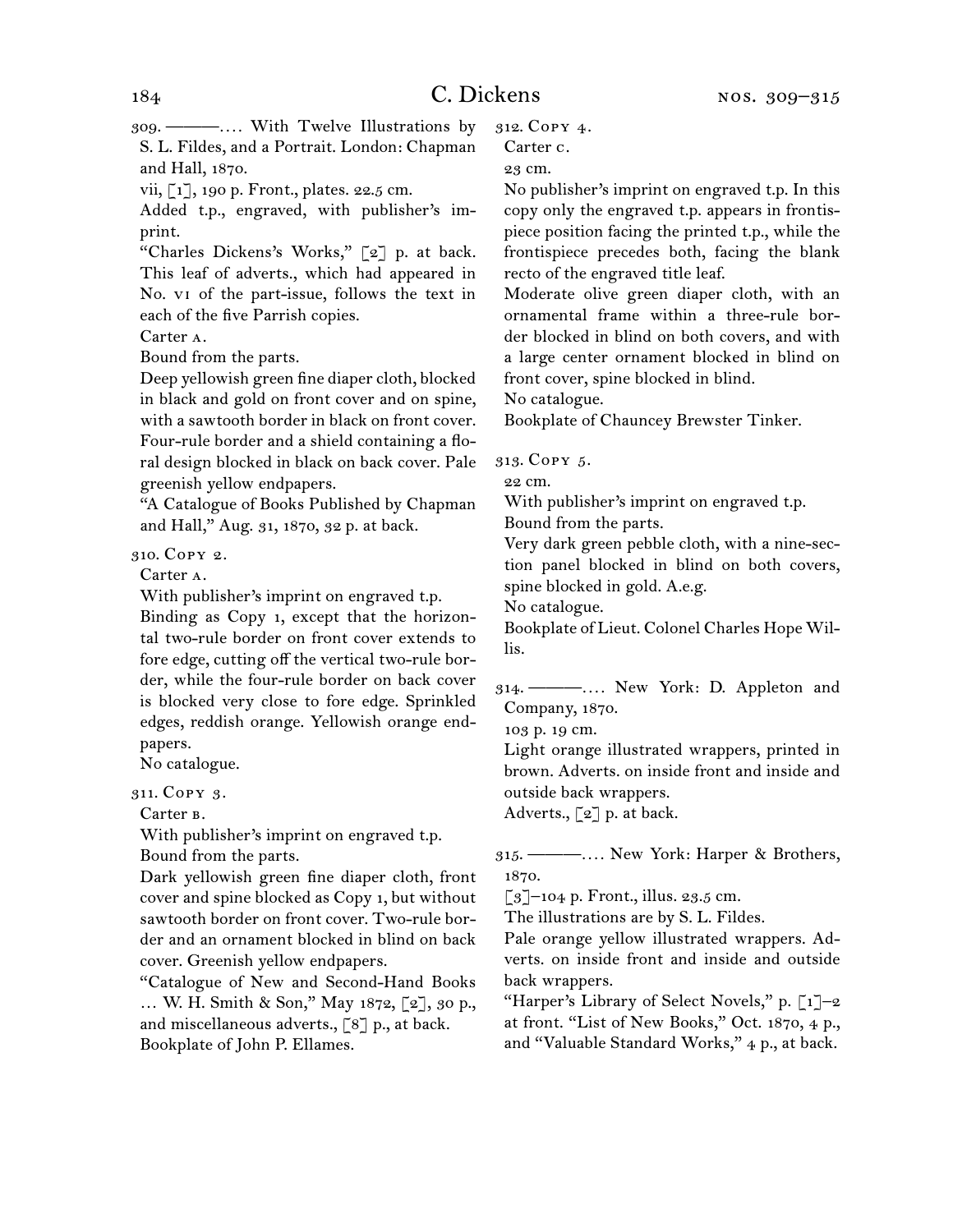#### nos. 316–322

#### *The Mystery of Edwin Drood. Danish*

316.  … *Edwin Droods Hemmelighed.* Oversat af L. Moltke med Illustrationer. Femte Gennemsete Udgave. København: Steen Hasselbachs Forlag; Kristiania: Scheteligs Bokhandel [1919].

278, 32 p. Front., illus. 20 cm.

Following p. 278: George Silvermans Forklaring.I Ni Kapitler. Oversat af L. Moltke. Femte Gennemsete Udgave. København: Steen Hasselbachs Forlag; Kristiania: Scheteligs Bokhandel. 32 p.

The illustrations are those by S. L. Fildes.

Bluish gray buckram, spine blocked in gold and red. Top edges stained dark blue.

Signature of Howard Duffield on free front endpaper.

317.  *The Mystery of Edwin Drood, and Some Uncollected Pieces. . . .* With Illustrations. Boston: Fields, Osgood, & Co., 1870.

iv p., 1 leaf, 210 p. Front., illus. 24 cm.

"SomeMemoriesofCharlesDickens,"byJ. T. F. [James T. Fields], p. 1–8.

The illustrations are by S. L. Fildes and John Gilbert.

Moderate reddish brown pebble cloth, covers blocked in blind, spine blocked in gold. Book label of A. B. Maine.

318.  *The Mystery of Edwin Drood. Complete. . . .* Brattleboro, Vt.: T. P. James, 1873.

xvi, 488 p. 24 cm.

Added t.p.: Part Second of the Mystery of Edwin Drood. By the Spirit-Pen of Charles Dickens, through a Medium. Embracing, also, that part of the Work which was published prior to the termination of the Author's Earth-Life.

"Medium's Preface," signed Thos. P. James, p.  $\lceil \nabla \text{iii} \rceil - x.$ 

Part Second, p. 218–488.

Moderate reddish brown sand cloth, front cover blocked in blind and gold, back cover blocked in blind. Bevelled boards.

319.  *New Work by "Boz," In Weekly Numbers.*  Now Wound up and Going, Preparatory to its Striking, On Saturday, the 28th of March, 1840, Master Humphrey's Clock. Maker's Name— "Boz." The Figures and Hands by George Cattermole, Esq., and "Phiz." [London: Chapman and Hall, 1840.]

2 p. Illus. 22 cm.

Address by Dickens, unsigned, with an illustration by H. K. Browne, issued as a flier announcing the appearance of *Master Humphrey's Clock.* Single leaf; unbound.

320.  *New Work by "Boz," in Weekly Numbers, Price Threepence.* Now Wound up and Going, Preparatory to its Striking, On Saturday, the 4th of April, 1840, Master Humphrey's Clock. Maker's Name—"Boz." The Figures and Hands by George Cattermole and Hablot Browne. [London: Chapman and Hall, 1840.]  $\lceil 2 \rceil$  p. Illus. 22.5 cm.

A variant of the preceding item, but with no change in text of Dickens' address.

Single leaf; unbound.

321.  ———. Now Wound up and Going, Preparatory to its Striking, On Saturday, the 4th of April, 1840, Master Humphrey's Clock. Maker's Name—"Boz." The Figures and Hands by George Cattermole and Hablot Browne. [London: Chapman and Hall, 1840.]

4 p. Illus. 22.5 cm.

Same unsigned address by Dickens, with same illustration by Browne, p.  $\lceil 1 \rceil$ -2. Other adverts., p. 3–4.

Unbound, as issued, with stab holes.

With a proof of the illustration on India paper.

#### *Nicholas Nickleby*

322.  *'Nicholas Nickleby.'*

In *The Knickerbocker, or New-York Monthly Magazine,* Vol. 12, No. 2, Aug. 1838. New-York: Clark and Edson; Boston: Otis, Broaders and Co., and Weeks, Jordan, and Co.; Philadelphia: J. R. Pollock.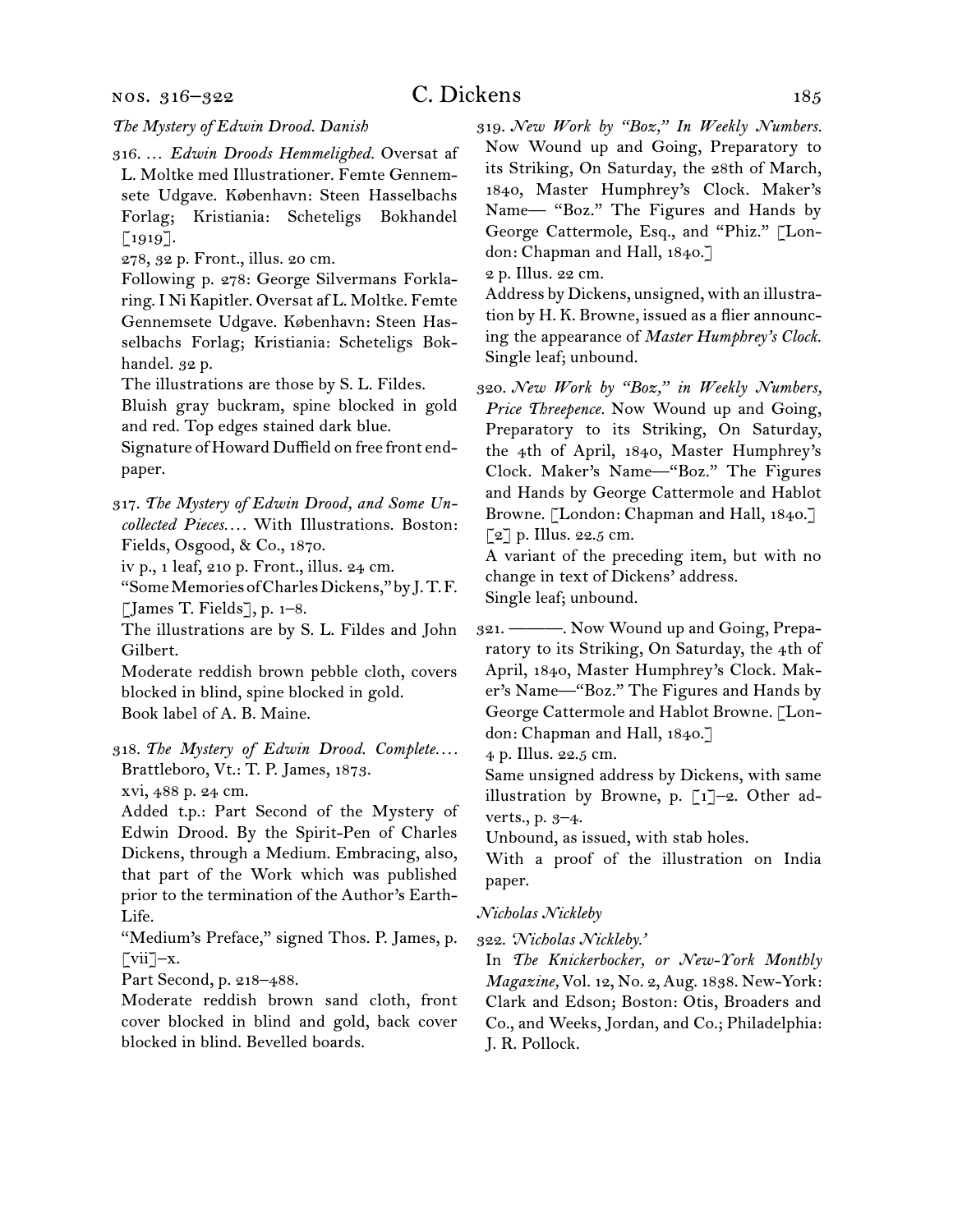Pages 178–179. 23 cm.

Two excerpts from *Nicholas Nickleby* as specimens of Dickens' "graphic limning": "The Schoolboys' Dormitory" and "A Flogging Scene."

Light greenish blue illustrated wrappers. In THACKERAY collection [WMT 261].

323.  *The Life and Adventures of Nicholas Nickleby. . . .* With Illustrations by Phiz [pseud.]. London: Chapman and Hall [1838]-39. 20 parts in 19 (xvi, 624 p.). Front., plates. 22.5 cm.

Monthly numbers, April 1838–Oct. 1839.

Pale greenish blue illustrated (by Phiz) wrappers. Adverts. on inside front and inside and outside back wrappers.

For inserted and other adverts., there are only a few differences from Hatton and Cleaver. No. iii lacks "Joseph Amesbury's Patent Supports." No. iv lacks the two adverts. at back. No. VIII: the Robert Tyas advert. is lacking; "Mechi's Catalogue" is not designated Part 2, its outside front wrapper does not have a view of a shop front, and the outside of its wrapper is printed in blue. No. xi: the adverts. on inside of wrappers are transposed, and the small yellow slip is lacking. In No. XIII the final page of the Grattan and Gilbert advert. is not numbered. In No. xiv the S. Alderman advert. is on pink paper. No. xvi does not contain the "Mary Ashby" slip. No. xvii lacks "Tyas's Illustrated Classics." In No. xviii the Rippon and Burton advert. is headed "Catalogue of Articles." Nos. xix & xx lacks final three inserted adverts.

324.  ———*. . . .* With Illustrations by Phiz. London: Chapman and Hall, 1839.

xvi, 624 p. Front., plates. 23.5 cm.

Dark olive green fine diaper cloth, blocked in blind.

325.  Copy 2. 22 cm. Bound from the parts. Dark olive green coarse sand cloth, no blocking. Dark red leather label on spine. Sprinkled edges, reddish orange.

Inscription on free front endpaper dated 1839.

326.  Copy 3.

22 cm.

Very dark yellowish green morocco, blocked in gold and blind. Sprinkled edges, red.

Inscribed by Dickens on dedication page: Mrs. George Cattermole From hers faithfully Charles Dickens.

Tipped in on halftitle is an ALS of presentation, Dickens to Mrs. Cattermole, 23rd October 1839.

Inscription by a later owner on halftitle: Given to me by Mrs. Black, on the death of Mrs. George Cattermole—E H Seecombe Trustee for the Pension granted by Lord Beaconsfield, from the Civil List, to Mrs. George Cattermole.

Bookplate with a coat of arms and the motto: Paratus et fidelis.

327.  Copy 4.

22 cm.

Dark grayish olive green morocco, blocked in gold and blind as Copy 3. Rebacked. A.e.g.

Inscribed by Dickens on dedication page: Doctor Elliotson From his most faithfully Charles Dickens.

Inscription in a different hand below this (with some other words erased): & from John Elliotson to E. Spence Symes 1864.

Pasted onto front flyleaf is an als of presentation, Dickens to Doctor Elliotson, October 23rd 1839.

Bookplates of Jerome Kern and Barton Currie.

328.  ———. By Charles Dickens, (Boz.)*. . . .* With Numerous Illustrations by Phiz. Philadelphia: Lea & Blanchard, Successors to Carey & Co., 1839.

viii, [13]–403 p. Plates. 25.5 cm.

The plates are engraved by J. Yeager.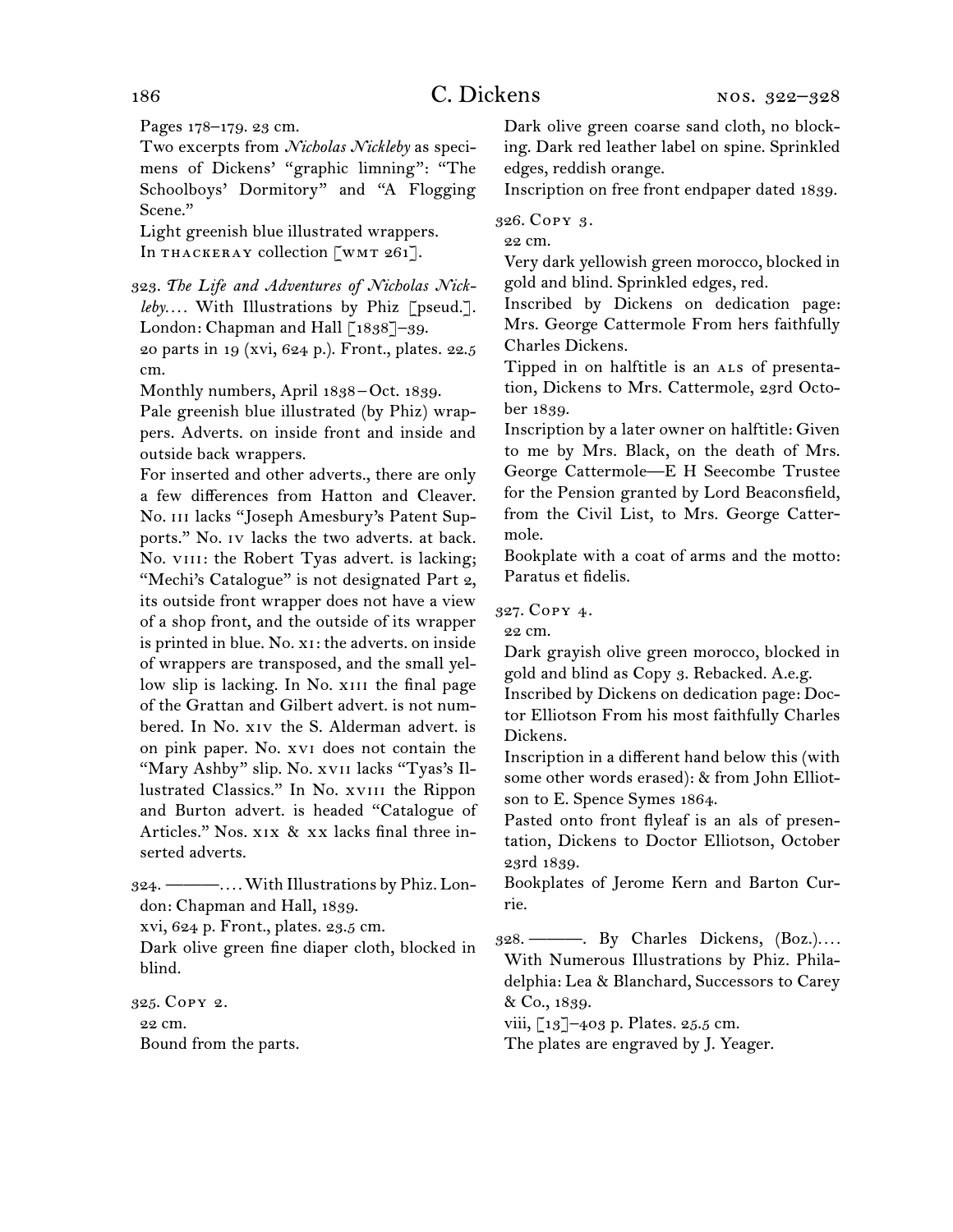Purple vertical rib cloth, faded to grayish yellowish brown, spine blocked in gold.

Inscribed in pencil on free front endpaper: M. A. Bassett from Uncle William.

329.  *The Life and Adventures of Nicholas Nickleby, Containing a Faithful Account of the Fortunes, Misfortunes, Uprisings, Downfallings, and Complete Career of the Nickleby Family. . . .* Paris: Baudry's European Library, 1839.

2 vols. 21.5 cm.

Halftitles: Collection of Ancient and Modern British Authors. Vol. 236 [237]. Nicholas Nickleby.  $\mathbf{I}$  [ $\mathbf{II}$ ].

In this copy the dedication and "Preface" follow t.p. of Vol. ii.

Dark purple boards, embossed with a coarse sand grain pattern. Dark purple leather spine, blocked in gold and blind. Sprinkled edges. Light brown Stormont marbled endpapers.

330.  *Nicholas Nickleby at the Yorkshire School.* By Charles Dickens. As Condensed by Himself, for His Readings. With an Illustration by S. Eytinge, Jr. Boston: Ticknor and Fields, 1868. 45 p. Front. 16.5 cm.

Issued with *Boots at the Holly-Tree Inn,* Boston, 1868 (See No. 50).

Pale blue wrappers. Adverts. on inside front and inside and outside back wrappers.

Cover title: The Readings of Mr. Charles Dickens, as Condensed by Himself. Nicholas Nickleby (at Mr. Squeers's School) and Boots at the Holly-Tree Inn. Illustrated Copyright Edition.

331.  *Smike from the Nicholas Nickleby of Charles Dickens.* Illustrated by Darley. New York: Clark & Maynard [n.d.].

174 p. Front. 17 cm.

Series halftitle and added series halftitle, engraved: Dickens' Little Folks. [ii.]

Bound with *Little Paul from the Dombey and Son of Charles Dickens,* New York [n.d.] (See No. 195).

Vivid purplish blue diagonal fine rib cloth,

front cover blocked in black, back cover in blind, spine blocked in gold.

Inscription on front flyleaf dated Christmas, 1877.

#### *Nicholas Nickleby. German*

332.  *Leben und Abenteuer des Nicolaus Nickleby.* Herausgegeben von Boz*. . . .* Aus dem Englischen von Karl Heinrich Hermes. Mit Sechs Federzeichnungen nach Phiz*. . . .* Braunschweig: George Westermann, 1838–39.

7 vols. in 4. Fronts., plates (some folded). 17 cm.

Additional line on t.p. of Vols. 3–7: Fortgesetzt von Dr. A. Diezmann.

Illustration statement on t.p. of Vol. 7 varies: Mit Drei Federzeichnungen nach Phiz, und dem Portrait des Verfassers. (The portrait in fact appears as the frontispiece to Vol. 1, not in this volume at all.)

Yellowish brown Spanish marbled boards. Deep brown leather spine and corners, spine blocked in gold and blind. Edges sprinkled, green, and glazed, clear.

Adverts.,  $\lceil 1 \rceil$  p. at back of Vol. 3,  $\lceil 3 \rceil$  p. at back of Vol. 4, and  $\lceil 1 \rceil$  p. at back of Vol. 5.

333.  *Leben und Schicksale Nikolas Nickelby's und der Familie Nickelby.* Herausgegeben von Boz (Dickens). Aus dem Englischen von H. Roberts. Mit Federzeichnungen nach Phiz*. . . .* Leipzig: J. J. Weber, 1839–40.

7 vols. in 2. Fronts. 14.5 cm.

Halftitle in Vols. 1, 4, and 6 only. On halftitles: Boz Sämmtliche Werke.

Light brown shell marbled boards. Two paper labels on spine.

#### *Nicholas Nickleby. Swedish*

334.  *Nicholas Nickleby's Lefnad och Äfventyr. En Trogen Berättelse om Nickleby-Familjens Lycksoch Olycksöden. . . .* Stockholm: L. J. Hjerta, 1842.

3 vols. 15 cm.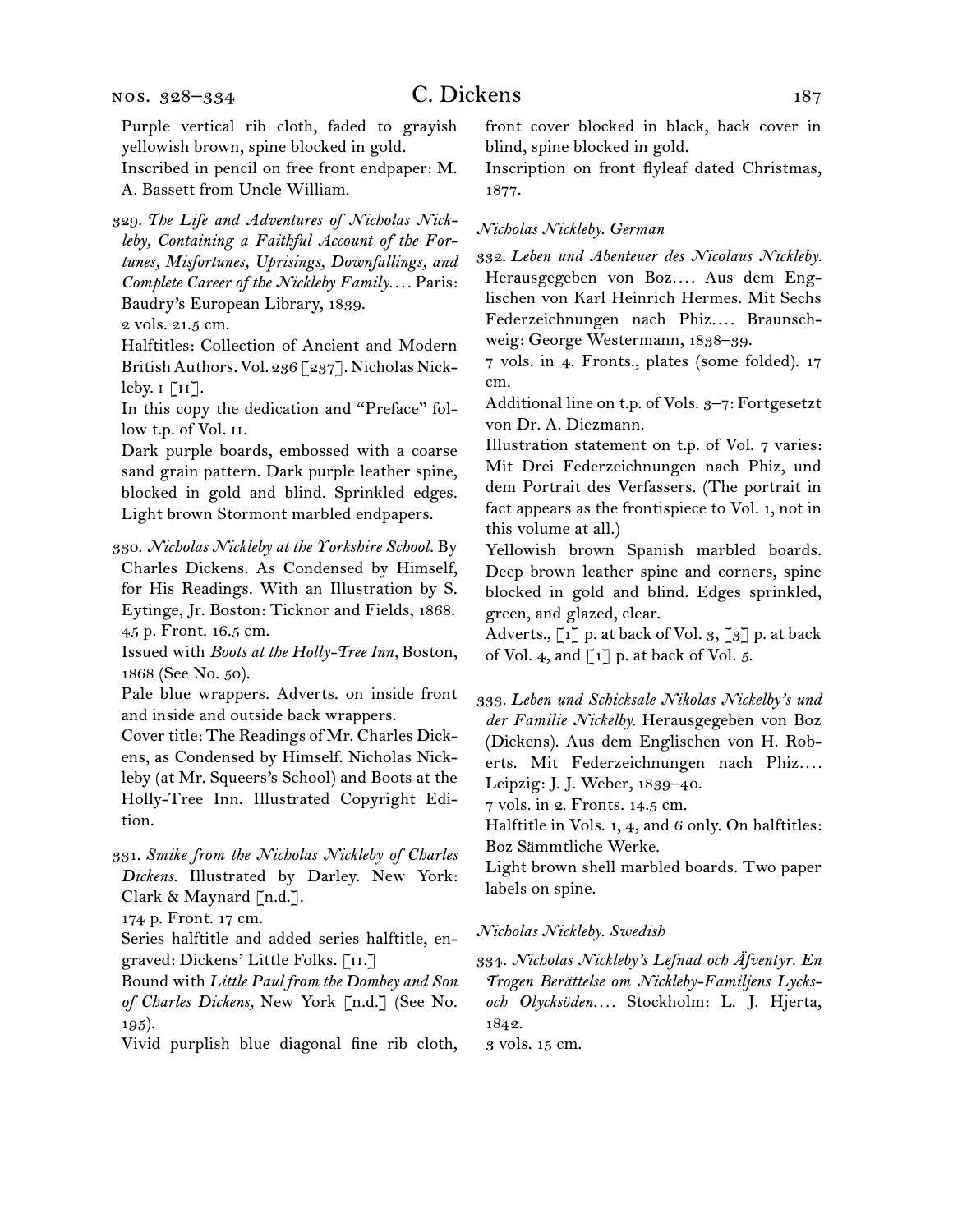OliveblackStormontmarbledboards.Deepyellowish brown leather spine and corners, spine blocked in gold. Sprinkled edges, dark green.

Vol. 3 bound with: *Den Döfve Mannen och den Blinda Hustrun.* Novell af S. S. Blicher. Stockholm: L. J. Hjerta, 1842. 31 p.

335.  *No Thoroughfare.* By Charles Dickens and Wilkie Collins. Being the Extra Christmas Number of All the Year Round*. . . .* Christmas, 1867. [London: Published at the Office; Chapman & Hall.]

48 p. 24.5 cm.

Caption title.

"The Overture," parts of Acts i and iv, and Act III, [by Charles Dickens]. The remainder of Acts i and iv, and Act ii, [by Wilkie Collins<sup>-</sup>1.

Moderate greenish blue wrappers. Adverts. along margins of outside front wrapper, and on inside front and inside and outside back wrappers.

Another copy is in collection  $\alpha$ 282].

336.  Copy 2.

Laid in is a single sheet, printed on both sides, with a full-page illustration on one side, advertising the magazine *London Society.*

337.  … ———. By Charles Dickens and Wilkie Collins. Being the Extra Christmas Number of Every Saturday, For Christmas, 1867. Boston: Ticknor and Fields, 1867.

42 p. 26.5 cm.

Cover title.

Light reddish brown wrappers. Adverts. along margins of outside front wrapper, and on inside front and inside and outside back wrappers.

Adverts., 6 p. at front, 7–10 p. at back.

Another copy is in collection  $\lceil wc \rceil$ 283].

338.  ———. By Charles Dickens and Wilkie Collins. New York: George Munro [Feb. 8, 1878].

24 p. Illus. 32 cm.

Caption title. At head of title: The Seaside Library. Vol. 12, No. 239.

The single illustration is unsigned.

"No Thoroughfare," p. [1]–15; "Mrs. Lirriper's Lodgings. In Two Chapters," by Charles Dickens, p. 15–19 (Chapter i, "How Mrs. Lirriper Carried on the Business"; Chapter ii, "How the Parlors Added a Few Words"); "Mrs. Lirriper's Legacy. In Two Chapters," [by Charles Dickens], p. 19–23 (Chapter i, "Mrs. Lirriper Relates How She Went On, and Went Over"; Chapter II, "Mrs. Lirriper Relates How Jemmy Topped Up").

No wrappers; stitched.

Adverts., p. 23–24.

In collection [wc  $284$ ].

339.  *No Thoroughfare. A Drama. In Five Acts.*  (Altered from the Christmas Story, for Performance on the Stage.) By Charles Dickens and Wilkie Collins. London: Published at the Office of All the Year Round, 1867.

78 p., 1 leaf. 18 cm.

Pale orange yellow wrappers.

Another copy is in collection [wc  $285$ ].

340.  *No Thoroughfare. A Drama in Five Acts and a Prologue.* By Charles Dickens and Wilkie Collins. As First Performed at the New Royal Adelphi Theatre, London, under the Management of Mr. Benjamin Webster, and the direction of Mrs. Alfred Mellon, Dec. 26, 1867*. . . .*  New York: Robert M. De Witt [n.d.].

40 p. 19.5 cm.

Moderate yellow wrappers. On outside front wrapper: De Witt's Acting Plays. (Number 14.) Adverts. on inside front and inside and outside back wrappers.

Adverts., [4] p. at back.

In collins collection [wc 286].

341.  *Notes and Comments on Certain Writings in Prose and Verse by Richard Henry Horne, Author of "Orion". . . .* London: Printed for Private Cir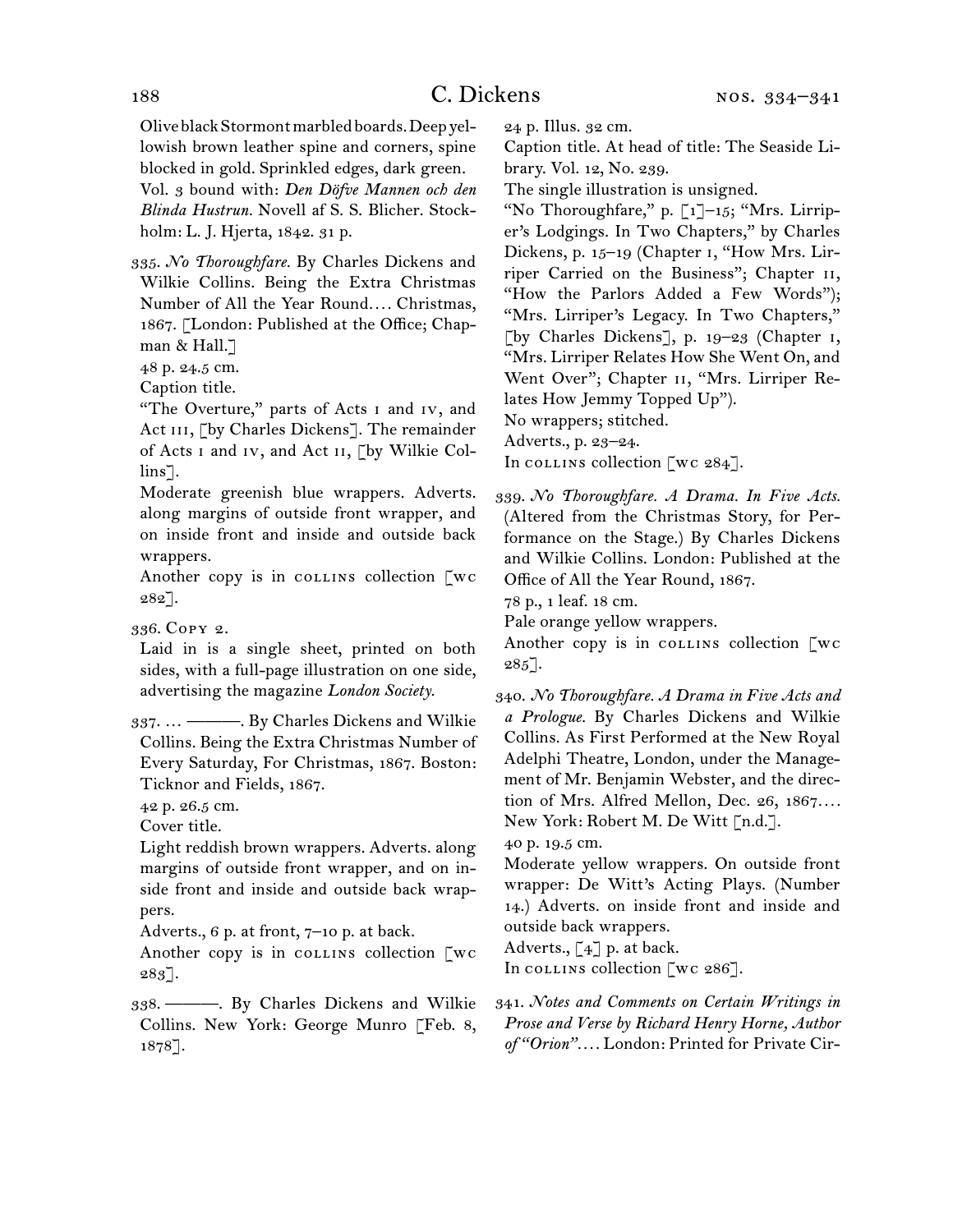culation Only By Richard Clay and Sons, Ltd., 1920.

13 p., 1 leaf. 21.5 cm.

Six letters from Dickens to Horne.

"Printed for Thomas J. Wise*. . . .* Edition limited to Thirty Copies."

Light yellowish green wrappers.

342.  *The Old Curiosity Shop. A Tale. . . .* With Illustrations by George Cattermole and Hablot K. Browne. Complete in One Volume. London: Chapman and Hall, 1841.

 $\begin{bmatrix} 5 \end{bmatrix}$ , 2/38-46, 47/79-95, 96/102-127, 128/ 132–306, [1]–223, [1] p. Illus. 26 cm.

"This Tale is now reprinted … from the stereotype plates of 'Master Humphrey's Clock,' where it was occasionally interrupted by other matter, which is expunged from this Edition.... The numbering of the pages will be occasionally found to be defective, in consequence."—

"Advertisement," leaf following t.p.

Running title: Master Humphrey's Clock.

Dark grayish red vertical rib cloth, covers and spine blocked in blind. Very dark greenish blue hair-vein marbled edges. Very dark bluish green hair-vein marbled endpapers.

Bookplate of James Francis Anderton.

343.  Copy 2.

27 cm.

Moderate olive green fine diaper cloth, different blocking in blind. Plain edges and endpapers.

344.  Copy 3.

25.5 cm.

Very dark yellowish green morocco, by H. Wood. A.e.g. Red, yellow, green, and blue Dutch marbled endpapers.

Inscribed by Dickens on t.p.: Mrs. Smithson From Charles Dickens New Years Day 1842.

Dickens Centenary label.

Bookplates of Henry William Poor and Barton Currie.

In a case with *Master Humphrey's Clock,* London, 1840–41, Copy 3 (See No. 291).

345.  *Little Nell from The Old Curiosity-Shop of Charles Dickens.* Illustrated by Darley. New York: Clark & Maynard [n.d.].

202 p. Front. 17 cm.

Series halftitle: Dickens' Little Folks. [I.]

"General Preface," unsigned, Newtonville, Mass., p. [v]–vi.

Bound with *The Child-Wife from the David Copperfield of Charles Dickens,* New York [n.d.] (See No. 154).

Vivid purplish blue diagonal fine rib cloth, front cover blocked in black, back cover in blind, spine blocked in gold.

346.  ———. New York: Redfield [n.d.].

202 p. Front. 16 cm.

Series halftitle: Dickens' Little Folks. [i.]

"General Preface," unsigned, Newtonville, Mass., p.  $\lceil v \rceil$ –vi.

The frontispiece is by F.O.C. Darley.

Black vertical rib cloth, covers blocked in blind, spine blocked in gold.

Blocked in blind in the center of both covers of all the volumes in the Redfield edition: Dickens' Little Folk [*sic*].

#### *The Old Curiosity Shop. French*

347.  *Le Magasin d'Antiquités. . . .* Roman Anglais Traduit avec l'Autorisation de l'Auteur sous la Direction de P. Lorain*. . . .* Paris: Librairie de L. Hachette et Cie, 1865.

2 vols. in 1. 18.5 cm.

"Ce roman a été traduit en français par M. Alfred des Essarts."

"L'Auteur Anglais au Public Français," Vol. i, p. [v]–vi, and "Address of the Englissh [*sic*] Author to the French Public," Vol. i, p. [vii]– viii, both signed Charles Dickens.

Dark grayish yellowish brown German marbled boards. Deep red leather spine. Sprinkled edges. Greenish blue shell marbled endpapers. Bookplate of Alain de Suzannet.

348.  *Old Lamps for New Ones and Other Sketches and Essays Hitherto uncollected. . . .* Edited, with an introduction, by Frederick G. Kitton....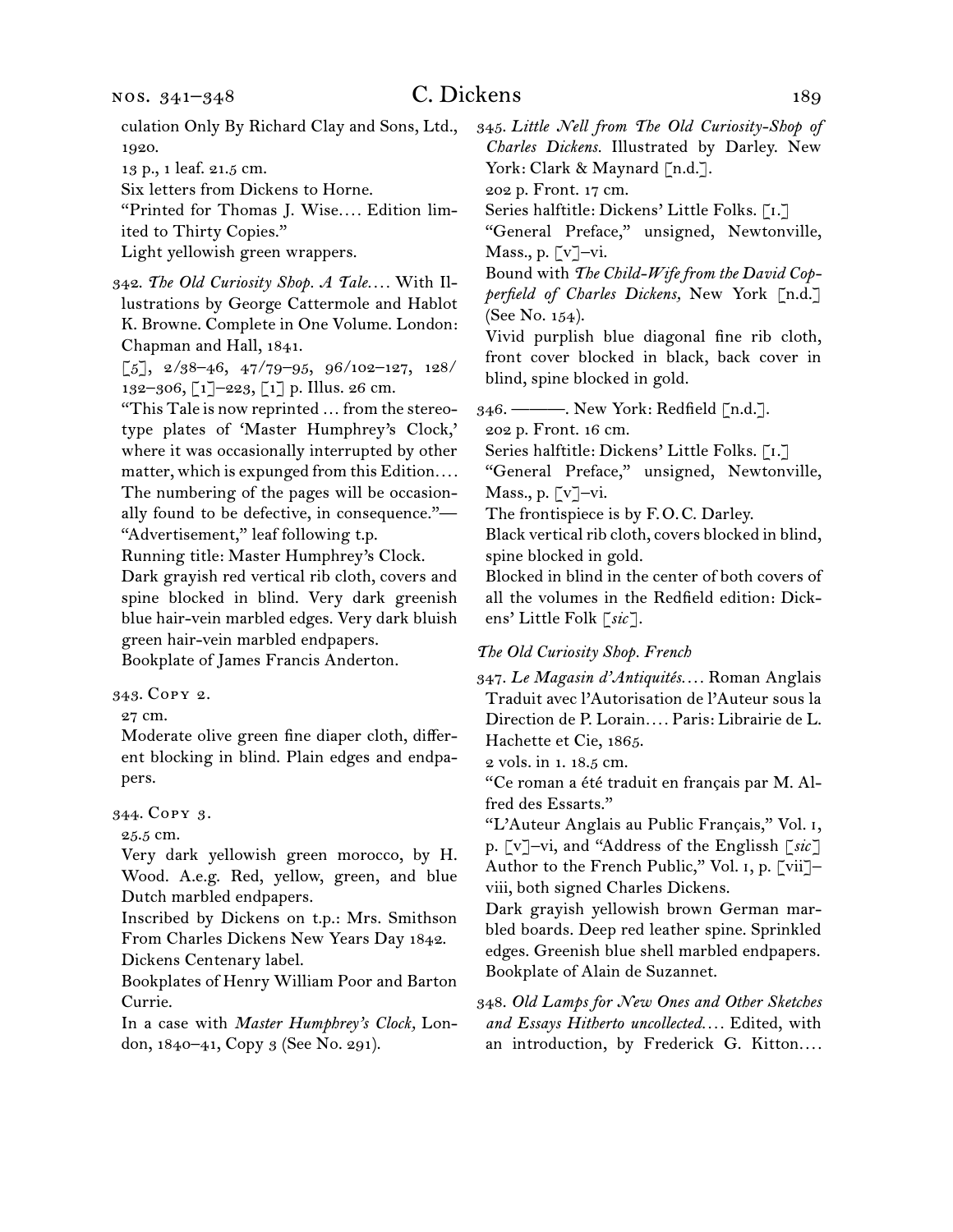New York: New Amsterdam Book Company  $\lceil$  c1897].

xvi, [5]–344 p. Front. 19.5 cm.

"Introduction," p. [v]–xvi.

Very dark red smooth cloth, with a lamp design blocked in gold and blue on front cover, and with a lamp and an ornament blocked in gold on spine.

"New Amsterdam Book Company's List,"  $\lceil 3 \rceil$ –10 p. at back.

Bookplate of Herbert G. Squiers.

349.  Copy 2.

Black vertical rib cloth, front cover blocked as above but all in white, ornament only on spine, blocked in white.

Adverts. as above.

350.  *Oliver Twist; or, The Parish Boy's Progress.* By Boz. Illustrated by George Cruikshank.

Chapter the First–Chapter the Eighth.

In *Bentley's Miscellany,* edited by Boz, Nos. 2–5, Feb. 1 – May 1, 1837. London: Richard Bentley; Edinburgh: Bell and Bradfute; Dublin: John Cumming.

Pages 105-115, 218-230, 326-338, 430-441. Plates. 23.5 cm.

Yellowish white illustrated wrappers.

For a complete appearance of the novel in serial form, see *Bentley's Miscellany,* under Contributions (No. 528).

351.  ———. By "Boz"*. . . .* London: Richard Bentley, 1838.

3 vols. Fronts., plates. 21 cm.

Halftitle in Vols. i and ii.

Illustrated by George Cruikshank.

Dark reddish brown horizontal rib cloth, blocked in blind.

Without imprint at foot of spine. With the "Fireside" plate facing p. 313 in Vol. iii. See Eckel, p. 59–62. (The standard bibliographies do not state quite clearly that both the "Fireside" plate and the substitute "Tomb" plate are entitled "Rose Maylie and Oliver"; the scene depicted was changed, the title was not.)

Adverts.,  $\begin{bmatrix} 4 \end{bmatrix}$  p. at back of Vol. I and  $\begin{bmatrix} 2 \end{bmatrix}$  p. at front of Vol. III. Bookplate of John C. Eckel.

352.  Copy 2.

Grayish reddish brown diaper cloth, different blocking in blind.

With imprint at foot of spine. With the "Fireside" plate facing p. 313. The substitute "Tomb" plate is tipped in facing p. 315.

Adverts. as above.

Tipped in throughout the three vols. is a set of 21 colored plates by F. W. Pailthorpe, including a title page plate tipped in following title page of Vol. i: *Oliver Twist.* By Charles Dickens. [colored illustration]*. . . .* London: Robson & Kerslake, 1885.

353.  Copy 3.

19 cm.

Dark blue and brown shell marbled boards. Dark grayish brown leather spine and corners, gilt. Top edges stained dark grayish brown, fore and bottom edges sprinkled reddish orange, all edges finished with clear glaze.

With the "Fireside" plate.

Adverts.,  $\lceil 2 \rceil$  p. at front of Vol. III only.

Inscribed by Dickens on t.p. of Vol. i: E.J. Stanley Esquire &c &c From his very faithfully and obliged Charles Dickens.

The letter of presentation from Dickens to E[dward]. J[ohn]. Stanley, Novr. 10th./38, formerly inserted in Vol. i, is now in the Parrish Collection's manuscript file. Bookplate of Barton Currie.

354.  ———*. . . .* With Illustrations, Complete in One Volume. New-York: Wm. H. Colyer, 1839. [11]–296 p. Front., plates. 19 cm.

Added t.p., engraved.

The five illustrations(including that on the engraved t.p.), by George Cruikshank, include a repeat, the plate facing p. 21 ("Oliver asking for more") serving also as frontispiece.

Light greenish blue boards. Dark red smooth cloth spine. Paper label on spine.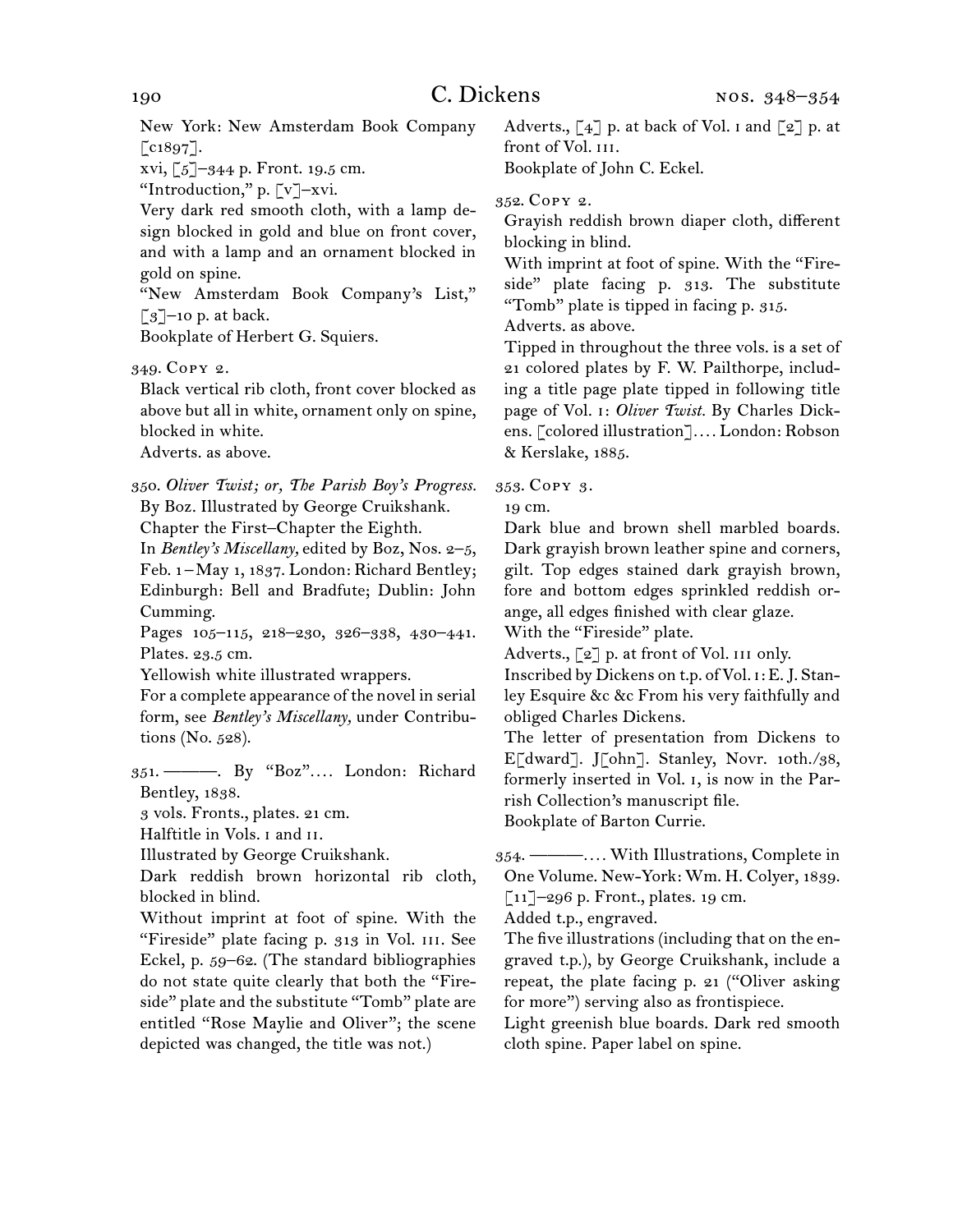355.  *Oliver Twist. . . .* With Illustrations by George Cruikshank. New-York: James Turney, Jr., 1839.

vi, 314 p. Front., plates. 23 cm.

The frontispiece, a portrait of Boz by S. Lawrence [*sic* ], is engraved by [Archibald L.?] Dick.

Dark grayish yellowish brown vertical rib cloth, covers blocked in blind, spine blocked in gold. Bookplate of Thos. R. Mercein, Jr.

356.  Copy 2.

23.5 cm.

No frontispiece.

Blackish green horizontal rib cloth, different blocking in blind and gold.

357.  ———.ByCharlesDickens,(Boz!)*. . . .*Philadelphia: Lea and Blanchard, Successors to Carey & Co., 1839.

2 vols. 19 cm.

"A large portion of the last part of Oliver Twist having been sent to the American Publishers in manuscript, they hasten to place before the public the work complete in the present form. At the same time, they have to regret that the illustrations by Cruikshank, were not ready to accompany the manuscript from London. On their receipt, no delay will take place in laying the remainder of the illustrated edition before the public."—"Publishers' Notice," p. [2] of adverts. in Vol. i.

Light grayish yellowish brown boards. Dark red smooth cloth spine. Paper label on spine.

Adverts., [2] p. at front of Vol. i. "New and Valuable Books," [16] p. at back of Vol. ii.

358.  ———. By Charles Dickens, (Boz,)*. . . .* Philadelphia: Lea & Blanchard, Successors to Carey & Co., 1839.

[ix]–xii, [13]–212 p. Front., plates. 25.5 cm.

The illustrations, by George Cruikshank, are engraved by Joseph Yeager.

Dark grayish green vertical rib cloth, covers blocked in blind, spine blocked in gold. Seven blank leaves at front and at back.

Adverts., 8 p. at front and 9–16 p. at back.

Inscribed in pencil on free front endpaper: M. A. Bassett from Uncle William.

359.  Copy 2.

25 cm.

Grayish yellowish brown pebble cloth, spine blocked in gold as Copy 1. Five blank leaves at front and at back.

Adverts. as in Copy 1, but all 16 p. at front. Also "New and Valuable Books," 16 p., 19.5 cm., at back.

360.  *Oliver Twist; or, The Parish Boy's Progress. . . .*

The Third Edition, with an Introduction by the Author*. . . .* London: Chapman and Hall, 1841. 3 vols. Fronts., plates. 21 cm.

Illustrations by George Cruikshank.

"The Author's Introduction to the Third Edition," April, 1841, Vol. i, p. [i]–xii.

Dark grayish red diaper cloth, blocked in blind.

361.  *The Adventures of Oliver Twist; or, The Parish Boy's Progress. . . .* With Twenty-four Illustrations on Steel, by George Cruikshank. A New Edition, Revised and Corrected. London: Published for the Author, by Bradbury & Evans, 1846.

10 parts (xii, 311, [1] p.). Plates. 22.5 cm.

Monthly parts, Jan.-Oct. 1846.

"The Author's Preface to the Third Edition," April, 1841, p. [ix]–xii.

Light greenish blue illustrated (by George Cruikshank) wrappers. Adverts. on inside front and inside and outside back wrappers.

Agrees with Hatton and Cleaver, except that the "Oliver Twist Advertiser" in Parts i and II is at the front rather than at the back, and in the sequence of some of the plates: in Part ii plates 4 and 5 are in place of 11 and 16, in Part III plates 6 and 7 are in place of  $4$  and  $5$ , in Part iv plates 9 and 10 are in place of 6 and 7, in Part v plates 11 and 12 are in place of 9 and 10, in Part vi plate 14 is in place of 12, in Part vii plate 16 is in place of 14, in Part viii plate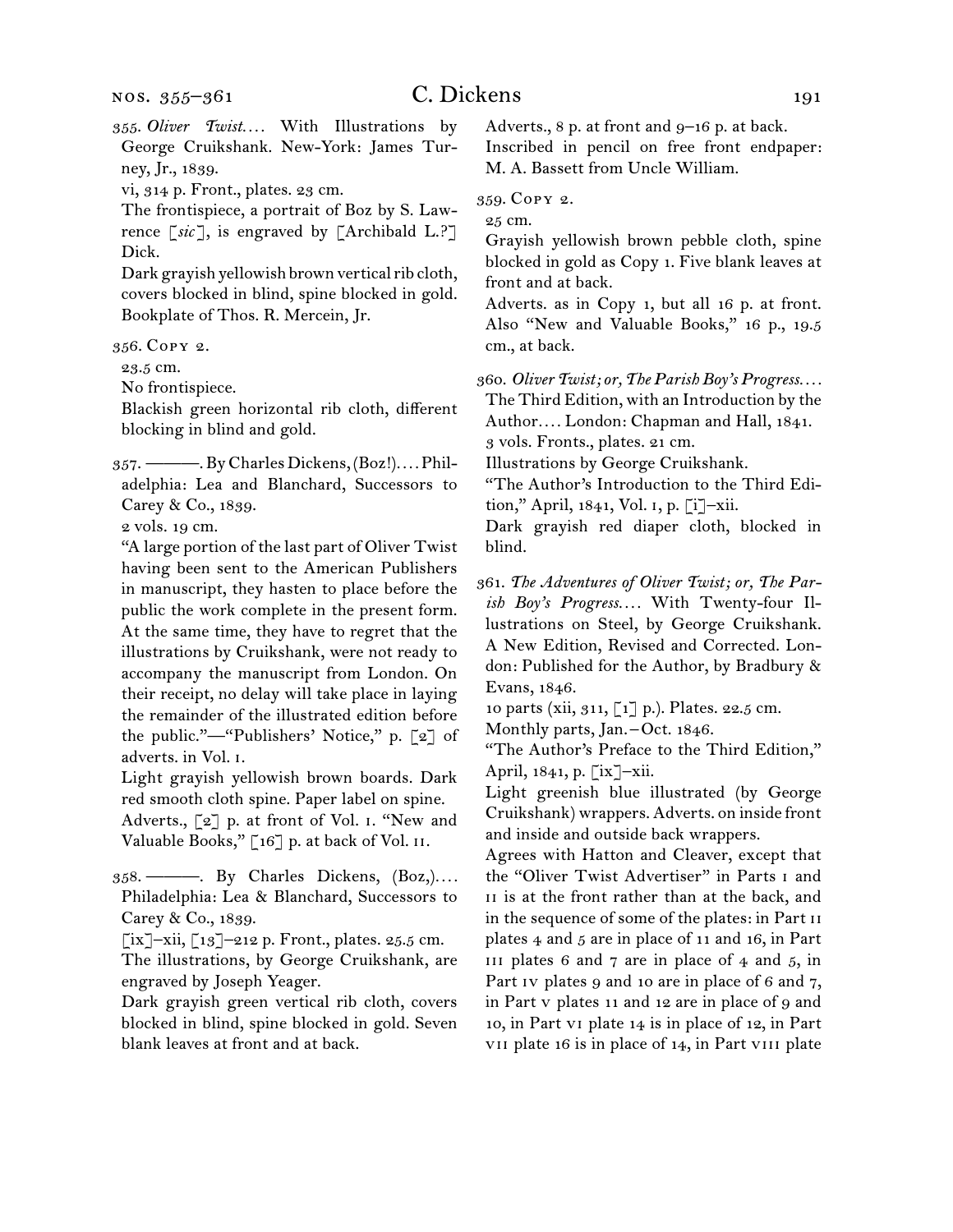18 is in place of 22, and in Part ix plate 22 is in place of 18.

362.  ———*. . . .* With Twenty-four Illustrations on Steel, by George Cruikshank. A New Edition, Revised and Corrected. London: Published for the Author, by Bradbury & Evans, 1846.

xii, 311, [1] p. Front., plates. 23 cm.

"The Author's Preface to the Third Edition," April, 1841, p. [ix]–xii.

Dark grayish blue diaper cloth, front cover blocked in blind and gold, back cover in blind, spine elaborately blocked in gold.

363.  *The Adventures of Oliver Twist. . . .* With a Frontispiece by George Cruikshank. London: Chapman and Hall [1849]–50.

5 parts (xii, 291, [1] p.). Front. 19.5 cm.

Monthly parts, Dec. 1, 1849 – April 1, 1850.

Part I contains: (1) halftitle, frontispiece, title, dedication, preface, and table of contents of *Martin Chuzzlewit* (London: Chapman and Hall, 1850 [i.e. 1849]), in all 16 pages and the plate; (2) p. 1–48 of *Oliver Twist,* with the text breaking off in mid-sentence. Parts II-IV consist of 64 p. each, with the text breaking off in mid-sentence at the end of the part. Part v contains the conclusion of the novel, p. 241– 291, and the halftitle, frontispiece, title, preface, and table of contents, in all 12 p. of prefatory matter and the plate.

Light bluish green decorated wrappers. On outside front wrapper: Cheap Edition of the Works of Mr. Charles Dickens. Part xxxvi[– xl]. Adverts. on inside front and inside and outside back wrappers, except for back wrapper of Part ii, which is blank on both sides.

At back of Part  $III$ : (1) green advertisement slip for "A New Weekly Miscellany," dated Jan. 28, 1850, printed on one side; (2) the catalogue of Messrs. Purssell, Biscuit Bakers, consisting of  $31,$  [1] p., and  $2$  folding plates, in light brown illustrated wrappers. At front of Part v: blue advertisement slip for *The Daltons,* by Charles Lever, printed on one side.

Inscribed on outside front wrapper of each part: Mr. Lea.

364.  ———*. . . .* With a Frontispiece by George Cruikshank. London: Chapman and Hall, 1850.

xii, 291,  $\lceil 1 \rceil$  p. Front. 19.5 cm.

"Preface to the Present Edition," March, 1850, p. [v]–viii.

Moderate olive green vertical fine rib cloth, covers blocked in blind, including in a center ornament the words: The Works of Charles Dickens; spine blocked in gold.

365.  *Oliver and the Jew Fagin from the Oliver Twist of Charles Dickens.* Illustrated by Darley. New York: Clark & Maynard [n.d.].

179 p. Front. 17 cm.

Series halftitle: Dickens' Little Folks. [IV.] Bound with *The Boy Joe and Samuel Weller from the Pickwick Papers of Charles Dickens,* New York [n.d.] (See No. 404).

Vivid purplish blue diagonal fine rib cloth, front cover blocked in black, back cover in blind, spine blocked in gold.

366.  ———. New York: Redfield [n.d.].

179 p. Front. 16 cm.

Series halftitle: Dickens' Little Folks. [IV.]

The frontispiece is by F.O.C. Darley.

Bluish black vertical rib cloth, covers blocked in blind, spine blocked in gold.

Inscription in pencil on free front endpaper dated Christmas 1855.

367.  *Sikes and Nancy.* A Reading by Charles Dickens. Reprinted from the copy of the privately printed edition, formerly in the Collection of Sir Henry Irving. With an Introduction and a General Bibliography of the Reading Editions by John Harrison Stonehouse*. . . .* London: Henry Sotheran & Co., 1921.

 $\lceil 2 \rceil$ , xii, 57 p. Front. 23 cm.

"Introduction," p. [iii]–xii.

"Bibliography," p.  $\lceil 49 \rceil - 57$ .

Erratum slip tipped in on p. [49].

"Two hundred and seventy-five copies of this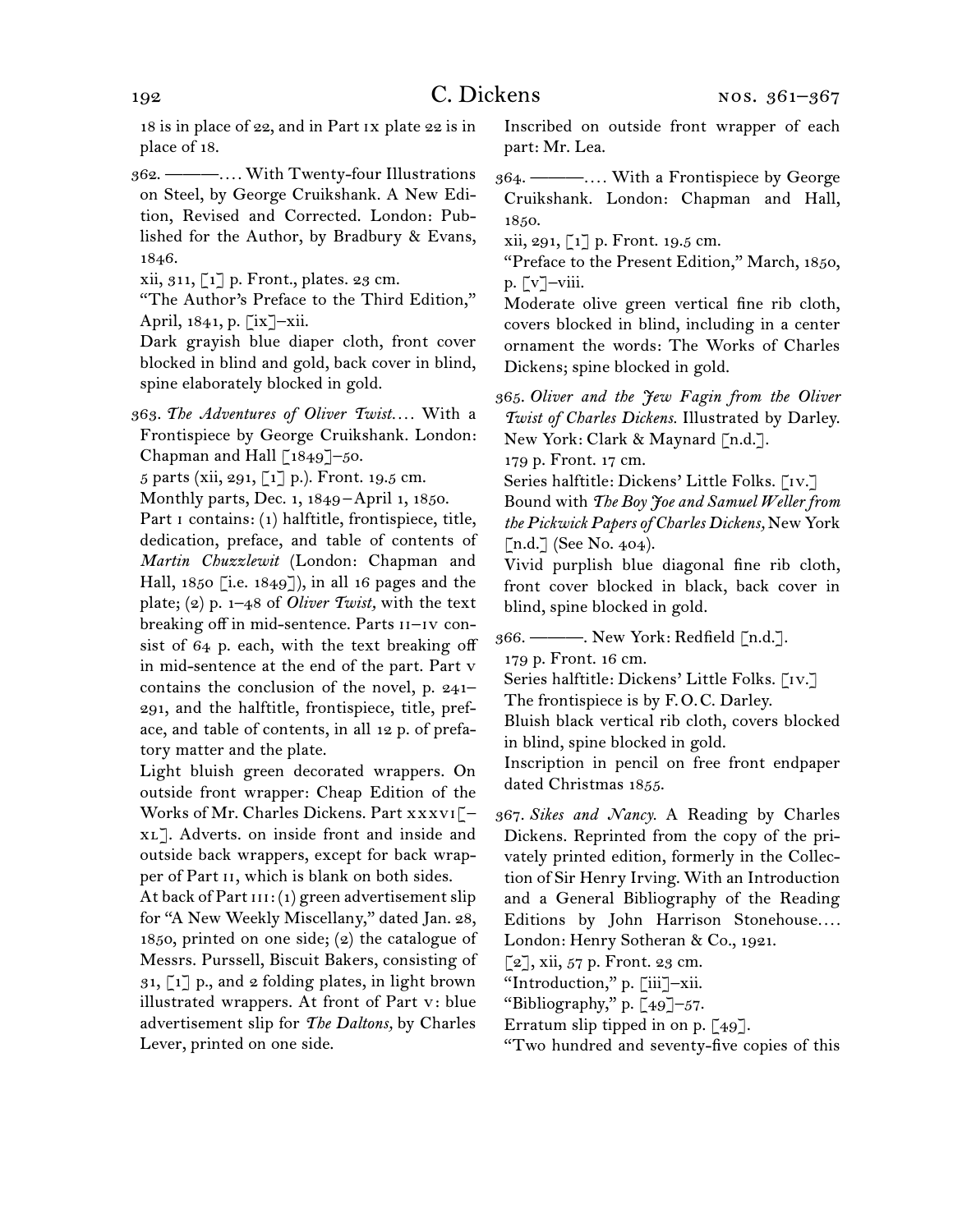book are printed, of which two hundred and fifty only are for sale. No. [in manuscript:] 72. H. Sotheran & Co."

Dark bluish gray boards. Paper label on spine. Advert.,  $\lceil 1 \rceil$  p. at back.

#### *Oliver Twist. German*

368.  *Oliver Twist; oder die Laufbahn eines Waisenknaben.* Von Boz*. . . .* Aus dem Englischen von Dr. A. Diezmann*. . . .* Mit drei Kupfern. Braunschweig: George Westermann, 1838–39.

3 vols. in 1. Fronts., plates. 17.5 cm.

Vol. 3: Mit vier Federzeichnungen.

The illustrations are by George Cruikshank.

Dark grayish green diaper cloth, blocked in blind. Yellowish brown shell marbled edges and endpapers.

Adverts.,  $\lbrack 2 \rbrack$  p. at back of Vols. 1 and 2. Bookplate of Alain de Suzannet.

369.  *Oliver Twist.* Von Boz (Dickens). Aus dem Englischen von H. Roberts. Mit 24 Federzeichnungen nach Cruikshank. Dritte Auflage*. . . .* Leipzig: J. J. Weber, 1844.

3 vols. in 1. Fronts., plates. 15.5 cm.

T.p. of Vols. 2 and 3 lacks edition designation. T.p. of Vol. 2 varies: Mit Federzeichnungen nach Cruikshank.

Onhalftitles:BozSämmtlicheWerke.Siebenter [Achter] [Neunter] Theil.

Dark green pebble cloth, blocked in blind. Multicolored nonpareil marbled edges.

#### 370.  *On Mr. Fechter's Acting.*

In *The Atlantic Monthly,* Vol. 24, No. 142, Aug. 1869. Boston: Fields, Osgood, & Co., Successors to Ticknor and Fields.

Pages 242–244. 25 cm.

Signed at end of article: Charles Dickens.

Light orange wrappers.

Two other copies are in ELIOT collection  $[GE]$ 7].

371.  ———*. . . .* Reprinted from the Atlantic Monthly of August 1869. Brooklyn-New York: Bewick Press, 1903.

14 p., 1 leaf, 2 blank leaves. 20 cm. "Note," unsigned, p. 5.

"This edition consists of but fifty numbered copies, and was printed by hand on Ruisdael paper ... No. [in manuscript:] 11. [printed:] Club copy William E. Rawlins, Esq." No wrappers; stitched with red silk cord.

372.  *Opinion of the Commercial Travellers' Schools, Kindly Expressed by Charles Dickens, Esq., at the London Tavern, 12th Month 22, 1859.* [n.p., n.d.]

Broadside. 33.5 by 21 cm.

Printed in blue.

20 parts in 19 (2 vols.: xi, 320 p.; vii, [1], 309,  $\lceil 1 \rceil$  p.). Fronts., plates. 22.5 cm.

Monthly numbers, May 1864 – Nov. 1865.

No. 1 includes slip to follow plates.

Pale bluish green illustrated (by Marcus Stone) wrappers. Adverts. on inside front and inside and outside back wrappers. Without printer's imprint at foot of outside front wrapper of No. 1.

Advert., [1] p. at back of Vol. II.

For inserted adverts., there are a fair number of differences from Hatton and Cleaver. In No. 1 the Fry advert. is the "Homoeopathic Cocoa" alternative, but it is on lemon (not pink) paper. No. 3 lacks the *Cornhill* slip. In No. 10 some of the typeface on p. [4] of "Norton's Camomile Pills" differs from No. 2, and parts of p.  $\lceil 1 \rceil$  and  $\lceil 4 \rceil$  have been reset. No. 11 lacks the slip to follow plates. In No. 12 "Norton's Camomile Pills" is the same as No. 10 (not 2), while, although the top section of p.  $\lceil 1 \rceil$  of "Liverpool & London & Globe" is the same as No. 6, the rest of the four pages differs. No. 14 lacks the advert. to follow plates; "Norton's Camomile Pills" is the same as No. 10 (not 2); while "Mappin, Webb & Co." is in duplicate. In No. 15 "Liverpool & London & Globe," which is

<sup>373.</sup>*Our Mutual Friend. . . .* With Illustrations by Marcus Stone*. . . .* London: Chapman and Hall  $[1864]$ –65.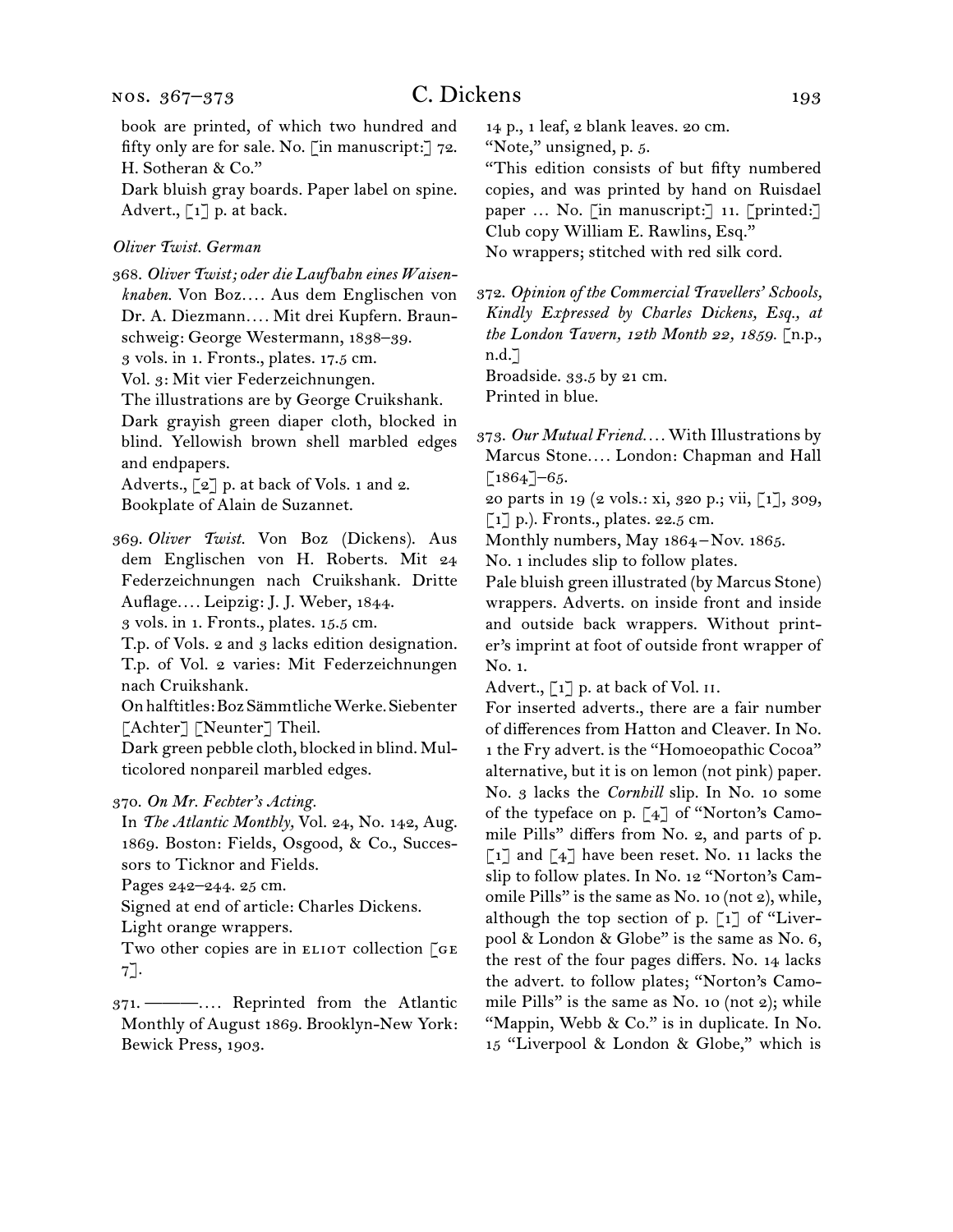on pink paper, is the same as No. 12 (not 6). In No. 16 "Norton's Camomile Pills" is the same as No. 10 (not 2). In No. 17 "Mappin, Webb & Co." is on white (not green or yellow) paper. In No. 18 "Norton's Camomile Pills" is the same as No. 10 (not 2), while "Liverpool & London & Globe," which is on pink paper, is the same as No. 12 (not 6). Nos. 19 and 20 lacks both the advert. to follow plates and "The Scottish Widows' Fund."

The variants in the adverts. are as follows. In No. 1 "The Queen Insurance Company" is on blue paper. In No. 2 the Fry advert. is the "Homoeopathic Cocoa" alternative, on pink paper. In No. 4 both the slip and "The Queen Insurance Company" are on pink paper. In No. 6 "Liverpool & London & Globe" is on light blue paper, "Albert Insurance Company Limited" is on yellow paper, and "Mutual Life Assurance" is on light blue paper. In No. 8 the slip to precede "Advertiser" is on brick red paper. In No. 9 both "Albert Insurance Company Limited" and the Beeton advert. are on yellow paper. In No. 10 the slip is on yellow paper, and "Liverpool & London & Globe" is on light pink paper. In No. 12 "Albert Insurance Company Limited" is on yellow paper and the "Scottish Widows' Fund" is on white paper. In No. 18 "Mappin, Webb & Co." is on white paper.

374.  ———*. . . .* With Illustrations by Marcus Stone*. . . .* London: Chapman and Hall, 1865. 2 vols. Fronts., plates. 23 cm.

Halftitle in Vol. ii.

Vol. i is bound from the parts.

Very dark red sand cloth, covers blocked in blind, spine blocked in gold.

Slip inserted before the text in Vol. i: The Reader will understand the use of the popular phrase Our Mutual Friend, as the title of this book, on arriving at the Ninth Chapter (page 84).

Adverts., [1] p., and "New Works & New Editions," Dec. 1, 1865, 23, [1] p., 18.5 cm., at back of Vol. ii.

375.  Copy 2.

Halftitle in each vol.

No slip.

"A Catalogue of Books," Jan. 1865, 36 p. at back of Vol. I. Adverts. at back of Vol. II,  $\lceil 1 \rceil$  p. as above and  $\lceil 2 \rceil$  p. on a separate leaf bound in, but no catalogue.

Inscribed by Dickens on dedication leaf of Vol. i: Charles Dickens To James Rae Esquire Eighth November, 1865.

Dickens Centenary label.

Bookplate of Barton Currie.

376.  ———*. . . .* With Illustrations by Marcus Stone*. . . .* London: Chapman and Hall, 1865.

2 vols. in 1. Fronts., plates. 23 cm.

Added t.p., engraved.

No halftitle in Vol. ii.

Frontispiece in Vol. ii faces p. 54.

Very dark green vertical dot and line cloth, covers and spine blocked in blind.

Adverts., [1] p. at back.

377.  ———*. . . .* Copyright Edition. With Twenty Illustrations*. . . .* Leipzig: Bernhard Tauchnitz, 1864–65.

4 vols. in 2. Fronts. in Vols. i, ii, and iv, plates. 15.5 cm.

On halftitles: Collection of British Authors. Vol. 730 [760] [780] [800].

The illustrations are after those by Marcus Stone.

Dark red nonpareil marbled boards. Dark olive brown leather spine and corners. Sprinkled edges, red.

378.  ———*. . . .* New York:John Bradburn, (Successor to M. Doolady,)  $1864-65$ .

4 vols. Fronts., plates. 19 cm.

Includes 18 of the 40 illustrations by Marcus Stone.

Black vertical rib cloth, covers blocked in blind, spine blocked in copper. Endpapers pale yellow in Vol. 1, moderate yellowish pink in Vols. 2 and 3, pale yellowish pink in Vol. 4.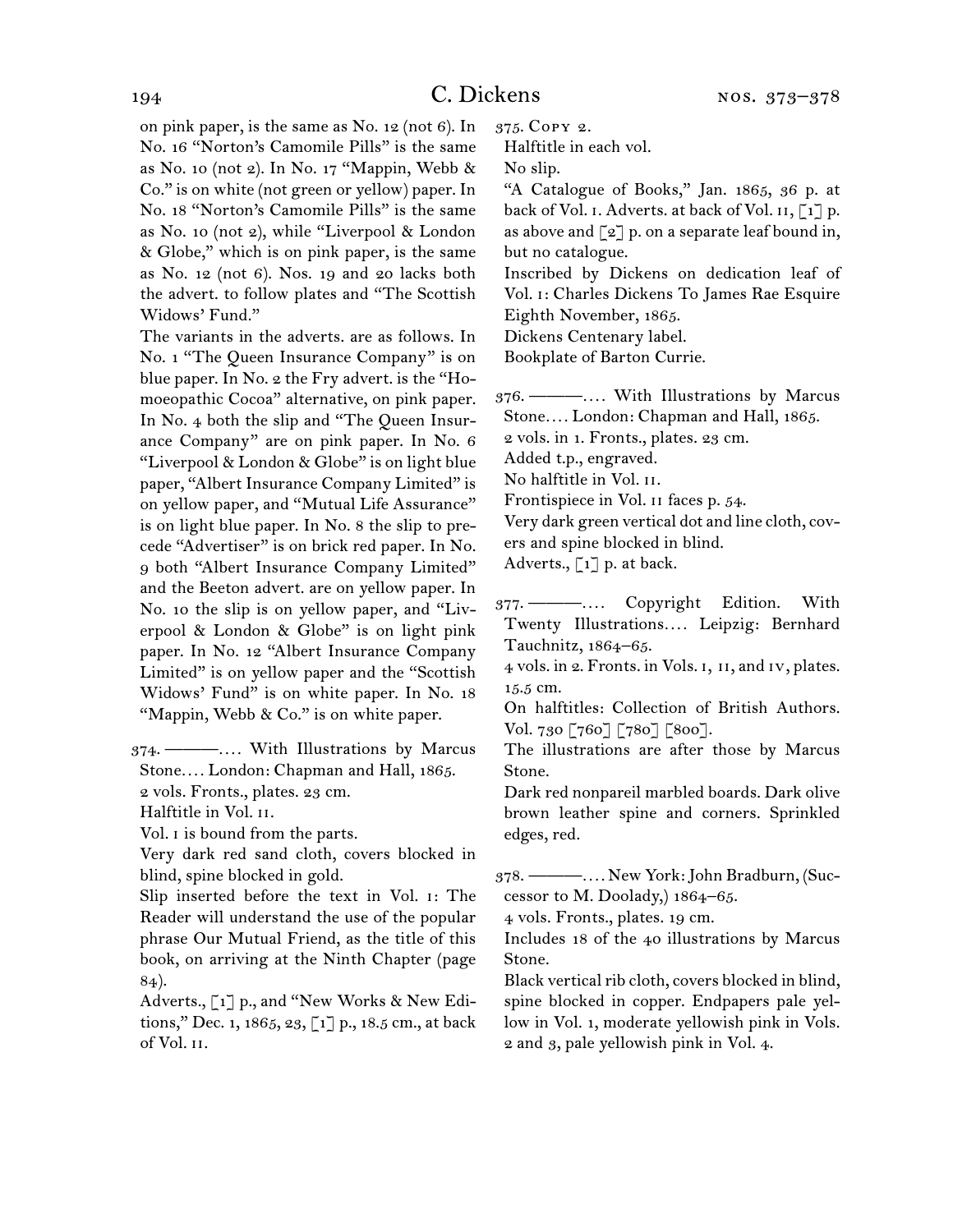$\lceil 15 \rceil$ –350 p. Front., illus. 24 cm.

Engraved t.p.

Includes 34 of the 40 illustrations by Marcus Stone.

Purplish violet sand cloth.

Adverts., [2] p. at back.

Inscribed on front endpapers: J. Thompson Keel. Nov. 1865.

380.  ———. By Charles Dickens. "Boz." With Forty-two Original Illustrations. From Designs by Marcus Stone. Author's American Edition*. . . .* Philadelphia: T. B. Peterson & Brothers [c1865].

 $\lceil 9 \rceil$ –354 p. Front., illus. 23.5 cm.

Added t.p., engraved.

Dark green sand cloth, with a portrait of Dickens blocked in gold on front cover, in blind on back cover.

Adverts.,  $\lceil 2 \rceil$  p. at back.

381.  Copy 2.

Both copies have a device blocked in gold at foot of spine; Copy 2 also has "Peterson" blocked in gold below the device.

Page [2] of the adverts. varies slightly.

382.  … *Extract from Chapter IX of "Our Mutual Friend"....* (Reprinted by permission.) [n.p., n.d.]

8 p. 15.5 cm.

At head of title: Instituted 1852. The Hospital for Sick Children, 49, Great Ormond Street, London.

"Chapter 9, Page  $250$ ," p.  $\lceil 3 \rceil$ -8.

Printed on pale yellowish pink paper.

# No wrappers; stitched.

### *Our Mutual Friend. Dutch*

383.  *Onze Wederzijdsche Vriend. . . .* Naar het Engelsch door Mevr. Van Westrheene*. . . .* Te Sneek: bij Van Druten & Bleeker, 1865–66.

3 vols. Fronts. 22.5 cm.

The frontispieces are lithographic copies of three of Marcus Stone's illustrations.

Blackish blue German marbled boards. Reddish black leather spine.

Adverts.,  $\lbrack 4 \rbrack$  p. at back of Vol. 1,  $\lbrack 2 \rbrack$  p. at back of Vol. 2, and  $\lceil 2 \rceil$  p. at back of Vol. 3.

384.  *The Perils of Certain English Prisoners, and Their Treasure in Women, Children, Silver, and Jewels.* The Extra Christmas Number of Household Words. Conducted by Charles Dickens*. . . .* Christmas, 1857. [London: Published at the Office.]

36 p. 24 cm.

Caption title.

Chapter i, "The Island of Silver-Store," p.  $\lceil 1 \rceil$ –14, and Chapter III, "The Rafts on the River," p. 30–36, [by Charles Dickens]. Chapter II, "The Prison in the Woods," p. 14-30, [by Wilkie Collins].

No wrappers; stitching removed.

Another copy is in collined collection  $\lceil \text{wc} \rceil$ 287].

385.  *The Perils of Certain English Prisoners, and Their Treasure in Women, Children, Silver and Jewels.* By Charles Dickens. ("Boz.") [and Wilkie Collins.] Petersons' Uniform Edition of Charles Dickens' Works*. . . .* Philadelphia: T. B. Peterson & Brothers, 1858.

 $[17]$ –88 p. 24 cm.

First published as the Extra Christmas Number of *Household Words,* 1857.

Chapter i, "The Island of Silver-Store," p. 19– 43, and Chapter III, "The Rafts on the River," p. 76–88, [by Charles Dickens]. Chapter ii, "The Prison in the Woods," p. 44–75, [by Wilkie Collins].

Pale orange yellow wrappers. Adverts. on inside front and inside and outside back wrappers. "Catalogue of Good Books," 8 p. at back.

#### *The Pickwick Papers*

386.  *The Posthumous Papers of the Pickwick Club. . . .* With Forty-three Illustrations, by R. Seymour and Phiz [pseud.]. London: Chapman and Hall [1836]-37.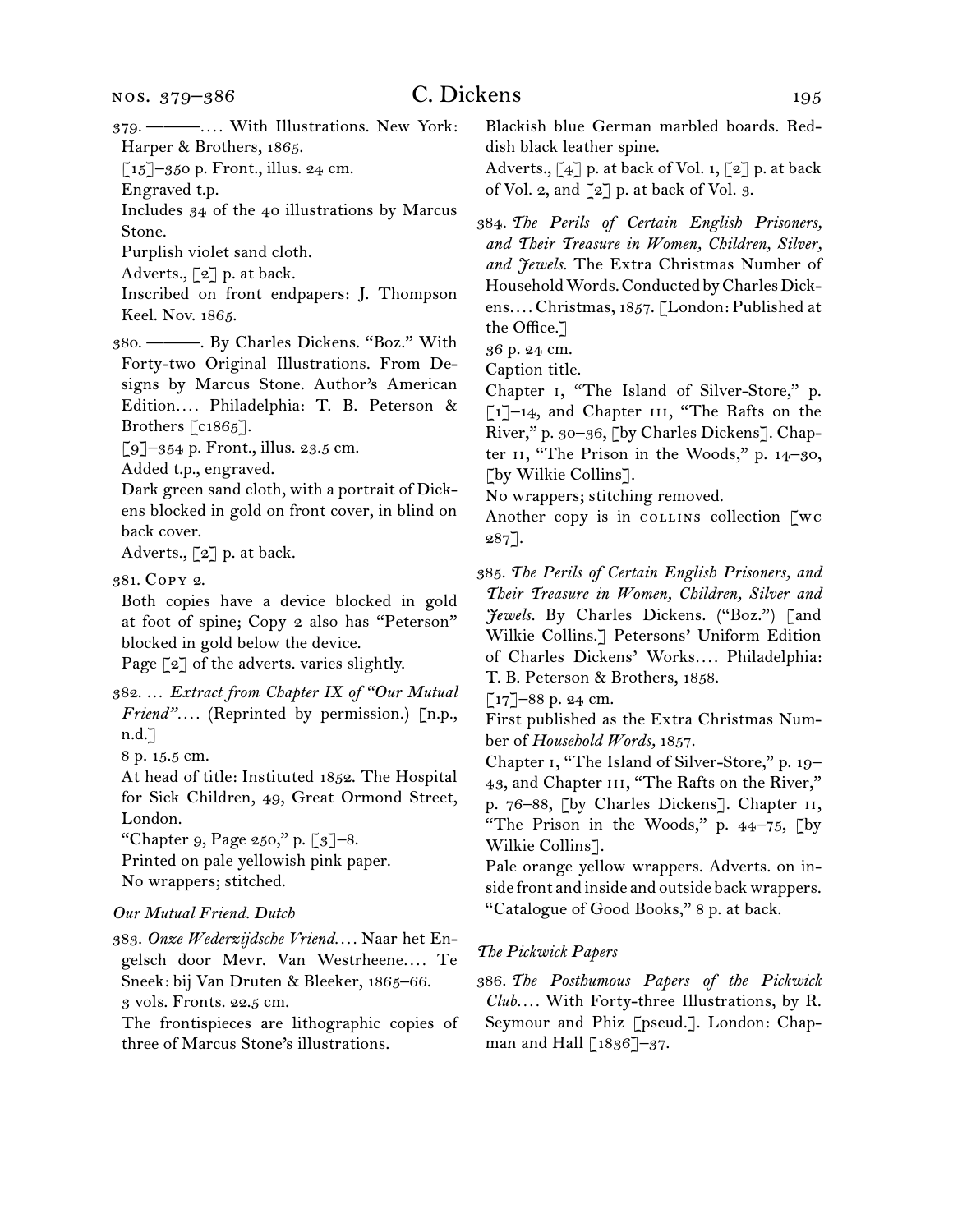20 parts in 19 (xiv,  $[2]$ , 609 p.). Front., plates. 22.5 cm.

Added t.p., engraved. The inn sign reads: Tony Veller. The plate is signed: Phiz. fecit.

Monthly numbers, April 1836 – May 1837, July – Nov. 1837.

Pale greenish blue illustrated (by Seymour) wrappers, all dated 1836. On outside front wrapper: Edited by "Boz." On outside front wrapper of Nos. i and ii: With Four Illustrations by Seymour.; on No. III: With Illustrations by R. W. Buss.; on No. iv and all numbers following: With Illustrations. Brackets around the imprint of Bradbury and Evans on Nos. xix and xx remain. Nos. I-III, adverts. on outside back wrapper only; No. iv and all numbers following, adverts. on inside front and inside and outside back wrappers. The inside front and inside back wrapper of No. VIII are second issue.

The text agrees with Hatton and Cleaver, with the following exceptions: No. i, p. 25 has signature  $E$ ; No. v1, p. 161, line 29, the words "Weller the" are not run together; No. vii, p. 202, line 30, date is "Sept. 28" not "Sep.  $28$ "; No. v<sub>III</sub>, p. 233, line 8, there are no quad marks; No. x, "Address" has a dash at end of fourth paragraph.

For inserted adverts. there are only a few differences from Hatton and Cleaver. In the "Advertiser" in No. iv, p. [2], "Mr. Macrone" instead of "Mr Macrone," and p.  $\lceil 3 \rceil$  and  $\lceil 4 \rceil$ , "Mr. Murray's List" instead of "Mr Murray's List." In No. v the press criticisms in the Grattan advert. are not dated. In the "Advertiser" in Nos. xix–xx, p. [7], "The Comic Annual" heading is correctly printed, while in the Lashmar & Bellingham advert. "The New Tea Warehouse" is in one line and the prices in blackfaced type.

No. iii has "The Toilet" advert. In No. xii the wrappers of "Mechi's Catalogue" are printed in brown and yellow. In No. xv the Beulah Spa advert. is printed on green paper. In No. xvii the sixth line of heading in the tea advert. is in solid-faced type. In No. xviii the prices in the tea advert. are in small type, while the "Simpson's" advert. is variant 2. In Nos. xix-xx the "Simpson's" advert. is variant 1, the fifth line in the Neill advert. is in solid-faced caps, and the wrappers of "Mechi's Catalogue" are printed in green and yellow.

In No. xiv there is a fairly large hole in the first leaf of the Baldwin and Cradock advert., with loss of text; a perfect copy of the conjugate first and last leaf of the advert. is laid in.

At the head of the outside front wrapper of Nos. II, III, VII, XI, XV, and XVI is written: Lieut Steele; of Nos. IV-VI, VIII-X, XII-XIV: R C Vaux; of Nos. xvii and xviii: M J Vaux and M. J. Vaux respectively; and of Nos. xix– xx: Mrs. Vaux. Publication dates are also written at the head of the outside front wrapper of Nos.  $\text{II}, \text{VIII}-\text{X}, \text{XII}-\text{XIV}, \text{and } \text{XVII}-\text{XIX}$ xx. There is no name or date on outside front wrapper of No. i.

This is the MacGeorge-Sawyer copy, a "Prime Pickwick." (John C. Eckel, *Prime Pickwicks in Parts,* New York and London, 1928.)

#### 387.  Copy 2.

Wrappers as Copy 1.

The text agrees with Hatton and Cleaver, with the following exceptions: No. i, p. 25 has signature e; No. vii, p. 202, line 30, date is "Sept. 28," not "Sep. 28"; No. viii, p. 233, line 8, there are no quad marks; No. ix, p. 261, signature is "x2"; No. x, "Address" has a dash at end of fourth paragraph.

For inserted adverts. there are only a few differences from Hatton and Cleaver. In the "Advertiser" in No. Iv, p. [2], "Mr. Macrone" instead of "Mr Macrone," and p.  $\lceil 3 \rceil$  and  $\lceil 4 \rceil$ , "Mr. Murray's List" instead of "Mr Murray's List." In No. v the press criticisms in the Grattan advert. are not dated. In the "Advertiser" in No. x, p. [10], "The Poetic Wreath" advert. in place of announcement of "No. 1 of The Lions of London." In the tea advert. in No.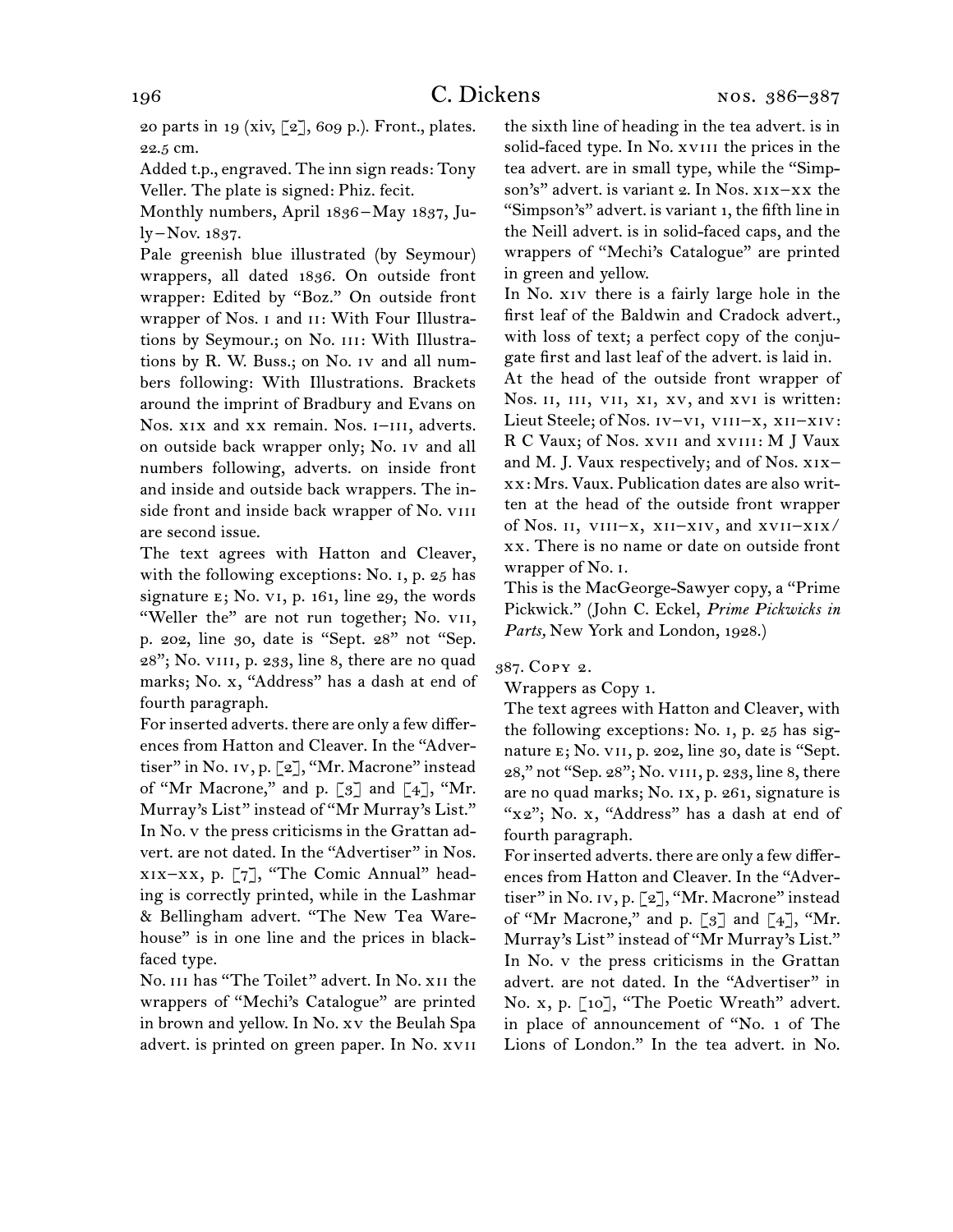xviii some of the prices are in small type and some in black-faced type, and there are other typographical differences from the advert. in Copy 1. In the "Advertiser" in Nos. xix–xx, p. [7], "The Comic Annual" heading is correctly printed, while in the Lashmar & Bellingham advert. "The New Tea Warehouse" is in one line and the prices in black-faced type.

No. iii has "The Toilet" advert. In No. xii the wrappers of "Mechi's Catalogue" are printed in brown and yellow. In No. xv the Beulah Spa advert. is printed on green paper. In No. xvii the sixth line of heading in the tea advert. is in solid-faced type. In No. xviii the "Simpson's" advert. is variant 1. In Nos. xix–xx the "Simpson's" advert. is variant 3, the fifth line in the Neill advert. is in solid-faced caps, and the wrappers of "Mechi's Catalogue" are printed in two shades of blue.

At the head of the outside front wrapper of Nos. I-III is written: R C Vaux; of Nos. IV, vii, viii, x, xii–xvi, xviii, xix/xx: E. Jones Esqr.; of No. x1, in a different hand: E Jones Esq; of No. v: Acken [?]. There is no name on outside front wrapper of Nos. vi, ix, and xvii.

This is the Jupp-Kern-Bandler-Taylor copy, a "Prime Pickwick."

In a case with bookplate of Jerome Kern.

Wrappers as Copy 1, except for the following differences. The text and cover design of No. viii are set lower on the wrapper, with the result that the date at the foot does not appear. On outside front wrapper of No. i: With Four Illustrations. By Seymour.; on No. ii: With Illustrations, by Seymour. Nos. i and iii, adverts. on outside back wrapper only; all other numbers, adverts. on inside front and inside and outside back wrappers. The advert. on outside back wrapper of No. i is for No. iii of "The Library of Fiction." The adverts. on inside and outside back wrapper of No. ii are the same as those on No. iv. The adverts. on

wrappers of all other numbers agree with Hatton and Cleaver.

The text agrees with Hatton and Cleaver, with the following exceptions: Nos. II, v, and XIII have none of the first issue points; No. vii, p. 202, line 30, date is "Sept. 28," not "Sep. 28"; No. viii, p. 233, line 8, there are no quad marks; No. ix, p. 261, signature is "x2". Two agreements with Hatton and Cleaver should be noted: No. i, p. 25 has no signature; No. x, "Address" has no dash or other punctuation at end of fourth paragraph.

For inserted adverts. there are a number of differences from Hatton and Cleaver. No. i lacks the Chapman and Hall advert. In the "Advertiser" in No. 1v, p.  $\lbrack 2 \rbrack$  and  $\lbrack 3 \rbrack$  are transposed; original p. [2], "Mr. Macrone" instead of "Mr Macrone," and original p.  $\lceil 3 \rceil$  and  $\lceil 4 \rceil$ , "Mr. Murray's List" instead of "Mr Murray's List." No. v lacks the "Advertiser" and other adverts. No. vi lacks the "Advertiser." No. vii lacks slip to follow text. In No. VIII the "Advertiser" lacks p.  $\lceil 3-6 \rceil$ , and the wine merchants advert. is lacking. In No. ix the "Advertiser" lacks p. [7–10], the Effingham Wilson advert. is lacking, while the Orr advert. comes at the end. In the "Advertiser" in No. x, p.  $\lceil 10 \rceil$ , "The Poetic Wreath" advert. in place of announcement of "No. 1 of The Lions of London." The "Advertiser" in No. x<sub>1</sub> lacks p.  $\lceil 3-6 \rceil$ . In the "Advertiser" in No. XII p.  $\lbrack 4 \rbrack$  is p.  $\lbrack 2 \rbrack$ , while p.  $\lbrack 2 \rbrack$  and  $\lbrack 3 \rbrack$  are now  $\lbrack 3 \rbrack$  and  $\lbrack 4 \rbrack$ . No. XIII lacks inset preceding "Advertiser" and "Argyll Rooms" advert. No. xv lacks "Caledonia Illustrata." In the Amesbury advert. in No. xvii Fig. 3 precedes Figs. 1 and 2. In Nos. xix and xx in the Lashmar & Bellingham advert. "The New Tea Warehouse" is in one line, but the prices are in both small and black-faced type, while the "Simpson's" advert. and "Mechi's Catalogue" are lacking. Nos. ii, iii, xiv, and xvi agree with Hatton and Cleaver. It should be noted that in the "Advertiser" in Nos. XIX and xx, p. [7], "The Comic Annual" heading has the misprinted date.

<sup>388.</sup>Copy 3.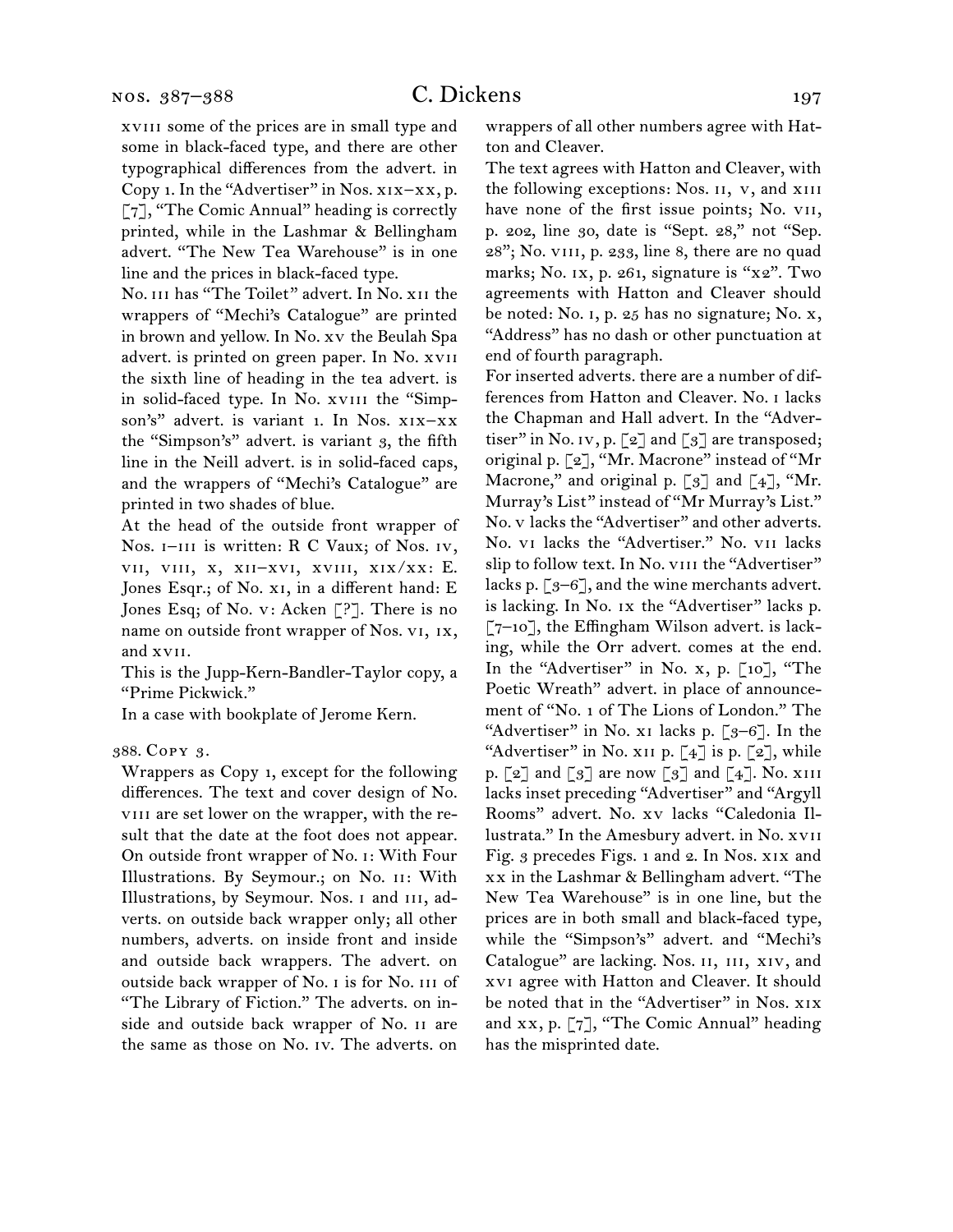No. iii has "The Toilet" advert. In No. xii the wrappers of "Mechi's Catalogue" are printed in brown and yellow. In No. xv the Beulah Spa advert. is printed on pink paper. In No. xvii the sixth line of heading in the tea advert. is in solid-faced type. In No. xvIII the prices in the tea advert. are in small type, while the "Simpson's" advert. is variant 1. In Nos. xix and xx the fifth line in the Neill advert. is in openletter caps.

On the outer margin of the outside front wrapper of Nos. xiii and xiv is written: P W Smith Esqr Water St; at the head of the outside front wrapper of No. xii: Marq of Normanby. Pasted at head of outside front wrapper of No. ix is a small printed label: Sold by J. H. Hoppe 79, Strand.

#### 389.  Copy 4.

Wrappers as Copy 1, except for the following major differences. On outside front wrapper of all numbers: With Illustrations. Nos. ii, v, vii, and viii, adverts. on outside back wrapper only; adverts. on inside front and inside and outside back wrappers of all other numbers. The adverts. on wrappers of Nos. ix, x, xiii–xvii, and xix/xx agree with Hatton and Cleaver; those on wrappers of all other numbers differ.

The text of Nos. i–vii has none of the first issue points listed by Hatton and Cleaver. The text of the other numbers agrees with Hatton and Cleaver, with the following exceptions: No. i, p. 25 has signature e; No. ii lacks "Address" written by Dickens; No. ix, p. 261, signature is " $x_2$ ", and p. 267, figure 7 in pagination is not raised; No. x, "Address" has a dash at end of fourth paragraph.

For inserted adverts. Nos. VIII, X, XI, XIV, and xvi agree with Hatton and Cleaver. The following numbers agree, with certain exceptions: No. ix lacks Effingham Wilson advert.; No. XIII lacks inset preceding "Advertiser"; No. xv lacks specimen plate for "Scotland Illustrated"; No. xvii lacks Fig. 3 in Amesbury

advert.; No. xviii lacks "Advertiser"; in the "Advertiser" in Nos. xix–xx, p. [7], "The Comic Annual" heading is correctly printed. Nos. i–vii and xii have no inserted adverts.

In No. xv the Beulah Spa advert. is printed on gray paper. In No. xvii the sixth line of heading in the tea advert. is in solid-faced type. In No. xviii the prices in the tea advert. are in black-faced type, while the "Simpson's" advert. is variant 4. In Nos. xix–xx in the Lashmar & Bellingham advert. "The New Tea Warehouse" is in two lines, with the prices in blackfaced type, the "Simpson's" advert. is variant 1, the fifth line in the Neill advert. is in solidfaced caps, and the wrappers of "Mechi's Catalogue" are printed in green and pink.

At head of outside front wrapper of Nos. III, iv, and vi is written: Mr Simsbury [?]; of No. ix: Mr. Wingate; of No. x: Andrew Wingate [in pencil]; of No. x<sub>1</sub>: Mr. Nevins; of No. x<sub>1</sub>v: A. Wingate Esqr [in pencil]; of No. xvi: A. Wingate [in pencil]; of No. XVIII: W. Also written vertically on outside front wrapper of No. xvIII: P. W. Smith Esqr. Water St[.]

Several of the numbers have been doctored, while Nos. xix–xx lacks backstrip.

Bookplate of C. K. Murchison in Nos. 11, VII, and xii.

390.  ———*. . . .* With Forty-three Illustrations, by R. Seymour and Phiz. London: Chapman and Hall, 1837.

xiv, [2], 609 p. Front., plates. 23.5 cm.

Added t.p., engraved.

Dark grayish brown fine diaper cloth, covers and spine blocked in blind.

391.  Copy 2.

21.5 cm.

Crimson morocco, gilt (not contemporary).

Inscribed by Dickens on t.p.: Frederick Salmon Esquire From Charles Dickens Twenty Fifth October 1841.

Tipped in is an ALS of presentation of this and other books of his own authorship, Dickens to Salmon, Twenty Fifth October 1841.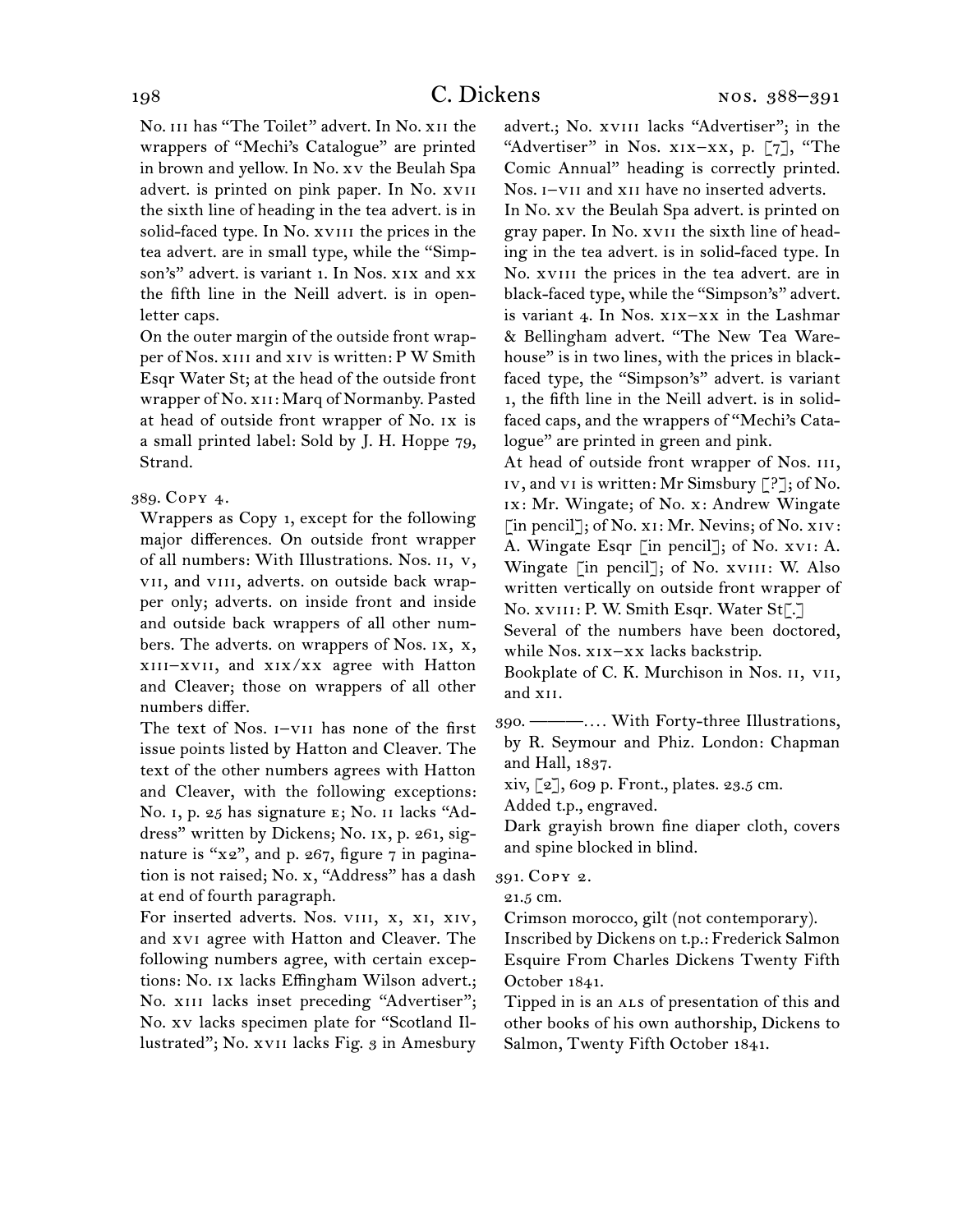From the libraries of Jerome Kern and Howard T. Behrman, but without their bookplates. Armorial bookplate with the motto "Aye Ready" and bookplate of Lewis A. Hird.

392.  *The Posthumous Papers of the Pickwick Club: Containing a Faithful Record of the Perambulations, Perils, Travels, Adventures and Sporting Transactions of the Corresponding Members.* Edited by "Boz." Philadelphia: Carey, Lea & Blanchard, 1836–37.

5 vols. 19.5 cm.

Vols. ii–v have added line immediately preceding imprint on t.p.: Part Second [Third; Fourth; Fifth]. Each vol. has separate t.p., Contents, and pagination. Dedication and preface in Vol. v.

Light grayish yellowish brown boards. Dark red smooth cloth spine. Paper label on spine.

Vols. I, II, and v lack free front and back endpapers, and whatever blank leaves there were. Vol. iii has free front endpaper and flyleaf, lacks free back endpaper. Vol. iv lacks free front endpaper; part of free back endpaper torn off. "Advertisement," p. [5]–6 at front of Vol. i. Adverts., [1] p., "Books Published," 8 p., and "New Novels, &c.," 4 p., at back of Vol. I. Adverts., 4 p. at front of Vol.  $III$ ; [4] p. at back of Vol. III;  $3, [1]$  p. at front of Vol. IV;  $[4]$  p. at front of Vol. v; 2 p., dated Jan 1838, and a  $\lceil 12 \rceil$ p. advert. for Washington Irving's *The Rocky Mountains,* at back of Vol. v.

393.  *The Posthumous Papers of the Pickwick Club. . . .* With Fifty-four Illustrations, by R. Seymour, Phiz and Crowquill. New-York: James Turney, Jr., 1838.

26 parts (xii, 609 p.). Front., plates. 24 cm. Added t.p., engraved.

Each part except the last has 24 p. of text, with the text breaking off in mid-sentence at the end of the part.

Illustrated wrappers; color varies considerably from part to part, ranging from moderate yellowish green to pale green. Outside front wrapper very similar to original English wrapper. Adverts. on outside back wrapper of Nos. xiv–xxvi.

394.  ———*. . . .* With Illustrations, by R. Seymour. New-York: James Turney, Jr., 1838. xii, 609 p. Front., plates. 23 cm.Includes also the illustrations by Phiz and Crowquill (35 plates in all).

Dark grayish brown horizontal rib cloth, covers blocked in blind, spine blocked in gold.

395.  *The Posthumous Papers of the Pickwick Club, Containing a Faithful Record of the Perambulations, Perils, Travels, Adventures and Sporting Transactions of the Corresponding Members. . . .* Paris: Baudry's European Library, 1838.

2 vols. 21.5 cm.

On halftitles: Collection of Ancient and Modern British Authors. Vol. 217 [218].

Black paste boards. Glazed deep reddish orange paper label on spine. Glazed edges, vivid yellow.

396.  *The Posthumous Papers of the Pickwick Club. . . .* A New Edition, with Numerous Illustrations, by Sam Weller, Jr. and Alfred Crowquill, Esq. Philadelphia: Carey, Lea and Blanchard, 1838. 388 p. Front., plates. 24.5 cm.

Added t.p., engraved.

The plates are engraved by J. Yeager.

Grayish green and brown Spanish marbled boards. Black leather spine and corners. Floral- and leaf-patterned endpapers, light blue on white.

Adverts., Jan. 1838, 7, [1] p. at back.

397.  ———*. . . .*With a Frontispiece. From a Design by C. R. Leslie, Esq., R. A. Engraved by J. Thompson. London: Chapman and Hall, 1847. 8 parts (xvi, 479 p.). Front. 19 cm.

Monthly parts, April 17 – Sept. 30, 1847.

"Preface," [by Charles Dickens], London, September, 1847, p. [vii]–xii.

On outside front wrapper: Cheap Edition of the Works of Mr. Charles Dickens.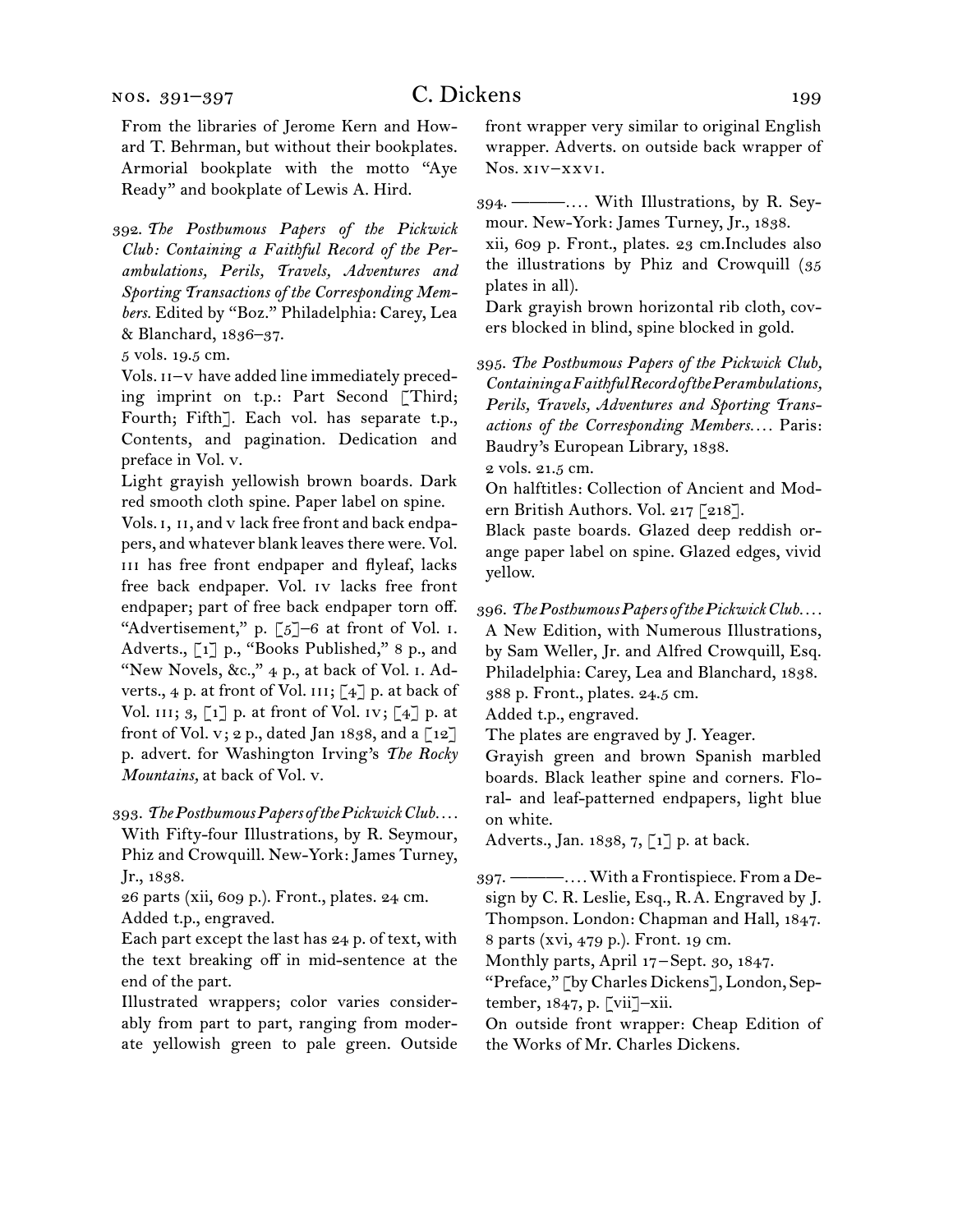Outside front wrapper has additional publishers' imprints. Parts i–vi: Edinburgh: John Menzies; Dublin: Cumming & Ferguson; Glasgow: James Macleod. Parts vii and viii: Edinburgh: John Menzies; Glasgow: James Macleod.

Light bluish green decorated wrappers. "Address," signed Charles Dickens, on inside front wrapper of Part i. Adverts. on inside front wrapper of Parts II-VIII and on inside and outside (E. Moses & Son) back wrapper of all parts.

Part 1: "New Works," April 1847, 7, [1] p. at front, and advert. for "Douglas Jerrold's Weekly Newspaper," 2 p., 15 cm., at back. Part ii: "Pickwick Advertiser," No. 2, 16 p., and slip on publication schedule at front, and "Prospectus of a New Edition of Cowper's Works," 4 p., 15.5 cm., at back. Part III: "Pickwick Advertiser," No. 3, 8 p. at front. Part v: "Pickwick Advertiser," No. 5, 8 p. at front, and advert., "Six Original Illustrations, to bind with the volume of The Cheap Edition of The Pickwick Papers," yellow paper, printed on one side, 9.5 cm., at back. Part vi: "Pickwick Advertiser," No. 6, 4 p. at front. Part VIII: "Pickwick Advertiser," No. 8, 6 p., and announcement on delivery date of "The Pickwick Papers, Cheap Edition," October 1, 1847, leaf printed on verso, at front, and "Cheap Edition of the Novels and Tales of Sir Edward Bulwer Lytton, Bart.," 4 p., and advert. for "Six Original Illustrations," on yellow paper, at back. Parts iv and vii have no inserted adverts.

Laid in: *Cheap Edition of the Works of Mr. Charles Dickens,* London, 1847, Copy 2 (See No. 69); and six wood engraved plates of drawings by Phiz to illustrate *The Pickwick Papers,* bright yellowish green plain wrappers, 20 cm.

In a case with bookplate of Alain de Suzannet.

398.  *Bardell and Pickwick.* By Charles Dickens. As Condensed by Himself, for His Readings. With an Illustration by S. Eytinge, Jr. Boston: Ticknor and Fields, 1868.

23 p. Front. 16.5 cm. Issued with *A Christmas Carol,* Boston, 1867

(See No. 114). Pale blue wrappers. Adverts. on inside front

and inside and outside back wrappers.

Cover title: The Readings of Mr. Charles Dickens, as Condensed by Himself. A Christmas Carol and The Trial from Pickwick. Illustrated Copyright Edition.

399.  Copy 2.

Issued with *The Story of Little Dombey,* Boston, 1868 (See No. 192).

Wrappers as above, except for cover title: The Readings of Mr. Charles Dickens, as Condensed by Himself. The Story of Little Dombey and The Trial from Pickwick. Illustrated Copyright Edition.

400.  Copy 3.

Issued with *Dr. Marigold,* Boston, 1868 (See No. 179).

Wrappers as above, except for cover title and the adverts. on inside and outside back wrapper reversed. Cover title: The Readings of Mr. Charles Dickens, as Condensed by Himself. Doctor Marigold and The Trial from Pickwick. Illustrated Copyright Edition.

401.  *Mr. Bob Sawyer's Party.* By Charles Dickens. As Condensed by Himself, for His Readings. With an Illustration by S. Eytinge, Jr. Boston: Ticknor and Fields, 1868.

21 p. Front. 16.5 cm.

Issued with *David Copperfield,* Boston, 1868 (See No. 152).

Pale blue wrappers. Adverts. on inside front and inside and outside back wrappers.

Cover title: The Readings of Mr. Charles Dickens, as Condensed by Himself. David Copperfield and Mr. Bob Sawyer's Party (From Pickwick). Illustrated Copyright Edition.

402.  *Bardell v. Pickwick.* (*The Trial Scene from Pickwick.*) *A Farcical Sketch. In One Act. . . .* Arranged for the Stage from the Author's Special Reading Copy By John Hollingshead*. . . .* As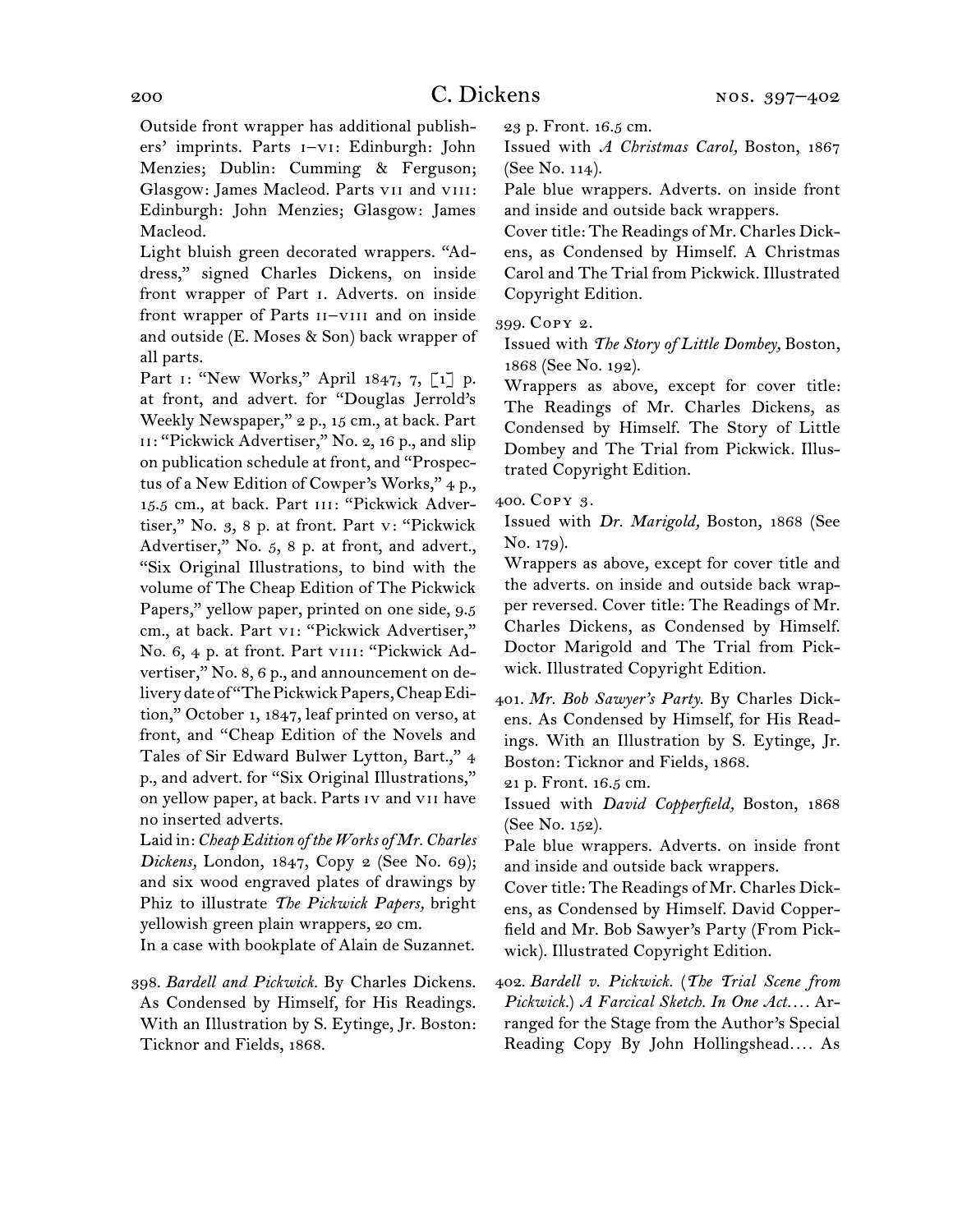#### nos. 402–406

First Performed at the Gaiety Theatre, London, under the Management of Mr. John Hollingshead, on Tuesday, January the 24, 1871*. . . .* New York: Robert M. De Witt [n.d.].

10 p. Diagram. 20 cm.

Light yellowish brown wrappers. On outside front wrapper: De Witt's Acting Plays. (Number 166.) Adverts. on inside front and inside and outside back wrappers.

"De Witt's Acting Plays," [2] p. at back.

403.  *The Posthumous Papers of the Pickwick Club. . . .* With fifty-two Illustrations by Thomas Nast. New York: Harper & Brothers, 1873.

332 p. Front., illus. 25.5 cm.

Dark yellowish green sand cloth, front cover blocked in black, with four Dickens characters blocked in gold, back cover blocked in black, spine blocked in gold. On front cover: The Works of Charles Dickens. Household Edition. "Valuable Standard Works," 4 p. at back.

404.  *The Boy Joe and Samuel Weller from the Pickwick Papers of Charles Dickens.* Illustrated by Darley. New York: Clark & Maynard [n.d.]. 186 p. Front. 17 cm.

Series halftitle and added series halftitle, engraved: Dickens' Little Folks. [vii.]

Bound with *Oliver and the Jew Fagin from the Oliver Twist of Charles Dickens,* New York [n.d.] (See No. 365).

Vivid purplish blue diagonal fine rib cloth, front cover blocked in black, back cover in blind, spine blocked in gold.

405.  *Posthumous Papers of the Pickwick Club. . . .* Introduction by Percy Fitzgerald*. . . .* With an Original Frontispiece by Harry Furniss. New York & London: George D. Sproul, 1902–03. 3 vols. in 6. Mounted fronts., plates (1 folding). 24.5 cm.

Added t.p.: The Complete Works of Charles Dickens*. . . .* Edited with Annotations, Bibliography and Topography by Frederic G. Kitton. Bookset halftitles with certificate of issue in each section except Vol. ii, Section ii.

Vol. i, Section i: "Autograph Edition: Two hundred and fifty copies on white hand-made paper in fifty-six volumes, of which this is No. [in manuscript:] 16." Vol. 1, Section 11: "Autograph Edition: Two hundred and fifty copies on white hand-made paper, issued both in fiftysix volumes and in an extended form in one hundred and twelve volumes, of which this is an extended copy and is No. [unnumbered]." Vol. II, Section I, has same statement as Vol. I, Section I, but is numbered 17. Vol. II, Section ii, has no certificate of issue. Vol. iii, Sections i and i, have same statement as Vol. i, Section ii. Vol. iii, Section i, is not numbered. Vol. iii, Section II, is numbered 17.

"It is guaranteed that no reprint of any of these editions will ever be made." Signed in manuscript in Vol. i, Section i: Geo D Sproul.

T.p. and frontispiece appear only at beginning of each of the three vols. Added bookset t.p. appears in each of the six sections.

Mounted frontispiece in each vol. "is a proof Impression and has been signed by the Artist." Signed in pencil: Harry Furniss.

"Introduction," signed in manuscript: Percy Fitzgerald, Vol. i, Section i, p. xxiii–[xxxiii]. "Bibliographical Note," signed in manuscript:

F. G. Kitton, Vol. i, Section i, p. xxxv–[xlii]. Dark olive green morocco, by The Trautz-Bauzonnet Bindery. T.e.g.; fore and bottom edges deckled. Doublures of dark olive green morocco, inlaid with red, yellow, blue, and purple morocco; the whole blocked in gold. Free endpapers lined with yellowish white moiré vertical rib cloth.

Inlaid in a blank leaf between halftitle and bookset t.p. of Vol. i, Section i, is an envelope from Dickens to Mr. Holsworth, 9 April 1864, with an autograph note by Dickens on the inside flap of the envelope.

406.  *Pickwickian Wit and Humour.* Selected by Percy Fitzgerald*. . . .* London: Gay and Bird, 1903.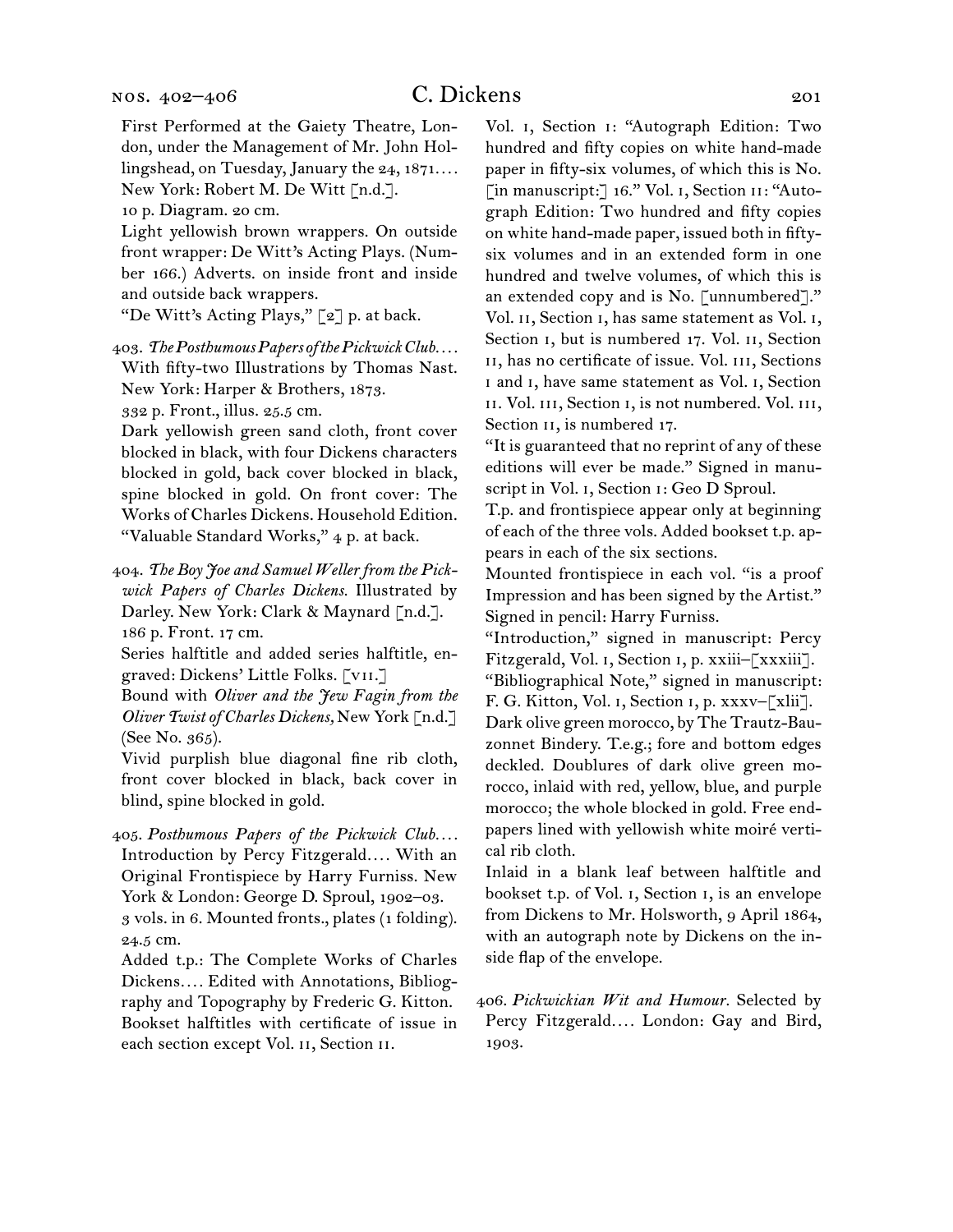x, 150 p. Front., illus. 13.5 cm.

Series halftitle: The Bibelots edited by J. Potter Briscoe, F.R.S.L.

"Prefatory Essay," p. v–x.

The frontispiece is a portrait of Dickens; the illustrations are signed with the initials H C.

"This edition on Japanese Vellum is limited to Sixty copies, of which this is No. [in manuscript: 32. Gay & Bird."

Very deep red morocco, covers and spine blocked in gold, by Zaehnsdorf. T.e.g. Very dark red silk-lined endpapers.

# *The Pickwick Papers. Danish*

407.  *Pickwick Clubbens efterladte Papirer, Indeholdende en nøiagtig Beretning om dens corresponderende Med-lemmers Vandringer, Farer, Reiser, Håendesser og Idråetter.* Af Boz (Charles Dickens.) Oversat fra Engelsk af L. Moltke*. . . .* Kjobenhavn: F. H. Gibes Forlag; Louis Kleins Bogtrykkeri, 1861.

2 vols. Plates. 16.5 cm.

Added t.p., engraved, in Vol. i: Pickwick Klubben.

Engraved plate, with no text (the front. in the first English edition), precedes halftitle in Vol. ii.

Series halftitle: Charles Dickens's Vaerker. Oversatte af L. Moltke. Forste [Andet] Bind. (Pickwick Clubben.) i [ii].

The illustrations are re-engravings of those by R. Seymour and Phiz.

Black embossed boards. Black leather spine, gilt, and corners. All edges marbled.

# *The Pickwick Papers. French*

408.  *Aventures de Monsieur Pickwick. . . .* Roman Anglais Traduit avec l'Autorisation de l'Auteur sous la Direction de P. Lorain par P. Grolier*. . . .* Publication de Ch. Lahure et Cie Imprimeurs à Paris. Paris: Librairie de L. Hachette et Cie, 1859.

2 vols. 18 cm.

"L'Auteur Anglais au Public Français," Vol. i,

p. [v]–vi, and "Address of the English Author to the French Public," Vol. i, p. [vii]–viii, both signed Charles Dickens.

Dark brown German marbled boards. Deep yellowish brown leather spine. Sprinkled edges. Yellowish brown shell marbled endpapers.

Stamped on halftitle of each vol.: Seine. Colportage.

Bookplate of Alain de Suzannet.

# *The Pickwick Papers. German*

409.  *Die Pickwickier; oder, Herrn Pickwick's und der correspondirenden Mitglieder des Pickwick-Clubs Kreuz- und Querzüge, Abentheuer und Thaten.* Nach den Ueberlieferungen des Pickwick-Clubs herausgegeben von Boz. Aus dem Englischen von H. Roberts. Mit Federzeichnungen nach Cruikshank*. . . .* Leipzig: bei J. J. Weber, 1837–38.

5 vols. in 3. Fronts., plates. 17 cm.

T.p. of Vols. 4 and 5 varies: Mit Federzeichnungen nach R. Seymour und Phiz. The attribution of any of the illustrations to Cruikshank was an error (deliberate?).

Yellowish brown streaked marbled boards. Brownish black leather spine and corners. Sprinkled edges.

Bookplate of Alain de Suzannet.

410.  *Pictures from Italy. . . .* The Vignette Illustrations on Wood, by Samuel Palmer*. . . .* London: Published for the Author, by Bradbury & Evans, 1846.

 $\lceil 5 \rceil$ , 269,  $\lceil 1 \rceil$  p. Illus. 18 cm.

Dark blue horizontal rib cloth, covers and spine blocked in blind, with a circular ornament in center of both covers.

Adverts.,  $\lbrack 2 \rbrack$  p. at front and  $\lbrack 2 \rbrack$  p. at back.

411.  Copy 2.

Dark blue fine diaper cloth, same blocking in blind.

Adverts. as above.

Inscribed byDickens on halftitle:CharlesDickens Wishes he had given this book To Mrs.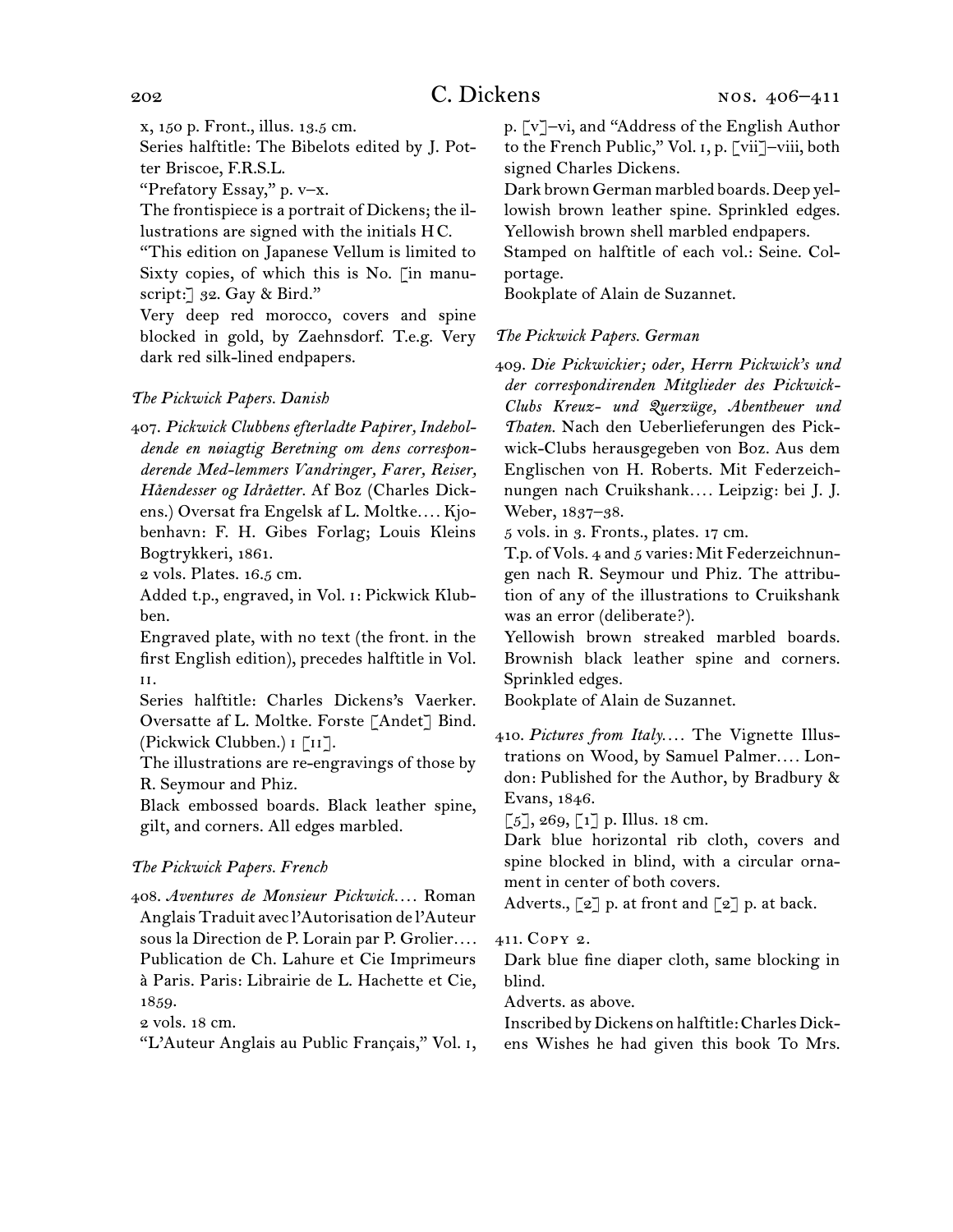Costello, and considers himself a Brute for not having done so. Broadstairs, Eighteenth August 1847.

Signature on free front endpaper: Dudley Costello.

Bookplates of George Shaw and John A. Spoor.

#### 412.  Copy 3.

No comma after "Illustrations on Wood" on t.p.

Dark grayish blue vertical rib cloth, covers and spine blocked in blind, with an oval ornament in center of both covers.

Adverts. as above.

413.  ———*. . . .* The Vignette Illustrations on Wood by Samuel Palmer*. . . .* Second Edition. London: Published for the Author, by Bradbury & Evans, 1846.

 $\lceil 5 \rceil$ , 269,  $\lceil 1 \rceil$  p. Illus. 18 cm.

Dark grayish blue vertical fine rib cloth, covers and spine blocked in blind.

Adverts., [2] p. at back.

414.  ———*. . . .* Copyright Edition. Leipzig: Bernhard Tauchnitz, 1846.

3 prel. leaves, 263, [1] p. 16 cm.

Lacks halftitle and p. 81–102.

Extra-illustrated with numerous photographs. Dark grayish brown morocco, with initials M. C. blocked in gold on front cover. A.e.g. Inscription on first front flyleaf: Mary M. Conant Nice—March 20th—90.

415.  ———*. . . .* New-York: William H. Colyer, Burgess, Stringer & Co., William H. Graham, William Taylor; Philadelphia: G. B. Zeiber & Co., Colon & Adriance; Boston: Jordan & Co., Redding & Co., and Hotchkiss & Co.; Baltimore: N. Hickman, and Taylor, Wilde & Co., 1846.

64 p. 25 cm.

Cover title.

Light orange yellow decorated wrappers. Adverts. on outside back wrapper.

416.  … *Life in Italy.* By Charles Dickens. Being a New Edition of His Celebrated "Pictures from Italy." New-York: Leavitt, Trow & Co., 1848. vii, 184 p. 18.5 cm. At head of title: Pictures from Italy.

Dark violet diaper cloth, covers blocked in blind, spine blocked in gold. Bookplate of Richard Fowler Stevens.

417.  Copy 2.

Deep red diagonal cord cloth, different blocking in blind and gold.

#### *Pictures from Italy. German*

418.  *Italienische Reisebilder* von Boz (Dickens). Aus dem Englischen von Julius Seybt*. . . .* Leipzig: Verlag von Carl B. Lorck, 1846. 2 vols. in 1. 15.5 cm.

On halftitles: Boz' Sämmtliche Werke. Sechsundfunfzigster [Siebenundfunfzigster] Theil. Dark green pebble cloth, blocked in blind. Multicolored nonpareil marbled edges.

419.  *Pictures from Italy, Sketches by Boz, and American Notes. . . .* Illustrated by Thomas Nast and Arthur B. Frost. New York: Harper & Brothers, 1877.

383 p. Front., illus. 25.5 cm.

Dark yellowish green sand cloth, front cover blocked in black, with four Dickens characters blocked in gold, back cover blocked in black, spine blocked in gold. On front cover: The Works of Charles Dickens.Household Edition.

420.  *A Plated Article. . . .* With an Introductory Account of the Historical Spode-Copeland China Works to which it refers. Stoke-upon-Trent: W. T. Copeland & Sons (late Spode & Copeland) [1930].

20, [2] p. Front., colored plates. 19.5 cm.

"Spode," unsigned, p. 3–8.

"A Plated Article," p. 9–20, by Charles Dickens [and W. H. Wills], first published in *Household Words,* April 24, 1852.

Light gray boards.

Book label of Hahn, Bryn Mawr, Pa.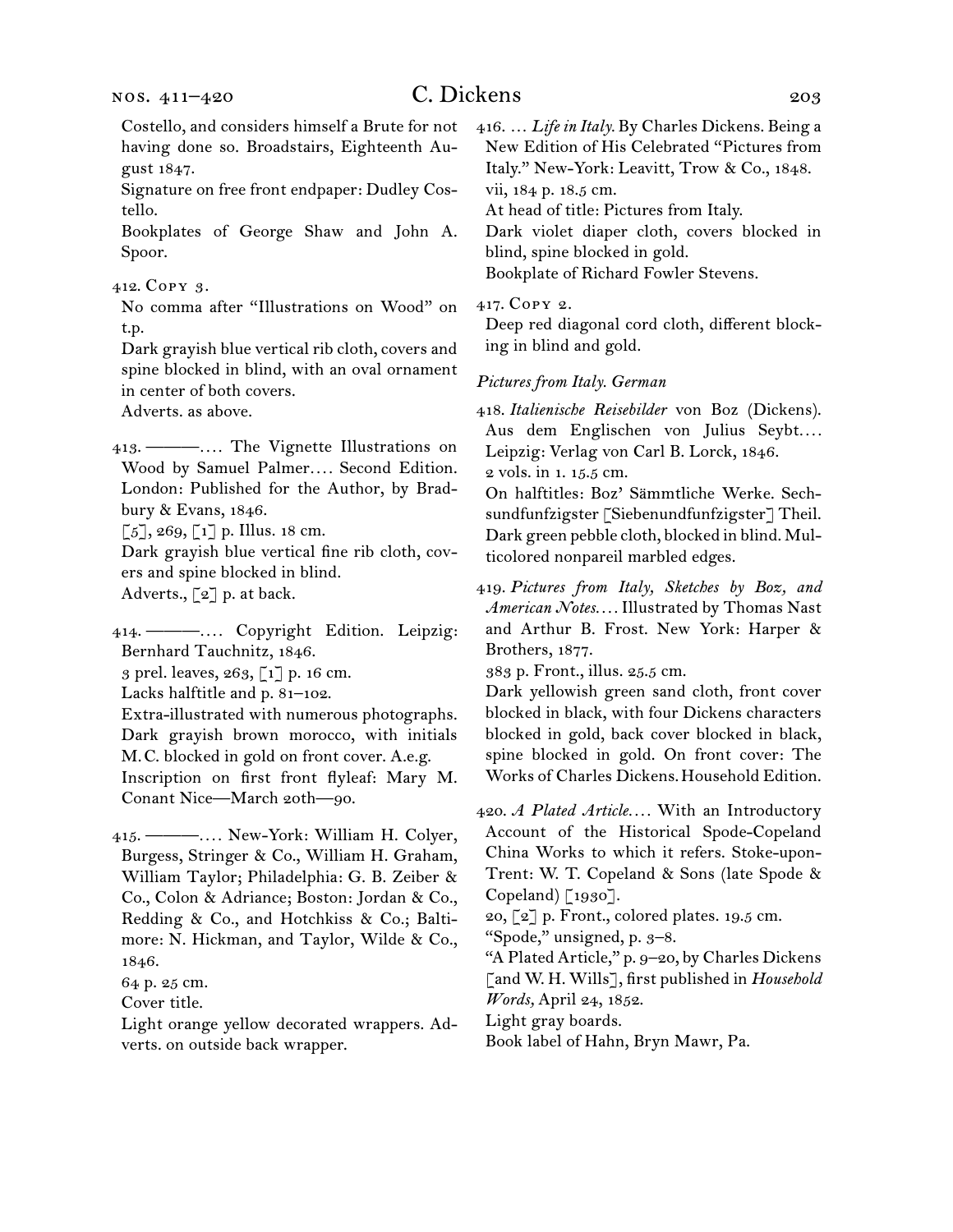421.  *A Pottery Story. . . .* Boston: Jones, McDuffee & Stratton, 1878.

14 p. 17 cm.

A condensed version of "A Plated Article," by Charles Dickens [and W. H. Wills], first published in *Household Words,* April 24, 1852.

Issued as an advertisement by the pottery and glassware firm of Jones, McDuffee & Stratton. Light gray decorated wrappers. Adverts. on inside back wrapper. Illustration printed in blue on outside back wrapper.

Adverts., including a full-page illustration of a statuette,  $\lceil 3 \rceil$  p. at back.

422.  *The Plays and Poems of Charles Dickens with a Few Miscellanies in Prose.* Now First Collected. Edited Prefaced and Annotated by Richard Herne Shepherd*. . . .* London: W. H. Allen & Co., Publishers to the India Office, 1882. 2 vols. 23 cm.

"Introduction," Vol. i, p. [7]–96.

Vivid purplish blue diagonal fine rib cloth.

423.  *The Poems and Verses of Charles Dickens.* Collected and Edited, with Bibliographical Notes, by F. G. Kitton. London: Chapman and Hall, Limited, 1903.

xi, 134 p. Front. 17.5 cm.

The frontispiece is an engraving by C. H. Jeens of "Charles Dickens, His Wife, & Her Sister. Drawn by Maclise in 1842."

Very dark red smooth cloth, front cover blocked in gold. Bevelled boards. T.e.g.

424.  *The Poor Traveller: Boots at the Holly-Tree Inn: and Mrs. Gamp. . . .* London: Bradbury & Evans, 1858.

114 p. 17 cm.

Moderate yellowish green wrappers. Adverts. onoutside backwrapper.Pastedownendpapers. Adverts.,  $\begin{bmatrix} 1 \end{bmatrix}$  p. at back. Bookplate of William Menzies.

425.  *A Preliminary Word.*

In *Household Words. A Weekly Journal.* Conducted by Charles Dickens. Vol. 1, No. 1, March 30, 1850. London: Published at the Office.

Pages [1]–2. 24 cm. Unsigned. No wrappers; unstitched.

426.  … *Proclamation.* Whereas we are the only true and lawful "Boz"*. . . .* who are commencing a New Work, to be called—The Life & Adventures of Nicholas Nickleby*. . . .* [London: Chapman and Hall, 1838.]

 $3, 1]$  p. 22.5 cm.

Caption title.

At head of p.  $\lceil 1 \rceil$ : The New Work by the Author of "The Pickwick Papers."

An advertisement for *Nicholas Nickleby,* signed Boz at the foot of p. 3. Other adverts. on p.  $[4]$ .

Unbound, as issued.

427.  Copy 2. Has stab holes.

428.  *Public Life of Mr. Tulrumble, Once Mayor of Mudfog.*

In *Bentley's Miscellany,* edited by Boz, No. 1,Jan. 2, 1837. London: Richard Bentley; Edinburgh: Bell and Bradfute; Dublin: John Cumming. Pages 49–63. Plate. 23.5 cm. Signed Boz.

The illustration is by George Cruikshank. Yellowish white illustrated wrappers.

429.  *The Readings of Mr. Charles Dickens, as Condensed by Himself.* With Original Illustrations. Boston: Ticknor and Fields, 1868. 10 vols. in 1. Fronts. in Vols. 1–5, 8–10. 17 cm. Each reading has separate t.p. The illustrations are by S. Eytinge, Jr. Dark green sand cloth, spine blocked in gold. Adverts., [2] p. at front.

430.  *The Romance of Charles Dickens and Maria Beadnell Winter.* By Edward F. Payne … and Henry H. Harper. Boston: Printed Privately for Members of The Bibliophile Society, 1929. 177 p. Front., facsims. 24 cm. T.p. printed in black, red, and blue.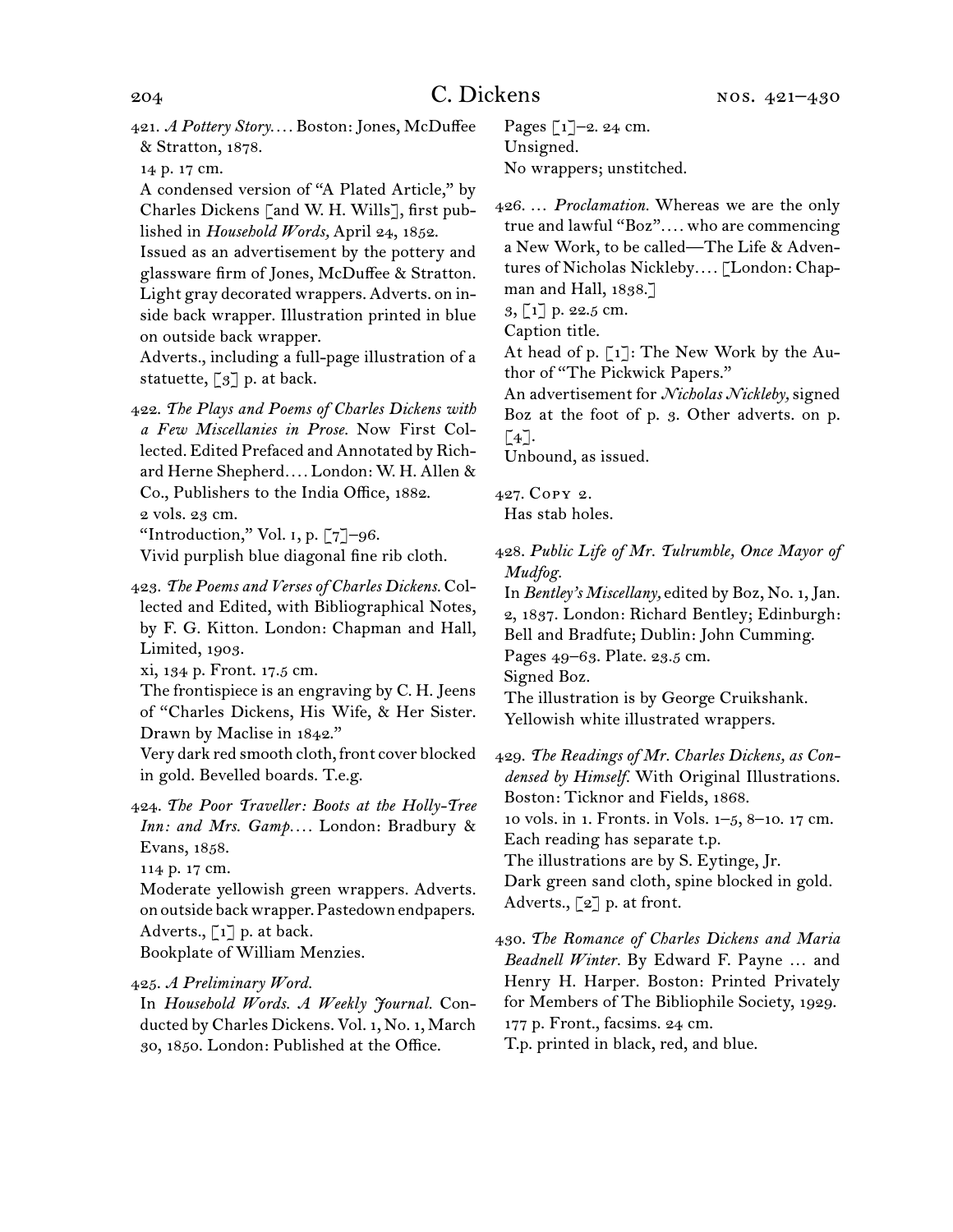nos. 430–437

Added t.p., engraved.

"Prefatory Note," by H. H. Harper, p. 13–21. Dickens' letters to Maria Beadnell, "included in the Bibliophile edition of twenty years ago, are re-issued now with an entirely new structural commentary*. . . .*"—p. 18.

"Mr. Minns and His Cousin," Dickens' first published sketch, p. 162–177.

"This edition is limited to 425 copies printed for members only."

Moderate brown calf, covers and spine tooled in gold. T.e.g.

431.  *Schools and Schoolmasters.* From the Writings of Charles Dickens. Edited by T. J. Chapman, M.A. New York and Chicago: A. S. Barnes & Company [c1871].

232 p. Front., plates. 19 cm.

"Preface," signed T.J.C., p.  $\lceil 3 \rceil$ -4.

The illustrations are by Phiz.

Pinkish brown sand cloth, covers blocked in blind, spine blocked in gold.

Bookplate of George Barr McCutcheon.

432.  *Sketches by "Boz," Illustrative of Every-Day Life, and Every-Day People. . . .* Illustrations by George Cruikshank. London: John Macrone, 1836.

2 vols. Fronts., plates. 21 cm.

"Preface," Furnival's Inn, February, 1836, Vol.  $i, p. \lceil ii \rceil - v.$ 

Dark grayish green regular-patterned horizontal straight-grain morocco cloth, spine blocked in gold.

Bookplate of Margaret M. Power.

433.  Copy 2.

2 vols. in 1. Front. in Vol. i, plates. 20 cm. The plate which appears as the frontispiece in the second volume of Copy 1 is in this copy in its proper location, Vol. ii, opp. p. 24. Deep red morocco, gilt, by F. Bedford. A.e.g. Inscribed by Dickens on t.p. of Vol. i: Simon McGillivray Esqre. From The Author. Bookplate of A. Edward Newton.

434.  *Watkins Tottle, and Other Sketches, Illustrative of Every-Day Life and Every-Day People.* By Boz*. . . .* Philadelphia: Carey, Lea & Blanchard, 1836.

2 vols. 20 cm.

Caption and running title: Sketches by Boz.

Same as *Sketches by Boz,* London, 1836, except that the order of the two volumes is reversed. Light yellowish green boards. Moderate reddish brown smooth cloth spine. Paper label on spine.

435.  *Sketches by Boz: Illustrative of Every-Day Life, and Every-Day People.* The Second Series. Complete in One Volume. London: John Macrone, 1837.

1 prel. leaf, viii, 377 p. Front., plates. 20 cm.

Added t.p., engraved, dated 1836.

"Preface," Furnival's Inn, December 17, 1836, p. [i]–iii.

Illustrations by George Cruikshank.

Dark yellowish pink pebble cloth, covers blocked in blind, spine blocked in blind and gold.

"Select List of New Works and New Editions," Dec. 1836, [19] p. at back.

Bookplate of Margaret M. Power.

436.  ———. The Second Series. Second Edition. London: John Macrone, 1837.

viii, 375 p. Front., plates. 20.5 cm.

Added t.p., engraved, dated 1836.

"Preface," Furnival's Inn, December 17, 1836, p.  $\lceil$ iii]–v.

Illustrations by George Cruikshank.

Dark yellowish pink pebble cloth, blocked as first edition.

"Select List of New Works and New Editions," Feb. 1837, 12 p. at back.

437.  *Sketches by Boz: Illustrative of Every-Day Life and Every-Day People.* Being a Continuation of "Watkins Tottle, and Other Sketches." Philadelphia: Carey, Lea & Blanchard, 1837. 203 p. 19 cm.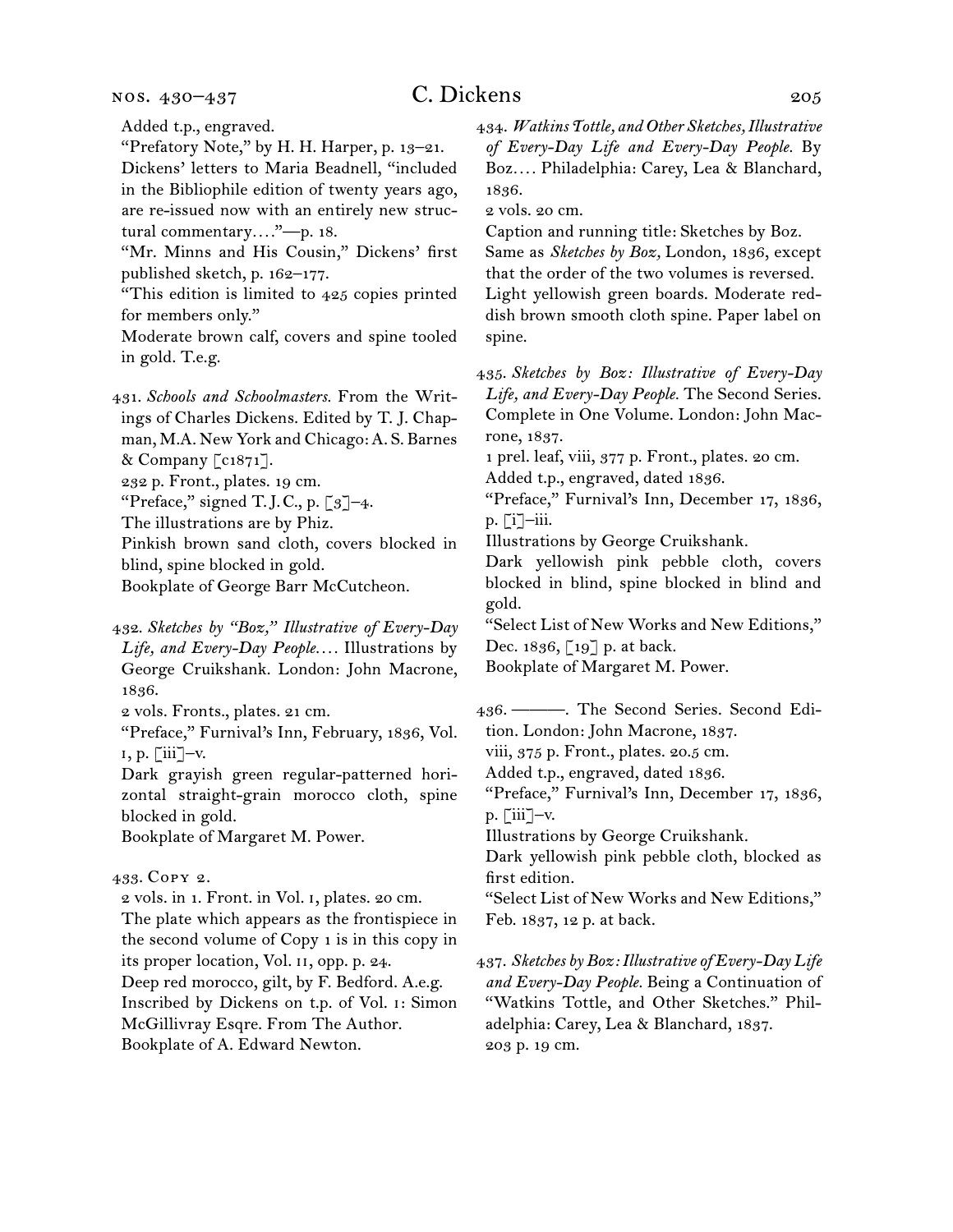Same as *Sketches by Boz,* Second Series, London, 1837.

Light grayish yellowish brown boards. Dark red smooth cloth spine. Paper label on spine.

Inscribed in pencil on t.p.: W R London Mch 10 1837.

438.  *Sketches by Boz Illustrative of Every-Day Life and Every-Day People.* With Forty Illustrations by George Cruikshank. New Edition, Complete. London: Chapman and Hall [1837]– 39.

20 parts (viii, 526 p.). Front., plates. 22 cm. Added t.p., engraved.

Monthly numbers, Nov. 1837-June 1839.

"Advertisement," unsigned, London, May 15, 1839, p. [v].

Pale pink illustrated (by George Cruikshank) wrappers. Adverts. on inside front and inside and outside back wrappers.

For inserted and other adverts., there are only two minor differences from Hatton and Cleaver. In No. iii the front wrapper of "Mechi's Catalogue" is printed in green and brown. In No. ix the order of the pages in the Francis West advert. differs: p. [1], "Important to all who require Spectacles"; p. [2], "To the Public"; p.  $\lceil 3 \rceil$ , text of 39 lines, no heading; p.  $\lceil 4 \rceil$ , "A View in Fleet Street, Nov. 9, 1837."

With a copy of the address by Chapman and Hall, "New Work by 'Boz,'" August 26, 1837, from *The Posthumous Papers of the Pickwick Club,* London, 1836–37, No. xvii.

439.  ———. With Forty Illustrations by George Cruikshank. New Edition, Complete. London: Chapman and Hall, 1839.

viii, 526 p. Front., plates. 23 cm.

"Advertisement," unsigned, London, May 15, 1839, p. [v].

Grayish reddish purple vertical rib cloth, covers and spine blocked in blind.

Bookplate of Robert Hoe.

440.  Copy 2.

23.5 cm.

Deep brown coarser vertical rib cloth, different blocking in blind.

Bookplate of John C. Eckel.

441.  *Sketches, by Boz.* (Charles Dickens.)*. . . .* Paris: Baudry's European Library, 1839.  $\lceil 3 \rceil$ , 404 p. 21.5 cm.

Halftitle: Collection of Ancient and Modern British Authors. Vol. 235. Sketches by Boz.

Dark purple boards, embossed with a coarse sand grain pattern. Dark purple leather spine, blocked in gold and blind. Sprinkled edges. Light brown Stormont marbled endpapers.

442.  *Sketches by Boz, Illustrative of Every-Day Life and Every-Day People.* By the Author of "The Pickwick Papers"*. . . .* With Twenty Illustrations by George Cruikshank. New Edition, Complete. Philadelphia: Lea & Blanchard, Successors to Carey & Co., 1839.

 $\lceil 5 \rceil$ –x, 13–268 p. Plates. 25.5 cm.

Added t.p., engraved, facing printed t.p.

The plates are engraved by J. Yeager.

Grayish purple diaper cloth, covers blocked in blind, spine blocked in gold.

443.  ———. By the Author of "The Pickwick Papers"*. . . .* New Edition, Complete. Philadelphia: Lea & Blanchard, Successors to Carey & Co., 1839.

 $\lceil 5 \rceil$ –x, 13–268 p. Plates. 24.5 cm.

The two plates, by George Cruikshank, engraved by J. Yeager ("A Pickpocket in Custody" and "Mr. John Dounce"), precede the t.p.

Light brown orange boards. Deep bluish green smooth cloth spine. Paper label on spine.

Inscribed on free front endpaper: B B Boltwood Amherst Mass.

Bookplate of Lansing van der Heyden Hammond.

444.  ———. By the Author of "The Pickwick Papers"*. . . .* New Edition, Complete. Philadelphia: Lea & Blanchard, 1842.

Added t.p., engraved.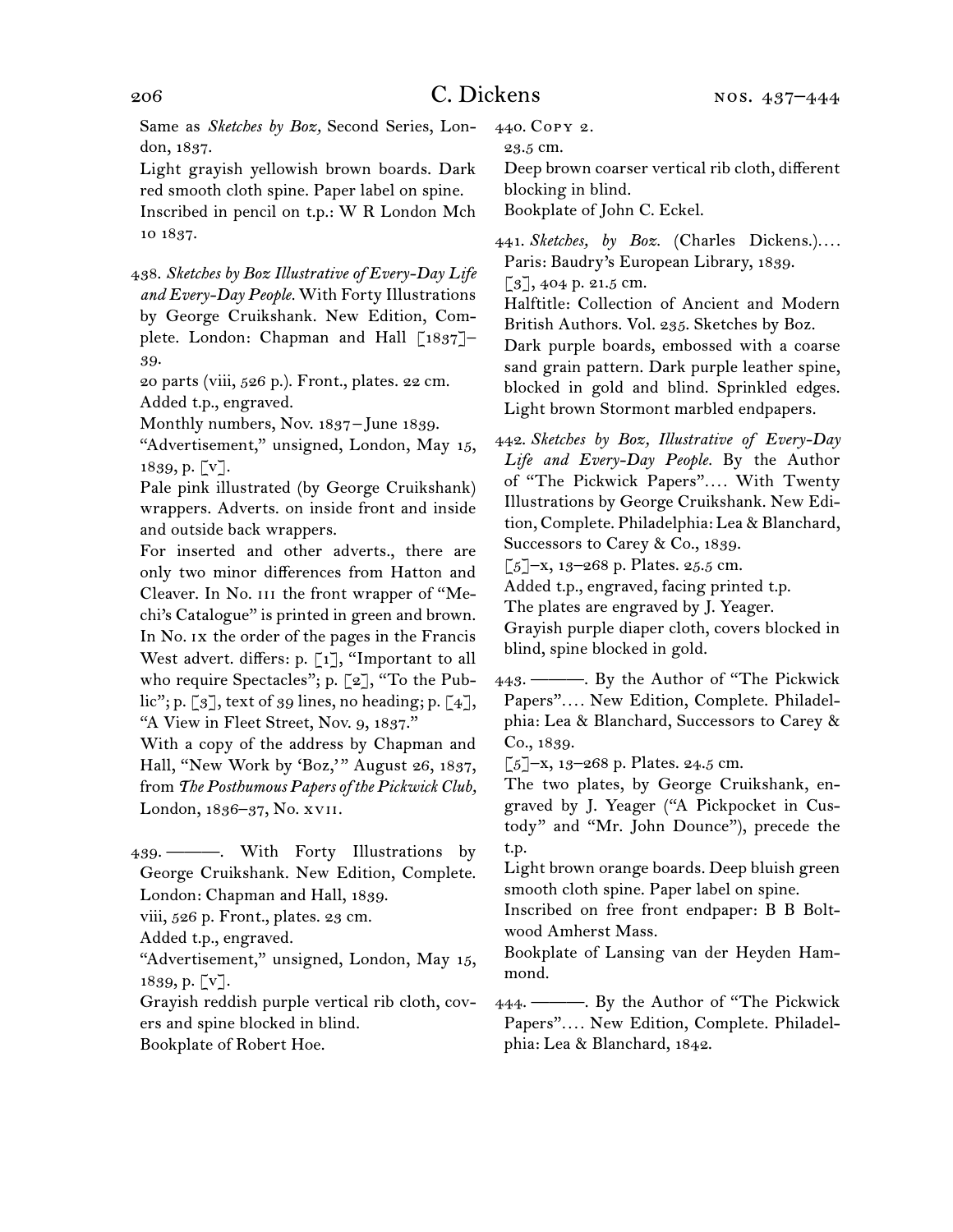$\left[\sub{5}\right]$ -x, 13-268 p. 23.5 cm.

Light grayish yellowish brown boards. Dark grayish purple smooth cloth spine. Paper label on spine.

445.  *Sketches by Boz. Illustrative of Every-Day Life and Every-Day People.* With a Frontispiece by George Cruikshank. London: Chapman and Hall, 1850.

xiv p., 1 leaf, 303 p. Front. 19.5 cm.

"Cheap Edition of the Works of Mr. Charles Dickens. Uniformly printed in crown octavo Corrected and Revised throughout, with new Prefaces by the Author."—p. [ii].

"Preface," October, 1850, p. [vii].

Moderate olive green vertical fine rib cloth, covers blocked in blind, spine blocked in gold. Adverts. on endpapers.

#### *Sketches by "Boz." German*

446.  *Londoner Skizzen.* Von Boz (Dickens). Aus dem Englischen von H. Roberts. Mit Federzeichnungen nach Cruikshank. Dritte Auflage*. . . .*Leipzig:VerlagvonCarlB.Lorck, 1845. 4 vols. in 2. Fronts., plates. 15 cm.

On halftitles: Boz' Sämmtliche Werke. Neunzehnter [-Zweiundzwanzigster] Theil.

In the Zweiter Theil signature  $3$  is bound before 2.

Dark green fine bead cloth, spine blocked in gold. All edges marbled.

447.  *Sketches of Young Couples; with an Urgent Remonstrance to the Gentlemen of England* (*Being Bachelors or Widowers*)*, on the Present Alarming Crisis.* By the Author of "Sketches of Young Gentlemen." With Six Illustrations by "Phiz." London: Chapman and Hall, 1840.

92 p. Front., plates. 16 cm.

Pale green illustrated boards. Adverts. on back cover.

Adverts.,  $\lceil 4 \rceil$  p. at back.

448.  *Sketches of Young Gentlemen.* Dedicated to the Young Ladies. With Six Illustrations by "Phiz." London: Chapman and Hall, 1838.

viii, 76 p. Front., plates. 16 cm.

Published anonymously.

A protest against *Sketches of Young Ladies,* by "Quiz" [i.e. Edward Caswall], published in 1837.

Pale green illustrated boards. Adverts. on back cover.

Adverts.,  $\lceil 4 \rceil$  p. at back.

This copy has the frontispiece in duplicate.

449.  *Sketches of Young Gentlemen, and Sketches of Young Couples. . . .* London: George Newnes Limited [n.d.].

80 p. 18 cm.

Light yellowish brown wrappers. On outside front wrapper: The Penny Library of Famous Books. No. 34. Adverts. on inside front and inside and outside back wrappers.

450.  *Drawn from Life. Sketches of Young Ladies, Young Gentlemen, and Young Couples.* By Charles Dickens. With Twenty Illustrations by "Phiz." First American Edition. New York: E. J. Hale & Son, 1875.

320 p. Front., plates. 19 cm.

The "Advertisement," signed M.A., p.  $\lbrack 5 \rbrack -6,$ modifies the attribution of authorship on the title page, indicating that *Sketches of Young Ladies* is by "Quiz" [i.e. Edward Caswall].

Moderate reddish brown diagonal fine rib cloth, with a portrait of Dickens blocked in gold on front cover and publisher's monogram blocked in blind on back cover.

451.  Copy 2.

Dark yellowish green diagonal fine rib cloth, blocked as above.

452.  *Some Letters of Charles Dickens.* By Wm. Glyde Wilkins. Pittsburgh, Pa.: Privately Printed, 1907.

 $\lceil 3 \rceil$ , 10 p. Plates (facsims.). 23.5 cm.

Includes reproductions of some of the manuscript originals.

No. 126 of 200 copies.

Light green wrappers.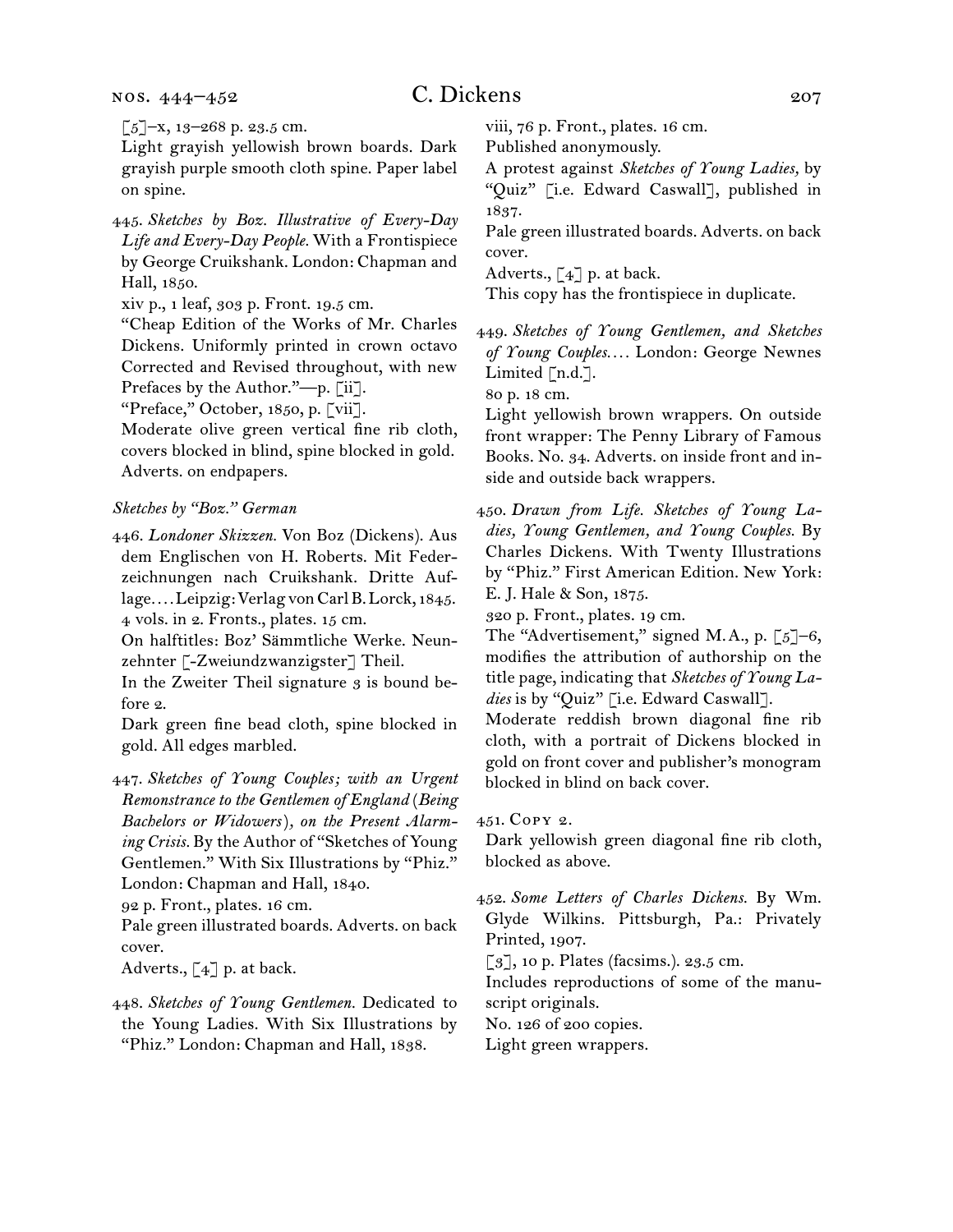453.  *Songs. . . .*

In *New-York Mirror,* Vol. 16, No. 16, Oct. 13, 1838. New-York.

Page 122. 36.5 cm.

"Hail to the merry autumn-days" and "Autumn leaves."

"The original melodies [i.e. verses] … from the pen of Mr. Dickens, have never before been published."—p. 127.

No wrappers; stitched.

454.  *Speech of Charles Dickens as Chairman of the Anniversary Festival Dinner of the Royal Free Hospital, Held at the Freemasons' Tavern, on the 6th of May, 1863.* London: Wyman & Sons  $\lceil 1870 \rceil$ .

8 p. 18.5 cm.

No wrappers; stapled.

455. *Speech of Charles Dickens Delivered at Gore House, Kensington, May 10, 1851.* Printed from the Original Autograph Manuscript. Boston: Exclusively for Members of The Bibliophile Society, 1909.

17 p. 23.5 cm.

From the manuscript then in the possession of Mr. Edmund D. Brooks, who also provided the "Foreword," p.  $5-6$ .

Printed on Japanese vellum.

Grayish blue wrappers, printed in darker blue.

Tipped in on inside front wrapper is an undated handwritten note from H. H. Harper to Mr [Henry S.] Van Duzer presenting the copy to him.

456.  Copy 2.

Printed on wove paper. Deckle edges.

Laid in: [3] p. announcement from The Council to Members of The Bibliophile Society, November 19, 1909, distributed with the *Speech.*

457.  *Speech of Charles Dickens, Esq., at the Anniversary Festival of the Hospital for Sick Children, 49, Great Ormond Street, On Tuesday, February the 9th, 1858.* [n.p., n.d.] 8 p. 19.5 cm.

Caption title.

Moderate red moiré silk, lettered in gilt on front cover. A.e.g.

Bookplates of Stephen George Holland and C. E. Stewart, 1893.

458.  *Speech of Charles Dickens, Esq., on Behalf of the Hospital for Sick Children, 49, Great Ormond Street. . . .* London: Printed for R. Folkard, 1864.

10 p., 1 leaf. 14.5 cm.

On outside front wrapper: Speech of Charles Dickens, Esq., As Chairman at the Dinner on Behalf of the Hospital for Sick Children, Feb. 9, 1858.

Caption title: Speech of Charles Dickens, Esq., At Freemasons' Hall, February 9th, 1858.

The "Speech," p.  $\lceil 3 \rceil$ –10.

Light greenish blue decorated wrappers.

459.  ———*. . . .* London: Printed by Folkard and Son, 1867.

10 p., 1 leaf. 15 cm.

Cover and caption titles as above.

Wrappers as above, but light yellowish pink.

460.  *Speech of Charles Dickens, Esq., on Behalf of The Hospital for Sick Children, 49, Great Ormond Street. . . .* London: Printed by Folkard and Sons, 1874.

10, [2] p. 14 cm.

On outside front wrapper: Speech of Charles Dickens, Esq., As Chairman at the Dinner on Behalf of The Hospital for Sick Children, February 9th, 1858.

Caption title as above.

Light pink decorated wrappers. Border, typeface, etc., differ from 1864 and 1867 editions.

461.  *Speech of Charles Dickens, Esq., Delivered at the Meeting of the Administrative Reform Association, at the Theatre Royal, Drury Lane, Wednesday, June 27, 1855.* London: Effingham Wilson, 1855.

11 p. 21 cm.

M. S. Rickerby, Printer.

Page [3], line 6 has misprint "thundred."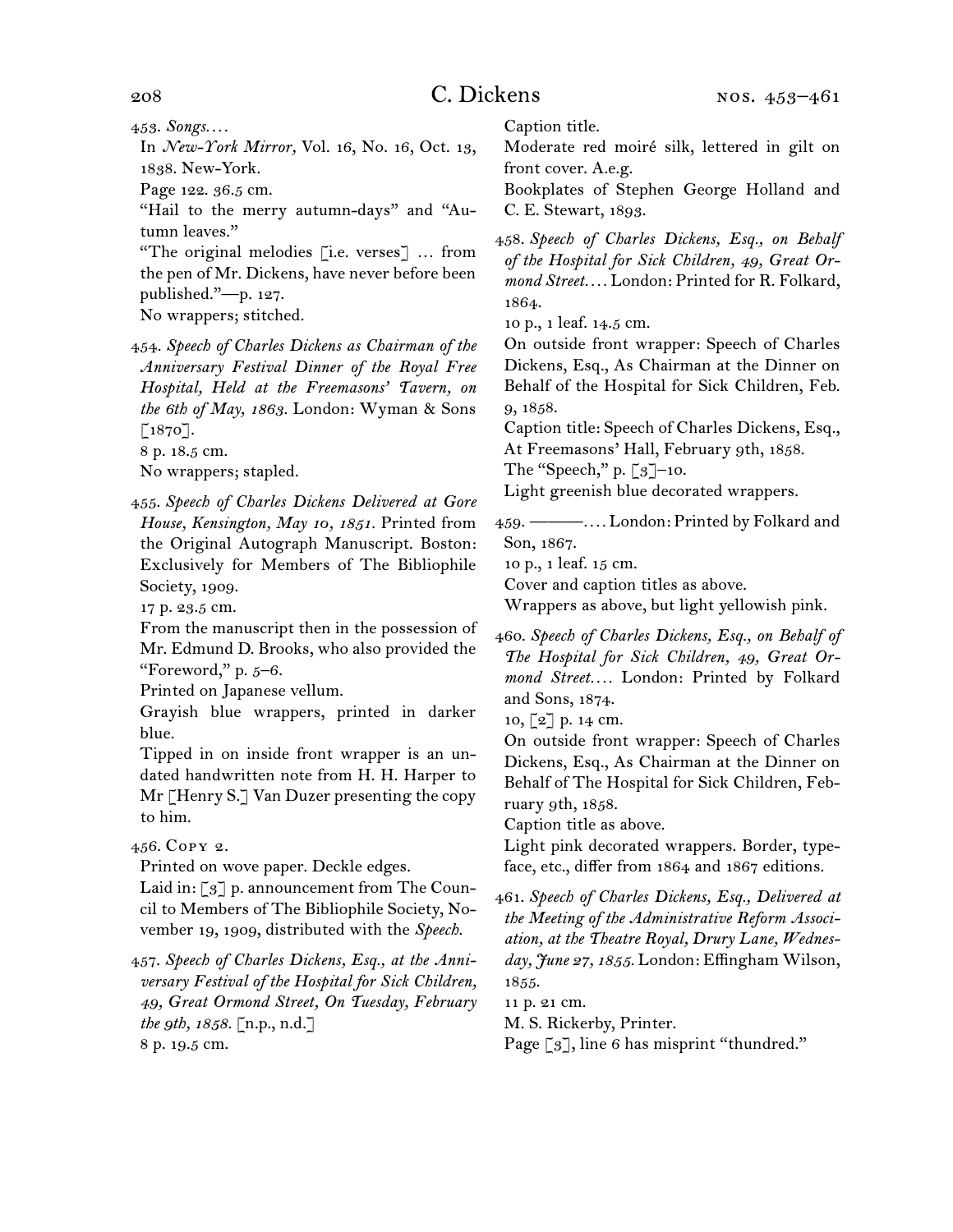# C. Dickens 209

No wrappers; stitched. Bookplate of William Glyde Wilkins. 462.  Copy 2. Page [3], line 6 has the corrected "hundred." Spine backed with a paper strip. 463.  ———. London: M. S. Rickerby, Printer, 1855. 11 p. 21 cm. Page [3], line 6 has the corrected "hundred." No wrappers; stitched. 464.  … *Speeches in Behalf of the Institution, by the Late Mr. Charles Dickens, President.* London: Printed by Buck & Wootton  $\lceil 1870 \text{ or } 1871 \rceil$ . 15 p. 18.5 cm. At head of title: The Newsvendors' Benevolent & Provident Institution. No wrappers; stitched. 465.  Copy 2. Bookplate of George Barr McCutcheon. 466.  … ———. London: Printed by Wm. Clowes & Sons, Limited [n.d.]. 15, [1] p. 18 cm. At head of title: The Newsvendors' Benevolent and Provident Institution. No wrappers; stitched. 467.  *Speeches Literary and Social. . . .* Now First Collected. With Chapters on "Charles Dickens as a Letter Writer, Poet, and Public Reader." London: John Camden Hotten [1870]. 372 p. Front. 19.5 cm. Edited by Richard H. Shepherd. "Introduction," unsigned, December, 1869, p.  $\lceil 5 \rceil$ –47. Dark yellowish green sand cloth. "Very Important New Books. Special List for 1870," [28] p. at back. Bookplate of William Bunker. 468.  … *The Speeches of Charles Dickens.* With an Introduction by Bernard Darwin. Edited and At head of title: The Rosemary Library, Edited by Sir John Squire. "Introduction," p. 7–13. "Preface," p. 15–54. First published in 1870 under title: Speeches Lit*erary and Social.*  "…bound…inSwithinCrashCanvas,"moderate blue. 469.  ———. Edited by K. J. Fielding. Oxford: At the Clarendon Press, 1960. xxiv, 456 p. 22 cm. "Dickens As a Speaker," p. [xix]–xxiv. Blackish blue smooth cloth, spine blocked in gold. 470.  ———. A Complete Edition. Edited by K. J. Fielding. [Hemel Hempstead, Hertfordshire]: Harvester Wheatsheaf; [Atlantic Highlands, N.J.]: Humanities Press International, Inc. [1988]. xxxii, 456 p. 22 cm. "Dickens As a Speaker," p. [xix]–xxiv. "New Introduction," p. [xxv]–xxxii. "Revised Edition: 1988. This edition is unchanged except for the following pages, which include an additional speech, a number of addresses mainly outside the scope of the original edition, and some new information."—p.  $\lceil$ xxv]. Black smooth cloth. 471.  *The Steam Excursion.* In *The Albion,* New Series, Vol. 2, No. 46, Nov. 15, 1834. New-York. Pages [361]–362. 47 cm. Signed Boz. No wrappers; stitched. 472.  *The Story of a Great Friendship. Charles Dickens and Clarkson Stanfield.* With an Introduction by Cumberland Clark. A Few Notes on a Great Friendship and on Seven Original Unpublished Letters Contained Herein from

31, [1] p. 23 cm.

the Author to the Artist 1845–1855. London:

Printed at the Chiswick Press, 1918.

Prefaced by R. H. Shepherd. London: Michael

Joseph Ltd. [1937]. 332 p. 19.5 cm.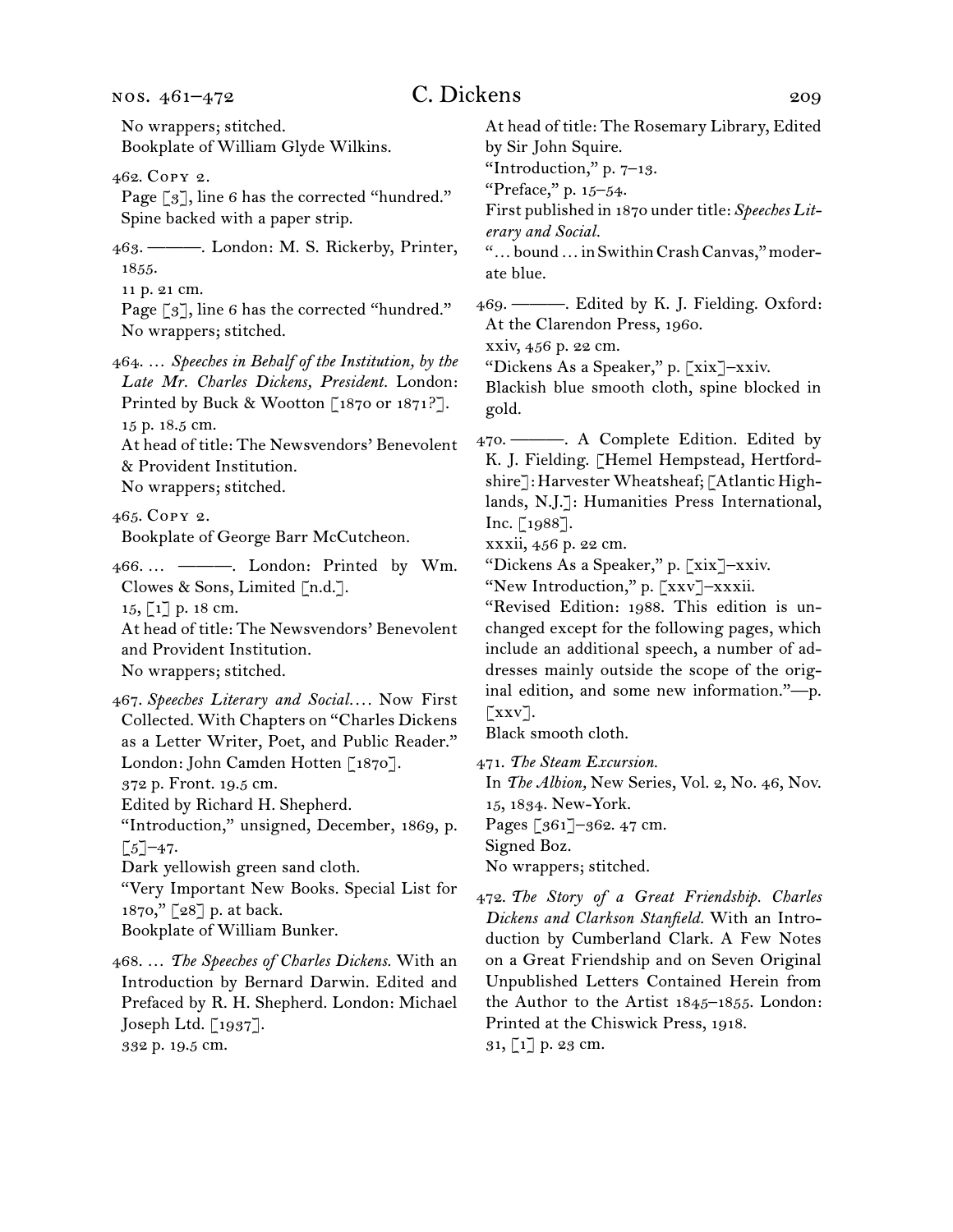On front cover, spine, and halftitle: Charles Dickens and Clarkson Stanfield.

[Introduction], p.  $5-17$ .

Letters, p. 19–31.

Grayish blue buckram. Deckle edges.

473.  *The Strange Gentleman; A Comic Burletta, in Two Acts.* By "Boz." First Performed at the St. James's Theatre, on Thursday, September 29, 1836. London: Chapman and Hall, 1837.

 $\lceil 4 \rceil$ , 46 p. Front. 17.5 cm.

Yellowish gray wrappers. Adverts. on outside back wrapper.

Original issue, with the "Phiz" plate. Cut. Wrappers apparently supplied from another copy.

474.  Copy 2.

No frontispiece. 19 cm.

Light grayish yellowish brown wrappers. Adverts. on outside back wrapper as Copy 1. Original issue, without the "Phiz" plate.

475.  ———. By "Boz." First Performed at the St. James's Theatre, on Thursday, September 29, 1836. London: Chapman and Hall, 1837  $\lceil 1871 \rceil$ .

 $[4]$ , 46 p. Front. 19.5 cm.

Pinkish white wrappers. Adverts. on outside back wrapper.

With the exception of a different frontispiece, by Frederick W. Pailthorpe, this is a facsimile reprint. The date of the facsimile, 1871, does not appear on the piece.

476.  Copy 2. No frontispiece.

477.  *The Strange Gentleman. A Comic Burletta, in Two Acts. . . .* [London: John Dicks], [1883?] 14 p. [1] illus. 18.5 cm.

Caption title.

At foot of p. [1]: No. 466. Dicks' Standard Plays.

The illustration is unsigned.

Lacks wrappers; stitched.

Adverts.,  $\lceil 2 \rceil$  p. at back.

478.  *The Strange Gentleman. A Comic Burletta in Two Acts. . . .* Now first illustrated with reproductions from original drawings by John Leech, John Orlando Parry, etc. Also a reprint of the scarce original frontispiece by "Phiz." [London]: Privately Printed [by Bradbury and Evans], 1928.

58 p. Front., plates (most colored). 22 cm.

"Preface," unsigned, p. [3].

"This edition is strictly limited to 250 numbered copies, 50 of which have been printed on hand-made paper, and the illustrations coloured. No. [in manuscript:] 37."

Pale blue boards. Pale orange yellow parchment paper spine and corners. Deckle edges.

479.  *Stray Chapters.* By "Boz." Chapter i. The Pantomime of Life.

In *Bentley's Miscellany,* edited by Boz, No. 3, March 1, 1837. London: Richard Bentley; Edinburgh: Bell and Bradfute; Dublin: John Cumming.

Pages 291–297. 23.5 cm.

Yellowish white illustrated wrappers.

480.  *Stray Chapters.* By "Boz." Chapter ii. Some Particulars Concerning a Lion.

In *Bentley's Miscellany,* edited by Boz, No. 5, May 1, 1837. London: Richard Bentley; Edinburgh: Bell and Bradfute; Dublin: John Cumming.

Pages 515–518. 23.5 cm. Yellowish white illustrated wrappers.

481.  *Sunday Under Three Heads. . . . As It Is; … As Sabbath Bills Would Make It; … As It Might Be Made.* By Timothy Sparks [pseud.]. London: Chapman and Hall, 1836.

1 prel. leaf, v, 49 p. Front., [2] plates. 16.5 cm. The illustrations are by Hablot K. Browne.

Light grayish yellowish brown illustrated stiff wrappers. Adverts. on outside back wrapper.

482.  Copy 2.

With an inscription on verso of front wrapper dated 24th July 1836.

In a case with bookplate of Barton Currie.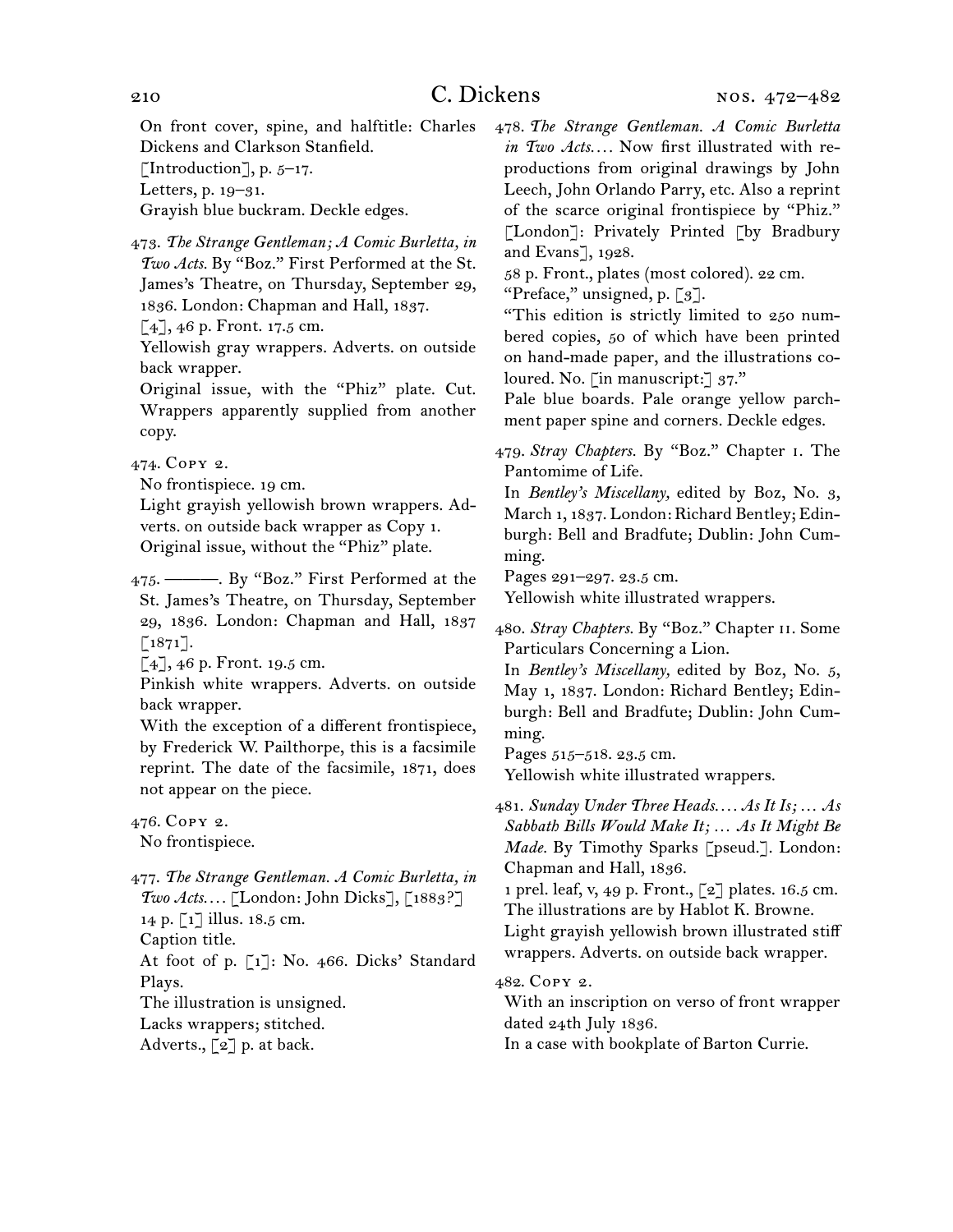483.  *Sunday, Under Three Heads.* By Timothy Sparks (Charles Dickens). A Reproduction in Exact Fac-Simile of the Excessively Rare Original. London: J. W. Jarvis & Son, 1884.

 $\lceil 2 \rceil$  p., and facsim.: v, 49 p. Front.,  $\lceil 2 \rceil$  plates. 17 cm.

Cover title.

The facsimile includes a reproduction of the wrappers with the adverts. on back. It differs from the original in that the frontispiece is printed on the verso of the halftitle rather than on a separate leaf, and in that it has a flyleaf instead of endpapers. The Jarvis facsimile is generally described as lacking the line "Sunday Under Three Heads" on p. [35] at the head of Chapter III; the headline is present, however, in this copy.

The 2-page unsigned "Introduction" to the fac-simile, dated Feb. 1st, 1884, was possibly written by T. J. Wise.

Greenish gray wrappers. Adverts. on inside front and inside (for a projected "Bibliography of Keats" by Thomas J. Wise) and outside back wrappers.

Adverts., [2] p. at back, between facsimile back wrapper and Jarvis back wrapper.

484.  Copy 2.

16.5 cm.

No halftitle. No flyleaf. No headline on p.  $\lceil 35 \rceil$ .

In a case with bookplate of Barton Currie.

485.  *Sunday Under Three Heads. . . . As It Is; … As Sabbath Bills Would Make It; … As It Might Be Made.* By Timothy Sparks [pseud.]. London: Chapman and Hall, 1836. [Manchester: W. T. Johnson; London: Simpkin, Marshall, & Co.],  $[1884.]$ 

v, 49 p. Front., [2] plates. 16.5 cm.

Edwin Pearson's reprint, with the word "hair" misprinted "air" on p. 7, line 15. This typefacsimile includes reproduction of the wrappers, with the adverts. on back, but no endpapers or halftitle.

Light gray illustrated wrappers. On outside front wrapper: The Manchester Series of Fac-Simile Re-prints of Rare and Valuable Works. [No. 1.] "Prefatory Note" by Edwin Pearson on inside front wrapper. Adverts. on outside back wrapper.

486.  *Sunday Under Three Heads. . . . As It Is; … As Sabbath Bills Would Make It; … As It Might Be Made.* By Timothy Sparks [pseud.]. London: Chapman and Hall, 1836. [Manchester: W. T. Johnson; London: Simpkin, Marshall, & Co.], [1884.]

v, 49 p. Front., [2] plates. 23 cm.

"Large Paper Edition of 250 copies."

Edwin Pearson's reprint, with the word "hair" misprinted "air" on p. 7, line 15. This edition does not reproduce the original wrappers or the halftitle.

Light grayish yellowish brown illustrated wrappers. "Prefatory Note" by Edwin Pearson on inside front wrapper. On outside back wrapper: The Manchester Series of Fac-Simile Re-prints of Rare and Valuable Works. [No. 1.] Adverts. also on outside back wrapper.

487.  *A Tale of Two Cities. . . .* With Illustrations by H. K. Browne. London: Chapman and Hall; and at the Office of All the Year Round, 1859. 8 parts in 7 (viii p., 1 leaf, 254 p.). Front., plates. 22.5 cm.

Added t.p., engraved.

Monthly numbers, June – Dec. 1859.

Page 213 misnumbered 113.

Light greenish blue illustrated (by H. K. Browne) wrappers. Adverts. on inside front and inside and outside back wrappers.

For inserted adverts., Nos. iv and vi agree with Hatton and Cleaver, but the other numbers have certain differences. No. i: "Dr. De Jongh's" advert. is on yellow paper, while the British College of Health advert. is in place of "The Morisonian Monument." No. ii lacks the British College of Health advert. No. III: "The Morisonian Monument" is in place of the Brit-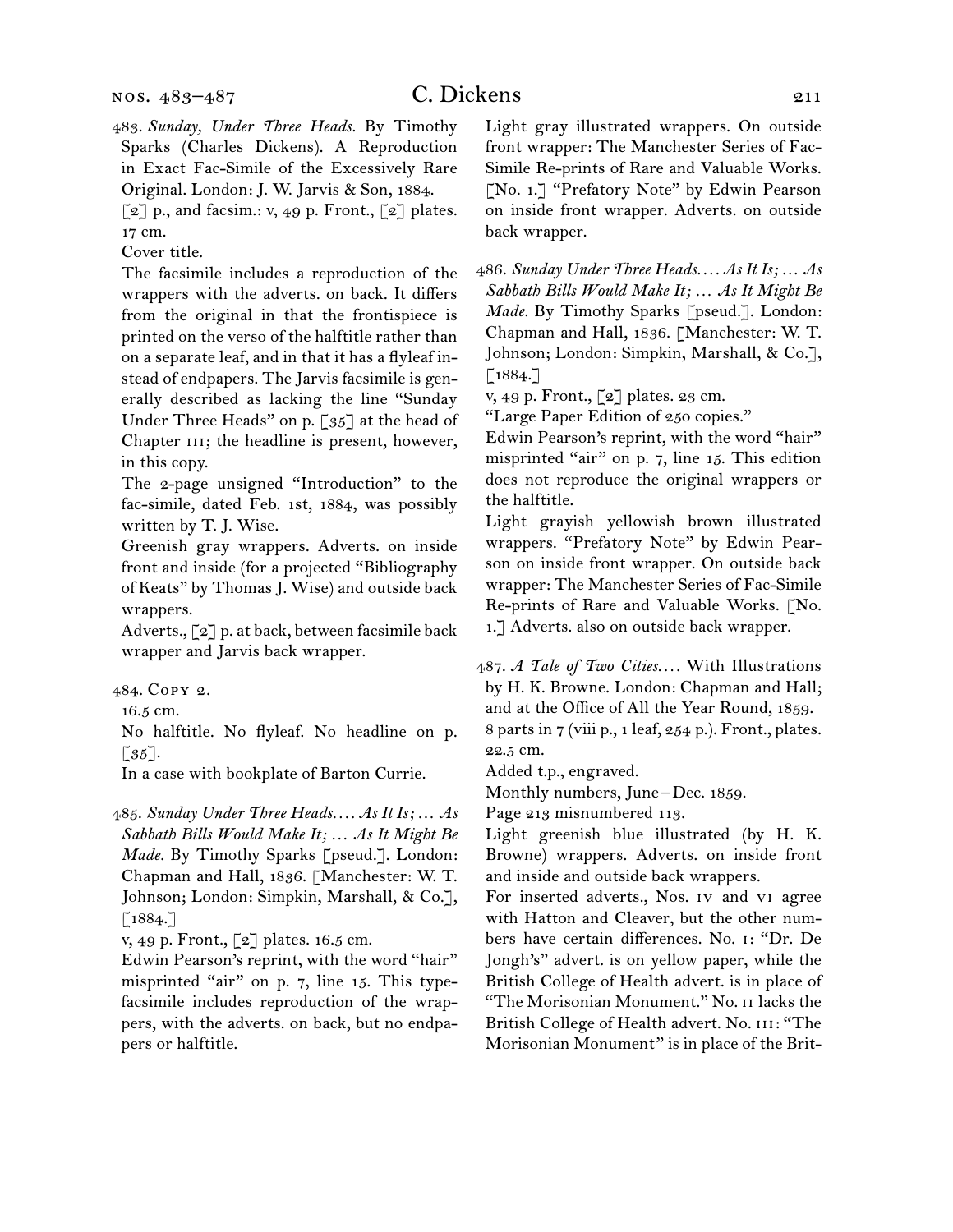# 212 C. Dickens

ish College of Health advert. No. v lacks the slip to follow plates, while "Dr. De Jongh's" advert. is on lavender paper (with textual and other differences). Nos. vii & viii: *The Cornhill Magazine* advert. is on brick red paper.

488.  ———*. . . .* With Illustrations by H. K. Browne. London: Chapman and Hall; and at the Office of All the Year Round, 1859.

viii p., 1 leaf, 254 p. Front., plates. 23 cm.

Added t.p., engraved.

First edition, early state, with p. 213 misnumbered 113.

Dark red horizontal cord cloth, covers blocked in blind, spine blocked in gold.

"A Catalogue of Books," Nov. 1859, 32 p. at back.

Bookplate of Philip Hardwick.

489.  Copy 2.

22 cm.

Page 213 misnumbered 113.

Very deep red nonpareil marbled boards. Very deep red morocco spine and corners. A.e.g. Very deep red nonpareil marbled endpapers. No adverts.

Inscribed by Dickens on t.p.: Charles Dickens To W. H. Wills. Sixth December, 1859.

Bookplates of William Henry Wills and Sir William O. Priestley.

23 cm.

Page 213 numbered correctly.

Moderate olive green diaper cloth, covers and spine blocked in blind (blocking on covers differs from Copy 1).

No adverts.

491.  ———. By Charles Dickens. ("Boz.") With Sixty-four Illustrations from Original Designs by John McLenan. Petersons' Uniform Edition of Dickens' Works*. . . .* Philadelphia: T. B. Peterson and Brothers [c1859].

vi,  $\lceil 5 \rceil$ –160 p. Illus. 23.5 cm.

Black vertical rib cloth, with a portrait of Dick-

ens and other decoration blocked in blind on both covers, spine blocked in gold.

"Publications,"  $13$ , [1] p. at back.

Bookplates of Harry Bache Smith and Frederick Spiegelberg.

492.  ———*. . . .* Copyright Edition*. . . .* Leipzig: Bernhard Tauchnitz, 1859.

2 vols. in 1. 16 cm.

On halftitles: Collection of British Authors. Vol. 479 [480]. Halftitle lacking in Vol. II.

Brownish gray Spanish marbled boards. Vellum spine, gilt, with a red leather label, and corners. Sprinkled edges, red.

Bookplate of Eric Carrington Smith.

## *A Tale of Two Cities. French*

493.  *Paris et Londres en 1793. . . .* Roman Anglais Traduit avec L'Autorisation de l'Auteur par Mme Loreau. Publication de Ch. Lahure et Cie Imprimeurs à Paris. Paris: Librairie de L. Hachette et Cie, 1861.

 $\lceil 3 \rceil$ , 354 p., 1 leaf. 18 cm.

Multi-colored nonpareil marbled boards. Dark green leather spine, gilt, and corners. Glazed edges, orange.

## *A Tale of Two Cities. Spanish*

494.  *Paris y Londres en 1793. . . .* Habana: Imprenta del Diario de la Marina, 1864.

2 vols. in 1. 21.5 cm.

Bound with Edmund Texier, *Amor y Dinero,*   $\lceil 3 \rceil$ –182 p. (lacking p. 91–92, 109–112), and Adrian Paul, *Una Deuda de Juego,* 153 p., both published in Habana by the Imprenta del Diario de la Marina in 1864.

Black Gloster marbled boards. Reddish brown leather spine, gilt. Black, green, and yellow patterned endpapers (free front endpaper lacking).

495.  *Tales and Sketches.* By "Boz." Illustrated with Two Engravings by George Cruikshank. Extracted from "Bentley's Miscellany" London 1837–1839.

<sup>490.</sup>Copy 3.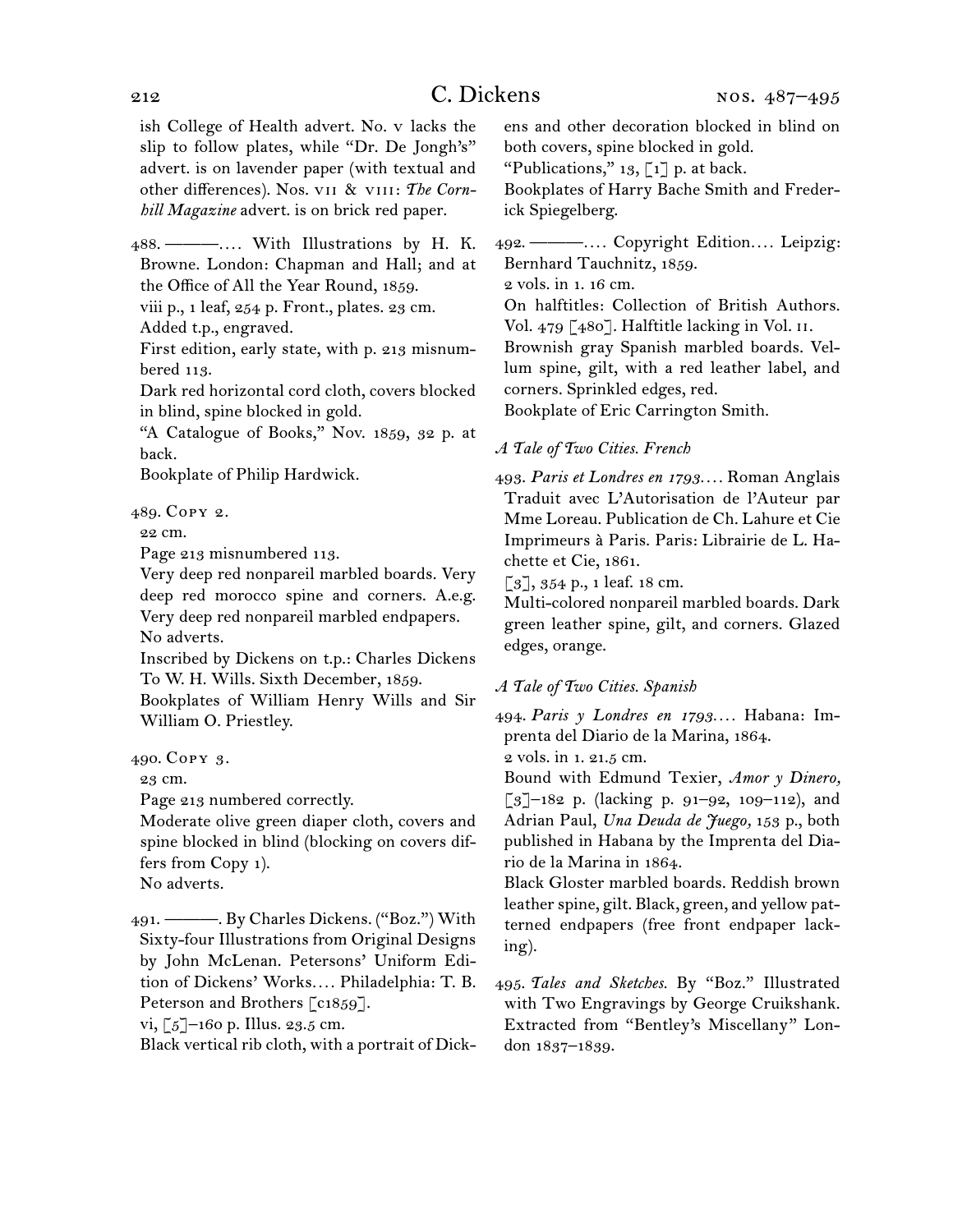[86] p. in various pagings. [2] plates. 22.5 cm.

Dickens' contributions to *Bentley's Miscellany,*  1837–1839, except *Oliver Twist.*

The leaves extracted and bound with t.p. as above.

Strong yellowish brown calf, gilt, by Riviere & Son. T.e.g.

496.  *Tears and Laughter. The Charles Dickens Parlor Album of Illustrations.* <Selected> Chronologically Arranged according to Their Original Publication, with a Table of Contents, including the Artists' Names. New York: G. W. Carleton & Co., 1879.

[330] p. in various pagings. Front., illus. 20 cm.

"Preface," signed G. W. C., New York, Christmas, 1879, p. 5–9.

Illustrations accompanied by corresponding fragments of texts from Carleton's Illustrated Edition of Dickens' works.

Moderate reddish brown diagonal fine rib cloth, front cover and spine blocked in black and gold, back cover blocked in blind. Bevelled boards.

Adverts., 4 p. at back.

497.  *This Day is Published, to be Continued Monthly, Price One Shilling, the First Number of The Posthumous Papers of the Pickwick Club. . . .* Edited by "Boz," and Each Monthly Part Embellished with Four Illustrations by Seymour. [London: Chapman and Hall, 1836.]

 $\lceil 2 \rceil$  p. 22 cm.

Caption title.

The text of the prospectus is unsigned. Single leaf; unbound.

498.  *Three Passages from the Writings of Charles Dickens.* [n.p., n.d.] [10] p. Facsim. 25.5 cm. Cover title. Issued as a Christmas and New Year greeting from George and Lena Arents.

"This is one of Four hundred and thirty-five copies."

Yellowish white parchment paper wrappers, printed in black and green, stitched with a red silk cord.

499.  *Tiny Tim* [*and*] *Dot and the Fairy Cricket from the Christmas Stories of Charles Dickens.* Illustrated by Darley. New York: Clark & Maynard  $\lceil n.d.\rceil$ .

176 p. Front. 17 cm.

Series halftitle: Dickens' Little Folks. [x.]

Bound with *Sissy Jupe from the Hard Times of Charles Dickens,* New York [n.d.] (See No. 224).

Vivid purplish blue diagonal fine rib cloth, front cover blocked in black, back cover in blind, spine blocked in gold.

500.  ———. New York: Redfield [n.d.].

176 p. Front. 16 cm.

Series halftitle: Dickens' Little Folks. [x.]

The frontispiece is by F. O. C. Darley.

Dark green diagonal wave cloth, covers blocked in blind, spine blocked in gold.

501.  *To be Read at Dusk. . . .* 

In *The Keepsake 1852.* Edited by Miss [Marguerite] Power. London: David Bogue; New York: Bangs, Brothers, and Co.; Paris: H. Mandeville, 1852.

Pages [117]–131. 24.5 cm.

Deep red vertical cord cloth, front cover elaborately blocked in gold, back cover in blind, spine blocked in gold (design by John Leighton). A.e.g.

502.  ———*. . . .* London: [Printed by G. Barclay], 1852.

19, [1] p. 22.5 cm.

Folded sheets, unstitched and uncut.

A forgery. See Carter and Pollard, p. 185–187.

503.  *To Be Read At Dusk and Other Stories, Sketches and Essays. . . .* Now First Collected. London: George Redway, 1898. xxiii, 401 p. Front. 19.5 cm.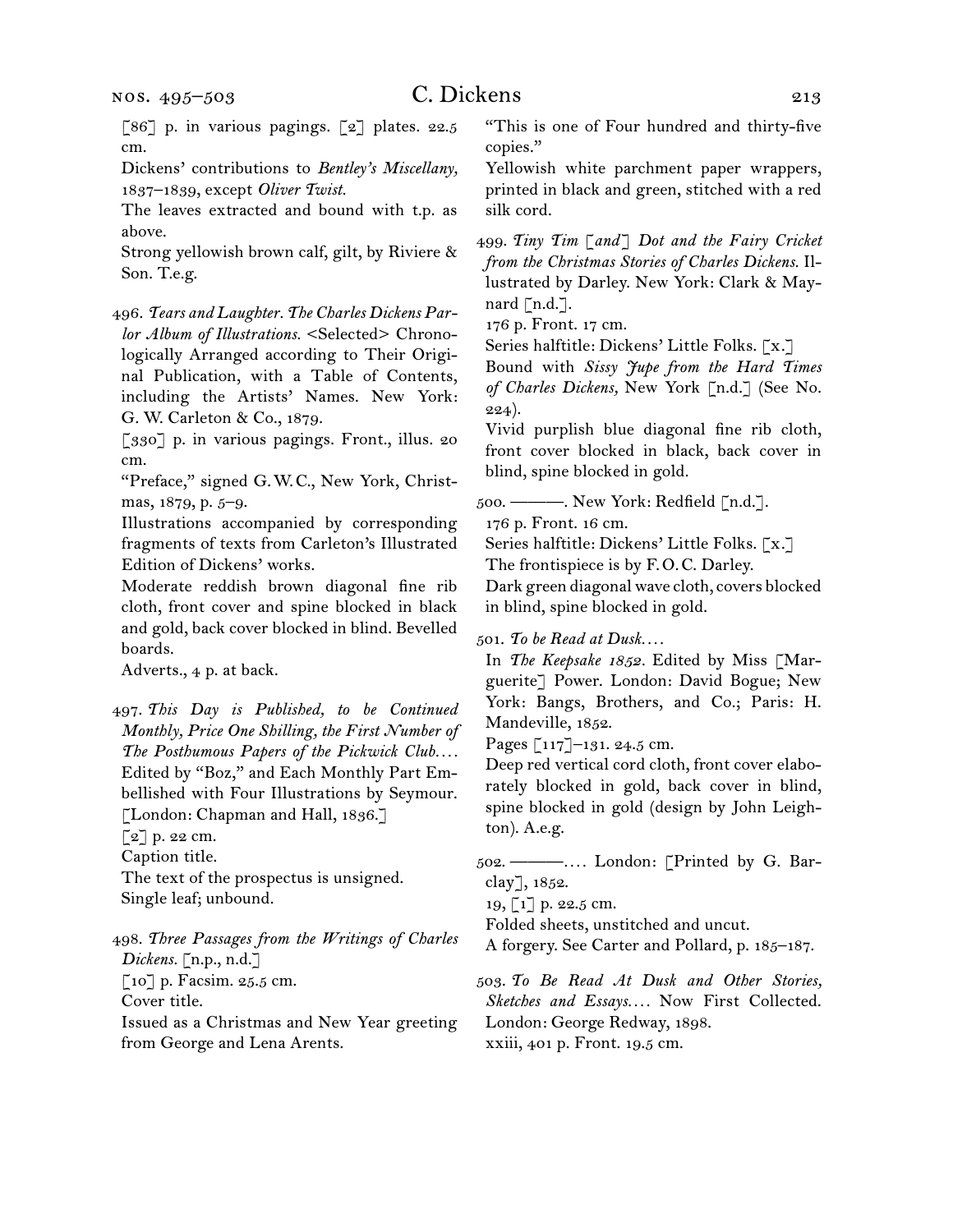Halftitle: Dickens Papers.

"Introduction," by F. G. Kitton, p. [xi]–xxiii. Dark green smooth cloth, author's name blocked in gold on front cover.

"Announcements, Autumn 1897," [6] p. at back.

504.  *The Tuggs's at Ramsgate, and Other Sketches Illustrative of Every-Day Life and Every-Day People.* By Boz*. . . .* To Which is Added The Pantomime of Life, by the Same Author. Philadelphia: Carey, Lea & Blanchard, 1837.

viii, [9]–204 p. 19.5 cm.

"The rapid sale of the volume containing the 'Tuggs's at Ramsgate,' by Boz, and the demand for a second edition of his second series of 'Sketches,' has induced the publishers to combine the one with the other in this volume, and add thereto a new sketch, 'The Pantomime of Life.<sup>'</sup>"—"Advertisement," p. [i].

Light grayish yellowish brown boards. Dark red smooth cloth spine. Paper label on spine (mostly missing).

Inscribed on pastedown front endpaper: Leonard M. Thorn Aug. 19. 1847.

505.  *The Uncommercial Traveller. . . .* London: Chapman and Hall, 1861.

4 prel. leaves, 264 p. 19.5 cm.

Moderate reddish purple vertical wave cloth, covers blocked in blind, spine blocked in gold. "A Catalogue of Books," Dec. 1860, 32 p. at back.

Inserted between free front endpaper and halftitle is a  $[4]$ -page leaflet,  $[3]$  p. of which are printed. Untitled, it is a note on a supposedly autobiographical incident related by Dickens on p. 129–130 of this edition of *The Uncommercial Traveller.* The leaflet is signed T. W., May, 1903.

506.  ———*. . . .* With Illustrations. London: Chapman and Hall, 1868.

 $[4]$ , 172 p. Front., plates. 19 cm.

Series halftitle: The Charles Dickens Edition. The illustrations are by George J. Pinwell.

Dark red morocco cloth, with author's signature blocked in gold on front cover.

Bookplate of Edward Francis Turner. Signature of Forrest Reid on bookplate.

507.  *The Uncommercial Traveller, and Additional Christmas Stories. . . .*WithOriginalIllustrations By S. Eytinge, Jr. Boston: Ticknor and Fields, 1867.

382 p. Front., plates. 15 cm.

Diamond Edition.

"Characters Introduced and Principal Incidents in the Works of Charles Dickens," p. [299]–382.

Dark green sand cloth, with a portrait of Dickens in a diamond-shaped frame blocked in gold on front cover, in blind on back cover, spine blocked in gold.

508.  *The Unpublished Letters of Charles Dickens to Mark Lemon.* Edited by Walter Dexter. London: Halton & Truscott Smith, Ltd., 1927.

vii, 165 p. Plates, facsims. 25.5 cm.

"Introduction," p. 1–38.

No. 131 of an edition of 525 copies.

Purplish red smooth cloth. Vellum spine and corners. Untrimmed edges; t.e.g.

509.  *Valentine's Day at the Post-Office.* [ByCharles Dickens and W. H. Wills.] In *Household Words. A Weekly Journal.* Conducted by Charles Dickens. Vol. 1, No. 1, March 30, 1850. London: Published at the Office. Pages 6–12. 24 cm. Published anonymously.

No wrappers; unstitched.

510.  *The Village Coquettes: A Comic Opera. In Two Acts. . . .* The Music by John Hullah. London: Richard Bentley, 1836.

71, [1] p. 22.5 cm. Without the music.

5 loose signatures.

511.  Copy 2.

No wrappers; stitched. InscribedbyDickens ont.p.:MissJuliaSmith—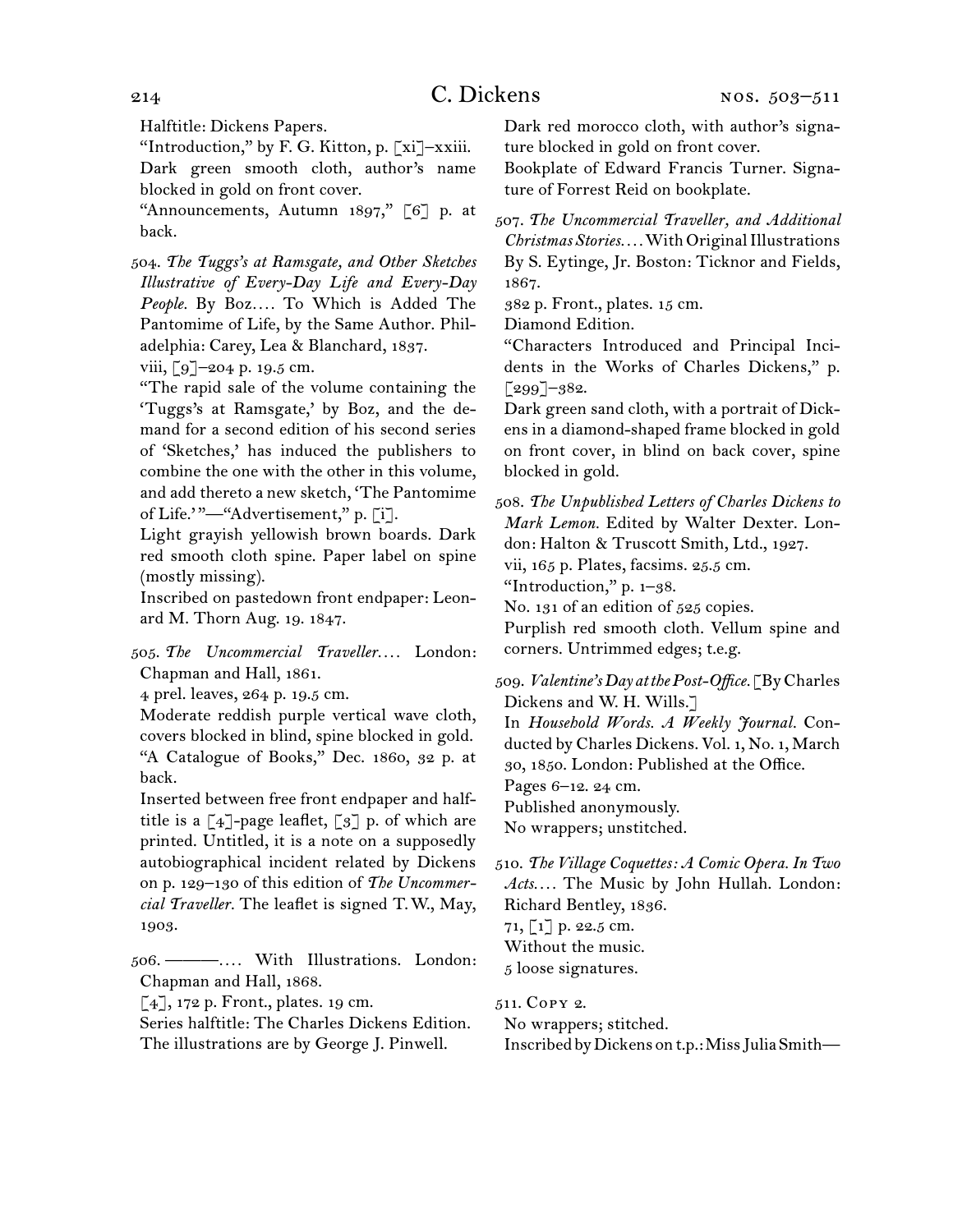512.  ———*. . . .* The Music by John Hullah. London: Richard Bentley, 1836 [1878]. 71, [1] p. 22.5 cm. Without the music. "A Fac-simile Reprint."—p. [2]. No wrappers; stitched.

513.  *The Village Coquettes. An Operatic Burletta, in Two Acts. . . .* [London: John Dicks], [1883?] 18 p. [1] illus. 18.5 cm. Caption title. At foot of p. [1]: No. 467. Dicks' Standard Plays. Without the music. The illustration is unsigned. Lacks wrappers; stitched. Adverts., [6] p. at back.

514.  *Songs, Choruses, and Concerted Pieces, in The Operatic Burletta of The Village Coquettes.* As Produced at The Saint James's Theatre. The Drama and Words of the Songs By "Boz." The Music by John Hullah*. . . .* [London]: Printed by Bradbury and Evans, 1837.

16 p. 19 cm.

In *New-York Mirror,* Vol. 15, No. 41, April 7, 1838.

Page 328. 36.5 cm.

In six stanzas, this is the song better known as "There's a Charm in Spring." Without the music.

No wrappers; stitched.

516.  *Wackford Squeers and Pecksniff: An Unpublished Letter. . . .* [London: Privately printed by Clement Shorter, 1915.]

 $\lceil 8 \rceil$  p. Facsim. 23 cm.

"Foreword," by Clement Shorter, p. [3–4]. A letter from Dickens to Mrs. S. C. Hall, dated

December 29th, 1838.

"Of this pamphlet, twenty-five copies only have been printed by Clement Shorter for circulation among his friends. [in manuscript:] No ix Clement Shorter."

Deep red stiff wrappers.

Inscribed on t.p.: Charles Albert Maggs. With kind regards of Clement Shorter. Oct 26. 1915.

517.  *Wellerisms from "Pickwick" & "Master Humphrey's Clock."* Selected by Charles F. Rideal and Edited with an Introduction by Charles Kent*. . . .* London: George Redway, 1886.

 $[2]$ , v,  $[iii]$ -xxi,  $[1]$ , 174 p. 15.5 cm.

"Introduction," signed C. K., p. [iii]–xxi.

Orange yellow smooth cloth, front cover and spine blocked in black, with an illustration of Sam Weller and his father printed in black on front cover.

"A Selection from Mr. Redway's Publications,"  $\lceil 8 \rceil$  p. at front and  $\lceil 6 \rceil$  p. at back.

#### 518.  *What Christmas is, as we Grow Older.*

In *Household Words. A Weekly Journal.* Conducted by Charles Dickens. Extra Number for Christmas, 1851. London: Published at the Office.

Pages [1]–3. 24.5 cm. Published anonymously. No wrappers; stitched.

519.  *A Word In Season. . . .*

In *The Keepsake for MDCCCXLIV.* Edited by The Countess of Blessington. London: Longman, Brown, Green, and Longmans; New York: Appleton and Co.; Paris: L. Curmer, and Aubert and Co.; Leipzig: T. O. Weigel.

Pages [73]–74. 24 cm.

Dark red moiré silk, with floral and scrollwork decoration blocked in gold and blind on front cover, in blind on back cover. Rebacked. A.e.g.

Without the music.

No wrappers; stitched.

<sup>515.</sup>*A Country Life.* From the Opera of "The Village Coquettes," by Boz.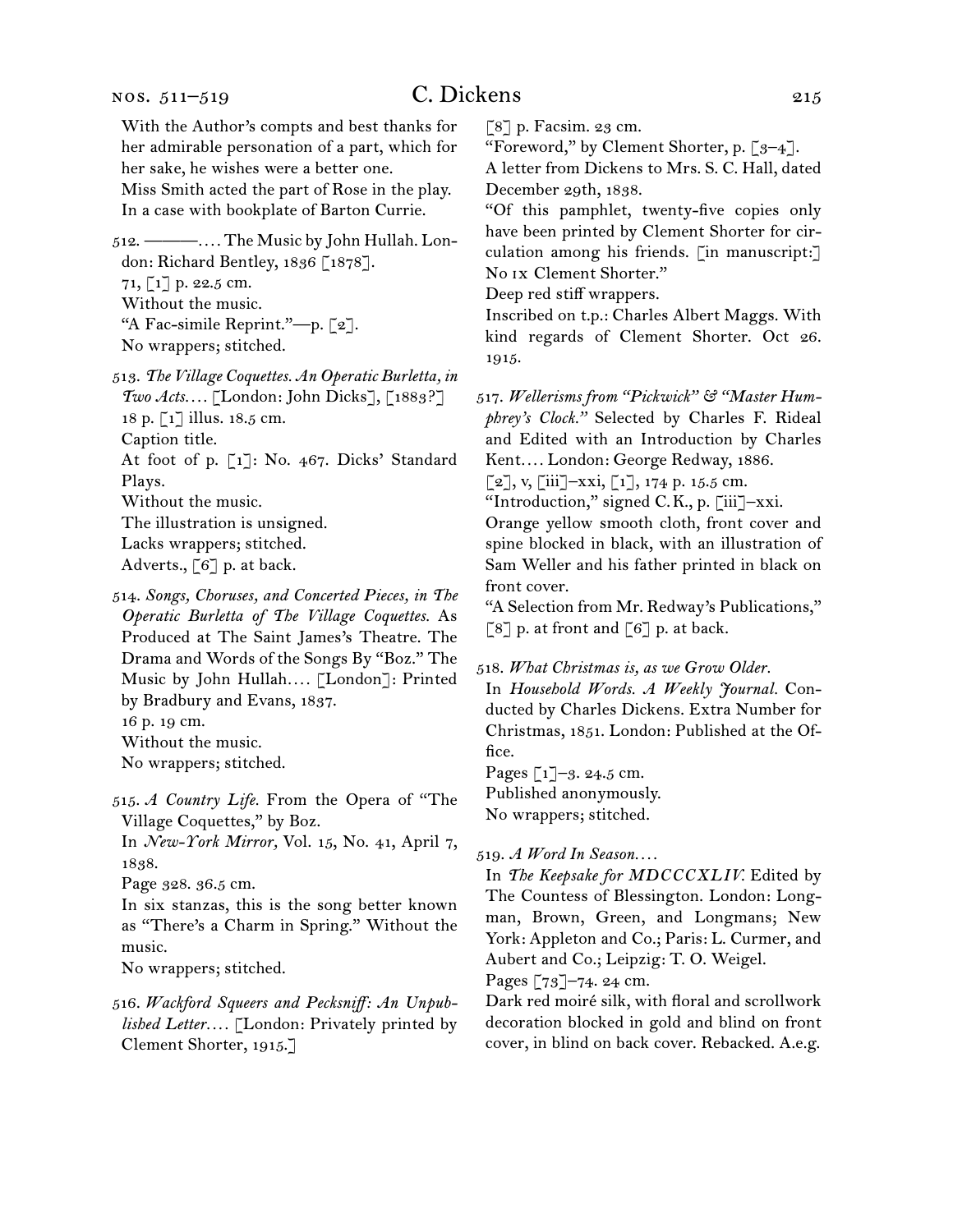#### contributions

520.  *All the Year Round. A Weekly Journal.* Conducted by Charles Dickens. With Which is Incorporated Household Words. Volumes i–xx, Nos. 1–501,April 30, 1859 – November 28, 1868. New Series, Vols. i–iv, Nos. 1–104, December

5, 1868 – November 26, 1870. London.

24 vols. 25 cm. (New Series, 26 cm.).

New Series, Volume iv, Nos. 82–104, June 25, 1870 – November 26, 1870, conducted by Charles Dickens, Jun.

For contributions by Dickens and other authors included in this catalogue, see Percy H. Fitzgerald, *Memories of Charles Dickens with an Account of "Household Words" and "All the Year Round" and of the Contributors Thereto* (Bristol: J. W. Arrowsmith Ltd. [1913]).

Vols. I-II, yellowish green horizontal cord cloth, blocked in blind. Vols. III-XX, olive green vertical cord cloth (shade and texture of cloth varying), different blocking in blind. New Series, Vols.  $I-V$ , greenish blue diagonal dot and ribbon cloth, different blocking in blind. The collection includes also separate numbers of *All the Year Round,* which are entered in this catalogue under the names of the contributors and the titles of the contributions.

## 521.  Andersen, Hans Christian.

*Hans Christian Andersen's Visits to Charles Dickens, As Described in His Letters.* Published with Six of Dickens' Letters in Facsimile, by Ejnar Munksgaard. Copenhagen: Levin & Munksgaard; Ejnar Munksgaard, 1937.

49 p. Illus., facsims. 30 cm.

"Foreword," by Ejnar Munksgaard, p. [7–8]. "Edition limited to 200 copies."

Light grayish yellowish brown bead grain cloth. Strong reddish brown morocco cloth spine. Deep reddish orange paper label on front cover.

522.  Andrews, William Loring.

*A Stray Leaf from the Correspondence of Washington Irving and Charles Dickens. . . .* Printed at the

De Vinne Press, New-York, 1894 and Embellished with Engravings on Copper and Zinc.

38, [2] p., 1 leaf. Front., illus. 18.5 cm.

"The De Vinne Press certifies that this copy … is one of an edition of seventy-seven copies, all of which were printed on Japan paper.... No. [in manuscript:] 25."

Letter from Dickens to Irving, Twenty eighth September 1841, p. 32–36.

Blackish blue diagonal fine rib cloth, front cover and spine blocked in gold.

Laid in is an unsigned watercolor drawing representing Dickens interviewed by a group of ladies.

Bookplate of Robert Hoe.

523.  *Another Round of Stories by the Christmas Fire.* Being the Extra Christmas Number of Household Words. Conducted by Charles Dickens*. . . .* Christmas, 1853. [London: Published at the Office.]

36 p. 24.5 cm.

Caption title.

"The Schoolboy's Story," p.  $\left[\begin{smallmatrix}1\end{smallmatrix}\right]$  -5, and "Nobody's Story," p. 34–36, [by Charles Dickens]. "The Squire's Story," p. 19–25, [by Elizabeth Gaskell<sup>7</sup>.

No wrappers; stitched.

524.  Armstrong, M. F.

*Our Letter. . . .*

In *St. Nicholas,* Vol. 4, No. 7, May 1877. New York: Scribner & Co.; London: Fred'k Warne & Co.

Pages 438–441. Facsim. 25 cm.

Reproduction of a letter from Charles Dickens to "My dear Girls," Tenth February 1862, and a printed transcription, p. 440–441.

Yellowish white illustrated wrappers, printed in black and red.

525.  *The Autographic Mirror: Autographic Letters and Sketches of Illustrious and Distinguished Men of Past and Present Times; Sovereigns, Statesmen, Warriors, Divines; Historians, Lawyers; Literary, Scientific, Artistic, and Theatrical Celebrities.*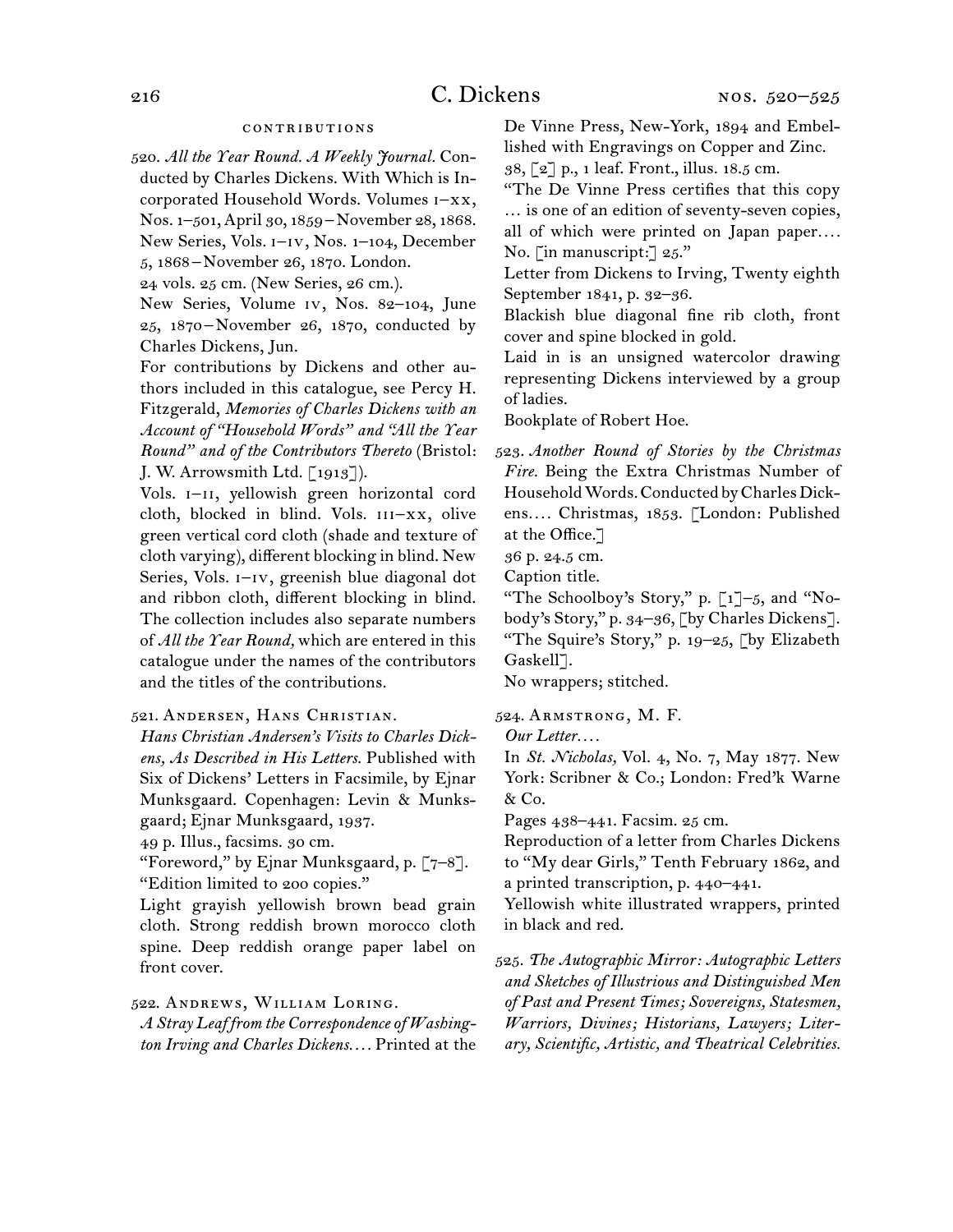## C. Dickens 217

London and New York: Cassell, Petter, and Galpin [1864-66].

4 vols. Illus. Vols. i–ii, 41.5 cm.; Vols. iii–iv, 32 cm.

Feb. 20, 1864 – June 1866.

Vols. I and II in English and French.

The periodical consists of two sections: autographs (and some drawings) in facsimile and brief biographical or anecdotal sketches about the contributors.

Letter from Dickens to an unidentified correspondent, Second January 1844, Vol. i, 1st section, p. [7]; Dickens' calling card, with an inscription in his hand (a stage pass), Vol. III, 1st section, p. 35.

"Biographical Notice" concerning Dickens, Vol. III, 2nd section, p. 18-19.

Dark green sand cloth, blocked in blind.

Bookplate of Alfred Charles Twentyman in Vols. iii and iv.

## 526.  Copy 2.

Vol. i only, with a different title page: *The Autographic Mirror. L'Autographe Cosmopolite. Inedited Autographs of Illustrious and Distinguished Men of Past and Present Times: Sovereigns, Statesmen, Warriors, Divines, Historians, Lawyers, Literary, Scientific, Artistic, and Theatrical Celebrities.* [subtitle also in French]*. . . .* Lithographed by Vincent Brooks, Chandos St. Charing Cross. Office: 13, Burleigh St. Strand, London.

Dark red sand cloth, same blocking in blind as Copy 1.

Both copies in THACKERAY collection [WMT 267–268].

## 527.  Bass, Michael Thomas.

*Street Music in the Metropolis. Correspondence and Observations on the Existing Law, and Proposed Amendments. . . .* London: John Murray, 1864. viii, 120 p. 19 cm.

"To M. T. Bass, Esq., M.P. Sir, Your undersigned correspondents are desirous to offer you their hearty thanks for your introduction

into the House of Commons of a Bill for the Suppression of Street Music; and they beg to assure you that, in the various ways open to them, they will, out of Parliament, do their utmost to support you in your endeavour to abolish that intolerable nuisance*. . . .* (Signed) Charles Dickens [and 27 others, including Alfred Tennyson, John Everett Millais, John Forster, John Leech, W. Holman Hunt, Wilkie Collins, R. Doyle, T. Carlyle, and Thomas Woolner]," p. 41–42.

Red, gray, and yellow nonpareil marbled boards. Dark green leather spine and corners. T.e.g.

528.  *Bentley's Miscellany.* Vols. i–x. London: Richard Bentley, 1837–41.

10 vols. Illus. 23 cm.

Edited by "Boz," Vol. 1, No. 1, Jan.  $1837 -$ Vol. v, No. 26, Feb. 1839; by W. Harrison Ainsworth, Vol. v, No. 27, March 1839 – Vol. x, No. 60, Dec. 1841.

Contributions by "Boz": Vol. i, "Editors's Address on the Completion of the First Volume," p. [iii]–iv; [Editorial note], p. 48; "Public Life of Mr. Tulrumble, Once Mayor of Mudfog," p. 49–63; "Oliver Twist; or, The Parish Boy's Progress," Illustrated by George Cruikshank, p. 105–115, 218–230, 326–338, 430–441; [Editorial note], p. 152, 165, 168; "Stray Chapters. Chapter i. The Pantomime of Life," p. 291– 297; "Stray Chapters. Chapter ii. Some Particulars Concerning a Lion," p. 515–518. Vol. ii, "Address," p. [iii]–iv; "Oliver Twist," p. 2– 16, 110–123, 215–228, 430–444, 534–547; "Full Report of the First Meeting of the Mudfog Association for the Advancement of Everything," p. 397–413; [Editorial note], p. 632. Vol. iii, "Preface," p. [iii]; "Oliver Twist," p. [1]-16, 105–120, 209–224, 313–328, 417–432, 521– 535. Vol. iv, "Oliver Twist," p. [1]–16, 105– 120, 313–329, 417–432, 521–536; "Mr. Robert Bolton, the 'Gentleman Connected with the Press," p. 204-207; "Full Report of the Second Meeting of the Mudfog Association for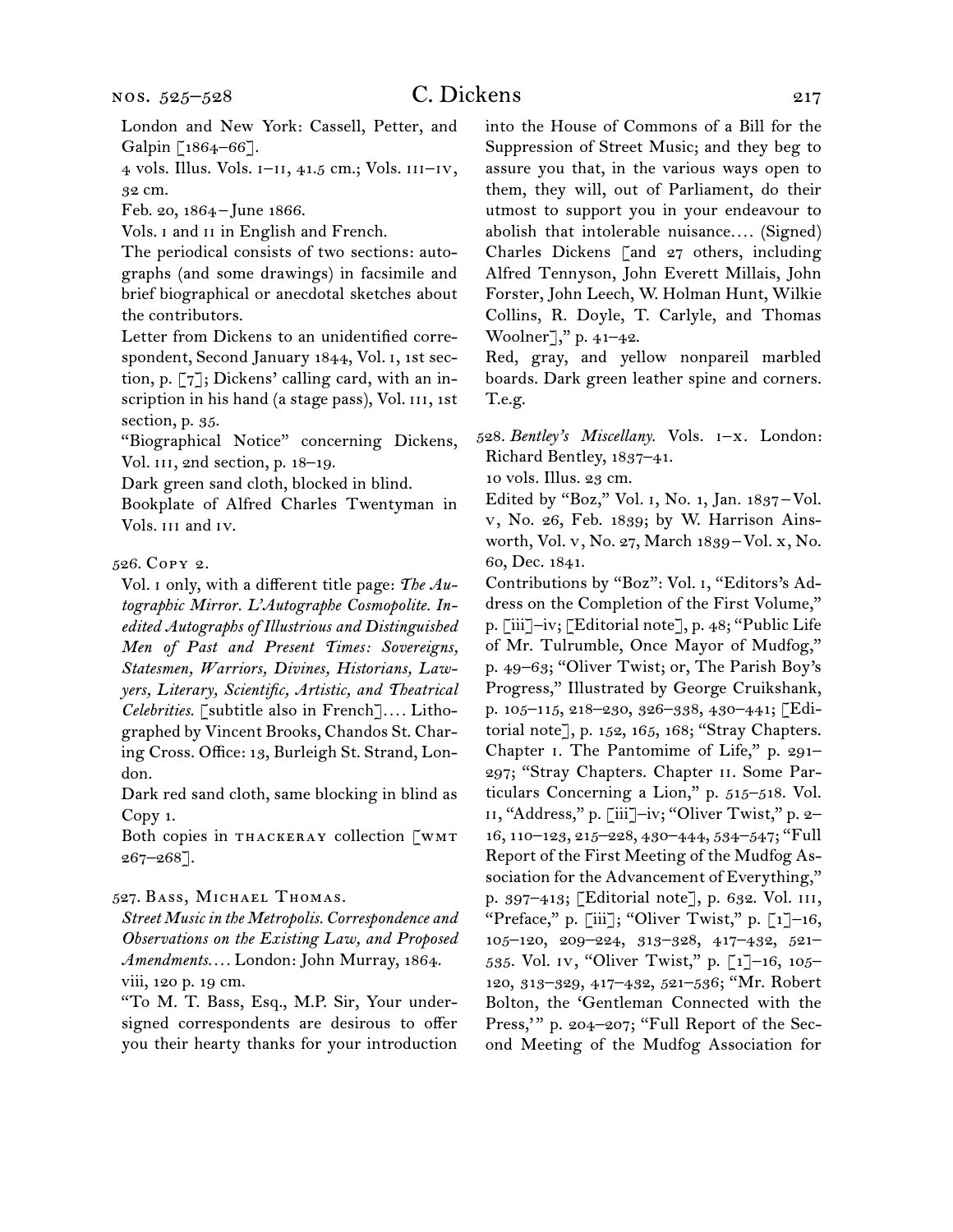the Advancement of Everything," Illustrated by George Cruikshank, p. 209–227. Vol. v, "Oliver Twist," p. 66–81, 152–167, 281–288, 416–425; "Familiar Epistle from a Parent to a Child, Aged Two Years and Two Months," p. 219–220.

The monthly Contents leaves, on the versos of which are printed the Editor's "Notices to Correspondents," are not included in this set. Light brown and blue shell marbled boards. Black leather spine and corners.

Bookplate of Charles Finch Foster.

The DICKENS collection includes also a copy of Vol. I in wrappers (containing the monthly Contents leaves and, in No.  $3$ , a copy of the 4-page *Extraordinary Gazette*), entered under titles of Dickens' contributions, as well as "Tales and Sketches," by "Boz," extracted from *Bentley's Miscellany* and bound.

## 529.  Birrell, Augustine.

*Frederick Locker-Lampson: A Character Sketch with a Small Selection from Letters Addressed to Him and Bibliographical Notes on a Few of the Books formerly in the Rowfant Library.* Composed and Edited by His Son-in-Law, The Right Hon. Augustine Birrell.... New York: Charles Scribner's Sons, 1920.

ix, 206 p., 1 leaf. Front., plates. 23 cm.

Two letters from Charles Dickens, to Mr. Locker, thirteenth June 1869, and to Locker, seventeenth January 1870, p. 130.

Brownish gray boards. Light brown linen spine. Paper label on spine.

In ELIOT collection [GE 148].

```
530.  The Boston Dinner to 'Boz.'
```
In *New-York Tribune,* Vol. i, No. 22, Feb. 12, 1842. New-York: Greeley & McElrath.

Page [7], columns 1–2. 52.5 cm.

The article includes the text of Dickens' speech at the dinner on February 1, 1842.

Included in the same issue, p.  $\lceil 4 \rceil$ , column 6, is "Mr. Dickens's Reply," Boston, 27 January, 1842, to an invitation to a public dinner from

a committee of New Yorkers, New-York, 24th January, 1842; as well as a letter from Dickens to Dr. R. H. Collyer, Tremont House, Jan.  $27$  [1842], "on the subject of Mesmerism," p.  $\lceil 6 \rceil$ , column 5.

Unbound; stitched.

531.  Bradsher, Earl Lockridge.

*Mathew Carey, Editor, Author and Publisher. A Study in American Literary Development. . . .* New York: The Columbia University Press, 1912. xi, 144 p. 23.5 cm.

"Columbia University Studies in English."

Letters from Dickens to Carey & Co., p. 95, and to Carey, Lea & Blanchard and Lea & Blanchard, Appendix ix, p. 132–135.

Dark red vertical fine rib cloth, with device of publisher blocked in gold on front cover and on spine.

Adverts., [3] p. at back.

532.  … *Burlesque.* Boston: William F. Gill and Company, 1875.

224 p. 16.5 cm.

At head of title: The Treasure-Trove Series. Edited by R. H. Stoddard. Compiled by W. S. Walsh. [Vol. 1.]

"The Noble Savage," by Charles Dickens, p. 9–20.

Dark yellowish green diagonal fine rib cloth, with a cut of two imps and other decoration blocked in black and gold on front cover, back cover blocked in blind, spine blocked in black and gold. Glazed edges, reddish orange.

In THACKERAY collection [WMT 279].

533.  *The Charles Dickens Dinner. An Authentic Record of the Public Banquet Given to Mr. Charles Dickens, at the Freemasons' Hall, London, On Saturday, November 2, 1867, Prior to His Departure for the United States.* With a Report of the Speeches from Special Shorthand Notes. London: Chapman and Hall; Boston: Ticknor and Field [*sic*], 1867.

32 p. 21.5 cm.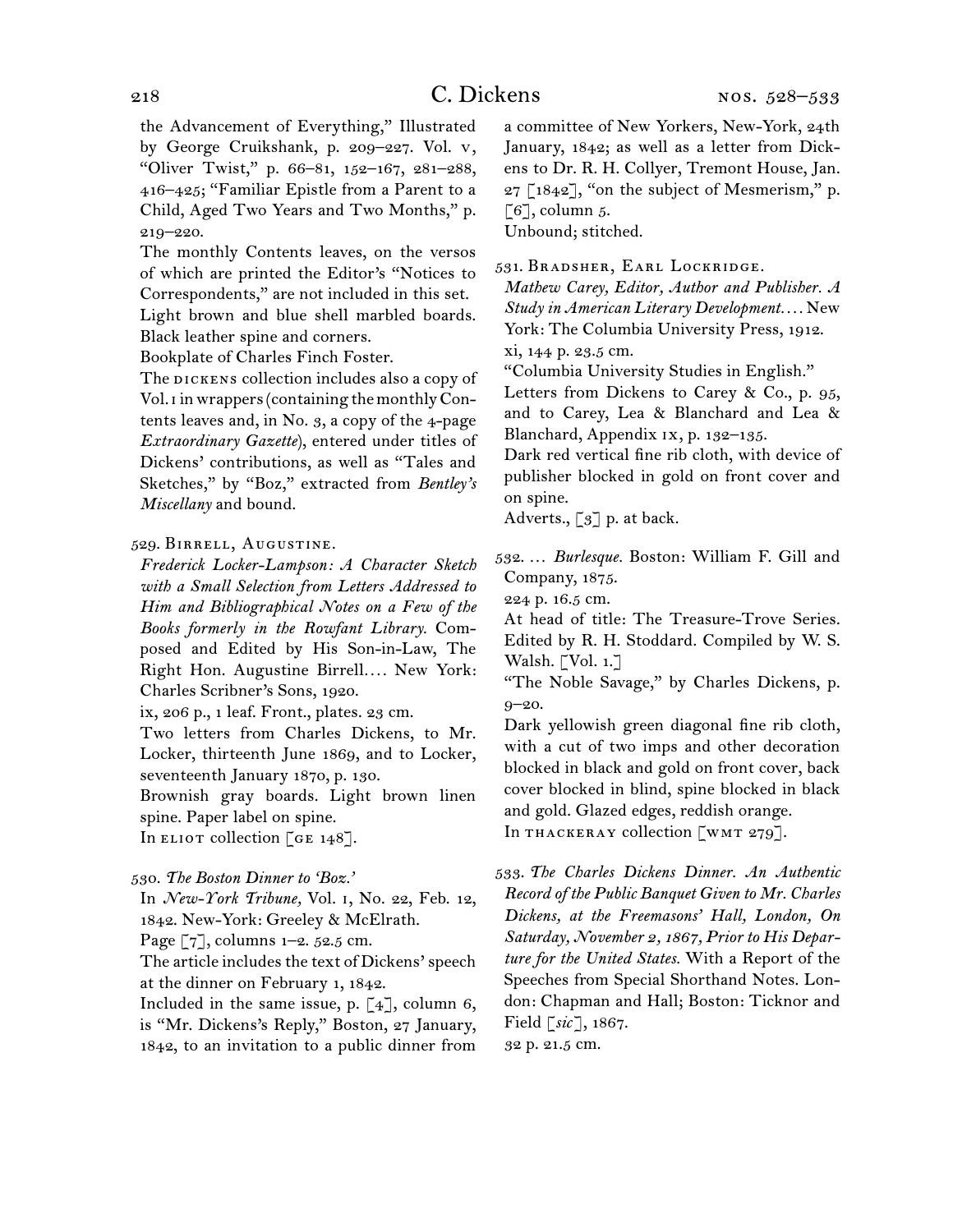"The Charles Dickens Dinner," signed C. K. [Charles Kent, Honorary Secretary], p. [5]–6. Speech by Dickens, p. 17–20.

No wrappers; stitched.

With a lithographed letter from Charles Kent, 17 October 1867, asking recipient's permission to include his name in list of stewards; a printed letter from Charles Kent, October 25th 1867, asking recipient if he will be present at the dinner and if he will require any of the few reserved tickets; three unsigned visitors' tickets, Nos. 10, 236, and 292; and a copy of the printed menu.

534.  *Christmas Stories.* The Haunted House by Charles Dickens, Wilkie Collins, G. A. Sala, E. C. Gaskell, Hesba Stretton, and Adelaide Procter. A Message from the Sea by Charles Dickens, Wilkie Collins, Charles Collins, H. F. Chorley, Holme Lee, and Amelia Edwards. Tom Tiddler's Ground by Charles Dickens, Wilkie Collins, Charles Collins, John Harwood, and Amelia Edwards. Copyright Edition. Leipzig: Bernhard Tauchnitz, 1862.

2 prel. leaves,  $371, 71$  p. 16 cm.

On halftitle: Collection of British Authors. Vol. 609.

*The Haunted House:* "The Mortals in the House," p. [3]–20, "The Ghost in Master B.'s Room," p. 68–78, and "The Ghost in the Corner Room," p. 122–124, [by Charles Dickens]. *A Message from the Sea:* Chapter i, "The Village," p.  $\lceil 127 \rceil$ -135, and Chapter III, "The Club-Night," introductory section, p. 147– 155, [by Charles Dickens]; Chapter ii, "The Money," p. 135–147, and Chapter v, "The Restitution," p. 235–247, [by Charles Dickens and Wilkie Collins]. *Tom Tiddler's Ground:* i, "Picking up Soot and Cinders," p. [251]–262, vi, "Picking up Miss Kimmeens," p. 357–368, and VII, "Picking up the Tinker," p. 368-371, [by Charles Dickens].

Black German marbled boards. Dark grayish purple leather spine. Sprinkled edges, brown. Bluish green shell marbled endpapers.

535.  Clark, Cumberland.

*Charles Dickens and The Begging Letter Writer.* With Publication of Dickens' Original Letter*. . . .* London: [Printed by Wass, Pritchard & Co., Ltd.], 1923.

31, [1] p. 21.5 cm.

Letter from Dickens to [T. J.] Thom[p]son, Twenty-second May, 1844, p. 30.

"Books by Cumberland Clark," p. [1].

Red, blue, and yellow nonpareil marbled boards. Vellum spine and corners. Original light brown wrappers bound in. T.e.g. Bookplate of Alain de Suzannet.

536.  Clark, Cumberland.

*Dickens & Democracy.* With the Publication of Charles Dickens' Original Mss. on "The Condition of the Working Classes," together with His Original Letter to Dr. Southwood Smith on "The Condition of the Poor"*. . . .* London: Privately Printed at the Chiswick Press, 1926. 111, [1] p. 23 cm.

Letter from Dickens to Dr. Southwood Smith, First February, 1843, p. 12–13; "Charles Dickens on The Condition of the Working Classes,' " p. 63–68.

Bright red morocco cloth.

Inscribed on free front endpaper: Presentation copy with all good wishes from the author Cumberland Clark.

537.  Clark, Cumberland.

*Dickens and Talfourd.* With an Address & Three Unpublished Letters to Talfourd, the Father of the First Copyright Act which Put an End to the Piracy of Dickens' Writings*. . . .* London: Privately Printed at the Chiswick Press, 1919.

 $43, 1]$  p. 23 cm.

Letters from Dickens to Talfourd, December 28th 1838, Twenty Second October 1845, October Twenty First 1846, p. 29–35; "Address written for the occasion of the Amateur Performance at Manchester, on Monday, July 26, 1847, for the benefit of Mr. Leigh Hunt, by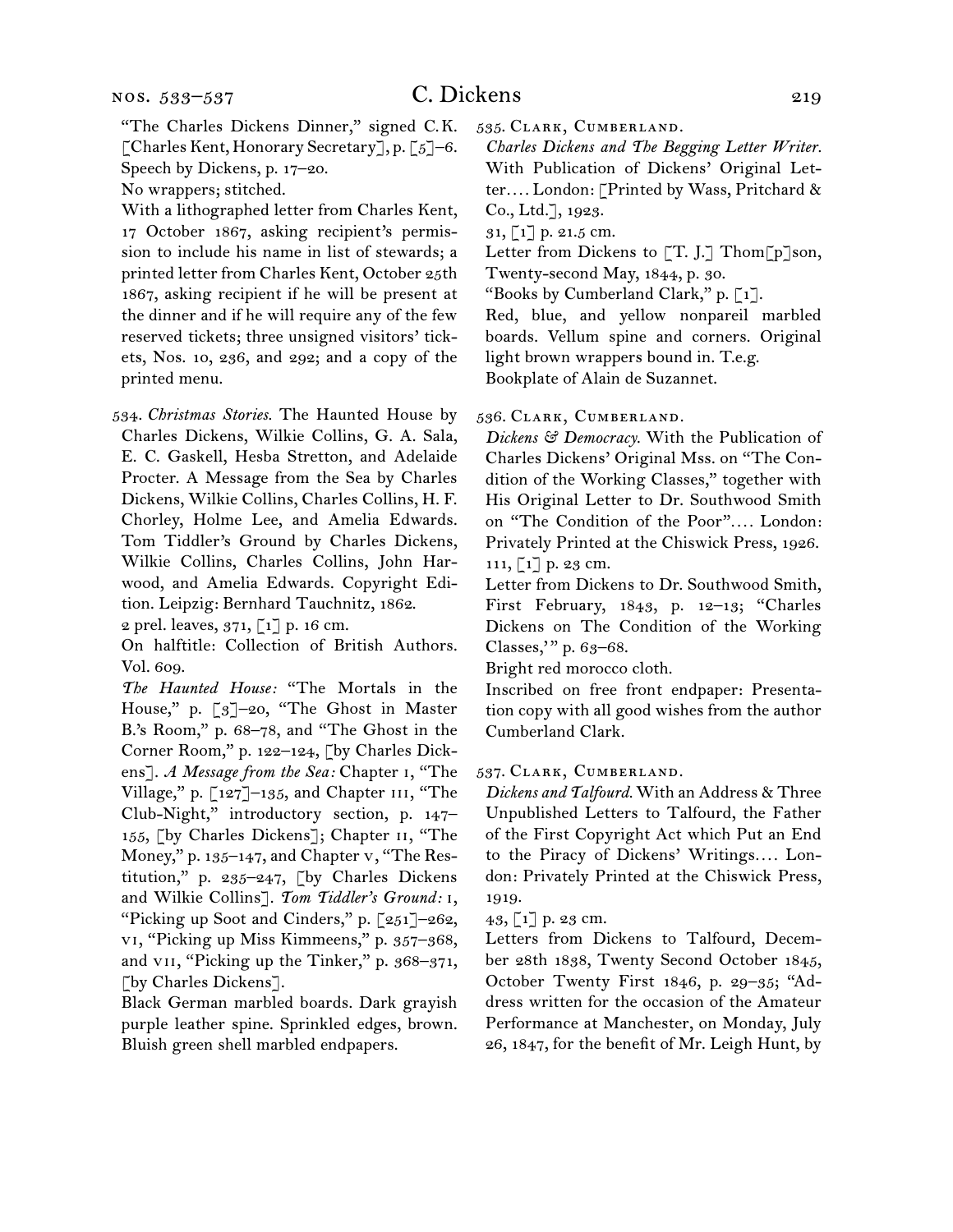Mr. Serjeant Talfourd. Spoken by Mr. Charles Dickens," p. 37–43. Purplish red buckram.

538.  Collins, Wilkie.

*Under the Management of Mr. Charles Dickens. His Production of "The Frozen Deep."* Edited by Robert Louis Brannan*. . . .* Ithaca, New York: Cornell University Press [1966].

xi p., 1 leaf, 173 p. Front., plates, illus. 22 cm. "Introduction," p. 1–88.

An edition of the script for the 1857 production of the play, edited and produced by Charles Dickens.

Bluish green buckram.

In collection  $\lceil \text{wc } 71 \rceil$ .

539.  *Doctor Marigold's Prescriptions.* The Extra Christmas Number of All the Year Round. Conducted by Charles Dickens*. . . .* Christmas, 1865. [London: Published at the Office; Chapman & Hall.]

48 p. 24.5 cm.

Caption title.

i, "To be Taken Immediately," p. [1]–9, vi, "To be Taken with a Grain of Salt," p. 33–38, and VIII, "To be Taken for Life," p. 46-48, [by Charles Dickens].

Moderate greenish blue wrappers. Adverts. on inside front and inside and outside back wrappers.

Advertisement slip for *Our Mutual Friend,* on light blue paper, printed on both sides, 12 cm., tipped in at front.

540.  … *Dr. Marigold's Prescriptions. . . .* New York: Harper & Brothers, 1866.

47 p. 23 cm.

At head of title: Charles Dickens's New Christmas Story.

i, "To be Taken Immediately," p. [3]–10, vi, "To be Taken with a Grain of Salt," p. 32–36, and VIII, "To be Taken for Life," p. 45-47, [by Charles Dickens].

No wrappers; stitched.

Adverts., Jan. 2, 1866, p. [2] at front. Adverts., verso of p. 47.

541.  Copy 2.

24.5 cm.

Inscribed on t.p.: Jany. 15th 1866 Kate Gansevoort.

Stamped on t.p.: Gansevoort-Lansing Collection.

542.  *The Examiner.* [London: Printed by Charles Reynell; Published by George Lapham.] Caption title.

The following numbers, containing contributions by Dickens, bound in one volume, 36 cm.: Nos. 1626, March 31, 1839; 1652, Sept. 29, 1839; 1749, Aug. 7, 1841; 1750, Aug. 14, 1841; 1751, Aug. 21, 1841; 1798, July 16, 1842; 1831, March 4, 1843; 1844, June 3, 1843.

Dark red sand cloth. Very deep red morocco spine and corners. T.e.g. Dutch marbled endpapers in pastel colors.

543.  *The Examiner.* [London: Printed byCharles Reynell; Published by George Lapham.] Caption title.

The following numbers, containing contributions by Dickens, bound in one volume, 40 cm.: Nos. 2083, Jan. 1, 1848; 2099, April 22, 1848; 2108, June 24, 1848; 2110, July 8, 1848; 2116, Aug. 19, 1848; 2132, Dec. 9, 1848; 2133, Dec. 16, 1848; 2134, Dec. 23, 1848; 2135, Dec. 30, 1848; 2138, Jan. 20, 1849; 2139, Jan. 27, 1849; 2151, April 21, 1849; 2154, May 12, 1849; 2164, July 21, 1849; 2171, Sept. 8, 1849; 2178, Oct. 27, 1849; 2185, Dec. 15, 1849.

Dark red sand cloth. Very deep red morocco spine and corners. T.e.g. Dutch marbled endpapers in pastel colors.

544.  *An Exposure of the Advertised Methods of Earning from £1 to £20 per Week, with Remarks by Charles Dickens, Esq.* [n.p., 1856?] Single sheet, printed on one side. 37.5 cm. The broadside opens with three paragraphs quoted from *Household Words:* "Post-Office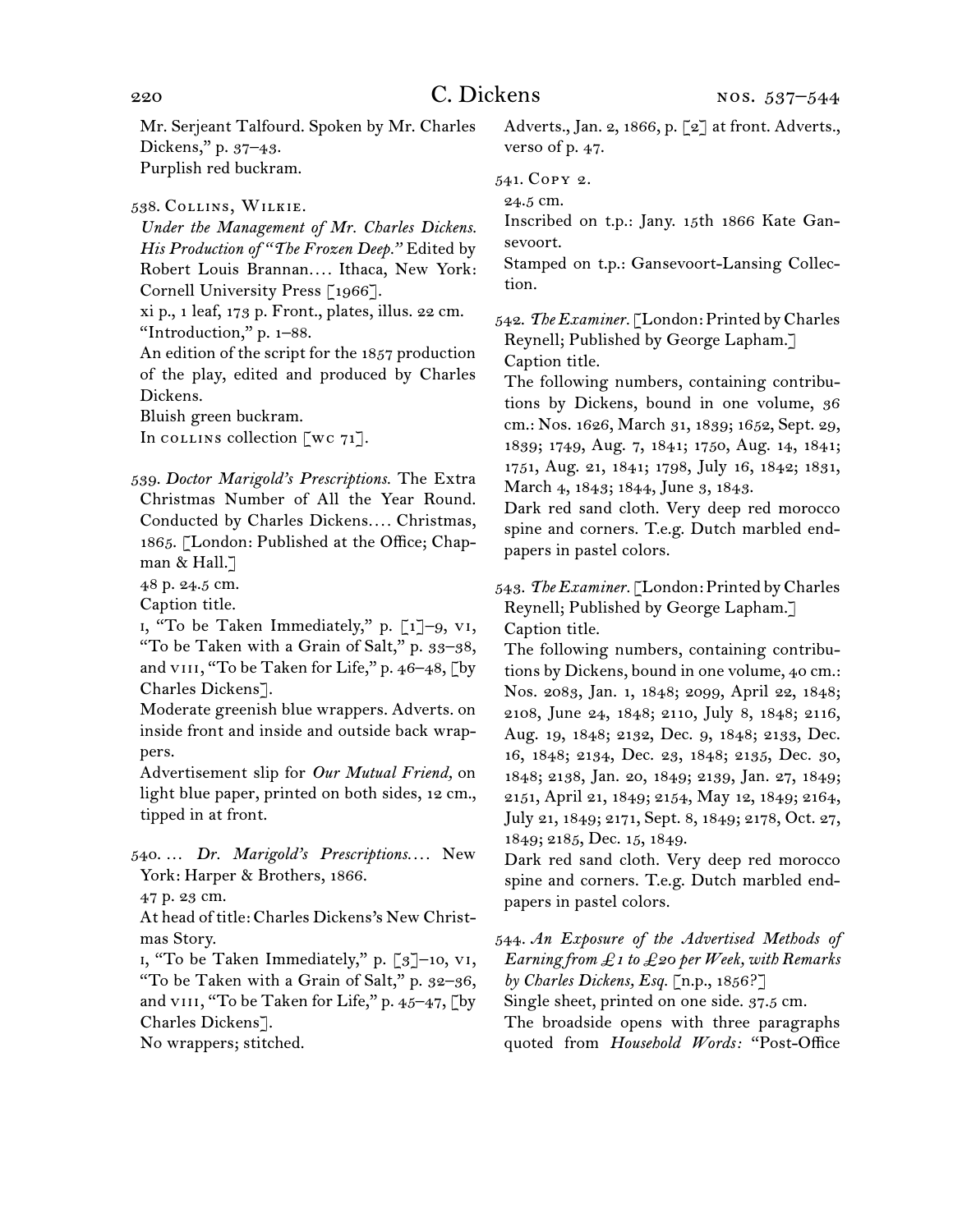Money-Orders," [by Charles Dickens and W.H. Wills], Vol. 5, No. 1, March 20, 1852, p. 3–4.

545.  … *Extracts from Household Words, Relating to Mr. C. Dickens' Visit to Lancaster; With Extracts from the Official Illustrated Guide Of the Lancaster & Carlisle, Caledonian and Edinburgh & Glasgow Railways; Also, Description of the Torch-Light Procession in Lancaster, On the Marriage of H.R.H. the Prince of Wales, March 10th, 1863.* Lancaster: Printed by G. C. Clark, Gazette Office, 1866.

56 p. Front., illus. 14 cm.

At head of title: King's Arms Hotel, Lancaster.

On outside front wrapper: The Bride and Bridal Chamber; Extracts from "The Lazy Tour of Two Idle Apprentices," by Mr. Charles Dickens [and Wilkie Collins]. Presented by Joseph Sly, King's Arms Hotel, Lancaster.

"Extracts from Household Words*. . . .* Nos. 395 and 396, of the October Part,  $1857$ ," p. [3]-26.

Very light yellowish green wrappers. Advert. on outside back wrapper.

Adverts., [2] p. at back. (The entire pamphlet is, of course, published as an advertisement.)

#### 546.  Fields, James Thomas.

*Yesterdays with Authors. . . .* New Illustrated Edition. Boston: Houghton, Mifflin and Company, The Riverside Press, Cambridge, 1884.

2 vols. Plates. 22.5 cm.

Paged continuously. Apparently a mixed set. The regular issue is in one volume. This copy has been bound in two volumes, with special t.p. for Vol. ii (t.p. dated 1882 and printed in black and red), and extra-illustrated with portraits, plates, and four manuscript items (Annie Fields, "From The Last Contest of Aeschylus," autograph manuscript signed, 2 p.; James T. Fields, als to Mr. Sawyer, Dec. 16, 1875; Basil Montagu, ALS to Dear Sir, 20 June 1835  $[?]$ ; Samuel G. Howe, ALS to My Dear Sir, Jan. 25, 1867).

"Introductory," p. [3]–9.

Chapter iv, "Dickens," p. [127]–250, includes the texts, in whole or in part, of letters from Dickens to Cornelius C. Felton (9), to James T. Fields  $(31)$ , and to others  $(4)$ , as well as the text of the articles of agreement of the Great International Walking-Match.

Deep purplish red buckram. Dark red morocco spine and corners, gilt. T.e.g.

547.  Forster, John.

*The Life of Charles Dickens. . . .* London: Chapman and Hall, 1872–74.

3 vols. Fronts., plates, illus., facsims. 22 cm.

"Though Dickens bore outwardly so little of the impress of his writings, they formed the whole of that inner life which essentially constituted the man; and as in this respect he was actually, I have thought that his biography should endeavour to present him. The story of his books, therefore, at all stages of their progress, and of the hopes or designs connected with them, was my first care. With that view, and to give also to the memoir what was attainable of the value of autobiography, letters to myself, such as were never addressed to any other of his correspondents, and covering all the important incidents in the life to be retraced, were used with few exceptions exclusively … in which everything comprised in the successive stages of a most attractive career is written with unexampled candour and truthfulness*. . . .*"—Vol. iii, p. 441–442.

Purplish red sand cloth, covers blocked in black, spine blocked in black and gold.

Adverts.,  $\lceil 6 \rceil$  p. at back of Vol. 1;  $\lceil 2 \rceil$  p. at back of Vol. ii.

Inscription dated 1872 on pastedown front endpaper of Vol. ii.

548.  ———*. . . .* With 500 Portraits, Facsimiles and Other Illustrations. Collected, Arranged, and Annotated by B. W. Matz*. . . .* New York: The Baker and Taylor Company, 1911. 2 vols. Fronts., plates, illus., facsims. 24 cm.

"Introduction," Vol. i, p. v–ix.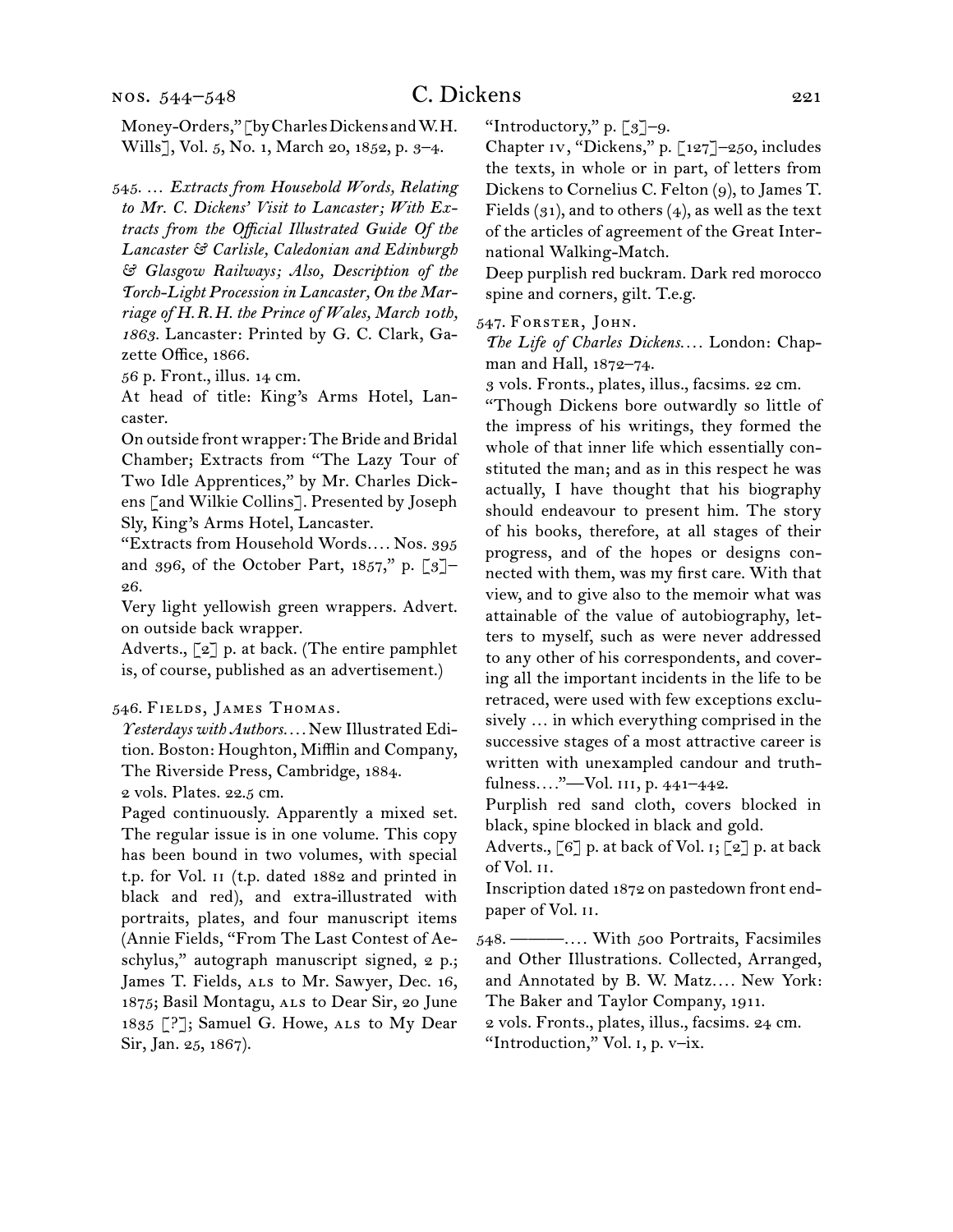Errata slip tipped in, Vol. i, p. v. "Memorial Edition." Greenish blue buckram, front cover and spine blocked in gold. T.e.g.

549.  Gregory, George.

*Index to the Unique Copy of The Life of Charles Dickens, 1812–1870, by John Forster. Chapman & Hall, 1873.* Extra Illustrated with upwards of 2,100 Engravings, Portraits, Autograph Letters, Theatrical Playbills, etc*. . . .* Now the Property of George Gregory, 4 Daniel Street, Bath (Eng.), 1925. [Bath: Printer: Charles Higgins.] 2 leaves, 72 p. Plate. 28.5 cm.

Pages 71-72 ("Supplemental Matter added since the Index was printed") are pasted on a stub.

Tipped in on free front endpaper, on [2] pages, headed in manuscript "The unpublished letter referred to on p. 71 of this index": text of the letter from Charles Dickens to Angus Fletcher, Twenty Fourth March, 1844.

Tipped in on p. 69 is a leaf printed in brown, headed "The Politics of Charles Dickens," 22 cm., which includes the text of "The Hymn of the Wiltshire Labourers," by Charles Dickens. Pasted on p. 70 is a small printed slip listing "Additional Punch Cartoons."

There are 10 additions or corrections in manuscript in the Index itself.

Bright red buckram, lettered and numbered 24 in gold on front cover. T.e.g.

## 550.  Grimaldi, Joseph.

*Memoirs of Joseph Grimaldi.* Edited by "Boz." With Illustrations by George Cruikshank*. . . .* London: Richard Bentley, 1838.

2 vols. Fronts., plates. 20.5 cm.

Grimaldi's original manuscript was first altered and revised by Thomas Egerton Wilks, who sold it to Richard Bentley. "The present Editor … accepted a proposal from the publisher to edit the book, and *has* edited it to the best of his ability, altering its form throughout, and making such other alterations as he conceived would improve the narration of the facts, without any departure from the facts themselves."—"Introductory Chapter," Vol. i, p. xvii–xviii.

Dark yellowish pink vertical fine rib cloth embossed with an overall floral pattern, spine blocked in gold.

"List of New Works," 36 p. at back of Vol. ii.

## 551.  Copy 2.

Dark grayish blue vertical rib cloth, covers blocked in blind, spine elaborately blocked in gold.

Adverts. as above.

552.  Copy 3.

Dark grayish yellowish brown horizontal fine rib cloth, blocked as Copy 2.

Adverts. as above. Also, between p. 2 and 3 of the catalogue, a folded sheet, printed on one side with sketches of Grimaldi; and between p. 4 and 5, a folded sheet, printed on one side, announcing "Mr. Grimaldi's Last Appearance on the Islington Stage. Monday, March 17, 1828," W. Glendinning, Printer, London.

Bookplate of John Delaware Lewis in Vol. i.

553.  ———, Edited by "Boz." Embellished with a Portrait. New York: William H. Colyer, 1838.

x, [25]–232 p. Front. (N. Currier's Lith.). 19 cm.

Light greenish blue boards. Moderate yellowish brown smooth cloth spine. Paper label on spine.

Inscribed on pastedown front endpaper: William W. Orne Sep 20. 1838.

554.  ———. Edited by "Boz"*. . . .* Philadelphia: Carey, Lea & Blanchard, 1838.

2 vols. 19 cm.

Dark red smooth cloth. Paper label on spine.

555.  ———. Edited by "Boz." With Illustrations by George Cruikshank. A New Edition, with Notes and Additions, Revised by Charles Whitehead. London: Richard Bentley, 1846.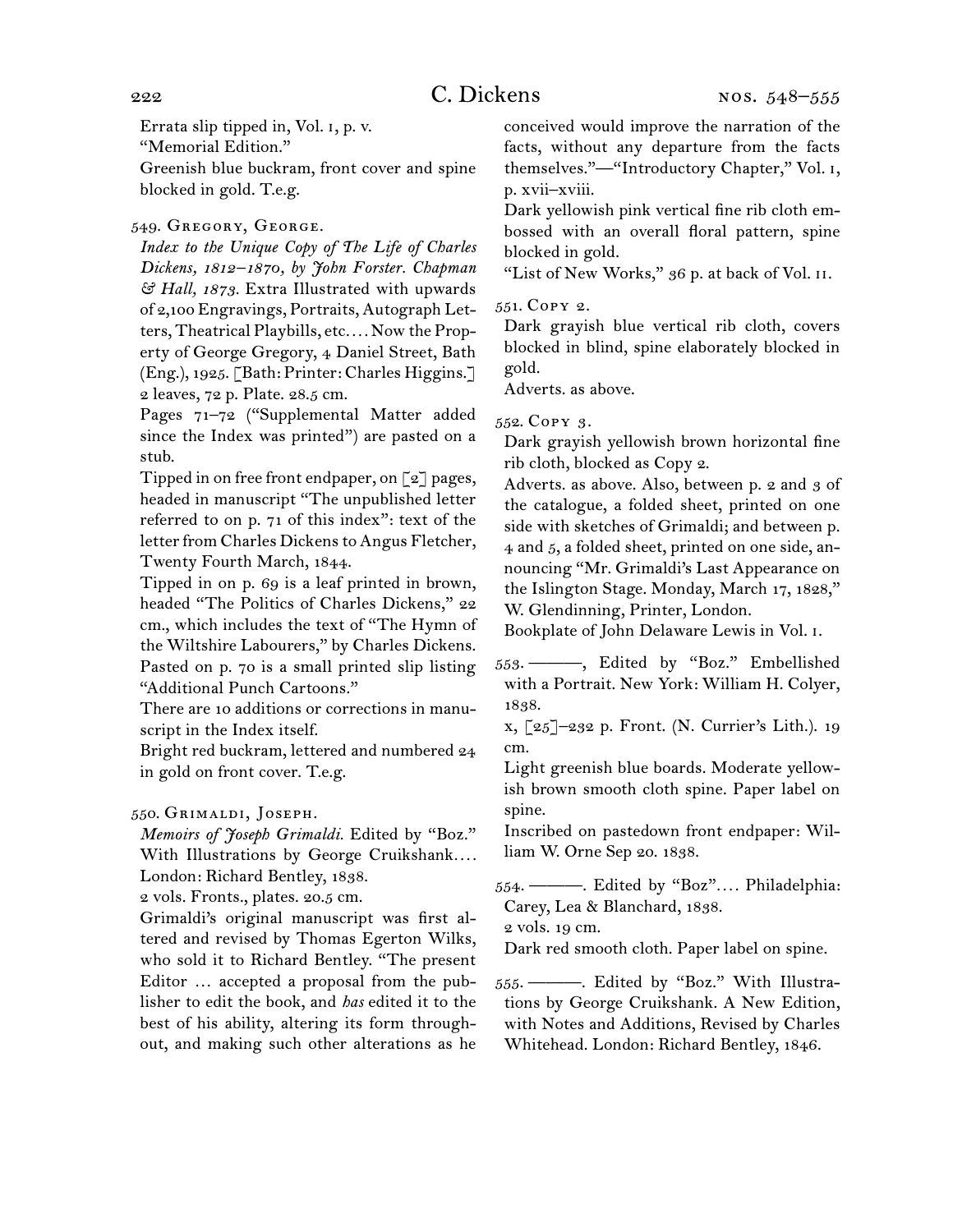xviii, 230, 211 p. Colored front., plates. 18 cm. "Advertisement to the Present Edition," signed C. W., March 28, 1846, p. [iii].

Purplish black vertical rib cloth, blocked in blind. On spine: Bentley's Library.

Bookplates of Albert M. Cohn and William Hartmann Woodin.

556.  ———. Edited by "Boz." With Illustrations by George Cruikshank. A New Edition, with Notes and Additions, Revised by Charles Whitehead. London: G. Routledge & Co., 1853.

xvi, 358 p. Front., plates. 17.5 cm.

Deep red diagonal cord cloth, covers blocked in blind, spine blocked in blind and gold. On both covers, in blind: Routledge's New Cheap Series.

Adverts.,  $4$ , [6] p. at back.

Bookplate of William Robert Mercer.

#### *Memoirs of Joseph Grimaldi. Dutch*

557.  *Gedenkschriften van Jozef Grimaldi.* Naar het Engelsch van Charles Dickens. Met Platen. Amsterdam: S. de Grebber, 1845.

iv, 220 p. Front., plates. 23 cm.

"Voorberigt," signed De Vertaler, Amsterdam, Mei 1845, p. [iii]–iv.

The illustrations are rather crude copies of those by George Cruikshank.

Light brownish gray Spanish marbled boards. Black leather spine, blocked in gold and blind. Sprinkled edges.

#### *Memoirs of Joseph Grimaldi. German*

558.  *Denkwürdigkeiten Joseph Grimaldi's.* Von Boz (Dickens). Aus dem Englischen von H. Roberts. Mit Federzeichnungen nach Cruikshank. Dritte Auflage*. . . .* Leipzig: J. J. Weber, 1844.

2 vols. in 1. Fronts. 15.5 cm.

On halftitles: Boz Sämmtliche Werke. Siebzehnter [Achtzehnter] Theil.

Dark blue fine bead cloth, spine blocked in gold. All edges marbled.

559.  Hammond, R. A.

*The Life and Writings of Charles Dickens: A Memorial Volume. . . .* Containing Personal Recollections, Amusing Anecdotes, Letters and Uncollected Papers by "Boz," never before published. With an Introduction By Elihu Burritt*. . . .* Toronto: A. H. Hovey, 1871.

xvi, [17]–426 p. Front., plate. 18.5 cm.

"Introduction," signed E. B., New York, August, 1870, p. [v]–xii.

The frontispiece is a portrait of Dickens engraved by J. Greatbach from a photograph by J. & C. Watkins. The plate is a crude wood engraving of Gadshill Place.

"Poetical Collections from the Writings of Charles Dickens," p. [419]–426.

Reddish brown sand cloth, front cover and spine blocked in gold. Bevelled boards.

"Advertisements," p. 427–432.

Inscribed on free front endpaper: John McArthur 27th October 1870.

560.  *The Haunted House.* The Extra Christmas Number of All the Year Round. Conducted by Charles Dickens*. . . .* Christmas, 1859. [London: Published at the Office.]

48 p. 24.5 cm.

Caption title.

"The Mortals in the House," p.  $\lceil 1 \rceil - 8$ , "The Ghost in Master B.'s Room," p. 27–31, and "The Ghost in the Corner Room," p. 48, [by Charles Dickens]. "The Ghost in the Cupboard Room," p. 21–26, [by Wilkie Collins]. "The Ghost in the Garden Room," p. 31–48, [by Elizabeth Gaskell].

No wrappers; stitched.

Two other copies are in collines collection [wc 290].

561.  *Historiettes et Récits du Foyer.* Par Charles Dickens. Traduction de M. Amédée Pichot. Paris: Michel Lévy Frères, Libraires Editeurs, A La Librairie Nouvelle, 1862.

 $\lceil 5 \rceil$ , 278 p., 1 leaf. 18.5 cm.

"A l'exception du fragment de voyage qui commence le volume, les *Historiettes et Récits*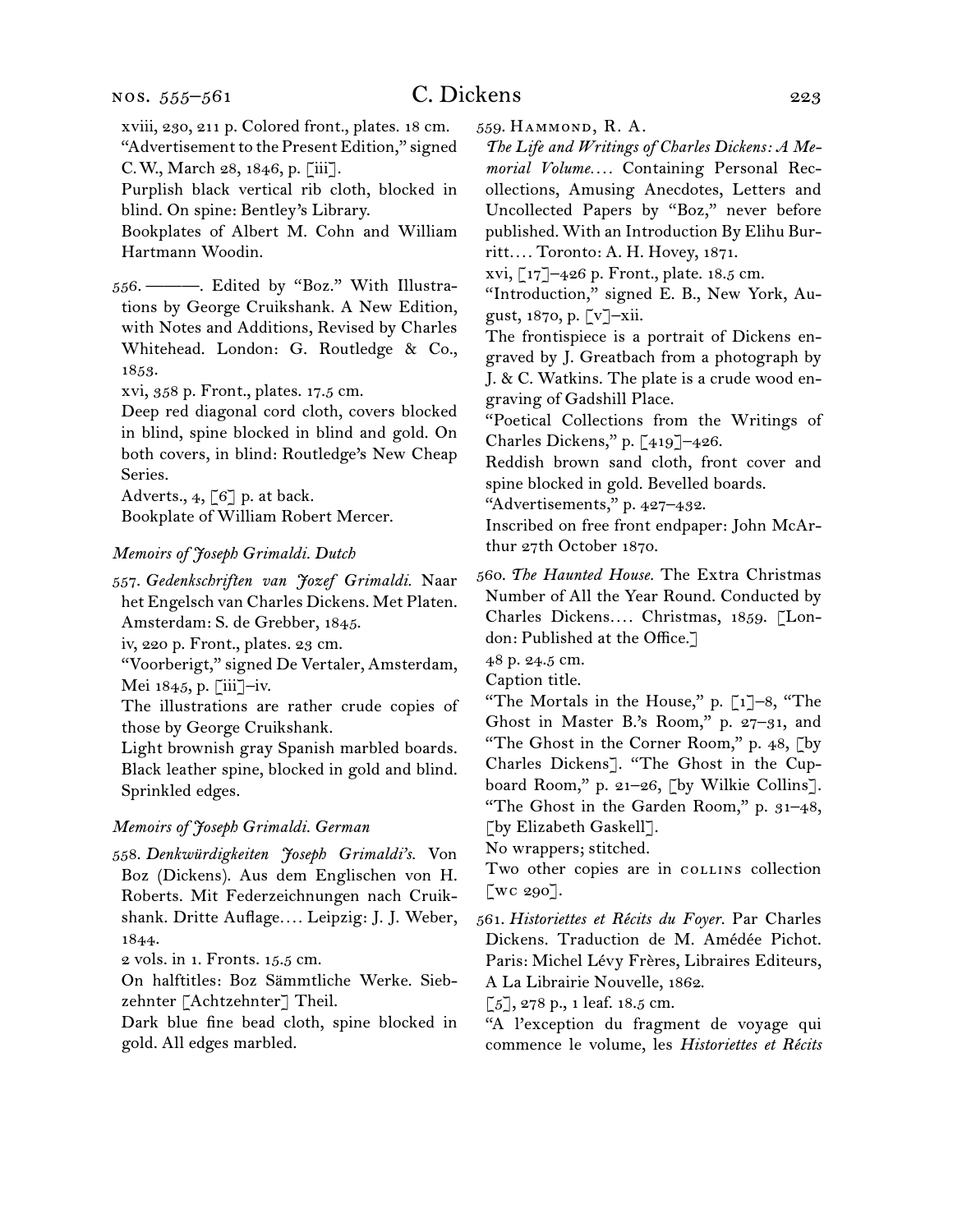de Charles Dickens ont été primitivement publiés dans les *Entretiens du foyer* (*Household words*)*,* journal hebdomadaire, dont le titre s'est transformé en *All the year round* (*tout le long de l'année*)*.* Un ou deux des collaborateurs de Charles Dickens sont parvenus à imiter si exactement son style et sa manière qu'il se pourrait bien que deux des récits que nous lui attribuons eussent été seulement revus et édités par lui.—Le fragment de voyage avait paru dans le *Daily News* avant d'être continué sous le titre de *Pictures from Italy* (*Tableaux d'Italie*)*.—*"Avant-Propos," signed A. P., leaf preceding p.  $\lceil 1 \rceil$ .

"Souvenirs de Voyage," p. [1]–67, is a translation of p. [5]–59 in Charles Dickens' *Pictures from Italy* (London, 1846). "LaFortune du Nain, Episode de l'Histoire d'une Maison à Louer," p. [161]–185, is a translation of "Going into Society," [by Charles Dickens], in *A House to Let,* the Extra Christmas Number of *Household Words* (1858), p. 18–22.

"LaVieilleArmoire deChêne,Episode de l'Histoire de Mon Oncle," p. [135]–160, is a translation of "The Little Oak Wardrobe," [by Rev. James White], in *Household Words,* Vol. 6, No. 153 (Feb. 26, 1853), p. 557–562. "Le Coeur du Marchand," p.  $\left[237\right]-254$ , is a translation of "The Merchant's Heart," [by Bayle St. John], in *Household Words,* Vol. 8, No. 182 (Sept. 17,  $1853$ , p.  $54-57$ .

The originals of the other four contributions in this volume have not been traced.

Strong pink wrappers. On outside front wrapper: Bibliotheque Nouvelle. Advert. on outside back wrapper. Edges uncut.

"Catalogue de Michel Lévy Frères," Juin 1862, 36 p. at back.

562.  *The Holly-Tree Inn.* Being the Extra Christmas Number of Household Words. Conducted by Charles Dickens*. . . .* Christmas, 1855. [London: Published at the Office.]

36 p. 24.5 cm.

Caption title.

"The Guest," p. [1]–9, "The Boots," p. 18–22, and "The Bill," p. 35–36, [by Charles Dickens]. "The Ostler," p. 9–18, [by Wilkie Collins<sup>7</sup>.

No wrappers; stitched.

563.  ———. In Seven Chapters. By Charles Dickens [and others]*. . . .* Philadelphia: T. B. Peterson [1855].

38 p. 24.5 cm.

"The Guest," p. 3–11, "The Boots," p. 20–24, and "The Bill," p. 37–38, [by Charles Dickens]. "The Ostler," p. 11–20, [by Wilkie Collins].

Pale orange yellow wrappers. Adverts. on inside front and inside and outside back wrappers.

Adverts., Nov. 1855,  $\lceil 2 \rceil$  p. at back.

564.  Copy 2.

Text of p. [1] of adverts. differs. Lacks back wrapper.

565.  [Hotten, John Camden.]

*Thackeray the Humourist and the Man of Letters. The Story of His Life and Literary Labours, including a Selection from His Characteristic Speeches, Now for the First Time Gathered Together.* By Theodore Taylor, Esq. [pseud.]*. . . .* To Which is Added, In Memoriam—By Charles Dickens, and A Sketch, by Anthony Trollope. With Portrait and Illustrations*. . . .* New York: D. Appleton and Company, 1864.

viii, 242 p. Front., illus., facsim. 20 cm.

The frontispiece is an engraving by [William G.] Jackman after George Cruikshank.

"In Memoriam," by Charles Dickens, p. 224– 231.

Three variant copies in THACKERAY collection [WMT  $307-309$ ] and a second copy of one of the variants in ANTHONY TROLLOPE collection  $[AT 436]$ .

566.  *A House to Let.* Being the Extra Christmas Number of Household Words. Conducted by Charles Dickens*. . . .* Christmas, 1858. [London: Published at the Office.]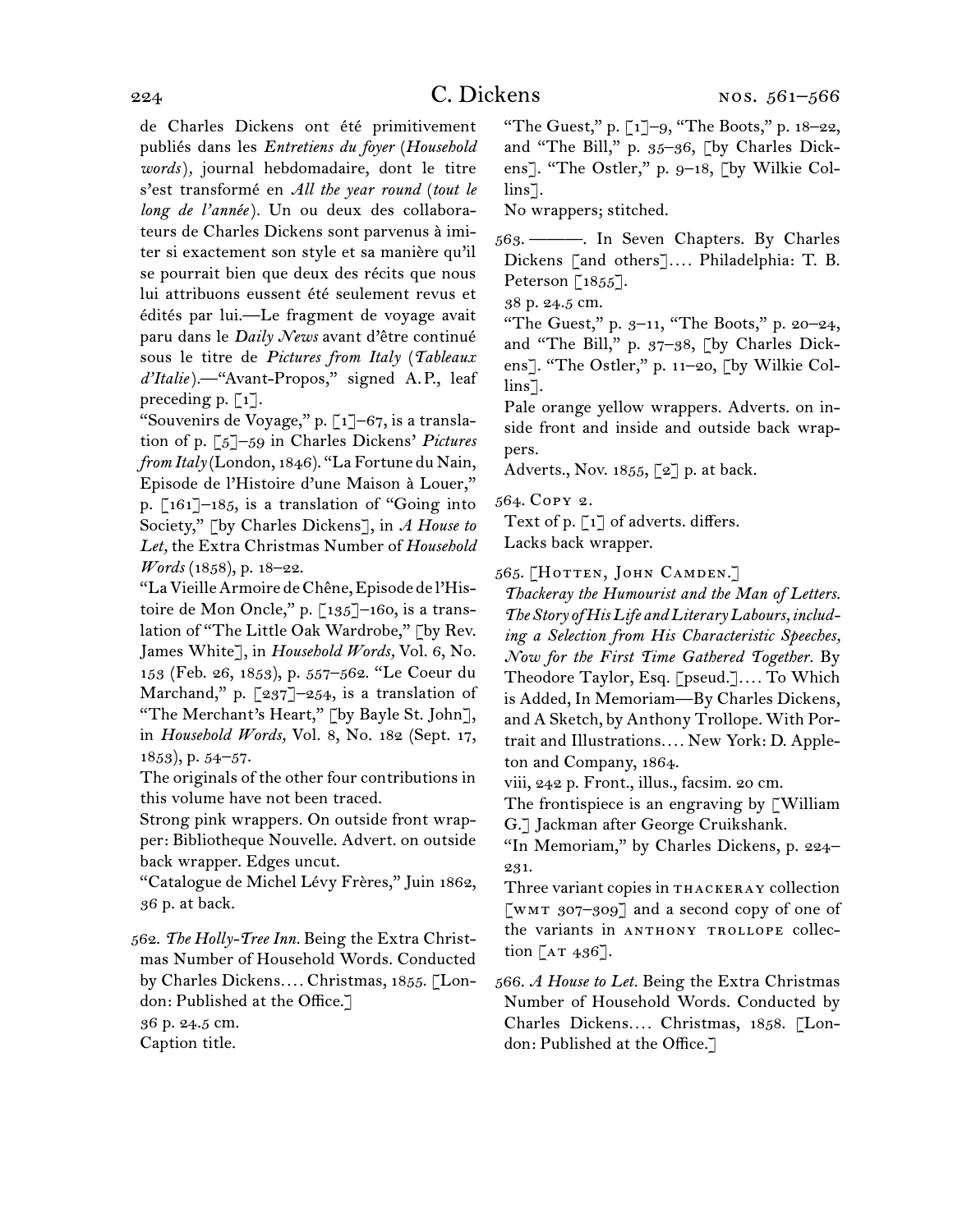# C. Dickens 225

36 p. 24 cm.

Caption title.

"Over the Way," p. 1–6, and "Trottle's Report," p. 26–32, [by Wilkie Collins]. "The Manchester Marriage," p. 6-17, [by Elizabeth Gaskell]. "Going into Society," p. 18–23, [by Charles Dickens]. "Let At Last," p. 32–36, [by Wilkie Collins and Charles Dickens]. No wrappers; stitched.

567.  ———. By Charles Dickens [and others]*. . . .* Petersons' Cheap Edition for the Million. Philadelphia: T. B. Peterson & Brothers [1867?].

[17]–91 p. 24.5 cm.

Chapter 1, "Over the Way," p. 19–28, and Chapter v, "Trottle's Report," p. 72–83, [by Wilkie Collins]. Chapter ii, "The Manchester Marriage," p. 29–51, [by Elizabeth Gaskell]. Chapter III, "Going into Society," p. 52-61, [by Charles Dickens]. Chapter vi, "Let At Last," p. 83–91, [by Wilkie Collins and Charles Dickens].

Moderate yellowish pink illustrated wrappers. Adverts. on inside front and inside and outside back wrappers.

Adverts., verso of p. 91 and  $\left[\begin{smallmatrix} 4 \end{smallmatrix}\right]$  p. at back.

568.  *Household Friends for Every Season. . . .* Boston: Ticknor and Fields, 1864.

iv, 327 p. Front., plates. 19.5 cm.

T.p. printed in black and red.

"Carlavero's Bottle," by Charles Dickens, p.  $[215]$ –226.

The illustrations are mostly engraved portraits (but not including one of Dickens) of the authors included in the anthology.

Dark red vertical dot and line cloth, covers and spine blocked in gold. A.e.g.

In HUGHES collection [HU 80].

569.  *Household Words. A Weekly Journal.* Conducted by Charles Dickens. Volumes i–xix, Nos. 1-479, March 30, 1850–May 28, 1859. London: Office.

19 vols. 24 cm.

Contributions by Dickens and other authorsincluded in this catalogue are identified in Anne Lohrli, *Household Words; A Weekly Journal 1850–1859 Conducted by Charles Dickens* (Toronto, 1973).

Vols. i–vi, blue, red, and brown Spanish marbled boards, brown calf spine and corners. Vols. vii–xix, bluish green vertical cord cloth (shade and texture of cloth varying), covers and spine blocked in blind.

Bookplate of Wedderburn in Vols. i–vi.

The Parrish Collection includes also separate numbers of *Household Words,* which are entered in this catalogue under the names of the contributors and the titles of the contributions.

570.  *Household Words Christmas Stories. 1851– 1858.* Conducted by Charles Dickens*. . . .* London: Ward, Lock, and Tyler [1868].

8 numbers in 1 vol. 23 cm.

Reprint of the Extra Christmas Numbers of *Household Words.*

Dickens contributed to all eight of the Numbers, separate copies of which are in the Parrish Collection.

Vivid purplish blue sand cloth, front cover blocked in black, red, and gold, back cover in blind, spine blocked in black and gold. Bevelled boards. Glazed edges, deep reddish orange.

Adverts., [2] p. at front following title leaf and 2, [8] p. at back.

571.  Howe, Mark Antony DeWolfe.

*Memories of a Hostess. A Chronicle of Eminent Friendships drawn chiefly from the diaries of Mrs. James T. Fields. . . .* With Illustrations. Boston: The Atlantic Monthly Press [c1922].

 $\lceil 9 \rceil, \lceil 3 \rceil$ -312 p., 1 leaf. Front., plates, illus., facsims. 21 cm.

Chapter v, "With Dickens in America," p.  $\left[135\right]-195$ , includes the texts of two letters from Dickens to James T. Fields, p. 150–151 and p. 191 (the latter reproduced in facsimile on p. [192]), as well as a "Reduced facsimile of Dickens's directions … for the brewing of pleasant beverages," p.  $\lceil 147 \rceil$ .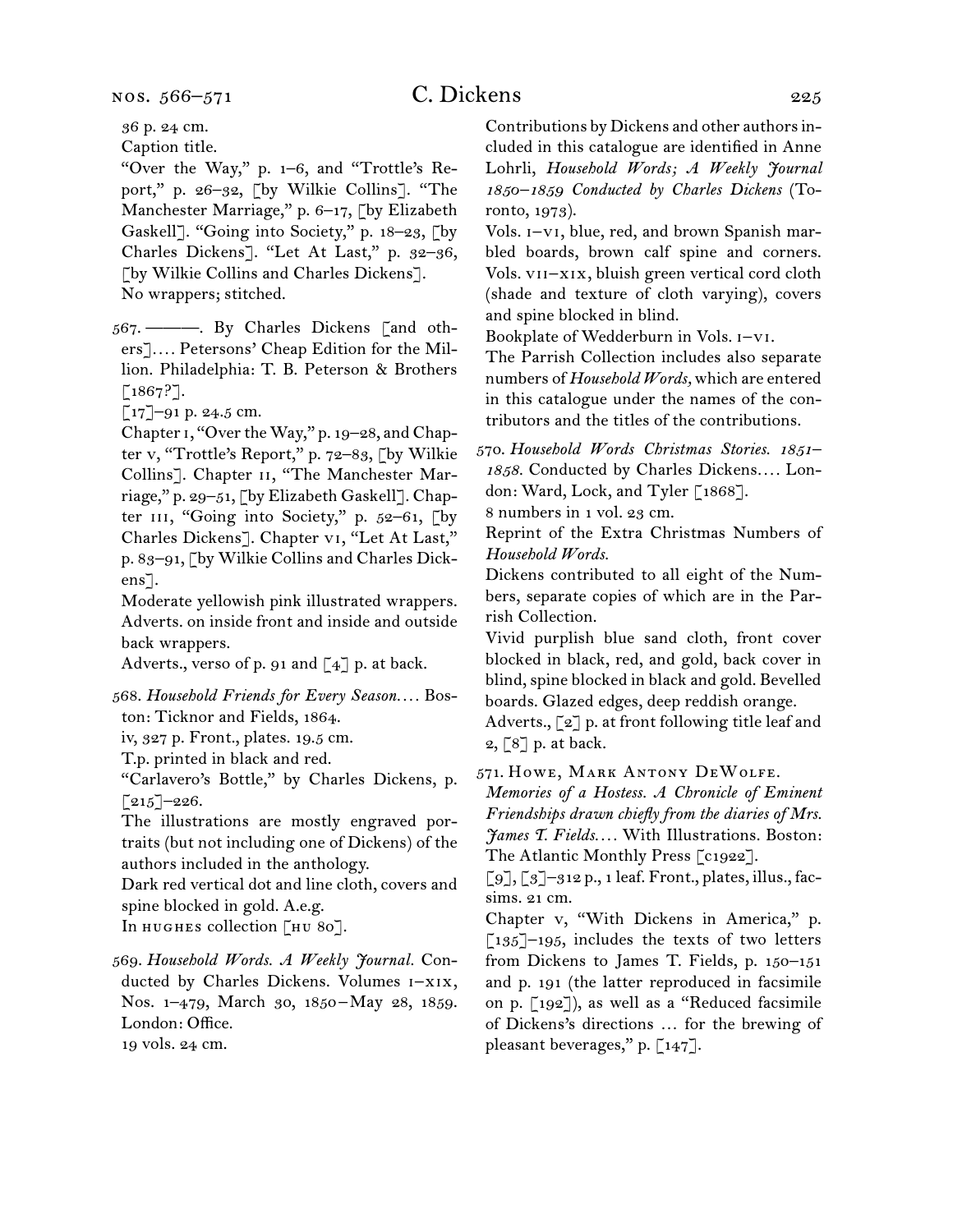Light olive green boards. Dark green buckram spine. Light olive green paper label on spine. T.e.g.

572.  … *Intellect. . . .* Boston:James R. Osgood and Company, Late Ticknor & Fields, and Fields, Osgood, & Co., 1875.

 $\lceil 3 \rceil$ –207 p. 15 cm.

At head of title: Second Volume. Little Classics. Edited by Rossiter Johnson.

T.p. printed in black and red.

"Chops the Dwarf," by Charles Dickens, p. [118]–133, first published as "Going into Society," part of *A House to Let,* the Extra Christmas Number of *Household Words,* 1858.

Dark yellowish green diagonal fine rib cloth, front cover with a bust on a pedestal and other decoration blocked in black, back cover blocked in blind, spine blocked in black. "Intellect" lettered in gold on front cover. Glazed edges, deep reddish orange.

Lacks p.  $\lbrack 1-2 \rbrack$ , a leaf with adverts. on verso.

573.  Copy 2.

Moderate reddish brown diagonal fine rib cloth, same blocking, but with "Intellect" lettered in black. Glazed edges, deep reddish orange.

Adverts., p. [2] at front.

A variant copy is in LYTTON collection [EBL 288].

574.  Jerrold, William Blanchard.

*The Best of All Good Company.* Edited by Blanchard Jerrold. A Day with Charles Dickens*. . . .* London: The Useful Knowledge Company, 1871.

62 p. Folding facsim. 25 cm.

No. i in the series "The Best of all Good Company."

Includes the texts of letters and speeches by Dickens.

Brilliant yellow wrappers, with a portrait of Dickens on outside front wrapper. Adverts. on inside front and inside and outside back wrappers.

"Best of all Good Company Advertiser," June 1871, iv p. at front.

575.  *The Library of Fiction, or Family Story-Teller; Consisting of Original Tales, Essays, and Sketches of Character.* With Fourteen Illustrations. Vol. i. London: Chapman and Hall, 1836.

7 parts (viii, 384 p.). Plates. 20.5 cm.

Illustrated by Robert Seymour, R. W. Buss, Robert Brandard, Hablot K. Browne, and others.

"The Tuggs's at Ramsgate," No. 1, p.  $\lceil 1 \rceil$ -18, and "A Little Talk about Spring, and the Sweeps," No. 111, p. [113]–119, by Boz.

Yellowish gray decorated wrappers, printed in blue. Adverts. on inside front and inside and outside back wrappers.

Adverts.,  $2, \lceil 2 \rceil$  p. at front of No. v.

576.  ———. With Fourteen Illustrations*. . . .* London: Chapman and Hall, 1836–37.

2 vols. Plates. 21.5 cm.

Each volume has 14 illustrations; the illustrators of Vol. ii are unidentified.

For contributions by Boz, see preceding entry; there are no contributions by him in Vol. ii.

Dark grayish blue diaper cloth, covers blocked in blind, spine blocked in gold.

577.  *The Loving Ballad of Lord Bateman.* Illustrated by George Cruikshank. London: Charles Tilt; and Mustapha Syried, Constantinople, 1839.

vii, [9]–40 p. 11 numbered plates including front.,  $\begin{bmatrix} 1 \end{bmatrix}$  plate with music. 12.5 cm.

Text of the poem printed on recto of leaves only.

An adaptation by Charles Dickens of a traditional ballad; long attributed to W. M. Thackeray, who had no hand in it. For identification of authorship, see Anne L. Haight, "Charles Dickens tries to remain Anonymous … Notes on The Loving Ballad of Lord Bateman*. . . .* Together with a Reprint of the Ballad," *The Colophon,* New Graphic Series, No. 1 (1939), p. [39–66].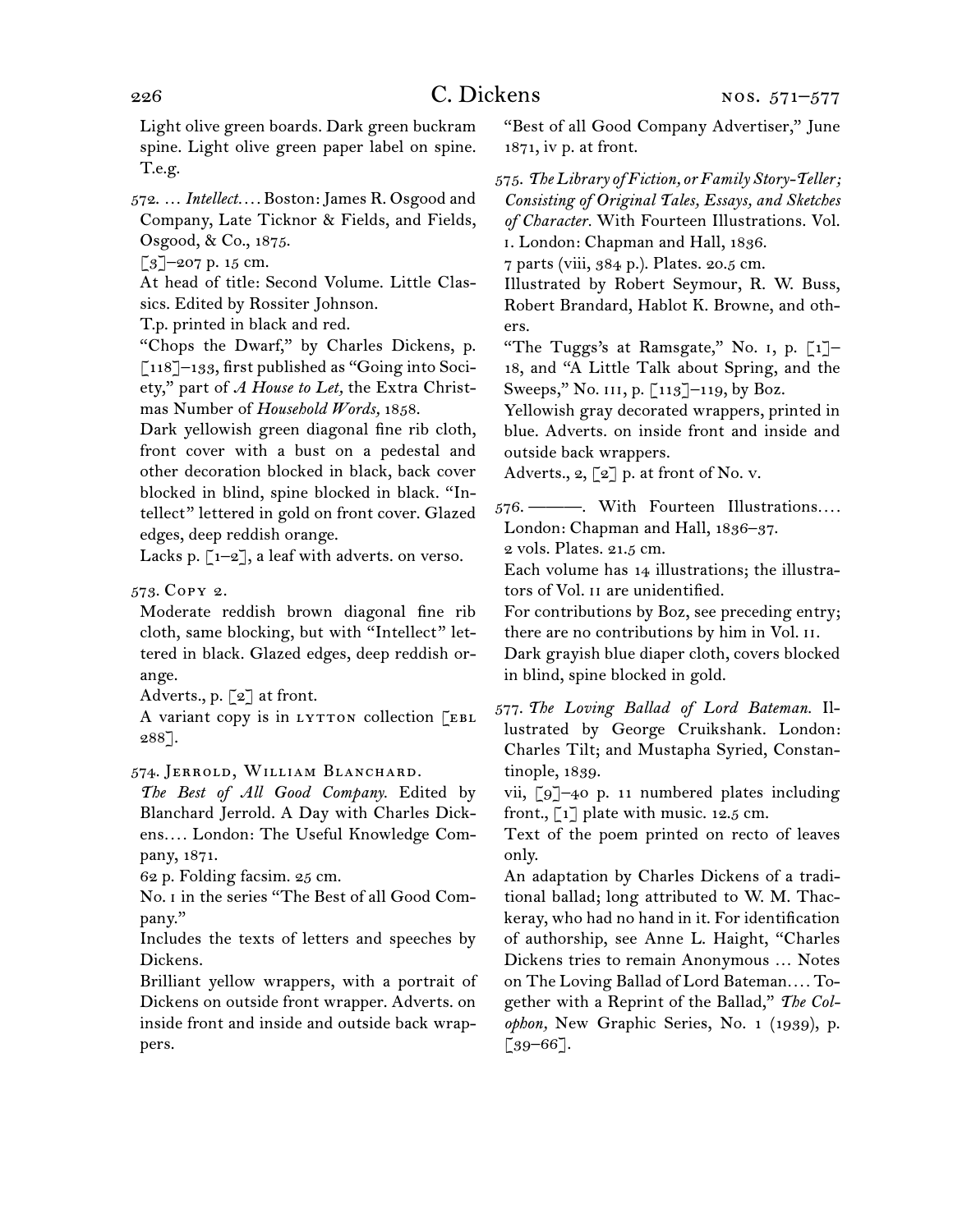# C. Dickens 227

First issue, with the pagination centered, "wine" in stanza v, line 2, and the last three plates in the sequence 11, 9, 10. Dark olive green flexible diaper cloth, with an illustration of Lord Bateman's wedding blocked in gold on front cover. Adverts., [8] p. at back. Bookplate of Walter Thomas Wallace. 578.  Copy 2. 13 cm. Second issue, with the pagination still centered, "vine" in stanza v, line 2, and the plates in order. Dark grayish green flexible diaper cloth, blocked as above. Adverts. as above. 579.  Copy 3. 13.5 cm.

With pagination in the upper outside corner of the pages, "vine" in stanza v, line 2, and the plates in order.

Plates colored. Plate 1, used as the frontispiece in Copies 1 and 2, faces p. [9], the first page of the poem, in this copy.

Moderate olive green flexible horizontal rib cloth, blocked as above. Sprinkled edges, red. No adverts.

580.  ———. Illustrated by George Cruikshank. Philadelphia: J. & J. L. Gihon, 1851.

[iii]–vii, [9]–40 p. [11] plates including front.,  $\begin{bmatrix} 1 \end{bmatrix}$  plate with music. 16 cm.

Text of the poem printed on one side of leaves only, but not always on recto.

Light grayish yellowish brown illustrated boards. Very deep red leather spine. Adverts. on back cover.

Cover illustration and plates amateurishly hand-colored.

581.  ———. Illustrated by George Cruikshank. London: Bell & Daldy, 1870.

vii, [9]–40 p. 14.5 cm.

Proof copy, three unbound signatures, each

dated in manuscript 25/11/69. With autograph textual corrections and directions to the printer by George Cruikshank. Stanza xx has been altered, and at the top of p. [31] is written: NB. The "Notes" to be compressed in order to make room for the 2 [word deleted] pages required for the additional verses &c. Mark 48 pages with advts.

582.  ———. With Illustrations and Notes by George Cruikshank. New York: G. W. Carleton & Co.; London: Bell & Daldy, 1871.

16 p. Illus. 23 cm.

The notes are not generally attributed to Cruikshank.

Printed on very heavy stiff paper.

No wrappers; stitched.

"Price  $25$  Cents" on p. [1] has been heavily lined out and "Price 6 cts." stamped above it.

583.  ———. Illustrated by George Cruikshank. London: George Bell and Sons, 1883.

43, [1] p. 11 numbered plates including front.,  $\lceil 1 \rceil$  plate with music. 20.5 cm.

Text of the poem printed on recto of leaves only.

With three additional verses by Cruikshank, p. 31 and 33.

One of 250 copies.

The leaves tipped in on stubs. Blank leaves on thinner paper bound in, two preceding halftitle, and guarding each plate.

Brownish black morocco, gilt, by Lawson & Nicholson. T.e.g.; fore and bottom edges deckled. Very deep red curl marbled endpapers.

Inscription in Mr. Parrish's hand on first thin blank leaf: Presented to M. L. Parrish by J. Vaughn Merrick 27th January 1929.

Laid in is "A drawing by William Makepeace Thackeray intended as an illustration to The Loving Ballad of Lord Bateman." The drawing is on p. [1] of a four-page leaflet printed as a Christmas and New Year greeting from Mr. and Mrs. Sherman Post Haight and children [1942]. On p. [2] is an excerpt from the *Colophon* article (cited above) establishing Dickens'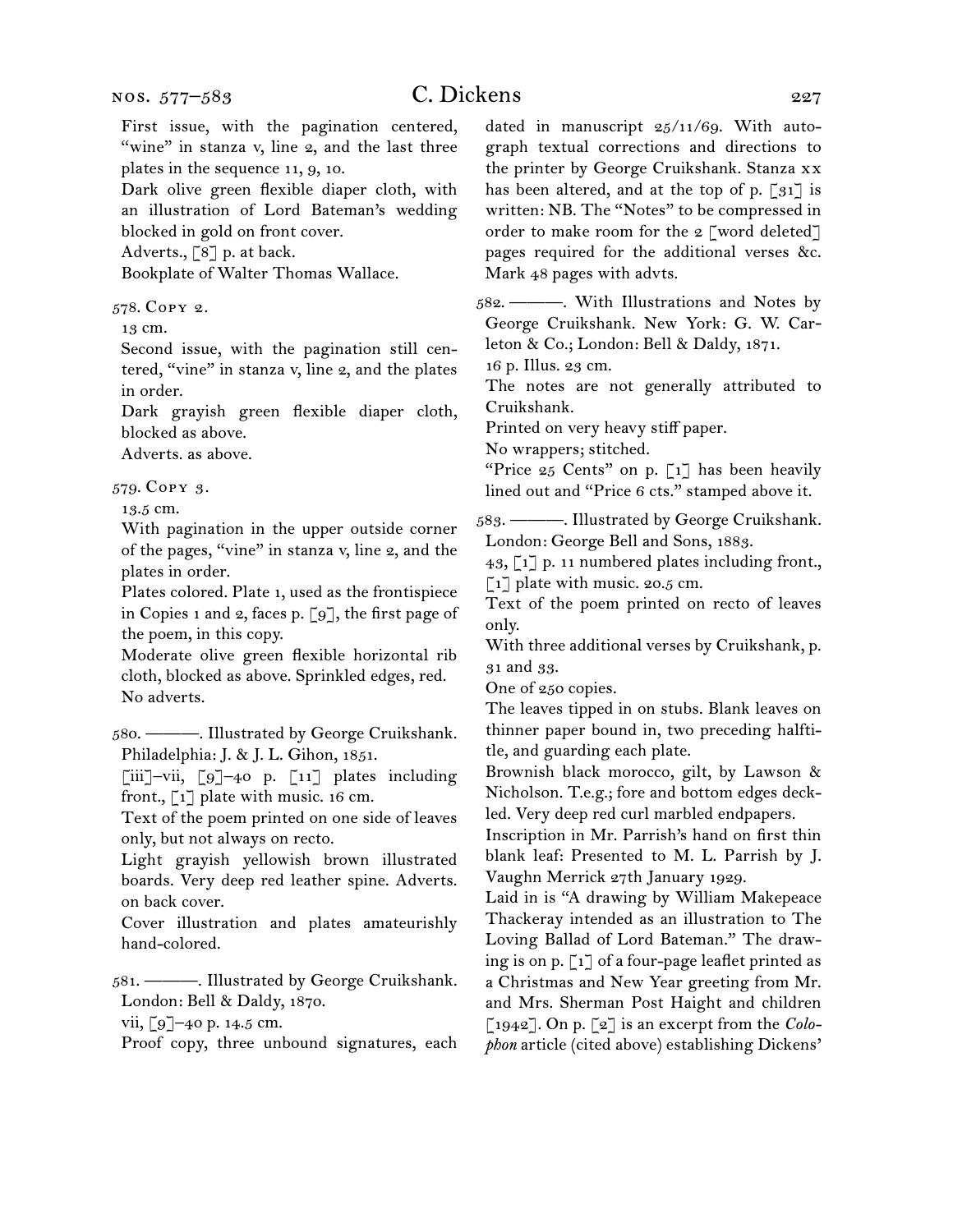authorship, and on p. [3] one of Cruikshank's illustrations and the holiday greeting. Printed in reddish brown. 20 cm.

584.  Lytton, Edward George Earle Lytton Bulwer-Lytton, 1st Baron.

*Not So Bad As We Seem; or, Many Sides to a Character. A Comedy in Five Acts. . . .* As First Performed at Devonshire House, in the Presence of Her Majesty and His Royal Highness The Prince Albert. London: Published for the Guild of Literature and Art, by Chapman and Hall, 1851.

iv, 139, [1] p. 22 cm.

Light grayish yellowish brown decorated wrappers.

"Guild of Literature and Art," 7 p., and "National Provident Institution," p. [8]–16, at back.

Tipped in on p. iv is a leaf, printed on one side, 18.5 cm., dated May 16th, concerning the stage presentation of the play; unsigned, but probably by Charles Dickens.

In LYTTON collection [EBL 166].

585.  [McCormick, Robert.]

*Christmas in the Frozen Regions.*

In *Household Words. A Weekly Journal.* Conducted by Charles Dickens. Vol. 2, No. 39, Dec. 21, 1850, the Christmas Number. London: Published at the Office.

Pages 306–309. 24.5 cm.

Published anonymously. By Robert McCormick and Charles Dickens.

No wrappers; stitched.

586.  Mackenzie, Robert Shelton.

*Life of Charles Dickens. . . .* With Personal Recollections and Anecdotes; —Letters by 'Boz,' never before Published; —and Uncollected Papersin Prose and Verse. With Portrait and Autograph. Philadelphia: T. B. Peterson & Brothers [c1870].

 $\lceil 3 \rceil$ , 17–484 p. Front. 19 cm.

"Uncollected Pieces," p. 341–479. "Will of Charles Dickens," p. 479–484.

Black horizontal cord cloth, spine blocked in gold. Blocked in blind on both covers: Peterson's Uniform Duodecimo Edition of the Complete Works of Charles Dickens "Boz". On spine: Peoples Edition[.]

Adverts.,  $4, 4$ ] p. at back.

587.  [Mahony, Francis Sylvester.]

*Facts & Figures from Italy.* By Don Jeremy Savonarola, Benedictine Monk [pseud.], Addressed during the Last Two Winters to Charles Dickens, Esq. Being an Appendix to His "Pictures." London: Richard Bentley, Publisher in Ordinary to Her Majesty, 1847.

 $\lceil 3 \rceil$ , 309  $\lceil 1 \rceil$  p. 20.5 cm.

"Notice," by Charles Dickens, unnumbered leaf following t.p.

Light yellowish brown vertical rib cloth, front cover blocked in silver and blind, back cover blocked in blind. Also in blind, at foot of front cover, "Colour? see page 157.", referring to the Papal arms blocked in the center of both covers.

"Mr. Bentley's New Publications,"  $\lceil 4 \rceil$  p. at back.

Signature of Henry Dawson, dated 1847, on pastedown front endpaper.

588.  Copy 2.

20 cm.

Orange diagonal wave cloth, different blocking in blind on covers and spine. Without Papal arms and reference to p. 157. Adverts. as above.

589.  Menken, Adah Isaacs.

*Infelicia. . . .* London; Paris; New York, 1868.

v, 141, [1] p. Front., illus. 14.5 cm.

On verso of title leaf: Entered according to Act of Congress in the year 1868*. . . .*

The illustrations are by Alfred Concanen.

Dedicated to Charles Dickens, with a facsimile of his letter of acceptance, Twenty first October 1867, on verso of dedication leaf.

Dark yellow green smooth cloth. Bevelled boards. A.e.g.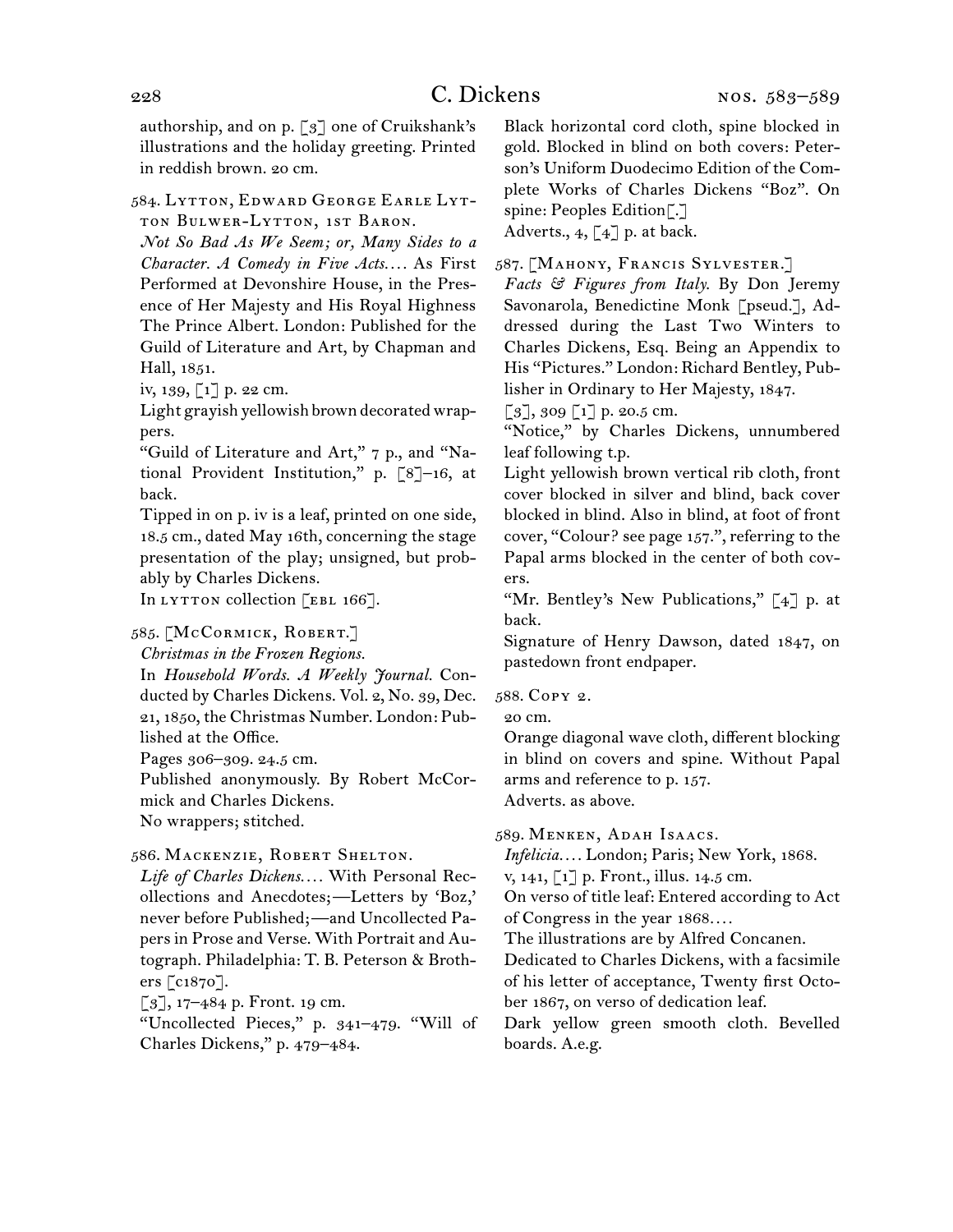Several newspaper articles concerning A. I. Menken and this book tipped in at front. Others in an envelope tipped in at back.

590.  Copy 2.

viii,  $141$ ,  $\lceil 1 \rceil$  p.

On verso of title leaf are four lines of verse within quotation marks, and no copyright statement.

The facsimile of Dickens' letter appears on a separate leaf following dedication leaf.

From the library of the Rev. Charles L. Dodgson, with the monogram CLD in his hand on pastedown front endpaper.

591.  *A Message from the Sea.* The Extra Christmas Number of All the Year Round. Conducted by Charles Dickens*. . . .* Christmas, 1860. [London: Published at the Office.]

48 p. 24.5 cm.

Caption title.

Chapter i, "The Village," p. [1]–4, and Chapter III, "The Club-Night," introductory section, p. 9–12, [by Charles Dickens]. Chapter ii, "The Money," p. 4–9, and Chapter v, "The Restitution," p. 44–48, [by Charles Dickens and Wilkie Collins]. Chapter iv, "The Seafaring Man," p. 31–44, [by Wilkie Collins].

No wrappers; stitching removed.

Another copy is in collection [wc 305].

592.  *Mrs. Lirriper's Legacy.* The Extra Christmas Number of All the Year Round. Conducted by CharlesDickens*. . . .*Christmas, 1864. [London: Published at the Office; Chapman & Hall.] 48 p. 24.5 cm.

Caption title.

i, "Mrs. Lirriper Relates How She Went On, and Went Over," p. [1]-11, and VII, "Mrs. Lirriper Relates How Jemmy Topped Up," p. 47–48, [by Charles Dickens].

Moderate greenish blue wrappers. Adverts. on inside front and inside and outside back wrappers.

Adverts., [4] p. on wrapper paper, and advertisement slip for *Our Mutual Friend,* printed on one side, 5.5 by 13.5 cm., tipped in at front.

593.  … ———*. . . .* New York: Harper & Brothers, 1865.

47 p. 25 cm.

At head of title: Charles Dickens's New Christmas Story.

i, "Mrs. Lirriper relates How She went on, and went over," p. [3]-12, and VII, "Mrs. Lirriper relates How Jemmy Topped Up," p. 46–47, [by Charles Dickens].

No wrappers; stitched.

Adverts. on verso of title leaf (p. [2]) and on verso of p. 47.

594.  Copy 2.

24.5 cm.

Imprint varies: [New York]: "The American News Company," 1865.

Otherwise same as Copy 1, including the adverts. for Harper & Brothers publications on p.  $\lceil 2 \rceil$  and verso of p. 47.

595.  *Mrs. Lirriper's Lodgings.* The Extra Christmas Number of All the Year Round. Conducted by Charles Dickens.... Christmas, 1863. [London: Published at the Office; Chapman & Hall.]

48 p. 24.5 cm.

Caption title.

i, "How Mrs. Lirriper carried On the Business," p. [1]–12, and vii, "How the Parlours added a few words," p. 46–48, [by Charles Dickens]. II, "How the First Floor Went to Crowley Castle," p. 12–25, [by Elizabeth Gaskell<sup>-</sup>].

Moderate greenish blue wrappers. Adverts. on inside front and inside and outside back wrappers.

596.  Copy 2.

Laid in is an original pencil and watercolor illustration, signed F. W. Pailthorpe, with inscription in pencil below the signature: Caroline gives them a touch of the temper she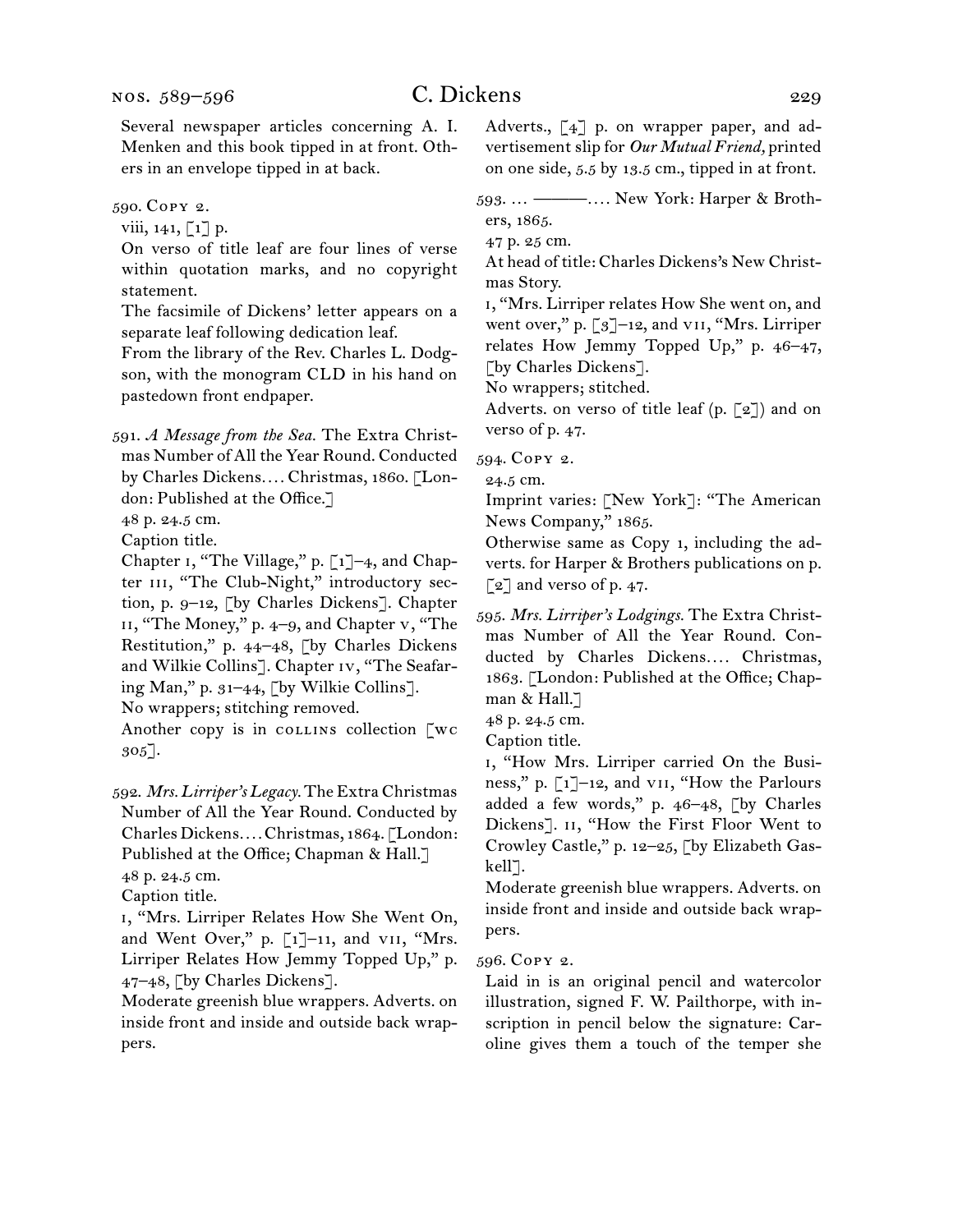keeps. "(Mrs. Lirripers Lodgings)," drawn by me F. W. P.

597.  … ———*. . . .* New York: Harper & Brothers, 1863.

46 p. 23 cm.

At head of title: Charles Dickens's New Christmas Story.

i, "How Mrs. Lirriper Carried on the Business," p. [1]–13, and vii, "How the Parlours Added a Few Words," p. 45–46, [by Charles Dickens]. II, "How the First Floor Went to Crowley Castle," p. 13–25, [by Elizabeth Gaskell].

No wrappers; stitched.

Adverts., Dec. 1863, [2] p. at back.

598.  *More Hints on Etiquette, for The Use of Society at large, and Young Gentlemen in Particular.* By Paid' agogos. With Cuts, by George Cruikshank. London: Charles Tilt, 1838.

vi, 78 p. Illus. 14.5 cm.

Was attributed in part to Dickens.

Dark purplish red flexible vertical rib cloth, front cover blocked in gold. A.e.g.

"George Cruikshank's Works," [2] p. before halftitle; adverts.,  $\lbrack 2 \rbrack$  and  $\lbrack 4 \rbrack$  (10.5 cm.) p. at back.

Bookplate of Walter Thomas Wallace.

599.  Copy 2.

Dark blue flexible horizontal rib cloth, same blocking in gold. A.e.g.

Same adverts.

Inscribed on free front endpaper and on halftitle: E Braley 1838.

600.  [Morley, Henry.]

… *"Drooping Buds;" from Dickens' Household Words. . . .* London: Printed by R. Folkard, 1852.

8 p. 20 cm.

At head of title: Hospital for Sick Children, 49, Great Ormond Street.

Paragraph beginning "O! Baby's dead," p. 5–6, [by Charles Dickens].

Disbound.

601.  [Morley, Henry.]

… *"Drooping Buds," From Dickens' "Household Words," April, 1852; and "Between the Cradle and the Grave." From Dickens' "All the Year Round," February, 1862. . . .* London: Printed by Blades, East, and Blades, 1872.

22,  $\lceil 1 \rceil$  p. 15 cm.

At head of title: Hospital for Sick Children, 48 & 49, Great Ormond Street.

"Drooping Buds" [by Morley], with the paragraph beginning "O! Baby's Dead," p. 8–9, [by Charles Dickens]. "Between the Cradle and the Grave," authorship unknown, has been attributed to Dickens.

Very light greenish blue decorated wrappers.

602.  Copy 2.

Light greenish blue decorated wrappers.

603.  *Mugby Junction.* The Extra Christmas Number of All the Year Round. Conducted by Charles Dickens*. . . .*Christmas, 1866. [London: Published at the Office; Chapman & Hall.]

48 p. 24.5 cm.

Caption title.

"Barbox Brothers," "Barbox Brothers and Co.," "Main Line. The Boy at Mugby," and "No. 1 Branch Line. The Signalman," by Charles Dickens, p. [1]–25.

Moderate greenish blue wrappers. Adverts. on inside front and inside and outside back wrappers.

604.  … ———. In *Every Saturday,* Vol. 2, No. 50, Dec. 15, 1866. Boston: Ticknor & Fields.

Pages [701]–742. 27 cm.

Preceding the title: Dickens's Christmas Story:[.]

"From the Advance Sheets of the Christmas Number of All the Year Round."—p. [1].

The story comprises the entire issue, except for adverts. at front and back, p. 2–6.

For chapters by Dickens, p. [701]–722, see preceding entry.

No wrappers; stitched.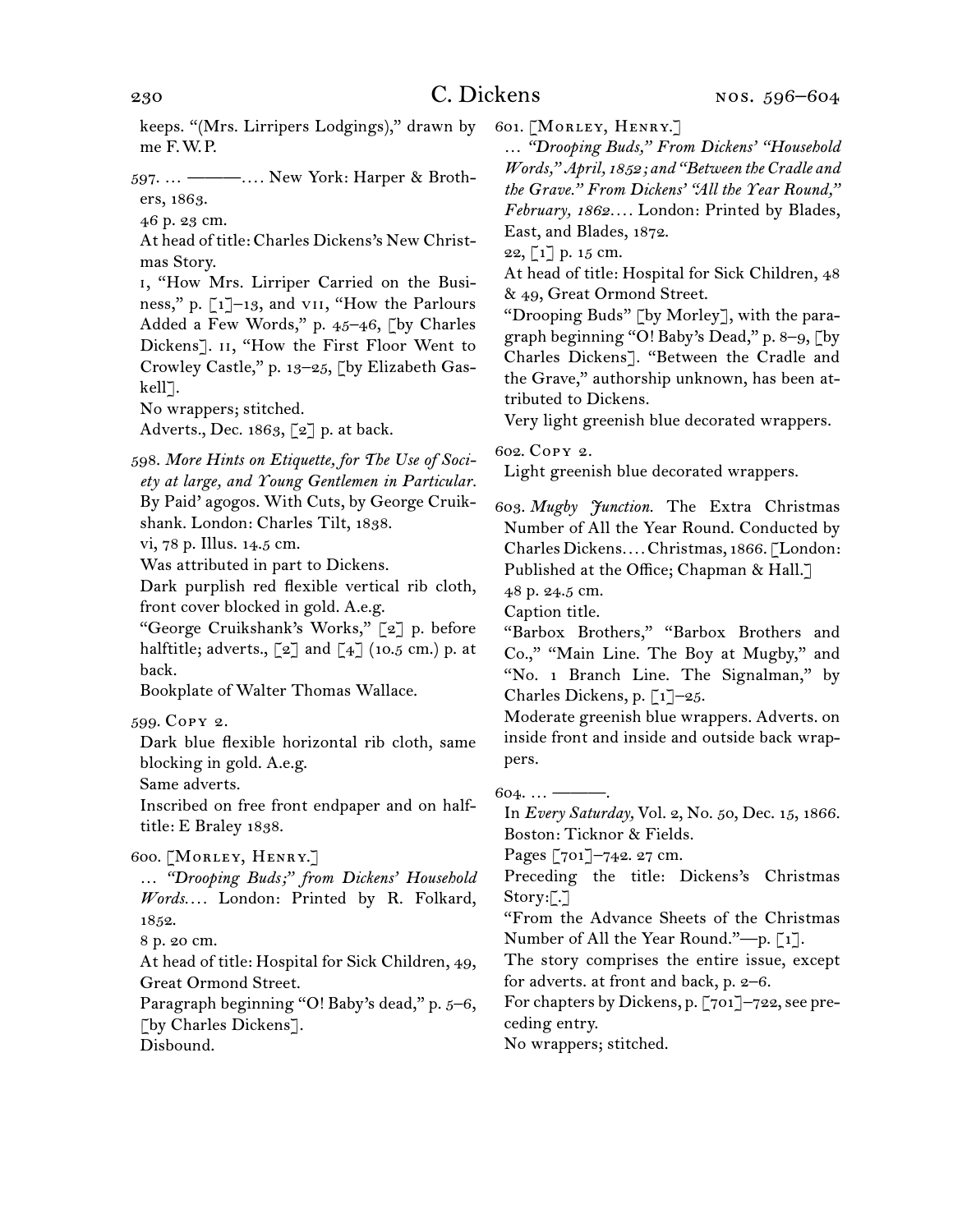605.  … *Mystery. . . .* Boston:James R. Osgood and Company, Late Ticknor & Fields, and Fields, Osgood, & Co., 1875.

[3]–231 p. 15 cm.

At head of title: Eighth Volume. Little Classics. Edited by Rossiter Johnson.

T.p. printed in black and red.

"The Signal-Man," by Charles Dickens, p. [109]–127. The story was first published as "No. 1 Branch Line. The Signalman," a chapter of *Mugby Junction,* the Extra Christmas Number of *All the Year Round,* 1866.

Dark yellowish green diagonal fine rib cloth, front cover with a bust on a pedestal and other decoration blocked in black, back cover blocked in blind, spine blocked in black. Glazed edges, reddish orange.

Adverts., p. [2] at front.

### 606.  Napier, Macvey.

… *Selections from the Correspondence of the Late Macvey Napier, Esq.* Edited by his Son, Macvey Napier. London: Harrison and Sons, Printers in Ordinary to Her Majesty, 1877.

xvi, 536 p. 22.5 cm.

At head of title: Printed for Private Circulation only.

"Introductory," p.  $\lceil 1 \rceil$ –11.

Includes four letters by Charles Dickens, p. 405–406, 421–422, 487–489, 490.

Blackish red diagonal fine rib cloth, blocked in blind.

607.  … *Newgate.* By Charles Dickens. To which are added some Curious Facts relating to the Prison and Prisoners. London: Henry Vickers

[1872?].

31 p. 22.5 cm.

Illustrated t.p. At head of title: C. H. Ross's Penny Library.

"A Visit to Newgate," by Charles Dickens, p.  $\lceil 2 \rceil$ –10.

No wrappers; pinned.

Advert., verso of p. 31.

608.  *The Nine Christmas Numbers of All the Year Round, Conducted by Charles Dickens.* London: [Published at the Office]; and Messrs. Chapman & Hall  $\lceil n.d.\rceil$ .

9 numbers in 1 vol. 24 cm.

On front cover and on spine: Christmas Stories from "All the Year Round" (with no quotation marks on spine).

The original Extra Christmas Numbers, 1859– 67.

Dickens contributed to all nine of the Numbers, separate copies of which are in the Parrish Collection.

Dark yellowish green pebble cloth, front cover blocked in blind and gold, back cover in blind, spine blocked in gold. Stained edges, deep reddish orange.

Book label of H. Croydon Roberts.

609.  *Oliver Twist; or, The Parish Boy's Progress. By Boz. With Other Tales and Sketches, from Bentley's Miscellany, and The Library of Fiction.* Philadelphia: Carey, Lea and Blanchard, 1837. 186 p. 19 cm.

"Oliver Twist," Chapters 1 and 2, by Boz, p.  $\lceil 5 \rceil$ –22.

Light grayish yellowish brown boards. Dark red smooth cloth spine. Paper label on spine. On label: Tales and Sketches. Vol. ii. (See No. 619.)

Adverts.,  $\lbrack 2 \rbrack$  p. at back.

610.  *The Opinions of Certain Authors on the Bookselling Question.* London: John W. Parker and Son [1852].

vi p., 3 leaves,  $[13]$ –71,  $[1]$  p. 20.5 cm.

"To The Right Hon. Lord Campbell; The Very Rev. The Dean of St. Paul's; George Grote, Esq.," signed John W. Parker and Son, West Strand, May 14th, 1852, p. [vii].

Includes an undated one-sentence letter from Charles Dickens to [ John W. Parker], p. 31.

Brown Stormont marbled wrappers (not original).

In KINGSLEY collection [CK 174].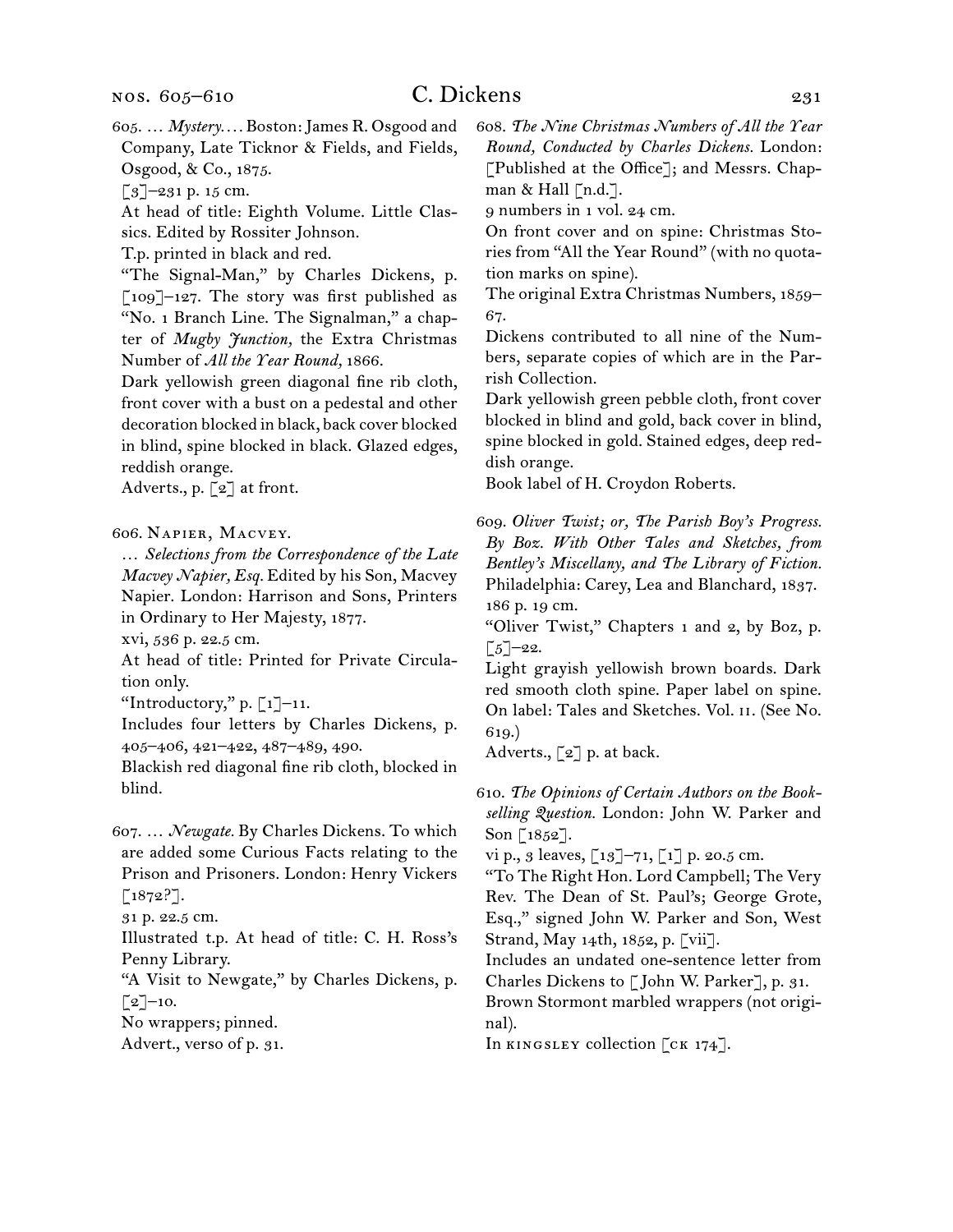611.  Overs, John.

*Evenings of a Working Man, Being the Occupation of His Scanty Leisure. . . .* With a Preface Relative to the Author, By Charles Dickens. London: T. C. Newby, 1844.

1 prel. leaf, xiii p., 1 leaf, 205 p. 16.5 cm.

T.p. printed in blue and red.

"Preface," p. [v]–xiii.

Light brown horizontal fine rib cloth, covers and spine blocked in blind. A.e.g.

Adverts., verso of p. 205 and  $\lceil 2 \rceil$  p. at back.

Bookplates of Sylvain Van De Weyer and Jerome Kern.

## 612.  Copy 2.

Inscribed on t.p.: W. H. Ainsworth Esq. with the esteem of the Author.

## 613.  Overs, John.

*Evenings of a Working Man; Being the Occupation of His Scanty Leisure. . . .* With a Preface Relative to the Author, by Charles Dickens. New York: J. Winchester, New World Press  $\lceil 1844 \rceil$ .

vi,  $[7]$ –48 p. 24 cm.

"Preface," p. [iii]–vi.

Light brown decorated wrappers. Adverts. on inside front and inside and outside back wrappers. Adverts. on inside front wrapper announce "Prospectus of the Ninth Semi-Annual Volume of The New World. Commencing July 6, and ending December 29, 1844."

## 614.  Payne, Edward F.

*The Charity of Charles Dickens. His Interest in the Home for Fallen Women and a History of the Strange Case of Caroline Maynard Thompson.* By Edward F. Payne…and Henry H. Harper. Boston: Printed for Members of The Bibliophile Society, 1929.

100 p. Plates, facsim. 24 cm.

T.p. printed in black, red, and blue.

"Prefatory," by Edward F. Payne, p. 7–9.

Contains the text of Dickens' anonymous appeal to fallen women, p. 40–45, and of six letters written by Dickens to Angela G. Burdett Coutts, p. 69–71, 75–77, 88–89, 90–91, 92–93, 94–95.

"This edition is limited to 425 copies printed for members only."

Moderate brown calf, covers and spine tooled in gold. T.e.g.

615.  Pemberton, Thomas Edgar.

*Charles Dickens and the Stage. A Record of His Connection with the Drama as Playwright*[*,*] *Actor and Critic. . . .* With New Portraits in Character of Miss Jennie Lee, Mr. Irving, and Mr. Toole. London: George Redway, 1888.

[7], 260 p. Front., plates, facsim. 20 cm.

"The illustrations were produced under the superintendence of Mr. Fred. G. Kitton...."p. 4.

Includes extensive quotations from Dickens' letters, speeches, and other published works.

Yellowish green sand cloth, front cover blocked in gold.

"Mr. Redway's Bibliographical Publications," 4 p., and advert. for W. T. Marchant's *In Praise of Ale*, [1] p. (upside down), at back.

616.  *The Pic Nic Papers.* By Various Hands. Edited by Charles Dickens*. . . .* With Illustrations by George Cruikshank, Phiz, &c*. . . .* London: Henry Colburn, 1841.

3 vols. Fronts., plates. 20.5 cm.

Vols. I and II printed by G. J. Palmer; Vol. III printed by Whiting.

"Introduction," Vol. i, p. [iii]–iv, and "The Lamplighter's Story," Vol. 1, p.  $\lceil 1 \rceil$ –32, by the Editor.

Moderate olive green vertical rib cloth, blocked in blind.

"New Publications," May  $1841, 78$  p. at back of Vol. II. Adverts., [4] p. at back of Vol. III.

Book label of W. R. Maynard, Eton College, 1844.

617.  ———. By Various Hands. Edited by Charles Dickens*. . . .* Philadelphia: Lea and Blanchard, 1841.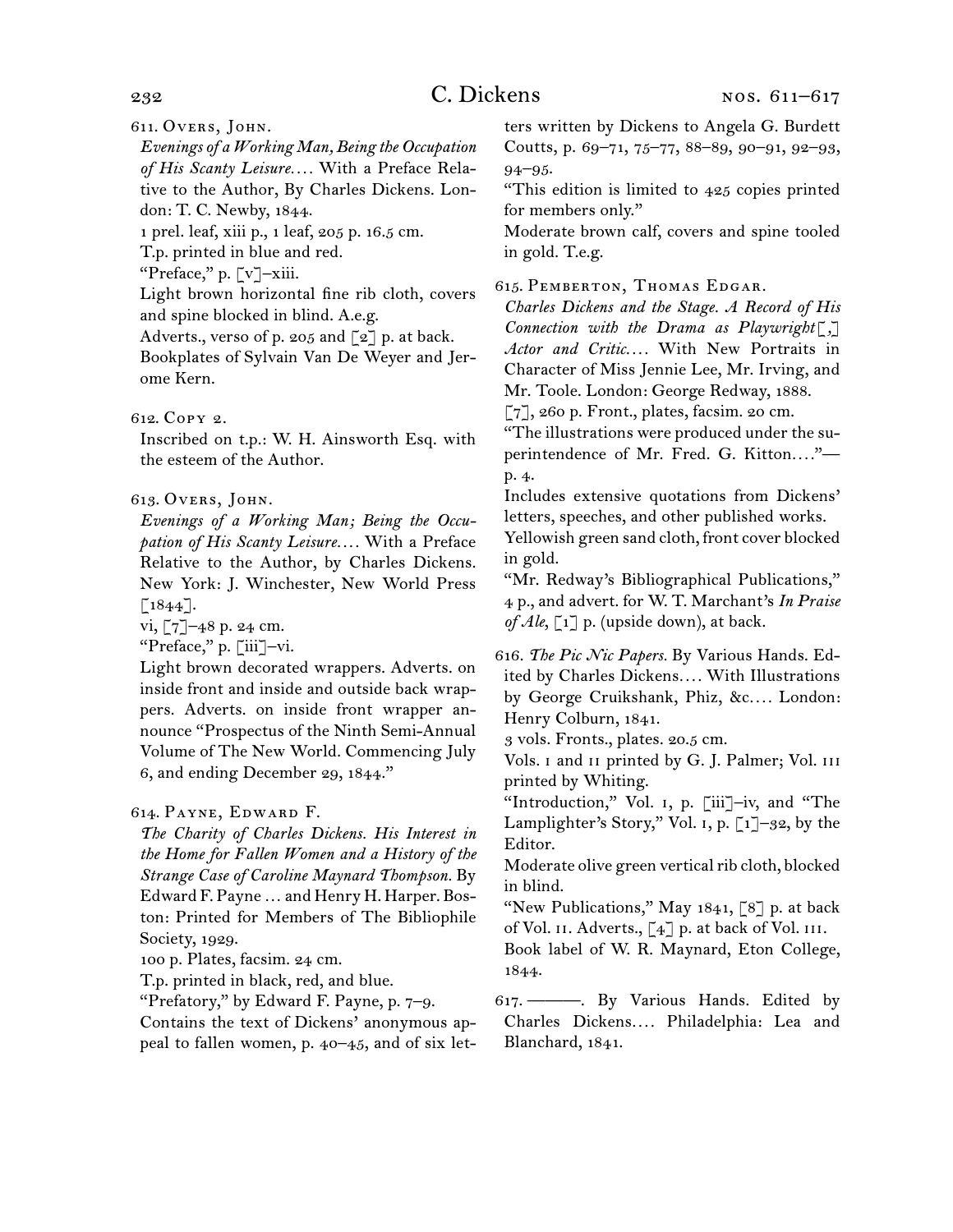nos. 617–621

# C. Dickens 233

2 vols. 19.5 cm.

This edition contains all the stories in Vols. i and III of the English edition. Vol. II of the English edition, added by the publisher and not edited by Dickens, contained stories already copyright in America and therefore omitted in this edition.

"Introduction," Vol. 1, p. [9], and "The Lamplighter's Story," Vol. i, p. [13]–31, by Charles Dickens.

Light grayish yellowish brown boards. Dark red smooth cloth spine. Paper label on spine. Inscription in pencil on free front endpaper of

each vol.: D. Newcomb 1841.

618.  *Public and Parlor Readings: Prose and Poetry for the Use of Reading Clubs and for Public and Social Entertainment. Miscellaneous.* Edited by Lewis B. Monroe. Boston: Lee and Shepard, 1878.

viii, 352 p. 20 cm.

Copyright 1872.

"Preface," signed L. B. M., p. [iii]–iv.

"Death of Poor Jo," p. 113–116, and "Bob Cratchit's Dinner," p. 170–174, by Dickens.

Very dark green horizontal dotted-line cloth, with a decoration blocked in gold at upper left of front cover, spine blocked in gold. Title on front cover: Miscellaneous Public and Parlor Readings.

Bookplate of Erwin S. Graver.

In READE collection [CR 192].

619.  *Public Life of Mr. Tulrumble, Once Mayor of Mudfog. By Boz. With Other Tales and Sketches, from Bentley's Miscellany, and The Library of Fiction.* Philadelphia: Carey, Lea and Blanchard, 1837.

208 p. 19 cm.

"Public Life of Mr. Tulrumble, Once Mayor of Mudfog," by "Boz," p. [5]–29.

Light grayish yellowish brown boards. Dark red smooth cloth spine. Paper label on spine. On label: Tales and Sketches. Vol. i. (See No. 609.)

620.  *La Pléiade. Ballades, Fabliaux, Nouvelles et Légendes.* Homère, Veda-Vyasa, Marie de France, Burger, Hoffmann, Ludwig Tieck, Ch. Dickens, Gavarni, H. Blaze. Paris: L. Curmer, 1842.

 $\lceil 367 \rceil$  p. Illus. 18.5 cm.

Added t.p., engraved, facing printed t.p.

In 10 parts, each with separate t.p., halftitle, and separate paging; each but the last story also has added engraved t.p. facing printed t.p. The parts are variously dated 1841 or 1842.

The illustrations are by Octave Penguilly, Anthelme Trimolet, Charles F. Daubigny, and other artists.

"Le Baron de Grogzwig," by Ch. Dickens, translated by M. E. de la Bédollierre, dated 1841, xiv, 20 p., 1 leaf, with illustrations by Charles E. Jacque; the third part.

Deep red morocco, gilt, by R. Petit. A.e.g. Fore edges reveal marbling beneath the gilding when fanned out. Very dark red Dutch marbled endpapers.

Bookplate with an unidentified monogram and bookplate of Alain de Suzannet.

621.  Procter, Adelaide Anne.

*Legends and Lyrics. . . .* With an Introduction by Charles Dickens. New Edition, with Additions. Illustrated by W. T. C. Dobson, A. R.A., Samuel Palmer,J. Tenniel, George H. Thomas, Lorenz Frölich, W. H. Millais, G. Du Maurier, W. P. Burton, J. D. Watson, Charles Keene, J. M. Carrick, M. E. Edwards, T. Morten. London: Bell and Daldy, 1866.

2 prel. leaves,  $[xix]$ , 329,  $[i]$  p. Front., plates. 22.5 cm.

"An Introduction," by Charles Dickens, p.  $\left[\text{i}x-\text{i}x\right]$ .

Strong brown heavily varnished marbled wooden boards, front cover blocked in gold. Moderate brown leather spine, elaborately blocked in gold and blind. Bevelled boards. A.e.g. White treated moiré diagonally ribbed endpapers.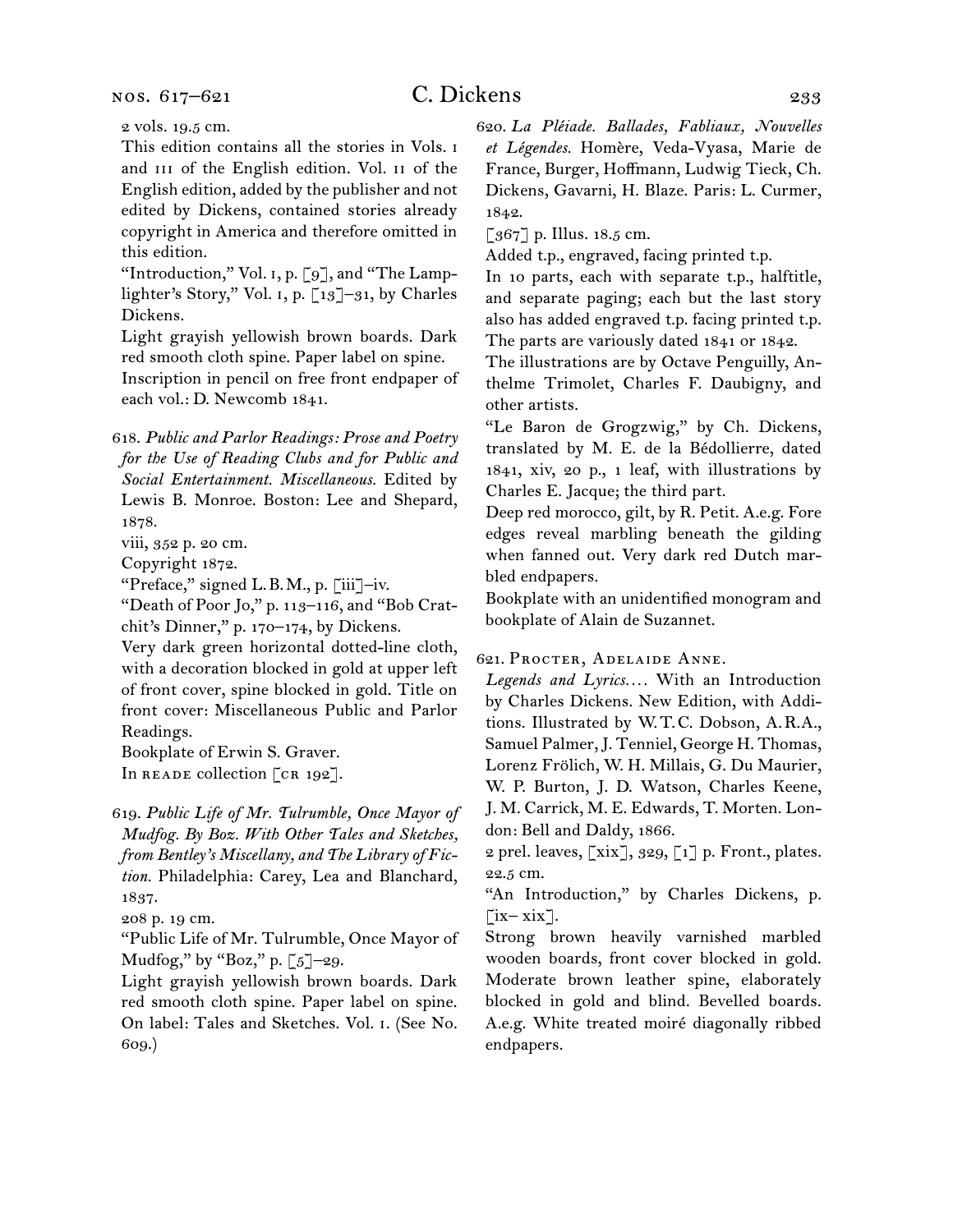Inscribed on verso of free front endpaper: William Edward Bell Novr 10th 1868.

622.  *Report of the Dinner Given to Charles Dickens, In Boston, February 1st, 1842.* Reported by Thomas Gill and William English, Reporters of the Morning Post. Most of the Speeches Revised by Their Authors. Boston: William Crosby and Company, 1842.

66 p. 17 cm.

Speech by Dickens, p. 10–15.

Light yellowish pink wrappers. Endpapers; free back endpaper printed as last leaf of text. Bookplate of Oliver Henry Perkins.

623.  *Report of the Public Dinner Given to Charles Dickens at the Waterloo Rooms Edinburgh on Friday June 25, 1841.* [Cedar Rapids, Iowa]: Privately Printed [The Torch Press], 1915.

xii p., 1 leaf,  $57, \lceil 1 \rceil$  p. Front., plates.  $25 \text{ cm}$ .

T.p. printed in black and blue.

"Introductory," by William Glyde Wilkins, p. ix–xii.

A reprint of the report given in the Edinburgh Advertiser, June 29, 1841, with part of the report from the Edinburgh *Evening Courant,* June 26, 1841, and Dickens' own account appended.

Toasts and speeches by Dickens on p. 17–20, 35–36, 42–43. His own account of the dinner, p. 55–57.

"Of this book sixty-three copies were printed for William Glyde Wilkins ... Number [stamped: $\lceil 37.^"$ 

Grayish blue wrappers, printed in darker blue. Deckle edges.

624.  *Report of the Public Meeting for the Establishment of a Royal Dramatic College, for Aged & Infirm Actors & Actresses. Patroness, Her Most Gracious Majesty. With an Address from the Hon. G. Coppin, M.L.C.,* (*Comedian* ) *to the Lovers, Supporters and Members of the Dramatic Art, now Resident in the Australian Colonies.* Melbourne: Charlwood & Son, Printers [1858].

24 p. 17.5 cm.

Speech by Dickens, p. 13–14.

Pale yellow glazed wrappers.

Inscribed on outside front wrapper: W. Cullenford Esq with J W Ansons Compliments. Both Cullenford and Anson were members of the Provisional Committee to establish the college.

625.  Richard Bentley, Publisher.

Printed transcript of six agreements between Charles Dickens, Esq., and Richard Bentley, Publisher.

16 p. 34 cm.

Undated, but printed on paper with the watermarked date 1890.

Includes the texts of the following agreements: (a) August 22, 1836, for *Oliver Twist* and *Barnaby Rudge*; (b) November 4, 1836, for *Bentley's Miscellany*; (c) March 17, 1837, for *Bentley's Miscellany*; (d) September 28, 1837, for *Bentley's Miscellany*, *Oliver Twist,* and *Barnaby Rudge*; (e) September 22, 1838, for *Bentley's Miscellany*, *Oliver Twist,* and *Barnaby Rudge*; and (f) February, 1839, for *Barnaby Rudge*. Included also, p. 4–5, is the text of a letter from Charles Dickens to Richard Bentley, July 14, 1837.

Unbound; stitched with a green silk ribbon.

626.  Rosenbach, Abraham Simon Wolf.

*A Catalogue of the Writings of Charles Dickens in the Library of Harry Elkins Widener. . . .*Philadelphia: Privately Printed, 1918.

[7], 111 p. 28.5 cm.

Halftitle: The Harry Elkins Widener Collection of the Books of Charles Dickens. The Harry Elkins Widener Memorial Library Harvard University.

Contains the texts of 19 letters written by Dickens; of agreements with publishers, signed by Dickens, for the publication of *Sketches by Boz*, *Pickwick Papers, Oliver Twist, Nicholas Nickleby, Master Humphrey's Clock,* and *Martin Chuzzlewit;* of a "Parody on 'An Elegy Wrote in a Country Churchyard,' by Thomas Gray, entirely in the autograph of Charles Dickens"; and of other items.

Dark blue buckram. T.e.g.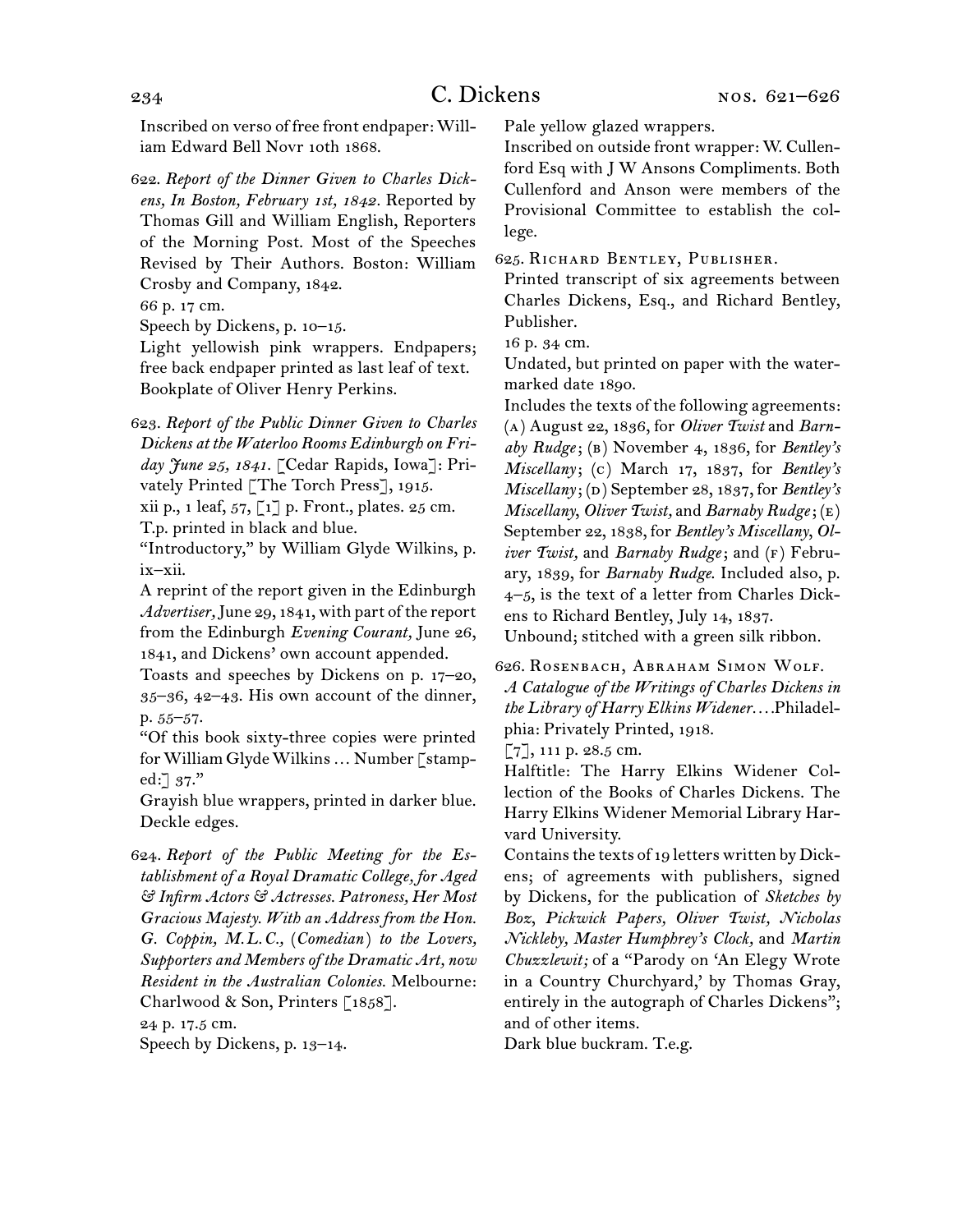627.  *A Round of Stories by the Christmas Fire.*  Being the Extra Christmas Number of Household Words. Conducted by Charles Dickens*. . . .* Christmas, 1852. [London: Published at the Office.<sup>7</sup>

36 p. 24.5 cm.

Caption title.

"The Poor Relation's Story," p. [1]-5, and "The Child's Story," p. 5–7, [by Charles Dickens]. "The Old Nurse's Story," p. 11–20, [by Elizabeth Gaskell].

No wrappers; stitched.

628.  [Royal] General Theatrical Fund. *… Rules and Regulations of the General Theatrical Fund Association, Finally Adopted and Agreed to at an Open Meeting of the Committee, Held at the English Opera House, On the 22nd of January, 1839.* Altered and Amended. June the 13th, 1843: and further Amended, November the 10th, 1847*. . . .* London: S. G. Fairbrother, "Garrick" Press, 1848.

 $x, \lceil 11 \rceil - 43, \lceil 1 \rceil$  p. 17 cm.

Charles Dickens is listed as one of the three Trustees for 1847, p. [iii].

Lacks wrappers; stitched.

With a ticket for "The First Anniversary Festival … at the London Tavern, On Monday, April 6, 1846, Charles Dickens, Esq. in the Chair." Printed in blue on thick paper, with an elaborate border embossed in blind. 19 by 23 cm.

629.  [Royal] General Theatrical Fund. *Proceedings at the Second Anniversary Festival of the General Theatrical Fund, Held at the London Tavern, Bishopsgate Street, On Monday, March 29, 1847.* W. C. Macready, Esq. in the Chair. London: Printed by Brewster & West, 1847. 31 p. 18 cm.

Toast by Dickens to W.C. Macready, the Chairman, p. 20–25.

Brownish orange wrappers.

630.  [Royal] General Theatrical Fund. *Proceedings at the Fourth Anniversary Festival of*  *the General Theatrical Fund, Held at the London Tavern, Bishopsgate Street, On Monday, May 21, 1849.* Charles Kean, Esq. in the Chair. London: Printed by Brewster & West, 1849. 48 p. 18 cm.

Speech by Dickens, p. 26–30.

Brownish orange wrappers.

631.  Copy 2.

Dark red moiré silk, blocked in gold. A.e.g.

632.  [Royal] General Theatrical Fund. *Proceedings at the Fifth Anniversary Festival of the General Theatrical Fund, Held at the London Tavern, Bishopsgate Street, On Monday, March 25, 1850.* Benjamin Webster, Esq. in the Chair. London: Printed by Edward Brewster, 1850. 33 p. 17.5 cm.

Toast by Dickens to Benjamin Webster, the Chairman, p. 23–27. Reply by Dickens to a toast, p. 28–29.

Brownish orange wrappers.

633.  Copy 2.

18 cm.

Deep red vertical cord cloth, blocked in blind. A.e.g.

634.  [Royal] General Theatrical Fund. *Proceedings at the Sixth Anniversary Festival of the General Theatrical Fund, Held at the London Tavern, Bishopsgate Street, On Monday, April 14th, 1851.* Charles Dickens, Esq., in the Chair. London: Printed by Edward Brewster, 1851.

 $[4]$ , 36 p. 18 cm.

Toasts and speeches by Dickens, the Chairman, p. [7]–8, 11–16, 26–28, 29–30, 31–32. Light grayish olive wrappers.

This copy was folded and mailed in England in 1852, with a cancelled postage stamp and address written directly on outside front wrapper: W Corbyn Esqr Broadway Theatre New York America.

635.  Copy 2. 16.5 cm. Edges trimmed.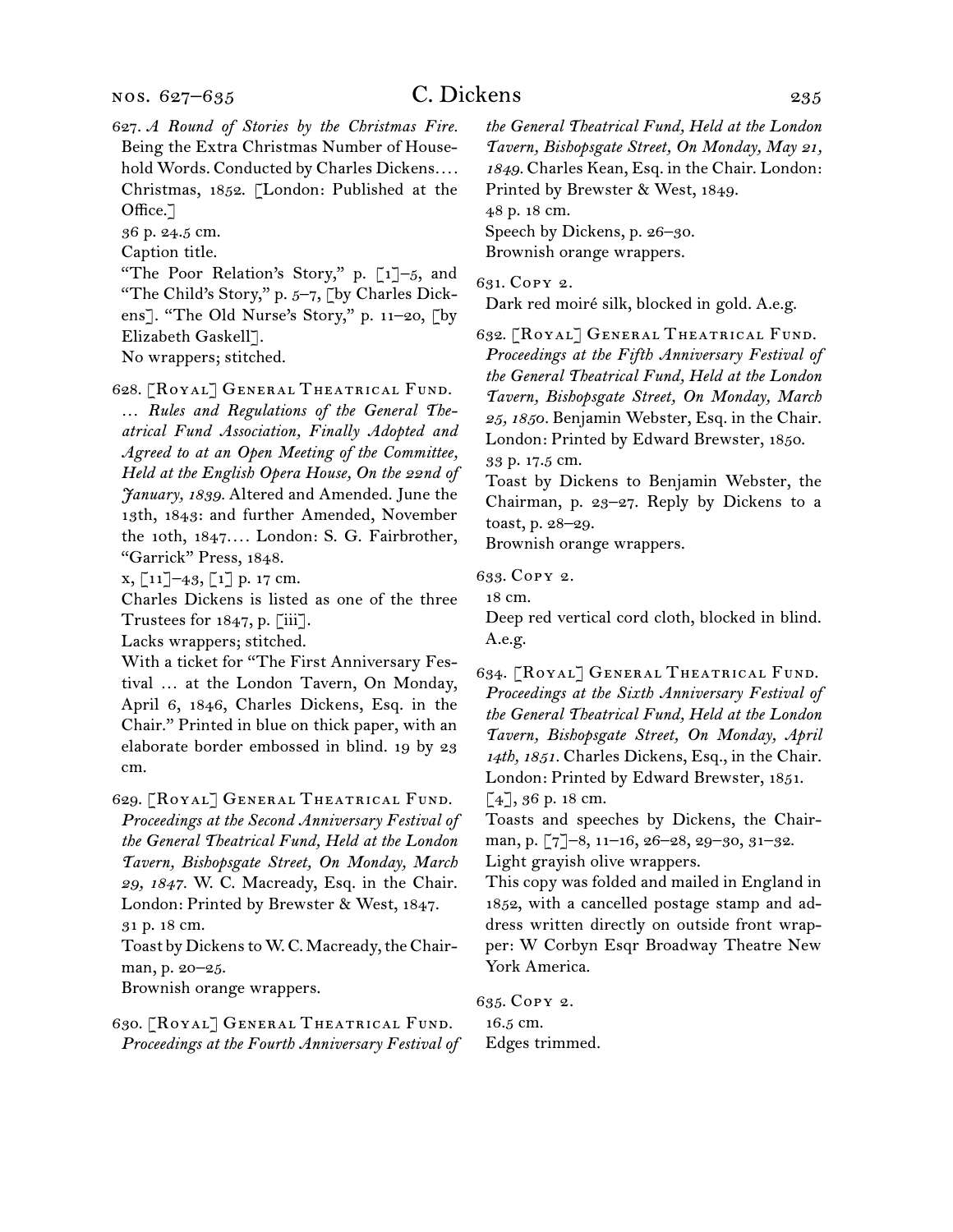636.  Copy 3.

18.5 cm.

Moderate olive green vertical fine rib cloth, blocked in blind.

637.  [Royal] General Theatrical Fund. *Proceedings at the Seventh Anniversary Festival of the General Theatrical Fund, Held at the London Tavern, Bishopsgate Street, On Monday, April 5th, 1852.* Sir Edward B. Lytton, Bart, MP. in the Chair. London: Printed by Kezia Brewster, 1852.

40 p. 18 cm.

Response by Dickens to a toast, p. 28–33.

Light grayish olive wrappers.

Another copy is in LYTTON collection [EBL  $297$ ].

638.  Royal General Theatrical Fund.

*Proceedings at the Ninth Anniversary Festival, of the Royal General Theatrical Fund,* (*Incorporated by Charter*) *Held at the London Tavern, Bishopsgate Street, On Monday, March 22nd, 1853, The Hon. F. Henry F. Berkeley, M.P. in the Chair.* London: Printed by S. G. Fairbrother [1853]. 35 p. 17.5 cm.

This was actually the Eighth Anniversary Festival.

Toast by Dickens to F. Henry F. Berkeley, the Chairman, p. 27–29.

Moderate greenish blue wrappers.

639.  Copy 2.

18 cm.

Strong red flexible sand cloth, with on both covers a plain border blocked in blind and the royal coat of arms in center blocked in gold. A.e.g.

Bookplates of George Barr McCutcheon, B. George Ulizio, and Frederick Spiegelberg.

640.  Royal General Theatrical Fund. *Proceedings at the Tenth Anniversary Festival of the Royal General Theatrical Fund, Held at the London Tavern, Bishopsgate Street, On Monday, April 2nd, 1855.* John Baldwin Buckstone Esq.,

in the Chair. London: Printed by Frederic Ledger, 1855.

36 p. 18 cm.

The "toast of the evening," by Dickens, p. 15– 19. Toast by Dickens to John Baldwin Buckstone, the Chairman, p. 25–27.

Light grayish yellowish brown wrappers.

641.  Copy 2.

17.5 cm.

Dark red flexible horizontal cord cloth, with a decorative border blocked in blind on both covers and the royal coat of arms blocked in gold in center of front cover. A.e.g.

Bookplate of George Barr McCutcheon.

642.  Royal General Theatrical Fund.

*Proceedings at the Eleventh Anniversary Festival of the Royal General Theatrical Fund, Held at the London Tavern, Bishopsgate Street, On Monday, March 17, 1856.* The Rt. Hon. The Lord Tenterden in the Chair. London: Printed by Frederic Ledger, 1856.

33, [3] p. 17.5 cm.

Response by Dickens to a toast, p. 21–22. Toast by Dickens "to the professional ladies and gentlemen who had contributed so much towards their enjoyment that evening," p. 28– 29.

Pale orange yellow wrappers.

643.  Copy 2.

Dark red flexible horizontal straight-grain morocco cloth, with a decorative border blocked in blind on both covers and the royal coat of arms blocked in gold in center of front cover. A.e.g.

Bookplates of George Barr McCutcheon, B. George Ulizio, and Frederick Spiegelberg.

644.  Royal General Theatrical Fund.

*Proceedings at the Twelfth Anniversary Festival of the Royal General Theatrical Fund, Held at the Freemasons' Tavern, Great Queen Street, On Monday, April 6th, 1857.* Samuel Phelps, Esq. in the Chair. London: Printed by Frederic Ledger, 1857.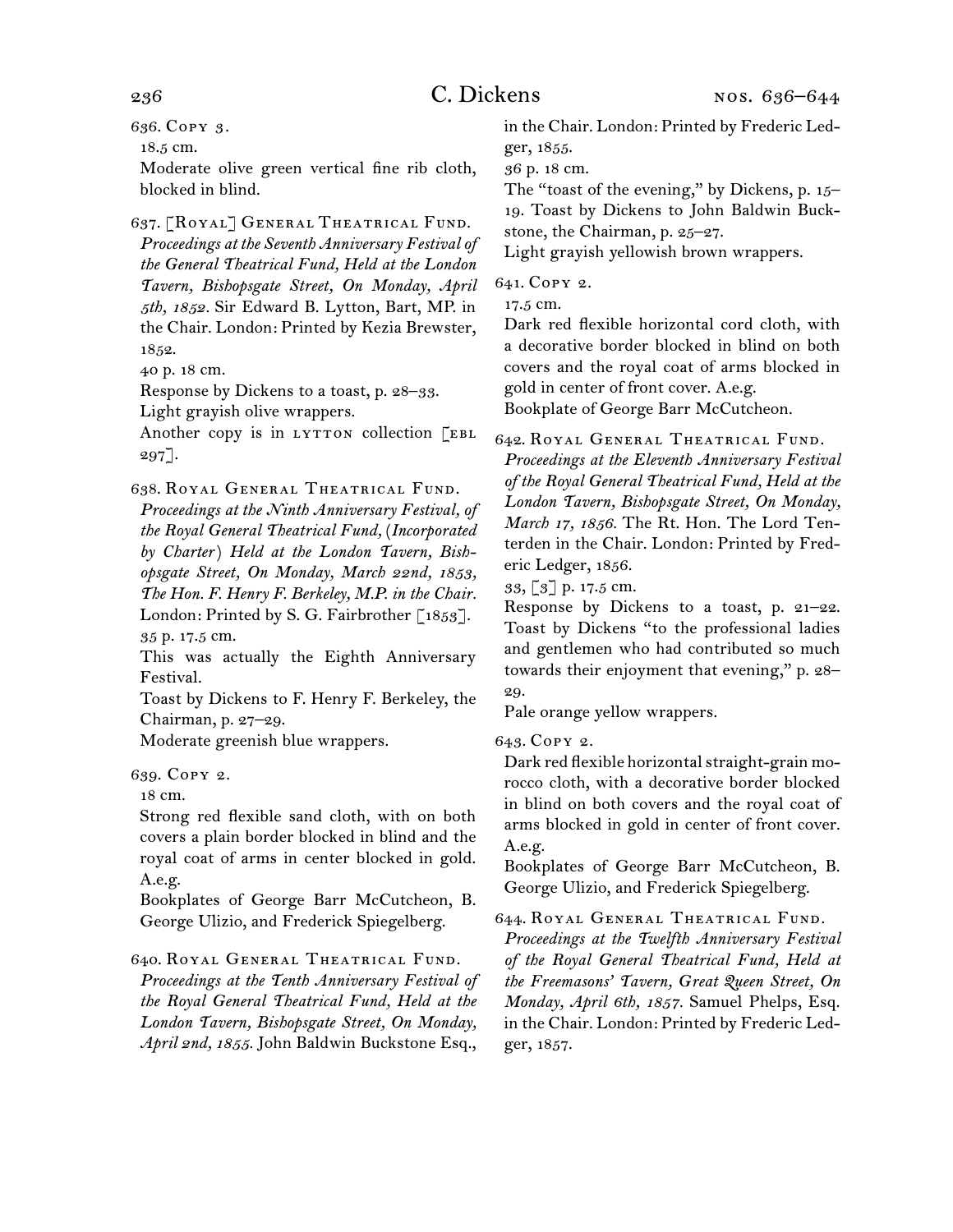nos. 644–652

40 p. 17.5 cm.

Response by Dickens to a toast, p. 22–24. Toast by Dickens to Samuel Phelps, the Chairman, p. 24–27.

Pale yellowish pink wrappers.

### 645.  Copy 2.

Deep red flexible horizontal cord cloth, with a decorative border blocked in blind on both covers and the royal coat of arms blocked in gold in center of front cover. A.e.g.

646.  Royal General Theatrical Fund.

*Proceedings at the Thirteenth Anniversary Festival of the Royal General Theatrical Fund, Held at the Freemasons' Tavern, Great Queen Street, on Monday, March 29, 1858.* Wm. M. Thackeray, Esq., in the Chair. London: Printed by Frederic Ledger, 1858.

36 p. 18 cm.

Toast by Dickens to Thackeray, the Chairman, p. 23–26.

Pale orange yellow wrappers.

Another copy is in THACKERAY collection [WMT  $328$ ].

## 647.  Copy 2.

17.5 cm.

Deep red flexible vertical cord cloth, with a decorative border blocked in blind on both covers and the royal coat of arms blocked in gold in center of front cover. A.e.g.

Another copy is in THACKERAY collection  $\left[\text{WMT 329}\right]$ .

#### 648.  Royal General Theatrical Fund.

*Proceedings at the Eighteenth Anniversary Festival of the Royal General Theatrical Fund, Held at the Freemason's Tavern, Great Queen Street, on Saturday, April 4, 1863.* Charles Dickens, Esq, in the Chair. London: Printed by Frederic Ledger [1863].

42 p., 1 leaf. 17.5 cm.

"Freemason's Tavern" on t.p. and outside front wrapper.

Toasts and speeches by Dickens, the Chair-

man, p. 13-14, 14-20, 26, 29-30, 31-32. Pale orange yellow wrappers.

649.  Copy 2.

17 cm.

Strong red flexible morocco cloth, with a decorative border blocked in blind on both covers and the royal coat of arms blocked in gold in center of front cover. A.e.g.

650.  Royal General Theatrical Fund.

*Proceedings at the Twenty-first Anniversary Festival of the Royal General Theatrical Fund, Held at the Freemasons' Tavern, Great Queen Street, on Wednesday, March 28th, 1866.* The Rt. Hon. The Lord Mayor in the Chair. London: Printed by Frederic Ledger [1866].

42 p., 1 leaf. 17.5 cm.

Toast by Dickens to B. S. Phillips, Lord Mayor of London, the Chairman, p. 25–27.

Pale yellow green wrappers.

651.  Copy 2.

17 cm.

Dark red flexible sand cloth, with a decorative border blocked in blind on both covers and the royal coat of arms blocked in gold in center of front cover. A.e.g.

Inscription on free front endpaper: This is the only copy of the 1866 proceedings in our possession and must not be taken out of the office.

652.  Royal General Theatrical Fund.

*Proceedings at the Twenty-Fifth Anniversary Festival of the Royal General Theatrical Fund, Held at the St. James's Hall, On Monday, May 16th, 1870.* His Royal Highness The Prince of Wales in the Chair. London: Printed by J. W. Last & Co., Stanhope Steam Printing Works  $\lceil 1870 \rceil$ .

43 p. 17.5 cm.

Letter from Dickens to John B. Buckstone, Honorary Treasurer, 15th May, 1870, expressing his regret at being unable to attend, p. 24– 25.

Pale orange yellow wrappers.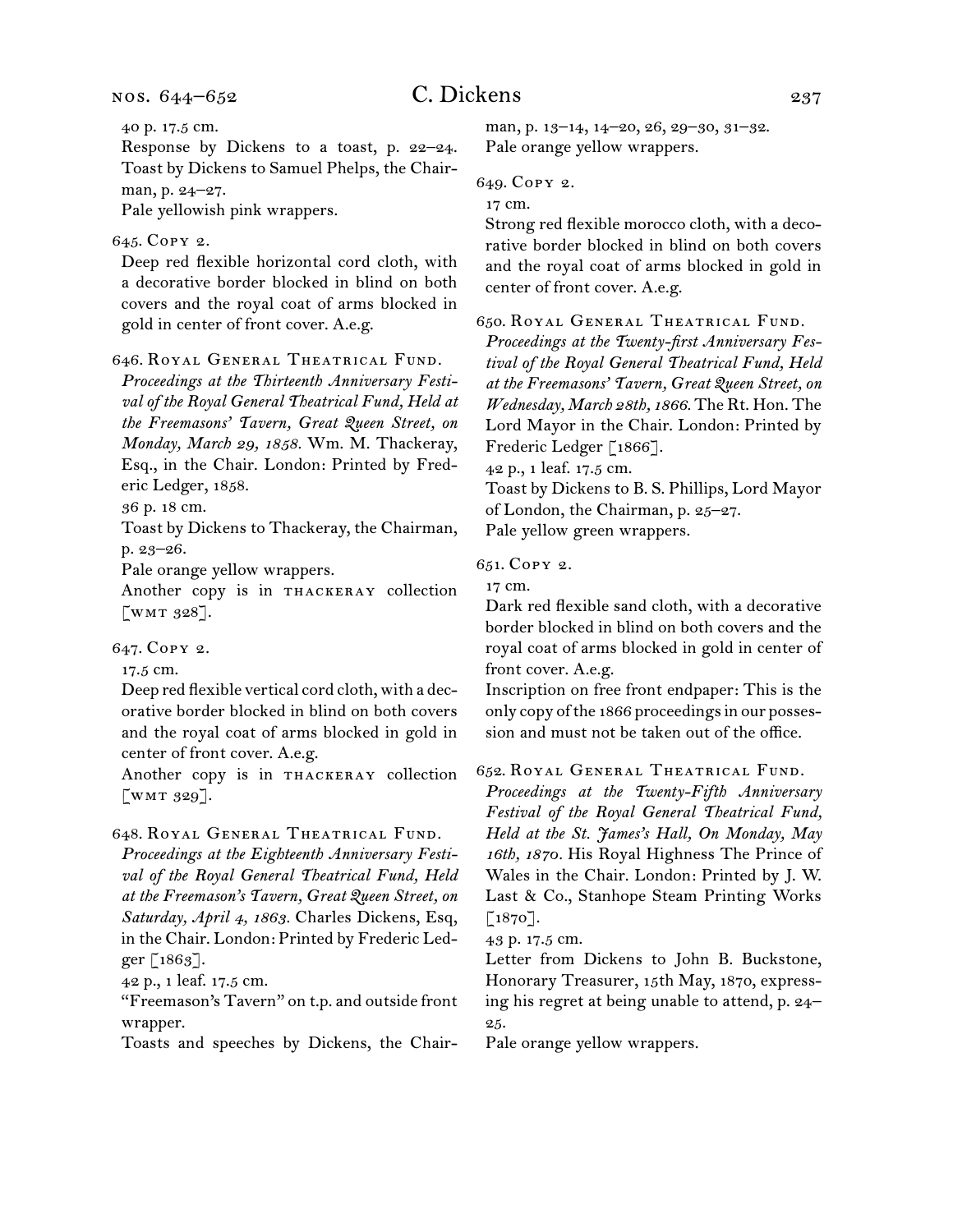653.  Copy 2.

18 cm.

Dark red flexible sand cloth, with a plain border blocked in blind on both covers and the royal coat of arms blocked in gold in center of front cover. A.e.g.

654.  *The Royal Hospital, for the Permanent Care and Comfort of Those Who by Disease, Accident, or Deformity are Hopelessly Disqualified for the Duties of Life.* [London, 1857.]

4 p. 20 cm.

Leaflet, with caption heading as above; signed Andrew Reed, D.D., Provisional Secretary, and dated 26th May, 1857.

A report of the Second Anniversary Dinner at the London Tavern on May 21, 1857. Charles Dickens presided, and, except for a few introductory and concluding lines, this leaflet consists of his speech.

Laid in case with bookplate of George Barr Mc-Cutcheon.

655.  Royal Literary Fund, London.

… *A Summary of Facts, Drawn from the Records of the Society, and Issued by the Committee in Answer to Allegations Contained in a Pamphlet Entitled 'The Case of the Reformers of the Literary Fund: Stated by Charles W. Dilke, Charles Dickens, and John Forster.' Together with A Report of the Proceedings at the last Annual Meeting, March 12, 1858, under the Presidency of Earl Stanhope.* [London: Printed by William Clowes and Sons], [1858.]

[2], 33, [1] p., 1 leaf. 21 cm.

The "Summary" contains quotations from the pamphlet by Dilke, Dickens, and Forster. The "Proceedings" contain speeches by Dickens quoted indirectly.

Disbound.

## 656.  Rubens, Charles.

*The Dummy Library of Charles Dickens at Gad's Hill Place.* Recollections of a Pilgrimage as narrated by Charles Rubens to J. Christian Bay. [Chicago]: Privately Printed, 1934.

20 p., 2 leaves. Front., facsims. 23.5 cm.

The frontispiece and facsimiles are photographic reproductions tipped in.

The texts of two letters from Charles Dickens to Mr. Eeles, Twenty First and Twenty Second October 1857, and facsimiles of the letters, p. 12–[15], 17.

"Three hundred copies were printed [by Toby Rubovits Inc., Chicago] in January 1934 for Charles Rubens and his friends Number [in manuscript:<sup>7</sup> 116."

Brilliant blue wrappers. Paper label on outside front wrapper.

Inscribed on p. [1]: To Morris L. Parrish with the compliments of Charles Rubens 1/9/34.

657.  Sala, George Augustus.

*Charles Dickens. . . .* London: George Routledge and Sons [1870].

 $x, [5]-144$  p. 16.5 cm.

"Speeches," [by Charles Dickens], p. [116]– 138.

Bright yellow glazed wrappers, with a portrait of Dickens on outside front wrapper. Adverts. on verso of t.p. and on inside front and inside and outside back wrappers.

Adverts.,  $\begin{bmatrix} 4 \end{bmatrix}$  p. at front,  $\begin{bmatrix} 2 \end{bmatrix}$  p. at back.

## 658.  [Sawyer, Charles James.]

*Dickens v. Barabbas, Forster Intervening.* A Study Based upon Some Hitherto Unpublished Letters. With Facsimiles. London: Charles J. Sawyer, 1930.

79, [3], 4 p., 1 leaf. Front. (facsim.), plate. 22.5 cm.

T.p. printed in black and red.

"Note," signed C.J.S. [Charles J. Sawyer], F. J. H. D. [F. J. Harvey Darton], p. [5].

Letter from Charles Dickens to William Ainsworth, March 26th, 1839, p. 25–30, with letter reproduced in facsimile as frontispiece.

Copy No. 67 of 90 numbered copies on handmade paper.

Olive green buckram. T.e.g.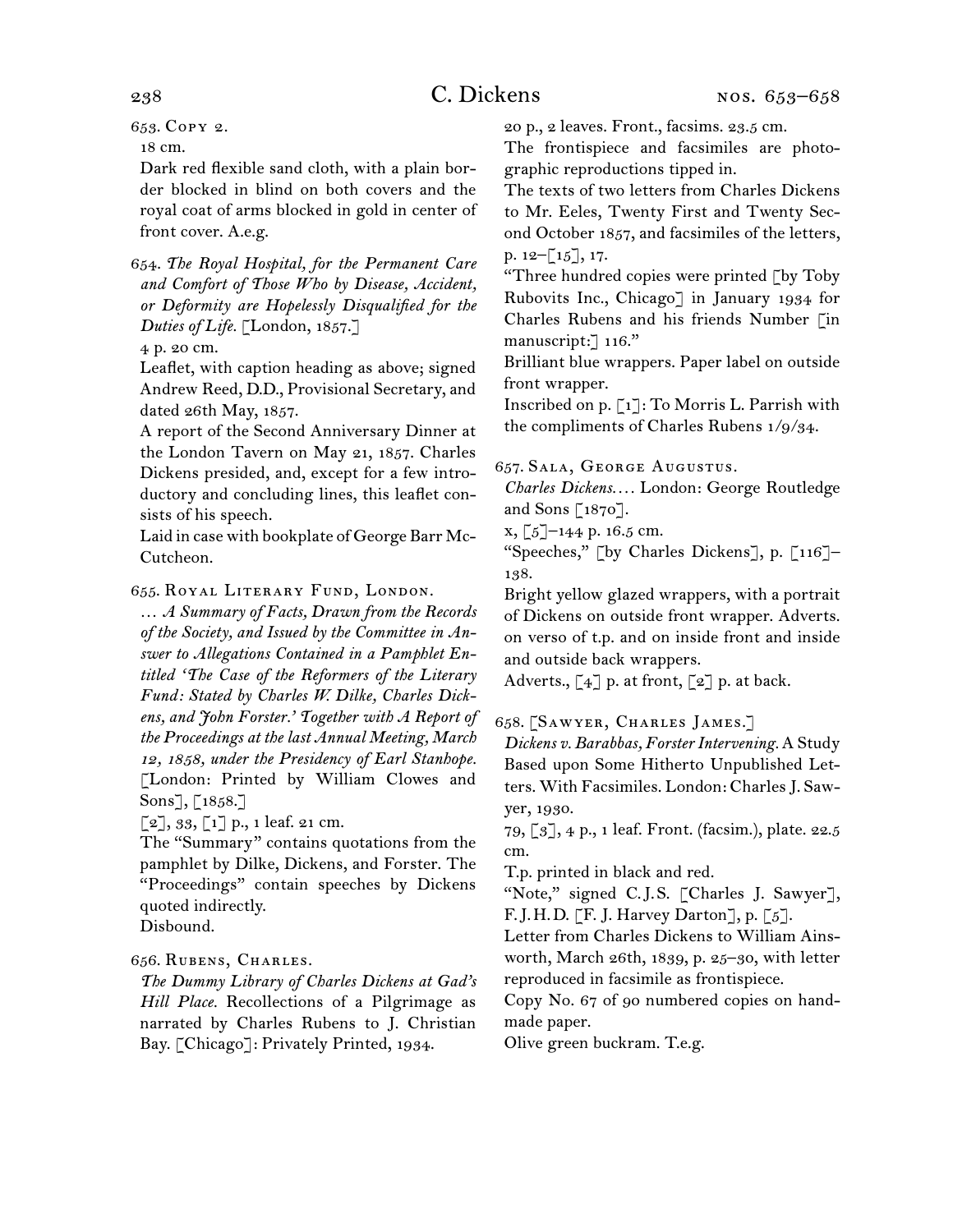659.  *The Schoolboy; and Other Stories by the Christmas Fire.* By Charles Dickens [and others]*. . . .* Philadelphia: T. B. Peterson [1853?].

 $\lceil 41 \rceil$ –81 p. 24.5 cm.

Caption title: Nine New Stories by the Christmas Fire.

First published as *Another Round of Stories by the Christmas Fire,* the Extra Christmas Number of *Household Words* for 1853.

"The Schoolboy's Story," p. 43–47, and "Nobody's Story," p. 79–81, [by Charles Dickens]. "The Squire's Story," p. 62–69, [by Elizabeth Gaskell<sup>7</sup>.

Yellowish white wrappers. Adverts. on inside front and inside and outside back wrappers. Adverts., [7] p. at back.

Bookplate of George Barr McCutcheon.

660.  *The Seven Poor Travellers.* Being the Extra Christmas Number of Household Words. Conducted by Charles Dickens*. . . .* Christmas, 1854. [London: Published at the Office.]

36 p. 24.5 cm.

Caption title.

"The First," p.  $\lceil 1 \rceil$ –10, and "The Road," p. 35– 36, [by Charles Dickens]. "The Fourth Poor Traveller," p. 19–26, [by Wilkie Collins]. No wrappers; stitched.

661.  ———. Being the Extra Christmas Number of Household Words. Conducted by Charles Dickens*. . . .* Christmas, 1854. [New York: J. A. Dix.]

36 p. 25.5 cm.

Caption title.

"The First," p.  $\lceil 1 \rceil$ –10, and "The Road," p. 35– 36, [by Charles Dickens]. "The Fourth Poor Traveller," p. 19–26, [by Wilkie Collins].

Pale orange yellow wrappers. Adverts. on inside front and inside and outside back wrappers. In collection  $\alpha$  314].

662.  *Somebody's Luggage.* The Extra Christmas Number of All the Year Round. Conducted by Charles Dickens*. . . .* Christmas, 1862. [London: Published at the Office.]

48 p. 24.5 cm.

Caption title.

"His Leaving it till called for," p.  $\lceil 1 \rceil$ –6, "His Boots," p. 6–13, "His Brown-Paper Parcel," p. 30–34, and "His Wonderful End," p. 45–48, [by Charles Dickens].

No wrappers; stitching removed.

663.  … *Story. . . .* Boston: William F. Gill and Company, 1875.

 $[4]$ , 255 p. 16.5 cm.

At head of title: The Treasure-Trove Series. (The Choicest Humor by the Great Writers.)  $\lceil \text{Vol. } 3. \rceil$ 

"Dr. Marigold," by Charles Dickens, p. [43]– 93.

Dark yellowish green diagonal fine rib cloth, with a cut of two imps and other decoration blocked in black and gold on front cover, back cover blocked in blind, spine blocked in black and gold. Glazed edges, reddish orange.

In ANTHONY TROLLOPE collection  $[AT 442]$ .

664.  *Sunshine on Daily Paths; or the Revelation of Beauty and Wonder in Common Things.* From Household Words, by Charles Dickens. With Eight Original Illustrations. Philadelphia: H. C. Peck & Theo. Bliss, 1854.

452 p. Front., plates. 20 cm.

Added t.p., engraved.

The illustrations are by Henry L. Stephens.

"Plate-Glass," [by Charles Dickens and W. H. Wills], p. 317–324. "Christmas in the Frozen Regions," [by Robert McCormick and Charles Dickens], p. 333–338.

Dark grayish olive diagonal cord cloth, covers blocked in blind, spine blocked in gold.

Inscribed on t.p.: J Warren Danforth May 1854.

665.  *Tales and Travels.* From "Household Words." Edited by Charles Dickens*. . . .* New-York: Bunce & Brother, 1854.

 $\lceil 5 \rceil$ –233 p. 1 leaf, 231 p. 19 cm.

The first part has the caption title "Home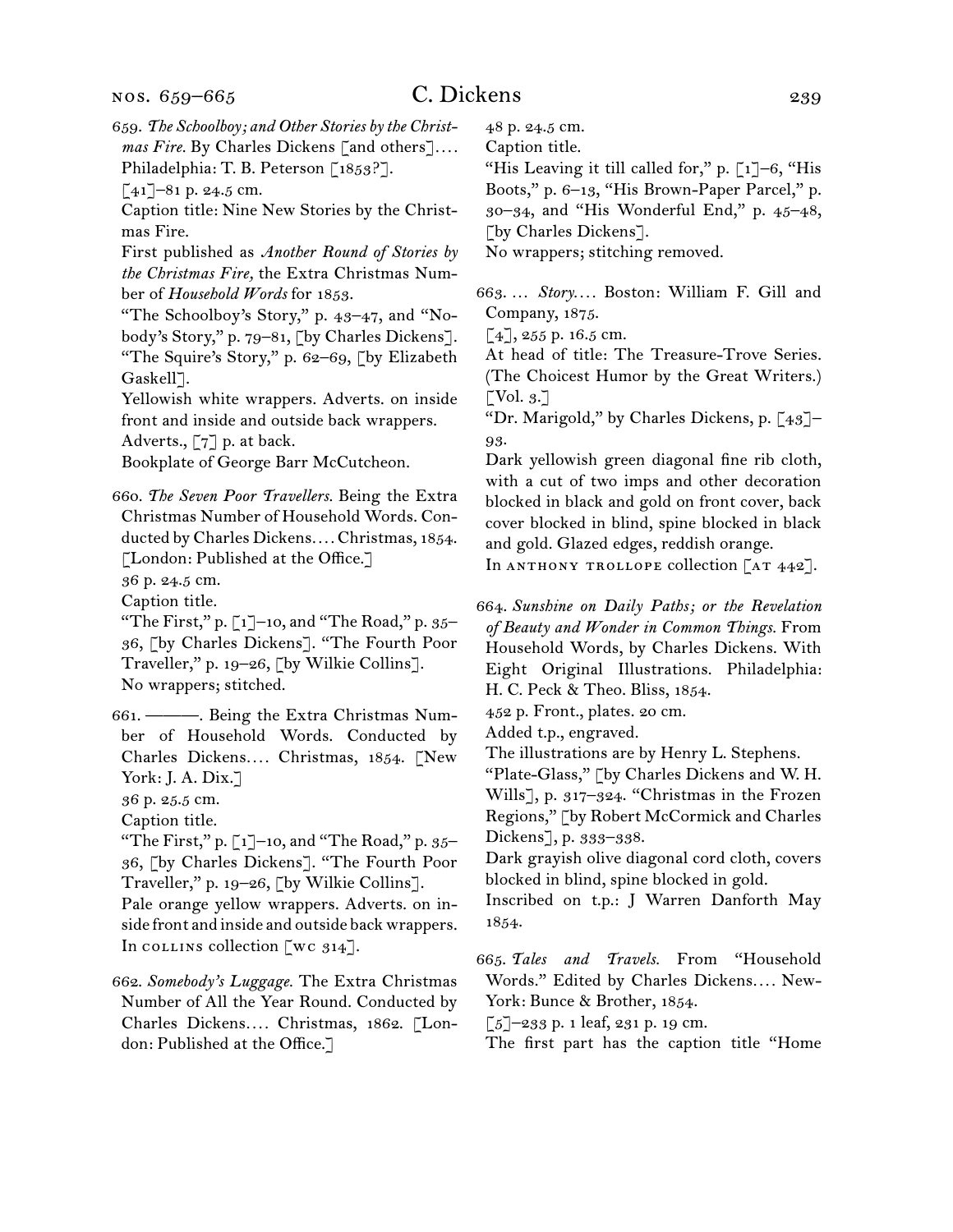Narratives"; the second the caption title "The World Here and There."

None of the contributions are by Dickens.

Dark grayish yellowish brown vertical rib cloth, covers and spine blocked in blind.

666.  *Tales of the Day. Selected From the Most Distinguished English Authors As They Issue From the Press. . . .* Boston: H. P. Nichols & Co., 1838. 2 vols. 22 cm.

"Life and Adventures of Nicholas Nickleby," Chapters i–xvii, [by Charles Dickens]: Vol. i, p. [1]–37, [101]–110, [147]–174, [353]– 388; Vol. ii, p. [99]–134, [313]–349.

Dark grayish blue pebble cloth, covers blocked in blind, spine blocked in gold. Grayish blue nonpareil marbled endpapers in Vol. i; free back endpaper lacking. White plain endpapers in Vol. ii.

Library label of Pierce Nichols House, Salem, Massachusetts.

Inscribed on free front endpaper of Vol. ii: Geo. Nichols.

667.  Thackeray, William Makepeace.

*Denis Duval. A Novel. . . .* With Illustrations. New York: Harper & Brothers, 1864.

 $\lceil$ iii]– $\lceil$ xii],  $\lceil$ 13]–80 p. Front., illus. 24.5 cm. Left unfinished at the author's death.

"In Memoriam," by Charles Dickens, p. [vii]– ix.

"Note by the Editor [Frederick Greenwood]," p. [75]–80.

The illustrations, by Frederick Walker and the author, appeared originally with the novel as first published in *The Cornhill Magazine,*  March – June 1864. The frontispiece (a portrait of Thackeray) differs, however, from that in *The Cornhill.*

Light brown wrappers. On outside front wrapper: No. 245. Library of Select Novels. Adverts. on inside front and inside and outside back wrappers.

"Harper's Library of Select Novels," p. [i-ii] at front.

In THACKERAY collection  $\lceil w \rceil$  53].

668.  *Tom Tiddler's Ground.* The Extra Christmas Number of All the Year Round. Conducted by Charles Dickens*. . . .* Christmas, 1861. [London: Published at the Office.]

48 p. 24.5 cm.

Caption title.

 $i,$  "Picking up Soot and Cinders," p. [1]–5, vi, "Picking up Miss Kimmeens," p. 43–47, and vii, "Picking up the Tinker," p. 47–48, [by Charles Dickens]. iv, "Picking up Waifs at Sea," p. 21–29, [by Wilkie Collins]. No wrappers; stitching removed.

669.  *Tom Tiddler's Ground. A Christmas and New Year's Story for 1862.* From "All Year Round [*sic*]." By Charles Dickens [and others]*. . . .* Philadelphia: T. B. Peterson and Brothers  $[1861]$ .

 $\lceil 17 \rceil$ –64 p. 25 cm.

i, "Picking up Soot and Cinders," p. 19–23, vi, "Picking up Miss Kimmeens," p. 59–63, and vii, "Picking up the Tinker," p. 63–64, [by Charles Dickens]. iv, "Picking up Waifs at Sea," p. 38–46, [by Wilkie Collins].

Pale orange yellow wrappers. On outside front wrapper: Petersons' Uniform Edition of Charles Dickens' Works. Adverts. on inside front and inside and outside back wrappers.

670.  Townshend, Chauncy Hare.

*Religious Opinions of the Late Reverend Chauncy Hare Townshend.* Published as directed in his Will, by His Literary Executor. London: Chapman and Hall, 1869.

v p., 1 leaf, 293, [1] p. 20.5 cm.

Compiled by Charles Dickens, literary executor. With an "Explanatory Introduction" by Dickens, p. [iii]–v.

Dark green smooth cloth, front cover blocked in blind and gold, back cover in blind, spine blocked in gold.

671.  *The Tuggs's at Ramsgate, by "Boz." Together with Other Tales, by Distinguished Writers.* Philadelphia: Carey, Lea & Blanchard, 1837. 204 p. 19 cm.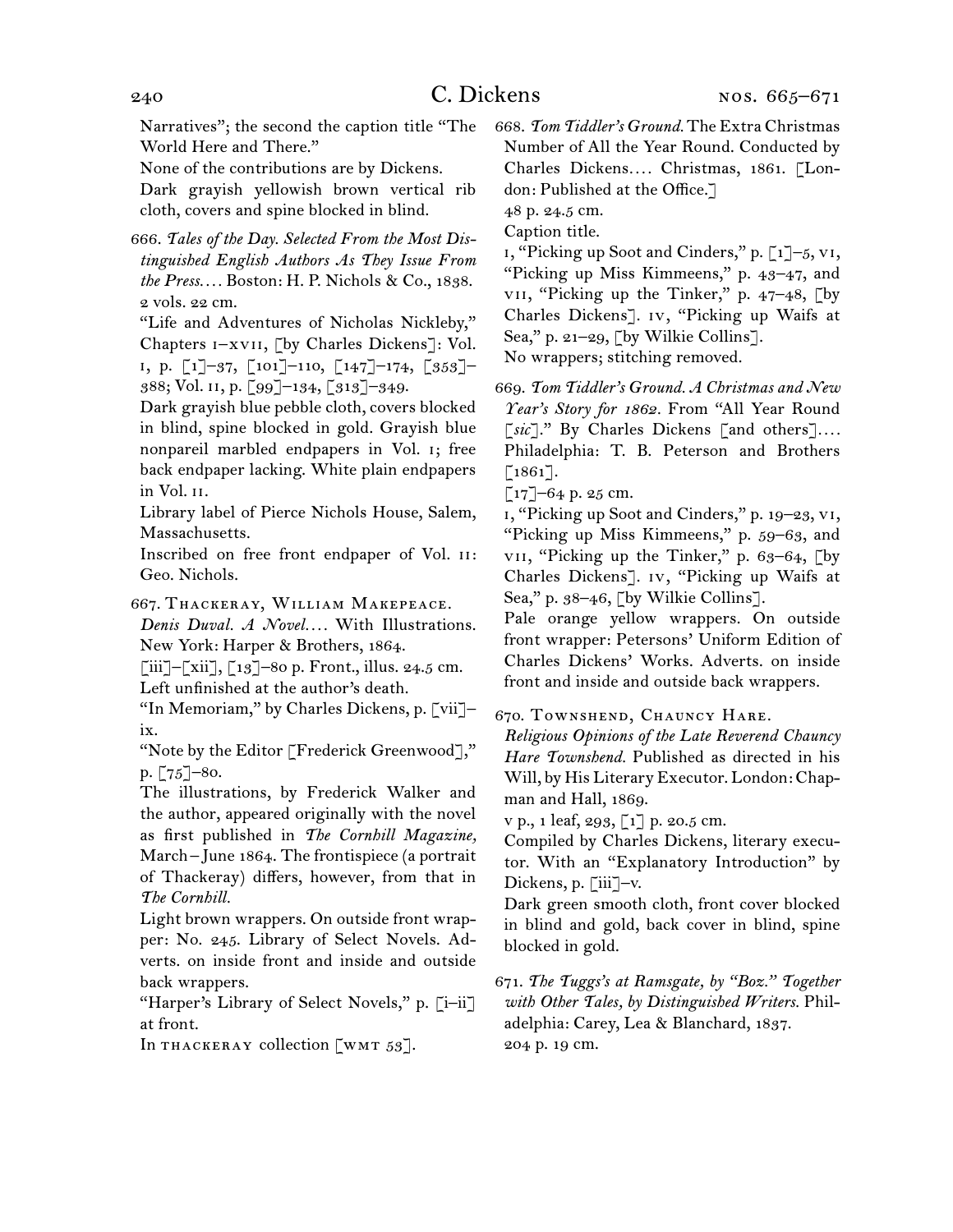Serieshalftitle:TheLibraryof Fiction,Consisting of Tales,Essays, and Sketches ofCharacter. "The Tuggs's at Ramsgate," by "Boz," p.  $[5]$ -31.

"Some Passages in the Life of Francis Loosefish, Esq.," p.  $\lceil 33 \rceil$ –61, is erroneously attributed to "Boz" by the publishers. The story was first published in *The Library of Fiction,* Vol. i, London, 1836, and was written by the editor of that collection, C. Whitehead.

Light grayish olive boards. Dark red smooth cloth spine. Paper label on spine.

Inscribed in pencil on t.p.: John L. Rutgers 1837.

672.  *Twice-Told Tales.* By Charles Dickens [and others]. In Three Parts. New York: Wm. L. Allison, 1880.

1 prel. leaf, vii, 184, [4], 178 p. 19.5 cm.

The parts are separated by flytitles, and no information is given to correct the erroneous title page attribution of all three parts to Dickens.

Part I has flytitle "Life and Travels in Italy," and running title "Pictures from Italy." This is the narrative by Dickens first published as *Pictures in Italy,* London, 1846. 1 prel. leaf, vii, 184 p.

Part II has flytitle "The French in Algiers," which is also the running title of both Parts ii and iii. Part ii is subtitled "The Soldier of the Foreign Legion," this title appearing in the Contents for the section. Part III has flytitle "The Prisoners of Abd-el-Kader." The pagination is continuous for Parts  $\overline{11}$  and  $\overline{111}$ . [4] 178 p.

*The French in Algiers,* compiled and translated by Lady Duff-Gordon, comprises two stories, the first an abridged translation of C. Lamping's *Erinnerungen aus Algerien,* the second an abridged translation of F. A. Alby's *Les Prisonniers d'Abd-el-Kader.*

Dark yellowish green diagonal fine rib cloth, front cover and spine blocked in black, back cover blocked in blind.

673.  [Warren, Samuel.]

*The Confessions of an Attorney.* By Gustavus Sharp, Esq., Of the late firm of Flint & Sharp [pseud.]. To Which are Added Several Papers on English Law and Lawyers, by Charles Dickens. New York: Cornish, Lamport & Co., 1852. 228 p. 19.5 cm.

"Certain papers on English Law and Lawyers—contributed to 'Household Words' by Charles Dickens, have been incorporated in this volume."—"Preface," p. [3].

"Abuses of English Law. By Charles Dickens from 'Household Words,'" p. [153]-228. According to the Office Book of *Household Words,* the authorship of these papers is as follows: "The Martyrs of Chancery," p. [155]–162, by Alfred Whaley Cole and W. H. Wills; "Law at a Low Price," p. [163]–177, by William Taylor Haly and W. H. Wills; "The Law," p. [178]– 181, by Charles Knight; "The Duties of Witnesses and Jurymen," p. [182]–196, by Matthew Davenport Hill; "Bank-Note Forgeries," Chapter 1, p.  $\left[\right.197\right]$ -212, by W. H. Wills, and Chapter  $II$ , p. 212–228, by W. H. Wills and Charles Dickens.

Black vertical cord cloth, covers and spine blocked in blind.

Adverts., printed in blue, on endpapers.

674.  Wills, William Henry.

*Old Leaves: Gathered from Household Words. . . .* London: Chapman and Hall, 1860.

vi, 437,  $\lbrack 1 \rbrack$  p. 19 cm.

Many of the articles in this book were altered or rewritten by Charles Dickens, to whom the volume is dedicated.

Rebound in deep red morocco, gilt, by Birdsall. T.e.g. Gray, pink, and greenish yellow German marbled endpapers. Original front cover and spine bound in: moderate yellowish brown smooth cloth, printed in black and red.

675.  Winterich, John Tracy.

*An American Friend of Dickens. . . .* With Three Facsimile Reproductions. New York: Thomas F. Madigan, Inc., 1933.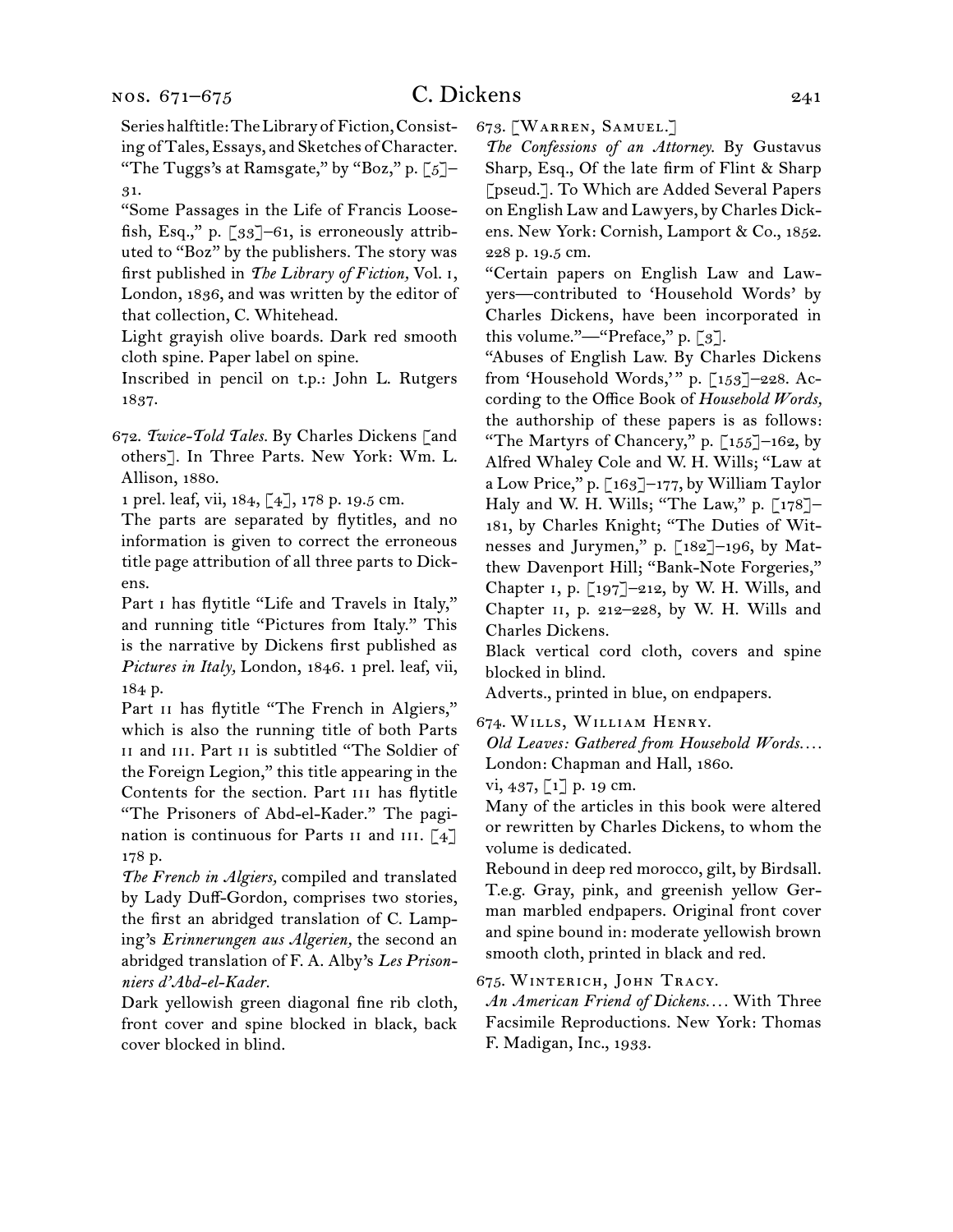[6], 14 p., 1 leaf. Facsims. 23 cm.

Facsimile of als, Charles Dickens to Dr. [Elisha] Bartlett, Twenty Sixth December, 1850, tipped in between p. 10 and 11.

No. 73 of 150 copies designed and printed by William E. Rudge's Sons.

Light bluish green illustrated boards. Dark green smooth cloth spine.

Tipped in on free front endpaper: ALS, John T. Winterich to Mr. Parrish, Dec. 29, 1933, thanking him for his "good opinion" of the book.

676.  *The Wreck of the Golden Mary. Being the Captain's Account of the Loss of the Ship, and the Mate's Account of the Great Deliverance of Her People in an Open Boat at Sea.* The Extra Christmas Number of Household Words. Conducted by Charles Dickens*. . . .* Christmas, 1856. [London: Published at the Office.]

36 p. 24.5 cm.

Caption title.

"The Wreck," p. [1]–10 (the captain's account), [by Charles Dickens], and p. 11–13 (John Steadiman's account), [by Wilkie Collins]. "The Deliverance," p. 30–36, [by Wilkie Collins<sup>7</sup>.

No wrappers; stitching removed.

677.  *The Wreck of the Golden Mary, being the Captain's Account of the Great Deliverance of Her People in an Open Boat at Sea.* A New Christmas Story, being a Christmas Number of Household Words, Conducted by Charles Dickens. New York: Dix, Edwards & Co., 1856.

36 p. 25.5 cm.

Cover title.

"The Wreck," p. [1]–10 (the captain's account), [by Charles Dickens], and p. 11–13 (John Steadiman's account), [by Wilkie Collins]. "The Deliverance," p. 30–36, [by Wilkie Collins<sup>7</sup>.

Pale orange yellow wrappers. Adverts. on inside front and inside and outside back wrappers.

678.  Copy 2.

Same adverts. on inside front wrapper; different adverts. on inside and outside back wrapper.

Advertisementslip for *The Schoolfellow,* printed on one side, tipped in at front.

### 679.  Yates, Edmund Hodgson.

*Mr. Thackeray, Mr. Yates, and the Garrick Club. The Correspondence and Facts.* Stated by Edmund Yates. [London]: Printed for Private Circulation [by Taylor and Greening], 1859. 15 p. 21.5 cm.

Includes letters by Dickens (1) and Thackeray  $(4).$ 

With the word "Dickens" misspelled "Dickes" on p. 14, fifteenth line from the bottom. See Van Duzer, p. 119.

No wrappers; stitched.

680.  ———. Stated by Edmund Yates. [London]: Printed for Private Circulation [by Taylor and Greening], 1859.

15 p. 21.5 cm.

A forgery, with "Dickens" spelled correctly. See Carter and Pollard, p. 359–360. No wrappers; stitched.

681.  ———. Stated by Edmund Yates. [London]: Printed for Private Circulation [by Taylor and Greening], 1859. [At foot of p. 15: Reprinted, in facsimile, 1895.]

15 p. 23 cm.

With "Dickens" misspelled "Dickes."

Light greenish gray plain wrappers.

All three copies in thackeray collection [wmt 337–339].

#### words set to music

682.  *Autumn Leaves, Ballad*, Sung by Mr. Bennett, in the Opera The Village Coquettes, Performed at the St. James's Theatre, the Words by Charles Dickens, the Music by John Hullah*. . . .* London: Cramer, Addison & Beale [1836?].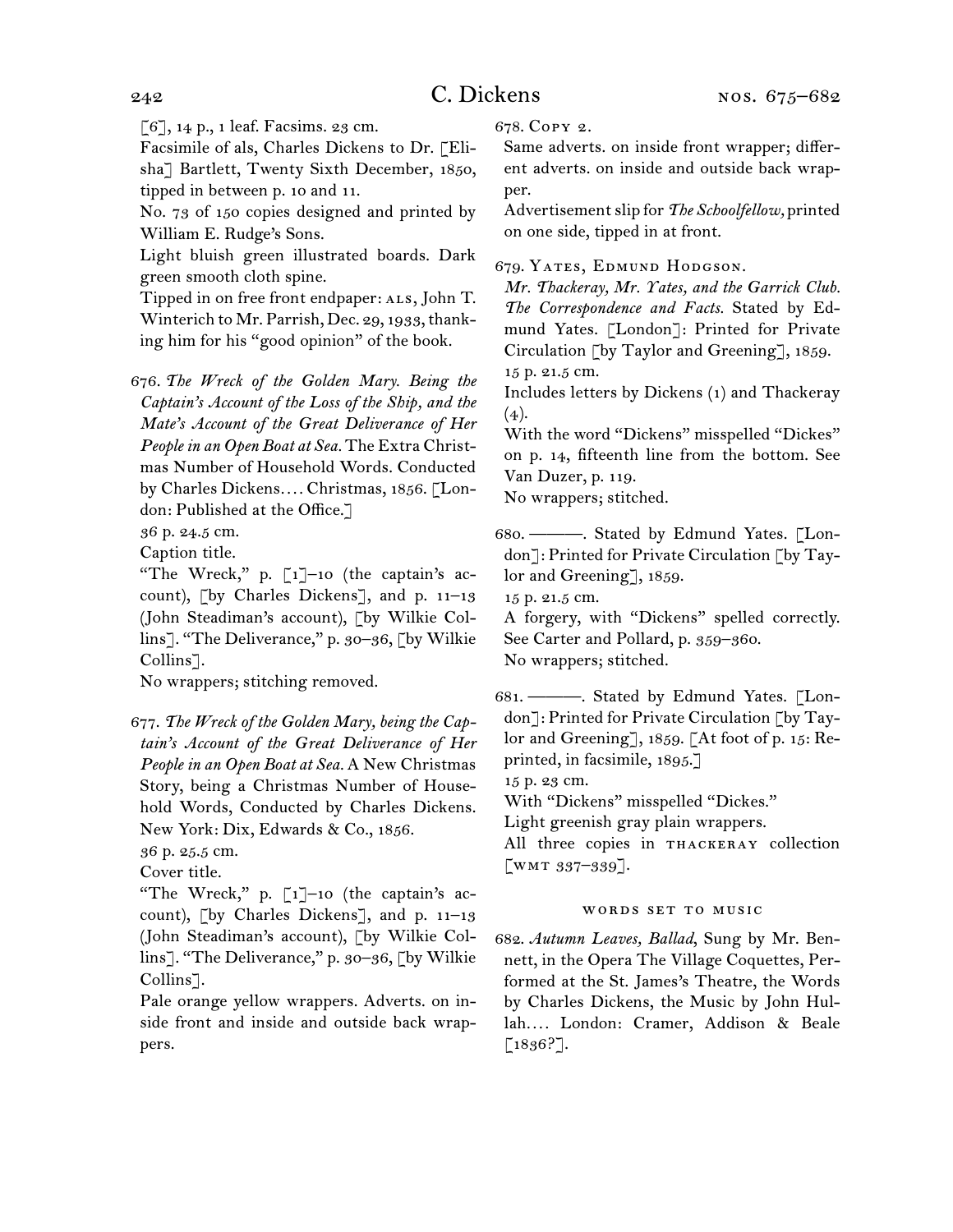Page [i], title; p. [ii], blank; p. 1-5, words and music; p. [6], blank. 33.5 cm. Stitched.

683.  *Autumn Leaves. Ballad*, Sung by Mr. F. Seguin. In the Opera of The Village Coquettes. The Words by Boz. The Music by John Hullah. New York: Published at Millet's Music Saloon [1839?].

Page [1], title; p. [2], blank; p. 3-5, words and music; p. [6], blank. 32.5 cm.

"Written by Charles Dickens" below the caption title.

Disbound.

684.  *The Ivy Green. A Ballad.* The Words Written by "Boz." The Music Composed and respectfully Dedicated to Lynde M. Walter Esq, of Boston by Henry Russell*. . . .* New York: James L. Hewitt & Co., c1838.

Page  $\lceil 1 \rceil$ , title; p. 2–7, words and music; p.  $\lceil 8 \rceil$ , blank. 33.5 cm.

Disbound.

Bookplates of Richard Eaton Townsend and George Barr McCutcheon.

685.  ———. The Words Written by Boz. The Music Composed & Respectfully Dedicated To Lynde M. Walter Esq. (of Boston.) By Henry Russell*. . . .* New York: Firth Hall & Pond, c1838  $[1847?].$ 

Page  $\lceil 1 \rceil$ , title; p. 2–7, words and music; p.  $\lceil 8 \rceil$ , blank. 34 cm.

Disbound.

686.  … *The Ivy Green*, Written by Charles Dickens Esqr. Composed by Henry Russell*. . . .* London: D'Almaine & Co. [1844].

Page  $[i]$ , illustrated title; p.  $[i]$ , blank; p.  $1-7$ , words and music; p. [8], blank. 34 cm.

The illustration was drawn and lithographed by H. C. Maguire. Disbound.

687.  … ———. Words by Charles Dickens Esq. Music by Henry Russell. [London]: [The Musical Bouquet], and W. Strange  $\lceil 1846 \rceil$ .

Pages [33]–36. Illus. 36 cm. Caption title. At head of p. [33]: The Musical Bouquet; at foot: No. 9. The illustration is by Alfred Ashley. Disbound.

688.  *Some Folks Who Have Grown Old, Song*,Sung by Miss Julia Smith, in the Opera The Village Coquettes, Performed at the St. James's Theatre, the Words by Charles Dickens, the Music by John Hullah*. . . .* London: Cramer, Addison & Beale [1836].

Page  $[i]$ , title; p.  $[i]$ , blank; p.  $1-5$ , words and music; p. [6], blank. 34 cm. Disbound.

689.  *There's a Charm in Spring, Ballad*, Sung by Mr. Braham, in the Opera The Village Coquettes, Perfomed [*sic*] at the St. James's Theatre, the Words by Charles Dickens, the Music by John Hullah*. . . .* London: Cramer, Addison & Beale [between 1836 and 1845?]. Page  $[i]$ , title; p.  $[i]$ , blank; p.  $1-5$ , words and

music; p. [6], blank. 33.5 cm. Disbound.

690.  ———, Sung by Mr. Braham, in the Opera The Village Coquettes, Perfomed [*sic*] at the St. James's Theatre, the Words by Charles Dickens, the Music by John Hullah.... London: Cramer, Wood & Co. and Lamborn Cock & Co. [n.d.].

Page  $[i]$ , title; p.  $[i]$ , blank; p.  $1-5$ , words and music; p.  $\lceil 6 \rceil$ , adverts. 36 cm. Unstitched.

691.  ———, Sung by Mr. Braham, in the Opera The Village Coquettes, Performed at the St. James' Theatre, the Words by Charles Dickens, the Music by John Hullah*. . . .* New York: Firth & Hall [between 1836 and 1848]. Page [i], title; p. [ii], blank; p. 1-5, words and

music; p. [6], blank. 33 cm.

Disbound.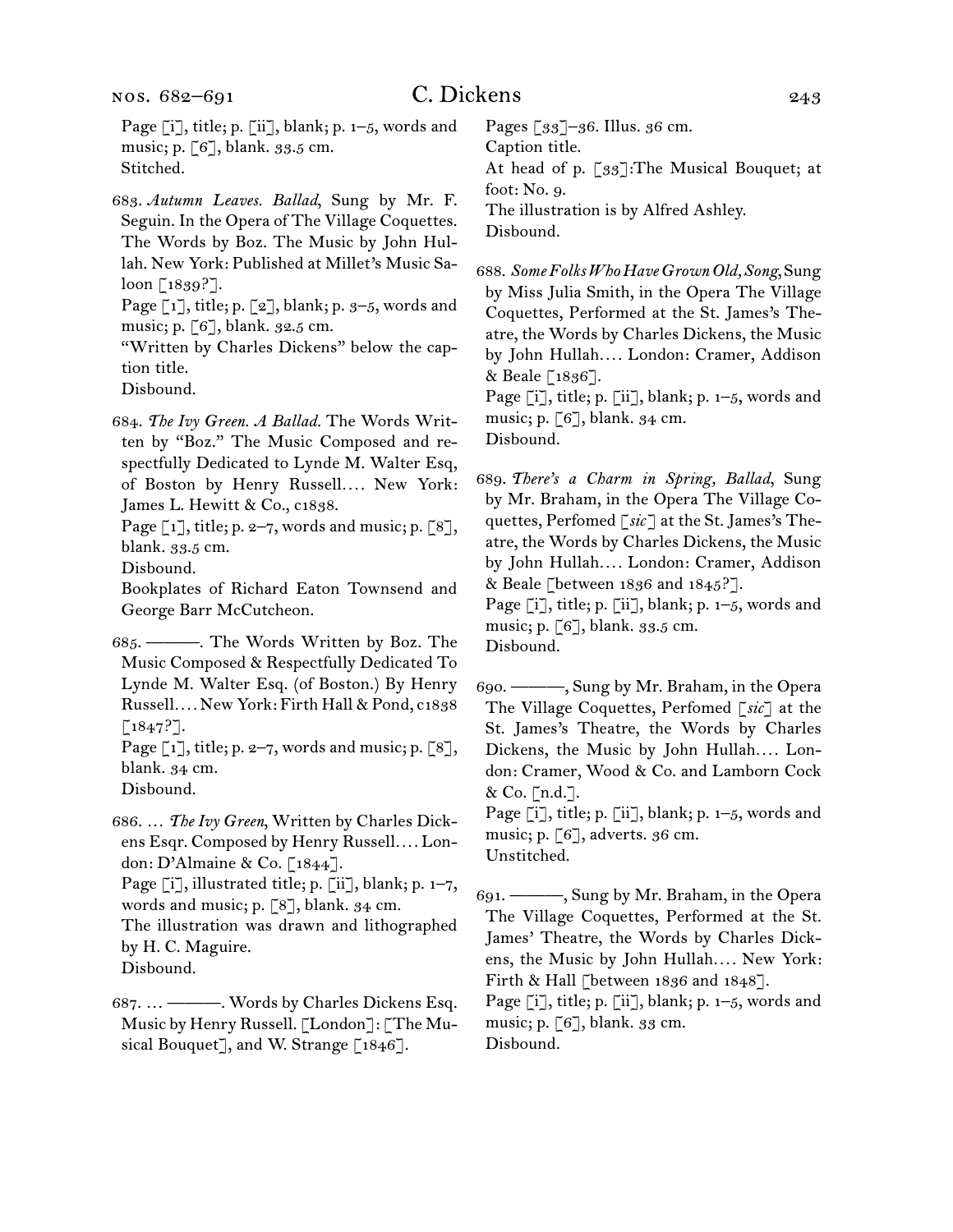692.  ———. Sung by Mr. Braham. Written by Boz. Composed by J. Hullah*. . . .* Philadelphia: A. Fiot  $\lceil n.d.\rceil$ .

Page  $\lceil 1 \rceil$ , title; p. 2–5, words and music; p.  $\lceil 6 \rceil$ , blank. 34 cm.

"Written by C. Dickens" at head of text on p. 2.

Disbound.

Inscribed in pencil on p. [1]: Anna E Pratt.

adaptations, parodies, etc.

693.  Abrahams, Henry.

*"Little Dorrit," Song*, Written by Henry Abrahams, The Music by C. Stanley.... London: Addison, Hollier & Lucas [1856].

1 prel. leaf, 5 p. 35 cm.

Words and music.

"This Title is used by the kind permission of Charles Dickens Esqre."—p. 1.

Disbound. Spine backed by a paper strip.

#### 694.  Almar, George.

*Oliver Twist. A Serio-Comic Burletta, In Three Acts. . . .* As performed at the Royal Surrey Theatre. Correctly Printed from the Prompter's Copy, with Remarks, the Cast of Characters, Costume, Scenic Arrangement, Sides of Entrance and Exit, and Relative Positions of the Dramatis Personae. Illustrated with an Etching, by Pierce Egan the Younger, from a Drawing Taken during the Representation. London: Chapman and Hall [n.d.] 60 p. Front. 17.5 cm.

Disbound.

## 695.  Baker, George Melville.

... *A Christmas Carol.* Arranged as an Entertainment, from Dickens's Christmas Story*. . . .* In *Oliver Optic's Magazine. Our Boys and Girls,*  Vol. 9, No. 210, Jan. 1871. Boston: Lee & Shepard.

Pages 48–53. 25 cm.

At head of title: Original Dialogue.

Strong orange illustrated wrappers, printed in black and red.

696. BERINGER, AIMÉE DANIEL.

*Holly Tree Inn. Play in One Act.* By Mrs. Oscar Beringer. Adapted by Express Permission of, and Arrangement with Messrs. Chapman and Hall, from the Late Charles Dickens' Christmas Story, "The Holly Tree." Copyright, 1906, by Samuel French*. . . .* New York: Samuel French; London: Samuel French, Ltd. [n.d.]. 32 p. 19 cm.

Light gray wrappers. At head of outside front wrapper: French's International Copyrighted (in England, her Colonies, and the United States) Edition of the Works of the Best Authors. No. 93. Adverts. on inside front and inside and outside back wrappers.

### 697.  Besant, Sir Walter.

*Love Finds the Way, and Other Stories.* By Walter Besant and James Rice. New York: George Munro's Sons [1896].

101 p. 18 cm.

"Death of Samuel Pickwick," p. 19–26.

Light gray wrappers. On outside front wrapper: (No. 88.) Jan. 15, 1896. Munro's Library of Popular Novels. Adverts. on inside front and inside and outside back wrappers.

Adverts., verso of p. 101, and  $\lceil 6 \rceil$ ,  $\lceil 3 \rceil$ –16,  $\lceil 6 \rceil$ p. at back.

## 698.  [Braun, Wilbur.]

*Great Expectations.* A Dramatization Based on Charles Dickens' All-Time Great Masterpiece in Three Acts by Alice Chadwicke [pseud.] (Who gave us the beloved "Anne of Green Gables"). New York City, Hollywood, London, Toronto: Samuel French [c1948].

114 p. Front. 18.5 cm.

Light gray wrappers.

## 699.  Brougham, John.

*David Copperfield. A Drama, in Three Acts.*  Adapted from Dickens' Popular Work of the Same Name*. . . .* [London: John Dicks], [n.d.]. 13 p. Illus. 18.5 cm. Caption title.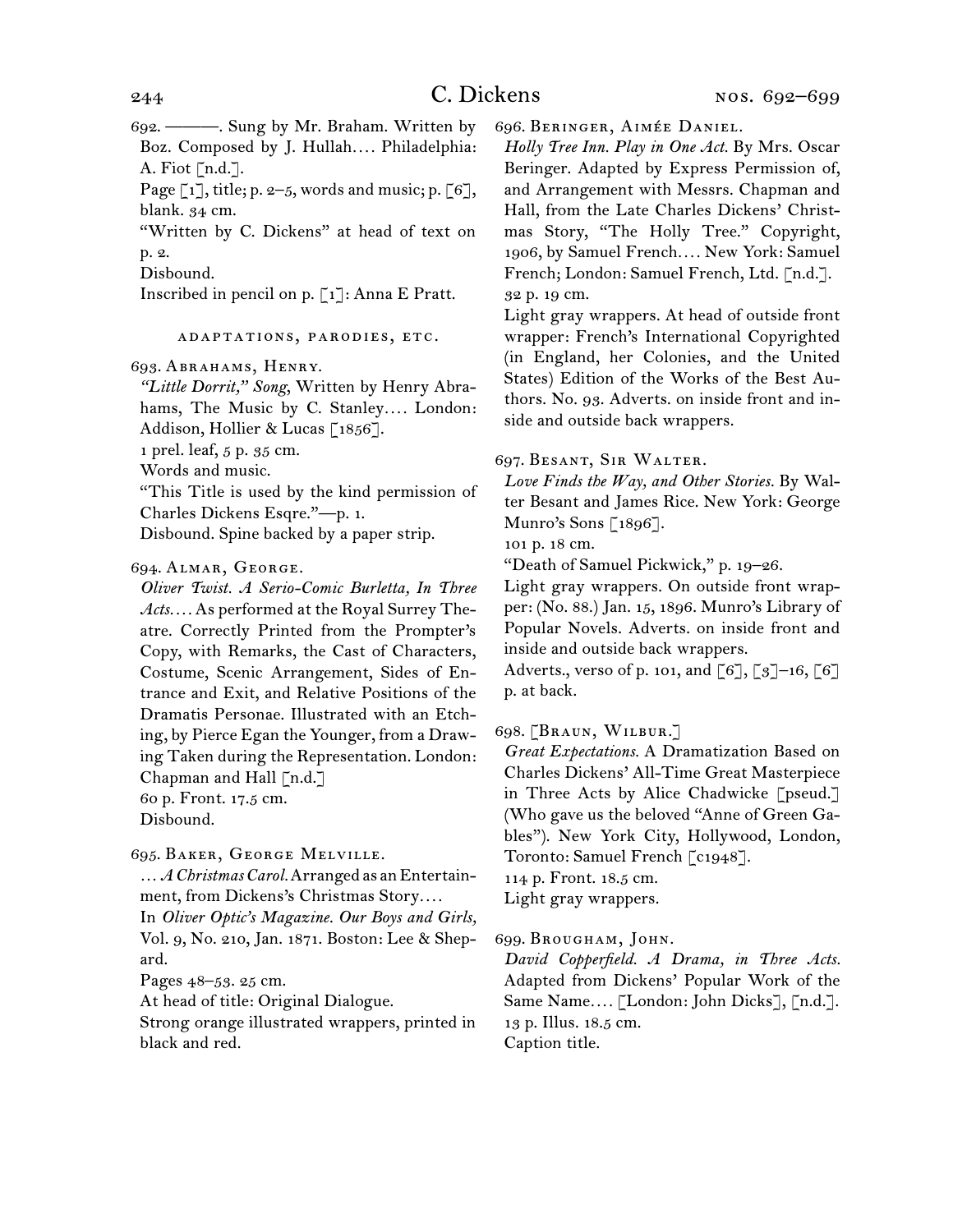At foot of p. [1]: No. 374. Dicks' Standard Plays. The single illustration, on p. [1], is by David Henry Friston. Lacks wrappers; stitched. Adverts., at foot of p. 13 and  $\lceil 2 \rceil$  p. at back. 700.  Brougham, John. … *Dombey and Son.* Dramatized from Dickens' Novel*. . . .* In Three Acts*. . . .* New-York, Samuel French [n.d.]. 31 p. 18.5 cm. At head of title: French's American Drama. The Acting Edition. No. 126. Advert., verso of p. 31.

Yellowish brown wrappers. Adverts. on inside front and inside and outside back wrappers.

*A Message from the Sea. A Drama, in Four Acts.* Founded on Charles Dickens's Tale of That Name*. . . .* [London: John Dicks], [n.d.].

24 p. Illus. 18.5 cm.

Caption title.

At foot of p. [1]: No. 459. Dicks' Standard Plays.

The single illustration, on p. [1], is unsigned. Lacks wrappers; stitched.

702.  Browne, Hablot Knight.

… *Dombey and Son. Full-length Portraits of Dombey & Carker, Miss Tox, Mrs. Skewton, Mrs. Pipchin, Old Sol & Capt. Cuttle, Major Bagstock, Miss Nipper, Polly.* In Eight Plates. Designed and Etched by Hablot K. Browne. And Published with the Sanction of Mr. Charles Dickens. London: Chapman and Hall, 1848.

8 plates. 22.5 cm.

Cover title.

Pale blue wrappers. Advert. on outside back wrapper.

703.  Browne, Hablot Knight.

… *Dombey and Son. The Four Portraits of Edith, Florence, Alice, and Little Paul.* Engraved under the Superintendence of R. Young and H. K. Browne. From Designs by Hablot K. Browne. And Published with the Sanction of Mr. Charles Dickens. London: Chapman and Hall, 1848.

4 plates. 22.5 cm.

Cover title.

Pale blue wrappers. Advert. on outside back wrapper.

704.  Browne, Hablot Knight.

… *Four Plates Engraved under the Superintendence of Hablot K. Browne and Robert Young, to Illustrate the Cheap Edition of "Barnaby Rudge." Emma Haredale, Dolly Varden, Barnaby and Hugh, Mrs. Varden and Miggs.* Published with the Approbation of Mr. Charles Dickens. London: Chapman and Hall, 1849.

4 plates. 29 cm.

Cover title.

Portfolio of pale blue paper. Advert. on back cover.

705.  Browne, Hablot Knight.

… *Four Plates Engraved under the Superintendence of Hablot K. Browne and Robert Young, to Illustrate the Cheap Edition of The Old Curiosity Shop. Little Nell and Her Grandfather, The Marchioness*[*,*] *Barbara, and an Etching by "Phiz."* Published with the Approbation of Mr. Charles Dickens. London: Chapman and Hall, 1848.

4 plates. 19.5 cm.

Cover title.

Pale blue wrappers. Adverts. on outside back wrapper.

706.  Copy 2.

29 cm.

A comma follows the word "Marchioness" in the title.

Portfolio of pale blue paper. The ornamental corners of the frame on front cover differ slightly from those on Copy 1.

Adverts. on back cover as in Copy 1.

707.  Carden, Percy Theodore.

*The Murder of Edwin Drood Recounted by John Jasper.* Being An Attempted Solution of the

<sup>701.</sup>Brougham, John.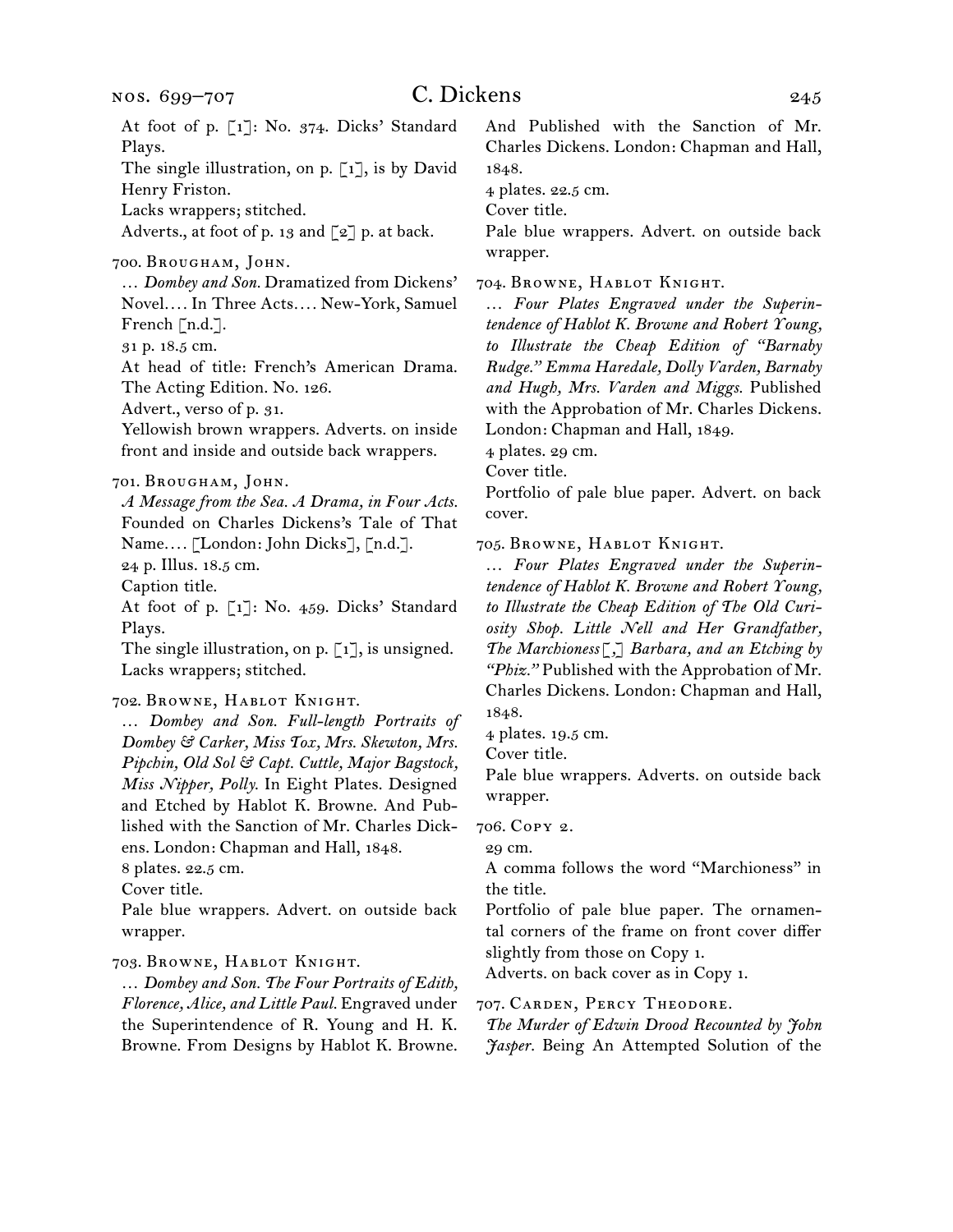Mystery based on Dickens' Manuscript and Memoranda*. . . .* With an Introduction by B. W. Matz. London: Cecil Palmer [1920]. xviii, 125 p. Front., plates, illus. 18.5 cm. "Introduction," p. [ix]–xii. "Author's Preface," p. [xiii]–xviii. "First edition." Bright red linen. Advert., verso of p. 125. Bookplate of Howard Duffield.

708.  Carpenter, Joseph Edwards.

*What Are the Wild Waves Saying, Duet*, founded on an incident in the narrative of Dombey and Son. Written, and respectfully inscribed to Charles Dickens Esq. by Joseph Edwards Carpenter. The Music Composed by Stephen Glover*. . . .* London: Messrs. Robert Cocks &  $Co. [1849].$ 

1 prel. leaf, 9 p. 34 cm.

Words and music.

Advert., "Stephen Glover's Vocal Duetts," verso of p. 9. Disbound.

709.  [Caswall, Edward.]

*Sketches of Young Ladies: In Which These Interesting Members of the Animal Kingdom are Classified, according to Their Several Instincts, Habits, and General Characteristics.* By "Quiz" [pseud.]. With Six Illustrations by "Phiz." London: Chapman and Hall, 1837.

viii, 80 p. Front., plates. 16 cm.

Pale green illustrated boards. Adverts. on back cover.

Inscribed on verso of free front endpaper: Eliza Carrington July 14th 1837.

710. *The Chimes Quadrille*, Composed forthe Musical Bouquet*. . . .* Most respectfully Inscribed to Charles Dickens, Esqre. [London]: J. Bingley & W. Strange [n.d.].  $\lceil 17 \rceil$ –20 p. Illus. 33 cm. Caption title.

The large illustration, on p. [17], is an etch-

ing by Alfred Ashley inspired by Dickens' *The Chimes.*

Disbound.

711.  ———, Composed for the Musical Bouquet*. . . .* Most respectfully Inscribed to Charles Dickens, Esqre. [London]: Office & W. Strange  $\lceil$ n.d.].

[17]–20 p. Illus. 34.5 cm.

Caption title.

Same illustration.

At foot of p. [17]: No. 5. At foot of p. 18–20: lists of Polkas, Quadrilles, and Waltzes contained in the *Musical Bouquet.* Disbound.

712.  [Clarke, Joseph Clayton.]

*The Characters of Charles Dickens Pourtrayed in a Series of Original Water Colour Sketches by "Kyd"* [pseud.]*. . . .* London, Paris & New York: Raphael Tuck & Sons; Printed at the Fine Art Works in London [1889].

1 prel. leaf, [24] colored plates with printed guard sheets, 1 leaf. 25.5 cm.

Illustrated t.p., printed in light brown and black.

Light green diagonal fine rib cloth, front cover blocked in gold. A.e.g. Floral-patterned endpapers, moderate purple on light purple.

713.  Cooper, Frederick Fox.

*The Tale of Two Cities; or, The Incarcerated Victim of the Bastille. An Historical Drama, in a Prologue and Four Acts.* Adapted from Charles Dickens's Story*. . . .* [London: John Dicks], [n.d.].

22 p. Illus. 18.5 cm.

Caption title.

At foot of p. [1]: No. 780. Dicks' Standard Plays.

The single illustration, on p.  $\lceil 1 \rceil$ , is unsigned. Lacks wrappers; stitched.

Adverts., [2] p. at back.

714.  Coote, Charles, Jr.

*Coote's No Thoroughfare Galop. Duet. . . .* London: Hopwood & Crew [1868]. 11 p. 34 cm.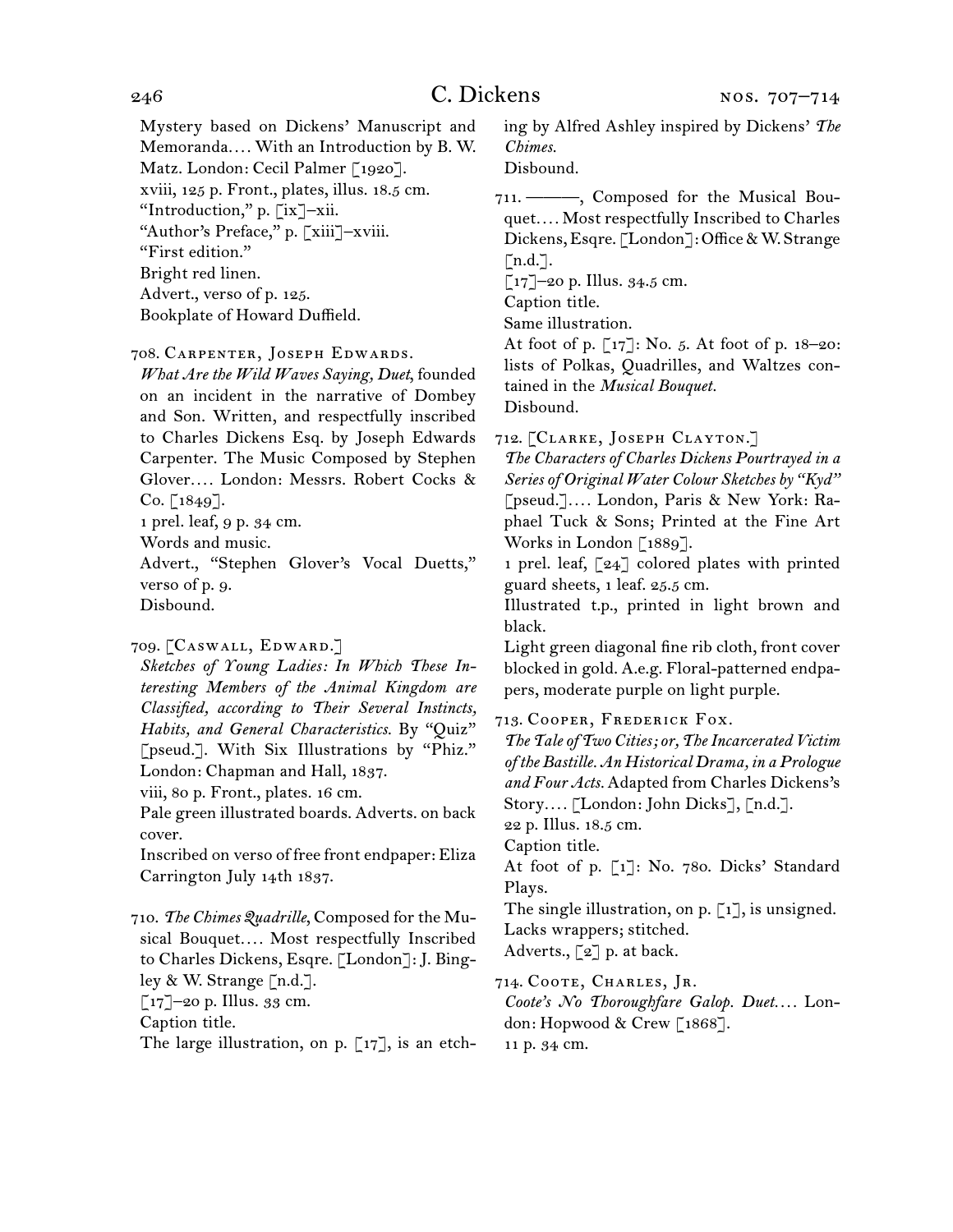Advert., "Hopwood & Crew's New List of Select & Fashionable Pianoforte Music," verso of p. 11.

Disbound.

715.  *The Cricket on the Hearth, A Literary Monthly.*

Philadelphia: Office No. 800 Arch St., 1862.

16 p. 27 cm. Caption title.

Vol. 1, Nos. 1 and 2, March and April 1862.

Each number consists of 8 p., and the pagination is continuous.

Editors: Joseph Parrish, Theodore Starr, T. Clarkson Parrish.

"Every one isfamiliar with 'The Cricket on the Hearth; a Fairy Tale of Home,' that exquisite creation of the prolific fancy of our greatest modern novelist, Charles Dickens. It seemed to us, when the momentous question of a title for our Journal arose, that none more expressive or appropriate could be selected than that which heads the touching little story so universally known and admired."—p. 6.

Unbound.

Laid in No. 2, as "Our Supplement," is an etching by Henry C. Bispham to illustrate Dickens' *The Cricket on the Hearth,* John, the Carrier, Dot and Tilly Slowboy. 17 by 21.5 cm.

716.  Darley, Felix Octavius Carr.

*Character Sketches from Dickens. . . .* Reproduced in Thirteen Photogravures. Boston: Estes and Lauriat, 1892.

iv p., 13 numbered plates. 23.5 cm.

Printed on each plate: Copyright, 1888, by Porter & Coates.

Unbound; unstitched.

In an olive green smooth cloth portfolio, front cover lettered in gilt.

717.  *Dickens Pictures by Contemporary Artists In Van Dyke Gravure.* [n.p., n.d.]

237 plates. 22.5 cm.

Reproductions in photogravure of 230 illustrations in various editions of Dickens' books, of six portraits of Dickens, and of Luke Fildes's painting of his grave.

Black cardboard portfolio, with label printed in green and red on front cover and a pair of purple linen ties.

## 718.  [Dunham, Robert Carr.]

*No Throughfare* [sic]. By C———s D———s, Bellamy Brownjohn [pseud.], and Domby. Second Edition. Revised, Corrected, and Enlarged upon by Brownjohn. Boston: Loring, 1868. 15 p. 23.5 cm.

Pinkish tan wrappers.

Inscribed on outside front wrapper: Warren Gilbert with the regards of R. C. Dunham.

#### 719.  [Emson, Frank E.]

*Bumble's Courtship. A Sketch.* (From Oliver Twist). By Charles Dickens. With full instructions as to Costumes, Stage Business, etc. Chicago: T. S. Denison [n.d.].

 $[1]$ , 71-76 p. 18.5 cm.

Adverts. on verso of p. 76.

Light brown wrappers. At head of outside front wrapper: The Amateur Series. Adverts. on inside front and inside and outside back wrappers.

720.  Field, Joseph M.

*The wery last obserwations of Weller, Senior, to Boz, on his departure from London.* Written and sung by J. M. Field, Esq. Author of "Straws," at the Dinner given to Charles Dickens, Esq. in Boston, Feb. 1st. 1842. Adapted to an old air with Symphonies and accompaniments by James G. Maeder.... Boston: Published by W. H. Oakes, Sold by John Ashton & Co. Boston, Firth & Hall, New York, c1842.

[3] p. 32.5 cm.

Lithographic portrait of Dickens in center of t.p.

Words and music.

Unbound.

Inscribed in pencil on t.p.: With Respects of Firth & Hall. In pencil a word has been changed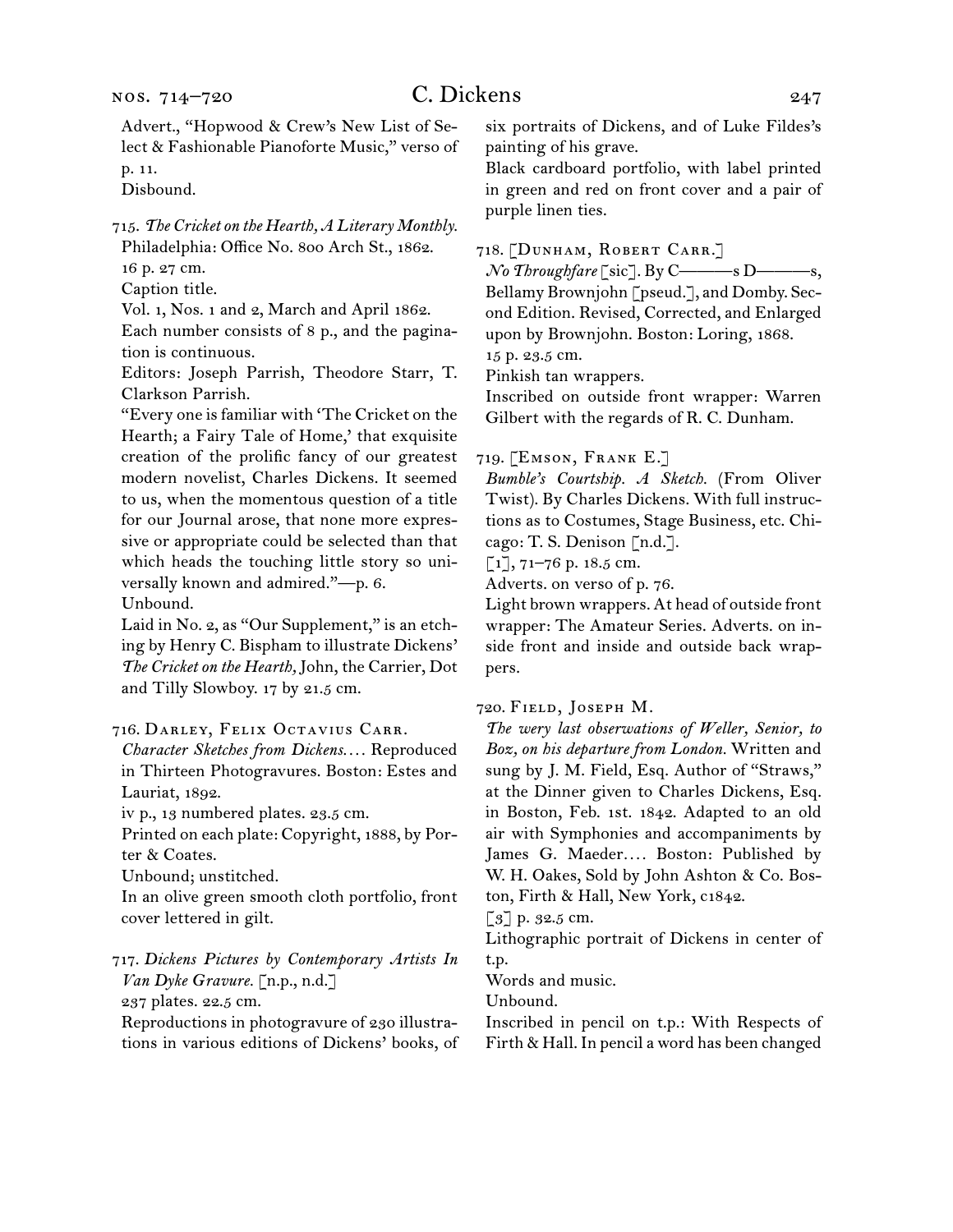in the sixth stanza and a line changed in the seventh stanza.

721.  … *Four Portraits of Dolly Varden, Barnaby Rudge, Emma Haredale, & Miggs.* From Drawings by J. Absolon and F. Corbeaux. To Illustrate the Cheap Edition of "Barnaby Rudge." Engraved by Edward Finden*. . . .* London: Chapman and Hall  $\lceil 1849 \rceil$ .

4 plates. 19.5 cm.

Cover title.

Pale blue wrappers. Advert. on outside back wrapper.

722.  Glover, Stephen.

*Walter & Florence. . . .* The Subject from Mr Charles Dickens' Tale "Dombey and Son," the Music by Stephen Glover. Boston: Oliver Ditson  $\lceil n.d.\rceil$ .

5 p. 34 cm.

"Words by Joanna Chandler." And music.

A large unsigned illustration of Walter and Florence on shipboard, lithographed by J. H. Bufford, occupies a great part of p.  $\lceil 1 \rceil$ . Disbound.

723.  Grant, Lawrence.

*"Pickwick." A Farcical Comedy in Three Acts.*  Freely But Affectionately Adapted By Lawrence Grant. From the Immortal Pickwick Papers of Charles Dickens*. . . .* Hollywood, California: Jackson & Leyton; Leicester: Thomas Hatton [c1936].

1 prel. leaf, 86 p. 19.5 cm.

Bright green wrappers.

724.  … *The Great Pickwick Case, Arranged as a Comic Operetta.* From the "Pickwick Papers" of Charles Dickens. The Words of the Songs by Robert Pollitt. The Music arranged by Thomas Rawson*. . . .* Manchester: Abel Heywood & Son, Printers [1884].

 $45, 1$ ] p. 21.5 cm.

Words and music.

Light brown illustrated wrappers. On outside front wrapper: No. 1. Abel Heywood's Musical Dramas, Farces, and Dialogues, for Amateurs. Adverts. on inside front and inside and outside back wrappers.

Adverts.,  $\lbrack 2 \rbrack$  p. before t.p., and  $\lbrack 4 \rbrack$  p. at back.

#### 725.  Hamilton, Cosmo.

*"Pickwick." A Play in Three Acts.* By Cosmo Hamilton and Frank C. Reilly. Freely based upon The Pickwick Papers by Charles Dickens*. . . .* New York and London: G. P. Putnam's Sons, The Knickerbocker Press, 1927.

ix, 246 p. Front., plates. 20.5 cm.

Dark red vertical fine rib cloth, front cover and spine blocked in gold.

726.  Harper, Henry Howard.

*Romantic Mr. Dickens. A Comedy-Drama in Three Acts.* By H. H. and Marguerite Harper*. . . .* A Special Edition of One Hundred Copies Has Been Printed for Complimentary Distribution. Cedar Rapids, Iowa: The Torch Press, 1941. 118, [3] p. Front., plates, diagram. 20.5 cm. Bright blue buckram. Paper label on spine. Typed slip tipped in on free front endpaper: Presented to Mr. Morris L. Parrish with the compliments of the authors.

#### 727.  Harris, Edwin.

*John Jasper's Gatehouse. . . .* A Sequel to the unfinished novel "The Mystery of Edwin Drood" by Charles Dickens. Rochester: Mackays Limited [1931].

246 p. Front. 18.5 cm.

White illustrated wrappers, printed in black and red.

"Local Historical Publications," [2] p. at back.

Signed by the author on free front endpaper and on t.p.

728.  Hausman, Charles F.

*The Pickwickians.* A Sett of Quadrilles Composed, selected, arranged, & dedicated to Boz*. . . .* Philadelphia: John F. Nunns, c1838.

2 setts. Illus. 34 cm.

Illustrated (Bufford's lithoy. N.Y., J. H. Bufford delt) t.ps. The t.ps are identical, except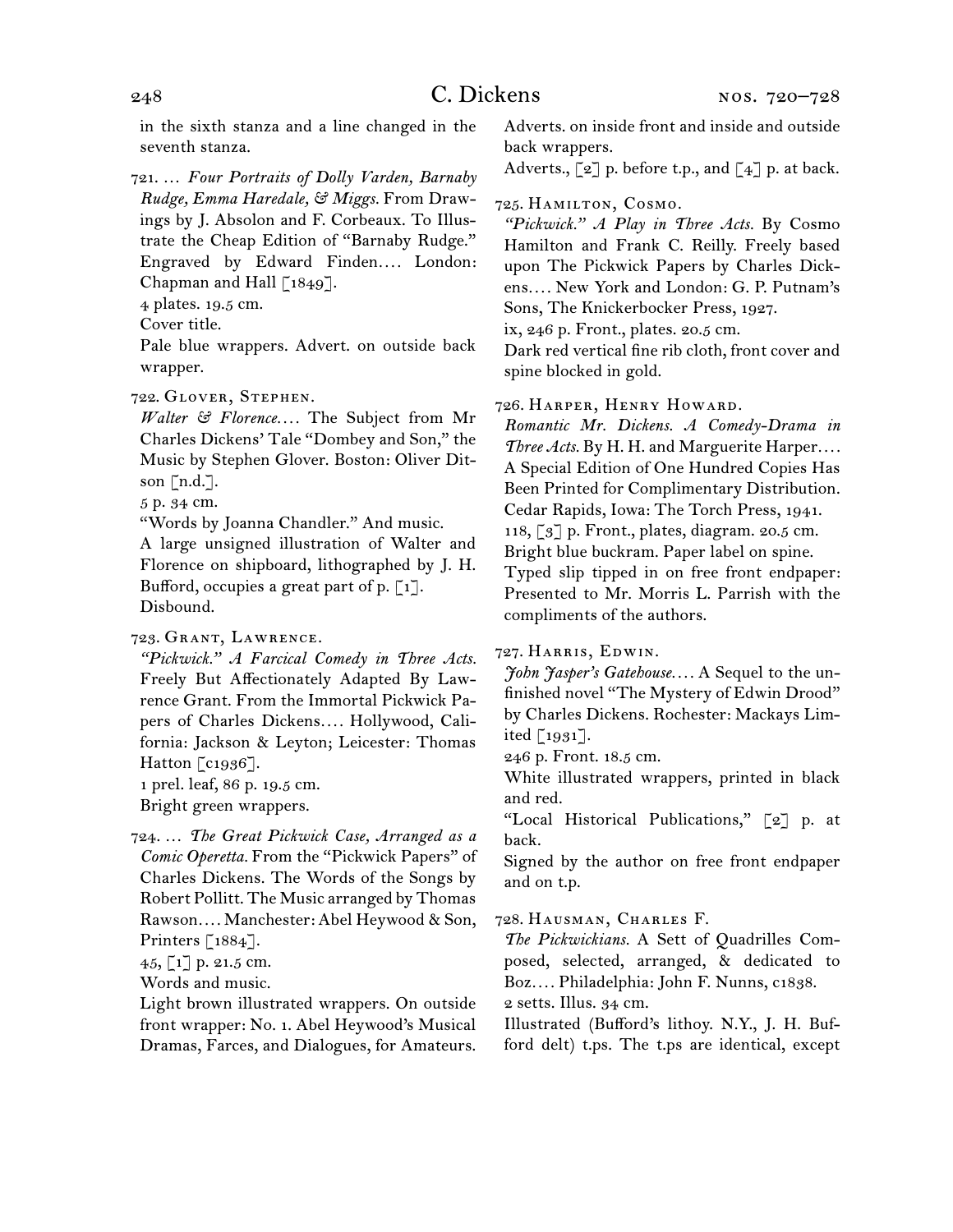2d.

The two setts have been bound together in blue plain wrappers.

729.  Higgie, Thomas Henry.

*Martin Chuzzlewit; or, His Wills and His Ways, What He Did, and What He Didn't. A Domestic Drama, in Three Acts*, Founded on Charles Dickens's Popular Story. By Thomas Higgie and Thomas Hailes Lacy. London: Theatrical Publisher [n.d.].

54 p. 18 cm.

Light brown wrappers. On outside front wrapper: 330. French's Acting Edition (Late Lacy's). Adverts. on outside and inside front and inside and outside back wrappers.

Pasted to outside front wrapper is a printed label of Dick & Fitzgerald, Publishers, New York, stating that they will fill "Orders for this book or any other advertised therein*. . . .*"

#### 730.  Jullien, Louis Antoine.

*The Chimes. Jullien's Chimes Quadrilles.*

London: Jullien [1845].

1 prel. leaf, 7 p. 35 cm.

Page [1] is blank.

A scene of dancers (a chromolithograph in color by J. Brandard), based very loosely on John Leech's "The New Year's Dance," appears below the title on the t.p. The title itself is in blue and gold, with the words "The Chimes" in a design closely reproducing the design on the front cover of the first English edition of the story (1845). Disbound.

731.  Jullien, Louis Antoine.

*The Cricket Polka. . . .* By Jullien, Dedicated to Monsr. E. Coulon. London: Jullien & Co. [circa 1850].

1 prel. leaf, 9 p. 34 cm.

"Jullien's celebrated Polkas No. 11 entitled (by permission) The Cricket on the Hearth Polka."—p. 2.

A scene of crickets dancing on the hearth

(drawn by A. Crowquill, lithographed by J. Brandard), in gray, black, and red, occupies most of the t.p.

Disbound.

732.  Jullien, Louis Antoine.

… *The Cricket Polka*, Founded on the New Work by C. Dickens, Esqre. "The Cricket on the Hearth." Nightly Received with the Most Enthusiastic Applause at the Author's Concerts, Theatre Royal Covent Garden. Composed Expressly for His Annual Bal Masque, by Jullien*. . . .* London: Jullien & Co. [1846?]. 1 prel. leaf, 9 p. 33.5 cm.

At head of title: Jullien's Celebrated Polkas. No. 11.

Disbound.

733.  Kelly, Katharine.

*When the Wicked Man*—A sequel to "The Mystery of Edwin Drood," by Charles Dickens*. . . .*  $\lceil$ n.p., n.d.]

 $[1]$ , iii, 227,  $[1]$  leaves. 26.5 cm.

Typescript (carbon), with a few manuscript changes and additions.

Light brown boards. Dark green smooth cloth spine. Handwritten label on front cover.

734.  Lacy, Fanny Eliza.

*Lillian, "The Spirit of the Child Is Gone,"* from "Boz's" celebrated work, "The Chimes of some Bells, that rang an old year out, & a new year in." Ballad, Sung by Mr. Hime, The Poetry by Fanny E. Lacy, The Music Composed & Dedicated to Miss Dinah Benjamin, (Brunswick House, Hammersmith) by Edward L. Hime*. . . .* London: Leoni Lee & Coxhead, Music Sellers to Her Majesty Queen Victoria [1845].

1 prel. leaf, 5 p. 34 cm.

Words and music.

Disbound. Spine backed by a paper strip.

735.  Lancelott, F.

… *The Cricket on the Hearth. . . .* Respectfully Inscribed to Charles Dickens Esqr. [London: J. Bingley & W. Strange], [1846.]

Pages [33]–36. Illus. 33 cm.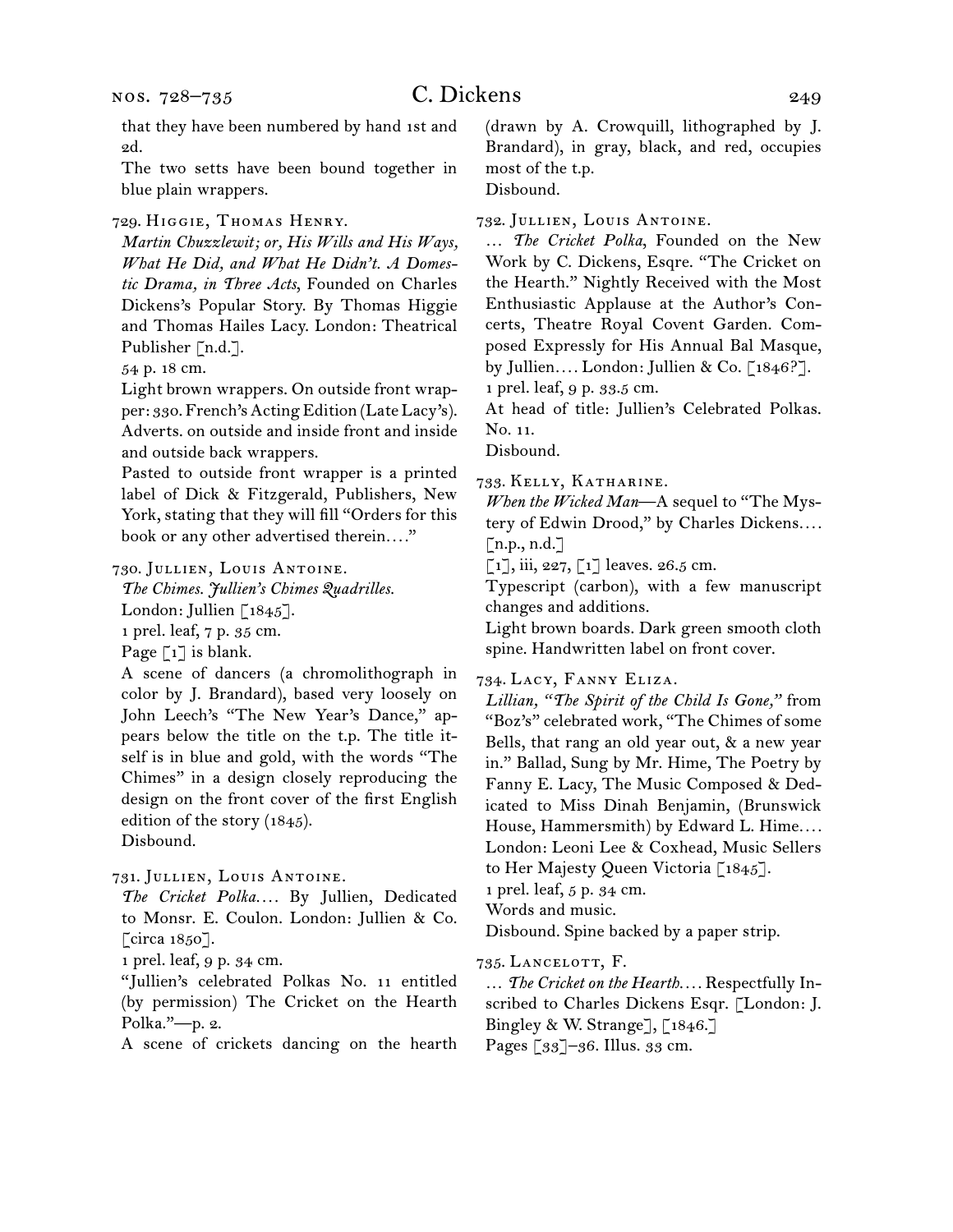Caption title.

At head of p. [33]: Musical Bouquet; at foot: No. 57.

"A New Christmas Quadrille." Music only. The illustration is by Alfred Ashley. Disbound.

736.  Lander, George.

*The Old Curiosity Shop. A Drama, in Four Acts.* Adapted from Charles Dickens's Novel of the Same [*sic*]*. . . .* [London: John Dicks], [n.d.] 20 p. Illus. 18 cm.

Caption title.

At foot of p. [1]: No. 398. Dicks' Standard Plays.

The single illustration, on p.  $\lceil 1 \rceil$ , is unsigned. Lacks wrappers; stitched.

Adverts., at foot of p. 20 and  $\lceil 4 \rceil$  p. at back.

737.  Lanner, Joseph.

*The Boz Waltzes, As performed by Dodworth's Band, At the grand Festival Park Theatre. . . .* respectfully dedicated to Chas. Dickens, Esq. composed by Jos. Lanner. New York: Firth & Hall  $\lceil 1845 \rceil$ .

8 p., 1 blank leaf. 34 cm.

Lithographed t.p. (Fleetwood's Illuminated Lithography), with a ballroom scene in the center within an elaborate frame in gold and red, and with all the text in gold. Disbound.

738.  Lemon, Mark.

*The Chimes. A Goblin Story, of Some Bells That Rang an Old Year Out and a New Year In; A Drama, in Four Quarters*, Dramatised by Mark Lemon, and Gilbert A. a'Beckett, (Members of the Dramatic Authors' Society,) as Performed (by Especial Permission of Charles Dickens, Esq.) at the Theatre Royal, Adelphi.... Illustrated with an Etching, by Mr. [ John R.] Clayton, from a Drawing Taken during the Representation. London: National Acting Drama Office [n.d.].

44 p. Front. 18.5 cm.

Light brown illustrated wrappers. On outside

front wrapper: No. 115. Webster's Acting National Drama, under the Auspices of the Dramatic Authors' Society. Adverts. on inside and outside back wrapper.

739.  Lemon, Mark.

*The Chimes; or, Some Bells That Rang an Old Year Out and a New Year In. A Goblin Drama, in Four Quarters.* Dramatised by Mark Lemon and G. A. A'Beckett, from the Story by Charles Dickens*. . . .* [London: John Dicks], [n.d.]

18 p. Illus. 18.5 cm.

Caption title.

At foot of p. [1]: No. 819. Dicks' Standard Plays.

The single illustration, on p.  $\lceil 1 \rceil$ , is unsigned. Lacks wrappers; stitched.

Adverts., at foot of p. 18 and  $\lceil 6 \rceil$  p. at back.

740.  Lequel, Louis.

… *Identity; or, No Thoroughfare. . . .* Dramatized from the Christmas Story of Charles Dickens and Wilkie Collins*. . . .* New York: Samuel French & Son; London: Samuel French  $[1868]$ .

44 p. 18.5 cm.

At head of title: No. 348. French's Standard Drama.

Light orange wrappers, silked. Adverts. on top and bottom margins of outside front wrapper and on inside front and inside and outside back wrappers.

In collins collection [wc 329].

741.  Linley, George.

… *Clara, Ballad, from David Copperfield.* Written & Composed by George Linley*. . . .* London: Cramer, Beale & Co. [n.d.].

1 prel. leaf, 5 p. 34.5 cm.

At head of title: Inscribed to Mrs. Charles Dickens.

Text on t.p. within an elaborate frame of branches and leaves, all printed in light blue and brown.

Words and music.

Disbound.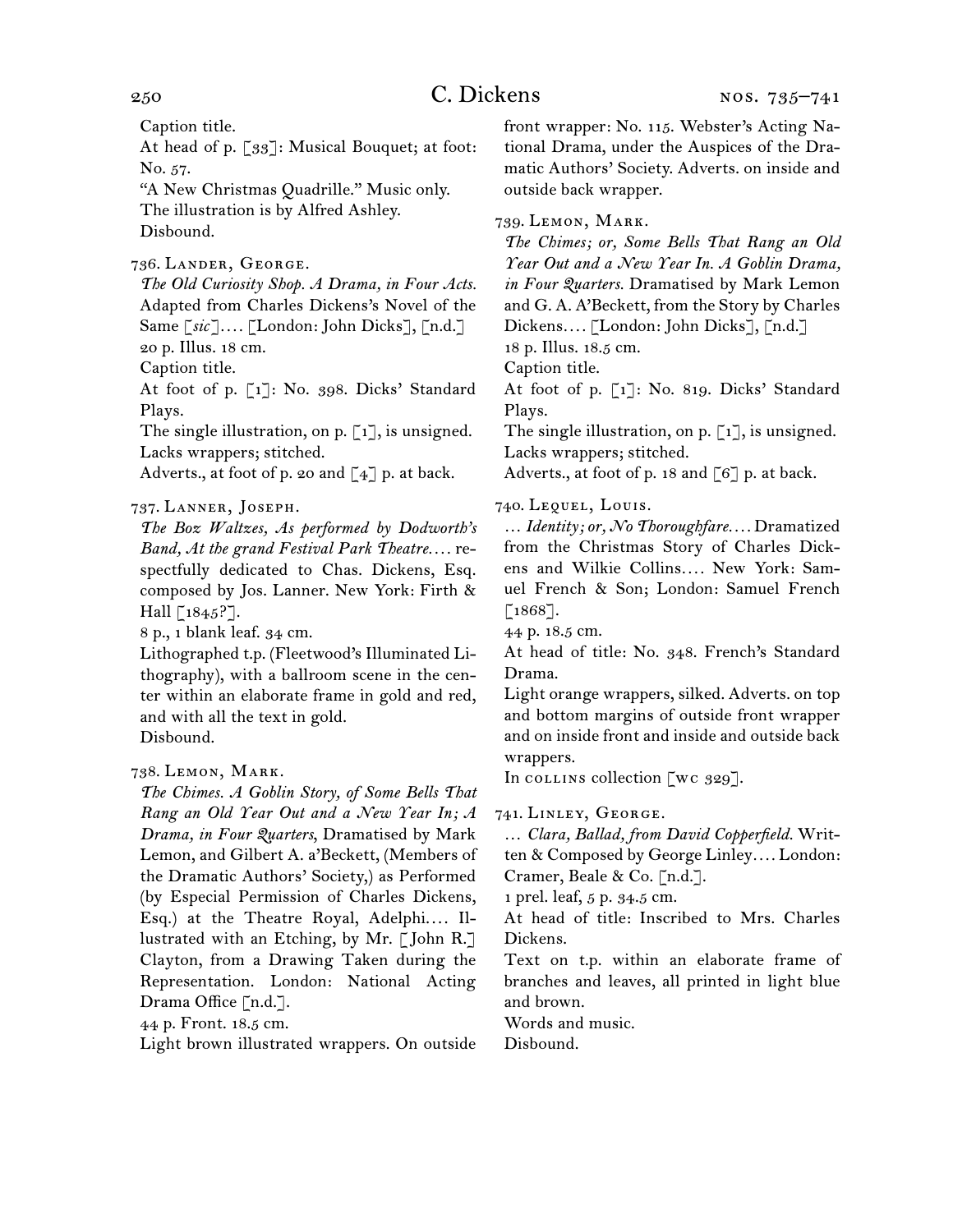nos. 742–748

# $C.$  Dickens  $251$

742.  Lynn, Harry.

… *Tiny Tim.* The subject taken from the late Charles Dickens's "Christmas Carol," the Words by Harry Lynn, The Music by W. Knowles*. . . .* London: C. Jefferys [n.d.].

7 p. 34 cm.

At head of title: Dedicated to the Scholars of St. James's, Spanish Place, for whom it was expressly Written & Composed.

Words and music.

Disbound. Spine backed by a paper strip.

## 743.  Martin, William.

*Peggotty, the Wanderer. Ballad, from David Copperfield Addressed to Emily.* The Poetry by William Martin Esqe. The Music by Jas. Wm. Etherington*. . . .*London:Chappell [etc.];Richmond: J. Etherington [1850].

1 prel. leaf, 4 p. 32.5 cm.

Elaborate lithographed (by Stannard & Dixon)

t.p. in pink and gold.

Lacks final blank (?) leaf.

Disbound.

## 744.  Moncrieff, William Thomas.

*Sam Weller, or, The Pickwickians. A Drama, in Three Acts.* As Performed at the New Strand Theatre, with Unexampled Success.... London: Published for the Author, and Sold by All Respectable Booksellers, 1837.

viii, 153, iii p. 21.5 cm.

Bound by Zaehnsdorf. Green and brown Stormont marbled boards. Green morocco spine and corners. T.e.g.

Bookplate of Charles Plumptre Johnson.

## 745.  [Morford, Henry.]

*John Jasper's Secret: Being a Narrative of Certain Events Following and Explaining "The Mystery of Edwin Drood."* With Twenty Illustrations. London: Publishing Offices, [1871]–72. 8 parts ([3], 252 p.). Front., plates. 22 cm. Monthly parts, Oct. 1871 – May 1872. Published anonymously.

Two of the illustrations are signed with the initials RH; all the others appear to be unsigned. Bluish green illustrated wrappers. Adverts. on inside front and inside and outside back wrappers.

Inserted adverts. in Nos. I-III, VII, and VIII. In a slipcase with bookplate of Herschel V. Jones.

746.  ———. With Twenty Illustrations. London: Publishing Offices, 1872.

 $\lceil 3 \rceil$ , 252 p. Front., plates. 21 cm.

Published anonymously.

Dark yellowish green bubble cloth, covers and spine blocked in blind.

Bound from the parts.

Bookplate of Helen Atherley.

747.  [Morford, Henry.]

*John Jasper's Secret. A Sequel to Charles Dickens' Unfinished Novel "The Mystery of Edwin Drood."* With Eighteen Illustrative Engravings. Philadelphia: T. B. Peterson & Brothers [c1871].

 $\lceil 17 \rceil$ –408 p. Front., plates. 19 cm.

The illustrations are those of the English edition.

Published anonymously.

Bright red smooth cloth, with nine characters from Dickens' novels blocked in black on both covers, spine blocked in gold.

On spine: Charles Dickens' Novels John Jasper's Secret. Sequel to "Mystery Edwin Drood" Petersons American Edition[.]

748.  [Morford, Henry.]

*John Jasper's Secret. Sequel to Charles Dicken's Mystery of Edwin Drood.* By Charles Dickens, Jr. and Wilkie Collins. New York City: R. F. Fenno & Company, 1898.

431 p. 20 cm.

"Dickens'" misspelled on t.p.

T.p. printed in black and orange.

Dark yellowish green vertical rib cloth. On spine: John Jasper's Secret Wilkie Collins[.] With a portrait of Collins within an elaborate frame, all blocked in gold. T.e.g.

Adverts., verso of p. 431 and [2] p. at back. Bookplate of Howard Duffield.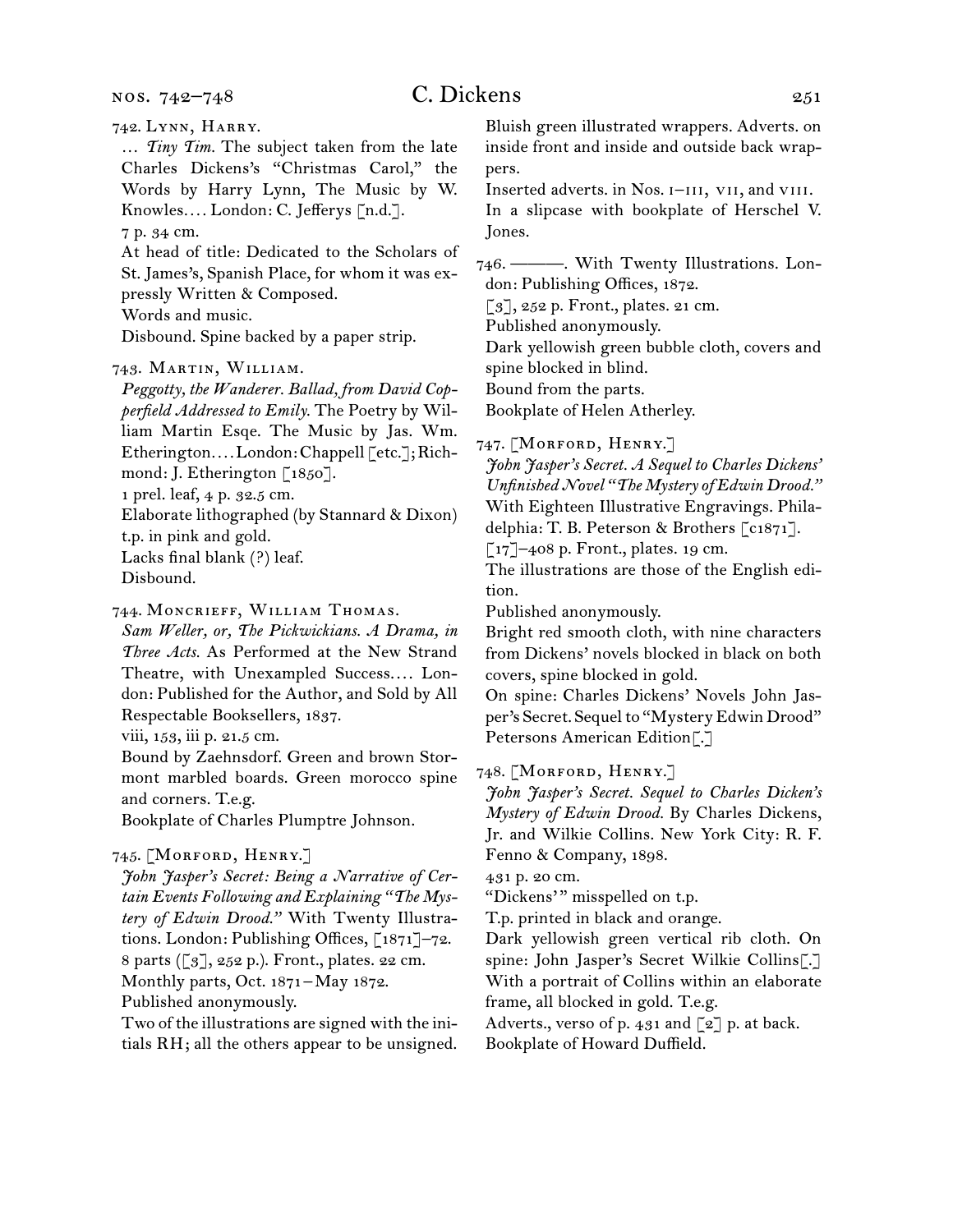749.  Morford, Henry.

*John Jasper's Secret. Sequel to Charles Dickens' Mystery of Edwin Drood.* By Henry Morford. Formerly Attributed to Charles Dickens, The Younger and Wilkie Collins. New York: R. F. Fenno & Company, 1905.

[3]-431 p. 19.5 cm.

T.p. printed in black and orange.

Yellowish green vertical fine rib cloth, spine blocked in gold. On spine: John Jasper's Secret Wilkie Collins[.]

Bookplate of Howard Duffield.

750.  [Newell, Robert Henry.]

*The Cloven Foot: Being an Adaptation of the English Novel "The Mystery of Edwin Drood,"*  (*By Charles Dickens,*) *to American Scenes, Characters, Customs, and Nomenclature.* By Orpheus C. Kerr [pseud.]*. . . .* New York: Carleton; Lon-

don: S. Low, Son & Co., 1870.

279 p. Illus. 19 cm.

The single illustration is unsigned.

Dark green sand cloth, covers blocked in blind, spine blocked in gold.

"A Catalogue of Books," 1871, 8 p. at back.

751.  [Newell, Robert Henry.]

*The Mystery of Mr. E. Drood. An Adaptation.* By Orpheus C. Kerr [pseud.]. London:John Camden Hotten [1871].

 $[7]$ –217 p. Front. 16.5 cm.

Varnished white illustrated wrappers. Adverts. on inside front and inside and outside back wrappers.

Adverts., [2] p. at front; "Special List for 1871," [34] p., and [2] p., at back.

Bookplate of Howard Duffield.

752.  [Newton, Elizabeth.]

*A Great Mystery Solved: Being a Sequel To "The Mystery of Edwin Drood."* By Gillan Vase [pseud.]*. . . .* London: Remington and Co., 1878.

3 vols. 19 cm.

Bluish gray sand cloth, covers blocked in black, spine blocked in black and gold.

Adverts., [1] p. facing each t.p. Bookplate of Howard Duffield.

753.  [Newton, Elizabeth.]

*A Great Mystery Solved: Being a Continuation of and Conclusion to "The Mystery of Edwin Drood"*  (*the Unfinished Work of Charles Dickens*). By Gillan Vase [pseud.]. Edited by Shirley Byron Jevons. London: Sampson Low, Marston & Co., Ltd. [1914].

xi p., 2 leaves, 302 p. 19.5 cm.

"Editor's Note," p. [v], and " 'The Mystery of Edwin Drood' (Summarised)," p. [vii]–xi, by S. B. Jevons.

Moderate blue smooth cloth, front cover decorated and lettered in light blue, spine blocked in gold.

754.  … *The Old Curiosity Shop.* Three Portraits of Little Nell. From a Painting by W. Maddox. Barbara. Ditto by Kenny Meadows. Mrs. Quilp. Ditto by H. Warren. Engraved by Edward Finden. London: Chapman and Hall, 1848.

3 plates. 19.5 cm.

Cover title.

Pale blue wrappers. Advert. on outside back wrapper.

755.  … *Oliver Twist, or the Parish Boy's Progress. A Drama, in Three Acts.* 6 Plates of Characters, 13 Scenes, 1 Set Piece, 3 Wings. Total 23 Plates. Adapted Only for Pollock's Characters and Scenes. London: At His Wholesale and Retail Print and Tinsel Warehouse [n.d.].

16 p. 16.5 cm.

At head of title: Pollock's Juvenile Drama. Brownish pink wrappers.

The 23 lithographed and hand-colored plates (17.5 by 22 cm.) are separate from the printed "Book of Words" and are unbound. Nine of the plates bear the imprint of B. Pollock, 14 that of J. Redington. Only one of the 3 plates of Wings is for *Oliver Twist* (Redington's, No. 3); the others are "Pollock's Side Wings to suit any play," Nos. 1 and 3.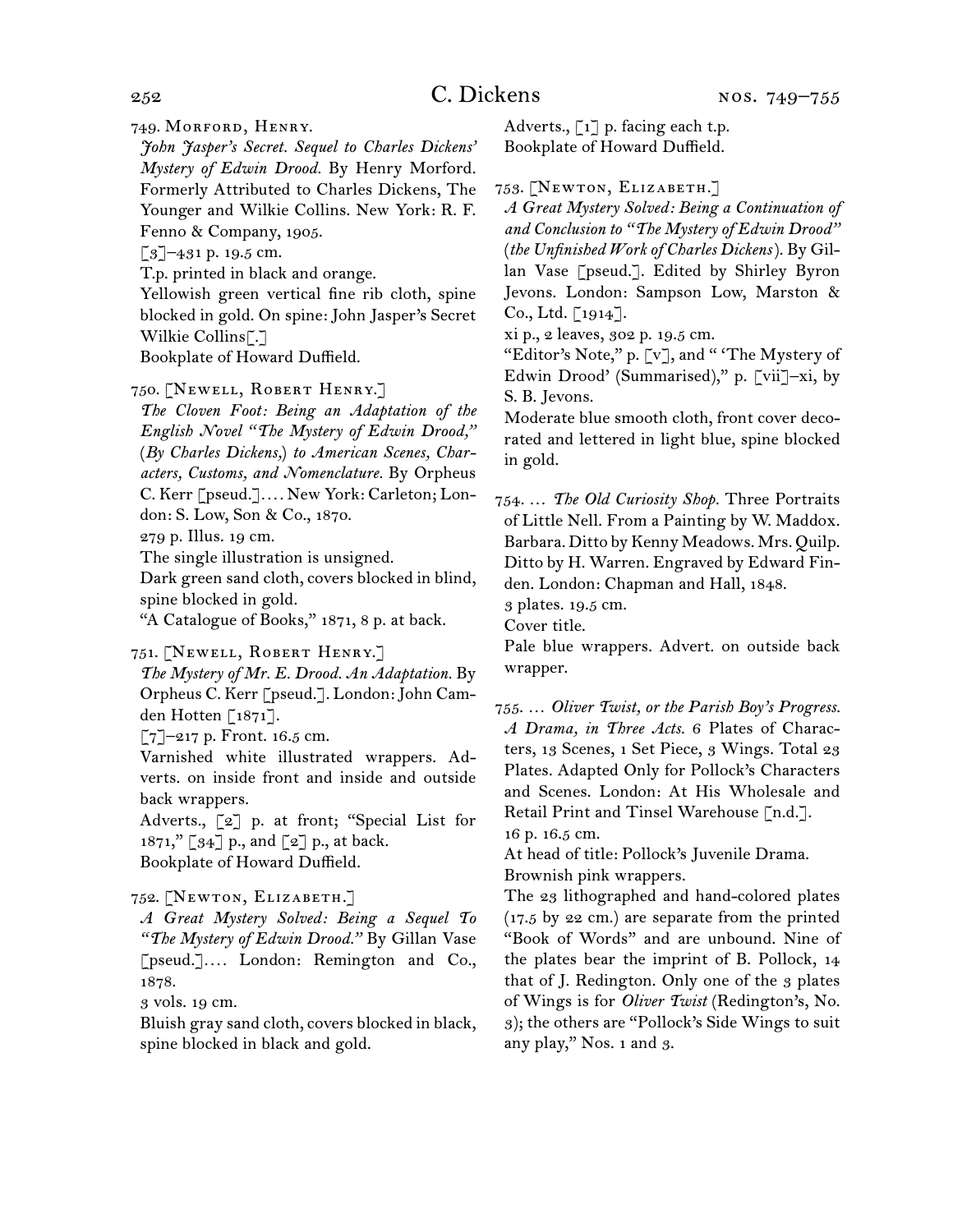#### nos. 756–761

756.  *Oliver Twist or the Parish Boys Progress.* The Characters, Scenes & Book of Words. To suit the Juvenile Stage. Being the only one Dramatised in this form From any of the Works of Dickens. [n.p., n.d.]

36 unnumbered leaves. Colored front. 22.5 cm. The volume consists of a hand-colored lithographed frontispiece ("Jacob's Island. 1837. From an old Print."); a hand-colored lithographed t.p.; a lithographed address "To Collectors of Dickensiana," signed F[rederick]. Cornman; inlaid pages of an edition of Pollock's Juvenile Drama of *Oliver Twist*; and 23 uncolored lithographed plates (without title or imprint) issued to accompany the printed "Book of Words."

Grayish blue boards.Darker grayish blue vertical cord cloth spine.

757.  [Onwhyn, Thomas.]

… *Illustrations to Nicholas Nickleby Edited by "Boz."* By Peter Palette Esqr [pseud.]. [London]: E. Grattan [1838–39].

9 parts. 40 plates. Parts i–ii, 22 cm.; Parts iii– ix, 22.5 cm.

Cover title.

Imprint of Parts vii–ix: Grattan & Gilbert.

Illustrated wrappers, Parts i–ii light brown, Parts III–Ix light green. Adverts. on outside back wrapper of all parts, as well as inside back wrapper of Parts iv and ix.

Punch Office advert. slip on green paper inserted at back of Part ix: On the First of January, 1851, will commence the publication of a Collected Edition of the Writings of Douglas Jerrold.

758.  [Onwhyn, Thomas.]

… *Illustrations to the Pickwick Club Edited by*  "Boz." By Samuel Weller [pseud.]. To be completed in Ten Parts.—The Local Scenery sketched on the Spot. [London]: E. Grattan, 1837.

8 parts. 32 plates. 22.5 cm.

Cover title.

T.p. of Parts I-v reads: To be completed in Ten

Parts. T.p. of Parts vI-VIII reads: To be completed in Eight Parts. "In consequence of the Pickwick Papers being completed one month earlier than was anticipated, the illustrations will be limited to eight parts."—Part vi, inside front wrapper.

Light green decorated wrappers. Adverts. on inside front and inside and outside back wrappers.

759.  Parrott, J. Edward.

… *A Christmas Carol. Being a Ghost Story for Christmas, in four Staves*, by Charles Dickens. Arranged for Dramatic Representation by J. Edward Parrott*. . . .* London: J. Curwen & Sons  $[1895]$ .

 $[4]$ , 27 p. Illus., music. 25.5 cm.

At head of title: Both Notations.

"Interspersed with carols, songs, and choruses  $(S.C.).$ "

"The illustrations, which Mr. Willis Eadon has supplied, are intended to indicate suitable dresses for the characters."

Light pink decorated wrappers, printed in red. Adverts. on inside and outside back wrapper. Adverts., verso of p. 27.

760.  Patterson, Samuel D.

*The Cricket on the Hearth*, by Samuel D. Patterson, Esq. Music Composed by J. L. Milner, Esqr. Expressly for and Sung by Mr. T. B. Johnston, at the Philadelphia Museum, With rapturous applause. Respectfully Dedicated to Mrs. Josephine Russell*. . . .* Philada.: Osbourn's Music Saloon, c1847.

4 p. 34 cm. Words and music. Disbound.

761.  *"Pickwick." A Dickensian Comedy in Three Acts by Cosmo Hamilton and Frank C. Reilly Freely Based Upon "The Pickwick Papers" by Charles Dickens.* Produced by Frank C. Reilly at the Empire Theatre, New York, 1927. [n.p.]: [Plandome Press Incorporated, c1927.] 28 p. Illus. (one in color). 32 cm.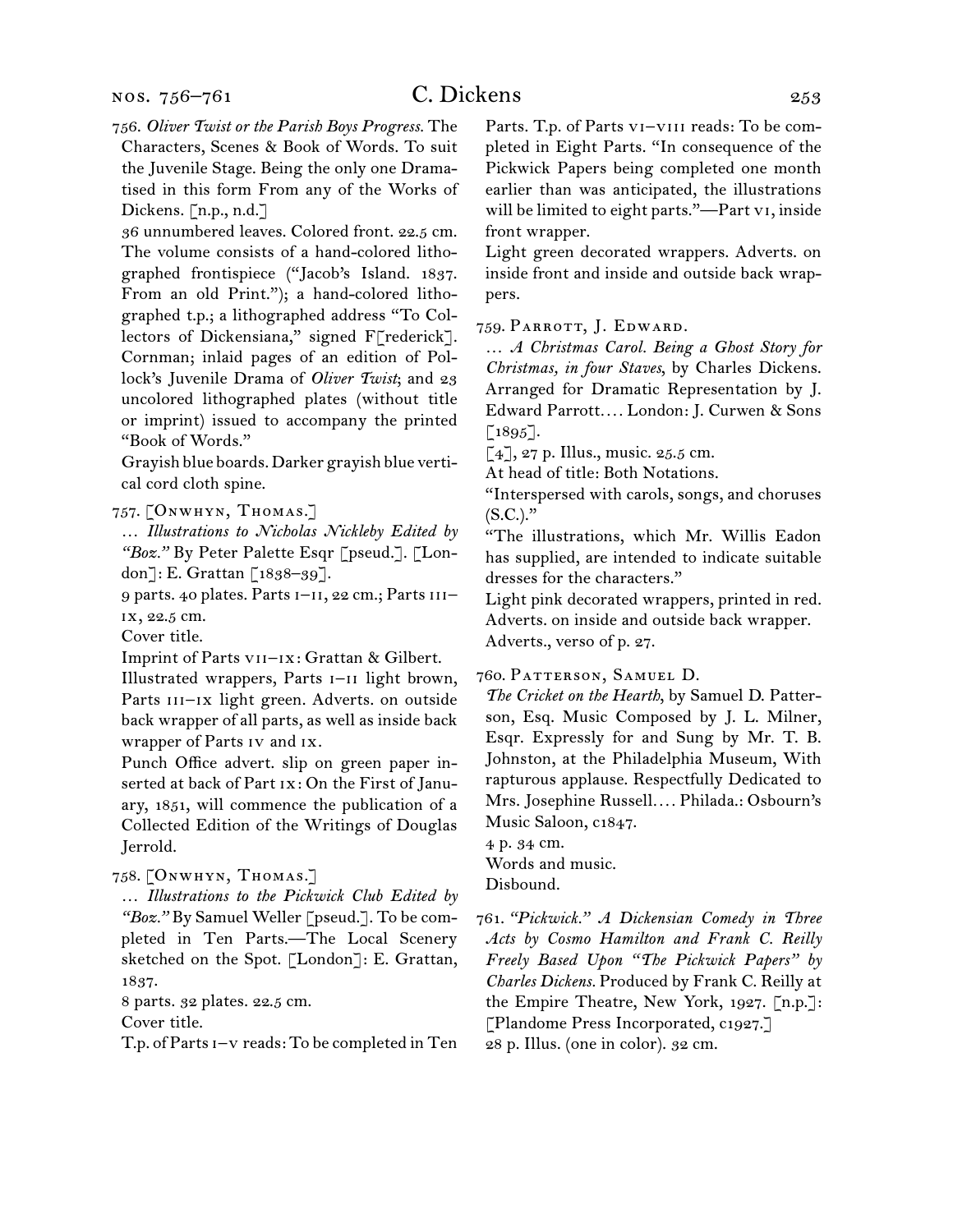Pinkish brown illustrated wrappers, printed in brown. On outside front wrapper: Souvenir de Luxe.

With a program for the play, The Walnut St. Theatre, Philadelphia, Beginning Monday Evening, February 28, 1927.

## 762.  Roe, John, Jr.

*Roe's Pickwickian Quadrilles: Containing Mr. Pickwick—Norah, Mr. Winkle—Marian and Mr. Snodgrass.* As Performed at the Nobility's Balls. Composed and Arranged for the Piano-Forte: And Dedicated to the Duchess of Somerset, by John Roe junr*. . . .* London: J. Duff  $[1837]$ .

1 prel. leaf, 7 p. 35 cm.

At head of t.p. is an unsigned lithograph very freely based on Phiz's "Christmas Eve at Mr. Wardle's."

Disbound.

Inscribed at head of t.p.: Miss Mears.

## 763. SCOTT, SHAFTO.

*My Unknown Friend. A Drama, in Three Acts. . . .* Being a Dramatized Version of the Novel "Great Expectations," by the Late Charles Dickens. [London: John Dicks], [n.d.].

19 p. Illus. 18.5 cm.

Caption title.

At foot of p. [1]: No. 412. Dicks' Standard Plays.

The single illustration, on p.  $\lceil 1 \rceil$ , is unsigned. Lacks wrappers; stitched.

Adverts., at foot of p. 19 and  $\lceil 4 \rceil$  p. at back.

## 764.  Selby, Charles.

*Barnaby Rudge. A Domestic Drama, in Three Acts.* By Charles Selby and Charles Melville. London: Samuel French; New York: Samuel French & Son [n.d.].

46 p. 18.5 cm.

Light brown wrappers. On outside front wrapper: 1512. French's Acting Edition (Late Lacy's). Adverts. on outside and inside front and inside and outside back wrappers.

765.  Smith, Albert.

*The Drama Founded on the New Christmas Annual of Charles Dickens, Esq., Called The Battle of Life*, Dramatized by Albert Smith, Esq., (Member of the Dramatic Authors' Society,) From early Proofs of the Work, by the Express Permission of the Author, Charles Dickens, Esq., as Performed at the Theatre Royal, Lyceum. Monday, December 21, 1846*. . . .* London: W. S. Johnson, "Nassau Steam Press" [n.d.]. 38 p. 18 cm.

Coated yellowish green decorated wrappers. Advert. on outside back wrapper.

Adverts., p. 39–41, [3] p. at back.

#### 766.  Smith, Albert.

*The Entirely New and Original Drama, in Three Parts, Entitled the Cricket on the Hearth. A Fairy Tale of Home.* Dramatized by Albert Smith, Esq, (Member of tht [*sic*] Dramatic Authors' Society,) From early Proofs of the Work, by the Express Permission of the Author, Charles Dickens, Esq. As Performed at the Theatre Royal, Lyceum*. . . .* London: W. S. Johnson, "Nassau Steam Press" [1845].

39 p. 17.5 cm.

Light brown decorated wrappers. Adverts. on inside front and inside and outside back wrappers.

767.  Smith, Jessie Willcox.

*Dickens's Children.* Ten Drawings by Jessie Willcox Smith. New York: Charles Scribners Sons, 1912.

 $\lceil 26 \rceil$  p., 1 leaf. Colored plates. 24.5 cm.

T.p. printed in black and orange.

Olive green vertical fine rib cloth, with on front cover a circular colored drawing of Tiny Tim and his father, on paper, pasted within a wreath blocked in gold. T.e.g.

768.  … *Spiritual Communications and the Comfort They Bring* ; By the Disembodied Spirit of Charles Dickens, through a Melbourne Medium*. . . .* Melbourne: Chas. Troedel [1873]. 8 p. 18 cm.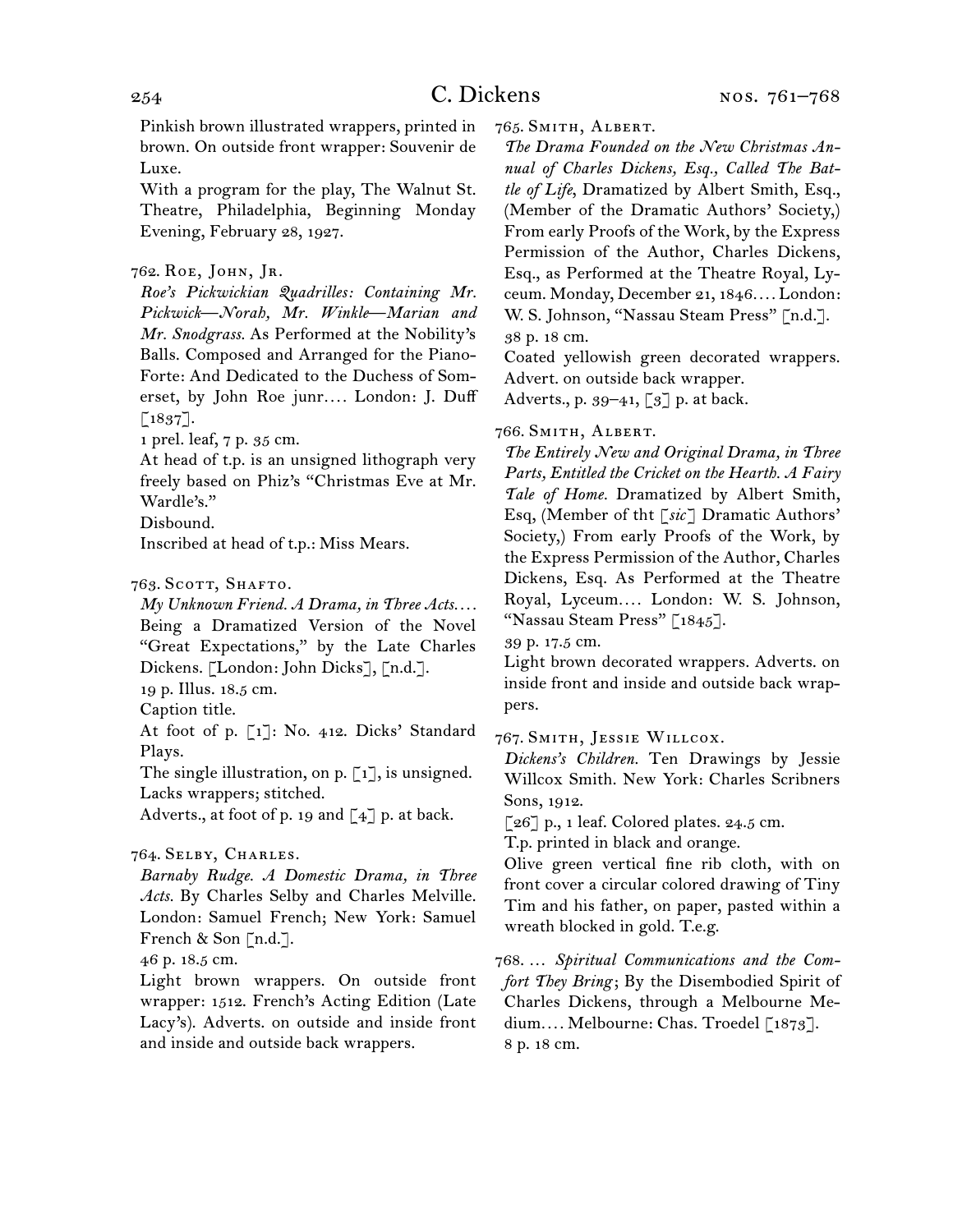#### nos. 768–774

# C. Dickens 255

Cover title. At head of title: No. 1.

"Next month being Christmas-month, the next pamphlet will be entitled 'Christmas Stories by the Spirit of Charles Dickens.' "—t.p. Pinkish tan wrappers. Bound in brown morocco.

Bookplate of Dr. George Mackaness.

### 769.  Stirling, Edward.

*The Cricket on the Hearth, A Fairy Tale of Home. . . .* As Performed at the Theatre Royal, Adelphi*. . . .* Splendidly Illustrated with an Etching, by Mr. G. Dorrington, Taken during the Representation of the Piece. London: National Acting Drama Office [n.d.].

36 p. Front. 19 cm.

Light brown illustrated wrappers. On outside front wrapper: No. 124. Webster's Acting National Drama, under the Auspices of the Dramatic Authors' Society. Adverts. on inside front and inside and outside back wrappers.

## 770.  Stirling, Edward.

*Nicholas Nickleby. A Farce, In Two Acts.* Taken fromthepopularworkofthatname,by"Boz"*. . . .* As performed at the Royal Adelphi Theatre*. . . .* Illustrated with an Engraving, by Pierce Egan the Younger, from a Drawing taken during the Representation. London: Published at the National Acting Drama Office [etc.], [n.d.]. 36 p. Front. 18.5 cm.

Moderate brown illustrated wrappers. On outside front wrapper: No. 62. Webster's Acting National Drama, under the Auspices of the Dramatic Authors' Society. Adverts. on inside front and inside and outside back wrappers.

## 771.  Stirling, Edward.

*Nicholas Nickelby. A Farce.—In two Acts.*  Taken from the Popular Work of that Name by "Boz"*. . . .* New York: Samuel French & Son; London: Samuel French [n.d.].

32 p. 19 cm.

On outside front wrapper the title of the farce is given as *Nicholas Nickleby*.

Light orange wrappers. On outside front wrapper: No. 264. French's Minor Drama. The Acting Edition. Adverts. on outside and inside front and inside and outside back wrappers.

772.  Stirling, Edward.

… *Nicholas Nickelby. A Farce.—In two Acts.*  Taken from the Popular Work of that Name by "Boz"*. . . .* With Original Casts, Costumes, and all the Stage Business. Boston: William V. Spencer [n.d.].

32 p. 19 cm.

On outside front wrapper the title of the farce is given as *Nicholas Nickleby*.

At head of title: Spencer's Boston Theatre.— No. 184.

Light brown decorated wrappers. Adverts. on inside front and inside and outside back wrappers.

"Catalogue of Acting Plays," 4 p. at back.

#### 773.  Stone, Frank.

*"Milly and the Student."* Wood block engraved by Martin & Corbould of Stone's illustration in *The Haunted Man and the Ghost's Bargain*  (London, 1848), p. 96. 8 by 7 cm.

With an undated TLs by Arthur Waugh, Deputy Chairman, Chapman & Hall Ltd., guaranteeing the block's authenticity, and a matted impression of the illustration.

In a deep purplish red buckram book-shaped case, to accompany set number 575 of The Nonesuch Dickens. 26 cm.

Bookplate of John Kobler.

774.  Taylor, Tom.

*A Tale of Two Cities. A Drama, in Two Acts and a Prologue*, Adapted from the Story of that Name by Charles Dickens, Esq*. . . .* London: Thomas Hailes Lacy [n.d.].

56 p. 18.5 cm.

Pinkish tan wrappers. On outside front wrapper: 661. French's Acting Edition (Late Lacy's). Adverts. on outside and inside front and inside and outside back wrappers.

Imprint on outside front wrapper: London: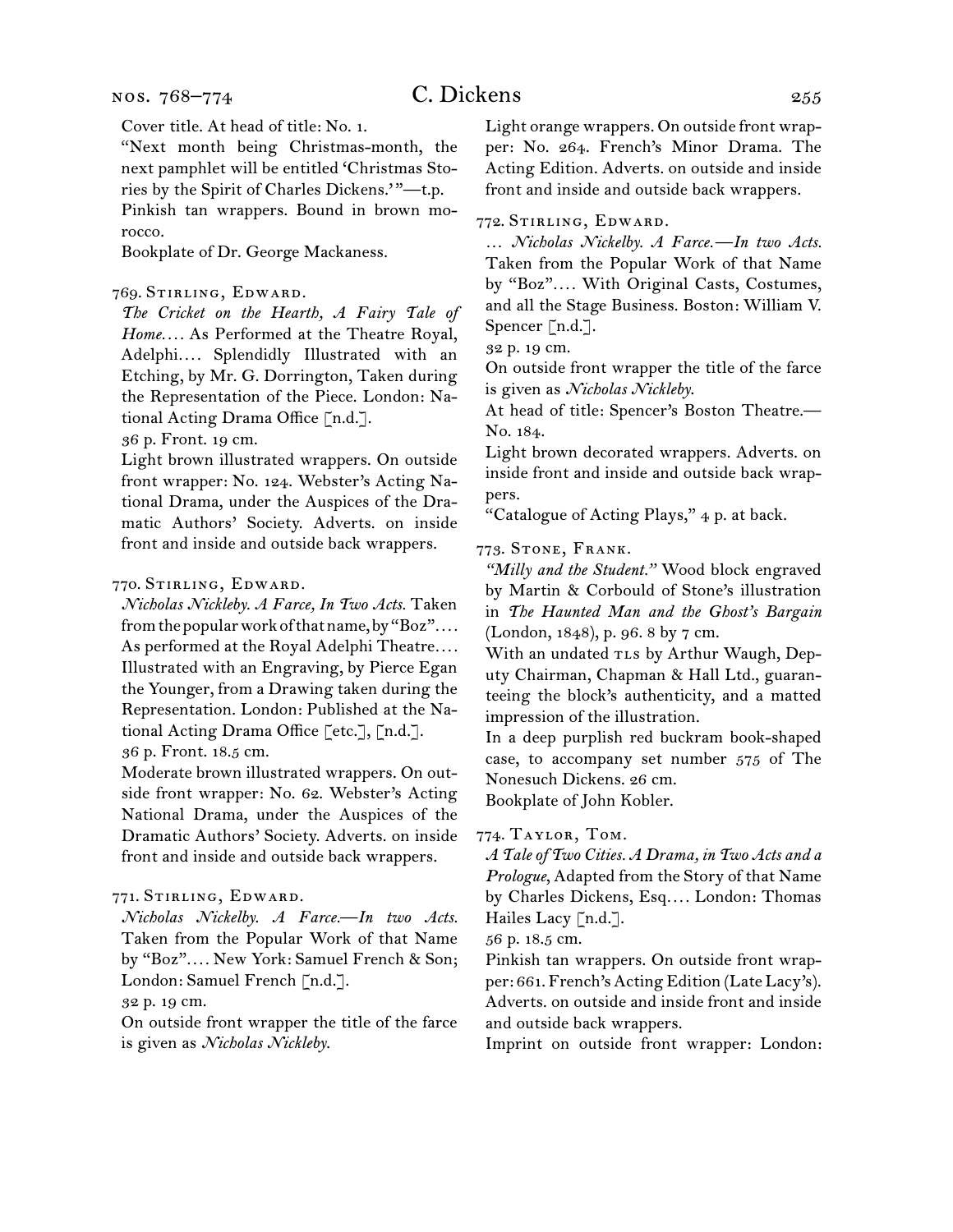Samuel French; New York: Samuel French & Son  $\lceil n.d. \rceil$ .

Stamped on t.p.: From Happy Hours Company, Theatrical Publishers, No. 5 Beekman Street, New York.

775.  [Townsend, William Thompson.]

*The Cricket on the Hearth. A Fairy Tale of Home in Three Chirps*. Adapted from Mr. Charles Dickens's Popular Story. London: Thomas Hailes Lacy [n.d.].

24 p. Front. 18.5 cm.

The frontispiece is by T. H. Jones.

Light brown wrappers. On outside front wrapper: 649. Lacy's Acting Edition. Adverts. on outside and inside front and inside and outside back wrappers.

Adverts.,  $\lceil 2 \rceil$  p. at back.

776.  Vernon, Sydney.

*The Nicholas Nickleby Quadrilles, and Nickleby Galop, Humbly Dedicated to the Brothers Cheeryble. . . .* London: M. A. Fentum, 1840.

 $\lceil 8 \rceil$  p. 34.5 cm.

The date in the imprint has been changed in ink to 1849.

Disbound.

777.  Wallace, John, Jr.

… *Messrs. Dodson & Fogg.* Adapted from the Pickwick Papers.... No. 1. London & Otley: William Walker & Sons [n.d.].

12 p. 18 cm.

At head of title: The "Charles Dickens" Series of Character Dialogues.

Dark pink illustrated wrappers. Adverts. on inside front and inside and outside back wrappers.

Adverts.,  $\begin{bmatrix} 4 \end{bmatrix}$  p. at back.

## 778.  Webster, Benjamin Nottingham.

*Mrs. Sarah Gamp's Tea and Turn Out; A Bozzian Sketch, In One Act. . . .* First Performed at the Theatre Royal, Adelphi. Correctly Printed from the Prompter's Copy, with the Cast of Characters, Costume, Scenic Arrangement, Sides of Entrance and Exit, and Relative Positions of the Dramatis Personae. Illustrated with an Engraving, by Mr. [W.H.?] Brewer, Taken during the Representation of the Piece. London: The National Acting Drama Office; "Nassau Steam Press" [n.d.].

20 p. Front. 18.5 cm.

Light brown decorated wrappers. On outside front wrapper: No. 136. Webster's Acting National Drama, under the Auspices of the Dramatic Authors' Society. Adverts. on inside front and inside and outside back wrappers.

779.  Willner, Alfred Maria.

*The Cricket on the Hearth.* (*Das Heimchen am Herd.*)*Opera in three Acts.*Adapted fromCharles Dickens' Story by A. M. Willner. English Version by Percy Pinkerton. Music by Carl Goldmark*. . . .* London: E. Ascherberg & Co.  $[n.d.]$ .

26 p. 21 cm.

Libretto.

"Produced by The Royal Carl Rosa Opera  $Co.$ "

Light gray illustrated wrappers. Adverts. on inside front and inside and outside back wrappers.

780.  [Wood, Henry.]

*Change for the American Notes: in Letters from London to New York.* By an American Lady*. . . .* London: Wiley & Putnam; Edinburgh: A. and C. Black; Dublin: W. Curry and Co., 1843.

xii, [9]–392 p. 21 cm.

Deep yellow green vertical rib cloth, covers and spine blocked in blind.

Bookplate of William Menzies.

## 781.  Young, Charlotte.

*Little Nell, Ballad*, The Words by Miss Charlotte Young, the Music Composed, and Inscribed to Charles Dickens, Esqre. By George Linley*. . . .* London: Cramer, Beale & Co.  $[1857?].$ 

1 prel. leaf, 5 p. 35 cm.

Words and music.

Disbound. Spine backed by a paper strip.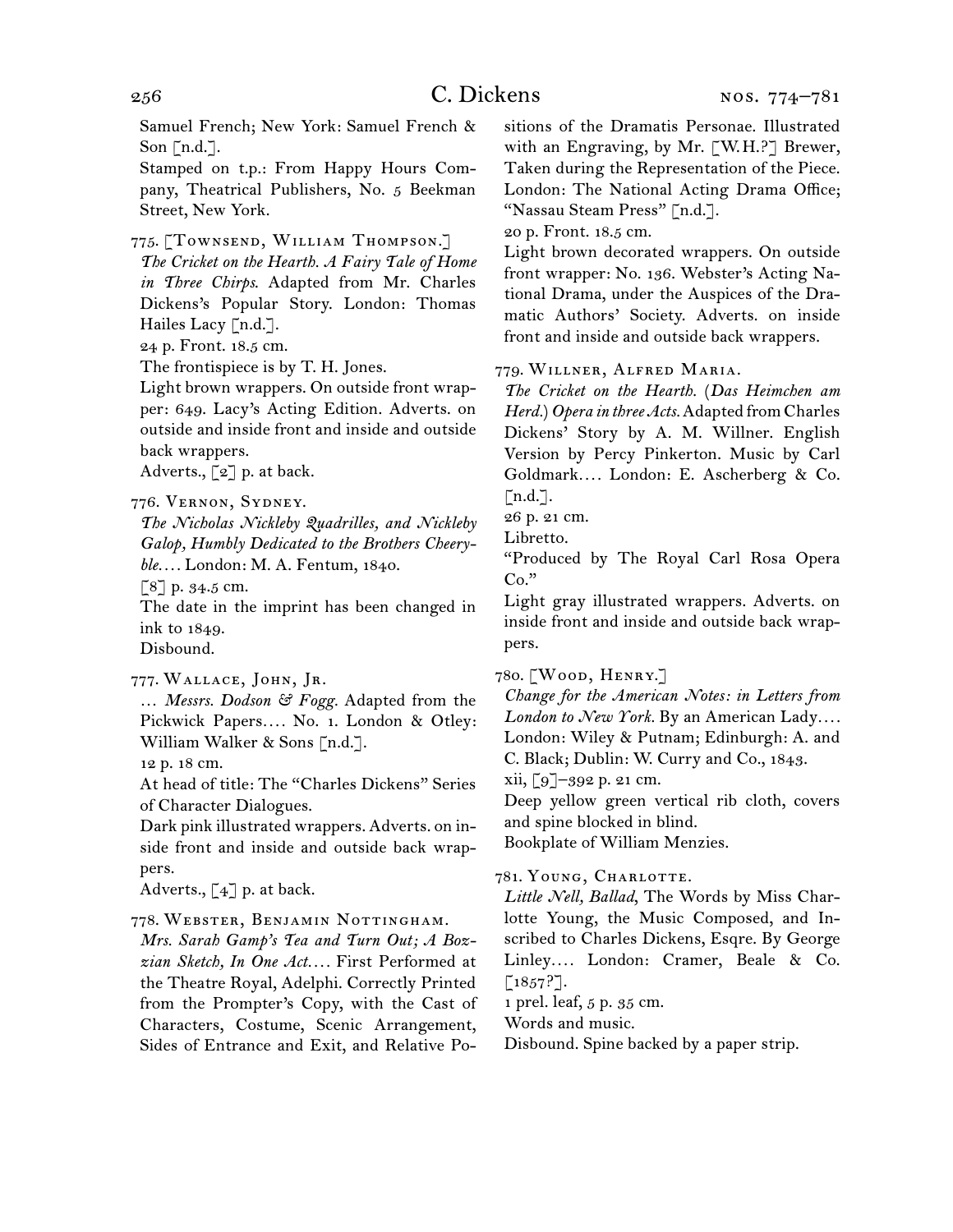#### dickensiana

782.  *Account of the Ball Given in Honor of Charles Dickens in New York City February 14, 1842 from the New York Aurora—Extra.* Cedar Rapids, Iowa: Privately Printed, Nineteen Hundred Eight.

64 p., 2 leaves, [1], 8 p., 1 leaf. Front. 24.5 cm. "Introduction," by William Preston Beazell, p. 9–18.

The Appendix is a facsimile of *Welcome to Charles Dickens. The Boz Ball,* New York: J. C. House, Printer, 1842.

"This edition of *The New York Aurora's* account of the Boz Ball consists of 206 copies on Normandy Vellum."

Light gray boards, printed in brown. Light gray buckram spine. T.e.g.

783.  *Addressed to Charles Dickens, Esq. on the Occasion of His Presiding at the Annual Soirée of the Mechanics' Institution. Liverpool, Monday, February 26, 1844.* [n.p., n.d.]

Broadside. 34 by 23 cm. (including fringe). Printed on cream-colored silk.

An unsigned 32-line poem beginning: "While thus assembling here to night, in learning's spacious hall."

784.  *At a Meeting of Authors, Publishers, and other Gentlemen connected with Literature, held at Messrs. Longman and Co.'s 39, Paternoster Row, on Wednesday, the 17th day of May, 1843,— Charles Dickens, Esq. in the Chair,—the following Resolutions were moved, and passed unanimously:* —[London, 1843.]

 $\lceil 2 \rceil$  p. 32.5 by 20.5 cm.

Caption title.

A single leaf. Printed on recto: seven Resolutions; on verso: "Proposed Objects of the Association for the Protection of Literature" and "List of Subscribers."

Dickenswas amemberoftheWorkingCommittee and was one of the subscribers. Unbound.

785.  Barker, Fordyce.

*Mr. Charles Dickens's Reading.* [New York, 1868.]

Broadside. 13 by 20.5 cm.

"I certify that Mr. Dickens is suffering from a Neuralgic Affection of the right foot, probably occasioned by great fatigue in a severe winter. But I believe that he can read to-night without much pain or inconvenience, (his mind being set on not disappointing his audience,) with the aid of a slight mechanical addition to his usual arrangements. Fordyce Barker, M.D."

Distributed in Steinway Hall, New York, on April 20, 1868, at Dickens' last reading in the United States.

With a portrait of Dr. Barker by Atlantic Publishing & Eng. Co. N.Y. after a Photo. by Howell. N.Y.

786.  Bradbury & Evans.

… *New Weekly Illustrated Periodical. Once a Week!* A Miscellany of Literature, Art, Science, and Popular Information to be Illustrated by Leech, Tenniel, Millais, Hablot K. Browne, C. Keene, Wolf, &c., &c*. . . .* [London: Bradbury & Evans, 1859.]

4 p. 20 cm.

Caption title. At head of title: 11, Bouverie Street, May, 1859.

"Mr. Charles Dickens and His Late Publishers," p. 3–4.

Extracted. Copies of this prospectus were inserted before the text of Thackeray's *The Virginians,* No. 20 (June, 1859).

787.  *Catalogue of the Beautiful Collection of Modern Pictures, Water-Colour Drawings, and Objects of Art, of Charles Dickens Deceased.* Which (by order of the Executors) Will be Sold by Auction, by Messrs. Christie, Manson & Woods, at Their Great Rooms, 8, King Street, St. James's Square, On Saturday, July 9, 1870, at One O'clock Precisely*. . . .* [London: Printed by W. Clowes & Sons], [1870].

11 p. 23.5 cm.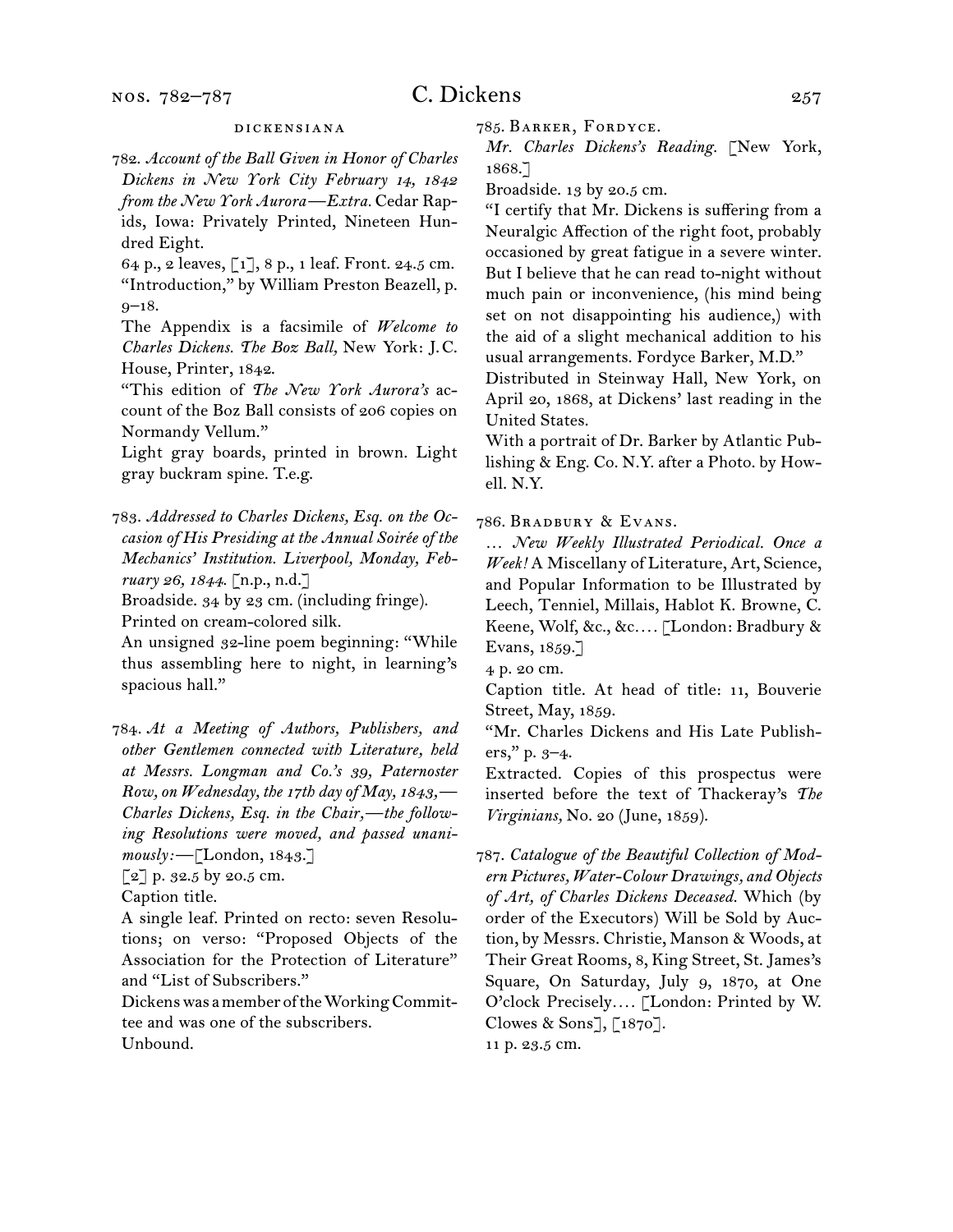No wrappers; stitched.

Priced in ink throughout with names of purchasers.

788.  Copy 2.

A few lots have been priced in pencil.

789.  Chapman & Hall.

*The Chimes!* The Chimes. A Goblin Story. The Chimes! A Goblin Story of Some Bells That Rang an Old Year Out and A New Year In. By Charles Dickens. Chapman & Hall. 186, Strand. 1845.

Broadside. 24 by 19.5 cm.

790.  Chapman & Hall.

*New Christmas Book by Charles Dickens.* Just Published, Price Five Shillings, Illustrated by Daniel Maclise, R.A.; Clarkson Stanfield, R.A.; John Leech; and Richard Doyle. The Chimes! A Goblin Story of Some Bells That Rang an Old Year Out and a New Year In. By Charles Dickens. London: Chapman & Hall, 186, Strand. And Sold by All Booksellers. Broadside. 27.5 by 38 cm.

791.  Chapman & Hall.

*To be completed in Twenty Monthly Numbers, price One Shilling each, The Life & Adventures of Martin Chuzzlewit. . . .* Edited by Boz. With Illustrations by "Phiz." London: Chapman & Hall, 1843.

Broadside. 36.5 by 26 cm.

Printed in blue and red, with an elaborate illustrated border.

792.  *Charles Dickens. . . .* Born, February 7, 1812, at Landport, near Portsmouth. Died, June 9, 1870, at Gads Hill, near Clockham. [London: Andrus & Andrus], [n.d.]

16 p. Illus. 21.5 cm.

Pages 14–16, adverts. for Hemaboloids-Arseniated (with Strychnia), Lecithoids, and Formolyptol, sold by Andrus & Andrus, "Representing The Palisade Mfg. Co. Yonkers, N.Y." Light brown illustrated wrappers, printed in black and light green (badly imposed).

793.  *Charles Dickens. Some Personal Recollections and Opinions.* By Thomas Hardy … M. E. Braddon [et al.]*. . . .*

In *The Bookman,* Vol. 41, No. 245, Feb. 1912, "Dickens Centenary Number." London: Hodder & Stoughton.

Pages 246–255. Illus. 33 cm.

White illustrated wrappers, printed in light brown.

Laid in the issue, as a "Supplement to The Bookman February 1912," is a mounted portrait of Dickens dated 1861, "From a photo by John Watkins."

794.  *Choice Stories from Dickens' Household Words.* Auburn & Buffalo: John E. Beardsley [c1854]. iv, [5]–351 p. 18.5 cm.

"The Publishers' Notice," p. [iii]–iv, calls for a portrait of Dickens which does not appear in this copy. The contents of this volume are the same as those of *Pearl-Fishing. Choice Stories, from Dickens' Household Words,* First Series, Auburn and Rochester, 1854 (See No. 817). The portrait appears as frontispiece in that edition. None of the contributions are by Dickens. Deep yellowish brown diagonal wave cloth, blocked in blind.

795.  Comitatus, Zedekiah, m.p.e.c. [pseud.] *An Epistle to "Boz" alias Charles Dickens. . . .* Skaggaddahunk [New York?]: Scantlewood, Timberlake & Co., Printers to the North River Society, 1867.

11 p. 19.5 cm.

An abusive poem.

No wrappers; stitched.

796.  Dexter, John Furber.

*Dickens Memento.* With Introduction by Francis Phillimore and "Hints to Dickens Collectors" by John F. Dexter. Catalogue With Purchasers' Names & Prices Realised of the Pictures, Drawings and Objects of Art of the Late Charles Dickens Sold by Auction in London By Messrs. Christie, Manson & Woods on July 9th, 1870. London: Field & Tuer, The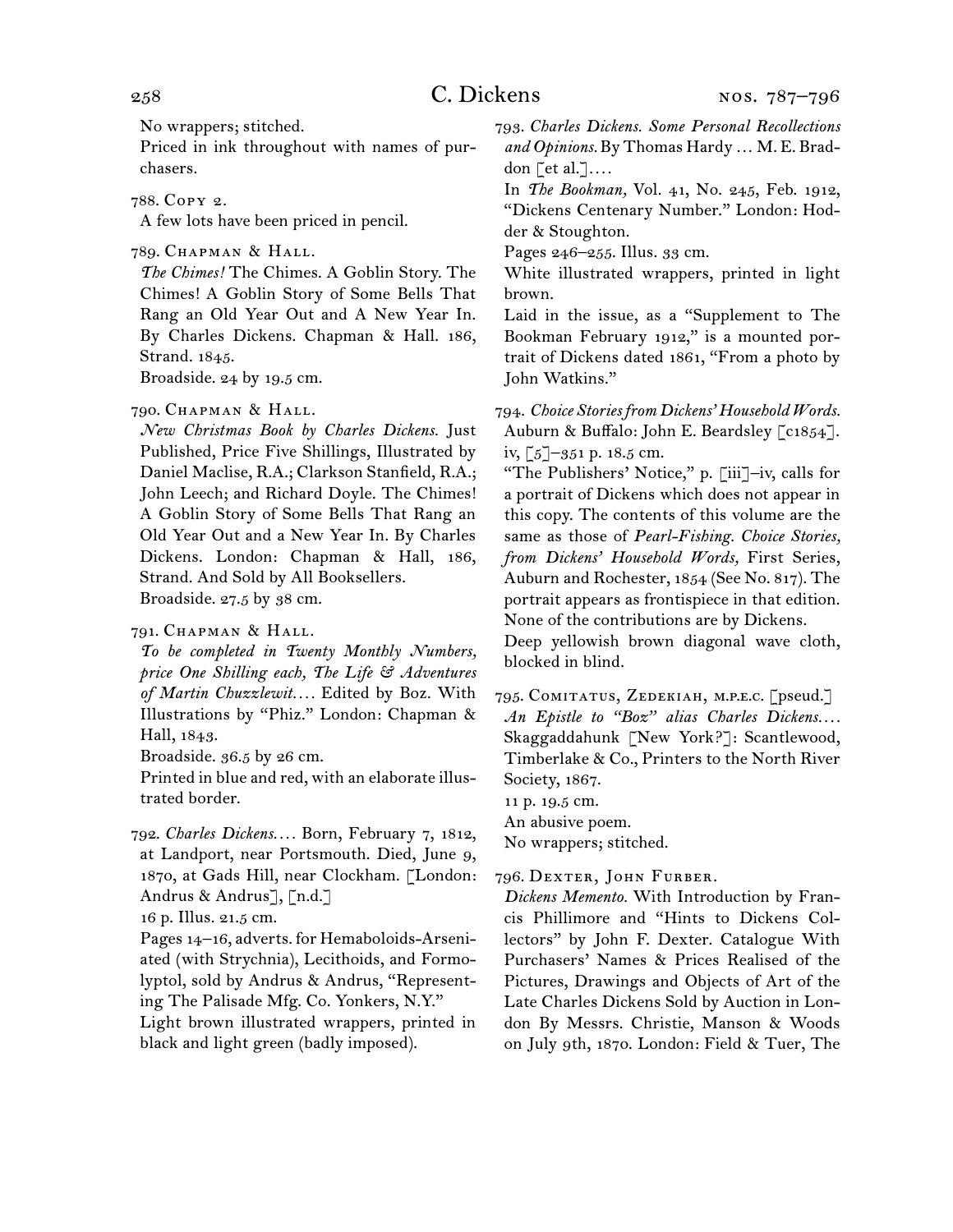Leadenhall Press [etc.]; New York: Scribner & Welford [1884].

 $[4]$ , 35, 11 p. 29 cm.

T.p. printed in black and red.

"Introduction," p. 1–5.

"Hints to Dickens Collectors," p. 7–35.

Dark blue vertical fine rib cloth, blocked in blind.

797.  Dickens Fellowship, Philadelphia.

*Trial of John Jasper for the Murder of Edwin Drood in aid of Samaritan, Children's Homeopathic, St. Agnes and Mt. Sinai Hospitals.* April 29, 1914. Academy of Music, Philadelphia, U.S.A. [Philadelphia]: Philadelphia Branch Dickens Fellowship [1916].

151, [1] p. Plates. 23.5 cm.

"Introduction," by John M.Patterson, p. 27–39. No. 65 of a Limited Edition of 500 numbered and registered copies, signed by John M. Patterson, President and Editor.

Dark blue fine diaper cloth. Paper label on spine. T.e.g.

798.  *Dinner to Mr. Charles Dickens. Freemasons' Tavern. Saturday, November 2nd, 1867. Glees and Madrigals. . . .* [London: Printed by Novello, Ewer and Co., at the London Sacred Music Warehouse], [1867.]

 $[12]$  p. 23.5 cm.

Cover title.

The text on each page is framed by a single red rule.

Without the music.

Wilkie Collins was a member of the Dinner Committee; The Lord Lytton was Chairman; among the Stewards were Wilkie Collins, Charles Reade, Anthony Trollope, and T. A. Trollope.

No wrappers; stitched.

#### 799.  Dolby, George.

*Charles Dickens as I Knew Him. The Story of the Reading Tours in Great Britain and America*  (*1866–1870*)*. . . .* Second Thousand. Philadelphia: J. B. Lippincott & Co., 1885.

xiii, 466 p. 19 cm.

"Unwin Brothers, the Gresham Press, Chilworth and London."

Moderate brown pebble cloth, front cover and spine blocked in black. Floriated endpapers, white on grayish green.

800.  Field, Kate.

*Pen Photographs of Charles Dickens's Readings. Taken from Life. . . .* Boston: Loring [c1868]. 38 p. 24 cm.

Light brown wrappers. At head of outside front wrapper: Loring's Tales of the Day. Adverts. on inside front and inside and outside back wrappers.

801.  *Gad's Hill Place, Higham, by Rochester. Catalogue of the Household Furniture, Linen, about 200 Dozen of Superior Wines and Liquors, China, Glass, Horse, Carriages, Green-House Plants, and Other Effects, Of the late Charles Dickens.* Which Will be Sold by Auction, by Messrs. Thomas & Homan On Wednesday, August 10th, and Three Succeeding Days, At One o'clock precisely, at the Above Residence*. . . .* Rochester: W. T. Wildish, Machine Printer, "Journal" Office  $\lceil 1870 \rceil$ .

 $[2]$ , 40 p. 24 cm.

White glazed wrappers.

Tipped in on t.p. is a printed slip, dated Aug. 9th 1870, authorizing Mr Galloway to view Gad's Hill Place.

#### 802.  Glasgow. University.

*To the Students of the University.* Gentlemen, Lord Glencorse and Sir E. B. Lytton were colleagues in the present government, and they were known to be on terms of private friendship*. . . .* Glasgow College, 10th Nov., 1858. George Richardson, Printer to the University. Broadside. 28.5 by 22.5 cm.

"The Committee … resolved to bring forward, as a Candidate, the accomplished, patriotic, and generous *litterateur,* Charles Dickens as the Candidate of the Independent Students." For an account of these broadsides issued by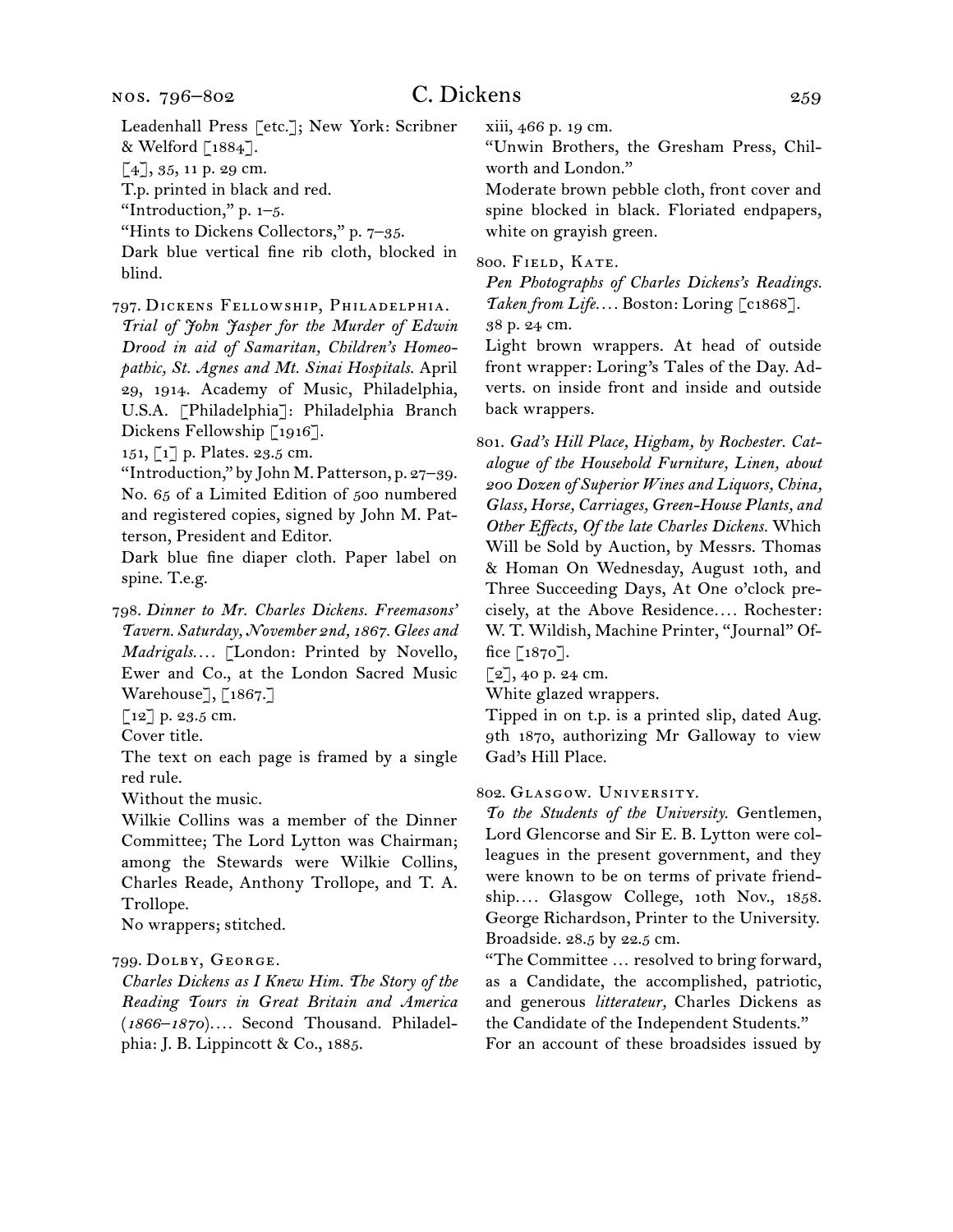the students of the University of Glasgow during the campaign for the election of their lord rector in 1858, see Ada B. Nisbet, "Dickens Loses an Election," *The Princeton University Library Chronicle,* Vol. 11, No. 4, Summer, 1950, p. 157–176, illus.

Broadsides in support of Sir. E. B. Lytton are included in the LYTTON collection  $[EBL 335]$ .

### 803.  Glasgow. University.

*To the Students of the University.* Gentlemen, The time has now arrived when those Students who have hitherto hesitated as to the man for whom they mean to Vote, must come to a decision*. . . .* Independent Committee Rooms, 13th November, 1858. John & Robert Bowie, Printers, 128 St. Vincent Street.

Broadside. 22.5 by 29 cm.

Printed on blue paper.

"All Honour to the Students for this great testimony of their appreciation of the grand Principles of Independence, And the incomparable merits of Charles Dickens."

## 804.  Glasgow. University.

*To the Students of Glasgow University.* Gentlemen—"No one of the loftiest or the simplest understanding could rise from the perusal" of the last bill of the Independent Quidnuncs without admiring their extreme volubility, versatility, and stupidity*. . . .* Vote for The Right Hon. Sir E. B. Lytton.

Broadside. 28.5 by 23 cm.

"Lord Glencorse is a gentleman and scholar; Charles Dickens is neither. Do the Independents (!!) know anything about their candidate of to-day? Have they understood his mean sneers at everything 'reverent, sacred, and ennobling?' Can they deny that he is a vulgar Cockney, with the heart and manners of a Snob*. . . .* We cannot believe that he will have fifty votes*. . . .*"

## 805.  Glasgow. University.

*Dickens on Religion. To the Students of the University.* Gentlemen, As a sufficient answer to a

coarse and scurrilous attack made, in a bill issued by the Conservative Club on Saturday, on Charles Dickens, on the ground that in many of his works "he sneers at true religion," we append the following extract from the preface to the "Pickwick Papers"*. . . .* Independent Committee Rooms, Glasgow University, 15th Nov., 1858. George Richardson, Printer to the University.

Broadside. 29 by 22.5 cm.

Printed on blue paper.

"Lovers of generosity, benevolence, and religion, Vote for Dickens."

#### 806.  Glasgow. University.

*Vote for Dickens.* Students, You are to-day called upon to exercise the important franchise conferred upon you by the legislature*. . . .* Independent Committee Rooms, 15th November, 1858.

Broadside. 45 by 29.5 cm.

Printed on blue paper.

"By voting forCharlesDickens, you will ensure the triumphant return of a man who, though not brought forward on liberal grounds, is a Liberal, in Three Nations at Least. Vote for Charles Dickens!"

## 807.  [Harris, ———.]

*Songs from Fairyland and other Poems.* London: Whittaker & Co., 1863.

viii, 200 p. 17 cm.

"The Author has availed himself of Mr. Dickens' permission to reprint his contributions to 'Household Words' and 'All the Year Round,' all of which are included in the present volume, which also contains a selection from the Poems published in 1860, under the title of 'Wandering Cries.' "— p. [ii].

"Contributions to 'Household Words' and 'All the Year Round,' " p. [179]–200.

The actual author of this book, which has at times been attributed in part to Dickens, was an unidentified "Harris." See Lohrli, p. 295. Deep yellowish brown leather, gilt. A.e.g.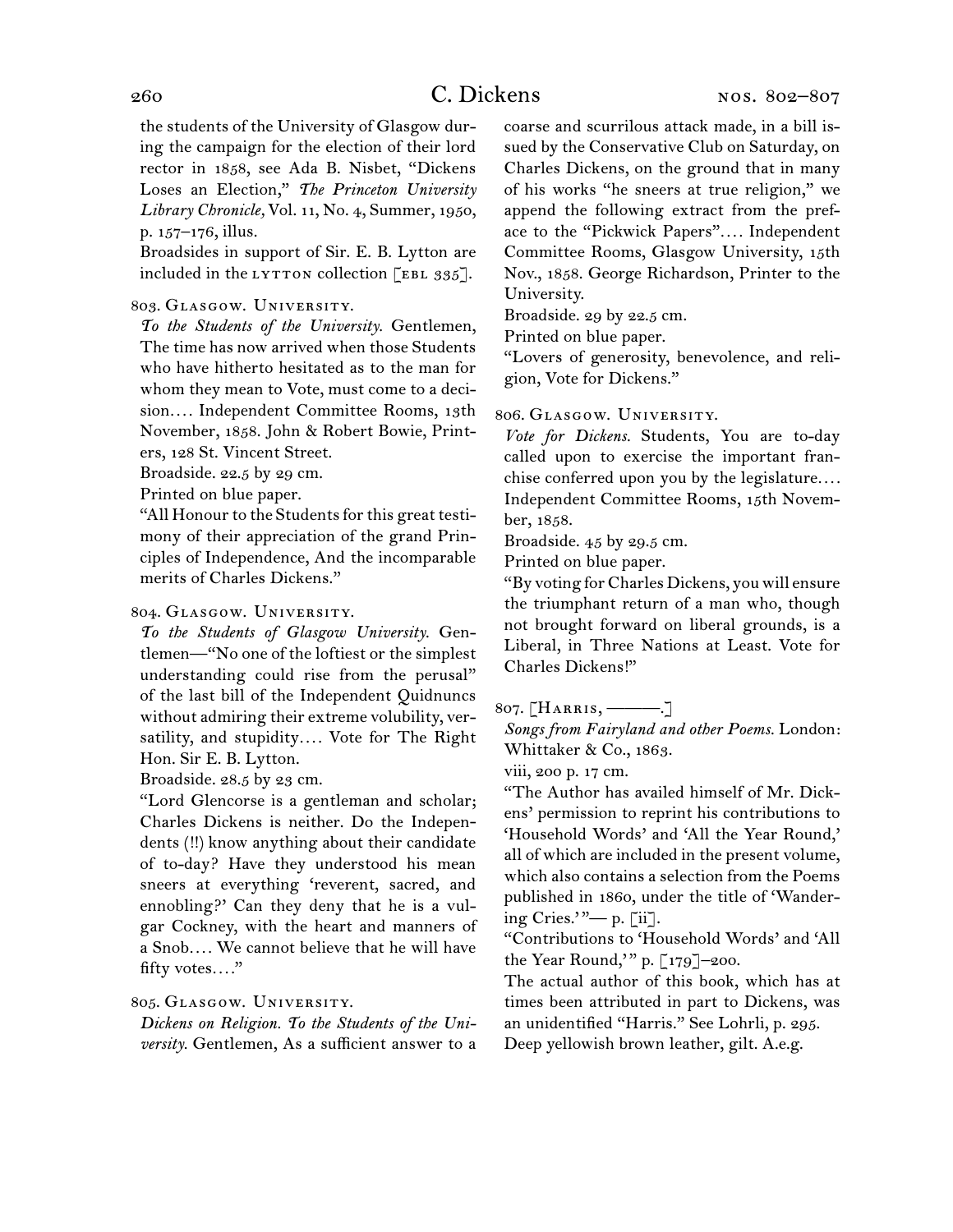808.  Horne, Richard Henry.

*A New Spirit of the Age.* Edited By R. H. Horne*. . . .* London: Smith, Elder and Co., 1844.

2 vols. Fronts., plates. 21 cm.

The frontispiece of Vol. i is a portrait of Charles

Dickens etched by Miss M[argaret] Gillies. "Charles Dickens," Vol. i, p. [1]–76.

"G. P. R. James,—Mrs. Gore,—Captain Marryatt [*sic*],—and Mrs. Trollope," Vol. i, p. [213]–244. "Sir Edward Lytton Bulwer," Vol. ii, p. [187]–214; "W. H. Ainsworth," Vol. ii, p.  $\lceil 215 \rceil$ -222.

Bright red diagonal cord cloth, blocked in blind.

"A Catalogue of Interesting Works," Oct. 1843, 24 p., and advert., 1 leaf, at back of Vol. ii.

Inscribed on t.p. of Vol. i: Thos Chapman Esqr. with Tho Powells respects March 4/44; on t.p. of Vol. ii: Thomas Chapman Esqre F.R.S.- F.S.A. from R. H. Horne March 4/44.

Bookplate of Thomas Chapman, F.R.S. F.S.A.

- 809. [HOTTEN, JOHN CAMDEN.]
- *Charles Dickens: The Story of his Life.* By the Author of the "Life of Thackeray"*. . . .* With Illustrations and Facsimiles. (Second Edition). London: John Camden Hotten [1871?].

367 p. Front., plates. 19.5 cm.

Yellowish green sand cloth, spine blocked in gold.

Adverts., [20] p. at back.

Inscribed in pencil on halftitle: Saml Ward to Wm. M. Evarts July. '71.

810. [HOWITT, WILLIAM.]

- … *The Miner's Daughters, A Tale of the Peak*, from "Household Words," by Charles Dickens [*sic*]. New York: Dewitt & Davenport, 1850. 32 p. 20 cm.
- Cover title.

According to the *Household Words* Office Book, the author is William Howitt.

Light brown wrappers. Adverts. on inside front and inside and outside back wrappers.

811.  *In Remembrance of the Late Mr. Douglas Jerrold. . . .* On Saturday Evening, June 27th, A Concert Will Take Place in St. Martin's Hall*. . . .* [London: "Nassau Steam Press," W. S. Johnson], [1857.]

 $\lceil 4 \rceil$  p. 46 by 18.5 cm.

Wilkie Collins, Esq., Charles Dickens, Esq., Sir Edward Bulwer Lytton, Bart., M.P., and William M. Thackeray, Esq., are listed as members of the Committee.

Part i of the Programme includes "Song—'Little Dorrit's Love' (first time) [by] Macfarren"; Part II, "Song-'Three Fishers went sailing' Poem by the Rev. C. Kingsley, set to Music for Miss Dolby by John Hullah."-p.  $\lceil 1 \rceil$ .

"On Tuesday Evening, June 30th, Mr. Charles Dickens Will Read His Christmas Carol in St. Martin's Hall*. . . .* On Saturday Evening July 11th, 1857, at 8 o'Clock exactly, Will be Presented an Entirely New Romantic Drama, in Three Acts, by Mr. Wilkie Collins, Called The Frozen Deep [with Charles Dickens and Wilkie Collins listed as members of the cast]*. . . .*"—p. [2].

"To conclude with the Farce, in One Act, Two o'Clock in the Morning [with Charles Dickens in the role of Mr. Snobbington]*. . . .*"—p. [3]. "OnWednesdayEvening,July 22nd, Mr.W. M. Thackeray Will Deliver a Lecture on 'Week-Day Preachers,' in St. Martin's Hall...."--- p.  $\lceil 4 \rceil$ .

Bound in yellowish green buckram.

812.  … *The Life and Times of Charles Dickens.*  Being the Complete Life, both Public and Private, of the Great Novelist. Price One Penny.  $\lbrack$ London]: G. Purkess  $\lbrack$  1870].

16 p. 22.5 cm.

At head of title: Police News Edition.

Portrait of Dickens on t.p.  $(p, [1])$ , the text of which is framed by a single broad black rule. No wrappers; unstitched.

813.  Lohrli, Anne.

*Household Words; A Weekly Journal 1850–1859 Conducted by Charles Dickens. Table of Contents,*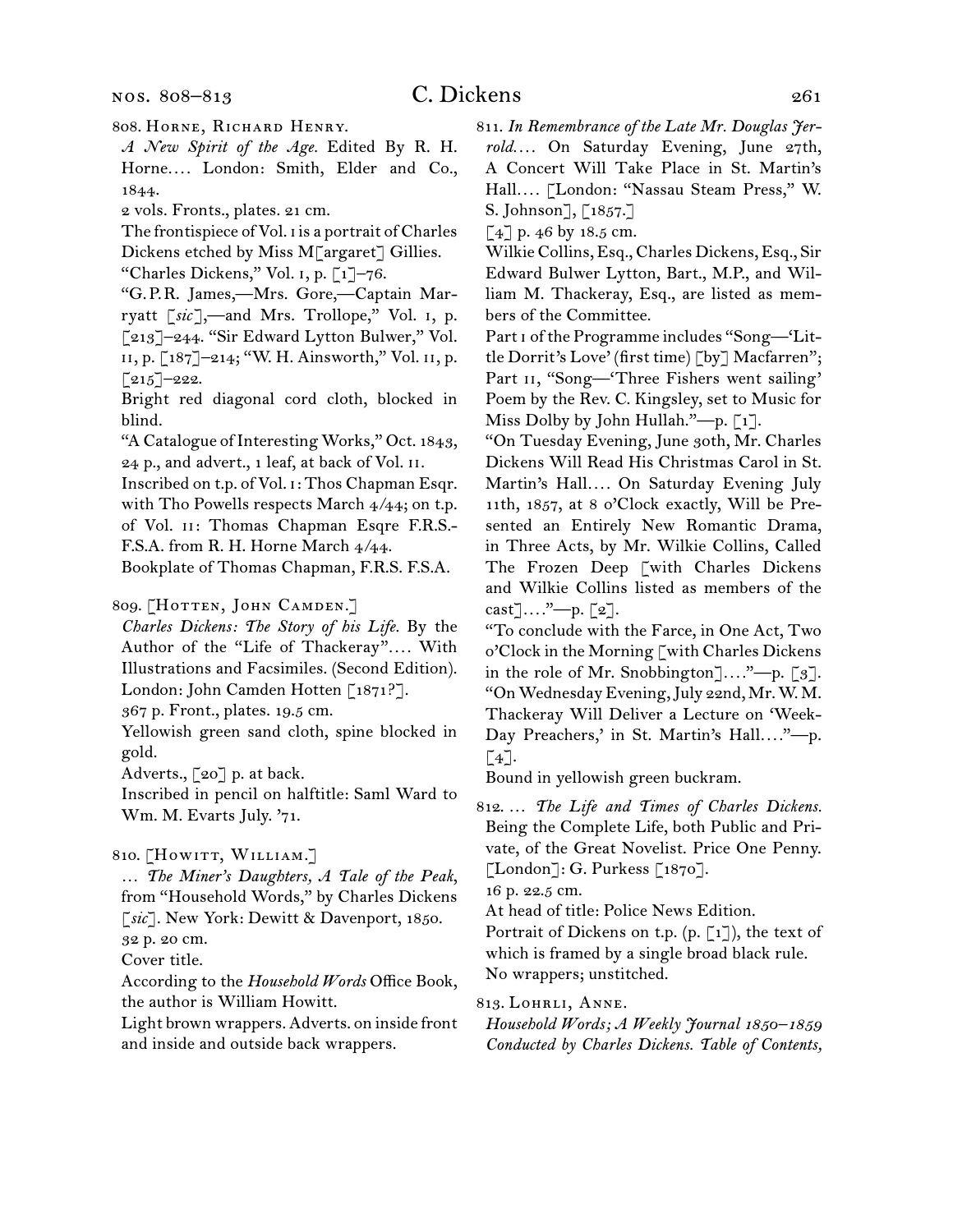*List of Contributors and Their Contributions based on the Household Words Office Book in the Morris L. Parrish Collection of Victorian Novelists, Princeton University Library.* Compiled by Anne Lohrli. [Toronto]: University of Toronto Press [1973].

x, 534 p. Plates. 25.5 cm. "Introduction," p.  $\lceil 1 \rceil$ –50.

Deep red smooth cloth.

814.  *The Mask: A Humorous and Fantastic Review of the Month.* Edited by Alfred Thompson and Leopold Lewis. Volume i. February to December, 1868. London: Office [1868].

vi, 375 p. Illus., folding plates. 27 cm.

"Every article in the present Volume has been written by one or the other of the two editors. Every illustration has been drawn by one of them (Mr. Alfred Thompson)."—p.iii.

"No Thoroughfare. The Book in Eight Acts," p. 14–18; "The Adelphi Thoroughfare," p.  $[33]$ –34.

Dark green fine morocco cloth. Dark green leather spine and corners, spine tooled in gold. Glazed edges, red. Red, blue, and yellow nonpareil marbled endpapers.

In READE collection [CR 232].

815.  *Mr. Charles Dickens's Farewell Readings.*  [London: Printed by J. Mallett], [n.d.]

4 p. 22 cm.

Caption title.

Reviewsfrom the *Times, Daily Telegraph, Morning Post, Morning Star,* and *Standard,* the first of January 8, the others all of January 6, 1869, of Dickens' reading the previous evening in St. James's Hall, London, which included the first public performance of *Sikes and Nancy.*

Unbound. Embossed in blind at foot of p.  $\lceil 1 \rceil$ and 3: H. Banks Pianoforte & Music Warehouse York.

With a broadside (13 by 20 cm.) concerning "Mr. Charles Dickens's Reading" in the Festival Concert Room, York, 11th March, 1869, and a ticket for the performance  $(6 \text{ by } 9 \text{ cm.})$ , embossed in blind as above.

816.  Noel Conway & Co.

… *Rare and Interesting Autograph Letters, Original Manuscripts, and Historical Documents, including Letters, Etc., of … C. Dickens … Sir W. Scott … W. M. Thackeray … B. Disraeli. . . .* Also the most Complete and Unique Collection of … Felix Mendelssohn Bartholdy ever Offered for Sale. The Earliest Known Original Manuscript of Charles Dickens*. . . .* Birmingham: Noel Conway & Co. [1892].

80 p. Illus., facsims. 24.5 cm.

Tipped in on t.p. is a leaf concerning the "Extraordinary Mendelssohn Collection," p. 44– 56. Tipped in on p.  $\lceil 3 \rceil$  is a slip: All Autographs in this Catalogue are For Sale.

None of the items in the catalogue are numbered.

The Dickens items are listed and described on p. 21– $\lceil 24 \rceil$ . Tipped in on p. 25 is a folding plate: Facsimile of The earliest known Manuscript of Charles Dickens, authenticated by His Father, John Dickens, 1833 ["the first page of an unpublished Travesty of Othello, written by Charles Dickens, in 1832–33"].

Yellowish brown wrappers, embossed to simulate crocodile, printed in black and red. Text on inside front and inside back wrappers.

817.  *Pearl-Fishing. Choice Stories, from Dickens' Household Words.* First Series. Auburn: Alden, Beardsley & Co.; Rochester: Wanzer, Beardsley & Co., 1854.

iv, [5]–351 p. Front. 19 cm.

"The Publishers' Notice," p. [iii]–iv.

The frontispiece is a portrait of Charles Dickens engraved by J. C. Buttre.

The contents of this volume are the same as those of *Choice Stories from Dickens' Household Words,* Auburn & Buffalo [c1854] (See No. 794).

None of the contributions are by Dickens.

Blackish blue vertical rib cloth, covers blocked in blind, spine blocked in gold.

Advert., verso of p. 351.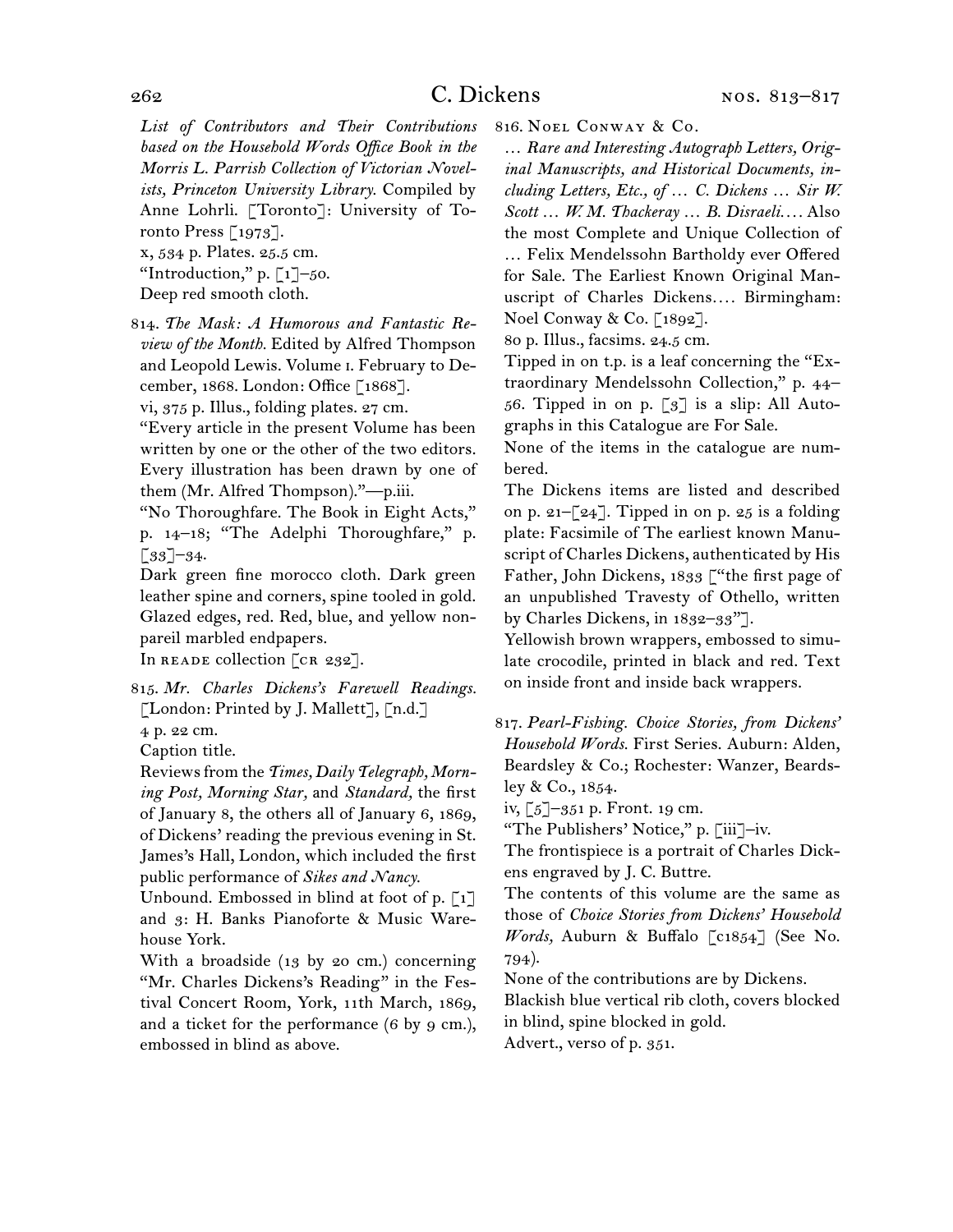818.  ———. Second Series. Auburn: Alden, Beardsley & Co.; Rochester: Wanzer, Beardsley & Co., 1854. 351 p. Front. 19 cm.

"The Publishers' Notice," p. [5].

Same frontispiece.

None of the contributions are by Dickens.

Blackish blue vertical rib cloth, covers blocked in blind as First Series, spine differently blocked in gold.

Advert., verso of p. 351.

## 819.  [Penn, Richard.]

*Maxims and Hints for an Angler, and Miseries of Fishing.* Illustrated by Drawings on Stone. To which are Added Maxims and Hints for a Chess Player. London: John Murray, 1833.

[3], 59, [1] p. Front., plates, illus. 18 cm.

Type-signed on p. 20, 24, 37, 59: R. P.

The 12 plates, on India paper, and 3 wood engravings are by Robert Seymour.

Dark green calf, gilt, by Zaehnsdorf. Original gold-blocked yellowish green sand cloth front cover and spine bound in.

Included in the collection because of the Pickwickian character of the illustrations.

### 820.  The Penn Club.

Engraved invitation to "a Reception to be given to Mr. Charles Dickens at the Club House [720 Locust St., Philadelphia], Monday, Feby. 20th. [1868] at 9 p.m." Card engraved on one side. 10.5 by 14 cm.

821.  *Private Trial of the Murder in Oliver Twist.* Printed card. 9 by 12 cm.

"Admit M[r. Kent] to St. James's Hall (Piccadilly Entrance), on Saturday Evening, 14th November, 1868, at Half-past Eight o'Clock. [signed in manuscript:] Charles Dickens [and in a different hand:] Chappell & Co."

822.  [Royal] General Theatrical Fund. *General Theatrical Fund. The Nobility, Gentry, and Public in general, are most respectfully informed that the Eighth Anniversary Of the above*  *Institution, will be celebrated by a Public Dinner at the London Tavern, Bishopsgate Street, On Monday, March 29th, 1847, W. C. Macready, Esq. in the Chair. Supported by Charles Dickens, Esq. . . .* [London]: Brewster & West, Printers  $[1847]$ .

Broadside. 45.5 by 28 cm.

"List of Vice-Presidents … Sir Edward Bulwer Lytton, Bart*. . . .* Charles Dickens, Esq*. . . .*"

823.  [Royal] General Theatrical Fund.

*General Theatrical Fund. Ninth Anniversary, Monday, April 17, 1848, Sir Edward Bulwer* 

*Lytton, Bart. in the Chair. . . .* [n.p., n.d.]

Broadside. 32 by 11 cm.

Printed on yellow paper.

"Vice-Presidents … Charles Dickins [*sic*], Esq*. . . .*"

In LYTTON collection  $[EBL 351]$ .

824.  Smith, Harry Bache.

*How Sherlock Holmes Solved the Mystery of Edwin Drood. . . .* Glen Rock, Pennsylvania: Walter Klinefelter, 1934.

57 p., 1 leaf. 21.5 cm.

T.p. printed in black and red.

"Published in Munsey's Magazine," December, 1924."

"Of this volume thirty-three copies have been printed by The Southworth-Anthoensen Press, Portland, Maine. This is copy No. [in manuscript:] 32 Harry B. Smith.

Black smooth cloth. Paper label on spine.

825.  Stonehouse, John Harrison.

*Catalogue of the Library of Charles Dickens from Gadshill* reprinted from Sotheran's 'Price Current of Literature' Nos. clxxiv and clxxv. Catalogue of His Pictures and Objects of Art sold by Messrs. Christie, Manson & Woods July 9, 1870. Catalogue of the Library of W. M. Thackeray sold by Messrs. Christie, Manson & Woods March 18, 1864 and Relics from His Library Comprising Books Enriched with His Characteristic Drawings reprinted from Sotheran's 'Price Current of Literature' No.